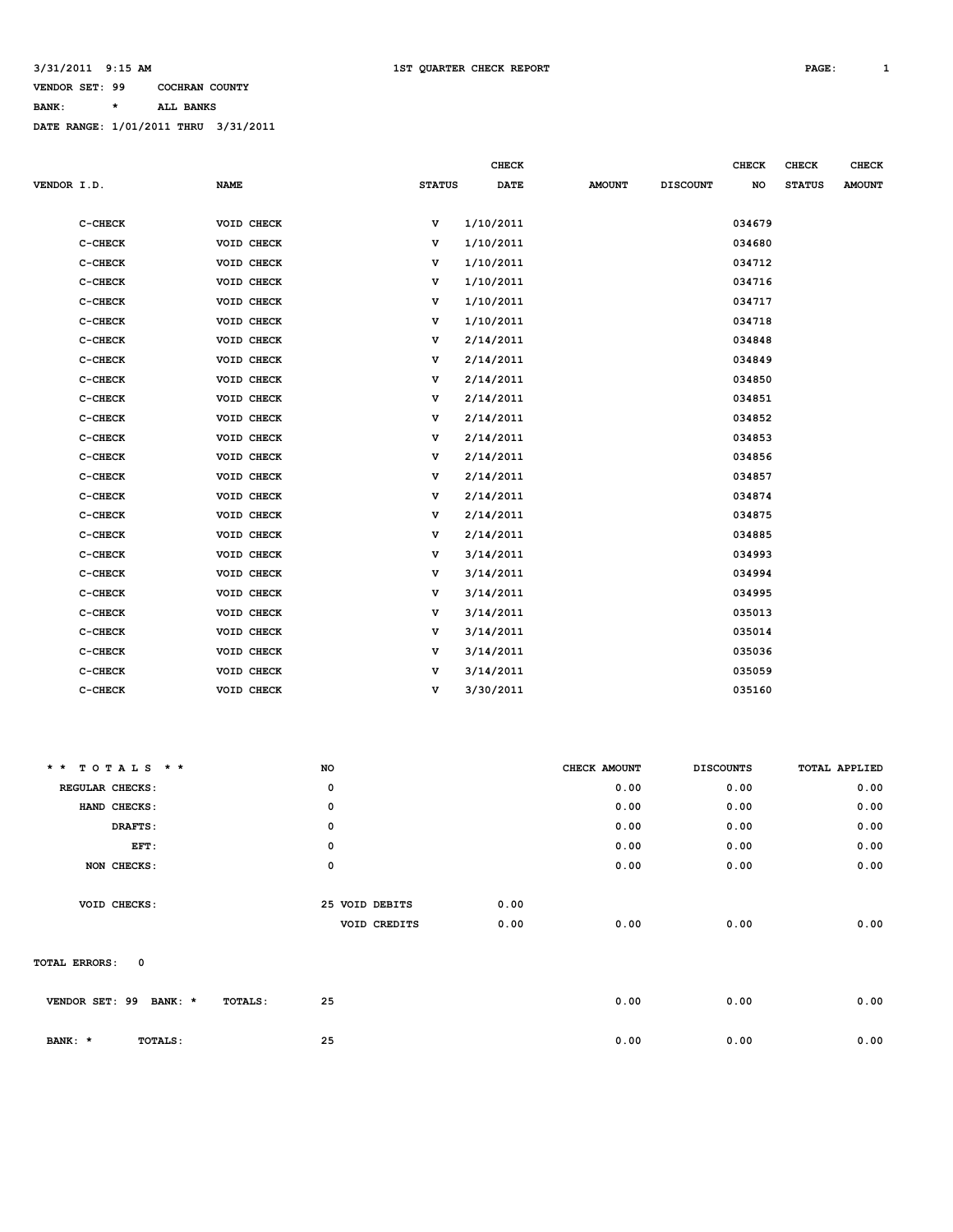**BANK: CC REGULAR NON-P/R PAYABLES**

|             |                                    |                           | <b>CHECK</b>                 | <b>CHECK</b>  | <b>CHECK</b>    |        |               |               |
|-------------|------------------------------------|---------------------------|------------------------------|---------------|-----------------|--------|---------------|---------------|
| VENDOR I.D. |                                    | <b>NAME</b>               | <b>STATUS</b><br><b>DATE</b> | <b>AMOUNT</b> | <b>DISCOUNT</b> | NO.    | <b>STATUS</b> | <b>AMOUNT</b> |
|             |                                    |                           |                              |               |                 |        |               |               |
| H134        |                                    | H & H TRAILER SALES, INC. |                              |               |                 |        |               |               |
|             | I-73211                            | <b>EXTENSION SVC</b>      | $\mathbb{R}$<br>1/04/2011    |               |                 | 034640 |               |               |
|             | 10 665-5571                        | CAPITAL OUTLAY            | CIMARRON LIVESTOCK T         | 19,500.00     |                 |        |               | 19,500.00     |
|             |                                    |                           |                              |               |                 |        |               |               |
| P083        |                                    | PHILPOTT MOTORS LTD       |                              |               |                 |        |               |               |
|             | I-227692                           | <b>SHERIFF</b>            | 1/04/2011<br>$\mathbb R$     |               |                 | 034641 |               |               |
|             | 10 560-5571                        | CAPITAL OUTLAY            | '10 CRN VIC #2FABP7B         | 26,793.60     |                 |        |               |               |
|             | 10 560-5571                        | CAPITAL OUTLAY            | $-$ '07 FRD #2FAFP71W3       | 2,500.00CR    |                 |        |               |               |
|             | 10 560-5571                        | CAPITAL OUTLAY            | <b>HGAC FEE</b>              | 600.00        |                 |        |               |               |
|             | I-227693                           | <b>SHERIFF</b>            | 1/04/2011<br>$\mathbf R$     |               |                 | 034641 |               |               |
|             | 10 560-5571                        | CAPITAL OUTLAY            | '10 CRN VIC #2FABP7B         | 26,793.60     |                 |        |               |               |
|             | 10 560-5571                        | CAPITAL OUTLAY            | $-$ '07 FRD #2FAFP71W5       | 3,000.00CR    |                 |        |               | 48,687.20     |
|             |                                    |                           |                              |               |                 |        |               |               |
| M045        |                                    | WILLIAM MESKER dba        |                              |               |                 |        |               |               |
|             | I-PREC 3 CR86                      | PREC <sub>3</sub>         | 1/05/2011<br>$\mathbf R$     |               |                 | 034642 |               |               |
|             | 15 623-5571                        | CAPITAL OUTLAY            | BROOM, PATCH, SEAL CR8       | 4,600.00      |                 |        |               | 4,600.00      |
|             |                                    |                           |                              |               |                 |        |               |               |
| A176        |                                    | <b>MACK ASHMORE</b>       |                              |               |                 |        |               |               |
|             | I-GRAND JURY 010611                | DISTRICT COURT            | 1/06/2011<br>R               |               |                 | 034643 |               |               |
|             | 10 435-5491                        | <b>GRAND JURY</b>         | <b>JURY SERVICE</b>          | 30.00         |                 |        |               | 30.00         |
|             |                                    |                           |                              |               |                 |        |               |               |
| A187        |                                    | <b>MARY ARTEAGA</b>       |                              |               |                 |        |               |               |
|             | I-GRAND JURY 010611                | DISTRICT COURT            | $\mathbb{R}$<br>1/06/2011    |               |                 | 034644 |               |               |
|             | 10 435-5491                        | GRAND JURY                | <b>JURY SERVICE</b>          | 30.00         |                 |        |               | 30.00         |
|             |                                    |                           |                              |               |                 |        |               |               |
| A210        |                                    | <b>CURTIS ALBUS</b>       |                              |               |                 |        |               |               |
|             | I-GRAND JURY 010611                | DISTRICT COURT            | 1/06/2011<br>R               |               |                 | 034645 |               |               |
|             | 10 435-5491                        | <b>GRAND JURY</b>         | <b>JURY SERVICE</b>          | 30.00         |                 |        |               | 30.00         |
|             |                                    |                           |                              |               |                 |        |               |               |
| A233        |                                    | SILVIA ALVARADO           |                              |               |                 |        |               |               |
|             | I-GRAND JURY 010611                | DISTRICT COURT            | 1/06/2011<br>R               |               |                 | 034646 |               |               |
|             | 10 435-5491                        | <b>GRAND JURY</b>         | <b>JURY SERVICE</b>          | 30.00         |                 |        |               | 30.00         |
|             |                                    |                           |                              |               |                 |        |               |               |
| B249        |                                    | WAYNE TRAVIS BUTLER       |                              |               |                 |        |               |               |
|             | I-GRAND JURY 010611 DISTRICT COURT |                           | 1/06/2011<br>R               |               |                 | 034647 |               |               |
|             | 10 435-5491                        | GRAND JURY                | <b>JURY SERVICE</b>          | 30.00         |                 |        |               | 30.00         |
|             |                                    |                           |                              |               |                 |        |               |               |
| C051        |                                    | COCHRAN COUNTY CHILDRENS  |                              |               |                 |        |               |               |
|             | I-GRAND JURY 010611                | DISTRICT COURT            | 1/06/2011<br>R               |               |                 | 034648 |               |               |
|             | 10 435-5491                        | <b>GRAND JURY</b>         | LEESA MCCASLAND DONA         | 15.00         |                 |        |               |               |
|             | 10 435-5491                        | GRAND JURY                | ARL MANN DONATION            | 30.00         |                 |        |               |               |
|             | 10 435-5491                        | GRAND JURY                | ERIC SILHAN DONATION         | 15.00         |                 |        |               |               |
|             | 10 435-5491                        | GRAND JURY                | GRANT TURNER DONATIO         | 15.00         |                 |        |               |               |
|             | 435-5491<br>10                     | GRAND JURY                | SUSAN MERRITT DONATI         | 15.00         |                 |        |               |               |
|             | 10<br>435-5491                     | GRAND JURY                | BARBARA BROWN DONATI         | 30.00         |                 |        |               |               |
|             | 10<br>435-5491                     | GRAND JURY                | FELICIA EVANS DONATI         | 15.00         |                 |        |               | 135.00        |
|             |                                    |                           |                              |               |                 |        |               |               |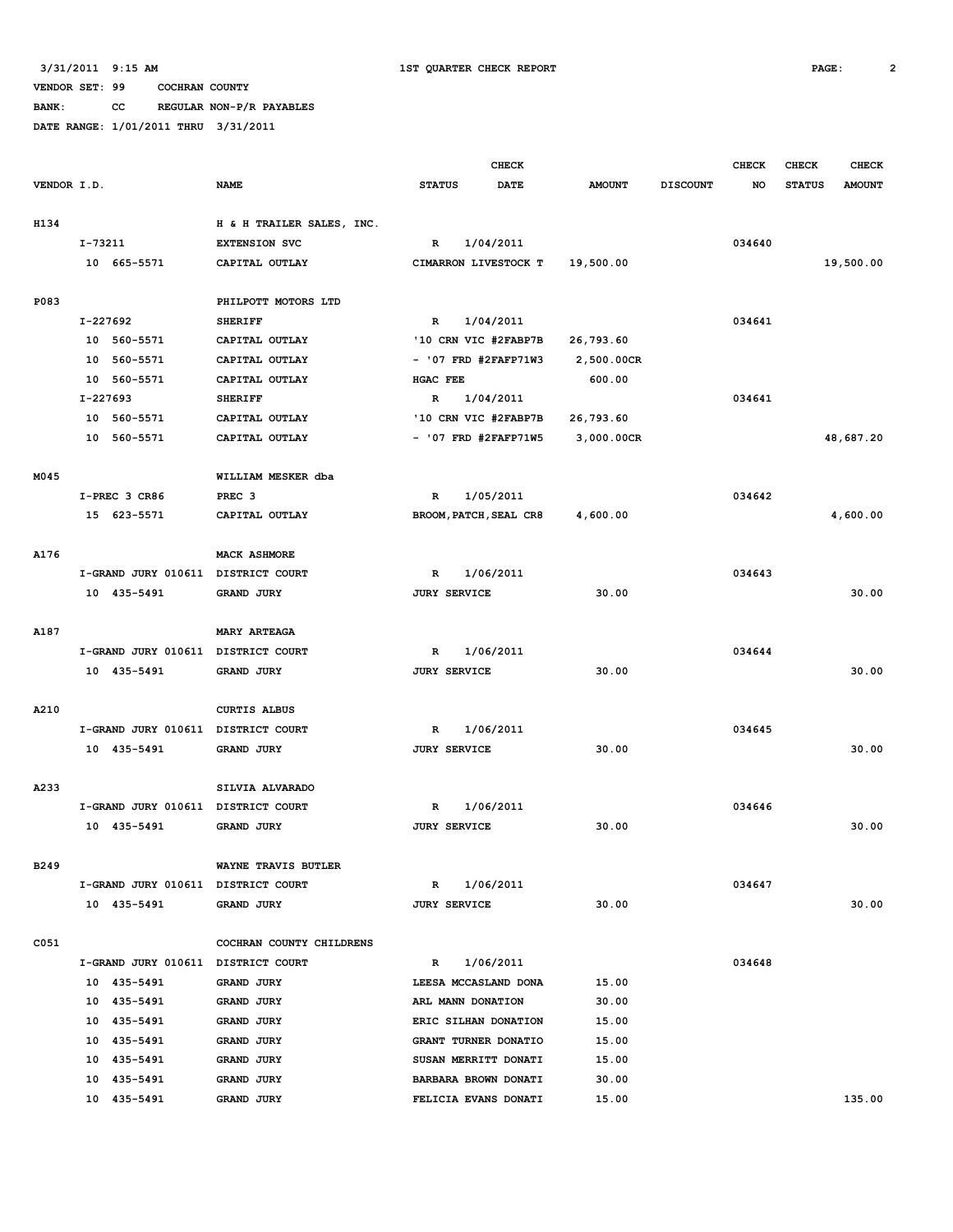**BANK: CC REGULAR NON-P/R PAYABLES DATE RANGE: 1/01/2011 THRU 3/31/2011**

|                  |                                    |                     |               |                     | <b>CHECK</b> |               |                 | <b>CHECK</b> | CHECK         | <b>CHECK</b>  |
|------------------|------------------------------------|---------------------|---------------|---------------------|--------------|---------------|-----------------|--------------|---------------|---------------|
| VENDOR I.D.      |                                    | <b>NAME</b>         | <b>STATUS</b> |                     | DATE         | <b>AMOUNT</b> | <b>DISCOUNT</b> | NO           | <b>STATUS</b> | <b>AMOUNT</b> |
|                  |                                    |                     |               |                     |              |               |                 |              |               |               |
| C114             |                                    | MARLEEN CARRILLO    |               |                     |              |               |                 |              |               |               |
|                  | I-GRAND JURY 010611 DISTRICT COURT |                     | $\mathbb{R}$  |                     | 1/06/2011    |               |                 | 034649       |               |               |
|                  | 10 435-5491                        | <b>GRAND JURY</b>   |               | <b>JURY SERVICE</b> |              | 30.00         |                 |              |               | 30.00         |
|                  |                                    |                     |               |                     |              |               |                 |              |               |               |
| C220             |                                    | ROBERT F. CASAREZ   |               |                     |              |               |                 |              |               |               |
|                  | I-GRAND JURY 010611                | DISTRICT COURT      | R             |                     | 1/06/2011    |               |                 | 034650       |               |               |
|                  | 10 435-5491                        | <b>GRAND JURY</b>   |               | <b>JURY SERVICE</b> |              | 30.00         |                 |              |               | 30.00         |
|                  |                                    |                     |               |                     |              |               |                 |              |               |               |
| C328             |                                    | FLORENCIO CRUZ, JR. |               |                     |              |               |                 |              |               |               |
|                  | I-GRAND JURY 010611 DISTRICT COURT |                     | $\mathbb R$   |                     | 1/06/2011    |               |                 | 034651       |               |               |
|                  | 10 435-5491                        | GRAND JURY          |               | <b>JURY SERVICE</b> |              | 30.00         |                 |              |               | 30.00         |
|                  |                                    |                     |               |                     |              |               |                 |              |               |               |
| C331             |                                    | <b>JAMES COEN</b>   |               |                     |              |               |                 |              |               |               |
|                  | I-GRAND JURY 010611 DISTRICT COURT |                     | R             |                     | 1/06/2011    |               |                 | 034652       |               |               |
|                  | 10 435-5491                        | GRAND JURY          |               | <b>JURY SERVICE</b> |              | 30.00         |                 |              |               | 30.00         |
|                  |                                    |                     |               |                     |              |               |                 |              |               |               |
| D153             |                                    | SHANNA DEWBRE       |               |                     |              |               |                 |              |               |               |
|                  | I-GRAND JURY 010611                | DISTRICT COURT      | R             |                     | 1/06/2011    |               |                 | 034653       |               |               |
|                  | 10 435-5491                        | GRAND JURY          |               | <b>JURY SERVICE</b> |              | 30.00         |                 |              |               | 30.00         |
|                  |                                    |                     |               |                     |              |               |                 |              |               |               |
|                  |                                    |                     |               |                     |              |               |                 |              |               |               |
| H058             |                                    | MICKEY HOYL         |               |                     |              |               |                 |              |               |               |
|                  | I-GRAND JURY 010611                | DISTRICT COURT      | $\mathbb R$   |                     | 1/06/2011    |               |                 | 034654       |               |               |
|                  | 10 435-5491                        | GRAND JURY          |               | <b>JURY SERVICE</b> |              | 15.00         |                 |              |               | 15.00         |
|                  |                                    |                     |               |                     |              |               |                 |              |               |               |
| H093             |                                    | LONNIE HARRISON     |               |                     |              |               |                 |              |               |               |
|                  | I-GRNAD JURY 010611                | DISTRICT COURT      | R             |                     | 1/06/2011    |               |                 | 034655       |               |               |
|                  | 10 435-5491                        | <b>GRAND JURY</b>   |               | <b>JURY SERVICE</b> |              | 15.00         |                 |              |               | 15.00         |
|                  |                                    |                     |               |                     |              |               |                 |              |               |               |
| J046             |                                    | JIMMY E. JOYCE      |               |                     |              |               |                 |              |               |               |
|                  | I-GRAND JURY 010611                | DISTRICT COURT      | R             |                     | 1/06/2011    |               |                 | 034656       |               |               |
|                  | 10 435-5491                        | GRAND JURY          |               | <b>JURY SERVICE</b> |              | 15.00         |                 |              |               | 15.00         |
|                  |                                    |                     |               |                     |              |               |                 |              |               |               |
| P223             |                                    | CAROL PRUITT        |               |                     |              |               |                 |              |               |               |
|                  | I-GRAND JURY 010611 DISTRICT COURT |                     |               | $\mathbb{R}$        | 1/06/2011    |               |                 | 034657       |               |               |
|                  | 10 435-5491                        | <b>GRAND JURY</b>   |               | <b>JURY SERVICE</b> |              | 15.00         |                 |              |               | 15.00         |
|                  |                                    |                     |               |                     |              |               |                 |              |               |               |
| R <sub>263</sub> |                                    | ROBERT GONZALES     |               |                     |              |               |                 |              |               |               |
|                  | I-GRAND JURY 010611 DISTRICT COURT |                     |               | R 1/06/2011         |              |               |                 | 034658       |               |               |
|                  | 10 435-5491                        | <b>GRAND JURY</b>   |               | <b>JURY SERVICE</b> |              | 30.00         |                 |              |               | 30.00         |
|                  |                                    |                     |               |                     |              |               |                 |              |               |               |
| <b>S115</b>      |                                    | TONY SOLIZ          |               |                     |              |               |                 |              |               |               |
|                  | I-GRAND JURY 010611 DISTRICT COURT |                     |               | R 1/06/2011         |              |               |                 | 034659       |               |               |
|                  | 10 435-5491                        | GRAND JURY          |               | <b>JURY SERVICE</b> |              | 15.00         |                 |              |               | 15.00         |
|                  |                                    |                     |               |                     |              |               |                 |              |               |               |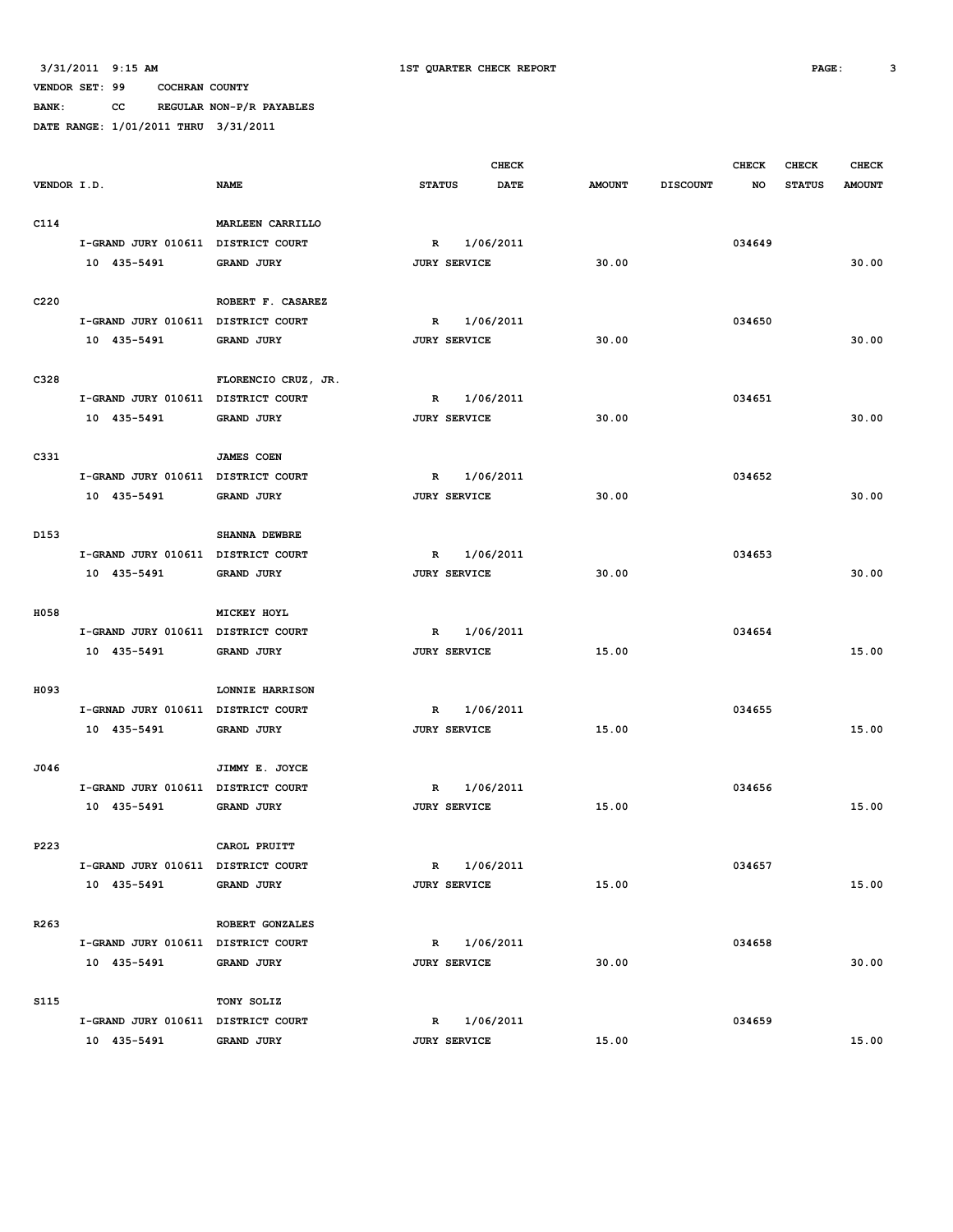**BANK: CC REGULAR NON-P/R PAYABLES**

|                   |     |                                    |                                                    |               |                     | <b>CHECK</b>         |               |                 | <b>CHECK</b> | <b>CHECK</b>  | <b>CHECK</b>  |
|-------------------|-----|------------------------------------|----------------------------------------------------|---------------|---------------------|----------------------|---------------|-----------------|--------------|---------------|---------------|
| VENDOR I.D.       |     |                                    | <b>NAME</b>                                        | <b>STATUS</b> |                     | DATE                 | <b>AMOUNT</b> | <b>DISCOUNT</b> | NO           | <b>STATUS</b> | <b>AMOUNT</b> |
|                   |     |                                    |                                                    |               |                     |                      |               |                 |              |               |               |
| S <sub>2</sub> 33 |     |                                    | COCHRAN COUNTY STATE FEE                           |               |                     |                      |               |                 |              |               |               |
|                   |     | I-GRAND JR 010611                  | DISTRICT COURT                                     | R             |                     | 1/06/2011            |               |                 | 034660       |               |               |
|                   |     | 10 435-5491                        | GRAND JURY                                         |               |                     | KELLYE KUEHLER DONAT | 15.00         |                 |              |               | 15.00         |
|                   |     |                                    |                                                    |               |                     |                      |               |                 |              |               |               |
| S386              |     |                                    | GILBERT SEPULBEDA                                  |               |                     |                      |               |                 |              |               |               |
|                   |     | I-GRAND JURY 010611 DISTRICT COURT |                                                    | $\mathbb{R}$  |                     | 1/06/2011            |               |                 | 034661       |               |               |
|                   |     | 10 435-5491                        | GRAND JURY                                         |               | <b>JURY SERVICE</b> |                      | 15.00         |                 |              |               | 15.00         |
|                   |     |                                    |                                                    |               |                     |                      |               |                 |              |               |               |
| T206              |     |                                    | NIONA TURNEY                                       |               |                     |                      |               |                 |              |               |               |
|                   |     | I-GRAND JURY 010611 DISTRICT COURT |                                                    | R             |                     | 1/06/2011            |               |                 | 034662       |               |               |
|                   |     | 10 435-5491                        | <b>GRAND JURY</b>                                  |               | <b>JURY SERVICE</b> |                      | 15.00         |                 |              |               | 15.00         |
|                   |     |                                    |                                                    |               |                     |                      |               |                 |              |               |               |
| T <sub>263</sub>  |     |                                    | STEPHEN LEE TANNER                                 |               |                     |                      |               |                 |              |               |               |
|                   |     | I-GRAND JURY 010611 DISTRICT COURT |                                                    | R             |                     | 1/06/2011            |               |                 | 034663       |               |               |
|                   |     | 10 435-5491                        | <b>GRAND JURY</b>                                  |               | <b>JURY SERVICE</b> |                      | 15.00         |                 |              |               | 15.00         |
|                   |     |                                    |                                                    |               |                     |                      |               |                 |              |               |               |
| C084              |     |                                    | CLERK, SEVENTH COURT OF APPEAL                     |               |                     |                      |               |                 |              |               |               |
|                   |     | I-DEC 2010                         | STATE FEES                                         | R             |                     | 1/06/2011            |               |                 | 034664       |               |               |
|                   | 90  | 000-4379.002                       | 7th Crt of Appeal Gov't22.2081DEC COLLECTIONS/COUN |               |                     |                      | 10.00         |                 |              |               |               |
|                   | 90. | 000-4379.002                       | 7th Crt of Appeal Gov't22.2081DISTRICT COURT       |               |                     |                      | 5.00          |                 |              |               | 15.00         |
|                   |     |                                    |                                                    |               |                     |                      |               |                 |              |               |               |
| G005              |     |                                    | <b>GENERAL FUND</b>                                |               |                     |                      |               |                 |              |               |               |
|                   |     |                                    | I-4TH QTR CIVIL 2010 STATE CIVIL FEES              | R             |                     | 1/06/2011            |               |                 | 034665       |               |               |
|                   | 90  | 000-4363.003                       | INDIGENT DEFENSE FEE                               |               |                     | 4TH QTR REMITTANCE   | 1.75          |                 |              |               |               |
|                   | 90  | 000-4363.001                       | DIVORCE&FAMILY GOV.133.151                         |               |                     | 4TH OTR REMITTANCE   | 0.50          |                 |              |               |               |
|                   | 90  | 000-4363.002                       | OTHER THAN DIVORCE/FAMILY 10B 4TH QTR REMITTANCE   |               |                     |                      | 5.00          |                 |              |               |               |
|                   | 90  | 000-4363.004                       | CO FILING FEE IND LGL SERV.                        |               |                     | 4TH QTR REMITTANCE   | 5.75          |                 |              |               |               |
|                   |     | I-4TH QTR CRIM 2010                | 4TH QTR SERVICE FEE                                | R             |                     | 1/06/2011            |               |                 | 034665       |               |               |
|                   | 90  | 000-4358.001                       | STATE CCC DATE 01-01-04FORWORD4TH OTR SERVICE FEE  |               |                     |                      | 550.70        |                 |              |               |               |
|                   | 90  | $000 - 4368$                       | BB BOND FEE (GVMT CD 41.258) 4TH QTR SERVICE FEE   |               |                     |                      | 9.00          |                 |              |               |               |
|                   | 90  | 000-4369                           | EMS TRAUMA SEC49.02 SB1131                         |               |                     | 4TH OTR SERVICE FEE  | 25.06         |                 |              |               |               |
|                   | 90  | 000-4347                           | JUVENILE PROBATION DIVERSION 4TH OTR SERVICE FEE   |               |                     |                      | 2.00          |                 |              |               |               |
|                   | 90  | 000-4378                           | JRF JURY REIMB FEE/CCP102.00454TH QTR SERVICE FEE  |               |                     |                      | 52.40         |                 |              |               |               |
|                   | 90  | 000-4363.003                       | INDIGENT DEFENSE FEE                               |               |                     | 4TH QTR SERVICE FEE  | 27.80         |                 |              |               |               |
|                   | 90  | 000-4355                           | MVF CCP 102.022                                    |               |                     | 4TH QTR SERVICE FEE  | 0.71          |                 |              |               |               |
|                   | 90  | 000-4367                           | STF-SUB 95% C(TRANS CD542.40 4TH QTR SERVICE FEE   |               |                     |                      | 109.50        |                 |              |               |               |
|                   |     |                                    | I-4TH QTR DRUG 2010 DRUG COURT COSTS               | $\mathbb{R}$  |                     | 1/06/2011            |               |                 | 034665       |               |               |
|                   |     | 90 000-4379.001                    | DRUG COURT FEE CCP102.0178                         |               |                     | 4TH QTR DRUG REMITTA | 6.00          |                 |              |               | 796.17        |
|                   |     |                                    |                                                    |               |                     |                      |               |                 |              |               |               |
| S217              |     |                                    | STATE COMPTROLLER                                  |               |                     |                      |               |                 |              |               |               |
|                   |     |                                    | I-4TH QTR CIVIL 2010 STATE CIVIL FEES              | R             |                     | 1/06/2011            |               |                 | 034666       |               |               |
|                   |     | 90 000-4372                        | BIRTH CERT. GOV118.015                             |               |                     | 4TH OTR REMITTANCE   | 55.80         |                 |              |               |               |
|                   | 90  | 000-4373                           | MARRIAGE LICENSE GOV 118.011 4TH QTR REMITTANCE    |               |                     |                      | 60.00         |                 |              |               |               |
|                   | 90  | 000-4363.003                       | INDIGENT DEFENSE FEE                               |               |                     | 4TH QTR REMITTANCE   | 33.25         |                 |              |               |               |
|                   | 90  | 000-4363.001                       | DIVORCE&FAMILY GOV.133.151                         |               |                     | 4TH QTR REMITTANCE   | 89.50         |                 |              |               |               |
|                   | 90  | 000-4363.002                       | OTHER THAN DIVORCE/FAMILY 10B 4TH QTR REMITTANCE   |               |                     |                      | 470.46        |                 |              |               |               |
|                   | 90  | 000-4363.004                       | CO FILING FEE IND LGL SERV.                        |               |                     | 4TH QTR REMITTANCE   | 109.25        |                 |              |               |               |
|                   |     | 90 000-4379                        | JUDICIAL SUPPORT FEE/L133.105 4TH QTR REMITTANCE   |               |                     |                      | 583.00        |                 |              |               | 1,401.26      |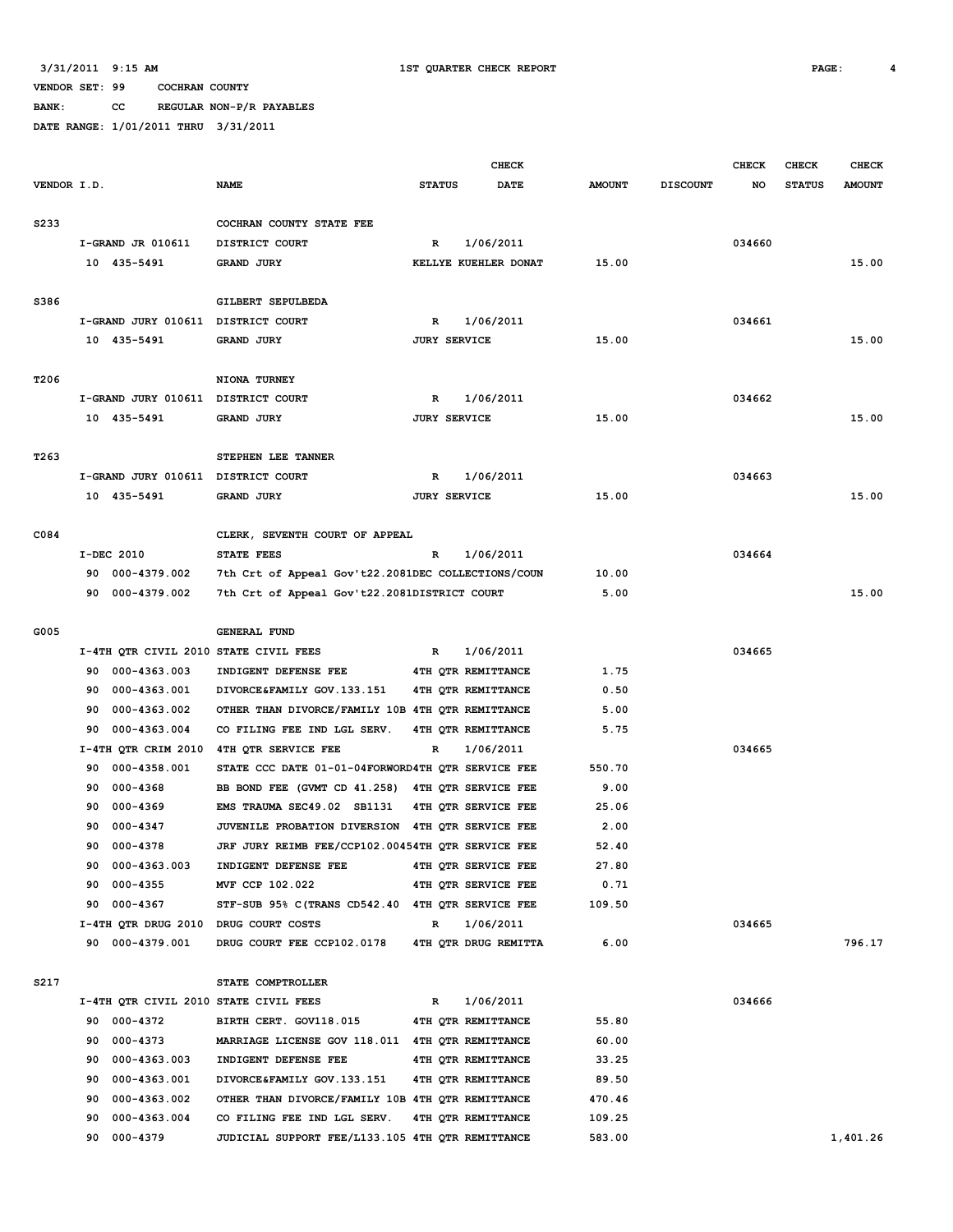**BANK: CC REGULAR NON-P/R PAYABLES**

|             |                     |                                                    |               | <b>CHECK</b>                |               |                 | <b>CHECK</b> | <b>CHECK</b>  | <b>CHECK</b>  |
|-------------|---------------------|----------------------------------------------------|---------------|-----------------------------|---------------|-----------------|--------------|---------------|---------------|
| VENDOR I.D. |                     | <b>NAME</b>                                        | <b>STATUS</b> | <b>DATE</b>                 | <b>AMOUNT</b> | <b>DISCOUNT</b> | NO           | <b>STATUS</b> | <b>AMOUNT</b> |
| S217        |                     | STATE COMPTROLLER                                  |               |                             |               |                 |              |               |               |
|             | I-4TH QTR CRIM 2010 | STATE CRIMINAL COSTS                               | R             | 1/06/2011                   |               |                 | 034667       |               |               |
|             | 000-4358.001<br>90  | STATE CCC DATE 01-01-04FORWORD4TH OTR REMITTANCE F |               |                             | 4,956.30      |                 |              |               |               |
|             | 000-4368<br>90      | BB BOND FEE (GVMT CD 41.258) 4TH QTR REMITTANCE F  |               |                             | 81.00         |                 |              |               |               |
|             | 000-4369<br>90      | EMS TRAUMA SEC49.02 SB1131                         |               | 4TH QTR REMITTANCE F        | 225.49        |                 |              |               |               |
|             | 000-4347<br>90      | JUVENILE PROBATION DIVERSION                       |               | 4TH QTR REMITTANCE F        | 18.00         |                 |              |               |               |
|             | 000-4378<br>90      | JRF JURY REIMB FEE/CCP102.00454TH QTR REMITTANCE F |               |                             | 471.60        |                 |              |               |               |
|             | 000-4363.003<br>90  | INDIGENT DEFENSE FEE                               |               | 4TH QTR REMITTANCE F        | 250.20        |                 |              |               |               |
|             | 000-4355<br>90      | MVF CCP 102.022                                    |               | 4TH QTR REMITTANCE F        | 6.39          |                 |              |               |               |
|             | 000-4367<br>90      | STF-SUB 95% C (TRANS CD542.40 4TH QTR REMITTANCE F |               |                             | 2,080.50      |                 |              |               |               |
|             | 000-4342<br>90      | ARREST FEES - STATE OFFICERS                       |               | 4TH QTR REMITTANCE F        | 46.00         |                 |              |               |               |
|             | 000-4376<br>90      | CO. CRTCRIMINAL JUDICIAL FUND 4TH QTR REMITTANCE F |               |                             | 80.00         |                 |              |               |               |
|             | 90<br>000-4361      | 50% OF TIME PAYMENT TO STATE                       |               | <b>4TH QTR REMITTANCE F</b> | 172.50        |                 |              |               |               |
|             | 90<br>000-4379      | JUDICIAL SUPPORT FEE/L133.105 4TH QTR REMITTANCE F |               |                             | 700.80        |                 |              |               | 9,088.78      |
| S217        |                     | STATE COMPTROLLER                                  |               |                             |               |                 |              |               |               |
|             | I-4TH OTR DRUG 2010 | DRUG COURT COSTS                                   | R             | 1/06/2011                   |               |                 | 034668       |               |               |
|             | 90 000-4379.001     | DRUG COURT FEE CCP102.0178                         |               | 4TH OTR REMITTANCE          | 54.00         |                 |              |               | 54.00         |
| S217        |                     | STATE COMPTROLLER                                  |               |                             |               |                 |              |               |               |
|             | I-CCS 2010 ANNUAL   | CHILD SAFETY SEAT FINES                            | R             | 1/06/2011                   |               |                 | 034669       |               |               |
|             | 90 000-4365         | 50% OF SEAT BELT (545.412&13) 2010 TERTIARY CARE F |               |                             | 1,244.52      |                 |              |               | 1,244.52      |
| S217        |                     | STATE COMPTROLLER                                  |               |                             |               |                 |              |               |               |
|             | $I-CSS$ $12/10$     | MONTHLY CHILD SAFETY SEAT                          | R             | 1/06/2011                   |               |                 | 034670       |               |               |
|             | 90 000-4352         | GEN REV[TRN CD545.51]CHILD SEADEC 2010 CSS COURT C |               |                             | 1.20          |                 |              |               | 1.20          |
| A109        |                     | ALBUS FARM EQUIPMENT                               |               |                             |               |                 |              |               |               |
|             | I-33828             | PREC <sub>3</sub>                                  | R             | 1/10/2011                   |               |                 | 034671       |               |               |
|             | 15 623-5356         | ROAD MATERIALS & SUPPLIES                          |               | $6'$ 1/2 X 2-1/2 FLAT       | 31.80         |                 |              |               |               |
|             | 15 623-5356         | ROAD MATERIALS & SUPPLIES                          |               | 52" 1/4 X 1-1/4 FLAT        | 5.20          |                 |              |               | 37.00         |
| B001        |                     | BAILEY CO. ELECTRIC COOP                           |               |                             |               |                 |              |               |               |
|             | I-227281            | PREC 4                                             | R             | 1/10/2011                   |               |                 | 034672       |               |               |
|             | 15 624-5440         | <b>UTILITIES</b>                                   |               | 470 KWH 11/18/10-12/        | 57.33         |                 |              |               |               |
|             | 15 624-5440         | UTILITIES                                          | AREA LIGHT    |                             | 9.52          |                 |              |               |               |
|             | I-227282            | PREC <sub>3</sub>                                  | $\mathbb{R}$  | 1/10/2011                   |               |                 | 034672       |               |               |
|             | 15 623-5440         | UTILITIES                                          |               | 80 KWH 11/16-12/16/1        | 19.88         |                 |              |               |               |
|             | 15 623-5440         | UTILITIES                                          | 2 AREA LIGHTS |                             | 20.47         |                 |              |               |               |
|             | I-227283            | NON-DEPT'L/SHERIFF POSSE                           |               | R 1/10/2011                 |               |                 | 034672       |               |               |
|             | 10 409-5440         | UTILITIES                                          |               | SVC 11/08-12/07/10          | 30.10         |                 |              |               | 137.30        |
| <b>B018</b> |                     | BETTER HOMES & GARDENS                             |               |                             |               |                 |              |               |               |
|             | I-239921            | LIBRARY                                            | R             | 1/10/2011                   |               |                 | 034673       |               |               |
|             | 10 650-5590         | <b>BOOKS</b>                                       |               | HOLIDAY COOKING VOL         | 19.58         |                 |              |               |               |
|             | I-243956            | LIBRARY                                            | R             | 1/10/2011                   |               |                 | 034673       |               |               |
|             | 10 650-5590         | <b>BOOKS</b>                                       |               | FROM THE HEART VOL 1        | 20.91         |                 |              |               | 40.49         |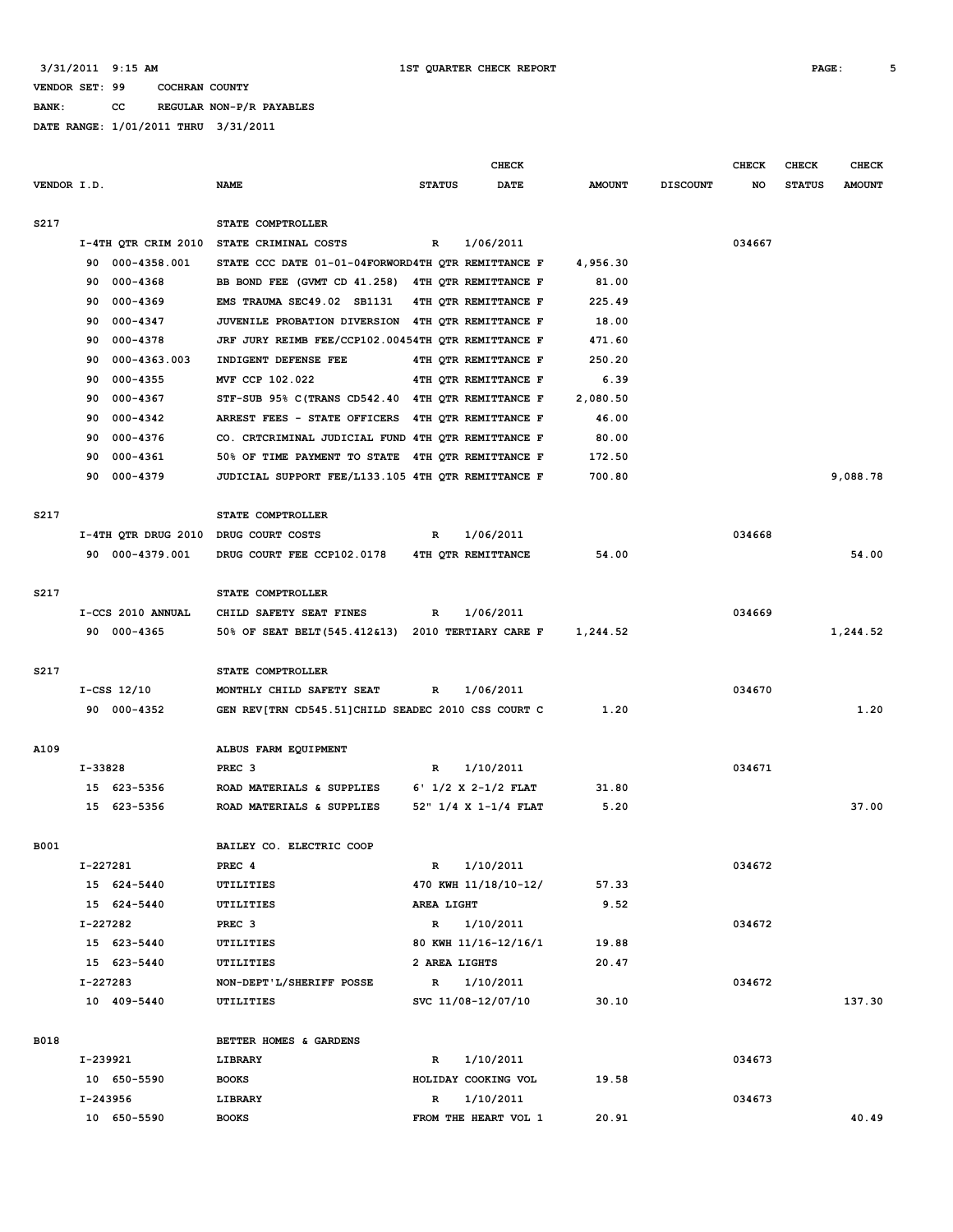**BANK: CC REGULAR NON-P/R PAYABLES**

|             |                  |                                | <b>CHECK</b>                 |               |                 | <b>CHECK</b> | <b>CHECK</b>  | <b>CHECK</b>  |
|-------------|------------------|--------------------------------|------------------------------|---------------|-----------------|--------------|---------------|---------------|
| VENDOR I.D. |                  | <b>NAME</b>                    | <b>STATUS</b><br><b>DATE</b> | <b>AMOUNT</b> | <b>DISCOUNT</b> | NO           | <b>STATUS</b> | <b>AMOUNT</b> |
|             |                  |                                |                              |               |                 |              |               |               |
| <b>B174</b> |                  | <b>NADENE BAKER</b>            |                              |               |                 |              |               |               |
|             | I-WIN ZIP 010611 | <b>JUSTICE OF PEACE</b>        | 1/10/2011<br>R               |               |                 | 034674       |               |               |
|             | 10 455-5310      | OFFICE SUPPLIES                | WINZIP 15.0 STANDARD         | 29.95         |                 |              |               | 29.95         |
|             |                  |                                |                              |               |                 |              |               |               |
| C007        |                  | CITY OF MORTON                 |                              |               |                 |              |               |               |
|             | I-123110         | LIB/MUS/ACT BLDG/CRTHS         | 1/10/2011<br>R               |               |                 | 034675       |               |               |
|             | 10 650-5440      | UTILITIES                      | LIBRARY GAS                  | 80.17         |                 |              |               |               |
|             | 10<br>650-5440   | <b>UTILITIES</b>               | LIBRARY WATER                | 32.25         |                 |              |               |               |
|             | 650-5440<br>10   | UTILITIES                      | LIBRARY GARBAGE              | 43.50         |                 |              |               |               |
|             | 10<br>650-5440   | UTILITIES                      | LIBRARY SEWER                | 14.00         |                 |              |               |               |
|             | 10<br>652-5440   | UTILITIES                      | <b>MUSEUM GAS</b>            | 173.05        |                 |              |               |               |
|             | 10<br>652-5440   | UTILITIES                      | <b>MUSEUM WATER</b>          | 13.00         |                 |              |               |               |
|             | 10<br>652-5440   | UTILITIES                      | <b>MUSEUM GARBAGE</b>        | 20.25         |                 |              |               |               |
|             | 10<br>652-5440   | UTILITIES                      | <b>MUSEUM SEWER</b>          | 12.00         |                 |              |               |               |
|             | 10<br>662-5440   | UTILITIES                      | <b>ACTIVITY BLDG GAS</b>     | 951.79        |                 |              |               |               |
|             | 10<br>662-5440   | <b>UTILITIES</b>               | ACT. BLDG WATER              | 13.00         |                 |              |               |               |
|             | 10<br>662-5440   | UTILITIES                      | ACT. BLDG GARBAGE            | 69.00         |                 |              |               |               |
|             | 662-5440<br>10   | UTILITIES                      | ACT. BLDG SEWER              | 36.00         |                 |              |               |               |
|             | 10<br>510-5440   | <b>UTILITIES</b>               | <b>COURTHOUSE GAS</b>        | 901.60        |                 |              |               |               |
|             | 10<br>510-5440   | UTILITIES                      | <b>COURTHOUSE WATER</b>      | 286.00        |                 |              |               |               |
|             | 510-5440<br>10   | UTILITIES                      | <b>CRTHSE GARBAGE</b>        | 243.00        |                 |              |               |               |
|             | 10<br>510-5440   | UTILITIES                      | <b>COURTHOUSE SEWER</b>      | 42.00         |                 |              |               |               |
|             | 15<br>621-5440   | UTILITIES                      | PREC 1 GAS                   | 41.47         |                 |              |               |               |
|             | 621-5440<br>15   | UTILITIES                      | PREC 1 WATER                 | 13.00         |                 |              |               |               |
|             | 15 621-5440      | UTILITIES                      | PREC 1 GARBAGE               | 43.50         |                 |              |               | 3,028.58      |
|             |                  |                                |                              |               |                 |              |               |               |
| C015        |                  | COCHRAN COUNTY SENIOR          |                              |               |                 |              |               |               |
|             | I-JAN 11 MEAT    | SENIOR CITIZENS                | R<br>1/10/2011               |               |                 | 034676       |               |               |
|             | 10 663-5333      | <b>FOOD</b>                    | GV B/S BREAST                | 48.86         |                 |              |               |               |
|             | 10<br>663-5333   | <b>FOOD</b>                    | 10 CHUCK ROLL                | 99.80         |                 |              |               | 148.66        |
|             |                  |                                |                              |               |                 |              |               |               |
| C034        |                  | COUNTY TREASURERS ASSOC OF TEX |                              |               |                 |              |               |               |
|             | I-2011 DUES      | <b>TREASURER</b>               | 1/10/2011<br>R               |               |                 | 034677       |               |               |
|             | 10 497-5481      | DUES AND REGISTRATION          | 2011 DUES                    | 150.00        |                 |              |               | 150.00        |
|             |                  |                                |                              |               |                 |              |               |               |
| C035        |                  | COX AUTO SUPPLY CO             |                              |               |                 |              |               |               |
|             | C-137979         | PREC <sub>2</sub>              | $\mathbb{R}$<br>1/10/2011    |               |                 | 034678       |               |               |
|             | 15 622-5451      | <b>REPAIRS</b>                 | AIR FILTER                   | 21.69         |                 |              |               |               |
|             | 15 622-5451      | <b>REPAIRS</b>                 | RET AIR FILTER/INV 1         | 29.33CR       |                 |              |               |               |
|             | I-136701         | PREC 1                         | $\mathbb{R}$<br>1/10/2011    |               |                 | 034678       |               |               |
|             | 15 621-5356      | ROAD MATERIALS & SUPPLIES      | PLUG                         | 2.19          |                 |              |               |               |
|             | 15 621-5356      | ROAD MATERIALS & SUPPLIES      | AIR CHUCK                    | 9.92          |                 |              |               |               |
|             | 15 621-5356      | ROAD MATERIALS & SUPPLIES      | 2 CHUCK WSHRS                | 0.70          |                 |              |               |               |
|             | I-137110         | PREC 4                         | R 1/10/2011                  |               |                 | 034678       |               |               |
|             | 15 624-5451      | <b>REPAIRS</b>                 | 4 $5/16X$ 1-1/2              | 0.52          |                 |              |               |               |
|             | 15 624-5451      | <b>REPAIRS</b>                 | 4 5/16" NUTS                 | 0.16          |                 |              |               |               |
|             | 15 624-5451      | <b>REPAIRS</b>                 | 8 5/16" FLAT WASHERS         | 0.40          |                 |              |               |               |
|             | I-137242         | PREC <sub>2</sub>              | R 1/10/2011                  |               |                 | 034678       |               |               |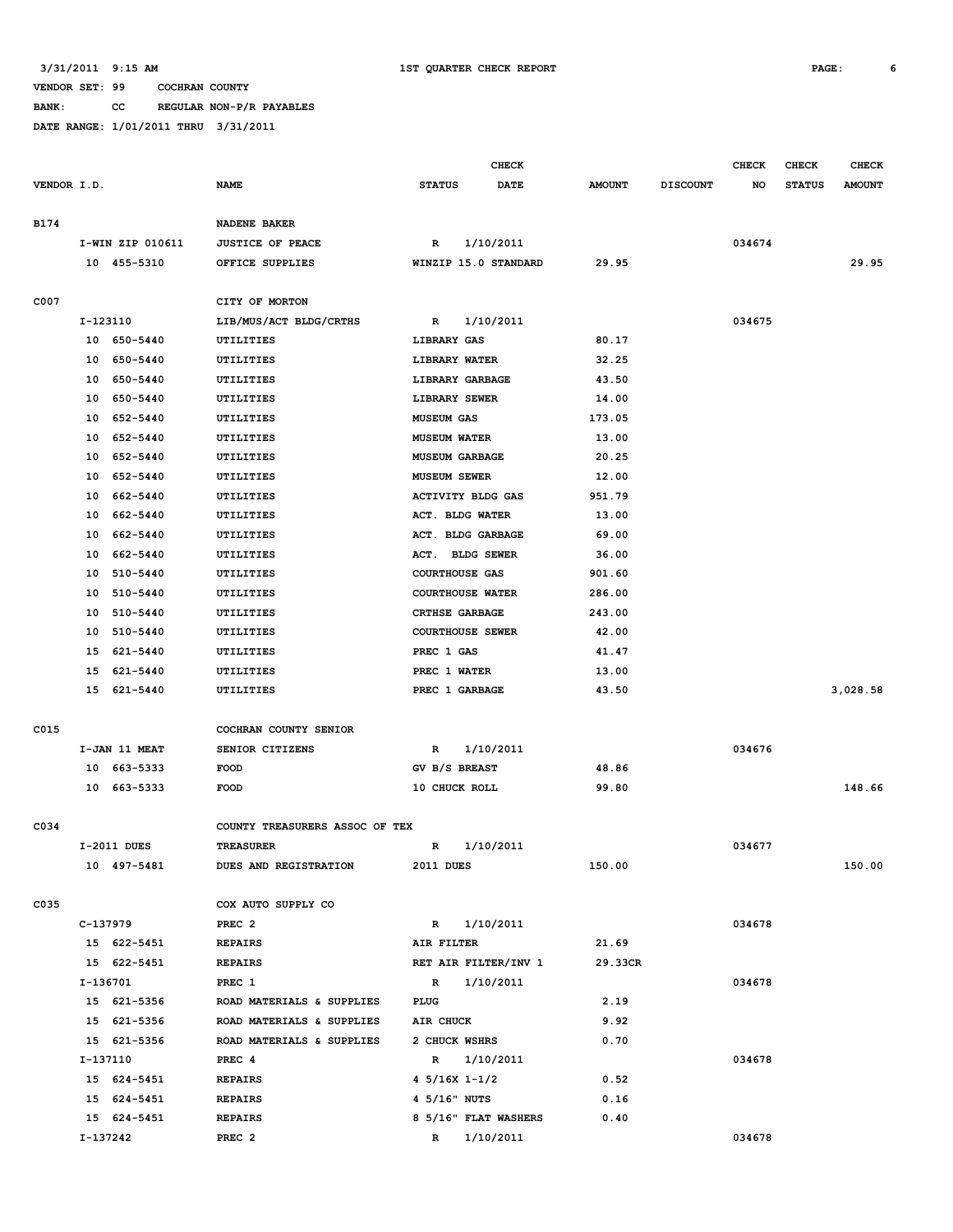**BANK: CC REGULAR NON-P/R PAYABLES**

|             |             |                                   | <b>CHECK</b>              |             |               |                 | <b>CHECK</b> | <b>CHECK</b>  | <b>CHECK</b>  |
|-------------|-------------|-----------------------------------|---------------------------|-------------|---------------|-----------------|--------------|---------------|---------------|
| VENDOR I.D. |             | <b>NAME</b>                       | <b>STATUS</b>             | <b>DATE</b> | <b>AMOUNT</b> | <b>DISCOUNT</b> | NO           | <b>STATUS</b> | <b>AMOUNT</b> |
| C035        |             | COX AUTO SUPPLY CO<br><b>CONT</b> |                           |             |               |                 |              |               |               |
|             | I-137242    | PREC <sub>2</sub>                 | R 1/10/2011               |             |               |                 | 034678       |               |               |
|             | 15 622-5451 | <b>REPAIRS</b>                    | <b>EXHAUST SEALER</b>     |             | 2.59          |                 |              |               |               |
|             | 15 622-5451 | <b>REPAIRS</b>                    | ANTI-SEIZE                |             | 3.29          |                 |              |               |               |
|             | I-137406    | PREC 1                            | R 1/10/2011               |             |               |                 | 034678       |               |               |
|             | 15 621-5451 | <b>REPAIRS</b>                    | <b>THREAD-LOCK</b>        |             | 6.79          |                 |              |               |               |
|             | I-137472    | PREC 1                            | R                         | 1/10/2011   |               |                 | 034678       |               |               |
|             | 15 621-5451 | <b>REPAIRS</b>                    | CIRC BREAKER              |             | 8.89          |                 |              |               |               |
|             | I-137593    | PREC <sub>2</sub>                 | R                         | 1/10/2011   |               |                 | 034678       |               |               |
|             | 15 622-5330 | FUEL AND OIL                      | 1 CS DLUX 10/40           |             | 45.99         |                 |              |               |               |
|             | 15 622-5451 | <b>REPAIRS</b>                    | AIR FILTER                |             | 29.33         |                 |              |               |               |
|             | 15 622-5451 | <b>REPAIRS</b>                    | OIL FILTER                |             | 7.27          |                 |              |               |               |
|             | I-137625    | PREC 1                            | R 1/10/2011               |             |               |                 | 034678       |               |               |
|             | 15 621-5451 | <b>REPAIRS</b>                    | 2 FUEL LINE               |             | 1.58          |                 |              |               |               |
|             | 15 621-5451 | <b>REPAIRS</b>                    | 2 MCRO CLAMP              |             | 1.14          |                 |              |               |               |
|             | I-137648    | PREC 4                            | R 1/10/2011               |             |               |                 | 034678       |               |               |
|             | 15 624-5451 | <b>REPAIRS</b>                    | AIR CHUCK                 |             | 6.90          |                 |              |               |               |
|             | 15 624-5451 | <b>REPAIRS</b>                    | PLUG                      |             | 2.19          |                 |              |               |               |
|             | I-137786    | PREC 1                            | R 1/10/2011               |             |               |                 | 034678       |               |               |
|             | 15 621-5356 | ROAD MATERIALS & SUPPLIES         | <b>REC-HITCH</b>          |             | 49.79         |                 |              |               |               |
|             | 15 621-5356 | ROAD MATERIALS & SUPPLIES         | <b>ADAPTER</b>            |             | 18.49         |                 |              |               |               |
|             | 15 621-5356 | ROAD MATERIALS & SUPPLIES         | BALL                      |             | 13.99         |                 |              |               |               |
|             | 15 621-5356 | ROAD MATERIALS & SUPPLIES         | RETURN REC-HITCH/INV      |             | 64.49CR       |                 |              |               |               |
|             | 15 621-5356 | ROAD MATERIALS & SUPPLIES         | PIN                       |             | 2.49          |                 |              |               |               |
|             | I-137796    | PREC 1                            | $\mathbb{R}$              | 1/10/2011   |               |                 | 034678       |               |               |
|             | 15 621-5356 | ROAD MATERIALS & SUPPLIES         | PIN                       |             | 1.39          |                 |              |               |               |
|             | I-137902    | PREC <sub>2</sub>                 | R                         | 1/10/2011   |               |                 | 034678       |               |               |
|             | 15 622-5451 | <b>REPAIRS</b>                    | 2 DIESEL COND             |             | 16.38         |                 |              |               |               |
|             | 15 622-5451 | <b>REPAIRS</b>                    | INJ CLEANER               |             | 3.99          |                 |              |               |               |
|             | I-138395    | <b>CONSTABLE</b>                  | $\mathbb{R}$              | 1/10/2011   |               |                 | 034678       |               |               |
|             | 10 550-5451 | <b>REPAIR</b>                     | 2 WIPER BLADES            |             | 15.18         |                 |              |               |               |
|             | I-138712    | PREC <sub>2</sub>                 | R 1/10/2011               |             |               |                 | 034678       |               |               |
|             | 15 622-5451 | <b>REPAIRS</b>                    | <b>GAS LINE</b>           |             | 6.59          |                 |              |               |               |
|             | 15 622-5451 | <b>REPAIRS</b>                    | <b>GAS VALVE</b>          |             | 14.99         |                 |              |               |               |
|             | 15 622-5451 | <b>REPAIRS</b>                    | <b>GAS FITTING</b>        |             | 4.30          |                 |              |               |               |
|             | 15 622-5356 | ROAD MATERIALS & SUPPLIES         | <b>TRASH BAGS</b>         |             | 5.49          |                 |              |               |               |
|             | 15 622-5356 | ROAD MATERIALS & SUPPLIES         | 2 TISSUE                  |             | 3.98          |                 |              |               |               |
|             | 15 622-5451 | <b>REPAIRS</b>                    | <b>GAS FITTING</b>        |             | 2.50          |                 |              |               |               |
|             | I-138722    | PREC 4                            | R                         | 1/10/2011   |               |                 | 034678       |               |               |
|             | 15 624-5330 | FUEL AND OIL                      | 1 CS MYST 15/10           |             | 37.84         |                 |              |               |               |
|             | 15 624-5330 | FUEL AND OIL                      | 3 1-GAL ROTELLA 15/4      |             | 44.98         |                 |              |               |               |
|             | 15 624-5356 | ROAD MATERIALS & SUPPLIES         | <b>MARVEL MYSTERY OIL</b> |             | 6.79          |                 |              |               |               |
|             | 15 624-5356 | ROAD MATERIALS & SUPPLIES         | 1 QT PS FLUID             |             | 3.49          |                 |              |               |               |
|             | I-138750    | PREC <sub>2</sub>                 | R 1/10/2011               |             |               |                 | 034678       |               |               |
|             | 15 622-5451 | <b>REPAIRS</b>                    | RET GAS LINE              |             | 6.59CR        |                 |              |               |               |
|             | 15 622-5451 | <b>REPAIRS</b>                    | GAS LINE                  |             | 12.29         |                 |              |               |               |
|             | 15 622-5451 | <b>REPAIRS</b>                    | $1/2x3/8$ BUSHING         |             | 0.79          |                 |              |               |               |
|             | I-138938    | PREC 1                            | $\mathbb{R}$              | 1/10/2011   |               |                 | 034678       |               |               |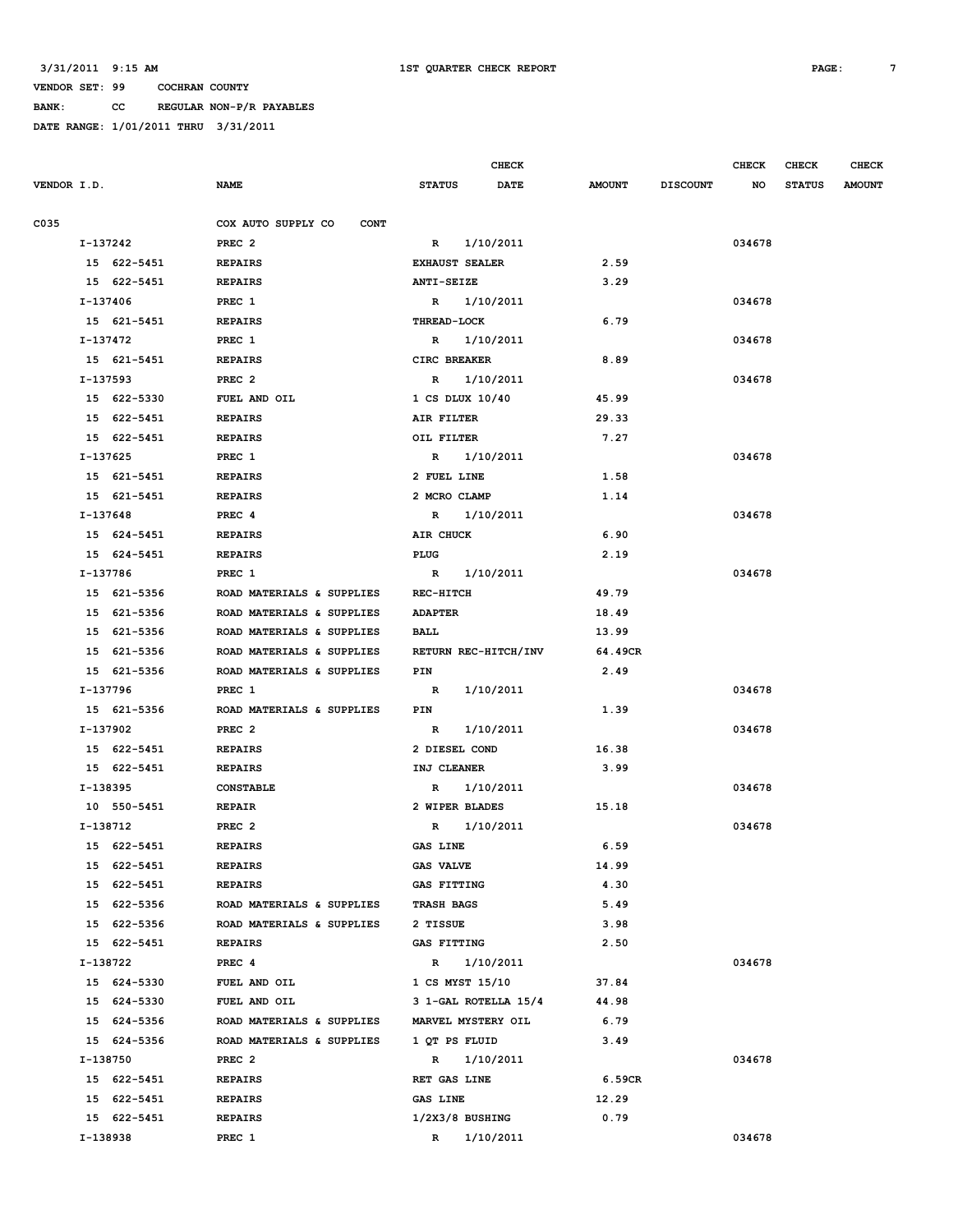**BANK: CC REGULAR NON-P/R PAYABLES**

|                  |          |                 |                                   |                      | <b>CHECK</b> |                |                 | <b>CHECK</b> | CHECK         | <b>CHECK</b>  |
|------------------|----------|-----------------|-----------------------------------|----------------------|--------------|----------------|-----------------|--------------|---------------|---------------|
| VENDOR I.D.      |          |                 | <b>NAME</b>                       | <b>STATUS</b>        | <b>DATE</b>  | <b>AMOUNT</b>  | <b>DISCOUNT</b> | NO           | <b>STATUS</b> | <b>AMOUNT</b> |
| C035             |          |                 | COX AUTO SUPPLY CO<br><b>CONT</b> |                      |              |                |                 |              |               |               |
|                  |          | I-138938        | PREC 1                            | $\mathbb{R}$         | 1/10/2011    |                |                 | 034678       |               |               |
|                  |          | 15 621-5356     | ROAD MATERIALS & SUPPLIES         | 3 200W BULBS         |              | 14.37          |                 |              |               |               |
|                  |          | 15 621-5356     | ROAD MATERIALS & SUPPLIES         | 2 150W BULBS         |              | 25.98          |                 |              |               |               |
|                  |          | 15 621-5356     | ROAD MATERIALS & SUPPLIES         | DRIVER SET           |              | 9.89           |                 |              |               |               |
|                  |          | I-139016        | PREC <sub>4</sub>                 | $\mathbb{R}$         | 1/10/2011    |                |                 | 034678       |               |               |
|                  |          | 15 624-5356     | ROAD MATERIALS & SUPPLIES         | <b>RETAINERS</b>     |              | 3.00           |                 |              |               |               |
|                  | I-139034 |                 | <b>SHERIFF</b>                    | $\mathbf R$          | 1/10/2011    |                |                 | 034678       |               |               |
|                  |          | 10 560-5330     | FUEL AND OIL                      | 1 QT AMS 10/30       |              | 5.99           |                 |              |               |               |
|                  | I-139151 |                 | <b>EXTENSION SVC</b>              | $\mathbb{R}$         | 1/10/2011    |                |                 | 034678       |               |               |
|                  |          | 10 665-5451     | <b>REPAIRS</b>                    | OIL FILTER           |              | 6.63           |                 |              |               |               |
|                  |          | 10 665-5330     | FUEL AND OIL                      | 1 CS PENNZ 10/40     |              | 48.95          |                 |              |               |               |
|                  |          | 10 665-5451     | <b>REPAIRS</b>                    | UPPER CYL LUB        |              | 9.19           |                 |              |               |               |
|                  | I-139370 |                 | <b>SHERIFF</b>                    | R                    | 1/10/2011    |                |                 | 034678       |               |               |
|                  |          | 10 560-5451     | MACHINERY-NON-OFFICE REPAIR       | DRILL BIT            |              | 4.79           |                 |              |               |               |
|                  |          | 10 560-5451     | MACHINERY-NON-OFFICE REPAIR       | 12 SCREWS            |              | 3.00           |                 |              |               |               |
|                  |          | 10 560-5451     | MACHINERY-NON-OFFICE REPAIR       | $2-BIT$              |              | 1.99           |                 |              |               |               |
|                  |          | I-139428        | <b>SHERIFF</b>                    | R                    | 1/10/2011    |                |                 | 034678       |               |               |
|                  |          | 10 560-5451     | MACHINERY-NON-OFFICE REPAIR       | 24-BULB              |              | 4.29           |                 |              |               |               |
|                  |          | I-139594        | <b>SHERIFF</b>                    | R                    | 1/10/2011    |                |                 | 034678       |               |               |
|                  |          | 10 560-5499     | <b>MISCELLANEOUS</b>              | 3 KEYS W/PLASTIC     |              | 4.50           |                 |              |               | 459.43        |
|                  |          |                 |                                   |                      |              |                |                 |              |               |               |
| C069             |          |                 | COUNTRY DUMPSTERS, INC.           |                      |              |                |                 |              |               |               |
|                  | I-24181  |                 | PREC 3, PREC 4                    | $\mathbb{R}$         | 1/10/2011    |                |                 | 034681       |               |               |
|                  |          | 15 623-5440     | UTILITIES                         | JAN DUMPSTER SVC     |              | 47.75          |                 |              |               |               |
|                  |          | 15 624-5440     | UTILITIES                         | JAN DUMPSTER SVC     |              | 47.75          |                 |              |               | 95.50         |
| C <sub>290</sub> |          |                 | CENTER POINT LARGE PRINT          |                      |              |                |                 |              |               |               |
|                  |          | I-889835        | LIBRARY                           | R                    | 1/10/2011    |                |                 | 034682       |               |               |
|                  |          | 10 650-5590     | <b>BOOKS</b>                      | PLAT READERS CIRCLE/ |              | 20.97          |                 |              |               |               |
|                  |          |                 |                                   |                      |              |                |                 |              |               |               |
|                  |          | 10 650-5590     | <b>BOOKS</b>                      | PLAT READERS CIRCLE/ |              | 21.57          |                 |              |               |               |
|                  |          | 10 650-5590     | <b>BOOKS</b>                      | PLAT FICTION/DISTANT |              | 21.57<br>22.17 |                 |              |               |               |
|                  |          | 10 650-5590     | <b>BOOKS</b>                      | PLAT FICTION/CORDURO |              |                |                 |              |               |               |
|                  | 10       | 650-5590        | <b>BOOKS</b>                      | PLAT ROMANCE/INFAMOU |              | 21.57          |                 |              |               |               |
|                  | 10       | 650-5590        | <b>BOOKS</b>                      | PLAT ROMANCE/CHRISTM |              | 22.17          |                 |              |               |               |
|                  | 10       | 650-5590        | <b>BOOKS</b>                      | PLAT MYSTERY/AMERICA |              | 22.17          |                 |              |               |               |
|                  | 10       | 650-5590        | <b>BOOKS</b>                      | PLAT MYSTERY/TEMPLAR |              | 21.57          |                 |              |               |               |
|                  | 10       | 650-5590        | <b>BOOKS</b>                      | PLAT NONFICTION/DEAR |              | 20.37          |                 |              |               |               |
|                  | 10       | 650-5590        | <b>BOOKS</b>                      | PLAT NONFICTION/A SE |              | 20.97          |                 |              |               | 215.10        |
| C293             |          |                 | CAVENDER'S WESTERN OUTFITTER      |                      |              |                |                 |              |               |               |
|                  |          | $I - 8 - 10011$ | SHERIFF/JAIL                      | R                    | 1/10/2011    |                |                 | 034683       |               |               |
|                  |          | 10 560-5205     | <b>UNIFORMS</b>                   | 5 POLY WRANCHER/STAL |              | 127.50         |                 |              |               |               |
|                  |          | 10 512-5205     | <b>UNIFORMS</b>                   | 3 CHOC WRANGLER/MAX  |              | 74.97          |                 |              |               |               |
|                  | 10       | 512-5205        | <b>UNIFORMS</b>                   | 3 CHOC WRANGLER/LORE |              | 74.97          |                 |              |               |               |
|                  | 10       | 560-5205        | <b>UNIFORMS</b>                   | 5 CHOC WRANGLER/JEFF |              | 124.95         |                 |              |               |               |
|                  | 10       | 560-5205        | <b>UNIFORMS</b>                   | 5 CHOC WRANGLER/ESTE |              | 124.95         |                 |              |               |               |
|                  | 10       | 560-5205        | <b>UNIFORMS</b>                   | 5 CHOC WRANGLER/LUIS |              | 124.95         |                 |              |               |               |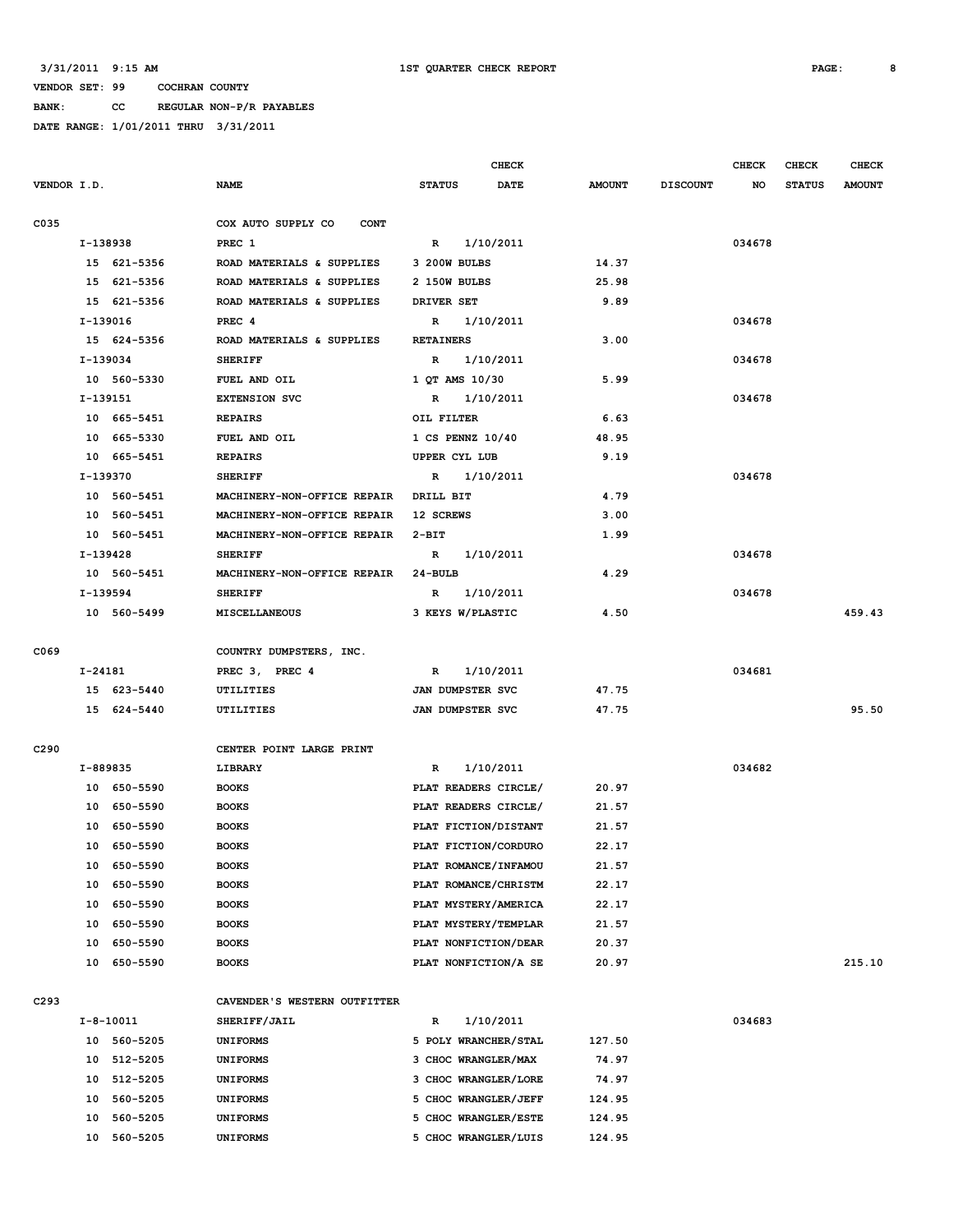### **BANK: CC REGULAR NON-P/R PAYABLES**

|                  |             |                   |                            |                             | <b>CHECK</b> |               |                 | <b>CHECK</b> | <b>CHECK</b>  | <b>CHECK</b>  |
|------------------|-------------|-------------------|----------------------------|-----------------------------|--------------|---------------|-----------------|--------------|---------------|---------------|
| VENDOR I.D.      |             |                   | <b>NAME</b>                | <b>STATUS</b>               | <b>DATE</b>  | <b>AMOUNT</b> | <b>DISCOUNT</b> | NO           | <b>STATUS</b> | <b>AMOUNT</b> |
|                  |             |                   |                            |                             |              |               |                 |              |               |               |
| C <sub>293</sub> |             |                   | CAVENDER'S WESTERN OUTCONT |                             |              |               |                 |              |               |               |
|                  |             | $I - 8 - 10011$   | SHERIFF/JAIL               | $\mathbb{R}$                | 1/10/2011    |               |                 | 034683       |               |               |
|                  |             | 10 560-5205       | <b>UNIFORMS</b>            | 5 CHOC WRANGLER/RAYM        |              | 124.95        |                 |              |               |               |
|                  | 10          | 560-5205          | <b>UNIFORMS</b>            | 5 CHOC WRANGLER/DARI        |              | 124.95        |                 |              |               |               |
|                  | 10          | 512-5205          | <b>UNIFORMS</b>            | 3 CHOC WRANGLER/ROSA        |              | 74.97         |                 |              |               |               |
|                  | 10          | 512-5205          | <b>UNIFORMS</b>            | 3 CHOC WRANGLER/TERE        |              | 74.97         |                 |              |               | 1,052.13      |
| D018             |             |                   | DIAMOND LAKE BOOK CO.      |                             |              |               |                 |              |               |               |
|                  | $I - 48153$ |                   | LIBRARY                    | R                           | 1/10/2011    |               |                 | 034684       |               |               |
|                  |             | 10 650-5590       | <b>BOOKS</b>               | <b>CURIOUS GEORGE SERIE</b> |              | 179.40        |                 |              |               |               |
|                  | 10          | 650-5590          | <b>BOOKS</b>               | IT'S A BABY SERIES/1        |              | 167.40        |                 |              |               |               |
|                  | 10          | 650-5590          | <b>BOOKS</b>               | ANTILL HOME REPAIR          |              | 18.95         |                 |              |               |               |
|                  | 10          | 650-5590          | <b>BOOKS</b>               | BIG BANANA HUNT             |              | 18.95         |                 |              |               |               |
|                  | 10          | 650-5590          | <b>BOOKS</b>               | CLEAN UP THE WATERIN        |              | 18.95         |                 |              |               |               |
|                  | 10          | 650-5590          | <b>BOOKS</b>               | PEANUT PICKING              |              | 18.95         |                 |              |               |               |
|                  | 10          | 650-5590          | <b>BOOKS</b>               | STOP THE GRASSFIRES         |              | 18.95         |                 |              |               |               |
|                  | 10          | 650-5590          | <b>BOOKS</b>               | TIGER TOOTHACHE             |              | 18.95         |                 |              |               |               |
|                  | 10          | 650-5590          | <b>BOOKS</b>               | TIME SERIES/6 BOOKS         |              | 83.70         |                 |              |               |               |
|                  | 10          | 650-5590          | <b>BOOKS</b>               | DAYS, WEEK SERIES/8         |              | 143.60        |                 |              |               |               |
|                  | 10          | 650-5590          | <b>BOOKS</b>               | <b>SHIPPING</b>             |              | 48.15         |                 |              |               | 735.95        |
|                  |             |                   |                            |                             |              |               |                 |              |               |               |
| D048             |             |                   | DATA-LINE OFFICE SYSTEMS   |                             |              |               |                 |              |               |               |
|                  | I-51655     |                   | LIBRARY                    | $\mathbb{R}$                | 1/10/2011    |               |                 | 034685       |               |               |
|                  |             | 10 650-5411       | MAINTENANCE CONTRACTS      | COPIER MAINT/JAN 11         |              | 37.50         |                 |              |               |               |
|                  | I-51994     |                   | LIBRARY                    | R                           | 1/10/2011    |               |                 | 034685       |               |               |
|                  |             | 10 650-5411       | MAINTENANCE CONTRACTS      | 2 COLOR COPIES/MAINT        |              | 0.20          |                 |              |               | 37.70         |
|                  |             |                   |                            |                             |              |               |                 |              |               |               |
| E017             |             |                   | ELLIS AND SON INC          |                             |              |               |                 |              |               |               |
|                  |             | I-MARIO OLIVAS    | <b>JUSTICE OF PEACE</b>    | R                           | 1/10/2011    |               |                 | 034686       |               |               |
|                  | 10          | 455-5405          | <b>AUTOPSY</b>             | <b>AUTOPSY BASE CHG</b>     |              | 65.00         |                 |              |               |               |
|                  | 10          | 455-5405          | <b>AUTOPSY</b>             | TRANSPORT TO LBK            |              | 50.00         |                 |              |               |               |
|                  | 10          | 455-5405          | <b>AUTOPSY</b>             | TRANSPORT FRM LBK           |              | 50.00         |                 |              |               |               |
|                  |             | 10 455-5405       | <b>AUTOPSY</b>             | <b>BODY BAG</b>             |              | 35.00         |                 |              |               | 200.00        |
|                  |             |                   |                            |                             |              |               |                 |              |               |               |
| F010             |             |                   | FIVE-AREA TELEPHONE CO-OP  |                             |              |               |                 |              |               |               |
|                  |             | I-927-5510 JAN 11 | PREC <sub>4</sub>          | R                           | 1/10/2011    |               |                 | 034687       |               |               |
|                  |             | 15 624-5420       | <b>TELECOMMUNICATIONS</b>  | JAN PHONE SVC               |              | 40.26         |                 |              |               | 40.26         |
| F073             |             |                   | FRONTIER VALLEY INC.       |                             |              |               |                 |              |               |               |
|                  |             | I-349767          | PREC 1                     | $\mathbb{R}$                | 1/10/2011    |               |                 | 034688       |               |               |
|                  |             | 15 621-5571       | CAPITAL OUTLAY             | 3 HRS/SET WELL CASIN        |              |               |                 |              |               |               |
|                  |             | 15 621-5571       | CAPITAL OUTLAY             | PREC 1 SHIP, 242'           |              | 390.00        |                 |              |               |               |
|                  |             | 15 621-5571       | CAPITAL OUTLAY             | 182' 8-5/8" BLANK ST        |              | 2,074.80      |                 |              |               |               |
|                  |             | 15 621-5571       | CAPITAL OUTLAY             | 60' 8-5/8" MILL SLOT        |              | 1,104.00      |                 |              |               |               |
|                  |             | 15 621-5571       | CAPITAL OUTLAY             | WELL BLOCK                  |              | 350.00        |                 |              |               | 3,918.80      |
|                  |             |                   |                            |                             |              |               |                 |              |               |               |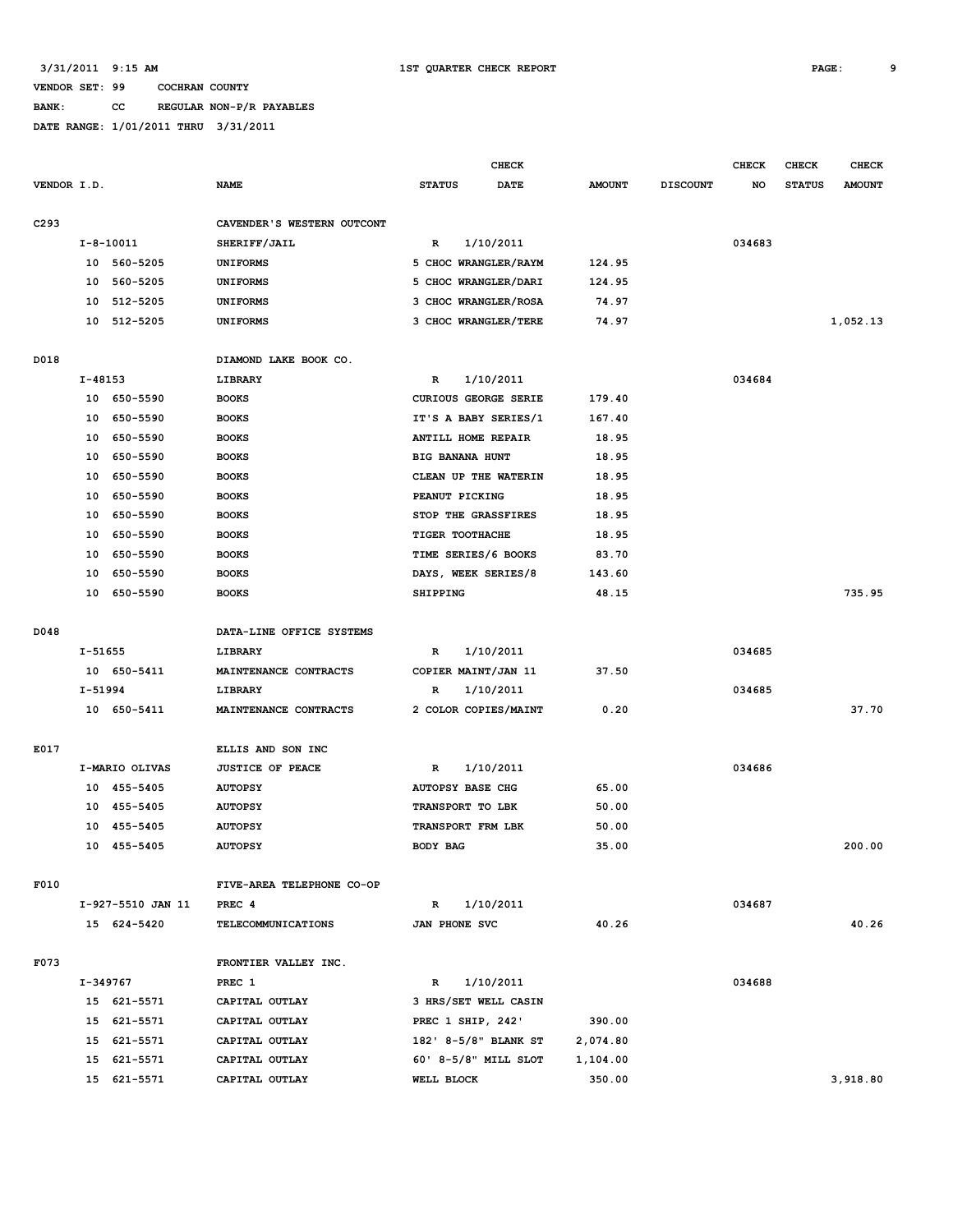**BANK: CC REGULAR NON-P/R PAYABLES**

|             |          |                   |                                   | <b>CHECK</b>    |                       |               |                 | <b>CHECK</b> | <b>CHECK</b>  | <b>CHECK</b>  |
|-------------|----------|-------------------|-----------------------------------|-----------------|-----------------------|---------------|-----------------|--------------|---------------|---------------|
| VENDOR I.D. |          |                   | <b>NAME</b>                       | <b>STATUS</b>   | DATE                  | <b>AMOUNT</b> | <b>DISCOUNT</b> | NO           | <b>STATUS</b> | <b>AMOUNT</b> |
|             |          |                   |                                   |                 |                       |               |                 |              |               |               |
| G031        |          |                   | <b>GRAINGER</b>                   |                 |                       |               |                 |              |               |               |
|             |          | I-9425478774      | JAIL                              | R               | 1/10/2011             |               |                 | 034689       |               |               |
|             |          | 10 512-5451       | <b>REPAIR</b>                     |                 | 5 LIGHT FIXTURES W/D  | 724.10        |                 |              |               | 724.10        |
|             |          |                   |                                   |                 |                       |               |                 |              |               |               |
| G098        |          |                   | GALL'S INC.                       |                 |                       |               |                 |              |               |               |
|             |          | I-510996518       | <b>SHERIFF</b>                    | $\mathbb{R}$    | 1/10/2011             |               |                 | 034690       |               |               |
|             |          | 10 560-5571       | CAPITAL OUTLAY                    |                 | 2 3-HOLE OUTLET BOX   | 33.98         |                 |              |               |               |
|             |          | 10 560-5571       | CAPITAL OUTLAY                    |                 | 2 LIGHT FOR LIFE FLA  | 339.98        |                 |              |               |               |
|             |          | 10 560-5571       | CAPITAL OUTLAY                    | <b>SHIPPING</b> |                       | 16.51         |                 |              |               |               |
|             |          | I-511000552       | <b>SHERIFF</b>                    | $\mathbb{R}$    | 1/10/2011             |               |                 | 034690       |               |               |
|             |          | 10 560-5571       | CAPITAL OUTLAY                    |                 | 2 RIGID LONG ARM KIT  | 139.98        |                 |              |               |               |
|             |          | 10 560-5571       | CAPITAL OUTLAY                    | <b>SHIPPING</b> |                       | 6.18          |                 |              |               |               |
|             |          | I-511000560       | <b>SHERIFF</b>                    | $\mathbb{R}$    | 1/10/2011             |               |                 | 034690       |               |               |
|             |          | 10 560-5571       | CAPITAL OUTLAY                    |                 | 2 TRUNK 1ST AID KITS  | 119.98        |                 |              |               |               |
|             |          | 10 560-5571       | CAPITAL OUTLAY                    | <b>SHIPPING</b> |                       | 5.30          |                 |              |               | 661.91        |
|             |          |                   |                                   |                 |                       |               |                 |              |               |               |
| L018        |          |                   | LUBBOCK GRADER BLADE, INC         |                 |                       |               |                 |              |               |               |
|             | I-40622  |                   | PREC <sub>4</sub>                 | R               | 1/10/2011             |               |                 | 034691       |               |               |
|             |          | 15 624-5356       | ROAD MATERIALS & SUPPLIES         |                 | 2 'ROUGH ROAD' SIGNS  | 78.00         |                 |              |               |               |
|             |          | 15 624-5356       | ROAD MATERIALS & SUPPLIES         |                 | 2 24" TYPE I BARRICA  | 50.00         |                 |              |               | 128.00        |
|             |          |                   |                                   |                 |                       |               |                 |              |               |               |
| L057        |          |                   | L KENLEY, dba                     |                 |                       |               |                 |              |               |               |
|             | I-3976   |                   | <b>SHERIFF</b>                    | R               | 1/10/2011             |               |                 | 034692       |               |               |
|             |          | 10 560-5571       | CAPITAL OUTLAY                    |                 | LETTER 2 NEW CARS     | 450.00        |                 |              |               | 450.00        |
|             |          |                   |                                   |                 |                       |               |                 |              |               |               |
| L197        |          |                   | THE LIBRARY STORE, INC            |                 |                       |               |                 |              |               |               |
|             | I-818092 |                   | LIBRARY                           | R               | 1/10/2011             |               |                 | 034693       |               |               |
|             |          | 10 650-5310       | OFFICE SUPPLIES                   |                 | 2 PK SINGLE BAR CODE  | 33.90         |                 |              |               |               |
|             | 10       | 650-5310          | OFFICE SUPPLIES                   |                 | 16 LASER BARCODE LAB  |               |                 |              |               |               |
|             | 10       | 650-5310          | OFFICE SUPPLIES                   |                 | 6 PK SINGLE BAR CODE  | 101.70        |                 |              |               |               |
|             | 10       | 650-5310          | OFFICE SUPPLIES                   |                 | 48 LASER BARCODE LAB  |               |                 |              |               |               |
|             |          | 10 650-5310       | OFFICE SUPPLIES                   | SHIPPING        |                       | 11.19         |                 |              |               | 146.79        |
|             |          |                   |                                   |                 |                       |               |                 |              |               |               |
| N066        |          |                   | NTS COMMUNICATIONS                |                 |                       |               |                 |              |               |               |
|             |          | I-8062660032 0111 | COMMISSIONERS CT/CO JUDGE         | $\mathbb{R}$    | 1/10/2011             |               |                 | 034694       |               |               |
|             |          | 15 610-5420       | <b>TELECOMMUNICATIONS</b>         |                 | MONTHLY FEE/WATTS LI  | 1.00          |                 |              |               |               |
|             |          | 15 610-5420       | TELECOMMUNICATIONS                |                 | REGULATORY COST REC   | 1.83          |                 |              |               | 2.83          |
|             |          |                   |                                   |                 |                       |               |                 |              |               |               |
| P017        |          |                   | <b>POSTMASTER</b>                 |                 |                       |               |                 |              |               |               |
|             |          | I-010611 STAMPS   | <b>TREASURER</b>                  | $\mathbb{R}$    | 1/10/2011             |               |                 | 034695       |               |               |
|             |          | 10 497-5311       | POSTAL EXPENSES                   |                 | 1 ROLL \$.44 STAMPS 1 | 44.00         |                 |              |               | 44.00         |
|             |          |                   |                                   |                 |                       |               |                 |              |               |               |
| P221        |          |                   | PERDUE, BRANDON, FIELDER, COLLINS |                 |                       |               |                 |              |               |               |
|             |          | I-DEC 2010 FEES   | <b>JUSTICE OF PEACE</b>           | R               | 1/10/2011             |               |                 | 034696       |               |               |
|             |          | 10 000-2206.002   | ATTORNEY COLLECTION FEES          |                 | JP COLLECTIONS FOR D  | 839.13        |                 |              |               | 839.13        |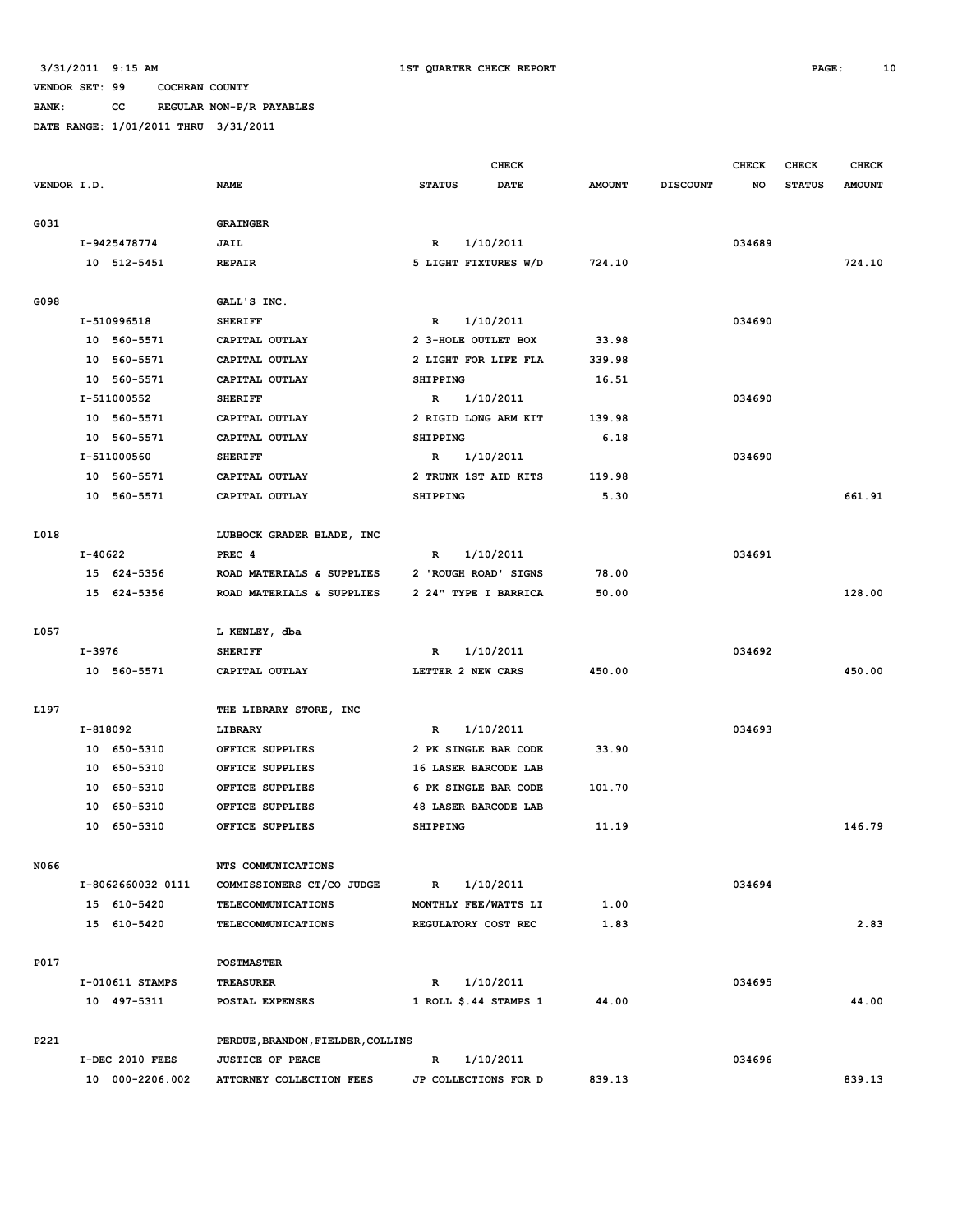**BANK: CC REGULAR NON-P/R PAYABLES**

|             | CHECK              |                                                    |                         | <b>CHECK</b><br><b>CHECK</b><br><b>CHECK</b> |               |                 |        |               |               |
|-------------|--------------------|----------------------------------------------------|-------------------------|----------------------------------------------|---------------|-----------------|--------|---------------|---------------|
| VENDOR I.D. |                    | <b>NAME</b>                                        | <b>STATUS</b>           | <b>DATE</b>                                  | <b>AMOUNT</b> | <b>DISCOUNT</b> | NO     | <b>STATUS</b> | <b>AMOUNT</b> |
|             |                    |                                                    |                         |                                              |               |                 |        |               |               |
| R222        |                    | ROBERTS TRUCK CENTER                               |                         |                                              |               |                 |        |               |               |
|             | I-252177           | PREC 1                                             | R                       | 1/10/2011                                    |               |                 | 034697 |               |               |
|             | 15 621-5451        | <b>REPAIRS</b>                                     | 2 SCREW, HEX FLANGE     |                                              | 32.84         |                 |        |               | 32.84         |
|             |                    |                                                    |                         |                                              |               |                 |        |               |               |
| S047        |                    | SHELL FLEET PLUS                                   |                         |                                              |               |                 |        |               |               |
|             | I-065177891012     | <b>EXTENSION SVC</b>                               | R                       | 1/10/2011                                    |               |                 | 034698 |               |               |
|             | 10 665-5330        | FUEL AND OIL                                       | 21.542 GAL SUPER UNL    |                                              | 65.92         |                 |        |               |               |
|             | 10 665-5330        | FUEL AND OIL                                       | CREDIT FED TAX          |                                              | 3.94CR        |                 |        |               | 61.98         |
|             |                    |                                                    |                         |                                              |               |                 |        |               |               |
| S212        |                    | WALLACE STALCUP                                    |                         |                                              |               |                 |        |               |               |
|             | I-010511 JAIL FOOD | JAIL                                               | R                       | 1/10/2011                                    |               |                 | 034699 |               |               |
|             | 10 512-5333        | FOOD-PRISONERS                                     | 8 ALLSUP'S BREAD        |                                              | 5.16          |                 |        |               |               |
|             | 10 512-5333        | <b>FOOD-PRISONERS</b>                              | ALLSUP'S MILK           |                                              | 3.59          |                 |        |               |               |
|             | 10 512-5333        | <b>FOOD-PRISONERS</b>                              | 12 ALLSUP'S BREAD       |                                              | 7.74          |                 |        |               |               |
|             | 10 512-5333        | FOOD-PRISONERS                                     | ALLSUP'S MILK           |                                              | 3.59          |                 |        |               |               |
|             | 10 512-5333        | FOOD-PRISONERS                                     | <b>LETTUCE</b>          |                                              | 1.99          |                 |        |               |               |
|             | 512-5333<br>10     | <b>FOOD-PRISONERS</b>                              | 2 ALLSUP'S MILK @1.9    |                                              | 3.98          |                 |        |               |               |
|             | 10 512-5333        | <b>FOOD-PRISONERS</b>                              | ALLSUP'S MILK           |                                              | 3.59          |                 |        |               |               |
|             | 10 512-5333        | FOOD-PRISONERS                                     | ORANGE JUICE            |                                              | 3.99          |                 |        |               |               |
|             | 10<br>512-5333     | <b>FOOD-PRISONERS</b>                              | 10 ALLSUP'S BREAD       |                                              | 6.45          |                 |        |               |               |
|             | 512-5333<br>10     | <b>FOOD-PRISONERS</b>                              | 2 ALLSUP'S MILK         |                                              | 7.18          |                 |        |               |               |
|             | 512-5333<br>10     | <b>FOOD-PRISONERS</b>                              | 8 ALLSUP'S BREAD        |                                              | 5.16          |                 |        |               |               |
|             | 512-5333<br>10     | <b>FOOD-PRISONERS</b>                              | ALLSUP'S BREAD          |                                              | 0.79          |                 |        |               |               |
|             | 512-5333<br>10     | <b>FOOD-PRISONERS</b>                              | ALLSUP'S MILK           |                                              | 1.99          |                 |        |               |               |
|             | 10 512-5310        | OFFICE SUPPLIES                                    | <b>POSTAGE 12/14/10</b> |                                              | 0.85          |                 |        |               | 56.05         |
|             |                    |                                                    |                         |                                              |               |                 |        |               |               |
| S294        |                    | SHIRLEY SEARS                                      |                         |                                              |               |                 |        |               |               |
|             | I-DEC 2010 TRAVEL  | <b>EXTENSION SVC</b>                               | R                       | 1/10/2011                                    |               |                 | 034700 |               |               |
|             | 665-5428<br>10     | FCS AGENT-TRAVEL-OUT OF COUNTYWINTER BOARD, BRNWOO |                         |                                              | 32.42         |                 |        |               |               |
|             | 665-5428<br>10     | FCS AGENT-TRAVEL-OUT OF COUNTYLODGING 1 NITE/BRNWO |                         |                                              | 37.50         |                 |        |               |               |
|             | 665-5428<br>10     | FCS AGENT-TRAVEL-OUT OF COUNTYREGISTRATION/WINTER  |                         |                                              | 10.00         |                 |        |               |               |
|             | 10<br>665-5428     | FCS AGENT-TRAVEL-OUT OF COUNTYRENTAL CAR FROM SALE |                         |                                              | 125.00        |                 |        |               |               |
|             | 665-5428<br>10     | FCS AGENT-TRAVEL-OUT OF COUNTYTAE4-HA MEMBERSHIP D |                         |                                              | 130.00        |                 |        |               |               |
|             | 10 665-5428        | FCS AGENT-TRAVEL-OUT OF COUNTYFCS CHRISTMAS PRTY/L |                         |                                              | 63.00         |                 |        |               |               |
|             | 10 665-5428        | FCS AGENT-TRAVEL-OUT OF COUNTYTAE4-HA CHRISTMAS PR |                         |                                              | 63.00         |                 |        |               | 460.92        |
|             |                    |                                                    |                         |                                              |               |                 |        |               |               |
| S338        |                    | PREMIER FOOT SOLUTIONS                             |                         |                                              |               |                 |        |               |               |
|             | I-1631             | <b>SHERIFF</b>                                     | R                       | 1/10/2011                                    |               |                 | 034701 |               |               |
|             | 10 560-5205        | <b>UNIFORMS</b>                                    | 4 XL SAFETY ORANGE V    |                                              | 67.80         |                 |        |               |               |
|             | 10 560-5205        | <b>UNIFORMS</b>                                    | 5 3XL SAFETY ORANGE     |                                              | 84.75         |                 |        |               | 152.55        |
|             |                    |                                                    |                         |                                              |               |                 |        |               |               |
| S385        |                    | STAR PRINTING & OFFICE SUPPLY                      |                         |                                              |               |                 |        |               |               |
|             | I-73649            | <b>EXTENSION SVC</b>                               | R                       | 1/10/2011                                    |               |                 | 034702 |               |               |
|             | 10 665-5571        | CAPITAL OUTLAY                                     | 2 SIGNS FOR TRAILER     |                                              | 150.00        |                 |        |               | 150.00        |
|             |                    |                                                    |                         |                                              |               |                 |        |               |               |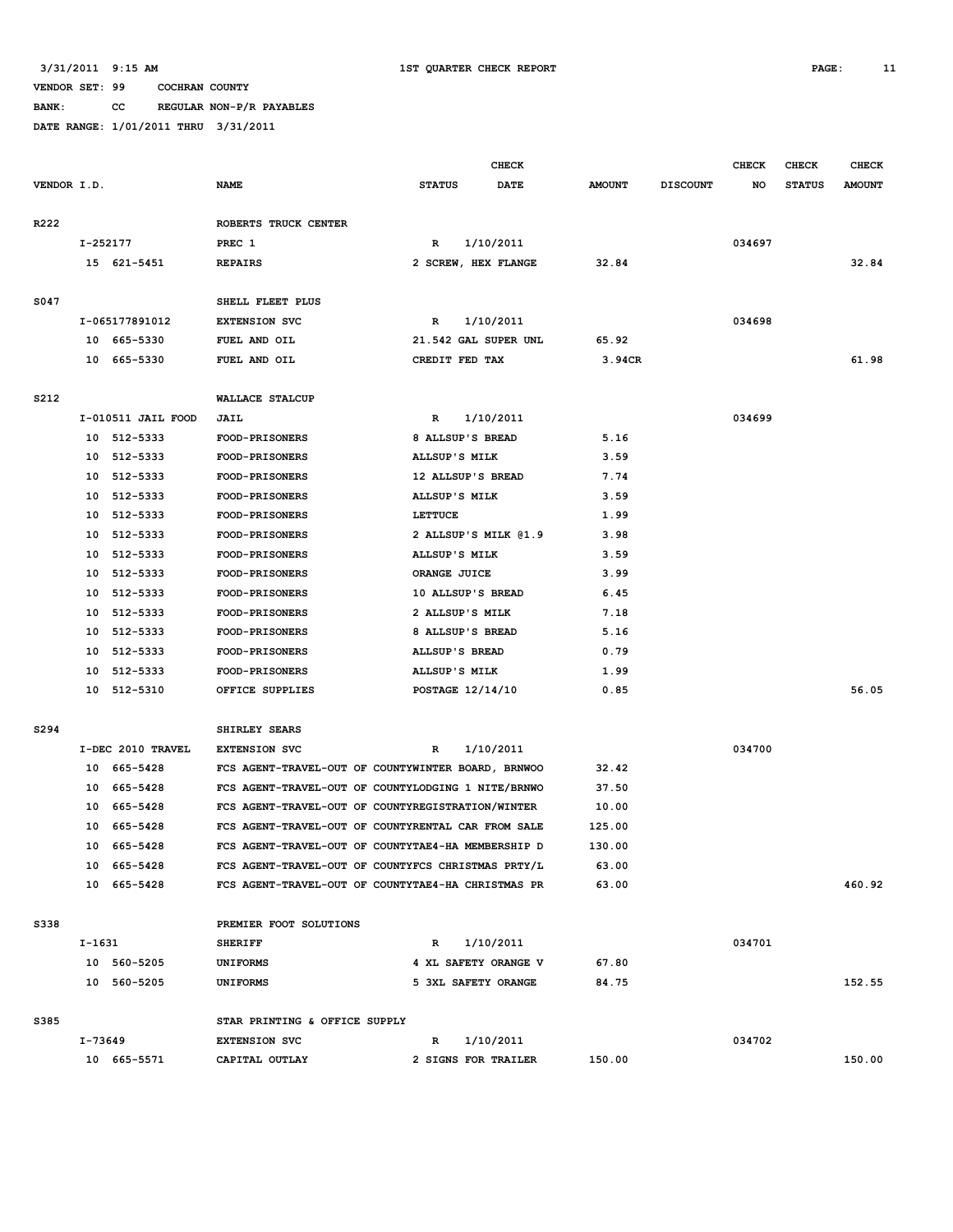**BANK: CC REGULAR NON-P/R PAYABLES**

|             |          |                             | <b>CHECK</b>                                     |                         |                      |               | <b>CHECK</b>    | <b>CHECK</b> | <b>CHECK</b>  |               |
|-------------|----------|-----------------------------|--------------------------------------------------|-------------------------|----------------------|---------------|-----------------|--------------|---------------|---------------|
| VENDOR I.D. |          |                             | <b>NAME</b>                                      | <b>STATUS</b>           | <b>DATE</b>          | <b>AMOUNT</b> | <b>DISCOUNT</b> | NO           | <b>STATUS</b> | <b>AMOUNT</b> |
|             |          |                             |                                                  |                         |                      |               |                 |              |               |               |
| <b>T009</b> |          |                             | TEXAS ASSOCIATION OF COUNTIES                    |                         |                      |               |                 |              |               |               |
|             |          | I-2011 TAC DUES             | COMMISSIONERS COURT                              | $\mathbb{R}$            | 1/10/2011            |               |                 | 034703       |               |               |
|             |          | 15 610-5481                 | DUES AND REGISTRATION                            |                         | INV 2011-040/2011 AN | 550.00        |                 |              |               | 550.00        |
|             |          |                             |                                                  |                         |                      |               |                 |              |               |               |
| T051        |          |                             | TAC RISK MANAGEMENT POOL                         |                         |                      |               |                 |              |               |               |
|             |          | I-1ST QTR 2011              | NON-DEPT'L/WRKR COMP                             | $\mathbb{R}$            | 1/10/2011            |               |                 | 034704       |               |               |
|             |          | 10 000-2500.10              | RESERVE FOR W/C, UNEMPLYMNT 1ST QTR WRKR COMP DE |                         |                      | 6,989.00      |                 |              |               | 6,989.00      |
|             |          |                             |                                                  |                         |                      |               |                 |              |               |               |
| T083        |          |                             | TYLER TECHNOLOGIES, INC                          |                         |                      |               |                 |              |               |               |
|             |          | I-1462-10CL                 | TAX OFFICE                                       | $\mathbb{R}$            | 1/10/2011            |               |                 | 034705       |               |               |
|             |          | 10 499-5411                 | MAINTENANCE CONTRACTS                            |                         | TAX COLLECTION SYSTE | 12,631.00     |                 |              |               |               |
|             |          | 10 499-5411                 | MAINTENANCE CONTRACTS                            |                         | HRDWR & TECH ASSIST  | 2,395.00      |                 |              |               | 15,026.00     |
| T087        |          |                             | TEXAS DEPARTMENT OF HEALTH                       |                         |                      |               |                 |              |               |               |
|             | I-12934  |                             | <b>CLERK</b>                                     | R                       | 1/10/2011            |               |                 | 034706       |               |               |
|             |          | 10 403-5310                 | OFFICE SUPPLIES                                  |                         | 8 REMOTE BIRTH ACCES | 14.64         |                 |              |               | 14.64         |
|             |          |                             |                                                  |                         |                      |               |                 |              |               |               |
| T174        |          |                             | TEXAS DIST COURT ALLIANCE                        |                         |                      |               |                 |              |               |               |
|             |          | I-2011 DUES                 | <b>CLERK</b>                                     | $\mathbb{R}$            | 1/10/2011            |               |                 | 034707       |               |               |
|             |          | 10 403-5481                 | DUES AND REGISTRATION                            |                         | 2011 MEMBERSHIP DUES | 50.00         |                 |              |               | 50.00         |
|             |          |                             |                                                  |                         |                      |               |                 |              |               |               |
| T184        |          |                             | THYSSENKRUPP ELEVATOR COR                        |                         |                      |               |                 |              |               |               |
|             | I-743173 |                             | <b>COURTHOUSE</b>                                | R                       | 1/10/2011            |               |                 | 034708       |               |               |
|             |          | 10 510-5411                 | MAINTENANCE CONTRACTS                            |                         | ELEVATOR MAINTENANCE | 540.67        |                 |              |               | 540.67        |
|             |          |                             |                                                  |                         |                      |               |                 |              |               |               |
| T191        |          |                             | TASTE OF HOME BOOKS                              |                         |                      |               |                 |              |               |               |
|             |          | I-1002 2010 BEST OF LIBRARY |                                                  | R                       | 1/10/2011            |               |                 | 034709       |               |               |
|             |          | 10 650-5590                 | <b>BOOKS</b>                                     |                         | 2010 BEST OF BETTY C | 24.98         |                 |              |               |               |
|             |          | 10 650-5590                 | <b>BOOKS</b>                                     | 3 FREE GIFTS            |                      |               |                 |              |               |               |
|             |          | 10 650-5590                 | <b>BOOKS</b>                                     |                         | PREV PD AND REFUNDED |               |                 |              |               | 24.98         |
|             |          |                             |                                                  |                         |                      |               |                 |              |               |               |
| U019        |          |                             | UNITED SUPERMARKETS, INC                         |                         |                      |               |                 |              |               |               |
|             |          | I-654 120210                | JAIL                                             | $\mathbb{R}$            | 1/10/2011            |               |                 | 034710       |               |               |
|             |          | 10 512-5333                 | <b>FOOD-PRISONERS</b>                            |                         | 2 MOTTS APPLESAUCE   | 3.98          |                 |              |               |               |
|             |          | 10 512-5333                 | <b>FOOD-PRISONERS</b>                            | <b>GOURMET CRACKERS</b> |                      | 1.99          |                 |              |               |               |
|             |          | 10 512-5333                 | <b>FOOD-PRISONERS</b>                            |                         | VT CHEESE CRACKERS   | 1.95          |                 |              |               |               |
|             |          | 10 512-5333                 | <b>FOOD-PRISONERS</b>                            | 2 VANILLA WAFERS        |                      | 3.00          |                 |              |               | 10.92         |
|             |          |                             |                                                  |                         |                      |               |                 |              |               |               |
| <b>W055</b> |          |                             | WINDSTREAM COMMUNICATIONS SW                     |                         |                      |               |                 |              |               |               |
|             |          | I-266-0503 JAN 2011 PREC 1  |                                                  |                         | R 1/10/2011          |               |                 | 034711       |               |               |
|             |          | 15 621-5420                 | TELECOMMUNICATIONS                               | PHONE SVC               |                      | 79.73         |                 |              |               |               |
|             |          | 15 621-5420                 | TELECOMMUNICATIONS                               | LONG DISTANCE           |                      | 0.50          |                 |              |               |               |
|             |          | I-266-0638 JAN 2011 MUSEUM  |                                                  |                         | R 1/10/2011          |               |                 | 034711       |               |               |
|             |          | 10 652-5420                 | TELECOMMUNICATIONS                               |                         | PHONE & INTERNET SVC | 109.77        |                 |              |               |               |
|             |          | 10 652-5420                 | TELECOMMUNICATIONS                               | LONG DISTANCE SVC       |                      | 4.48          |                 |              |               |               |
|             |          | I-266-5051 JAN 2011 LIBRARY |                                                  |                         | R 1/10/2011          |               |                 | 034711       |               |               |
|             |          | 10 650-5420                 | TELECOMMUNICATIONS                               | PHONE SVC               |                      | 169.47        |                 |              |               |               |
|             |          | 10 650-5420                 | TELECOMMUNICATIONS                               | INTERNET SVC            |                      | 49.99         |                 |              |               |               |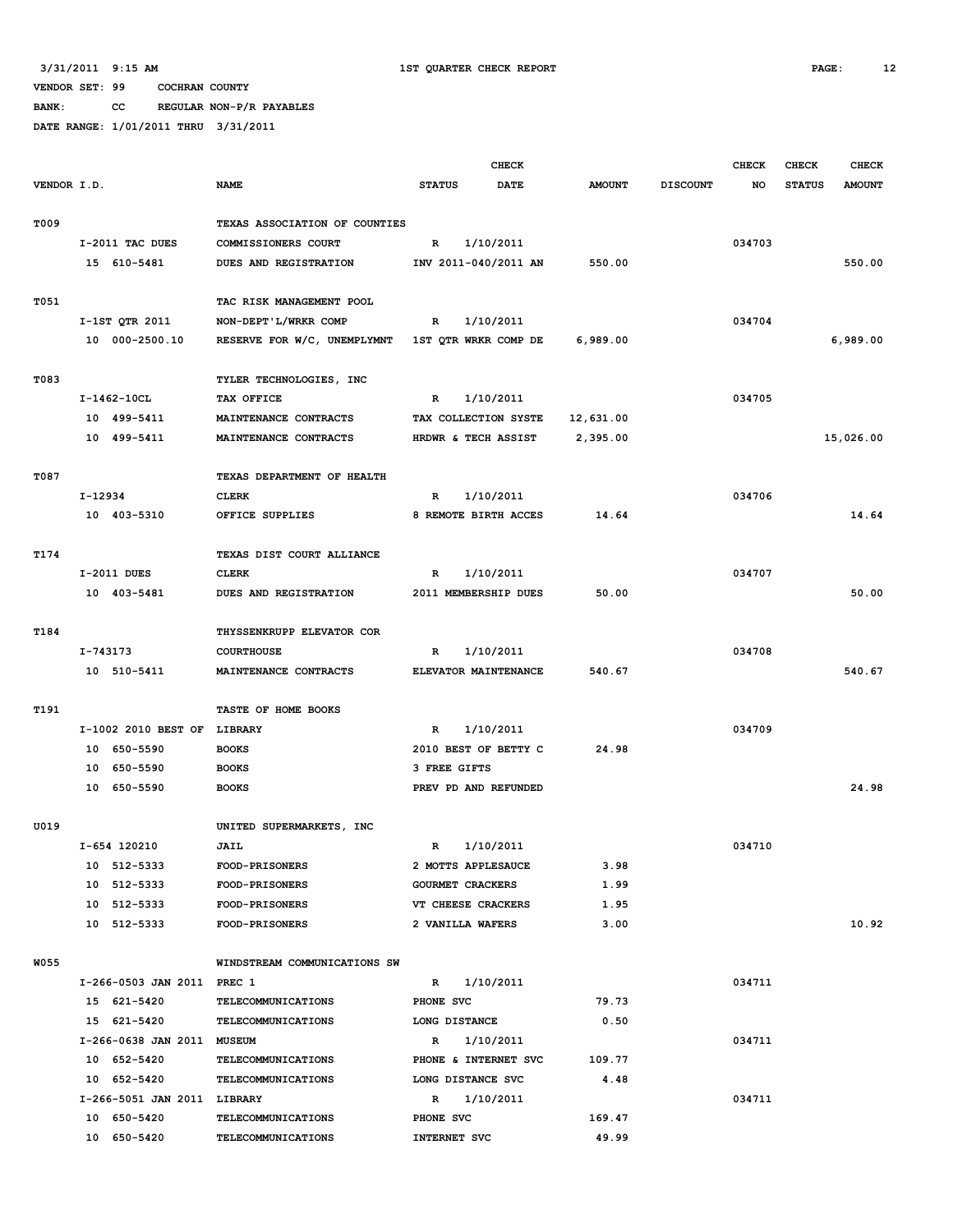**BANK: CC REGULAR NON-P/R PAYABLES DATE RANGE: 1/01/2011 THRU 3/31/2011**

|             |                                        |                                            |                      | <b>CHECK</b> |               |                 | <b>CHECK</b> | <b>CHECK</b>  | <b>CHECK</b>  |
|-------------|----------------------------------------|--------------------------------------------|----------------------|--------------|---------------|-----------------|--------------|---------------|---------------|
| VENDOR I.D. |                                        | <b>NAME</b>                                | <b>STATUS</b>        | <b>DATE</b>  | <b>AMOUNT</b> | <b>DISCOUNT</b> | NO           | <b>STATUS</b> | <b>AMOUNT</b> |
|             |                                        |                                            |                      |              |               |                 |              |               |               |
| <b>W055</b> |                                        | WINDSTREAM COMMUNICATICONT                 |                      |              |               |                 |              |               |               |
|             | I-266-5051 JAN 2011 LIBRARY            |                                            | R                    | 1/10/2011    |               |                 | 034711       |               |               |
|             | 10 650-5420                            | TELECOMMUNICATIONS                         | LONG DISTANCE        |              | 0.74          |                 |              |               |               |
|             | I-266-5074 JAN 2011 ADULT PROBATION    |                                            | R                    | 1/10/2011    |               |                 | 034711       |               |               |
|             | 10 570-5420                            | <b>TELECOMMUNICATIONS</b>                  | JAN PHONE SVC        |              | 46.45         |                 |              |               |               |
|             | 10 570-5420                            | TELECOMMUNICATIONS                         | VOICE MAIL SVC       |              | 11.97         |                 |              |               |               |
|             | 10 570-5420                            | <b>TELECOMMUNICATIONS</b>                  | LONG DISTANCE        |              | 0.03          |                 |              |               |               |
|             | I-266-5161 JAN 2011 TREASURER          |                                            | R                    | 1/10/2011    |               |                 | 034711       |               |               |
|             | 10 497-5420                            | <b>TELECOMMUNICATIONS</b>                  | PHONE SVC            |              | 46.45         |                 |              |               |               |
|             | 10 497-5420                            | <b>TELECOMMUNICATIONS</b>                  | LONG DISTANCE        |              | 0.24          |                 |              |               |               |
|             | I-266-5171 JAN 2011 TAX A/C            |                                            | R                    | 1/10/2011    |               |                 | 034711       |               |               |
|             | 10 499-5420                            | <b>TELECOMMUNICATIONS</b>                  | PHONE SVC            |              | 140.07        |                 |              |               |               |
|             | 499–5420<br>10                         | <b>TELECOMMUNICATIONS</b>                  | <b>INTERNET SVC</b>  |              | 82.94         |                 |              |               |               |
|             | 10<br>499-5420                         | TELECOMMUNICATIONS                         | LONG DISTANCE        |              | 0.98          |                 |              |               |               |
|             | 10 499-5420                            | TELECOMMUNICATIONS                         | LONG DISTANCE SVC    |              | 4.51          |                 |              |               |               |
|             | I-266-5211 JAN 2011 SHERIFF            |                                            | R                    | 1/10/2011    |               |                 | 034711       |               |               |
|             | 10 560-5420                            | <b>TELECOMMUNICATIONS</b>                  | PHONE SVC 2 LINES    |              | 155.41        |                 |              |               |               |
|             | 10 560-5420                            | <b>TELECOMMUNICATIONS</b>                  | 1 CALL RETURN        |              | 1.50          |                 |              |               |               |
|             | 10 560-5420                            | <b>TELECOMMUNICATIONS</b>                  | LONG DISTANCE SVC    |              | 2.94          |                 |              |               |               |
|             | I-266-5215 JAN 2011 EXTENSION SVC      |                                            | R                    | 1/10/2011    |               |                 | 034711       |               |               |
|             | 10 665-5420                            | <b>TELECOMMUNICATIONS</b>                  | PHONE SVC            |              | 147.27        |                 |              |               |               |
|             | 10 665-5420                            | <b>TELECOMMUNICATIONS</b>                  | <b>INTERNET SVC</b>  |              | 154.99        |                 |              |               |               |
|             | 10 665-5420                            | <b>TELECOMMUNICATIONS</b>                  | 3 YR CONTRACT CREDIT |              | 35.00CR       |                 |              |               |               |
|             | 10 665-5420                            | <b>TELECOMMUNICATIONS</b>                  | 5 CALL RETURNS       |              | 7.50          |                 |              |               |               |
|             | 665-5420<br>10                         | <b>TELECOMMUNICATIONS</b>                  | LONG DISTANCE SVC    |              | 2.87          |                 |              |               |               |
|             | I-266-5302 JAN 2011 JUSTICE OF PEACE   |                                            | R                    | 1/10/2011    |               |                 | 034711       |               |               |
|             | 10 455-5420                            | <b>TELECOMMUNICATIONS</b>                  | PHONE SVC            |              | 46.45         |                 |              |               |               |
|             | 10 455-5420                            | <b>TELECOMMUNICATIONS</b>                  | LONG DISTANCE        |              | 0.41          |                 |              |               |               |
|             | I-266-5411 JAN 2011 JUVENILE PROBATION |                                            | R                    | 1/10/2011    |               |                 | 034711       |               |               |
|             | 10 571-5420                            | TELECOMMUNICATIONS                         | JAN PHONE SVC        |              | 46.45         |                 |              |               |               |
|             | 10 571-5420                            | <b>TELECOMMUNICATIONS</b>                  | LONG DISTANCE        |              | 0.89          |                 |              |               |               |
|             | I-266-5412 JAN 2011 DISTRICT COURT     |                                            | R                    | 1/10/2011    |               |                 | 034711       |               |               |
|             | 10 435-5420                            | <b>TELECOMMUNICATIONS</b>                  | PHONE SVC            |              | 98.37         |                 |              |               |               |
|             | 10 435-5420                            | <b>TELECOMMUNICATIONS</b>                  | INTERNET SVC         |              | 109.98        |                 |              |               |               |
|             | 10 435-5420                            | <b>TELECOMMUNICATIONS</b>                  | EQUIP SHIPPING       |              | 14.99         |                 |              |               |               |
|             | I-266-5450 JAN 2011 COUNTY/DIST CLERK  |                                            |                      | R 1/10/2011  |               |                 | 034711       |               |               |
|             | 10 403-5420                            | <b>TELECOMMUNICATIONS</b>                  | JAN PHONE SVC        |              | 154.75        |                 |              |               |               |
|             | 10 403-5420                            | <b>TELECOMMUNICATIONS</b>                  | LONG DISTANCE        |              | 12.37         |                 |              |               |               |
|             |                                        | I-266-5508 JAN 2011 COUNTY JUDGE/COMM'R CT | $\mathbb{R}$         | 1/10/2011    |               |                 | 034711       |               |               |
|             | 15 610-5420                            | TELECOMMUNICATIONS                         | PHONE SVC 2 LINES    |              | 108.68        |                 |              |               |               |
|             | I-266-5700 JAN 2011 SHERIFF            |                                            | R                    | 1/10/2011    |               |                 | 034711       |               |               |
|             | 10 560-5420                            | <b>TELECOMMUNICATIONS</b>                  | JAN PHONE SVC        |              | 54.90         |                 |              |               |               |
|             | 10 560-5420                            | <b>TELECOMMUNICATIONS</b>                  | LONG DISTANCE        |              | 4.32          |                 |              |               |               |
|             | I-266-8661 JAN 2011 COUNTY ATTORNEY    |                                            | R                    | 1/10/2011    |               |                 | 034711       |               |               |
|             | 10 475-5420                            | <b>TELECOMMUNICATIONS</b>                  | PHONE SVC            |              | 104.46        |                 |              |               |               |
|             | 10 475-5420                            | <b>TELECOMMUNICATIONS</b>                  | INTERNET SVC         |              | 59.99         |                 |              |               |               |
|             | 10 475-5420                            | TELECOMMUNICATIONS                         | MODEM SHIPPING       |              | 14.99         |                 |              |               |               |
|             | 10 475-5420                            | <b>TELECOMMUNICATIONS</b>                  | LONG DISTANCE        |              | 0.45          |                 |              |               |               |
|             |                                        |                                            |                      |              |               |                 |              |               |               |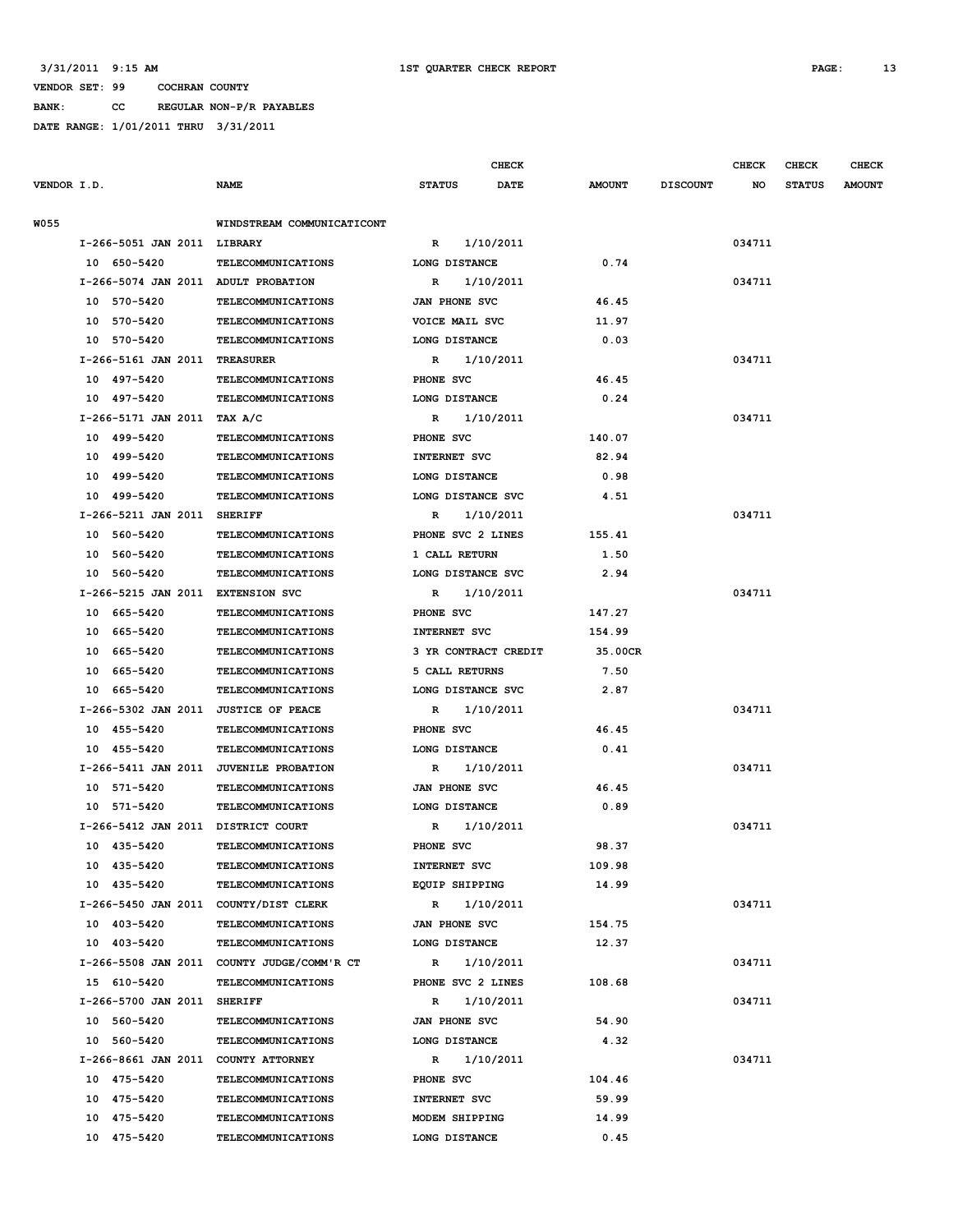#### **VENDOR SET: 99 COCHRAN COUNTY BANK: CC REGULAR NON-P/R PAYABLES**

**DATE RANGE: 1/01/2011 THRU 3/31/2011**

|             |             |                             |                                          |                           |           | <b>CHECK</b>         |               |                 | <b>CHECK</b> | <b>CHECK</b>  | <b>CHECK</b>  |
|-------------|-------------|-----------------------------|------------------------------------------|---------------------------|-----------|----------------------|---------------|-----------------|--------------|---------------|---------------|
| VENDOR I.D. |             |                             | <b>NAME</b>                              | <b>STATUS</b>             |           | DATE                 | <b>AMOUNT</b> | <b>DISCOUNT</b> | NO           | <b>STATUS</b> | <b>AMOUNT</b> |
|             |             |                             |                                          |                           |           |                      |               |                 |              |               |               |
| <b>W055</b> |             |                             | WINDSTREAM COMMUNICATICONT               |                           |           |                      |               |                 |              |               |               |
|             |             |                             | I-266-8661 JAN 2011 COUNTY ATTORNEY      | $\mathbb{R}$              | 1/10/2011 |                      |               |                 | 034711       |               |               |
|             |             | 10 475-5420                 | TELECOMMUNICATIONS                       | REFUND MODEM CHG          |           |                      | 60.00CR       |                 |              |               |               |
|             |             | I-266-8888 JAN 2011 SHERIFF |                                          | $\mathbb{R}$              | 1/10/2011 |                      |               |                 | 034711       |               |               |
|             |             | 10 560-5420                 | TELECOMMUNICATIONS                       |                           |           | JAN FAX LINE & CRIME | 43.88         |                 |              |               |               |
|             |             | 10 560-5420                 | TELECOMMUNICATIONS                       | LONG DISTANCE             |           |                      | 1.14          |                 |              |               |               |
|             |             |                             | I-266/5822 JAN 2011 AUDITOR & NON-DEPT'L | R                         | 1/10/2011 |                      |               |                 | 034711       |               |               |
|             | 10 495-5420 |                             | <b>TELECOMMUNICATIONS</b>                | PHONE SVC 1 LINE          |           |                      | 46.44         |                 |              |               |               |
|             |             | 10 495-5420                 | <b>TELECOMMUNICATIONS</b>                | <b>BUSINESS BROADBAND</b> |           |                      | 59.99         |                 |              |               |               |
|             | 10 495-5420 |                             | <b>TELECOMMUNICATIONS</b>                |                           |           | 3 YR CONTRACT CRT/BR | 35.00CR       |                 |              |               |               |
|             |             | 10 495-5420                 | <b>TELECOMMUNICATIONS</b>                | LONG DISTANCE             |           |                      | 0.24          |                 |              |               |               |
|             |             | 10 409-5420                 | TELECOMMUNICATIONS                       |                           |           | FAX LINE SVC 266-562 | 46.45         |                 |              |               |               |
|             | 10 409-5420 |                             | <b>TELECOMMUNICATIONS</b>                | <b>BROADBAND SVC</b>      |           |                      | 154.99        |                 |              |               |               |
|             |             | 10 409-5420                 | TELECOMMUNICATIONS                       | 3 YR CONTRACT CR          |           |                      | 10.00CR       |                 |              |               |               |
|             |             | 10 409-5420                 | TELECOMMUNICATIONS                       |                           |           | LONG DISTANCE FAX LI | 7.17          |                 |              |               |               |
|             | 10          | 495-5420                    | <b>TELECOMMUNICATIONS</b>                |                           |           | REBATE FOR BROADBAND | 50.00CR       |                 |              |               |               |
|             |             | I-300-6754 JAN 11           | <b>SHERIFF</b>                           | $\mathbb{R}$              | 1/10/2011 |                      |               |                 | 034711       |               |               |
|             |             | 10 560-5420                 | TELECOMMUNICATIONS                       |                           |           | JAN RADIO LINK PHONE | 10.42         |                 |              |               | 2,233.97      |
|             |             |                             |                                          |                           |           |                      |               |                 |              |               |               |
| X001        |             |                             | <b>XCEL ENERGY</b>                       |                           |           |                      |               |                 |              |               |               |
|             |             |                             | I-54-1324315-7 0111 ALMOST ALL DEPTS     | R                         | 1/10/2011 |                      |               |                 | 034713       |               |               |
|             |             | 30 518-5440                 | <b>UTILITIES</b>                         |                           |           | 300210167 RUNWAY LIG | 79.86         |                 |              |               |               |
|             |             | 10 510-5440                 | <b>UTILITIES</b>                         |                           |           | 300240736 COURTHOUSE | 1,555.86      |                 |              |               |               |
|             |             | 10 660-5440                 | UTILITIES & IRRIGATION                   |                           |           | 300265059 SOFTBALL P | 18.57         |                 |              |               |               |
|             |             | 10 580-5440                 | UTILITIES [TOWER]                        | 300282806 TOWER           |           |                      | 67.48         |                 |              |               |               |
|             |             | 15 621-5440                 | <b>UTILITIES</b>                         |                           |           | 300294119 PREC 1 SHO | 52.87         |                 |              |               |               |
|             | 10          | 650-5440                    | UTILITIES                                | 300338546 LIBRARY         |           |                      | 186.29        |                 |              |               |               |
|             | 10          | 650-5440                    | UTILITIES                                | AREA LIGHT/LIBRARY        |           |                      | 14.38         |                 |              |               |               |
|             | 10          | 652-5440                    | <b>UTILITIES</b>                         | 300342232 MUSEUM          |           |                      | 26.64         |                 |              |               |               |
|             | 10          | 662-5440                    | UTILITIES                                |                           |           | 300390484 ACTIVITY B | 421.93        |                 |              |               |               |
|             | 10          | 409-5440                    | UTILITIES                                |                           |           | 300409931 TRAP SHOOT | 10.91         |                 |              |               |               |
|             |             | 10 660-5440                 | UTILITIES & IRRIGATION                   | 300410370 PARK            |           |                      | 141.82        |                 |              |               |               |
|             | 10          | 660-5440                    | UTILITIES & IRRIGATION                   |                           |           | 300457515 PARK/SHOP  | 32.01         |                 |              |               |               |
|             | 10          | 660-5440                    | UTILITIES & IRRIGATION                   |                           |           | 300505444 HOFMAN BAS | 18.57         |                 |              |               |               |
|             |             | 10 516-5440                 | <b>UTILITIES</b>                         | 300555198 CEMETERY        |           |                      | 18.57         |                 |              |               |               |
|             | 10          | 409-5440                    | <b>UTILITIES</b>                         |                           |           | 300577364 102 N MAIN | 17.92         |                 |              |               |               |
|             | 10          | 660-5440                    | UTILITIES & IRRIGATION                   | 300587052 SHOWBARN        |           |                      | 20.97         |                 |              |               |               |
|             | 10          | 660-5440                    | UTILITIES & IRRIGATION                   |                           |           | 300587753 RODEO GROU | 18.57         |                 |              |               |               |

 **10 516-5440 UTILITIES 300603417 CEMETERY 12.77 10 516-5440 UTILITIES 300637038 CEMETERY S 18.57**

 **10 662-5440 UTILITIES 2 AREA LIGHTS ACT BL 43.15**

 **10 660-5440 UTILITIES & IRRIGATION AREA LIGHT PARK SHOP 13.96 2,791.67**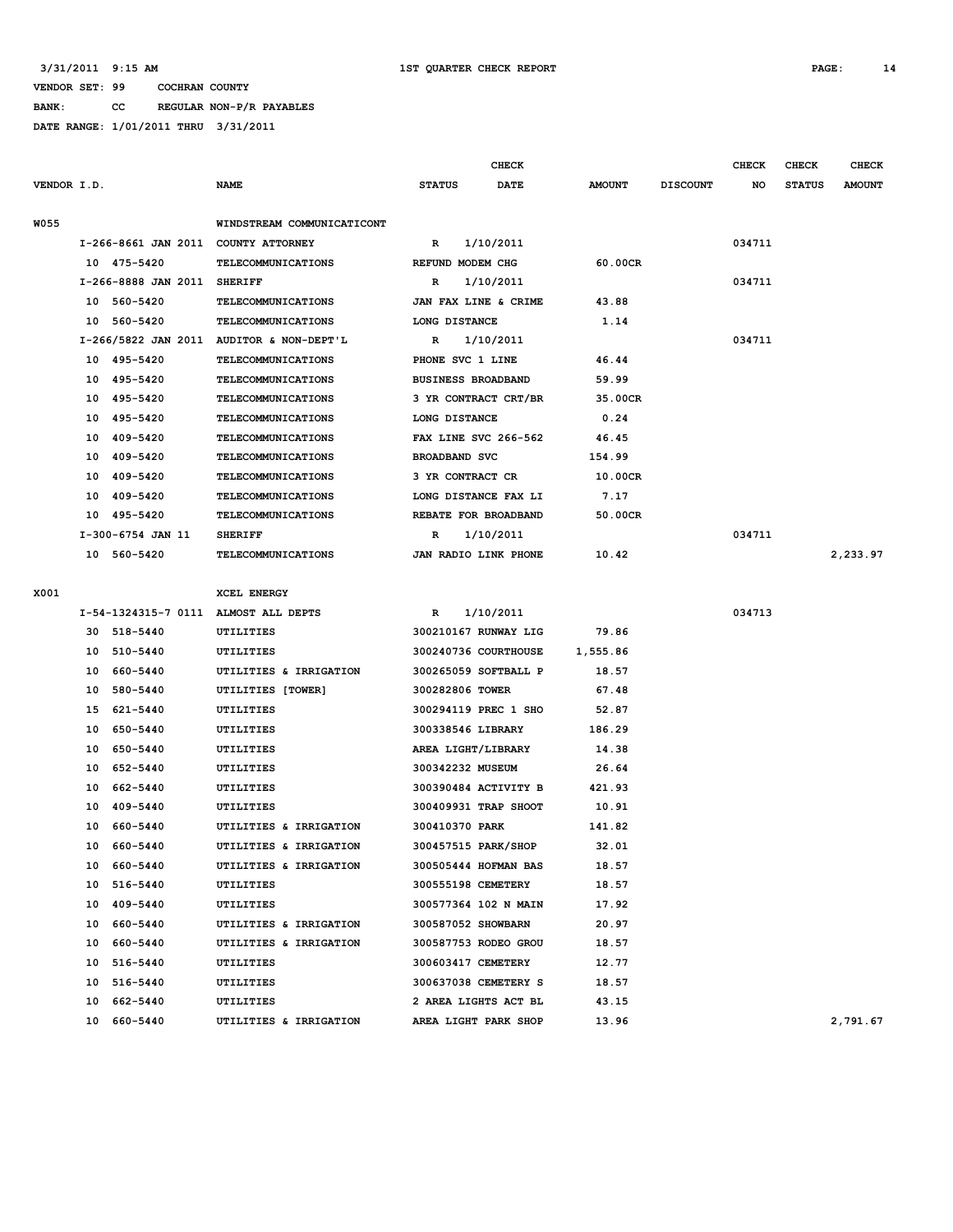**BANK: CC REGULAR NON-P/R PAYABLES**

|             |                             | <b>CHECK</b>                               |                              |               |                 |        | <b>CHECK</b>  | <b>CHECK</b>  |
|-------------|-----------------------------|--------------------------------------------|------------------------------|---------------|-----------------|--------|---------------|---------------|
| VENDOR I.D. |                             | <b>NAME</b>                                | <b>STATUS</b><br><b>DATE</b> | <b>AMOUNT</b> | <b>DISCOUNT</b> | NO     | <b>STATUS</b> | <b>AMOUNT</b> |
|             |                             |                                            |                              |               |                 |        |               |               |
| Y001        |                             | YELLOWHOUSE MACHINERY COM                  |                              |               |                 |        |               |               |
|             | I-204566                    | PREC 4                                     | 1/10/2011<br>$\mathbb{R}$    |               |                 | 034714 |               |               |
|             | 15 624-5451                 | <b>REPAIRS</b>                             | 10 "DURA-MAX"                | 1,221.50      |                 |        |               | 1,221.50      |
|             |                             |                                            |                              |               |                 |        |               |               |
| <b>Z110</b> |                             | ZACHRY PUBLICATIONS, LP                    |                              |               |                 |        |               |               |
|             | $I - 3559$                  | <b>CLERK</b>                               | 1/10/2011<br>R               |               |                 | 034715 |               |               |
|             | 10 403-5310                 | OFFICE SUPPLIES                            | 2011 TX COUNTY DIREC         | 128.00        |                 |        |               |               |
|             | 10 403-5310                 | OFFICE SUPPLIES                            | SHIPPING                     | 4.00          |                 |        |               | 132.00        |
|             |                             |                                            |                              |               |                 |        |               |               |
| M275        |                             | IRENE MUNSON                               |                              |               |                 |        |               |               |
|             | I-CHG FUND 01/10/11 LIBRARY |                                            | 1/10/2011<br>R               |               |                 | 034719 |               |               |
|             | 10 000-1023                 | CHANGE FUND - LIBRARY                      | RE-ISSUE CHANGE FUND         | 40.00         |                 |        |               | 40.00         |
|             |                             |                                            |                              |               |                 |        |               |               |
| C016        |                             | COCHRAN SOIL & WATER                       |                              |               |                 |        |               |               |
|             | I-2011 SUBSIDY              | NON-DEPT'L/SOIL & WATER DIST               | 1/10/2011<br>R               |               |                 | 034720 |               |               |
|             | 10 409-5470                 | DONATION-SOIL & WATER CONSER. 2011 SUBSIDY |                              | 4,500.00      |                 |        |               | 4,500.00      |
|             |                             |                                            |                              |               |                 |        |               |               |
| F014        |                             | FRONTIER AMBULANCE CORP.                   |                              |               |                 |        |               |               |
|             | I-2011 SUBSIDY              | PUBLIC SAFETY*OTHER*                       | 1/10/2011<br>$\mathbb{R}$    |               |                 | 034721 |               |               |
|             | 10 580-5404                 | MEDICAL-E.M.S. SUBSIDIES                   | 2011 SUBSIDY                 | 25,000.00     |                 |        |               | 25,000.00     |
|             |                             |                                            |                              |               |                 |        |               |               |
| W011        |                             | WES-TEX R C & D AREA, INC.                 |                              |               |                 |        |               |               |
|             | I-2011 MEMBERSHIP           | COMMISSIONERS COURT                        | 1/10/2011<br>R               |               |                 | 034722 |               |               |
|             | 15 610-5481                 | DUES AND REGISTRATION                      | <b>2011 DUES</b>             | 75.00         |                 |        |               | 75.00         |
|             |                             |                                            |                              |               |                 |        |               |               |
| A042        |                             | J C ADAMS JR                               |                              |               |                 |        |               |               |
|             | I-LOISLAW JAN 11            | COUNTY ATTY/LAW LIBRARY                    | $\mathbb{R}$<br>1/28/2011    |               |                 | 034766 |               |               |
|             | 10 475-5590                 | LAW LIBRARY MTRLS/UPDATES                  | LOISLAW JAN 11 BILLI         | 202.46        |                 |        |               | 202.46        |
|             |                             |                                            |                              |               |                 |        |               |               |
| A170        |                             | AMERICAN FEDERATION OF POLICE              |                              |               |                 |        |               |               |
|             | I-457884 2011               | <b>SHERIFF</b>                             | 1/28/2011<br>R               |               |                 | 034767 |               |               |
|             | 10 560-5481                 | DUES AND REGISTRATION                      | 2011 MEMBERSHIP DUES         | 36.00         |                 |        |               | 36.00         |
|             |                             |                                            |                              |               |                 |        |               |               |
| B026        |                             | BLEDSOE WATER SUPPLY CORP                  |                              |               |                 |        |               |               |
|             | I-3004 0111                 | PREC <sub>3</sub>                          | 1/28/2011<br>$\mathbb{R}$    |               |                 | 034768 |               |               |
|             | 15 623-5440                 | UTILITIES                                  | WATER BILL DATED 01/         | 20.10         |                 |        |               | 20.10         |
|             |                             |                                            |                              |               |                 |        |               |               |
| <b>B190</b> |                             | DYRL BUSH, dba                             |                              |               |                 |        |               |               |
|             | $I-11110$                   | PREC <sub>2</sub>                          | 1/28/2011<br>R               |               |                 | 034769 |               |               |
|             | 15 622-5451                 | <b>REPAIRS</b>                             | INSPEC/2006 CONSTRUC         | 62.00         |                 |        |               | 62.00         |
|             |                             |                                            |                              |               |                 |        |               |               |
| <b>B230</b> |                             | BRODART CO.                                |                              |               |                 |        |               |               |
|             | $I-H3158-1$                 | LIBRARY                                    | 1/28/2011<br>$\mathbb{R}$    |               |                 | 034770 |               |               |
|             | 11 651-5499                 | MISCELLANEOUS                              | PARTIAL/BAL OF TOCKE         | 106.00        |                 |        |               |               |
|             | 10 650-5499                 | MISCELLANEOUS                              | PARTIAL/TOT SIZE DIS         | 13.20         |                 |        |               |               |
|             | 10 650-5499                 | MISCELLANEOUS                              | <b>FREIGHT</b>               | 37.08         |                 |        |               | 156.28        |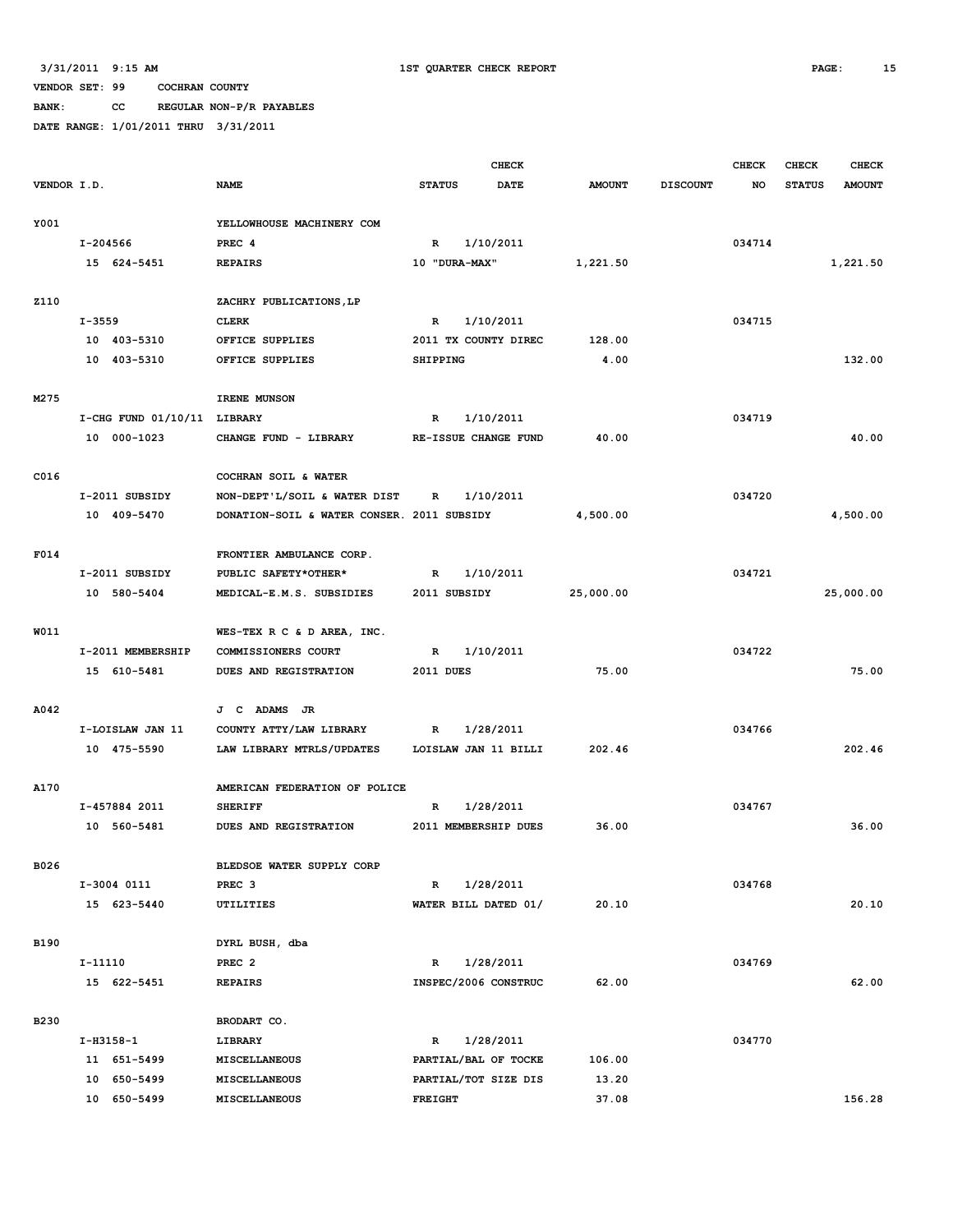# **BANK: CC REGULAR NON-P/R PAYABLES**

|                  |          |                   |                           |                       | <b>CHECK</b> |               |                 | <b>CHECK</b> | CHECK         | <b>CHECK</b>  |
|------------------|----------|-------------------|---------------------------|-----------------------|--------------|---------------|-----------------|--------------|---------------|---------------|
| VENDOR I.D.      |          |                   | <b>NAME</b>               | <b>STATUS</b>         | DATE         | <b>AMOUNT</b> | <b>DISCOUNT</b> | NO           | <b>STATUS</b> | <b>AMOUNT</b> |
| C008             |          |                   | CITY OF WHITEFACE         |                       |              |               |                 |              |               |               |
|                  |          | $I-409$ 01/11     | PREC <sub>2</sub>         | R                     | 1/28/2011    |               |                 | 034771       |               |               |
|                  | 15       | 622-5440          | UTILITIES                 | SVC 12/16/10-01/17/1  |              | 18.40         |                 |              |               |               |
|                  | 15       | 622-5440          | UTILITIES                 | SVC 12/16/10-01/17/1  |              | 9.00          |                 |              |               |               |
|                  | 15       | 622-5440          | UTILITIES                 | SVC 12/16/10-01/17/1  |              | 50.10         |                 |              |               |               |
|                  |          | 15 622-5440       | UTILITIES                 | SVC 12/16/10-01/17/1  |              | 17.50         |                 |              |               | 95.00         |
|                  |          |                   |                           |                       |              |               |                 |              |               |               |
| C059             |          |                   | PAT CLAYTON               |                       |              |               |                 |              |               |               |
|                  |          | I-PR INK 01/21/11 | HISTORICAL COMMISSION     | R                     | 1/28/2011    |               |                 | 034772       |               |               |
|                  |          | 31 652-5310       | OFFICE SUPPLIES           | HI CAP COLOR INK      |              | 38.99         |                 |              |               |               |
|                  |          | 31 652-5310       | OFFICE SUPPLIES           | HI CAP BLACK INK      |              | 29.99         |                 |              |               |               |
|                  |          | 31 652-5310       | OFFICE SUPPLIES           | SALES TAX PD          |              | 5.69          |                 |              |               | 74.67         |
| C065             |          |                   | CITY OF WHITEFACE F D     |                       |              |               |                 |              |               |               |
|                  |          | I-NOV 10-DEC 10   | PUBLIC SAFETY*OTHER*      | R                     | 1/28/2011    |               |                 | 034773       |               |               |
|                  | 10       | 580-5414          | FIRE PROTECTION CONTRACTS | 11/02 597 &cr 235-M   |              | 350.00        |                 |              |               |               |
|                  | 10       | 580-5414          | FIRE PROTECTION CONTRACTS | 11/02 1 MI W, 125-MOD |              | 350.00        |                 |              |               |               |
|                  | 10       | 580-5414          | FIRE PROTECTION CONTRACTS | 11/05 597 & CR225-MO  |              | 350.00        |                 |              |               |               |
|                  | 10       | 580-5414          | FIRE PROTECTION CONTRACTS | 11/05 1585 &CR107-MO  |              | 350.00        |                 |              |               |               |
|                  | 10       | 580-5414          | FIRE PROTECTION CONTRACTS | 11/07 1780 1 MI S OF  |              | 350.00        |                 |              |               |               |
|                  | 10       | 580-5414          | FIRE PROTECTION CONTRACTS | 11/09 1780 & 1585-GR  |              | 350.00        |                 |              |               |               |
|                  | 10       | 580-5414          | FIRE PROTECTION CONTRACTS | 11/11 114 & 3304S-MO  |              | 350.00        |                 |              |               |               |
|                  | 10       | 580-5414          | FIRE PROTECTION CONTRACTS | 11/15 1780,6 MI S OF  |              | 350.00        |                 |              |               |               |
|                  | 10       | 580-5414          | FIRE PROTECTION CONTRACTS | 11/16 1585 & CR145-M  |              | 350.00        |                 |              |               |               |
|                  | 10       | 580-5414          | FIRE PROTECTION CONTRACTS | 11/19 114 & 595-GRAS  |              | 350.00        |                 |              |               |               |
|                  | 10       | 580-5414          | FIRE PROTECTION CONTRACTS | 11/19 1585 & CF145-G  |              | 350.00        |                 |              |               |               |
|                  | 10       | 580-5414          | FIRE PROTECTION CONTRACTS | 11/27 1585 & CR145, N |              | 350.00        |                 |              |               |               |
|                  | 10       | 580-5414          | FIRE PROTECTION CONTRACTS | 11/29 1585 & CR145, N |              | 350.00        |                 |              |               |               |
|                  | 10       | 580-5414          | FIRE PROTECTION CONTRACTS | 11/30 1780 & 1585-MO  |              | 350.00        |                 |              |               |               |
|                  | 10       | 580-5414          | FIRE PROTECTION CONTRACTS | 11/30 1780 & 1585-MO  |              | 350.00        |                 |              |               |               |
|                  | 10       | 580-5414          | FIRE PROTECTION CONTRACTS | 12/2 CR245 &CR50-MOD  |              | 350.00        |                 |              |               |               |
|                  | 10       | 580-5414          | FIRE PROTECTION CONTRACTS | 12/2 1780/301/CR 227  |              | 350.00        |                 |              |               |               |
|                  |          | 10 580-5414       | FIRE PROTECTION CONTRACTS | 12/4 1780 & CR210-MO  |              | 350.00        |                 |              |               |               |
|                  |          | 10 580-5414       | FIRE PROTECTION CONTRACTS | 12/5 1780 & 1585-MOD  |              | 350.00        |                 |              |               |               |
|                  |          | 10 580-5414       | FIRE PROTECTION CONTRACTS | 12/7 CR120 &CR197-HO  |              | 350.00        |                 |              |               |               |
|                  | 10       | 580-5414          | FIRE PROTECTION CONTRACTS | 12/9 597 & CR215-MOD  |              | 350.00        |                 |              |               |               |
|                  |          | 10 580-5414       | FIRE PROTECTION CONTRACTS | 12/11 597 & CR235-MO  |              | 350.00        |                 |              |               |               |
|                  |          |                   |                           |                       |              |               |                 |              |               |               |
|                  |          | 10 580-5414       | FIRE PROTECTION CONTRACTS | 12/23 214 5 MI S OF   |              | 350.00        |                 |              |               |               |
|                  |          | 10 580-5414       | FIRE PROTECTION CONTRACTS | 12/23 214 & HWY125-T  |              | 350.00        |                 |              |               |               |
|                  |          | 10 580-5414       | FIRE PROTECTION CONTRACTS | 12/28 214 & CR210-HO  |              | 350.00        |                 |              |               | 8,750.00      |
| C <sub>290</sub> |          |                   | CENTER POINT LARGE PRINT  |                       |              |               |                 |              |               |               |
|                  | I-896876 |                   | LIBRARY                   | R                     | 1/28/2011    |               |                 | 034774       |               |               |
|                  |          | 10 650-5590       | <b>BOOKS</b>              | PLAT RDRS/HEALER      |              | 21.57         |                 |              |               |               |
|                  |          | 10 650-5590       | <b>BOOKS</b>              | PLAT RDRS/HOW TO REA  |              | 20.97         |                 |              |               |               |
|                  |          | 10 650-5590       | <b>BOOKS</b>              | PLAT FICT/ROSE IN A   |              | 21.57         |                 |              |               |               |
|                  | 10       | 650-5590          | <b>BOOKS</b>              | PLAT FICT/GREAT HOUS  |              | 22.17         |                 |              |               |               |
|                  | 10       | 650-5590          | <b>BOOKS</b>              | PLAT ROMNC/PLAYING T  |              | 22.17         |                 |              |               |               |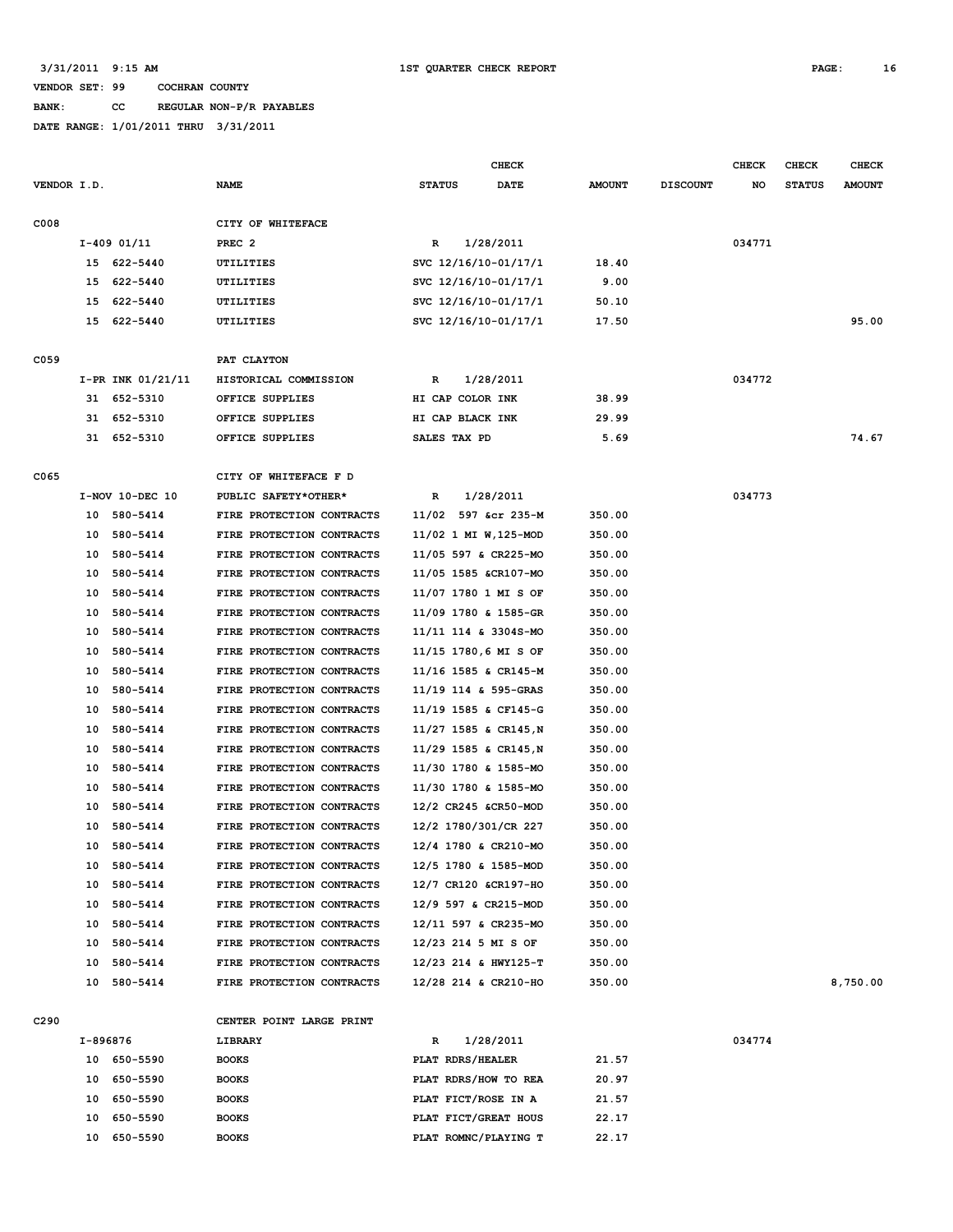# **BANK: CC REGULAR NON-P/R PAYABLES**

|                  |           |              |                               |               |                      | <b>CHECK</b>         |               |                 | <b>CHECK</b> | CHECK         | <b>CHECK</b>  |
|------------------|-----------|--------------|-------------------------------|---------------|----------------------|----------------------|---------------|-----------------|--------------|---------------|---------------|
| VENDOR I.D.      |           |              | <b>NAME</b>                   | <b>STATUS</b> |                      | DATE                 | <b>AMOUNT</b> | <b>DISCOUNT</b> | NO           | <b>STATUS</b> | <b>AMOUNT</b> |
| C <sub>290</sub> |           |              | CENTER POINT LARGE PRICONT    |               |                      |                      |               |                 |              |               |               |
|                  | I-896876  |              | LIBRARY                       | $\mathbb{R}$  |                      | 1/28/2011            |               |                 | 034774       |               |               |
|                  |           | 10 650-5590  | <b>BOOKS</b>                  |               |                      | PLAT ROMNC/WILL OF S | 21.57         |                 |              |               |               |
|                  | 10        | 650-5590     | <b>BOOKS</b>                  |               |                      | PLAT MYST/PROSTITUTE | 21.57         |                 |              |               |               |
|                  | 10        | 650-5590     | <b>BOOKS</b>                  |               |                      | PLAT MYST/FULL DARK  | 22.17         |                 |              |               |               |
|                  | 10        | 650-5590     | <b>BOOKS</b>                  |               |                      | PLAT NONF/POORER RIC | 20.37         |                 |              |               |               |
|                  | 10        | 650-5590     | <b>BOOKS</b>                  |               |                      | PLAT NONF/GENEROUS J | 20.97         |                 |              |               | 215.10        |
| G031             |           |              | <b>GRAINGER</b>               |               |                      |                      |               |                 |              |               |               |
|                  |           | I-9434373750 | <b>COURTHOUSE</b>             | $\mathbb{R}$  |                      | 1/28/2011            |               |                 | 034775       |               |               |
|                  |           | 10 510-5332  | CUSTODIAL SUPPLIES            |               | 60 FLOUR LAMPS       |                      | 94.80         |                 |              |               |               |
|                  |           | I-9441683464 | ALL PRECTS/SHERIFF            | R             |                      | 1/28/2011            |               |                 | 034775       |               |               |
|                  |           | 15 621-5356  | ROAD MATERIALS & SUPPLIES     |               | <b>BIOHAZARD KIT</b> |                      | 1.87          |                 |              |               |               |
|                  |           | 15 622-5356  | ROAD MATERIALS & SUPPLIES     |               | <b>BIOHAZARD KIT</b> |                      | 1.87          |                 |              |               |               |
|                  | 15        | 623-5356     | ROAD MATERIALS & SUPPLIES     |               | <b>BIOHAZARD KIT</b> |                      | 1.87          |                 |              |               |               |
|                  | 15        | 624-5356     | ROAD MATERIALS & SUPPLIES     |               | <b>BIOHAZARD KIT</b> |                      | 1.87          |                 |              |               |               |
|                  | 10        | 560-5310     | OFFICE SUPPLIES               |               | <b>BIOHAZARD KIT</b> |                      | 1.87          |                 |              |               |               |
|                  |           | I-9441764736 | PREC1/PREC 4/LIB/PARK/CEM/NON | R             |                      | 1/28/2011            |               |                 | 034775       |               |               |
|                  | 15        | 621-5356     | ROAD MATERIALS & SUPPLIES     |               |                      | 2 OUTDOOR FIRST AID  | 21.20         |                 |              |               |               |
|                  | 15        | 624-5356     | ROAD MATERIALS & SUPPLIES     |               |                      | 2 OUTDOOR FIRST AID  | 21.20         |                 |              |               |               |
|                  | 10        | 650-5310     | OFFICE SUPPLIES               |               | FIRST AID KIT        |                      | 10.60         |                 |              |               |               |
|                  | 10        | 660-5332     | <b>CUSTODIAL SUPPLIES</b>     |               | FIRST AID KIT        |                      | 10.60         |                 |              |               |               |
|                  | 10        | 516-5332     | CUSTODIAL SUPPLIES            |               | FIRST AID KIT        |                      | 10.60         |                 |              |               |               |
|                  | 10        | 409-5300     | COUNTY-WIDE SUPPLIES          |               | FIRST AID KIT        |                      | 10.60         |                 |              |               |               |
|                  |           | I-9729873830 | CRTHSE/SHERIFF                | R             |                      | 1/28/2011            |               |                 | 034775       |               |               |
|                  |           | 10 510-5451  | REPAIR                        |               | LAMP/EXIT SIGN       |                      | 4.57          |                 |              |               |               |
|                  | 10        | 510-5451     | <b>REPAIR</b>                 |               | LIGHT FIXTURE        |                      | 89.32         |                 |              |               |               |
|                  |           | 10 510-5451  | <b>REPAIR</b>                 |               | 10 REPL LENS         |                      | 199.80        |                 |              |               | 482.64        |
| H122             |           |              | HOGLAND OFFICE EQUIPMENT      |               |                      |                      |               |                 |              |               |               |
|                  |           | I-AR65717    | <b>EXTENSION SVC</b>          | R             |                      | 1/28/2011            |               |                 | 034776       |               |               |
|                  |           | 10 665-5451  | <b>REPAIRS</b>                |               |                      | LABOR TO CLEAN COPIE | 105.00        |                 |              |               |               |
|                  |           | I-AR66045    | <b>EXTENSION SVC</b>          | $\mathbb{R}$  |                      | 1/28/2011            |               |                 | 034776       |               |               |
|                  |           | 10 665-5310  | OFFICE SUPPLIES               |               | TONER KM-            |                      | 150.00        |                 |              |               | 255.00        |
|                  |           |              |                               |               |                      |                      |               |                 |              |               |               |
| H126             |           |              | HOLLAND'S OFFICE TECHNOLOGIES |               |                      |                      |               |                 |              |               |               |
|                  | I-89422   |              | <b>SHERIFF</b>                | $\mathbb{R}$  |                      | 1/28/2011            |               |                 | 034777       |               |               |
|                  |           | 10 560-5310  | OFFICE SUPPLIES               |               |                      | BRO TN350 TONER/FAX  | 64.99         |                 |              |               |               |
|                  | I-89423   |              | <b>AUDITOR</b>                | $\mathbb{R}$  |                      | 1/28/2011            |               |                 | 034777       |               |               |
|                  |           | 10 495-5310  | OFFICE SUPPLIES               |               |                      | 13R548 TONER/PRINTER | 157.56        |                 |              |               |               |
|                  | I-89474   |              | TAX OFFICE                    | $\mathbb{R}$  |                      | 1/28/2011            |               |                 | 034777       |               |               |
|                  |           | 10 499-5310  | OFFICE SUPPLIES               |               |                      | 2 DZ ROUND STIC, BLK | 2.58          |                 |              |               |               |
|                  |           | 10 499-5310  | OFFICE SUPPLIES               |               |                      | 1PK CALC PAPER/12RL  | 7.29          |                 |              |               |               |
|                  |           | 10 499-5310  | OFFICE SUPPLIES               |               |                      | 1 LG HANG FLDR FRAME | 5.73          |                 |              |               |               |
|                  |           | 10 499-5310  | OFFICE SUPPLIES               |               |                      | 1 BX LGL HANGING FOL | 17.49         |                 |              |               |               |
|                  | $I-89475$ |              | <b>AUDITOR</b>                | $\mathbb{R}$  |                      | 1/28/2011            |               |                 | 034777       |               |               |
|                  |           | 10 495-5310  | OFFICE SUPPLIES               |               |                      | 2 PKS W-2 ENVELOPES  | 36.96         |                 |              |               |               |
|                  |           | 10 495-5310  | OFFICE SUPPLIES               |               | 2 PKS W-2S           |                      | 41.90         |                 |              |               |               |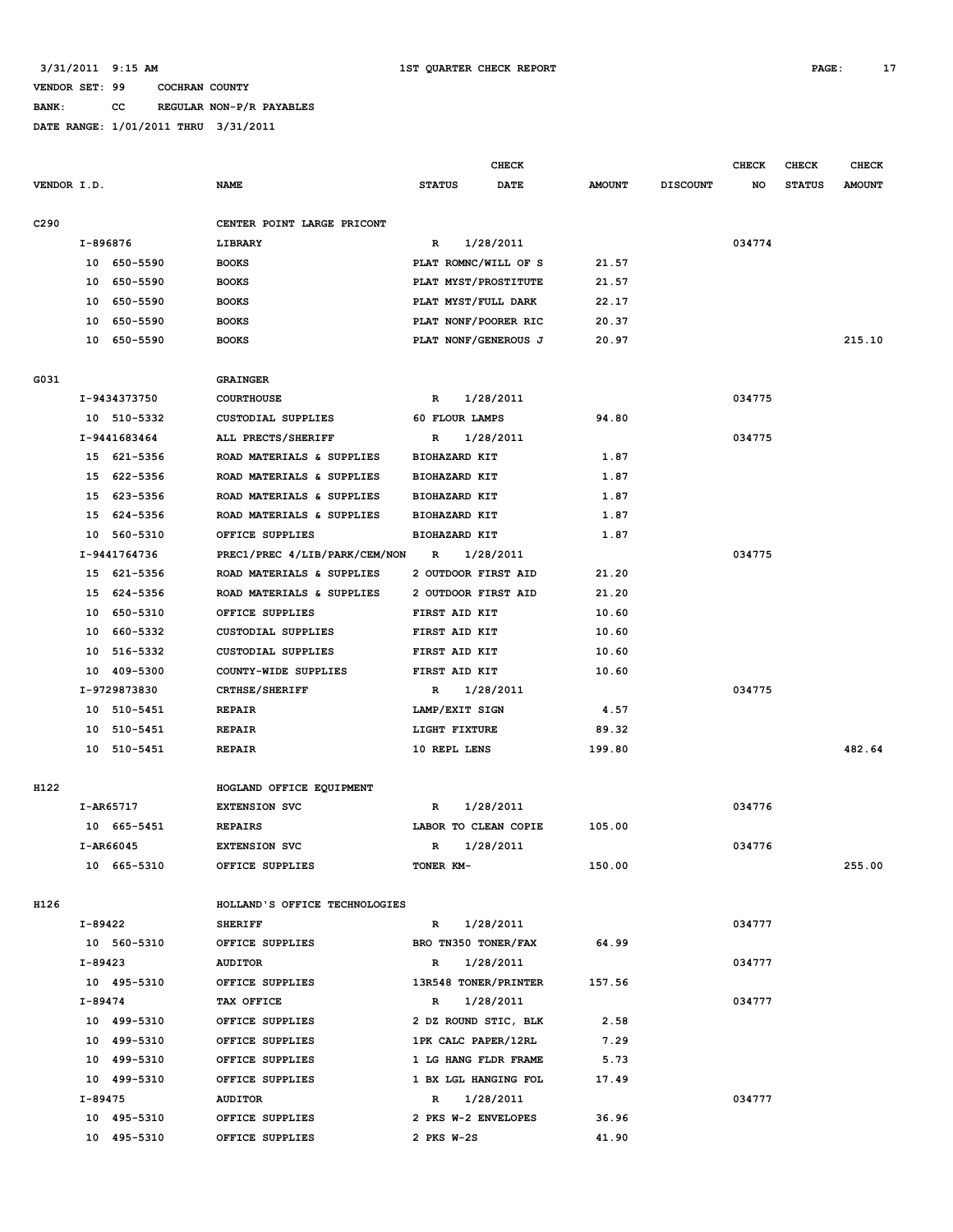**BANK: CC REGULAR NON-P/R PAYABLES**

|             |          |             |                                         |                   | CHECK                            |               |                 | <b>CHECK</b> | <b>CHECK</b>  | <b>CHECK</b>  |
|-------------|----------|-------------|-----------------------------------------|-------------------|----------------------------------|---------------|-----------------|--------------|---------------|---------------|
| VENDOR I.D. |          |             | <b>NAME</b>                             | <b>STATUS</b>     | <b>DATE</b>                      | <b>AMOUNT</b> | <b>DISCOUNT</b> | NO           | <b>STATUS</b> | <b>AMOUNT</b> |
| H126        |          |             | HOLLAND'S OFFICE TECHNCONT              |                   |                                  |               |                 |              |               |               |
|             | I-89475  |             | <b>AUDITOR</b>                          | R                 | 1/28/2011                        |               |                 | 034777       |               |               |
|             |          | 10 495-5310 | OFFICE SUPPLIES                         |                   | 1 PK FORM 1099/LASER             | 25.37         |                 |              |               |               |
|             |          | 10 495-5310 | OFFICE SUPPLIES                         | 1 PK 1099 ENV     |                                  | 9.84          |                 |              |               |               |
|             | I-89622  |             | <b>AUDITOR</b>                          | 1/28/2011<br>R    |                                  |               |                 | 034777       |               |               |
|             |          | 10 495-5310 | OFFICE SUPPLIES                         |                   | 2 BX FOLDER, ASST                | 71.98         |                 |              |               |               |
|             |          | 10 495-5310 | OFFICE SUPPLIES                         |                   | 1 BX FOLDER, MANILA              | 19.99         |                 |              |               | 461.68        |
| L008        |          |             |                                         |                   |                                  |               |                 |              |               |               |
|             | I-5937   |             | LANCE LONGLEY, DBA<br>PREC <sub>2</sub> | R                 | 1/28/2011                        |               |                 | 034778       |               |               |
|             |          | 15 622-5451 | <b>REPAIRS</b>                          |                   | 15 HRS LABOR/ '95 FOR            | 1,050.00      |                 |              |               |               |
|             | 15       | 622-5451    | <b>REPAIRS</b>                          |                   | REPAIR ENGINE TO STA             |               |                 |              |               |               |
|             | 15       |             |                                         |                   |                                  |               |                 |              |               |               |
|             |          | 622-5451    | <b>REPAIRS</b>                          |                   | RIGHT; REPL STARTER; R           |               |                 |              |               |               |
|             | 15       | 622-5451    | <b>REPAIRS</b>                          |                   | FUEL TANK BRKTS; ADJ             |               |                 |              |               |               |
|             | 15       | 622-5451    | <b>REPAIRS</b>                          |                   | <b>BRAKES; REPR&amp;REPL STE</b> |               |                 |              |               |               |
|             | 15       | 622-5451    | <b>REPAIRS</b>                          |                   | SEAL, WIPER BLADES               |               |                 |              |               |               |
|             | 15       | 622-5451    | <b>REPAIRS</b>                          |                   | THROTTLE POSITION SE             | 259.22        |                 |              |               |               |
|             | 15       | 622-5451    | <b>REPAIRS</b>                          | WIPER BLADE/2     |                                  | 29.82         |                 |              |               |               |
|             | 15       | 622-5451    | <b>REPAIRS</b>                          |                   | IDLE VALID. SWITCH               | 44.33         |                 |              |               |               |
|             | 15       | 622-5451    | <b>REPAIRS</b>                          | $1/2X3$ " BOLTS/6 |                                  | 5.70          |                 |              |               |               |
|             | 15       | 622-5451    | <b>REPAIRS</b>                          | $1/2$ " NUTS/8    |                                  | 4.40          |                 |              |               |               |
|             | 15       | 622-5451    | <b>REPAIRS</b>                          |                   | 1/2" FLAT WASHERS/16             | 10.88         |                 |              |               |               |
|             | 15       | 622-5451    | <b>REPAIRS</b>                          |                   | $5/16X1 - 1/4$ " BOLTS/2         | 0.36          |                 |              |               |               |
|             | 15       | 622-5451    | <b>REPAIRS</b>                          |                   | 5/16" FLAT WASHERS/4             | 0.92          |                 |              |               |               |
|             | 15       | 622-5451    | <b>REPAIRS</b>                          | 5/16" NUTS/2      |                                  | 0.34          |                 |              |               |               |
|             | 15       | 622-5451    | <b>REPAIRS</b>                          | MED TY WRAP       |                                  | 0.26          |                 |              |               |               |
|             | 15       | 622-5451    | <b>REPAIRS</b>                          |                   | $1/2X1 - 1/2$ " BOLTS/3          | 1.86          |                 |              |               |               |
|             | 15       | 622-5451    | <b>REPAIRS</b>                          | COTTER PINS/3     |                                  | 1.26          |                 |              |               |               |
|             | 15       | 622-5451    | <b>REPAIRS</b>                          |                   | INPUT SHAFT SEAL KIT             | 40.08         |                 |              |               |               |
|             | 15       | 622-5451    | <b>REPAIRS</b>                          |                   | $15/40$ ROTELLA/0.5 GA           | 6.70          |                 |              |               |               |
|             | 15       | 622-5451    | <b>REPAIRS</b>                          | CARB CLNR         |                                  | 3.73          |                 |              |               |               |
|             | 15       | 622-5451    | <b>REPAIRS</b>                          |                   | 5/8" FLAT WASHERS/16             | 19.36         |                 |              |               |               |
|             | 15       | 622-5451    | <b>REPAIRS</b>                          | 5/8" NUTS/2       |                                  | 1.90          |                 |              |               |               |
|             |          | 15 622-5451 | <b>REPAIRS</b>                          | <b>STARTER</b>    |                                  | 284.97        |                 |              |               |               |
|             |          | 15 622-5451 | <b>REPAIRS</b>                          |                   | 5/8X2-1/2" BOLTS/11              | 15.40         |                 |              |               |               |
|             |          | 15 622-5451 | <b>REPAIRS</b>                          |                   | STATE INSP STICKER               | 14.50         |                 |              |               | 1,795.99      |
| L015        |          |             | LUBBOCK COUNTY, TEXAS                   |                   |                                  |               |                 |              |               |               |
|             | I-120710 |             | JUVENILE PROBATION                      | $\mathbb{R}$      | 1/28/2011                        |               |                 | 034779       |               |               |
|             |          | 10 571-5413 | RESIDENTIAL SERVICES                    |                   | 3 DAYS/NOV 2010/ JUV             | 285.00        |                 |              |               |               |
|             |          | 10 571-5413 | RESIDENTIAL SERVICES                    |                   | 16 DAYS/NOV 2010/JUV             | 1,520.00      |                 |              |               | 1,805.00      |
| L015        |          |             | LUBBOCK COUNTY, TEXAS                   |                   |                                  |               |                 |              |               |               |
|             |          | I-ADR 1210  | DISTRICT COURT                          | R                 | 1/28/2011                        |               |                 | 034780       |               |               |
|             |          | 19 435-5409 | A.D.R. CONTRACT                         |                   | ADR DEC 2010 COUNTY              | 20.00         |                 |              |               | 20.00         |
|             |          |             |                                         |                   |                                  |               |                 |              |               |               |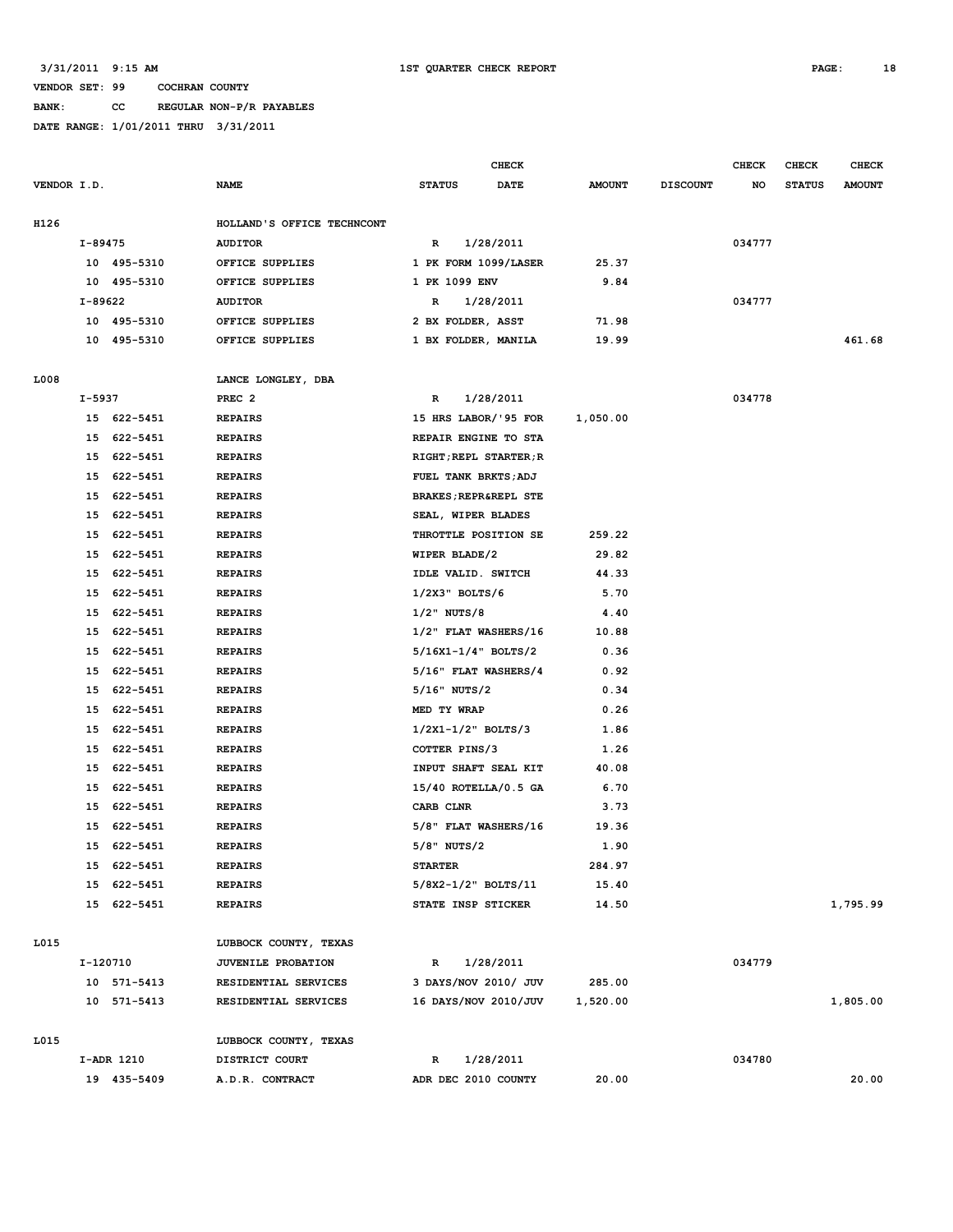**BANK: CC REGULAR NON-P/R PAYABLES**

|             |          |                    |                             | <b>CHECK</b>                |           |               |                 | <b>CHECK</b> | CHECK         | <b>CHECK</b>  |
|-------------|----------|--------------------|-----------------------------|-----------------------------|-----------|---------------|-----------------|--------------|---------------|---------------|
| VENDOR I.D. |          |                    | <b>NAME</b>                 | <b>STATUS</b>               | DATE      | <b>AMOUNT</b> | <b>DISCOUNT</b> | NO           | <b>STATUS</b> | <b>AMOUNT</b> |
|             |          |                    |                             |                             |           |               |                 |              |               |               |
| L057        |          |                    | L KENLEY, dba               |                             |           |               |                 |              |               |               |
|             | I-4052   |                    | <b>SHERIFF</b>              | R                           | 1/28/2011 |               |                 | 034781       |               |               |
|             |          | 10 560-5571        | CAPITAL OUTLAY              | UNIT NUMBERS, REFL L        |           | 115.00        |                 |              |               |               |
|             |          | 10 560-5571        | CAPITAL OUTLAY              | NEW 2010 FORD CRN VI        |           |               |                 |              |               | 115.00        |
| L085        |          |                    | NANCY LUPER                 |                             |           |               |                 |              |               |               |
|             |          | I-01/20/11 DIR MTG | SENIOR CITIZENS             | R                           | 1/28/2011 |               |                 | 034782       |               |               |
|             |          | 10 663-5427        | CONTINUING EDUCATION        | SPAG DIR MTG/LUBBOCK        |           |               |                 |              |               |               |
|             |          | 10 663-5427        | CONTINUING EDUCATION        | 120 MILES                   |           | 61.20         |                 |              |               | 61.20         |
|             |          |                    |                             |                             |           |               |                 |              |               |               |
| L197        |          |                    | THE LIBRARY STORE, INC      |                             |           |               |                 |              |               |               |
|             | I-821051 |                    | LIBRARY                     | R                           | 1/28/2011 |               |                 | 034783       |               |               |
|             |          | 10 650-5310        | OFFICE SUPPLIES             | 8/CODE 39 BAR CODE L        |           | 103.60        |                 |              |               |               |
|             |          | 10 650-5310        | OFFICE SUPPLIES             | 64 LASER LABEL STOCK        |           |               |                 |              |               |               |
|             |          | 10 650-5310        | OFFICE SUPPLIES             | <b>SHIPPING</b>             |           | 11.19         |                 |              |               | 114.79        |
|             |          |                    |                             |                             |           |               |                 |              |               |               |
| L198        |          |                    | DOUGLAS H RHOADES dba       |                             |           |               |                 |              |               |               |
|             |          | I-01/14/11         | LIBRARY                     | R                           | 1/28/2011 |               |                 | 034784       |               |               |
|             |          | 10 650-5590        | <b>BOOKS</b>                | LABELS, LEADVILLE AN        |           | 25.00         |                 |              |               | 25.00         |
| L199        |          |                    | LEAL'S PLUMBING             |                             |           |               |                 |              |               |               |
|             |          | I-01/27/11         | PREC <sub>2</sub>           | R                           | 1/28/2011 |               |                 | 034785       |               |               |
|             |          | 15 622-5451        | <b>REPAIRS</b>              | LAVATORY/FAUCET/DRAI        |           | 99.65         |                 |              |               |               |
|             |          | 15 622-5451        | <b>REPAIRS</b>              | 10" COMMODE                 |           | 113.95        |                 |              |               |               |
|             |          | 15 622-5451        | <b>REPAIRS</b>              | $3/8$ "X $1/2$ " STOP VALVE |           | 9.98          |                 |              |               |               |
|             |          | 15 622-5451        | <b>REPAIRS</b>              | 12" WATER FLEX LINE         |           | 5.99          |                 |              |               |               |
|             |          | 15 622-5451        | <b>REPAIRS</b>              | 1/2" DRAIN CONNECTOR        |           | 6.84          |                 |              |               |               |
|             |          | 15 622-5451        | <b>REPAIRS</b>              | <b>FLANGE</b>               |           | 7.69          |                 |              |               |               |
|             |          | 15 622-5451        | <b>REPAIRS</b>              | <b>WAX RING</b>             |           | 4.10          |                 |              |               |               |
|             |          | 15 622-5451        | <b>REPAIRS</b>              | LABOR TO REPL TOILET        |           |               |                 |              |               |               |
|             |          | 15 622-5451        | <b>REPAIRS</b>              | <b>FAUCET/DRAIN</b>         |           | 285.00        |                 |              |               | 533.20        |
|             |          |                    |                             |                             |           |               |                 |              |               |               |
| M031        |          |                    | MILLER PAPER & PACKAGING CO |                             |           |               |                 |              |               |               |
|             |          | I-S1854806.001     | <b>COURTHOUSE</b>           | R                           | 1/28/2011 |               |                 | 034786       |               |               |
|             |          | 10 510-5332        | CUSTODIAL SUPPLIES          | 2 CS 55 GL BLK CAN L        |           | 59.13         |                 |              |               |               |
|             |          | 10 510-5332        | CUSTODIAL SUPPLIES          | 2 DZ URINAL SCREENS         |           | 67.63         |                 |              |               |               |
|             |          | 10 510-5332        | CUSTODIAL SUPPLIES          | 2 CS WHITE 8" ROLL T        |           | 104.44        |                 |              |               |               |
|             |          | 10 510-5332        | CUSTODIAL SUPPLIES          | 2 CS HD 40X48 16MIC         |           | 71.96         |                 |              |               |               |
|             |          | 10 510-5332        | CUSTODIAL SUPPLIES          | 2 DZ TOILET RIM HANG        |           | 31.72         |                 |              |               |               |
|             |          | 10 510-5332        | CUSTODIAL SUPPLIES          | 1 CS ANGEL SOFT TISS        |           | 78.38         |                 |              |               |               |
|             |          | 10 510-5332        | CUSTODIAL SUPPLIES          | 10 PK WHITE SINGLEFO        |           | 27.33         |                 |              |               |               |
|             |          | 15 621-5356        | ROAD MATERIALS & SUPPLIES   | 6 PKS SINGLE FOLD TO        |           | 16.39         |                 |              |               |               |
|             |          | 10 510-5332        | CUSTODIAL SUPPLIES          | 1 CS DISINF BATHROOM        |           | 31.72         |                 |              |               |               |
|             |          | 10 510-5332        | CUSTODIAL SUPPLIES          | 1 CS STROBE NO RINSE        |           | 36.92         |                 |              |               |               |
|             |          | 10 510-5332        | CUSTODIAL SUPPLIES          | 2 CS MED PDR FREE GL        |           | 165.40        |                 |              |               | 691.02        |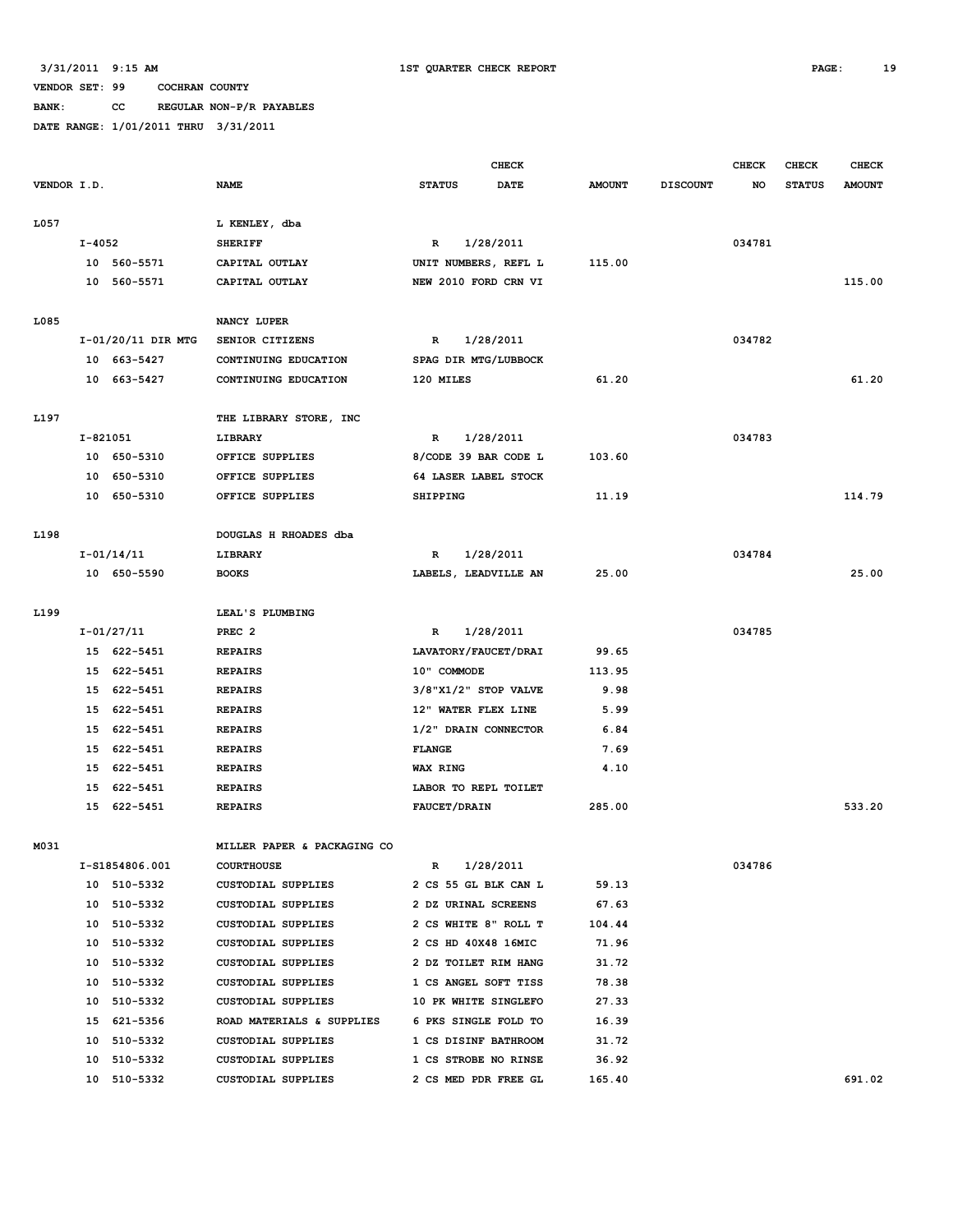**BANK: CC REGULAR NON-P/R PAYABLES**

|             |          |                       |                                |                      | <b>CHECK</b>            |               |                 | <b>CHECK</b> | CHECK         | <b>CHECK</b>  |
|-------------|----------|-----------------------|--------------------------------|----------------------|-------------------------|---------------|-----------------|--------------|---------------|---------------|
| VENDOR I.D. |          |                       | <b>NAME</b>                    | <b>STATUS</b>        | <b>DATE</b>             | <b>AMOUNT</b> | <b>DISCOUNT</b> | NO           | <b>STATUS</b> | <b>AMOUNT</b> |
| M042        |          |                       | MORTON ISD                     |                      |                         |               |                 |              |               |               |
|             |          | I-PID#810 01/20/11    | <b>JUV PROB REST</b>           | R                    | 1/28/2011               |               |                 | 034787       |               |               |
|             |          | 10 000-4380.200       | OTHER [MISCELLANEOUS]          |                      | RESTITUTION FOR DAMA    | 57.95         |                 |              |               | 57.95         |
|             |          |                       |                                |                      |                         |               |                 |              |               |               |
| M271        |          |                       | ELVIRA MENDEZ dba              |                      |                         |               |                 |              |               |               |
|             |          | $I-JUV$ #610 01/12/11 | COUNTY COURT                   | 1/28/2011<br>R       |                         |               |                 | 034788       |               |               |
|             |          | 10 426-5400           | ATTORNEY AD LITEM              | PLEA BARGAIN/JUV #61 |                         | 300.00        |                 |              |               | 300.00        |
|             |          |                       |                                |                      |                         |               |                 |              |               |               |
| M275        |          |                       | IRENE MUNSON                   |                      |                         |               |                 |              |               |               |
|             |          | I-COFFEE POT          | LIBRARY                        | R                    | 1/28/2011               |               |                 | 034789       |               |               |
|             |          | 10 650-5499           | MISCELLANEOUS                  |                      | COFFEE POT FOR LIBRA    | 12.50         |                 |              |               |               |
|             |          | 10 650-5499           | <b>MISCELLANEOUS</b>           |                      | SALES TAX ON COFFEE     | 0.97          |                 |              |               | 13.47         |
| N004        |          |                       | NATIONAL GEOGRAPHIC SOCIETY    |                      |                         |               |                 |              |               |               |
|             |          | I-2011 SUBSCRIPT      | LIBRARY                        | R                    | 1/28/2011               |               |                 | 034790       |               |               |
|             |          |                       |                                |                      |                         |               |                 |              |               |               |
|             |          | 10 650-5590           | <b>BOOKS</b>                   |                      | FULL YR PLUS MAPS, E    | 12.00         |                 |              |               |               |
|             |          | 10 650-5590           | <b>BOOKS</b>                   | SHIPPING             |                         | 3.95          |                 |              |               | 15.95         |
| 0001        |          |                       | OXMOOR HOUSE                   |                      |                         |               |                 |              |               |               |
|             |          | I-AA12032             | LIBRARY                        | R                    | 1/28/2011               |               |                 | 034791       |               |               |
|             |          | 10 650-5590           | <b>BOOKS</b>                   |                      | 2010 SOUTHERN LIVING    | 41.91         |                 |              |               |               |
|             |          | I-AC72033             | LIBRARY                        | R                    | 1/28/2011               |               |                 | 034791       |               |               |
|             |          | 10 650-5590           | <b>BOOKS</b>                   |                      | GOOSEBERRY PATCH CHR    | 36.91         |                 |              |               |               |
|             |          | 10 650-5590           | <b>BOOKS</b>                   |                      | ACCT #563230523         |               |                 |              |               | 78.82         |
|             |          |                       |                                |                      |                         |               |                 |              |               |               |
| 0037        |          |                       | ANGELA OVERMAN                 |                      |                         |               |                 |              |               |               |
|             |          | I-01/20/11            | COUNTY COURT                   | $\mathbb{R}$         | 1/28/2011               |               |                 | 034792       |               |               |
|             |          | 10 426-5400           | ATTORNEY AD LITEM              |                      | #6256/N TRINIDAD/REV    | 300.00        |                 |              |               |               |
|             |          | 10 426-5400           | ATTORNEY AD LITEM              |                      | #6113/W R HARRISON/C    | 250.00        |                 |              |               |               |
|             |          | I-2010-00463/LOPEZ    | DIST COURT/JP                  | R                    | 1/28/2011               |               |                 | 034792       |               |               |
|             |          | 10 435-5400           | ATTORNEY AD LITEM              |                      | ACTOR LOPEZ DISMISSA    | 150.00        |                 |              |               | 700.00        |
|             |          |                       |                                |                      |                         |               |                 |              |               |               |
| 0109        |          |                       | 110TH JUDICIAL DISTRICT JUVENI |                      |                         |               |                 |              |               |               |
|             |          | $I-44$ 12/08/10       | <b>JUVENILE PROBATION</b>      | R                    | 1/28/2011               |               |                 | 034793       |               |               |
|             |          | 10 571-5413           | RESIDENTIAL SERVICES           |                      | 30 DAS/NOV 2010/JUV     | 1,800.00      |                 |              |               |               |
|             |          | $I-52$ 01/10/11       | JUVENILE PROBATION             | $\mathbb{R}$         | 1/28/2011               |               |                 | 034793       |               |               |
|             |          | 10 571-5413           | RESIDENTIAL SERVICES           |                      | 31 DAS/DEC 2010/JUV     | 1,860.00      |                 |              |               | 3,660.00      |
| P013        |          |                       | PITNEY BOWES INC.              |                      |                         |               |                 |              |               |               |
|             | I-587945 |                       | <b>CLERK</b>                   | R                    | 1/28/2011               |               |                 | 034794       |               |               |
|             |          | 10 403-5310           | OFFICE SUPPLIES                |                      | 2 RED INK CARTRIDGES    | 110.00        |                 |              |               | 110.00        |
|             |          |                       |                                |                      |                         |               |                 |              |               |               |
| P017        |          |                       | <b>POSTMASTER</b>              |                      |                         |               |                 |              |               |               |
|             |          | I-010711 SHERIFF      | <b>SHERIFF</b>                 | R                    | 1/28/2011               |               |                 | 034795       |               |               |
|             |          | 10 560-5311           | POSTAL EXPENSES                |                      | $1$ ROLL/ $$.44$ STAMPS | 44.00         |                 |              |               | 44.00         |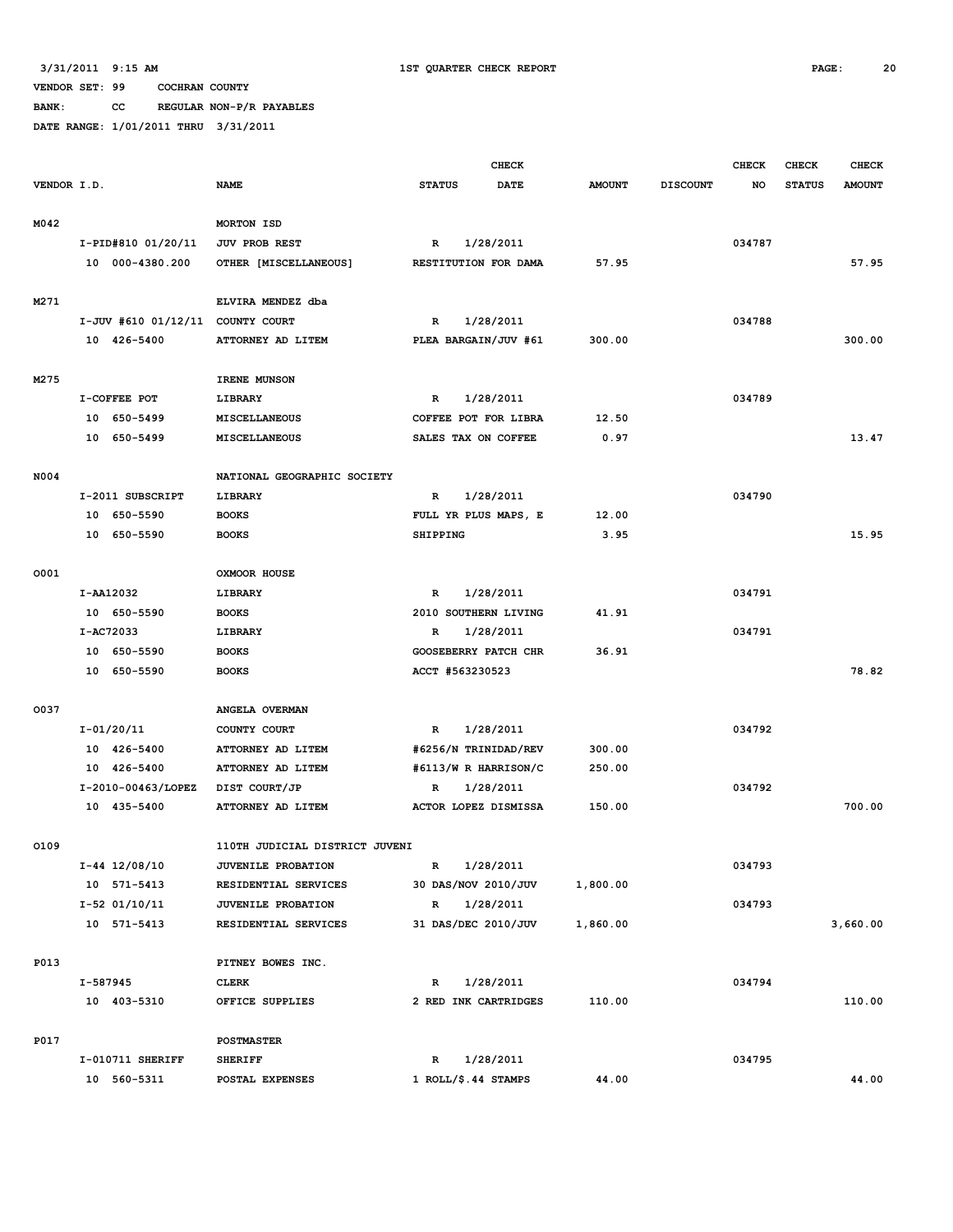**BANK: CC REGULAR NON-P/R PAYABLES**

|             |         |                               |                                          |                                     | <b>CHECK</b>          |               |                 | <b>CHECK</b> | <b>CHECK</b>  | <b>CHECK</b>  |
|-------------|---------|-------------------------------|------------------------------------------|-------------------------------------|-----------------------|---------------|-----------------|--------------|---------------|---------------|
| VENDOR I.D. |         |                               | <b>NAME</b>                              | <b>STATUS</b>                       | <b>DATE</b>           | <b>AMOUNT</b> | <b>DISCOUNT</b> | NO           | <b>STATUS</b> | <b>AMOUNT</b> |
|             |         |                               |                                          |                                     |                       |               |                 |              |               |               |
| <b>P017</b> |         |                               | <b>POSTMASTER</b>                        |                                     |                       |               |                 |              |               |               |
|             |         | I-011411 AUDITOR              | <b>AUDITOR</b>                           | $\mathbb{R}$                        | 1/28/2011             |               |                 | 034796       |               |               |
|             |         | 10 495-5311                   | POSTAL EXPENSES                          | $20/\$.01$ STAMPS                   |                       | 0.20          |                 |              |               |               |
|             |         | 10 495-5311                   | POSTAL EXPENSES                          | $20/\$.02$ STAMPS                   |                       | 0.40          |                 |              |               |               |
|             |         | 10 495-5311                   | POSTAL EXPENSES                          | $100/\$.44$ STAMPS                  |                       | 44.00         |                 |              |               | 44.60         |
|             |         |                               |                                          |                                     |                       |               |                 |              |               |               |
| P017        |         |                               | <b>POSTMASTER</b>                        |                                     |                       |               |                 |              |               |               |
|             |         | I-011611 JP                   | <b>JUSTICE OF PEACE</b>                  | $\mathbb{R}$                        | 1/28/2011             |               |                 | 034797       |               |               |
|             |         | 10 455-5311                   | POSTAL EXPENSES                          | $100/\text{\textdegree}$ .44 STAMPS |                       | 44.00         |                 |              |               | 44.00         |
|             |         |                               |                                          |                                     |                       |               |                 |              |               |               |
| P017        |         |                               | <b>POSTMASTER</b>                        |                                     |                       |               |                 |              |               |               |
|             |         | I-011711 TREAS                | <b>TREASURER</b>                         | $\mathbb{R}$                        | 1/28/2011             |               |                 | 034798       |               |               |
|             |         | 10 497-5311                   | POSTAL EXPENSES                          | $50/\$.42$ STAMPS                   |                       | 21.00         |                 |              |               |               |
|             |         | 10 497-5311                   | POSTAL EXPENSES                          | 55/\$.02 STAMPS                     |                       | 1.10          |                 |              |               | 22.10         |
|             |         |                               |                                          |                                     |                       |               |                 |              |               |               |
| <b>P017</b> |         |                               | <b>POSTMASTER</b>                        |                                     |                       |               |                 |              |               |               |
|             |         | I-PO BOX 735/2011             | MUSEUM/HISTORICAL COMMITTEE              | $\mathbb{R}$                        | 1/28/2011             |               |                 | 034799       |               |               |
|             |         | 31 652-5311                   | POSTAL EXPENSES                          | BOX RENT FOR 2011                   |                       | 44.00         |                 |              |               | 44.00         |
|             |         |                               |                                          |                                     |                       |               |                 |              |               |               |
| P238        |         |                               | PUMPKIN BOOKS                            |                                     |                       |               |                 |              |               |               |
|             |         | I-PB11-5024                   | LIBRARY                                  | R                                   | 1/28/2011             |               |                 | 034800       |               |               |
|             |         | 10 650-5590                   | <b>BOOKS</b>                             |                                     | 2010 HOLIDAY COLL/10  | 169.90        |                 |              |               |               |
|             |         | 10 650-5590                   | <b>BOOKS</b>                             |                                     | MALLORY SET/10 VOL    | 159.90        |                 |              |               |               |
|             |         | 10 650-5590                   | <b>BOOKS</b>                             |                                     | FASHIONISTA BAG/FREE  |               |                 |              |               |               |
|             |         | 10 650-5590                   | <b>BOOKS</b>                             | <b>FREIGHT</b>                      |                       | 20.89         |                 |              |               | 350.69        |
|             |         |                               |                                          |                                     |                       |               |                 |              |               |               |
| R033        |         |                               | GERALD RAMSEY<br>NON-DEPT'L/STORAGE BLDG |                                     | 1/28/2011             |               |                 | 034801       |               |               |
|             |         | I-FEB '11 RENT<br>10 409-5499 | MISCELLANEOUS                            | R                                   | STORAGE BLDG RENT FE  | 300.00        |                 |              |               | 300.00        |
|             |         |                               |                                          |                                     |                       |               |                 |              |               |               |
| R099        |         |                               | CYNDIA LEA GUAJARDO dba                  |                                     |                       |               |                 |              |               |               |
|             | I-96194 |                               | <b>SHERIFF</b>                           | $\mathbf R$                         | 1/28/2011             |               |                 | 034802       |               |               |
|             |         | 10 560-5454                   | <b>TIRES</b>                             |                                     | 2 FLATS 235/55R17, R  | 26.00         |                 |              |               |               |
|             | I-96271 |                               | PREC 1                                   | R                                   | 1/28/2011             |               |                 | 034802       |               |               |
|             |         | 15 621-5454                   | TIRES                                    | FLAT 245/70/16                      |                       | 10.00         |                 |              |               |               |
|             | I-96272 |                               | PREC <sub>3</sub>                        | $\mathbb{R}$                        | 1/28/2011             |               |                 | 034802       |               |               |
|             |         | 15 623-5454                   | TIRES                                    | <b>FLAT REPAIR</b>                  |                       | 30.00         |                 |              |               |               |
|             | I-96287 |                               | PREC 4                                   | $\mathbb{R}$                        | 1/28/2011             |               |                 | 034802       |               |               |
|             |         | 15 624-5454                   | TIRES                                    | FLAT, 235/85/16                     |                       | 10.00         |                 |              |               |               |
|             | I-96305 |                               | PREC <sub>3</sub>                        | $\mathbb{R}$                        | 1/28/2011             |               |                 | 034802       |               |               |
|             |         | 15 623-5454                   | TIRES                                    | FLAT REPAIR                         |                       | 30.00         |                 |              |               |               |
|             |         | 15 623-5454                   | TIRES                                    | <b>BOOT</b>                         |                       | 19.95         |                 |              |               |               |
|             |         | 15 623-5454                   | TIRES                                    |                                     | SVC CALL/2.5 MI @ \$2 | 62.50         |                 |              |               |               |
|             | I-96315 |                               | <b>SHERIFF</b>                           | $\mathbb{R}$                        | 1/28/2011             |               |                 | 034802       |               |               |
|             |         | 10 560-5454                   | TIRES                                    | FLAT 25/65/17, RR                   |                       | 13.00         |                 |              |               |               |
|             | I-96382 |                               | <b>SHERIFF</b>                           | $\mathbb{R}$                        | 1/28/2011             |               |                 | 034802       |               |               |
|             |         | 10 560-5454                   | TIRES                                    |                                     | 2 FLAT 235/55/17, LF  | 26.00         |                 |              |               |               |
|             | I-96392 |                               | PREC 1                                   |                                     | R 1/28/2011           |               |                 | 034802       |               |               |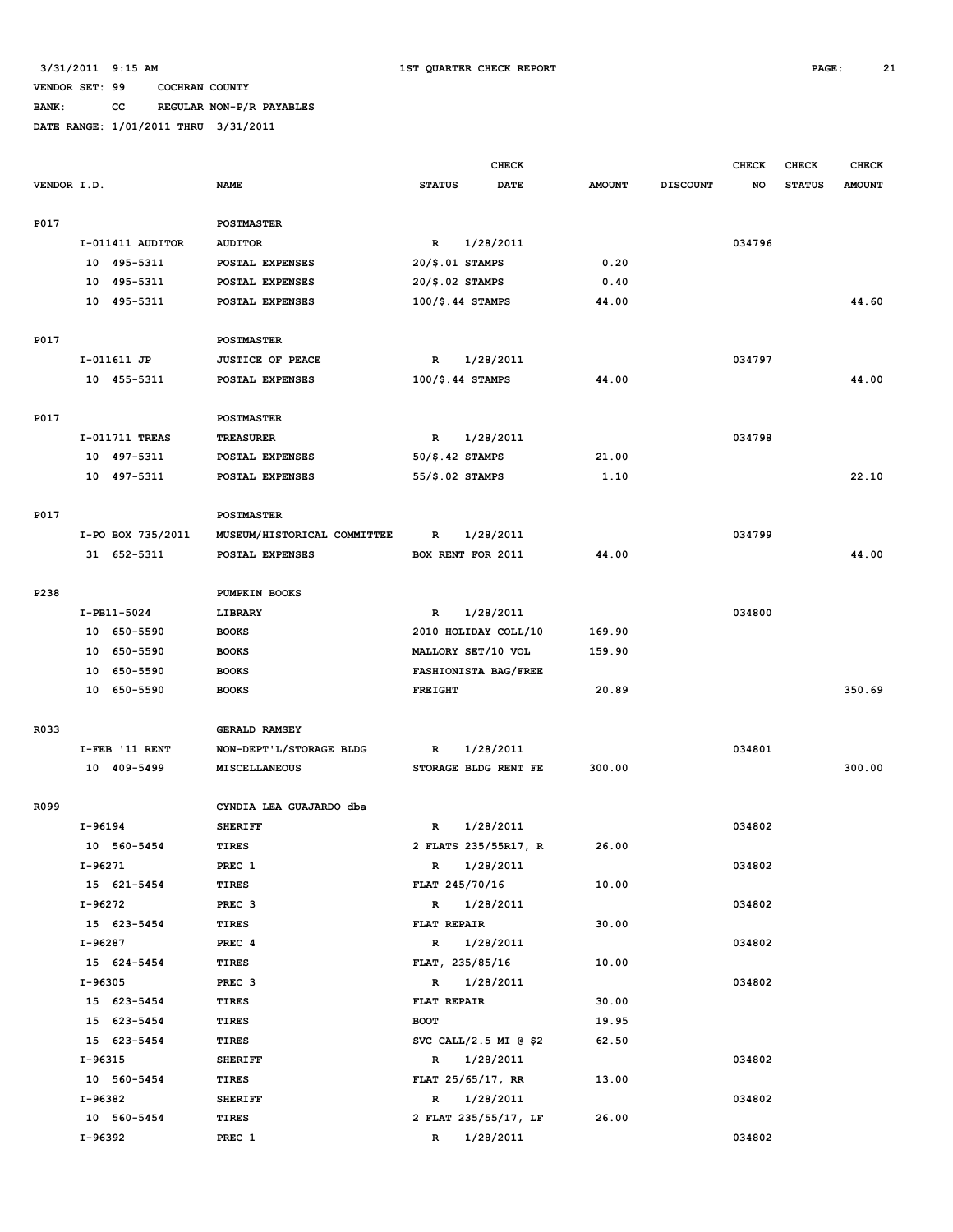# **BANK: CC REGULAR NON-P/R PAYABLES**

|                  |                        |                                           | <b>CHECK</b>                        |               |                 | <b>CHECK</b> | <b>CHECK</b>  | <b>CHECK</b>  |
|------------------|------------------------|-------------------------------------------|-------------------------------------|---------------|-----------------|--------------|---------------|---------------|
| VENDOR I.D.      |                        | <b>NAME</b>                               | <b>STATUS</b><br><b>DATE</b>        | <b>AMOUNT</b> | <b>DISCOUNT</b> | NO           | <b>STATUS</b> | <b>AMOUNT</b> |
|                  |                        |                                           |                                     |               |                 |              |               |               |
| R099             |                        | CYNDIA LEA GUAJARDO dbCONT                |                                     |               |                 |              |               |               |
|                  | I-96392                | PREC 1                                    | 1/28/2011<br>R                      |               |                 | 034802       |               |               |
|                  | 15 621-5454            | TIRES                                     | FLAT, 245/75/16                     | 10.00         |                 |              |               |               |
|                  | I-96472                | <b>SHERIFF</b>                            | 1/28/2011<br>R                      |               |                 | 034802       |               |               |
|                  | 10 560-5454            | <b>TIRES</b>                              | MOUNT 4 P235/55R17                  | 52.00         |                 |              |               |               |
|                  | 10 560-5454            | TIRES                                     | <b>BAL 4 TIRES</b>                  | 28.00         |                 |              |               |               |
|                  | 10 560-5454            | <b>TIRES</b>                              | 4 TBLS #415                         | 7.00          |                 |              |               | 324.45        |
|                  |                        |                                           |                                     |               |                 |              |               |               |
| R <sub>205</sub> |                        | RELIABLE OFFICE SUPPLIES                  |                                     |               |                 |              |               |               |
|                  | I-166000               | LIBRARY                                   | 1/28/2011<br>R                      |               |                 | 034803       |               |               |
|                  | 10 650-5310            | OFFICE SUPPLIES                           | <b>GEN REFILL</b>                   | 2.89          |                 |              |               |               |
|                  | 10 650-5310            | OFFICE SUPPLIES                           | 3 20# 8.5X11 WHITE                  | 89.70         |                 |              |               |               |
|                  | 650-5310<br>10         | OFFICE SUPPLIES                           | 2 DESKPAD CALENDARS                 | 7.78          |                 |              |               |               |
|                  | 10<br>650-5310         | OFFICE SUPPLIES                           | HANDLING                            | 1.48          |                 |              |               |               |
|                  | 10 650-5310            | OFFICE SUPPLIES                           | <b>DISCOUNT</b>                     | 25.00CR       |                 |              |               | 76.85         |
|                  |                        |                                           |                                     |               |                 |              |               |               |
| <b>S005</b>      |                        | DORIS SEALY, COUNTY TREAS                 |                                     |               |                 |              |               |               |
|                  | $I - 01/25/11$         | <b>TREASURER</b>                          | 1/28/2011<br>R                      |               |                 | 034804       |               |               |
|                  | 10 497-5310            | OFFICE SUPPLIES                           | USB 2.0 FLASH DRIVE                 | 19.88         |                 |              |               |               |
|                  | 10 497-5310            | OFFICE SUPPLIES                           | REIMB SALES TAX                     | 1.64          |                 |              |               |               |
|                  | 10 497-5310            | OFFICE SUPPLIES                           | CERT MAIL/1099s                     | 6.49          |                 |              |               |               |
|                  | 10 497-5310            | OFFICE SUPPLIES                           | CERT MAIL/W-2s                      | 7.17          |                 |              |               | 35.18         |
|                  |                        |                                           |                                     |               |                 |              |               |               |
| S063             |                        | ANGEL RAMIREZ, dba                        |                                     |               |                 |              |               |               |
|                  | I-8951                 | PREC <sub>2</sub>                         | 1/28/2011<br>$\mathbb{R}$           |               |                 | 034805       |               |               |
|                  | 15 622-5454            | <b>TIRES</b>                              | MOUNT/DISM ON WATER                 | 35.00         |                 |              |               | 35.00         |
|                  |                        |                                           |                                     |               |                 |              |               |               |
| S071             | I-35000                | SCRIPT OFFICE PRODUCTS, INC.              | $\mathbf{R}$                        |               |                 | 034806       |               |               |
|                  | 15 610-5310            | COUNTY JUDGE/COMM'R CT<br>OFFICE SUPPLIES | 1/28/2011<br>1 DZ FINE PT G-2 PEN   | 20.73         |                 |              |               |               |
|                  | 15 610-5310            | OFFICE SUPPLIES                           | 2 75XL CARTRIDGES                   | 86.44         |                 |              |               |               |
|                  | 15 610-5310            | OFFICE SUPPLIES                           | 1 DZ ENERGEL PENS                   | 40.20         |                 |              |               |               |
|                  | 15 610-5310            | OFFICE SUPPLIES                           | 1 BX #64 RUBBER BAND                | 1.93          |                 |              |               |               |
|                  | 15 610-5310            | OFFICE SUPPLIES                           | IDEAL INK, BLACK                    | 3.98          |                 |              |               |               |
|                  | I-35001                | AUDITOR                                   | R 1/28/2011                         |               |                 | 034806       |               |               |
|                  | 10 495-5310            | OFFICE SUPPLIES                           | 1 BX LGL SMD PRSBRD                 | 61.17         |                 |              |               |               |
|                  | I-35007                | <b>SHERIFF</b>                            | R 1/28/2011                         |               |                 | 034806       |               |               |
|                  | 10 560-5310            | OFFICE SUPPLIES                           | CPU STAND, ADJ BLK                  | 27.99         |                 |              |               |               |
|                  | 10 560-5310            | OFFICE SUPPLIES                           | HANGING FRAME                       | 3.95          |                 |              |               |               |
|                  | I-35035                | JAIL                                      | 1/28/2011<br>$\mathbf{R}$           |               |                 | 034806       |               |               |
|                  | 10 512-5310            | OFFICE SUPPLIES                           | HANGING FRAME                       | 3.95          |                 |              |               |               |
|                  | I-35069                | <b>SHERIFF</b>                            | 1/28/2011<br>$\mathbf{R}$           |               |                 | 034806       |               |               |
|                  |                        |                                           |                                     | 7.90          |                 |              |               |               |
|                  |                        |                                           |                                     |               |                 |              |               |               |
|                  | 10 560-5310            | OFFICE SUPPLIES                           | 2 HANGING FILE FRAME                |               |                 |              |               |               |
|                  | I-35099                | <b>JUSTICE OF PEACE</b>                   | R 1/28/2011                         |               |                 | 034806       |               |               |
|                  | 10 455-5310            | OFFICE SUPPLIES                           | KEYBOARD PLATFORM                   | 112.05        |                 |              |               |               |
|                  | I-35102<br>15 610-5310 | COUNTY JUDGE/COMM'R CT<br>OFFICE SUPPLIES | R 1/28/2011<br>1 DZ BLK ENERGEL PEN | 40.20         |                 | 034806       |               |               |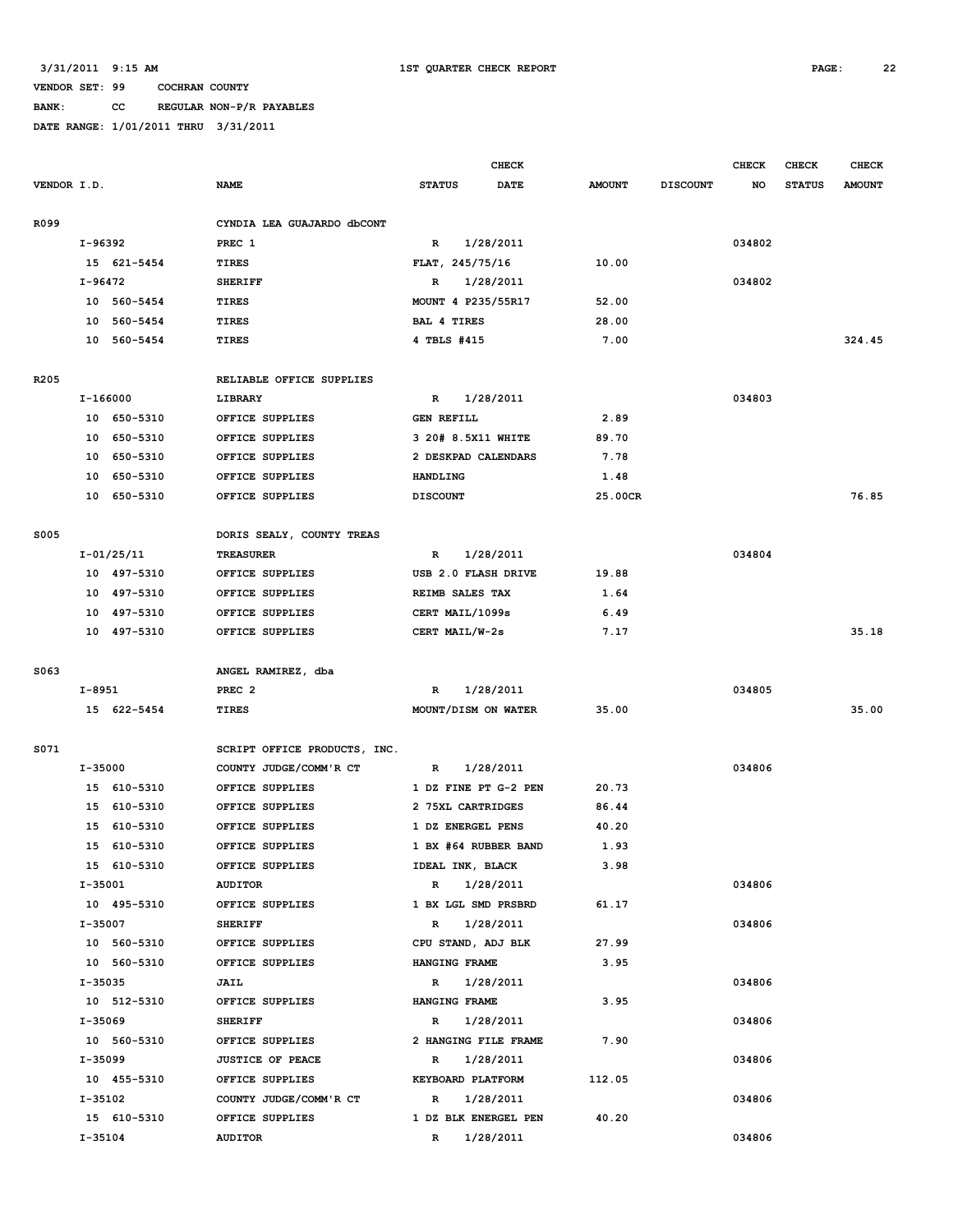**BANK: CC REGULAR NON-P/R PAYABLES**

|             |          |                             |                                  | <b>CHECK</b>                           |             |               | <b>CHECK</b>    | <b>CHECK</b> | <b>CHECK</b>  |               |
|-------------|----------|-----------------------------|----------------------------------|----------------------------------------|-------------|---------------|-----------------|--------------|---------------|---------------|
| VENDOR I.D. |          |                             | <b>NAME</b>                      | <b>STATUS</b>                          | <b>DATE</b> | <b>AMOUNT</b> | <b>DISCOUNT</b> | NO           | <b>STATUS</b> | <b>AMOUNT</b> |
|             |          |                             |                                  |                                        |             |               |                 |              |               |               |
| S071        |          |                             | SCRIPT OFFICE PRODUCTSCONT       |                                        |             |               |                 |              |               |               |
|             | I-35104  |                             | <b>AUDITOR</b>                   | R                                      | 1/28/2011   |               |                 | 034806       |               |               |
|             |          | 10 495-5310                 | OFFICE SUPPLIES                  | 1 DZ BLUE ROLLBALL V                   |             | 21.63         |                 |              |               |               |
|             | I-35151  |                             | PREC <sub>2</sub>                | R                                      | 1/28/2011   |               |                 | 034806       |               |               |
|             |          | 15 622-5356                 | ROAD MATERIALS & SUPPLIES        | STORAGE CABINET                        |             | 486.23        |                 |              |               | 918.35        |
| S212        |          |                             | <b>WALLACE STALCUP</b>           |                                        |             |               |                 |              |               |               |
|             |          | I-REIMB 01/24/11            | JAIL                             | R                                      | 1/28/2011   |               |                 | 034807       |               |               |
|             |          | 10 512-5333                 | <b>FOOD-PRISONERS</b>            | 2 GAL HOMO MILK                        |             | 7.18          |                 |              |               |               |
|             |          | 10 512-5333                 | FOOD-PRISONERS                   | 3 BAGS SUGAR                           |             | 6.00          |                 |              |               |               |
|             | 10       | 512-5333                    | <b>FOOD-PRISONERS</b>            | GAL HOMO MILK                          |             | 3.59          |                 |              |               |               |
|             | 10       | 512-5333                    | <b>FOOD-PRISONERS</b>            | 2 GAL HOMO MILK                        |             | 7.18          |                 |              |               |               |
|             | 10       | 512-5333                    | <b>FOOD-PRISONERS</b>            | 12 WHITE BREAD                         |             | 7.74          |                 |              |               |               |
|             |          | 10 512-5333                 | <b>FOOD-PRISONERS</b>            | HOMO MILK                              |             | 3.59          |                 |              |               |               |
|             |          | 10 512-5333                 | <b>FOOD-PRISONERS</b>            | LETTUCE CELLO                          |             | 1.59          |                 |              |               |               |
|             |          | 10 512-5333                 | <b>FOOD-PRISONERS</b>            | 8 WHITE BREAD                          |             | 5.16          |                 |              |               |               |
|             |          | 10 512-5333                 | FOOD-PRISONERS                   | 2 PKS FLOUR TORTILLA                   |             | 3.78          |                 |              |               |               |
|             | 10       | 512-5333                    | <b>FOOD-PRISONERS</b>            | GAL HOMO MILK                          |             | 3.59          |                 |              |               |               |
|             |          | 10 435-5499                 | MISCELLANEOUS                    | DONUTS FOR JURY                        |             | 9.72          |                 |              |               | 59.12         |
|             |          |                             |                                  |                                        |             |               |                 |              |               |               |
| S222        |          |                             | SOUTH PLAINS COMMUNICATIONS      |                                        |             |               |                 |              |               |               |
|             | I-640752 |                             | <b>SHERIFF</b>                   | R                                      | 1/28/2011   |               |                 | 034808       |               |               |
|             |          | 10 560-5571                 | CAPITAL OUTLAY                   | INSTALL VHF RADIO/A9                   |             | 600.00        |                 |              |               |               |
|             | 10       | 560-5571                    | CAPITAL OUTLAY                   | INSTALL VHF RADIO/B0                   |             | 600.00        |                 |              |               |               |
|             | 10       | 560-5571                    | CAPITAL OUTLAY                   | INSTALL X2 FLASHLIGH                   |             |               |                 |              |               |               |
|             |          | 10 560-5571<br>10 560-5571  | CAPITAL OUTLAY<br>CAPITAL OUTLAY | INSTALLX2 ON-BRD CAM                   |             | 55.00         |                 |              |               |               |
|             | 10       | 560-5571                    | CAPITAL OUTLAY                   | VHF ANT/COAX KIT<br>KCT-23 POWER CABLE |             | 31.50         |                 |              |               |               |
|             | 10       | 560-5571                    | CAPITAL OUTLAY                   | ANTENNA REMOUNT KIT/                   |             | 10.50         |                 |              |               | 1,297.00      |
|             |          |                             |                                  |                                        |             |               |                 |              |               |               |
| S242        |          |                             | SAM'S CLUB                       |                                        |             |               |                 |              |               |               |
|             |          | I-2757 010511               | JAIL                             | R                                      | 1/28/2011   |               |                 | 034809       |               |               |
|             |          | 10 512-5333                 | <b>FOOD-PRISONERS</b>            | 2 TROP OJ                              |             | 15.96         |                 |              |               |               |
|             |          | 10 512-5333                 | <b>FOOD-PRISONERS</b>            | 2 GRAPE JUICE                          |             | 12.76         |                 |              |               |               |
|             |          | 10 512-5333                 | <b>FOOD-PRISONERS</b>            | 2 100% CRAN JUICE                      |             | 10.96         |                 |              |               |               |
|             |          | 10 512-5333                 | <b>FOOD-PRISONERS</b>            | 2 MM APPLE JUICE                       |             | 7.96          |                 |              |               |               |
|             |          | 10 512-5392                 | MISCELLANEOUS SUPPLIES           | <b>COMET</b>                           |             | 11.76         |                 |              |               |               |
|             |          | 10 512-5333                 | FOOD-PRISONERS                   | 6# BROWN                               |             | 7.16          |                 |              |               |               |
|             |          | 10 512-5392                 | MISCELLANEOUS SUPPLIES           | 2 LAUNDRY DET                          |             | 27.96         |                 |              |               |               |
|             |          | 10 512-5392                 | MISCELLANEOUS SUPPLIES           | BOUNTY 12SR                            |             | 18.48         |                 |              |               |               |
|             |          | 10 512-5392                 | MISCELLANEOUS SUPPLIES           | QN BATH TISSUE                         |             | 18.78         |                 |              |               |               |
|             |          | 10 512-5392                 | MISCELLANEOUS SUPPLIES           | 2 CLOROX ULTRA                         |             | 15.76         |                 |              |               |               |
|             |          | I-99999 '11 MEMBERS SHERIFF |                                  | $\mathbb{R}$                           | 1/28/2011   |               |                 | 034809       |               |               |
|             |          | 10 560-5481                 | DUES AND REGISTRATION            | 2011 DUES/W STALCUP                    |             | 35.00         |                 |              |               |               |
|             |          | 10 560-5481                 | DUES AND REGISTRATION            | 2011 DUES/R WEBER                      |             | 35.00         |                 |              |               | 217.54        |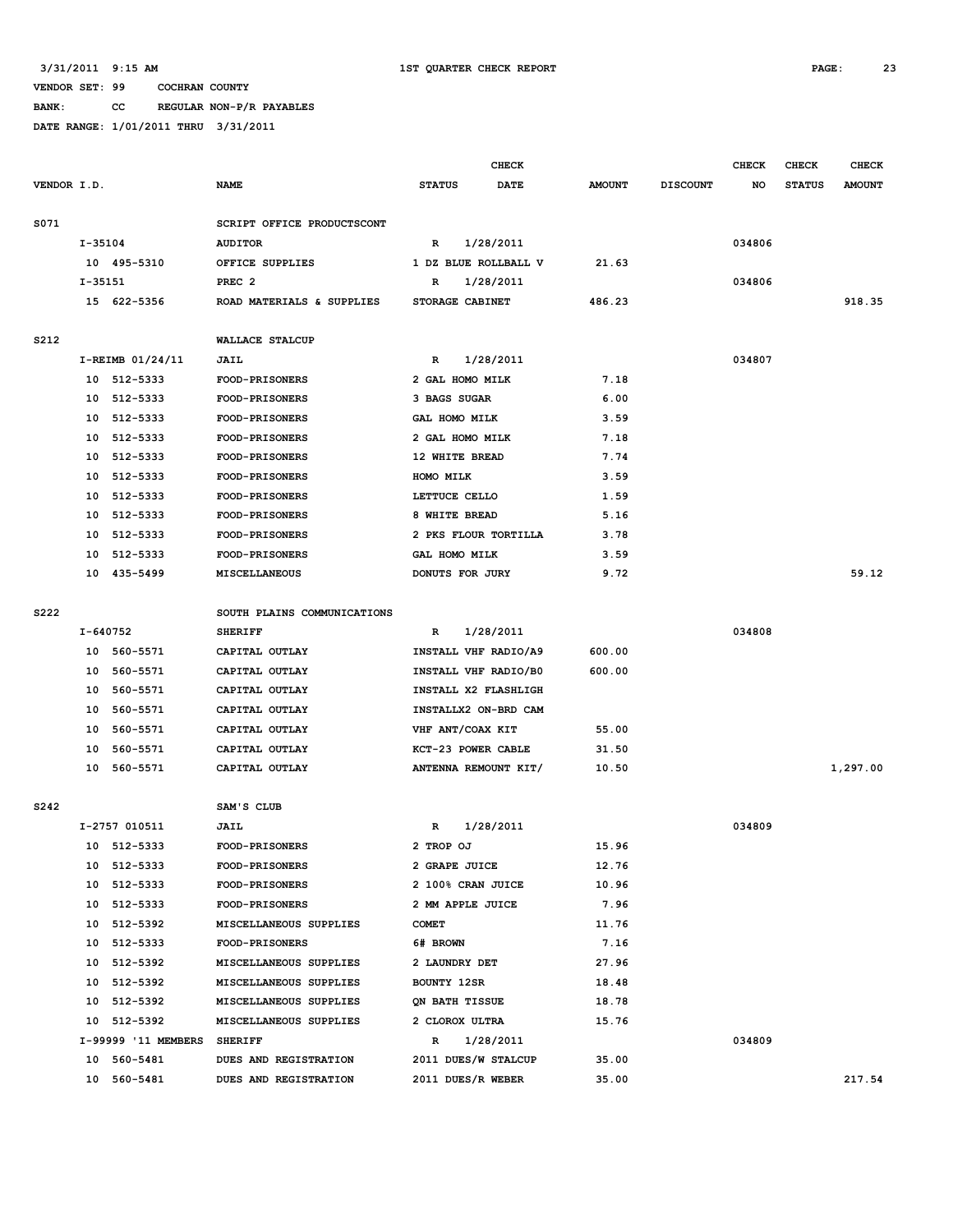**BANK: CC REGULAR NON-P/R PAYABLES DATE RANGE: 1/01/2011 THRU 3/31/2011**

|                    |                                    |                                                    |                        | <b>CHECK</b> |               |                 | <b>CHECK</b> | <b>CHECK</b>  | <b>CHECK</b>  |
|--------------------|------------------------------------|----------------------------------------------------|------------------------|--------------|---------------|-----------------|--------------|---------------|---------------|
| <b>VENDOR I.D.</b> |                                    | <b>NAME</b>                                        | <b>STATUS</b>          | DATE         | <b>AMOUNT</b> | <b>DISCOUNT</b> | NO           | <b>STATUS</b> | <b>AMOUNT</b> |
| S281               |                                    | <b>STAPLES</b>                                     |                        |              |               |                 |              |               |               |
|                    | C-94198 01/18/11                   | <b>SHERIFF</b>                                     | R                      | 1/28/2011    |               |                 | 034810       |               |               |
|                    | 10 560-5310                        | OFFICE SUPPLIES                                    | CREDIT SALES TAX FRM   |              | 12.21CR       |                 |              |               |               |
|                    | I-1151 01/17/11                    | <b>SHERIFF</b>                                     | R                      | 1/28/2011    |               |                 | 034810       |               |               |
|                    | 10 560-5334                        | OTHER SUPPLIES                                     | CASE LOGIC SLRC-20     |              | 47.50         |                 |              |               |               |
|                    | I-1495906 010711                   | <b>SHERIFF</b>                                     | R                      | 1/28/2011    |               |                 | 034810       |               |               |
|                    | 10 560-5310                        | OFFICE SUPPLIES                                    | 2 PK BRO TN350 TONER   |              | 130.99        |                 |              |               |               |
|                    | 10 560-5310                        | OFFICE SUPPLIES                                    | MONTHLY PLANNER        |              | 16.99         |                 |              |               |               |
|                    | 10 560-5310                        | OFFICE SUPPLIES                                    | SALES TAX              |              | 12.21         |                 |              |               |               |
|                    | I-59065 01/18/11                   | <b>SHERIFF</b>                                     | R                      | 1/28/2011    |               |                 | 034810       |               |               |
|                    | 10 560-5334                        | OTHER SUPPLIES                                     | 5 PK CD PAGES          |              | 6.99          |                 |              |               | 202.47        |
| S315               |                                    | DARLON JAMES SOJAK                                 |                        |              |               |                 |              |               |               |
|                    | I-JUV #606 1/26/11                 | COUNTY COURT                                       | $\mathbb{R}$           | 1/28/2011    |               |                 | 034811       |               |               |
|                    | 10 426-5400                        | ATTORNEY AD LITEM                                  | JUV#606/PLEA BARGAIN   |              | 300.00        |                 |              |               |               |
|                    | $I-JUV$ #609 01/12/11 COUNTY COURT |                                                    | $\mathbb{R}$           | 1/28/2011    |               |                 | 034811       |               |               |
|                    | 10 426-5400                        | ATTORNEY AD LITEM                                  | PLEA BARGAIN/JUV #60   |              | 300.00        |                 |              |               | 600.00        |
| S331               |                                    | STANDARD COFFEE SERVICE                            |                        |              |               |                 |              |               |               |
|                    | C-8311-67827                       | NON-DEPT'L                                         | $\mathbb{R}$           | 1/28/2011    |               |                 | 034812       |               |               |
|                    | 10 409-5300                        | COUNTY-WIDE SUPPLIES                               | RET 2 MOTT'S APPLE C   |              | 13.94CR       |                 |              |               |               |
|                    | I-8311-67829                       | NON-DEPT'L                                         | R                      | 1/28/2011    |               |                 | 034812       |               |               |
|                    | 10 409-5300                        | COUNTY-WIDE SUPPLIES                               | 4 TEA, LUZ             |              | 23.96         |                 |              |               |               |
|                    | 10 409-5300                        | COUNTY-WIDE SUPPLIES                               | 6 CREAMER, FR VAN      |              | 43.98         |                 |              |               |               |
|                    | 10 409-5300                        | COUNTY-WIDE SUPPLIES                               | 3 нот снос             |              | 40.32         |                 |              |               |               |
|                    | 10 409-5300                        | COUNTY-WIDE SUPPLIES                               | 1AAA EXC DECAF         |              | 39.15         |                 |              |               |               |
|                    | 10 409-5300                        | COUNTY-WIDE SUPPLIES                               | 4AAA EXC               |              | 134.00        |                 |              |               |               |
|                    | 10 409-5300                        | COUNTY-WIDE SUPPLIES                               | FUEL ADJ               |              | 3.10          |                 |              |               | 270.57        |
| <b>T009</b>        |                                    | TEXAS ASSOCIATION OF COUNTIES                      |                        |              |               |                 |              |               |               |
|                    | I-230125 '11 CONF                  | COMMISSIONERS COURT                                | R                      | 1/28/2011    |               |                 | 034813       |               |               |
|                    | 15 610-5428                        | CO. JUDGE-CONTINUING EDUCATIONCOURT ASST CONF REGI |                        |              | 100.00        |                 |              |               | 100.00        |
| T011               |                                    | TAX ASSESSOR/COLL. ASS'N OF TX                     |                        |              |               |                 |              |               |               |
|                    | I-#940/2011 DUES                   | TAX OFFICE                                         | $\mathbb{R}$           | 1/28/2011    |               |                 | 034814       |               |               |
|                    | 10 499-5481                        | DUES AND REGISTRATION                              | 2011 MEMBER FEE/HUCK   |              | 85.00         |                 |              |               | 85.00         |
| T012               |                                    | TEXAS ASSN. OF COUNTY AUDITORS                     |                        |              |               |                 |              |               |               |
|                    | I-2011 DUES                        | COUNTY AUDITOR                                     | R                      | 1/28/2011    |               |                 | 034815       |               |               |
|                    | 10 495-5481                        | DUES AND REGISTRATION                              | DUES-AUDITOR & 1 ASS   |              | 175.00        |                 |              |               | 175.00        |
| T021               |                                    | TEXAS DIST/CO ATT. ASSN.                           |                        |              |               |                 |              |               |               |
|                    | I-404 2011 DUES                    | <b>ATTORNEY</b>                                    | R                      | 1/28/2011    |               |                 | 034816       |               |               |
|                    | 10 475-5481                        | DUES AND REGISTRATION                              | $2/11 - 2/12$ DUES/J C |              | 75.00         |                 |              |               | 75.00         |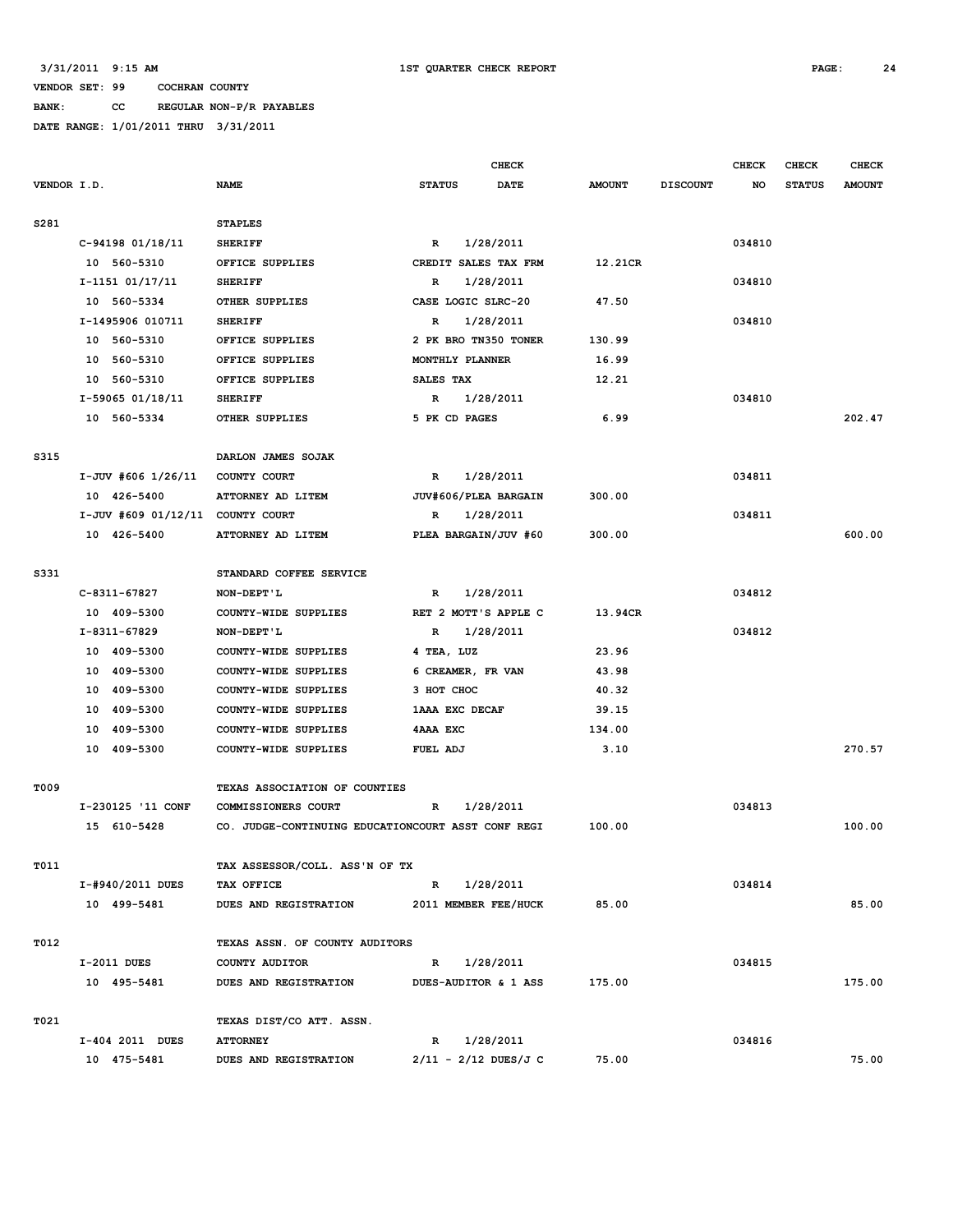**BANK: CC REGULAR NON-P/R PAYABLES**

|             |            |                                |                                |                                | <b>CHECK</b>         |               |                 | <b>CHECK</b> | <b>CHECK</b>  | <b>CHECK</b>  |
|-------------|------------|--------------------------------|--------------------------------|--------------------------------|----------------------|---------------|-----------------|--------------|---------------|---------------|
| VENDOR I.D. |            |                                | <b>NAME</b>                    | <b>STATUS</b>                  | DATE                 | <b>AMOUNT</b> | <b>DISCOUNT</b> | NO           | <b>STATUS</b> | <b>AMOUNT</b> |
|             |            |                                |                                |                                |                      |               |                 |              |               |               |
| T038        |            |                                | THOMPSON PUBLISHING GROUP, INC |                                |                      |               |                 |              |               |               |
|             |            | I-6714333                      | <b>TREASURER</b>               | R                              | 1/28/2011            |               |                 | 034817       |               |               |
|             |            | 10 497-5310                    | OFFICE SUPPLIES                |                                | FAIR LABOR STANDARDS | 409.00        |                 |              |               |               |
|             |            | 10 497-5310                    | OFFICE SUPPLIES                | <b>SHIPPING</b>                |                      | 29.50         |                 |              |               | 438.50        |
|             |            |                                |                                |                                |                      |               |                 |              |               |               |
| T083        |            |                                | TYLER TECHNOLOGIES, INC        |                                |                      |               |                 |              |               |               |
|             | $I - 8040$ |                                | NON-DEPT'L                     | $\mathbb{R}$                   | 1/28/2011            |               |                 | 034818       |               |               |
|             |            | 10 409-5411                    | MAINTENANCE CONTRACTS          |                                | MONTHLY NETWORK FEE  | 200.00        |                 |              |               | 200.00        |
|             |            |                                |                                |                                |                      |               |                 |              |               |               |
| T148        |            |                                | TASCOSA OFFICE MACHINES INC    |                                |                      |               |                 |              |               |               |
|             | $I-9AL284$ |                                | <b>SHERIFF</b>                 | R                              | 1/28/2011            |               |                 | 034819       |               |               |
|             |            | 10 560-5411                    | MAINTENANCE CONTRACTS          |                                | COPIER MAINT 11/10-1 | 69.00         |                 |              |               | 69.00         |
| T186        |            |                                | JOHNNY TIMMONS                 |                                |                      |               |                 |              |               |               |
|             |            | I-NEW COMM SEM '11             | COMM'R COURT                   | R                              | 1/28/2011            |               |                 | 034820       |               |               |
|             | 15         | 610-5427                       | COMM-CONTINUING EDUCATION      |                                | NEW COMM'R CONF/AUST | 454.92        |                 |              |               |               |
|             | 15         | 610-5427                       | COMM-CONTINUING EDUCATION      | MEALS/J TIMMONS                |                      | 68.58         |                 |              |               |               |
|             |            | 15 610-5427                    | COMM-CONTINUING EDUCATION      | LODGING/4 NITES                |                      | 416.00        |                 |              |               |               |
|             |            | 15 610-5427                    | COMM-CONTINUING EDUCATION      | LODGING TAX                    |                      | 62.40         |                 |              |               | 1,001.90      |
|             |            |                                |                                |                                |                      |               |                 |              |               |               |
| T231        |            |                                | <b>TEXAS PLAINS TRAIL</b>      |                                |                      |               |                 |              |               |               |
|             |            | I-PHOTOGRAPHY                  | HISTORICAL COMMISSION          | $\mathbb{R}$                   | 1/28/2011            |               |                 | 034821       |               |               |
|             |            | 31 652-5499                    | MISCELLANEOUS                  |                                | WEB PROJECT/THC GRAN | 300.00        |                 |              |               | 300.00        |
|             |            |                                |                                |                                |                      |               |                 |              |               |               |
| T242        |            |                                | TEXAS AGRILIFE EXTENSION       |                                |                      |               |                 |              |               |               |
|             |            | I-01/24/11                     | <b>TREASURER</b>               | R                              | 1/28/2011            |               |                 | 034822       |               |               |
|             |            | 10 497-5481                    | DUES AND REGISTRATION          |                                | REGIS FEE/39TH ANN S | 180.00        |                 |              |               | 180.00        |
|             |            |                                |                                |                                |                      |               |                 |              |               |               |
| T254        |            |                                | OAKSTONE PUBLISHING, LLC       |                                |                      |               |                 |              |               |               |
|             |            | I-TOP HEALTH SUBSCR            | NON-DEPT'L                     | R                              | 1/28/2011            |               |                 | 034823       |               |               |
|             |            | 10 409-5499                    | MISCELLANEOUS                  |                                | 12 ISSUES/TOP HEALTH | 378.00        |                 |              |               |               |
|             |            | 10 409-5499                    | MISCELLANEOUS                  | SHIPPING                       |                      | 104.30        |                 |              |               | 482.30        |
|             |            |                                |                                |                                |                      |               |                 |              |               |               |
| T255        |            |                                | TEXAS DEPT OF STATE HEALTH SER |                                |                      |               |                 |              |               |               |
|             |            | I-INSP FEE 2011                | JAIL                           | $\mathbb{R}$                   | 1/28/2011            |               |                 | 034824       |               |               |
|             |            | 10 512-5499                    | MISCELLANEOUS                  |                                | HEALTH DEPT INSPECTI | 150.00        |                 |              |               | 150.00        |
|             |            |                                |                                |                                |                      |               |                 |              |               |               |
| U019        |            |                                | UNITED SUPERMARKETS, INC       |                                |                      |               |                 |              |               |               |
|             |            | I-7009340 01/22/11             | JAIL                           | $\mathbb{R}$                   | 1/28/2011            |               |                 | 034825       |               |               |
|             |            | 10 512-5391                    | MEDICAL CARE-PRISONERS         |                                | MEDS FOR NANCY TRINI | 14.99         |                 |              |               |               |
|             |            | I-7166 01/22/11<br>10 512-5333 | JAIL<br>FOOD-PRISONERS         | $\mathbb{R}$<br>RED RIVER MILK | 1/28/2011            | 3.59          |                 | 034825       |               |               |
|             |            | 10 512-5333                    | <b>FOOD-PRISONERS</b>          |                                |                      | 50.00         |                 |              |               |               |
|             |            | 10 512-5333                    | FOOD-PRISONERS                 | 20 BQ SANDWICH                 | 18 HM CHICK SANDWICH | 45.00         |                 |              |               |               |
|             |            | 10 512-5333                    | FOOD-PRISONERS                 |                                | 16 HM TURKEY DINNER  | 40.00         |                 |              |               |               |
|             |            | 10 512-5333                    | FOOD-PRISONERS                 |                                | 15 HM CHKN DINNER    | 37.50         |                 |              |               |               |
|             |            | 10 512-5333                    | <b>FOOD-PRISONERS</b>          |                                | 15 PORK RIB DINNER   | 37.50         |                 |              |               |               |
|             |            | 10 512-5333                    | FOOD-PRISONERS                 | 15 HGRY MAN FRD                |                      | 37.50         |                 |              |               |               |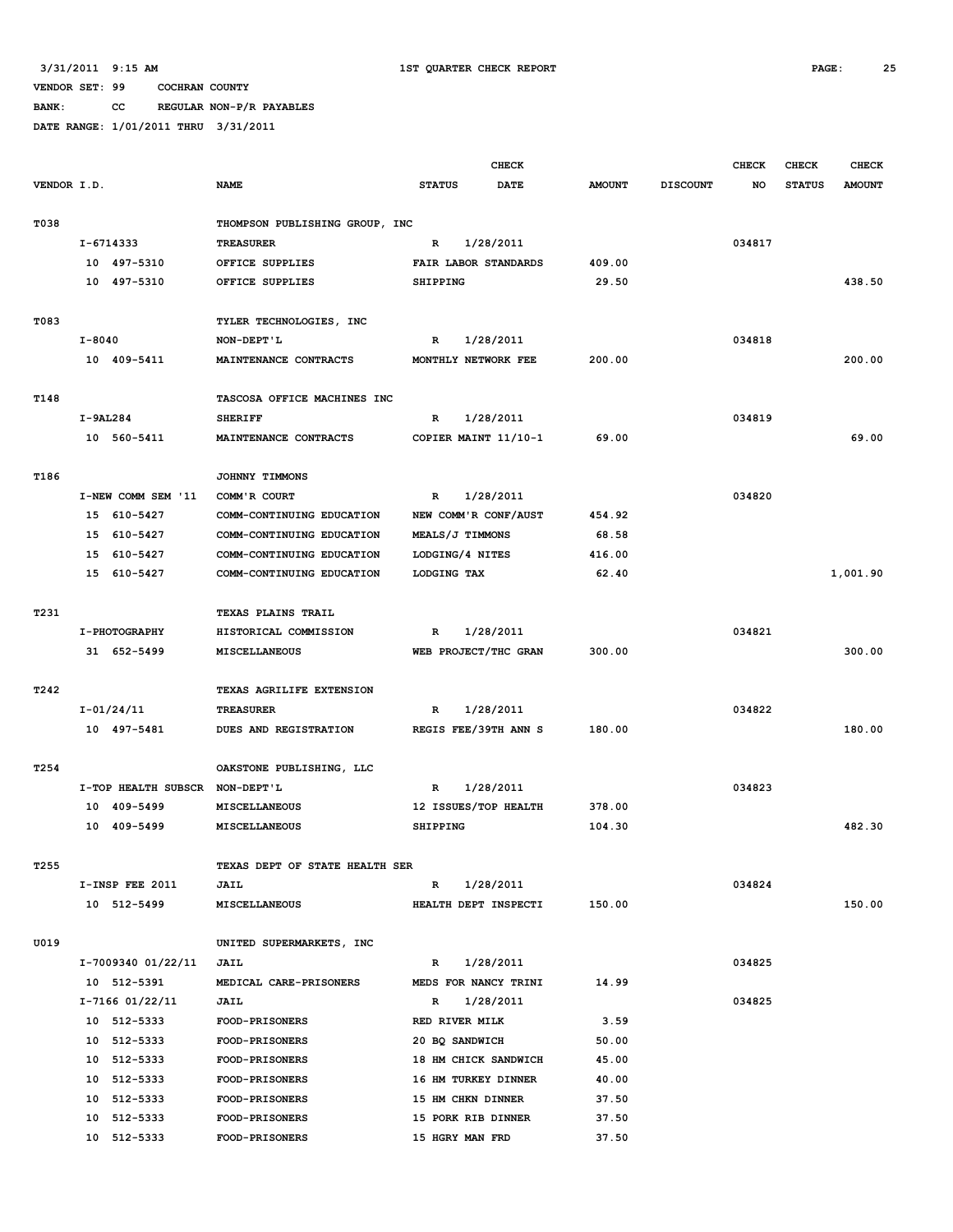**BANK: CC REGULAR NON-P/R PAYABLES**

|             |    |                  |                            |                        | CHECK       |               |                 | <b>CHECK</b> | CHECK         | <b>CHECK</b>  |
|-------------|----|------------------|----------------------------|------------------------|-------------|---------------|-----------------|--------------|---------------|---------------|
| VENDOR I.D. |    |                  | <b>NAME</b>                | <b>STATUS</b>          | <b>DATE</b> | <b>AMOUNT</b> | <b>DISCOUNT</b> | NO           | <b>STATUS</b> | <b>AMOUNT</b> |
| U019        |    |                  | UNITED SUPERMARKETS, ICONT |                        |             |               |                 |              |               |               |
|             |    | I-7166 01/22/11  | JAIL                       | R                      | 1/28/2011   |               |                 | 034825       |               |               |
|             | 10 | 512-5333         | <b>FOOD-PRISONERS</b>      | 30 HM GRLD BRBN STK    |             | 75.00         |                 |              |               |               |
|             | 10 | 512-5333         | <b>FOOD-PRISONERS</b>      | 30 HM PUB FVR CHPPE    |             | 75.00         |                 |              |               |               |
|             | 10 | 512-5333         | <b>FOOD-PRISONERS</b>      | 14 HM PORK RIB DINNE   |             | 35.00         |                 |              |               |               |
|             | 10 | 512-5333         | <b>FOOD-PRISONERS</b>      | 8 GRDLCAKE             |             | 43.92         |                 |              |               |               |
|             | 10 | 512-5333         | <b>FOOD-PRISONERS</b>      | TATER TREATS           |             | 4.99          |                 |              |               |               |
|             | 10 | 512-5333         | <b>FOOD-PRISONERS</b>      | 2 CTRY STY HSH         |             | 5.38          |                 |              |               |               |
|             | 10 | 512-5333         | <b>FOOD-PRISONERS</b>      | 9 BRKFST BOWL          |             | 24.21         |                 |              |               |               |
|             | 10 | 512-5333         | FOOD-PRISONERS             | <b>3 BRKFAST BOWL</b>  |             | 8.07          |                 |              |               |               |
|             | 10 | 512-5333         | <b>FOOD-PRISONERS</b>      | 5 BREAKFASST BOWL      |             | 13.45         |                 |              |               |               |
|             | 10 | 512-5333         | <b>FOOD-PRISONERS</b>      | 2 HM CHICK & CHE       |             | 5.00          |                 |              |               |               |
|             | 10 | 512-5333         | FOOD-PRISONERS             | 3 HM SANDWICH          |             | 7.50          |                 |              |               |               |
|             | 10 | 512-5333         | FOOD-PRISONERS             | 3 HM BBQ SANDWICH      |             | 7.50          |                 |              |               |               |
|             | 10 | 512-5333         | <b>FOOD-PRISONERS</b>      | <b>6 BREAKFAST ENT</b> |             | 10.02         |                 |              |               |               |
|             | 10 | 512-5333         | <b>FOOD-PRISONERS</b>      | 3 EGG/BACON/FRI        |             | 5.01          |                 |              |               |               |
|             | 10 | 512-5333         | <b>FOOD-PRISONERS</b>      | 4 EGG/SAUSAGE          |             | 6.68          |                 |              |               |               |
|             | 10 | 512-5333         | <b>FOOD-PRISONERS</b>      | 8 PANCAKE/SAUS         |             | 13.36         |                 |              |               |               |
|             | 10 | 512-5333         | FOOD-PRISONERS             | <b>3 BREAKFAST ENT</b> |             | 4.98          |                 |              |               |               |
|             | 10 | 512-5333         | FOOD-PRISONERS             | EGG/BACON/FRI          |             | 1.66          |                 |              |               |               |
|             | 10 | 512-5333         | <b>FOOD-PRISONERS</b>      | <b>EGG/SAUSAGE</b>     |             | 1.66          |                 |              |               |               |
|             | 10 | 512-5333         | <b>FOOD-PRISONERS</b>      | 3 PANCAKE/SAUS         |             | 4.98          |                 |              |               |               |
|             | 10 | 512-5391         | MEDICAL CARE-PRISONERS     | 2 ALEVE                |             | 14.38         |                 |              |               |               |
|             | 10 | 512-5391         | MEDICAL CARE-PRISONERS     | <b>ADVIL</b>           |             | 6.79          |                 |              |               |               |
|             | 10 | 512-5391         | MEDICAL CARE-PRISONERS     | THERAFLU COUGH         |             | 5.49          |                 |              |               |               |
|             | 10 | 512-5391         | MEDICAL CARE-PRISONERS     | THERAFLU DAY /2        |             | 10.98         |                 |              |               |               |
|             | 10 | 512-5391         | MEDICAL CARE-PRISONERS     | CHLORASEPTIC THROAT    |             | 5.19          |                 |              |               |               |
|             | 10 | 512-5391         | MEDICAL CARE-PRISONERS     | EXCEDRIN PM TAB        |             | 4.79          |                 |              |               |               |
|             | 10 | 512-5391         | MEDICAL CARE-PRISONERS     | EXCEDRIN PM CAP        |             | 4.79          |                 |              |               |               |
|             | 10 | 512-5391         | MEDICAL CARE-PRISONERS     | TYLENOL PM CAPLT/2     |             | 7.98          |                 |              |               |               |
|             | 10 | 512-5391         | MEDICAL CARE-PRISONERS     | EXCEDRIN MIGRANE       |             | 3.69          |                 |              |               |               |
|             | 10 | 512-5391         | MEDICAL CARE-PRISONERS     | CHLOR LOZ CHERRY/2     |             | 5.98          |                 |              |               |               |
|             | 10 | 512-5333         | FOOD-PRISONERS             | 4 WELCH'S GRAPE JUIC   |             | 10.00         |                 |              |               |               |
|             |    | 10 512-5333      | <b>FOOD-PRISONERS</b>      | 2 WELCH'S GRAPE JUIC   |             | 5.00          |                 |              |               |               |
|             |    | 10 512-5392      | MISCELLANEOUS SUPPLIES     | 6 KLEENEX              |             | 10.14         |                 |              |               | 714.65        |
| V011        |    |                  | YVETTE ANNA VELASQUEZ      |                        |             |               |                 |              |               |               |
|             |    | I-DW#14229       | <b>ACTIVITY BLDG</b>       | R                      | 1/28/2011   |               |                 | 034826       |               |               |
|             |    | 10 000-4370.101  | RENT-ACTIVITY BUILDING     | REFUND DEP FOR 1/15/   |             | 125.00        |                 |              |               | 125.00        |
| W002        |    |                  | "THE WALL STREET JOURNAL"  |                        |             |               |                 |              |               |               |
|             |    | I-1 YR/TREASURER |                            | R                      | 1/28/2011   |               |                 | 034827       |               |               |
|             |    |                  | <b>TREASURER</b>           | 1 YR SUBSCRIPTION      |             |               |                 |              |               |               |
|             |    | 10 497-5310      | OFFICE SUPPLIES            |                        |             | 398.48        |                 |              |               | 398.48        |
|             |    | 10 497-5310      | OFFICE SUPPLIES            | ACCT #031287014142     |             |               |                 |              |               |               |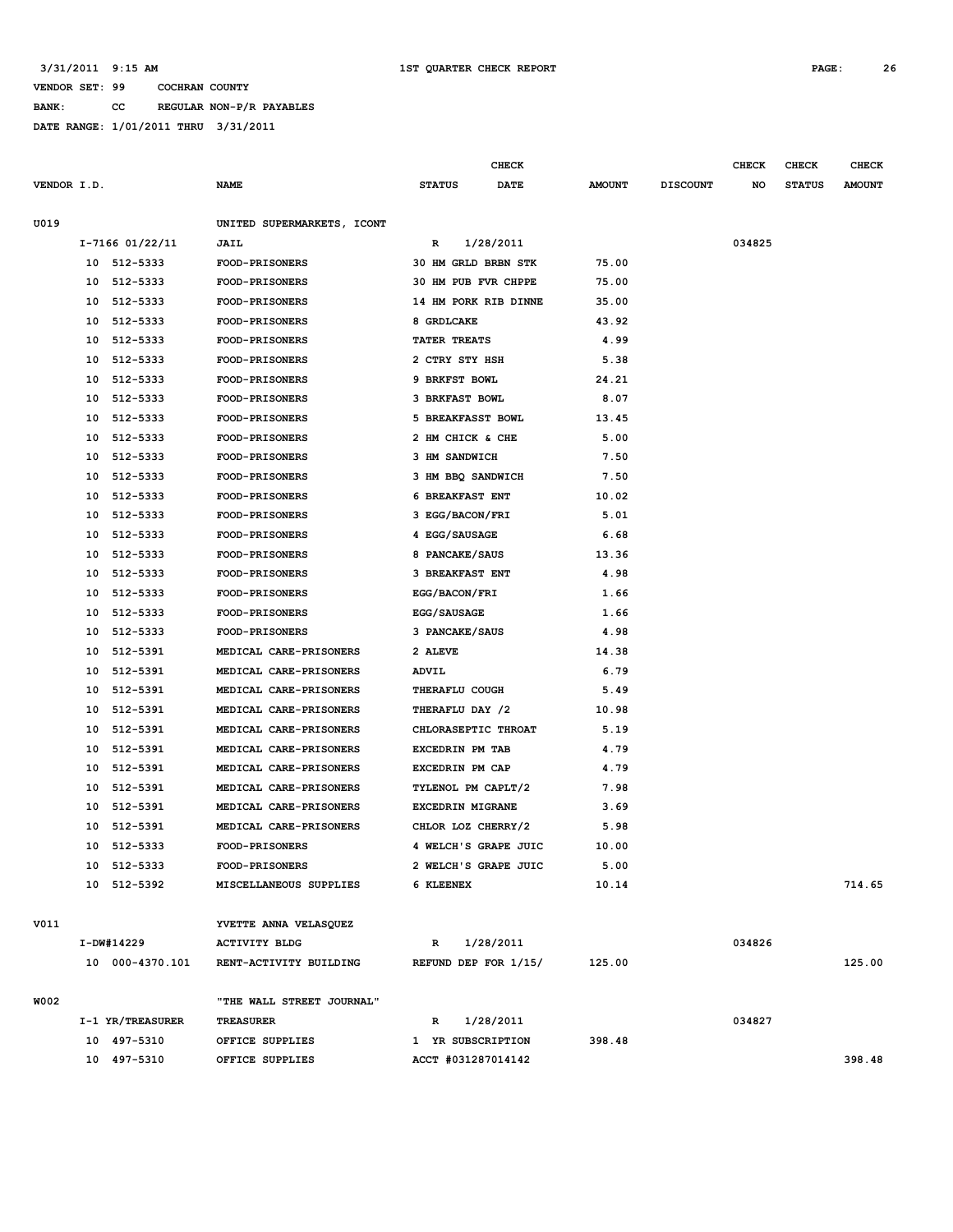**BANK: CC REGULAR NON-P/R PAYABLES**

|             |                                   |                                |                      | <b>CHECK</b> |               |                 | <b>CHECK</b> | CHECK         | <b>CHECK</b>  |
|-------------|-----------------------------------|--------------------------------|----------------------|--------------|---------------|-----------------|--------------|---------------|---------------|
| VENDOR I.D. |                                   | <b>NAME</b>                    | <b>STATUS</b>        | <b>DATE</b>  | <b>AMOUNT</b> | <b>DISCOUNT</b> | NO           | <b>STATUS</b> | <b>AMOUNT</b> |
| <b>W008</b> |                                   | WEST TEXAS COUNTY JUDGES & COM |                      |              |               |                 |              |               |               |
|             | I-2011 CONF/ALLEN                 | COMM'R COURT                   | R                    | 1/28/2011    |               |                 | 034828       |               |               |
|             | 15 610-5427                       | COMM-CONTINUING EDUCATION      | 82ND ANN WEST TX CON |              | 175.00        |                 |              |               | 175.00        |
|             |                                   |                                |                      |              |               |                 |              |               |               |
| W010        |                                   | WEST TEXAS GAS INC             |                      |              |               |                 |              |               |               |
|             | I-004036001501 0111 PARK/SHOP     |                                | R                    | 1/28/2011    |               |                 | 034829       |               |               |
|             | 10 660-5440                       | UTILITIES & IRRIGATION         | SVC FOR 12/02/10-01/ |              | 9.00          |                 |              |               |               |
|             | I-004036002501 0111 PARK/SHOWBARN |                                | $\mathbf R$          | 1/28/2011    |               |                 | 034829       |               |               |
|             | 10 660-5440                       | UTILITIES & IRRIGATION         | SVC FOR 12/02/10-01/ |              | 69.65         |                 |              |               |               |
|             | I-004049022001 01/11 PREC 3       |                                | R                    | 1/28/2011    |               |                 | 034829       |               |               |
|             | 15 623-5440                       | UTILITIES                      | SVC FROM 11/30/10-01 |              | 16.41         |                 |              |               | 95.06         |
| W012        |                                   | WESTERN ABSTRACT COMPANY       |                      |              |               |                 |              |               |               |
|             | I-2010 TAKE-OFFS                  | TAX ASSESSOR/COLLECTOR         | R                    | 1/28/2011    |               |                 | 034830       |               |               |
|             | 10 499-5408                       | TAX ROLL                       | TAKE-OFFS FOR 2010   |              | 520.00        |                 |              |               | 520.00        |
|             |                                   |                                |                      |              |               |                 |              |               |               |
| W062        |                                   | WAL-MART COMMUNITY             |                      |              |               |                 |              |               |               |
|             | I-1953 01/17/11                   | <b>JAIL</b>                    | R                    | 1/28/2011    |               |                 | 034831       |               |               |
|             | 10 512-5333                       | FOOD-PRISONERS                 | LETTUCE              |              | 1.14          |                 |              |               |               |
|             | 10 512-5333                       | FOOD-PRISONERS                 | GV SUGAR/2           |              | 11.08         |                 |              |               |               |
|             | 10 512-5333                       | FOOD-PRISONERS                 | GV CHEESE FD         |              | 9.48          |                 |              |               |               |
|             | 10 512-5391                       | MEDICAL CARE-PRISONERS         | ADVIL CON RE         |              | 7.98          |                 |              |               |               |
|             | 10 512-5391                       | MEDICAL CARE-PRISONERS         | <b>EQ IBUPROFEN</b>  |              | 4.00          |                 |              |               |               |
|             | 10 512-5391                       | MEDICAL CARE-PRISONERS         | ALVTCB 18 CT         |              | 9.26          |                 |              |               |               |
|             | 512-5391<br>10                    | MEDICAL CARE-PRISONERS         | ADVIL CON RE         |              | 7.98          |                 |              |               |               |
|             | 10<br>512-5391                    | MEDICAL CARE-PRISONERS         | <b>ZYRTEC</b>        |              | 26.94         |                 |              |               |               |
|             | 512-5391<br>10                    | MEDICAL CARE-PRISONERS         | ALVTCB 18CT          |              | 9.26          |                 |              |               |               |
|             | 512-5391<br>10                    | MEDICAL CARE-PRISONERS         | CLARITIN             |              | 19.58         |                 |              |               |               |
|             | 10 512-5391                       | MEDICAL CARE-PRISONERS         | EQ APAP              |              | 4.00          |                 |              |               |               |
|             | 10 512-5391                       | MEDICAL CARE-PRISONERS         | CLARITIN             |              | 19.58         |                 |              |               |               |
|             | 512-5391<br>10                    | MEDICAL CARE-PRISONERS         | ZANTAC 150           |              | 17.84         |                 |              |               |               |
|             | 10<br>512-5333                    | FOOD-PRISONERS                 | OM HNY HAM/2         |              | 5.96          |                 |              |               |               |
|             | 10<br>512-5333                    | FOOD-PRISONERS                 | OM CHOP HAM          |              | 2.98          |                 |              |               |               |
|             | 10 512-5333                       | FOOD-PRISONERS                 | PKG SALAD/2          |              | 2.76          |                 |              |               |               |
|             | 10 512-5333                       | <b>FOOD-PRISONERS</b>          | OM CHOP HAM          |              | 2.98          |                 |              |               |               |
|             | 10 512-5333                       | <b>FOOD-PRISONERS</b>          | OM HAM CHEESE/2      |              | 5.96          |                 |              |               |               |
|             | I-213 12/23/10                    | JAIL                           | $\mathbb{R}$         | 1/28/2011    |               |                 | 034831       |               |               |
|             | 10 512-5391                       | MEDICAL CARE-PRISONERS         | MEDS FOR MARTY VALEN |              | 30.72         |                 |              |               |               |
|             | 10 512-5391                       | MEDICAL CARE-PRISONERS         | MEDS FOR MARTY VALEN |              | 4.00          |                 |              |               |               |
|             | I-5501 011211                     | JAIL/COMM'R CT                 | $\mathbb{R}$         | 1/28/2011    |               |                 | 034831       |               |               |
|             | 10 512-5391                       | MEDICAL CARE-PRISONERS         | <b>MULTIPACK</b>     |              | 8.54          |                 |              |               |               |
|             | 10 512-5391                       | MEDICAL CARE-PRISONERS         | <b>MULTIPACK</b>     |              | 8.54          |                 |              |               |               |
|             | 10 512-5333                       | FOOD-PRISONERS                 | SQ MIR WHIP          |              | 3.18          |                 |              |               |               |
|             | 10 512-5333                       | <b>FOOD-PRISONERS</b>          | SQ MIR WHIP          |              | 3.18          |                 |              |               |               |
|             | 10 512-5333                       | FOOD-PRISONERS                 | 5# RED DEL           |              | 5.37          |                 |              |               |               |
|             | 10 512-5333                       | <b>FOOD-PRISONERS</b>          | 5# RED DEL           |              | 5.37          |                 |              |               |               |
|             | 10 512-5333                       | <b>FOOD-PRISONERS</b>          | 8# ORANGES           |              | 4.98          |                 |              |               |               |
|             | 10 512-5333                       | <b>FOOD-PRISONERS</b>          | 8# ORANGES           |              | 4.98          |                 |              |               |               |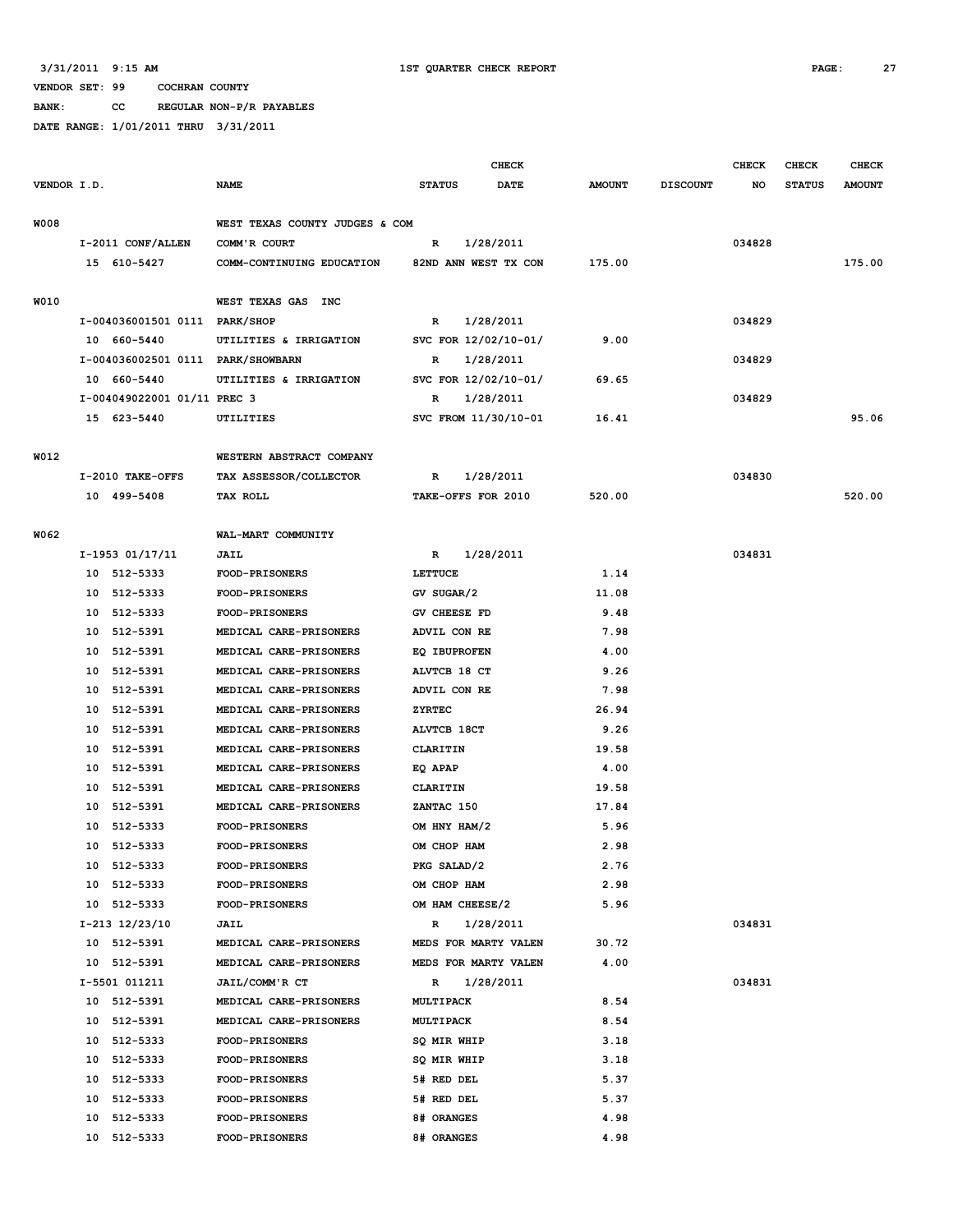# **BANK: CC REGULAR NON-P/R PAYABLES**

|             |         |                              |                                   |                   |                   | <b>CHECK</b>         |               |                 | <b>CHECK</b> | <b>CHECK</b>  | <b>CHECK</b>  |
|-------------|---------|------------------------------|-----------------------------------|-------------------|-------------------|----------------------|---------------|-----------------|--------------|---------------|---------------|
| VENDOR I.D. |         |                              | <b>NAME</b>                       | <b>STATUS</b>     |                   | <b>DATE</b>          | <b>AMOUNT</b> | <b>DISCOUNT</b> | NO           | <b>STATUS</b> | <b>AMOUNT</b> |
| W062        |         |                              | WAL-MART COMMUNITY<br><b>CONT</b> |                   |                   |                      |               |                 |              |               |               |
|             |         | I-5501 011211                | JAIL/COMM'R CT                    | R                 |                   | 1/28/2011            |               |                 | 034831       |               |               |
|             | 10      | 512-5333                     | <b>FOOD-PRISONERS</b>             | <b>PICKLES</b>    |                   |                      | 3.28          |                 |              |               |               |
|             | 10      | 512-5333                     | FOOD-PRISONERS                    | <b>PICKLES</b>    |                   |                      | 3.28          |                 |              |               |               |
|             | 10      | 409-5300                     | COUNTY-WIDE SUPPLIES              | 3 CREAMER         |                   |                      | 5.94          |                 |              |               |               |
|             |         | 10 409-5300                  | COUNTY-WIDE SUPPLIES              | 3 SUGAR           |                   |                      | 3.84          |                 |              |               | 263.96        |
| W092        |         |                              | WEST TEXAS GAS INC                |                   |                   |                      |               |                 |              |               |               |
|             |         | I-15006-03496 JAN 11 SHERIFF |                                   | R                 |                   | 1/28/2011            |               |                 | 034832       |               |               |
|             |         | 10 560-5330                  | FUEL AND OIL                      |                   |                   | 564.53 GAL UNLEADED  | 1,537.82      |                 |              |               |               |
|             |         | 10 560-5330                  | FUEL AND OIL                      |                   |                   | 23.69 GAL UNL PLUS/U | 70.37         |                 |              |               | 1,608.19      |
| W097        |         |                              | WILDRED L. MATHENY dba            |                   |                   |                      |               |                 |              |               |               |
|             | I-28794 |                              | CRTHSE/ACT BLDG/LIB               | R                 |                   | 1/28/2011            |               |                 | 034833       |               |               |
|             | 10      | 510-5332                     | <b>CUSTODIAL SUPPLIES</b>         | <b>SPRAY BUGS</b> |                   |                      | 70.00         |                 |              |               |               |
|             | 10      | 662-5332                     | <b>CUSTODIAL SUPPLIES</b>         | <b>SPRAY BUGS</b> |                   |                      | 45.00         |                 |              |               |               |
|             |         | 10 650-5332                  | <b>CUSTODIAL SUPPLIES</b>         | <b>SPRAY BUGS</b> |                   |                      | 35.00         |                 |              |               | 150.00        |
| <b>W115</b> |         |                              | RAYMOND D WEBER                   |                   |                   |                      |               |                 |              |               |               |
|             |         | I-SOFTWARE 010711            | <b>SHERIFF</b>                    | R                 |                   | 1/28/2011            |               |                 | 034834       |               |               |
|             |         | 10 560-5310                  | OFFICE SUPPLIES                   |                   |                   | INSTANT IMMERSION SP | 29.99         |                 |              |               | 29.99         |
|             |         |                              |                                   |                   |                   |                      |               |                 |              |               |               |
| W164        |         |                              | WARREN CAT                        |                   |                   |                      |               |                 |              |               |               |
|             |         | C-CS020023611                | PREC <sub>3</sub>                 | R                 |                   | 1/28/2011            |               |                 | 034835       |               |               |
|             |         | 15 623-5451                  | <b>REPAIRS</b>                    |                   |                   | CORE RETURN/INV#PS02 | 270.03CR      |                 |              |               |               |
|             |         | I-PS020214260                | PREC <sub>3</sub>                 | R                 |                   | 1/28/2011            |               |                 | 034835       |               |               |
|             |         | 15 623-5451                  | <b>REPAIRS</b>                    |                   |                   | WATER PUMP/FOR #0081 | 220.93        |                 |              |               |               |
|             |         | 15 623-5451                  | <b>REPAIRS</b>                    |                   | CORE DEPOSIT      |                      | 270.03        |                 |              |               |               |
|             |         | I-PS020214334                | PREC 4                            | R                 |                   | 1/28/2011            |               |                 | 034835       |               |               |
|             |         | 15 624-5451                  | <b>REPAIRS</b>                    |                   | VEE BELT SET      |                      | 42.92         |                 |              |               |               |
|             |         | 15 624-5451                  | <b>REPAIRS</b>                    | 6 CAT ELC         |                   |                      | 67.32         |                 |              |               | 331.17        |
| X001        |         |                              | XCEL ENERGY                       |                   |                   |                      |               |                 |              |               |               |
|             |         | I-354813242                  | PREC <sub>2</sub>                 | R                 |                   | 1/28/2011            |               |                 | 034836       |               |               |
|             |         | 15 622-5440                  | <b>UTILITIES</b>                  |                   |                   | ELEC USAGE 12/10/10- | 21.88         |                 |              |               |               |
|             |         | 15 622-5440                  | UTILITIES                         | AREA LIGHT        |                   |                      | 15.32         |                 |              |               | 37.20         |
| X003        |         |                              | XNET SYSTEMS INC                  |                   |                   |                      |               |                 |              |               |               |
|             | I-10447 |                              | <b>EXTENSION SVC</b>              | $\mathbb{R}$      |                   | 1/28/2011            |               |                 | 034837       |               |               |
|             |         | 10 665-5310                  | OFFICE SUPPLIES                   |                   |                   | OPTIPLEX 780 MINITOW | 1,296.90      |                 |              |               | 1,296.90      |
| W055        |         |                              | WINDSTREAM COMMUNICATIONS SW      |                   |                   |                      |               |                 |              |               |               |
|             |         | I-266-0638 FEB 11            | <b>MUSEUM</b>                     | $\mathbb{R}$      |                   | 1/28/2011            |               |                 | 034838       |               |               |
|             |         | 10 652-5420                  | <b>TELECOMMUNICATIONS</b>         | PHONE SVC         |                   |                      | 48.51         |                 |              |               |               |
|             |         | 10 652-5420                  | TELECOMMUNICATIONS                |                   | INTERNET SVC      |                      | 52.92         |                 |              |               |               |
|             |         | 10 652-5420                  | TELECOMMUNICATIONS                |                   | LONG DISTANCE SVC |                      | 4.48          |                 |              |               |               |
|             |         | 10 652-5420                  | TELECOMMUNICATIONS                | LATE FEES         |                   |                      | 5.27          |                 |              |               |               |
|             |         | I-266-5074 FEB 11            | ADULT PROBATION                   |                   | R 1/28/2011       |                      |               |                 | 034838       |               |               |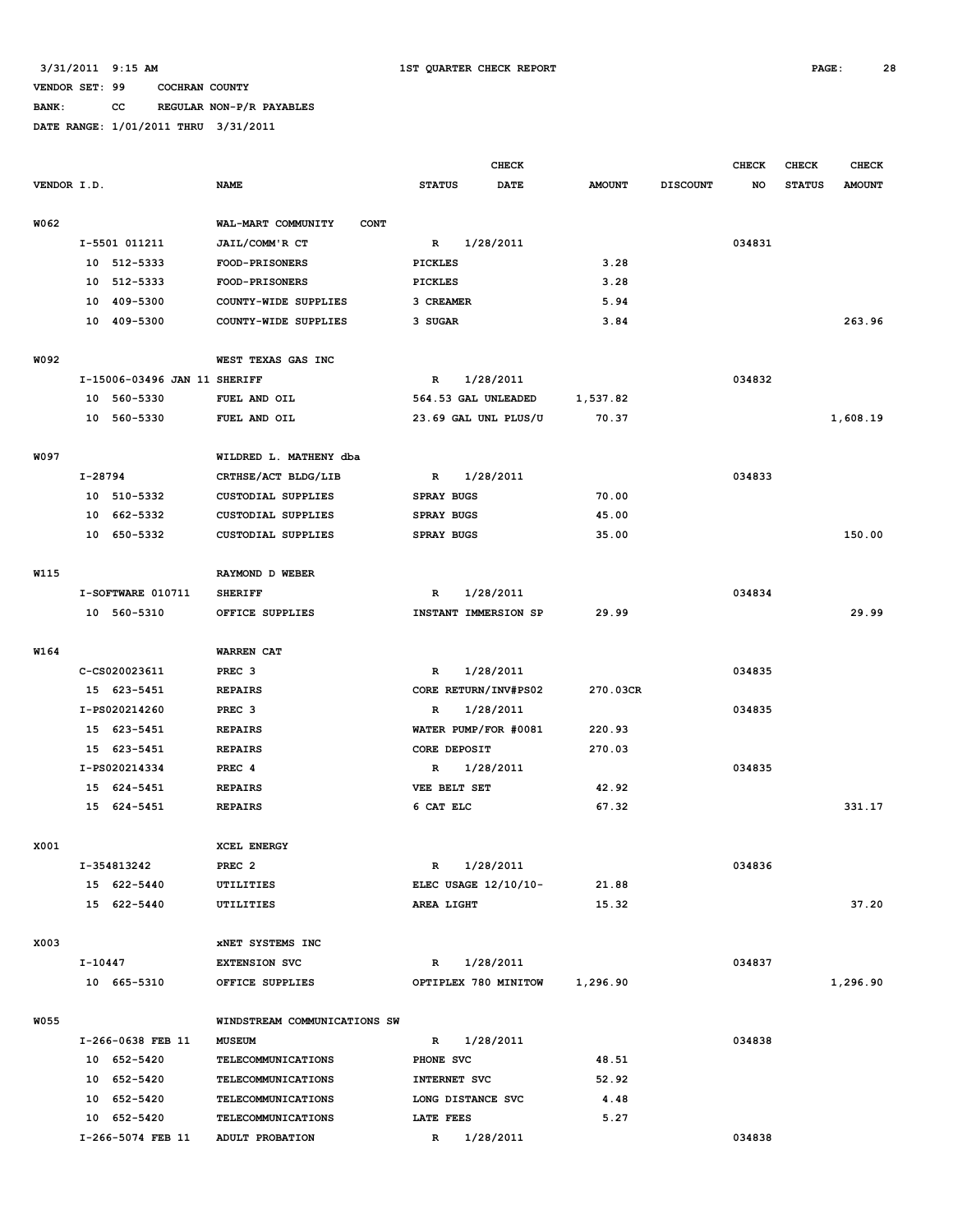**BANK: CC REGULAR NON-P/R PAYABLES DATE RANGE: 1/01/2011 THRU 3/31/2011**

|                    |                              | <b>CHECK</b>              |               |                 | <b>CHECK</b> | CHECK         | <b>CHECK</b>  |
|--------------------|------------------------------|---------------------------|---------------|-----------------|--------------|---------------|---------------|
| VENDOR I.D.        | <b>NAME</b>                  | <b>STATUS</b><br>DATE     | <b>AMOUNT</b> | <b>DISCOUNT</b> | NO           | <b>STATUS</b> | <b>AMOUNT</b> |
| <b>W055</b>        | WINDSTREAM COMMUNICATICONT   |                           |               |                 |              |               |               |
| I-266-5074 FEB 11  | <b>ADULT PROBATION</b>       | 1/28/2011<br>$\mathbb{R}$ |               |                 | 034838       |               |               |
| 10 570-5420        | <b>TELECOMMUNICATIONS</b>    | FEB PHONE SVC             | 46.45         |                 |              |               |               |
| 10 570-5420        | <b>TELECOMMUNICATIONS</b>    | VOICEMAIL SVC             | 11.97         |                 |              |               |               |
| 10 570-5420        | <b>TELECOMMUNICATIONS</b>    | LONG DISTANCE             | 0.03          |                 |              |               |               |
| I-266-5161 FEB 11  | <b>TREASURER</b>             | 1/28/2011<br>R            |               |                 | 034838       |               |               |
| 10 497-5420        | <b>TELECOMMUNICATIONS</b>    | PHONE SVC                 | 46.71         |                 |              |               |               |
| 10 497-5420        | <b>TELECOMMUNICATIONS</b>    | LONG DISTANCE             | 0.21          |                 |              |               |               |
| I-266-5411 FEB 11  | JUVENILE PROBATION           | 1/28/2011<br>$\mathbb{R}$ |               |                 | 034838       |               |               |
| 10 571-5420        |                              |                           | 46.71         |                 |              |               |               |
|                    | <b>TELECOMMUNICATIONS</b>    | PHONE SVC                 |               |                 |              |               |               |
| 10 571-5420        | <b>TELECOMMUNICATIONS</b>    | LONG DISTANCE             | 1.48          |                 | 034838       |               |               |
| I-266-5412 FEB 11  | DISTRICT COURT               | 1/28/2011<br>R            |               |                 |              |               |               |
| 10 435-5420        | <b>TELECOMMUNICATIONS</b>    | PHONE SVC                 | 98.89         |                 |              |               |               |
| 10 435-5420        | <b>TELECOMMUNICATIONS</b>    | <b>INTERNET SVC</b>       | 109.98        |                 |              |               |               |
| I-266-5700 FEB 11  | <b>SHERIFF</b>               | 1/28/2011<br>$\mathbb{R}$ |               |                 | 034838       |               |               |
| 10 560-5420        | <b>TELECOMMUNICATIONS</b>    | PHONE SVC                 | 55.08         |                 |              |               |               |
| 10 560-5420        | <b>TELECOMMUNICATIONS</b>    | LONG DISTANCE             | 5.97          |                 |              |               |               |
| I-300-6754 FEB 11  | <b>SHERIFF</b>               | 1/28/2011<br>R            |               |                 | 034838       |               |               |
| 10 560-5420        | <b>TELECOMMUNICATIONS</b>    | FEB RADIO LINK PHONE      | 10.42         |                 |              |               | 545.08        |
| A053               | AMERICAN TIRE DISTRIBUTORS   |                           |               |                 |              |               |               |
| I-S012069299       | <b>SHERIFF</b>               | 2/14/2011<br>R            |               |                 | 034839       |               |               |
| 10 560-5454        | TIRES                        | 4-P235/55R17 FRS FIR      | 360.00        |                 |              |               | 360.00        |
|                    |                              |                           |               |                 |              |               |               |
| A133               | ALLIED COMPLIANCE SERVICE    |                           |               |                 |              |               |               |
| I-18651            | COMMISSIONERS COURT          | 2/14/2011<br>R            |               |                 | 034840       |               |               |
| 15 610-5499        | MISCELLANEOUS                | DOT RANDOM TEST/DUNN      |               |                 |              |               |               |
| 15 610-5499        | MISCELLANEOUS                | ON-SITE FEE               | 50.00         |                 |              |               | 50.00         |
|                    |                              |                           |               |                 |              |               |               |
| A165               | AFFILIATED COMPUTER SERVICES |                           |               |                 |              |               |               |
| I-628577           | COUNTY CLERK                 | 2/14/2011<br>R            |               |                 | 034841       |               |               |
| 10 403-5416        | FILMING & INDEXING           | 20/20 PERFECT VISION      | 1,000.00      |                 |              |               |               |
| 10 403-5416        | FILMING & INDEXING           | 194 ARCHIVAL PRINTS       | 172.66        |                 |              |               |               |
| 10 403-5416        | FILMING & INDEXING           | FREIGHT                   | 42.56         |                 |              |               | 1,215.22      |
|                    |                              |                           |               |                 |              |               |               |
| A206               | DAVID LYNN ALEXANDER         |                           |               |                 |              |               |               |
| I-CALICHE JAN 2011 | PREC <sub>3</sub>            | 2/14/2011<br>$\mathbb{R}$ |               |                 | 034842       |               |               |
| 15 623-5356        | ROAD MATERIALS & SUPPLIES    | 164 BELLY DUMPS (20Y      | 4,920.00      |                 |              |               |               |
| 15 623-5356        | ROAD MATERIALS & SUPPLIES    | 26 MACK DUMPS (12 YD      | 468.00        |                 |              |               | 5,388.00      |
| B001               | BAILEY CO. ELECTRIC COOP     |                           |               |                 |              |               |               |
| I-229277           | PREC 4                       | 2/14/2011<br>$\mathbb{R}$ |               |                 | 034843       |               |               |
| 15 624-5440        | UTILITIES                    | 400 KWH 12/21/10-01/      | 53.60         |                 |              |               |               |
| 15 624-5440        | UTILITIES                    | AREA LIGHT                | 10.08         |                 |              |               |               |
| I-229278           | PREC <sub>3</sub>            | R 2/14/2011               |               |                 | 034843       |               |               |
| 15 623-5440        | UTILITIES                    | 103 KWH 12/16/10-01/      | 22.86         |                 |              |               |               |
| 15 623-5440        | UTILITIES                    | 2 AREA LIGHTS             | 21.30         |                 |              |               |               |
| I-229279           | NON-DEPT'L/SHERIFF POSSE     | R 2/14/2011               |               |                 | 034843       |               |               |
|                    |                              |                           |               |                 |              |               |               |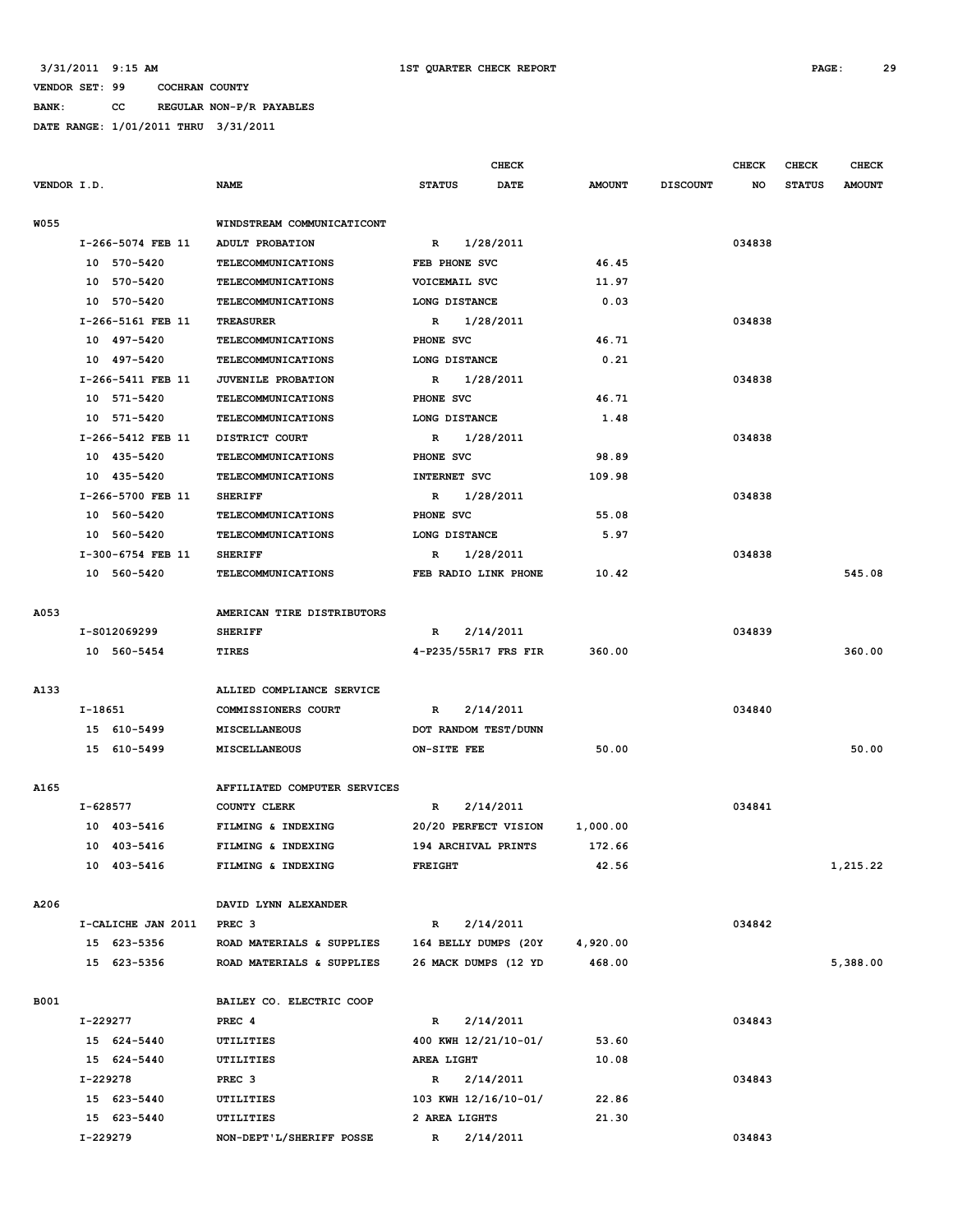**BANK: CC REGULAR NON-P/R PAYABLES**

|             |          |              |                                  |                         | <b>CHECK</b>         |               |                 | <b>CHECK</b> | <b>CHECK</b>  | <b>CHECK</b>  |
|-------------|----------|--------------|----------------------------------|-------------------------|----------------------|---------------|-----------------|--------------|---------------|---------------|
| VENDOR I.D. |          |              | <b>NAME</b>                      | <b>STATUS</b>           | <b>DATE</b>          | <b>AMOUNT</b> | <b>DISCOUNT</b> | NO           | <b>STATUS</b> | <b>AMOUNT</b> |
|             |          |              |                                  |                         |                      |               |                 |              |               |               |
| B001        |          |              | BAILEY CO. ELECTRIC COCONT       |                         |                      |               |                 |              |               |               |
|             | I-229279 |              | NON-DEPT'L/SHERIFF POSSE         | R                       | 2/14/2011            |               |                 | 034843       |               |               |
|             |          | 10 409-5440  | UTILITIES                        |                         | SVC 12/7/10-1/7/11   | 30.10         |                 |              |               | 137.94        |
|             |          |              |                                  |                         |                      |               |                 |              |               |               |
| <b>B004</b> |          |              | BAKER & TAYLOR COMPANIES         |                         |                      |               |                 |              |               |               |
|             |          | I-5011245165 | LIBRARY                          | R                       | 2/14/2011            |               |                 | 034844       |               |               |
|             |          | 10 650-5590  | <b>BOOKS</b>                     | DIVINE BY BLOOD         |                      | 6.49          |                 |              |               |               |
|             |          | 10 650-5590  | <b>BOOKS</b>                     | <b>CHOSEN</b>           |                      | 10.34         |                 |              |               |               |
|             | 10       | 650-5590     | <b>BOOKS</b>                     | <b>HUNTED</b>           |                      | 10.32         |                 |              |               |               |
|             |          | 10 650-5590  | <b>BOOKS</b>                     | <b>MARKED</b>           |                      | 10.34         |                 |              |               |               |
|             |          | 10 650-5590  | <b>BOOKS</b>                     | TEMPTED                 |                      | 10.34         |                 |              |               |               |
|             | 10       | 650-5590     | <b>BOOKS</b>                     | <b>UNTAMED</b>          |                      | 10.34         |                 |              |               |               |
|             |          | 10 650-5590  | <b>BOOKS</b>                     | <b>FREIGHT</b>          |                      | 0.58          |                 |              |               |               |
|             |          | I-5011245166 | LIBRARY                          | R                       | 2/14/2011            |               |                 | 034844       |               |               |
|             |          | 10 650-5590  | <b>BOOKS</b>                     | 5 MYLAR JACKETS         |                      | 2.95          |                 |              |               | 61.70         |
|             |          |              |                                  |                         |                      |               |                 |              |               |               |
| B026        |          |              | BLEDSOE WATER SUPPLY CORP        |                         |                      |               |                 |              |               |               |
|             |          | I-3004 0211  | PREC <sub>3</sub>                | R                       | 2/14/2011            |               |                 | 034845       |               |               |
|             |          | 15 623-5440  | UTILITIES                        |                         | WATER BILL DATED 2/7 | 20.10         |                 |              |               | 20.10         |
|             |          |              |                                  |                         |                      |               |                 |              |               |               |
| B029        |          |              | BRUCKNER'S TRUCK SALES, INC      |                         |                      |               |                 |              |               |               |
|             |          | I-287886L    | PREC 1                           | $\mathbb{R}$            | 2/14/2011            |               |                 | 034846       |               |               |
|             |          | 15 621-5451  | <b>REPAIRS</b>                   | KIT #CO24D              |                      | 8.02          |                 |              |               |               |
|             |          | I-288133L    | PREC 1                           | R                       | 2/14/2011            |               |                 | 034846       |               |               |
|             |          | 15 621-5451  | <b>REPAIRS</b>                   | KIT#468                 |                      | 69.13         |                 |              |               |               |
|             |          | 15 621-5451  | <b>REPAIRS</b>                   | TUBE #17E6              |                      | 16.61         |                 |              |               |               |
|             |          | 15 621-5451  | <b>REPAIRS</b>                   | <b>FREIGHT</b>          |                      | 14.95         |                 |              |               | 108.71        |
|             |          |              |                                  |                         |                      |               |                 |              |               |               |
| C007        |          |              | CITY OF MORTON                   |                         |                      |               |                 |              |               |               |
|             | I-013111 |              | LIB/MUS/ACT BLDG/CRTHSE/PREC 1 R |                         | 2/14/2011            |               |                 | 034847       |               |               |
|             |          | 10 650-5440  | UTILITIES                        | LIBRARY GAS             |                      | 167.45        |                 |              |               |               |
|             | 10       | 650-5440     | UTILITIES                        | LIBRARY WATER           |                      | 18.50         |                 |              |               |               |
|             | 10       | 650-5440     | UTILITIES                        | LIBRARY GARBAGE         |                      | 43.50         |                 |              |               |               |
|             |          | 10 650-5440  | UTILITIES                        | LIBRARY SEWER           |                      | 14.00         |                 |              |               |               |
|             |          | 10 652-5440  | UTILITIES                        | <b>MUSEUM GAS</b>       |                      | 212.21        |                 |              |               |               |
|             | 10       | 652-5440     | UTILITIES                        | <b>MUSEUM WATER</b>     |                      | 13.00         |                 |              |               |               |
|             | 10       | 652-5440     | UTILITIES                        | MUSEUM GARBAGE          |                      | 20.25         |                 |              |               |               |
|             | 10       | 652-5440     | UTILITIES                        | <b>MUSEUM SEWER</b>     |                      | 12.00         |                 |              |               |               |
|             | 10       | 662-5440     | UTILITIES                        | ACTIVITY BLDG GAS       |                      | 1,406.26      |                 |              |               |               |
|             | 10       | 662-5440     | UTILITIES                        | ACT. BLDG WATER         |                      | 13.00         |                 |              |               |               |
|             | 10       | 662-5440     | UTILITIES                        | ACT. BLDG GARBAGE       |                      | 69.00         |                 |              |               |               |
|             | 10       | 662-5440     | UTILITIES                        | ACT. BLDG SEWER         |                      | 36.00         |                 |              |               |               |
|             | 10       | 510-5440     | UTILITIES                        | <b>COURTHOUSE GAS</b>   |                      | 1,068.65      |                 |              |               |               |
|             | 10       | 510-5440     | UTILITIES                        | COURTHOUSE WATER        |                      | 59.00         |                 |              |               |               |
|             | 10       | 510-5440     | UTILITIES                        | CRTHSE GARBAGE          |                      | 243.00        |                 |              |               |               |
|             | 10       | 510-5440     | UTILITIES                        | <b>COURTHOUSE SEWER</b> |                      | 42.00         |                 |              |               |               |
|             | 15       | 621-5440     | UTILITIES                        | PREC 1 GAS              |                      | 271.89        |                 |              |               |               |
|             | 15       | 621-5440     | UTILITIES                        | PREC 1 WATER            |                      | 13.00         |                 |              |               |               |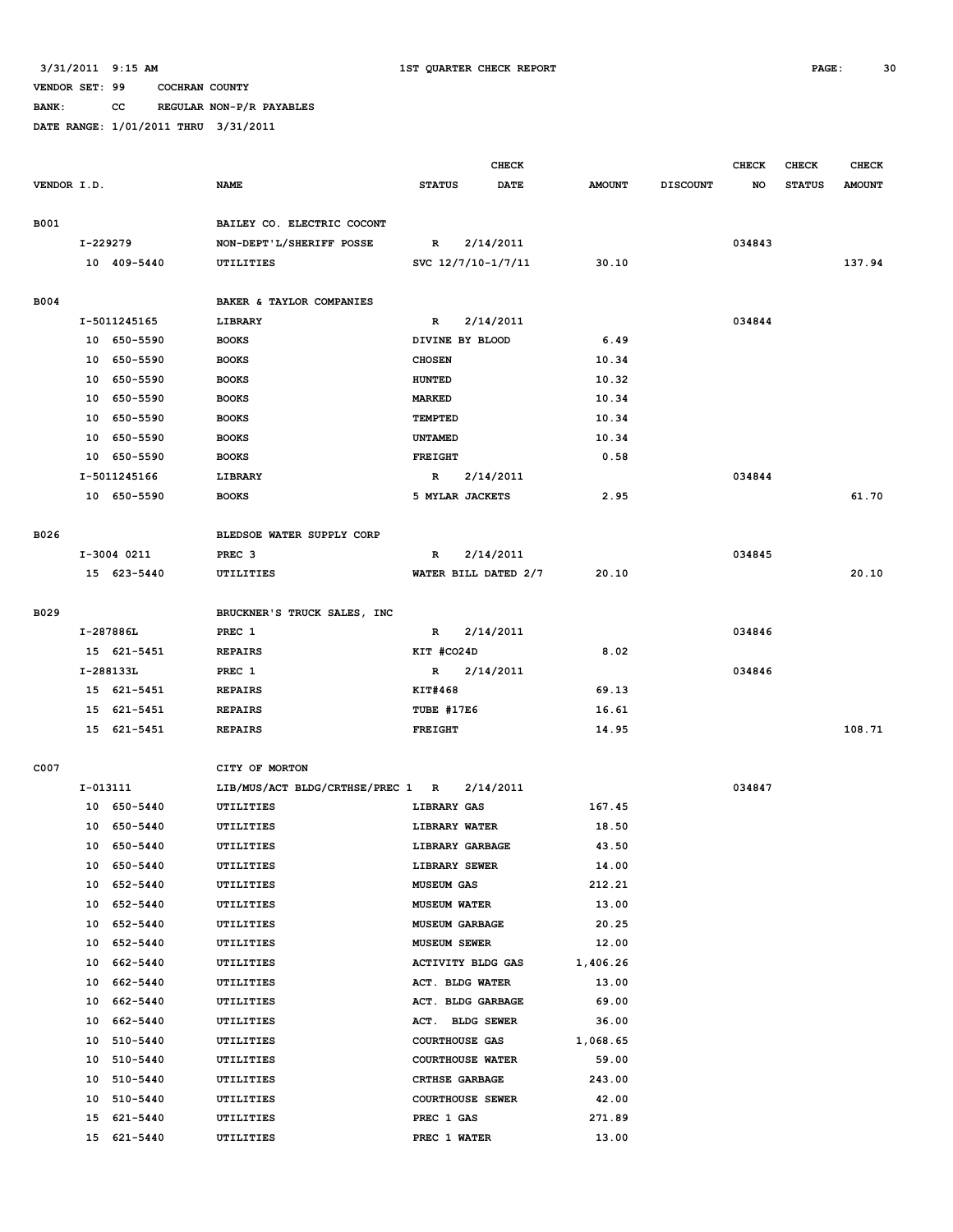**BANK: CC REGULAR NON-P/R PAYABLES**

|             |                         |                                                                    |                       | <b>CHECK</b>         |               |                 | <b>CHECK</b> | CHECK         | <b>CHECK</b>  |
|-------------|-------------------------|--------------------------------------------------------------------|-----------------------|----------------------|---------------|-----------------|--------------|---------------|---------------|
| VENDOR I.D. |                         | <b>NAME</b>                                                        | <b>STATUS</b>         | <b>DATE</b>          | <b>AMOUNT</b> | <b>DISCOUNT</b> | NO           | <b>STATUS</b> | <b>AMOUNT</b> |
| C007        |                         | CITY OF MORTON<br><b>CONT</b>                                      |                       |                      |               |                 |              |               |               |
|             | I-013111                | LIB/MUS/ACT BLDG/CRTHSE/PREC 1 R                                   |                       | 2/14/2011            |               |                 | 034847       |               |               |
|             | 15 621-5440             | <b>UTILITIES</b>                                                   | PREC 1 GARBAGE        |                      | 43.50         |                 |              |               | 3,766.21      |
|             |                         |                                                                    |                       |                      |               |                 |              |               |               |
| C015        |                         | COCHRAN COUNTY SENIOR                                              |                       |                      |               |                 |              |               |               |
|             | I-FEB 11 MEAT           | SENIOR CITIZENS                                                    | R                     | 2/14/2011            |               |                 | 034854       |               |               |
|             | 10 663-5333             | <b>FOOD</b>                                                        | GROUND BEEF/SYSCO     |                      | 150.00        |                 |              |               | 150.00        |
|             |                         |                                                                    |                       |                      |               |                 |              |               |               |
| C035        |                         | COX AUTO SUPPLY CO                                                 |                       |                      |               |                 |              |               |               |
|             | C-142525                | PREC <sub>4</sub>                                                  | R                     | 2/14/2011            |               |                 | 034855       |               |               |
|             | 15 624-5451             | <b>REPAIRS</b>                                                     | 4 CORE RETURN/BATT    |                      | 40.00CR       |                 |              |               |               |
|             | I-139793                | <b>COURTHOUSE</b>                                                  | $\mathbb{R}$          | 2/14/2011            |               |                 | 034855       |               |               |
|             | 10 510-5332             | <b>CUSTODIAL SUPPLIES</b>                                          | <b>BULB/EXIT SIGN</b> |                      | 3.29          |                 |              |               |               |
|             | I-139826                | <b>SHERIFF</b>                                                     | R                     | 2/14/2011            |               |                 | 034855       |               |               |
|             | 10 560-5334             | OTHER SUPPLIES                                                     | 2 KEYS MADE           |                      | 2.00          |                 |              |               |               |
|             | I-140225                | PREC 4                                                             | R                     | 2/14/2011            |               |                 | 034855       |               |               |
|             | 15 624-5356             | ROAD MATERIALS & SUPPLIES                                          | 4 KEYS MADE           |                      | 3.00          |                 |              |               |               |
|             | I-140384                | PREC 1                                                             | R                     | 2/14/2011            |               |                 | 034855       |               |               |
|             | 15 621-5356             | ROAD MATERIALS & SUPPLIES                                          | <b>TIRE GAUGE</b>     |                      | 18.94         |                 |              |               |               |
|             | 15 621-5451             | <b>REPAIRS</b>                                                     | TIRE REPAIR KIT       |                      | 4.79          |                 |              |               |               |
|             | I-140446                | <b>SHERIFF</b>                                                     | R                     | 2/14/2011            |               |                 | 034855       |               |               |
|             | 10 560-5334             | OTHER SUPPLIES                                                     | LIQ WAXY SUDS         |                      | 9.99          |                 |              |               |               |
|             | I-140587                | PREC <sub>4</sub>                                                  | R                     | 2/14/2011            |               |                 | 034855       |               |               |
|             | 15 624-5356             | ROAD MATERIALS & SUPPLIES                                          | 4 AUTO-RETAINERS      |                      | 3.00          |                 |              |               |               |
|             | 15 624-5356             | ROAD MATERIALS & SUPPLIES                                          | <b>BLEACH</b>         |                      | 2.99          |                 |              |               |               |
|             | I-140765                | PREC 1                                                             | R                     | 2/14/2011            |               |                 | 034855       |               |               |
|             | 15 621-5356             | ROAD MATERIALS & SUPPLIES                                          | SAW BLADE             |                      | 2.49          |                 |              |               |               |
|             | I-140953                | <b>SHERIFF</b>                                                     | R                     | 2/14/2011            |               |                 | 034855       |               |               |
|             | 10 560-5451             | MACHINERY-NON-OFFICE REPAIR                                        | MINI LAMP/UNIT 112    |                      | 1.20          |                 |              |               |               |
|             | I-141014                | <b>SHERIFF</b>                                                     | R                     | 2/14/2011            |               |                 | 034855       |               |               |
|             | 10 560-5451             | MACHINERY-NON-OFFICE REPAIR                                        | 6 QT AMS 10/40        |                      | 53.94         |                 |              |               |               |
|             | 10 560-5451             | MACHINERY-NON-OFFICE REPAIR                                        | OIL FILTER            |                      | 6.99          |                 |              |               |               |
|             | 10 560-5451             | MACHINERY-NON-OFFICE REPAIR                                        | <b>WASHER FLUID</b>   |                      | 2.49          |                 |              |               |               |
|             | 10 560-5451             | MACHINERY-NON-OFFICE REPAIR                                        |                       | OIL CHANGE/LABOR/UNI | 8.00          |                 |              |               |               |
|             | I-141042                | <b>SHERIFF</b>                                                     | $\mathbb{R}$          | 2/14/2011            |               |                 | 034855       |               |               |
|             | 10 560-5451             | MACHINERY-NON-OFFICE REPAIR                                        | 6 QT AMS 10/40        |                      | 53.94         |                 |              |               |               |
|             | 10 560-5451             | MACHINERY-NON-OFFICE REPAIR FILTER ASSEMBLY                        |                       |                      | 6.19          |                 |              |               |               |
|             | 10 560-5451             | MACHINERY-NON-OFFICE REPAIR                                        | OIL FILTER            |                      | 4.54          |                 |              |               |               |
|             | 10 560-5451<br>I-141083 | MACHINERY-NON-OFFICE REPAIR OIL CHANGE/LABOR/UNI<br><b>SHERIFF</b> | $\mathbb{R}$          | 2/14/2011            | 8.00          |                 | 034855       |               |               |
|             | 10 560-5451             | MACHINERY-NON-OFFICE REPAIR                                        | 7 QT AMS 10/40        |                      | 62.93         |                 |              |               |               |
|             | 10 560-5451             | MACHINERY-NON-OFFICE REPAIR                                        | OIL FILTER            |                      | 7.27          |                 |              |               |               |
|             | 10 560-5451             | MACHINERY-NON-OFFICE REPAIR                                        | AIR FILTER            |                      | 21.69         |                 |              |               |               |
|             | 10 560-5451             | MACHINERY-NON-OFFICE REPAIR                                        | <b>WASHER FLUID</b>   |                      | 2.49          |                 |              |               |               |
|             | 10 560-5451             | MACHINERY-NON-OFFICE REPAIR OIL CHANGE/LABOR/UNI                   |                       |                      | 8.00          |                 |              |               |               |
|             | I-141122                | PREC 4                                                             | R                     | 2/14/2011            |               |                 | 034855       |               |               |
|             | 15 624-5356             | ROAD MATERIALS & SUPPLIES                                          |                       | 6 DEXCOOL ANTI-FREEZ | 77.94         |                 |              |               |               |
|             | 15 624-5356             | ROAD MATERIALS & SUPPLIES                                          | 2 GLASS CLNR          |                      | 5.98          |                 |              |               |               |
|             |                         |                                                                    |                       |                      |               |                 |              |               |               |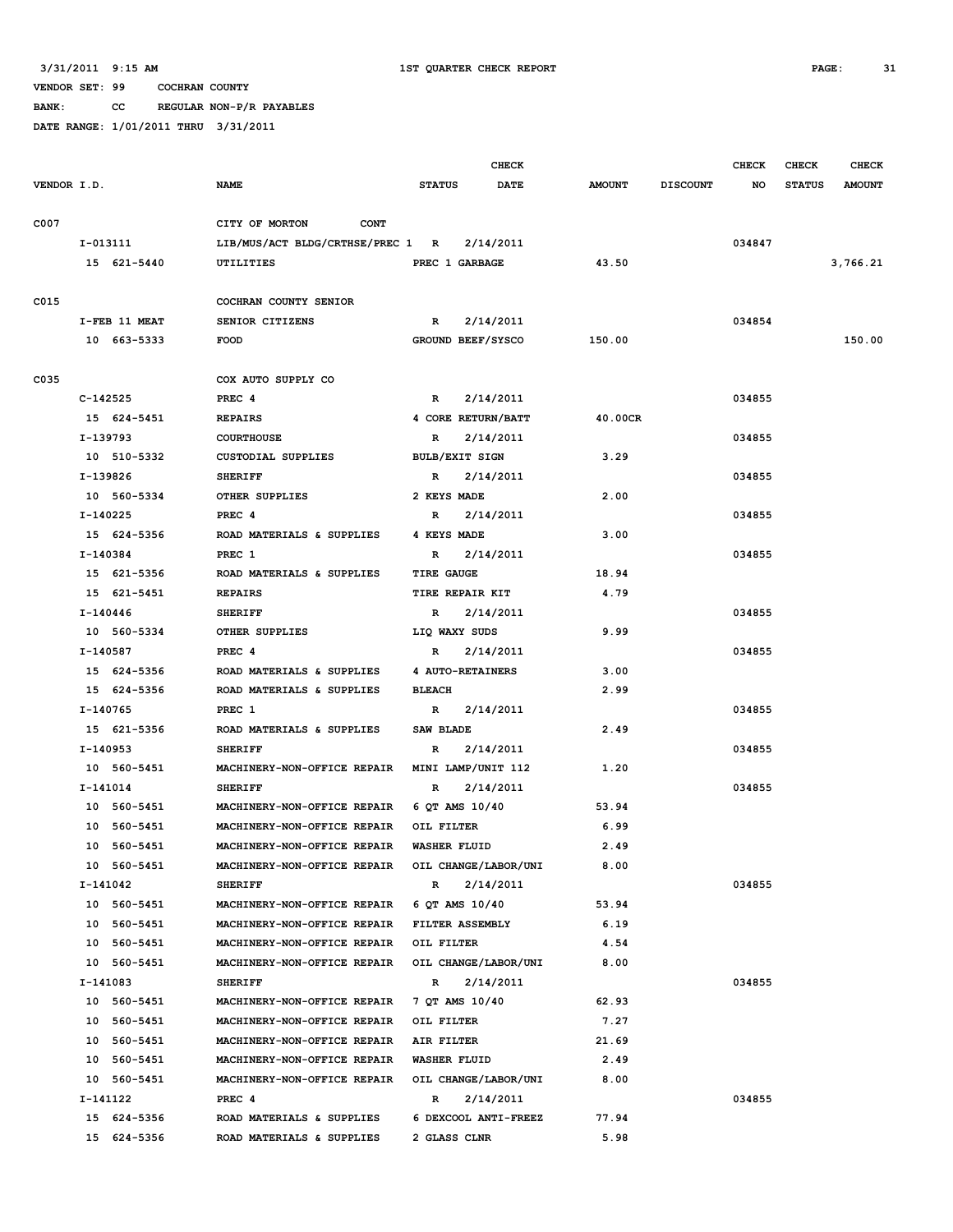**BANK: CC REGULAR NON-P/R PAYABLES**

|             |            |                   | <b>CHECK</b>                                     |                        |             |               |                 | <b>CHECK</b> | <b>CHECK</b>  | <b>CHECK</b>  |
|-------------|------------|-------------------|--------------------------------------------------|------------------------|-------------|---------------|-----------------|--------------|---------------|---------------|
| VENDOR I.D. |            |                   | <b>NAME</b>                                      | <b>STATUS</b>          | <b>DATE</b> | <b>AMOUNT</b> | <b>DISCOUNT</b> | NO           | <b>STATUS</b> | <b>AMOUNT</b> |
|             |            |                   |                                                  |                        |             |               |                 |              |               |               |
| C035        |            |                   | COX AUTO SUPPLY CO<br><b>CONT</b>                |                        |             |               |                 |              |               |               |
|             | $I-141122$ |                   | PREC <sub>4</sub>                                | R                      | 2/14/2011   |               |                 | 034855       |               |               |
|             |            | 15 624-5356       | ROAD MATERIALS & SUPPLIES                        | BLUE SHOP TOWEL        |             | 2.79          |                 |              |               |               |
|             | I-141158   |                   | <b>SHERIFF</b>                                   | R                      | 2/14/2011   |               |                 | 034855       |               |               |
|             |            | 10 560-5451       | MACHINERY-NON-OFFICE REPAIR                      | 7 QT AMS 10/40         |             | 62.93         |                 |              |               |               |
|             |            | 10 560-5451       | MACHINERY-NON-OFFICE REPAIR                      | OIL FILTER             |             | 2.59          |                 |              |               |               |
|             |            | 10 560-5451       | MACHINERY-NON-OFFICE REPAIR                      | AIR FILTER             |             | 9.98          |                 |              |               |               |
|             |            | 10 560-5451       | MACHINERY-NON-OFFICE REPAIR                      | OIL CHANGE/LABOR/UNI   |             | 8.00          |                 |              |               |               |
|             | I-141210   |                   | <b>SHERIFF</b>                                   | R                      | 2/14/2011   |               |                 | 034855       |               |               |
|             |            | 10 560-5451       | MACHINERY-NON-OFFICE REPAIR                      | 7 QT AMS 10/40         |             | 62.93         |                 |              |               |               |
|             |            | 10 560-5451       | MACHINERY-NON-OFFICE REPAIR                      | OIL FILTER             |             | 7.27          |                 |              |               |               |
|             |            | 10 560-5451       | MACHINERY-NON-OFFICE REPAIR                      | WASHER FLUID           |             | 2.49          |                 |              |               |               |
|             |            | 10 560-5451       | MACHINERY-NON-OFFICE REPAIR                      | OIL CHANGE/LABOR/UNI   |             | 8.00          |                 |              |               |               |
|             | I-141268   |                   | <b>SHERIFF</b>                                   | R                      | 2/14/2011   |               |                 | 034855       |               |               |
|             |            | 10 560-5451       | MACHINERY-NON-OFFICE REPAIR                      | 6 OT AMS 10/40         |             | 53.94         |                 |              |               |               |
|             |            | 10 560-5451       | MACHINERY-NON-OFFICE REPAIR                      | FILTER ASSEMBLY        |             | 6.19          |                 |              |               |               |
|             |            | 10 560-5451       | MACHINERY-NON-OFFICE REPAIR                      | OIL CHANGE/LABOR/UNI   |             | 8.00          |                 |              |               |               |
|             | I-141330   |                   | <b>SHERIFF</b>                                   | R                      | 2/14/2011   |               |                 | 034855       |               |               |
|             |            | 10 560-5451       | MACHINERY-NON-OFFICE REPAIR                      | FILTER                 |             | 4.54          |                 |              |               |               |
|             |            | 10 560-5451       | MACHINERY-NON-OFFICE REPAIR                      | FILTER                 |             | 2.59          |                 |              |               |               |
|             |            | 10 560-5451       | MACHINERY-NON-OFFICE REPAIR                      | 6 QT AMS 10/40         |             | 53.94         |                 |              |               |               |
|             |            | 10 560-5451       | MACHINERY-NON-OFFICE REPAIR                      | <b>WASHER FLUID</b>    |             | 2.49          |                 |              |               |               |
|             |            | 10 560-5451       | MACHINERY-NON-OFFICE REPAIR                      | OIL CHANGE/LABOR/UNI   |             | 8.00          |                 |              |               |               |
|             | I-141650   |                   | PREC <sub>2</sub>                                | R                      | 2/14/2011   |               |                 | 034855       |               |               |
|             |            | 15 622-5451       | <b>REPAIRS</b>                                   | <b>TOILET SEAT</b>     |             | 8.49          |                 |              |               |               |
|             | I-141662   |                   | PREC <sub>1</sub>                                | R                      | 2/14/2011   |               |                 | 034855       |               |               |
|             | I-141713   | 15 621-5451       | <b>REPAIRS</b><br><b>SHERIFF</b>                 | <b>TARP RELAY</b><br>R | 2/14/2011   | 8.89          |                 | 034855       |               |               |
|             |            | 10 560-5451       | MACHINERY-NON-OFFICE REPAIR                      | 6 QT AMS 10/40         |             | 53.94         |                 |              |               |               |
|             |            | 10 560-5451       | MACHINERY-NON-OFFICE REPAIR                      | OIL FILTER             |             | 6.99          |                 |              |               |               |
|             |            | 10 560-5451       | MACHINERY-NON-OFFICE REPAIR                      | OIL CHANGE/LABOR/STE   |             | 8.00          |                 |              |               |               |
|             | I-141814   |                   | <b>JUVENILE PROBATION</b>                        | R                      | 2/14/2011   |               |                 | 034855       |               |               |
|             |            | 10 571-5451       | <b>REPAIR</b>                                    | 5 QT QS 10/30 SUPERB   |             | 22.45         |                 |              |               |               |
|             |            | 10 571-5451       | <b>REPAIR</b>                                    | FILTER                 |             | 4.94          |                 |              |               |               |
|             |            | 10 571-5451       | <b>REPAIR</b>                                    | FILTER                 |             | 2.59          |                 |              |               |               |
|             |            | 10 571-5451       | <b>REPAIR</b>                                    | OIL CHG/LABOR          |             | 8.00          |                 |              |               |               |
|             |            | 10 571-5451       | <b>REPAIR</b>                                    | <b>WASHER FLUID</b>    |             | 2.49          |                 |              |               |               |
|             | I-141925   |                   | PREC 1                                           | $\mathbf{R}$           | 2/14/2011   |               |                 | 034855       |               |               |
|             |            | 15 621-5356       | ROAD MATERIALS & SUPPLIES                        | LOCK                   |             | 9.39          |                 |              |               |               |
|             |            | 15 621-5356       | ROAD MATERIALS & SUPPLIES                        | 4 KEYS MADE            |             | 3.00          |                 |              |               |               |
|             | I-142253   |                   | PREC 4                                           | R 2/14/2011            |             |               |                 | 034855       |               |               |
|             |            | 15 624-5356       | ROAD MATERIALS & SUPPLIES                        | 2 KEYS MADE            |             | 1.50          |                 |              |               |               |
|             |            | I-142255 01/24/11 | PREC 1                                           | R 2/14/2011            |             |               |                 | 034855       |               |               |
|             |            | 15 621-5451       | <b>REPAIRS</b>                                   | $5/8$ "X2-1/2" GRD     |             | 1.21          |                 |              |               |               |
|             | I-142264   |                   | PREC 1                                           | $\mathbb{R}$           | 2/14/2011   |               |                 | 034855       |               |               |
|             |            | 15 621-5356       | ROAD MATERIALS & SUPPLIES                        | 2 PK BLUE SHOP TOWEL   |             | 5.58          |                 |              |               |               |
|             | I-142285   |                   | <b>SHERIFF</b>                                   | $\mathbb{R}$           | 2/14/2011   |               |                 | 034855       |               |               |
|             |            | 10 560-5451       | MACHINERY-NON-OFFICE REPAIR 7 QT AMS 10/40, UNIT |                        |             | 62.93         |                 |              |               |               |
|             |            |                   |                                                  |                        |             |               |                 |              |               |               |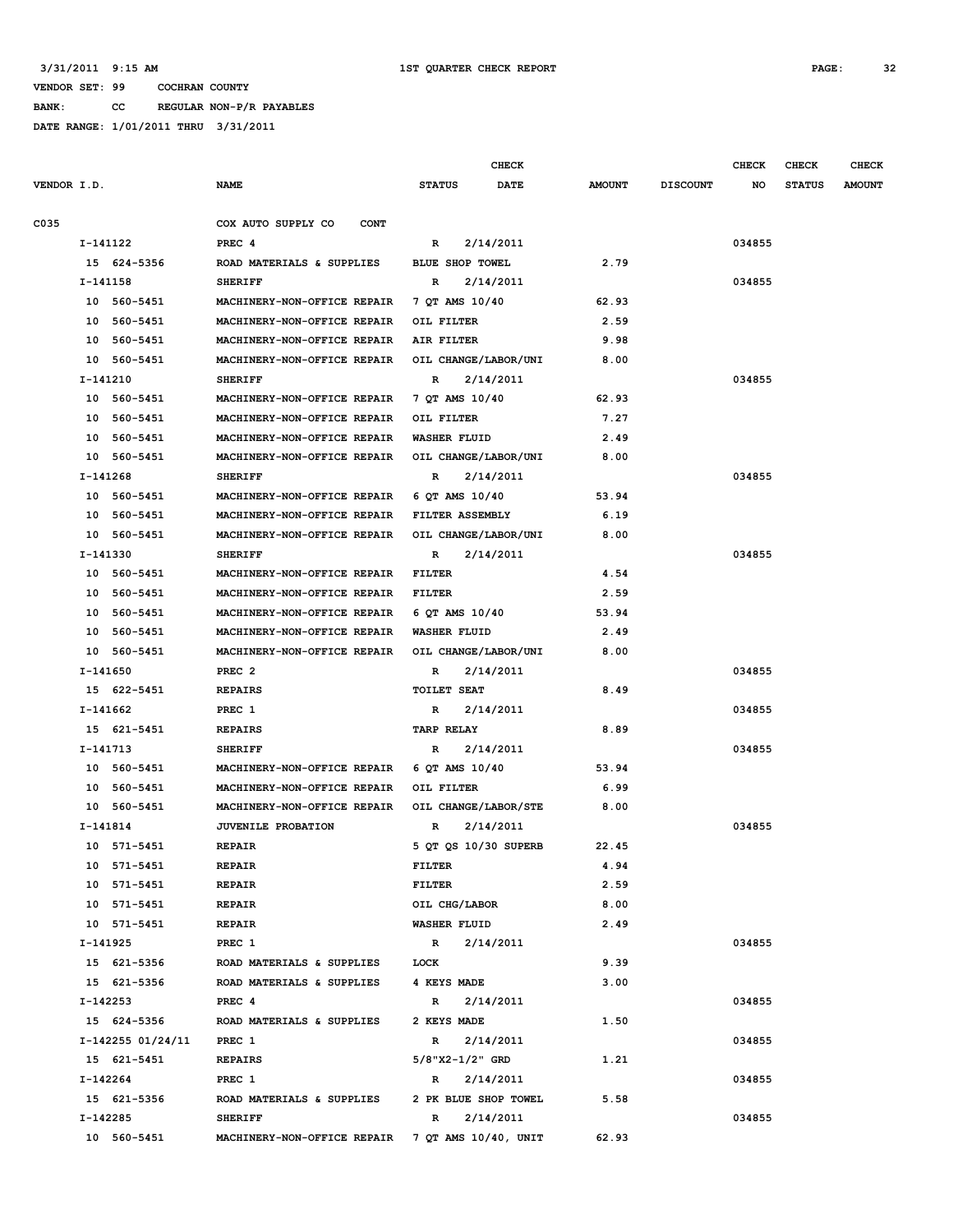**BANK: CC REGULAR NON-P/R PAYABLES**

|             |         |                  |                                                    |                        | <b>CHECK</b> |               |                 | <b>CHECK</b> | <b>CHECK</b>  | <b>CHECK</b>  |
|-------------|---------|------------------|----------------------------------------------------|------------------------|--------------|---------------|-----------------|--------------|---------------|---------------|
| VENDOR I.D. |         |                  | <b>NAME</b>                                        | <b>STATUS</b>          | <b>DATE</b>  | <b>AMOUNT</b> | <b>DISCOUNT</b> | NO           | <b>STATUS</b> | <b>AMOUNT</b> |
| C035        |         |                  | COX AUTO SUPPLY CO<br><b>CONT</b>                  |                        |              |               |                 |              |               |               |
|             |         | I-142285         | <b>SHERIFF</b>                                     | R                      | 2/14/2011    |               |                 | 034855       |               |               |
|             |         | 10 560-5451      | MACHINERY-NON-OFFICE REPAIR                        | OIL FILTER             |              | 7.27          |                 |              |               |               |
|             |         | 10 560-5451      | MACHINERY-NON-OFFICE REPAIR                        | AIR FILTER             |              | 29.33         |                 |              |               |               |
|             |         | 10 560-5451      | MACHINERY-NON-OFFICE REPAIR                        | WASHER FLUID           |              | 2.49          |                 |              |               |               |
|             |         | I-142376         | PREC 1                                             | R                      | 2/14/2011    |               |                 | 034855       |               |               |
|             |         | 15 621-5451      | <b>REPAIRS</b>                                     | <b>COPPER PLUG</b>     |              | 2.19          |                 |              |               |               |
|             |         | 15 621-5451      | <b>REPAIRS</b>                                     | LABOR/REPAIR CHAINSA   |              | 25.00         |                 |              |               |               |
|             |         | I-142378         | <b>SHERIFF</b>                                     | R                      | 2/14/2011    |               |                 | 034855       |               |               |
|             |         | 10 560-5451      | MACHINERY-NON-OFFICE REPAIR                        | OIL CHANGE/LABOR/WEB   |              | 8.00          |                 |              |               |               |
|             |         | I-142413         | PREC 4                                             | R                      | 2/14/2011    |               |                 | 034855       |               |               |
|             |         | 15 624-5356      | ROAD MATERIALS & SUPPLIES                          | <b>STENCILS</b>        |              | 4.99          |                 |              |               |               |
|             |         | 15 624-5356      | ROAD MATERIALS & SUPPLIES                          | SPRAY PAINT            |              | 4.75          |                 |              |               |               |
|             |         | 15 624-5356      | ROAD MATERIALS & SUPPLIES                          | <b>MASKING TAPE</b>    |              | 2.25          |                 |              |               |               |
|             |         | I-142508         | PREC 4                                             | R                      | 2/14/2011    |               |                 | 034855       |               |               |
|             |         | 15 624-5451      | <b>REPAIRS</b>                                     | 4 BATTERIES            |              | 311.96        |                 |              |               |               |
|             |         | 15 624-5451      | <b>REPAIRS</b>                                     | 4 STATE BATT FEES      |              | 12.00         |                 |              |               |               |
|             |         | $I-142775$       | <b>SHERIFF</b>                                     | R                      | 2/14/2011    |               |                 | 034855       |               |               |
|             |         | 10 560-5451      | MACHINERY-NON-OFFICE REPAIR                        | LAMP                   |              | 1.60          |                 |              |               |               |
|             |         | 10 560-5451      | MACHINERY-NON-OFFICE REPAIR                        | <b>FRONT LAMP</b>      |              | 11.19         |                 |              |               | 1,282.16      |
|             |         |                  |                                                    |                        |              |               |                 |              |               |               |
| C065        |         |                  | CITY OF WHITEFACE F D                              |                        |              |               |                 |              |               |               |
|             |         | I-JAN 2011       | PUBLIC SAFETY*OTHER                                | R                      | 2/14/2011    |               |                 | 034858       |               |               |
|             |         | 10 580-5414      | FIRE PROTECTION CONTRACTS                          | 1/12 1780&GIRLSTOWN    |              | 350.00        |                 |              |               |               |
|             |         | 10 580-5414      | FIRE PROTECTION CONTRACTS                          | 1/18 313 FILLMORE -H   |              |               |                 |              |               |               |
|             | 10      | 580-5414         | FIRE PROTECTION CONTRACTS                          | 1/24 125&1779&CR127    |              | 350.00        |                 |              |               |               |
|             | 10      | 580-5414         | FIRE PROTECTION CONTRACTS                          | $1/25$ 214 & 127 -GRAS |              | 350.00        |                 |              |               |               |
|             | 10      | 580-5414         | FIRE PROTECTION CONTRACTS                          | $1/25$ 214 & 127 -GRAS |              | 350.00        |                 |              |               |               |
|             | 10      | 580-5414         | FIRE PROTECTION CONTRACTS                          | 1/31 1780&GRLSTOWN -   |              | 350.00        |                 |              |               |               |
|             | 10      | 580-5414         | FIRE PROTECTION CONTRACTS                          | $2/08$ BLEDSOE -BARN & |              | 350.00        |                 |              |               |               |
|             |         | 10 580-5414      | FIRE PROTECTION CONTRACTS                          | $2/09$ 3 W OF WHEC ON  |              | 350.00        |                 |              |               | 2,450.00      |
| C069        |         |                  | COUNTRY DUMPSTERS, INC.                            |                        |              |               |                 |              |               |               |
|             | I-24566 |                  | PREC 3/PREC 4                                      | R                      | 2/14/2011    |               |                 | 034859       |               |               |
|             |         | 15 623-5440      | UTILITIES                                          | FEB DUMPSTER SVC       |              | 47.75         |                 |              |               |               |
|             |         | 15 624-5440      | UTILITIES                                          | FEB DUMPSTER SVC       |              | 47.75         |                 |              |               | 95.50         |
| C084        |         |                  | CLERK, SEVENTH COURT OF APPEAL                     |                        |              |               |                 |              |               |               |
|             |         | I-JAN 2011       | STATE FEES                                         | $\mathbb{R}$           | 2/14/2011    |               |                 | 034860       |               |               |
|             |         | 90 000-4379.002  | 7th Crt of Appeal Gov't22.2081JAN COLLECTIONS/COUN |                        |              | 5.00          |                 |              |               |               |
|             |         | 90 000-4379.002  | 7th Crt of Appeal Gov't22.2081JAN/DISTRICT CT      |                        |              | 20.00         |                 |              |               | 25.00         |
|             |         |                  |                                                    |                        |              |               |                 |              |               |               |
| C138        |         |                  | COUNTY JUDGES EDUCATION F                          |                        |              |               |                 |              |               |               |
|             |         | I-2011 ASST CONF | COMM'R CT/COUNTY JUDGE                             | v.                     | 2/14/2011    |               |                 | 034861       |               | 100.00        |
|             |         |                  |                                                    |                        |              |               |                 |              |               |               |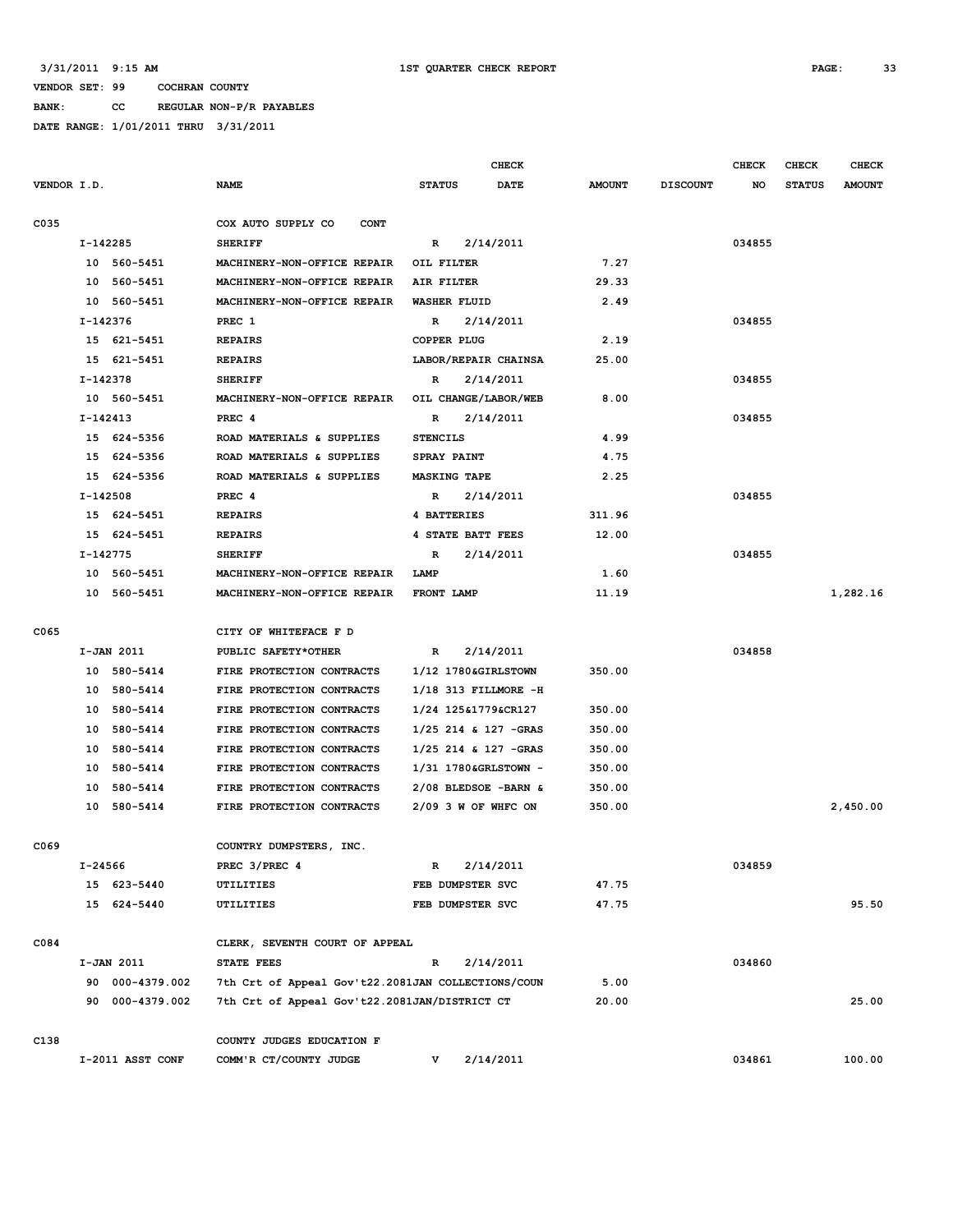**BANK: CC REGULAR NON-P/R PAYABLES**

|                  |                   |                                |                       | <b>CHECK</b>         |               |                 | <b>CHECK</b> | <b>CHECK</b>  | <b>CHECK</b>  |
|------------------|-------------------|--------------------------------|-----------------------|----------------------|---------------|-----------------|--------------|---------------|---------------|
| VENDOR I.D.      |                   | <b>NAME</b>                    | <b>STATUS</b>         | <b>DATE</b>          | <b>AMOUNT</b> | <b>DISCOUNT</b> | NO           | <b>STATUS</b> | <b>AMOUNT</b> |
|                  |                   |                                |                       |                      |               |                 |              |               |               |
| C138             |                   | COUNTY JUDGES EDUCATION F      |                       |                      |               |                 |              |               |               |
|                  | C-CHECK           | COUNTY JUDGES EDUCATION VOIDED | v                     | 2/14/2011            |               |                 | 034861       |               | 100.00        |
| C <sub>255</sub> |                   | COCHRAN CNTY AIRPORT FUND      |                       |                      |               |                 |              |               |               |
|                  | I-2011 SUBSIDY    | <b>AIRPORT FUND</b>            | R                     | 2/14/2011            |               |                 | 034862       |               |               |
|                  | 10 700-5700       | TRANSFERS TO OTHER FUNDS       | SUBSIDY FOR AIRPORT   |                      | 10,000.00     |                 |              |               | 10,000.00     |
|                  |                   |                                |                       |                      |               |                 |              |               |               |
| C293             |                   | CAVENDER'S WESTERN OUTFITTER   |                       |                      |               |                 |              |               |               |
|                  | $I - 8 - 10012$   | <b>SHERIFF</b>                 | R                     | 2/14/2011            |               |                 | 034863       |               |               |
|                  | 10 560-5205       | <b>UNIFORMS</b>                |                       | 1 WRANGLER SHIRT/R W | 25.49         |                 |              |               | 25.49         |
| D027             |                   | <b>DEMCO</b>                   |                       |                      |               |                 |              |               |               |
|                  | I-4086023         | LIBRARY                        | R                     | 2/14/2011            |               |                 | 034864       |               |               |
|                  | 10 650-5590       | <b>BOOKS</b>                   | FILM-FIBER TAPE       |                      | 11.24         |                 |              |               |               |
|                  | 10 650-5590       | <b>BOOKS</b>                   |                       | 2 BX DURAFOLD 19" JA | 19.88         |                 |              |               |               |
|                  | 10 650-5590       | <b>BOOKS</b>                   | SHIPPING              |                      | 12.45         |                 |              |               | 43.57         |
|                  |                   |                                |                       |                      |               |                 |              |               |               |
| D048             |                   | DATA-LINE OFFICE SYSTEMS       |                       |                      |               |                 |              |               |               |
|                  | $I - 52341$       | LIBRARY                        | $\mathbb{R}$          | 2/14/2011            |               |                 | 034865       |               |               |
|                  | 10 650-5411       | MAINTENANCE CONTRACTS          |                       | COPIER MAIN/ FEB '11 | 37.50         |                 |              |               |               |
|                  | I-52712           | <b>LIBRARY</b>                 | R                     | 2/14/2011            |               |                 | 034865       |               |               |
|                  | 10 650-5411       | MAINTENANCE CONTRACTS          |                       | 1 COLOR COPY/JAN '11 | 0.10          |                 |              |               | 37.60         |
|                  |                   |                                |                       |                      |               |                 |              |               |               |
| F010             |                   | FIVE-AREA TELEPHONE CO-OP      |                       |                      |               |                 |              |               |               |
|                  | I-927-5510 FEB 11 | PREC <sub>4</sub>              | R                     | 2/14/2011            |               |                 | 034866       |               |               |
|                  | 15 624-5420       | <b>TELECOMMUNICATIONS</b>      | FEB PHONE SVC         |                      | 40.26         |                 |              |               | 40.26         |
| F038             |                   | FARM PLAN CORPORATION          |                       |                      |               |                 |              |               |               |
|                  | $I-6024212$       | PREC 1                         | $\mathbb{R}$          | 2/14/2011            |               |                 | 034867       |               |               |
|                  | 15 621-5451       | <b>REPAIRS</b>                 | OIL FILTER            |                      | 5.51          |                 |              |               | 5.51          |
|                  |                   |                                |                       |                      |               |                 |              |               |               |
| F073             |                   | FRONTIER VALLEY INC.           |                       |                      |               |                 |              |               |               |
|                  | I-349834          | PARK                           | $\mathbb{R}$          | 2/14/2011            |               |                 | 034868       |               |               |
|                  | 10 660-5451       | <b>REPAIR</b>                  |                       | 2"X6" SIGHT CK VALVE | 113.50        |                 |              |               |               |
|                  | I-349844          | PARK/RODEO GROUNDS             | $\mathbb{R}$          | 2/14/2011            |               |                 | 034868       |               |               |
|                  | 10 660-5451       | <b>REPAIR</b>                  | 2" PVC COMP CPLG      |                      | 11.80         |                 |              |               |               |
|                  | 10 660-5451       | <b>REPAIR</b>                  | $1-1/4$ " COMP CPLG   |                      | 6.99          |                 |              |               |               |
|                  | 10 660-5451       | REPAIR                         | $1-1/4$ " PVC PIPE    |                      | 0.65          |                 |              |               |               |
|                  | 10 660-5451       | <b>REPAIR</b>                  |                       | 2"X1-1/4" PVC BUSHIN | 1.99          |                 |              |               |               |
|                  | 10 660-5451       | <b>REPAIR</b>                  |                       | LABOR TO DIG UP/REPA |               |                 |              |               |               |
|                  | 10 660-5451       | <b>REPAIR</b>                  | E OF STOCK TANK       |                      | 292.50        |                 |              |               |               |
|                  | I-349847          | PARK/RODEO GROUNDS             | R                     | 2/14/2011            |               |                 | 034868       |               |               |
|                  | 10 660-5451       | <b>REPAIR</b>                  | $1-1/4$ " PVC PIPE/3  |                      | 1.95          |                 |              |               |               |
|                  | 10 660-5451       | REPAIR                         | $1-1/4$ " PVC COUPLER |                      | 0.79          |                 |              |               |               |
|                  | 10 660-5451       | <b>REPAIR</b>                  |                       | 2"X1-1/4" PVC BUSHIN | 1.99          |                 |              |               |               |
|                  | 10 660-5451       | <b>REPAIR</b>                  | 2" SCH 40 PVC TEE     |                      | 2.40          |                 |              |               |               |
|                  | 10 660-5451       | <b>REPAIR</b>                  | 2" PVC COMP CPLG      |                      | 11.80         |                 |              |               |               |
|                  | 10 660-5451       | REPAIR                         |                       | 2" PVC COUPLING SCH  | 1.17          |                 |              |               |               |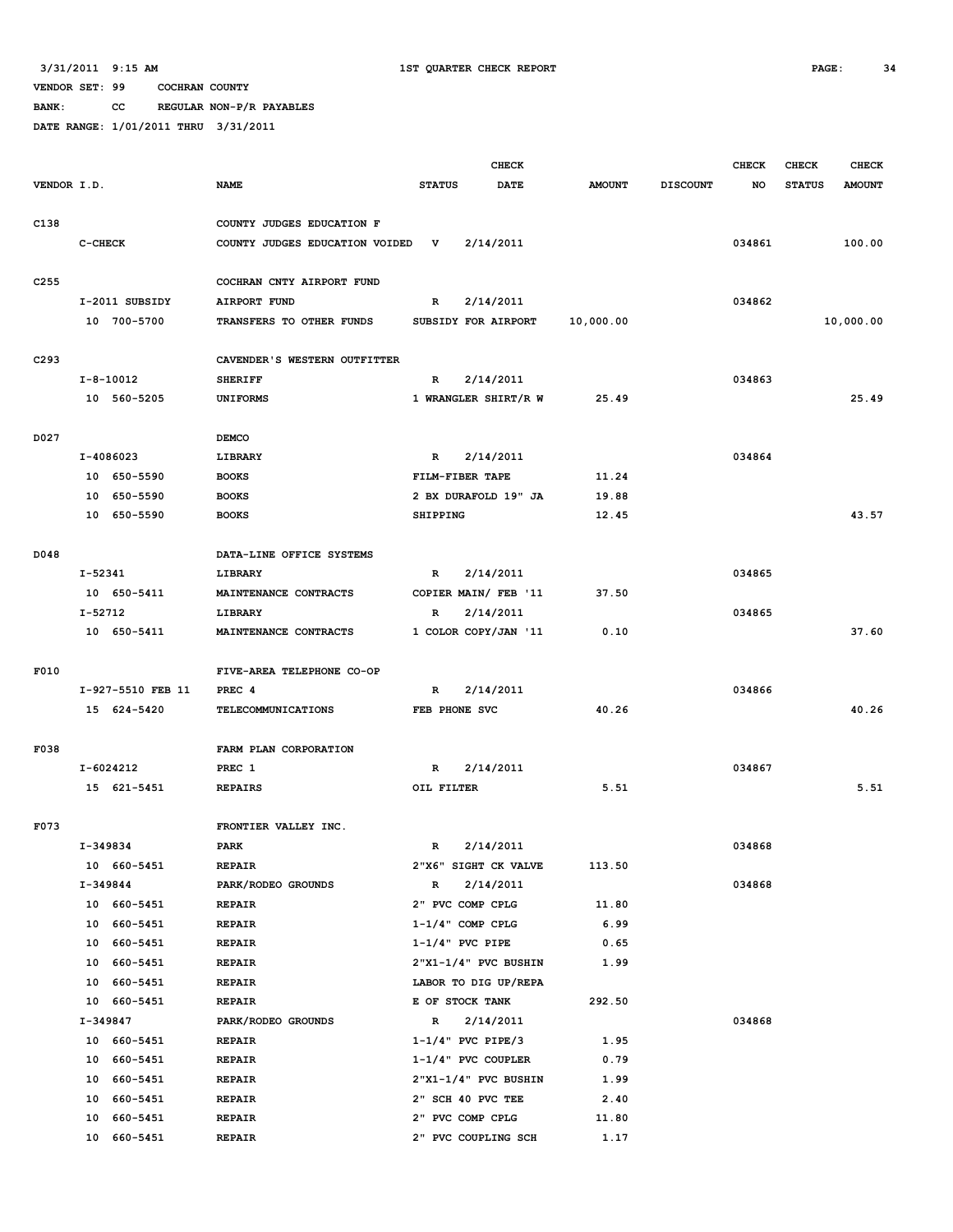**BANK: CC REGULAR NON-P/R PAYABLES**

|             |          |             |                                     |                         | <b>CHECK</b> |               |                 | <b>CHECK</b> | <b>CHECK</b>  | <b>CHECK</b>  |
|-------------|----------|-------------|-------------------------------------|-------------------------|--------------|---------------|-----------------|--------------|---------------|---------------|
| VENDOR I.D. |          |             | <b>NAME</b>                         | <b>STATUS</b>           | DATE         | <b>AMOUNT</b> | <b>DISCOUNT</b> | NO           | <b>STATUS</b> | <b>AMOUNT</b> |
| F073        |          |             | FRONTIER VALLEY INC.<br><b>CONT</b> |                         |              |               |                 |              |               |               |
|             | I-349847 |             | PARK/RODEO GROUNDS                  | R                       | 2/14/2011    |               |                 | 034868       |               |               |
|             |          | 10 660-5451 | <b>REPAIR</b>                       | LABOR TO DIG UP/REPA    |              |               |                 |              |               |               |
|             |          | 10 660-5451 | <b>REPAIR</b>                       | AT SW CORNER OF AREN    |              | 292.50        |                 |              |               |               |
|             | I-349865 |             | JAIL                                | R                       | 2/14/2011    |               |                 | 034868       |               |               |
|             |          | 10 512-5451 | <b>REPAIR</b>                       | REPL LT FIXTURES IN     |              | 267.00        |                 |              |               |               |
|             | I-349934 |             | PREC 1                              | R                       | 2/14/2011    |               |                 | 034868       |               |               |
|             |          | 15 621-5571 | CAPITAL OUTLAY                      | 1" EMT CONDUIT/75'      |              | 78.00         |                 |              |               |               |
|             |          | 15 621-5571 | CAPITAL OUTLAY                      | 1" EMT CONNECTOR        |              | 1.78          |                 |              |               |               |
|             |          | 15 621-5571 | CAPITAL OUTLAY                      | 1" EMT COUPLER          |              | 2.00          |                 |              |               |               |
|             | 15       | 621-5571    | CAPITAL OUTLAY                      | 1" WEATHERHEAD          |              | 3.60          |                 |              |               |               |
|             | 15       | 621-5571    | CAPITAL OUTLAY                      | 1" EMT TIE STRAP/3      |              | 0.51          |                 |              |               |               |
|             | 15       | 621-5571    | CAPITAL OUTLAY                      | LBR TO RUN CONDUIT, M   |              |               |                 |              |               |               |
|             | 15       | 621-5571    | CAPITAL OUTLAY                      | DISCONNECTOR FOR WEL    |              |               |                 |              |               |               |
|             |          | 15 621-5571 | CAPITAL OUTLAY                      | IN PREC SHOP            |              | 89.00         |                 |              |               |               |
|             | I-350084 |             | <b>SHERIFF</b>                      | R                       | 2/14/2011    |               |                 | 034868       |               |               |
|             |          | 10 560-5451 | MACHINERY-NON-OFFICE REPAIR         | REPR LT IN DISPATCH     |              |               |                 |              |               |               |
|             |          | 10 560-5451 | MACHINERY-NON-OFFICE REPAIR         | INSTALL LT IN FILE R    |              | 111.25        |                 |              |               |               |
|             | I-350085 |             | PREC 1                              | R                       | 2/14/2011    |               |                 | 034868       |               |               |
|             |          | 15 621-5571 | CAPITAL OUTLAY                      | 1" EMT CONDUIT/15'      |              | 15.60         |                 |              |               |               |
|             | 15       | 621-5571    | CAPITAL OUTLAY                      | 1" EMT CONNECTOR        |              | 1.78          |                 |              |               |               |
|             | 15       | 621-5571    | CAPITAL OUTLAY                      | 1" EMT COUPLER          |              | 2.00          |                 |              |               |               |
|             | 15       | 621-5571    | CAPITAL OUTLAY                      | HUB SQ D 1" B100        |              | 17.05         |                 |              |               |               |
|             | 15       | 621-5571    | CAPITAL OUTLAY                      | 1" WEATHERHEAD          |              | 3.60          |                 |              |               |               |
|             | 15       | 621-5571    | CAPITAL OUTLAY                      | 1" EMT TIE STRAPS/3     |              | 0.51          |                 |              |               |               |
|             | 15       | 621-5571    | CAPITAL OUTLAY                      | DOUBLE LUG 1/0-14       |              | 3.09          |                 |              |               |               |
|             | 15       | 621-5571    | CAPITAL OUTLAY                      | $1-1/4$ " SEALTITE/10'  |              | 23.40         |                 |              |               |               |
|             | 15       | 621-5571    | CAPITAL OUTLAY                      | $1-1/4$ " SEALTITE CONN |              | 27.34         |                 |              |               |               |
|             | 15       | 621-5571    | CAPITAL OUTLAY                      | INSULINK/6              |              | 6.30          |                 |              |               |               |
|             | 15       | 621-5571    | CAPITAL OUTLAY                      | 2-BURNDY SQUEEZE ON     |              | 2.26          |                 |              |               |               |
|             | 15       | 621-5571    | CAPITAL OUTLAY                      | #6 COPPER WIRE/THIN/    |              | 237.00        |                 |              |               |               |
|             | 15       | 621-5571    | CAPITAL OUTLAY                      | COPPER WIRE 36 BARE/    |              | 34.20         |                 |              |               |               |
|             | 15       | 621-5571    | CAPITAL OUTLAY                      | #10 COPPER WIRE THIN    |              | 24.00         |                 |              |               |               |
|             |          | 15 621-5571 | CAPITAL OUTLAY                      | FUSE TRS 600V/3         |              | 62.52         |                 |              |               |               |
|             |          | 15 621-5571 | CAPITAL OUTLAY                      | 5/16X3" HEX LAG SCRE    |              | 1.72          |                 |              |               |               |
|             |          | 15 621-5571 | CAPITAL OUTLAY                      | LBR TO PULL WIRE, HAN   |              |               |                 |              |               |               |
|             |          | 15 621-5571 | CAPITAL OUTLAY                      | BUILD UP, INSTALL ME    |              |               |                 |              |               |               |
|             |          | 15 621-5571 | CAPITAL OUTLAY                      | AND TIE IN WELL IN S    |              | 133.50        |                 |              |               |               |
|             | I-350107 |             | PREC 1                              | R                       | 2/14/2011    |               |                 | 034868       |               |               |
|             |          | 15 621-5571 | CAPITAL OUTLAY                      | BAIL NEW WELL AT BAR    |              | 130.00        |                 |              |               |               |
|             |          | 15 621-5571 | CAPITAL OUTLAY                      | TEST PUMP/3HR W GENE    |              | 750.00        |                 |              |               |               |
|             |          | 15 621-5571 | CAPITAL OUTLAY                      | <b>DIESEL</b>           |              | 31.06         |                 |              |               |               |
|             |          | 15 621-5571 | CAPITAL OUTLAY                      | SET NEW 15HP/240'HOL    |              | 458.25        |                 |              |               |               |
|             | 15       | 621-5571    | CAPITAL OUTLAY                      | 6" 15HP PUMP END        |              | 2,290.40      |                 |              |               |               |
|             | 15       | 621-5571    | CAPITAL OUTLAY                      | 15-240V-3PH FRNK MTR    |              | 2,022.40      |                 |              |               |               |
|             | 15       | 621-5571    | CAPITAL OUTLAY                      | SHROUD 7X42 PLASTIC     |              | 65.71         |                 |              |               |               |
|             | 15       | 621-5571    | CAPITAL OUTLAY                      | 3" PIPE BLK T/C/229'    |              | 1,717.50      |                 |              |               |               |
|             |          | 15 621-5571 | CAPITAL OUTLAY                      | PUMP CABLE W/GD/265'    |              | 612.15        |                 |              |               |               |
|             |          |             |                                     |                         |              |               |                 |              |               |               |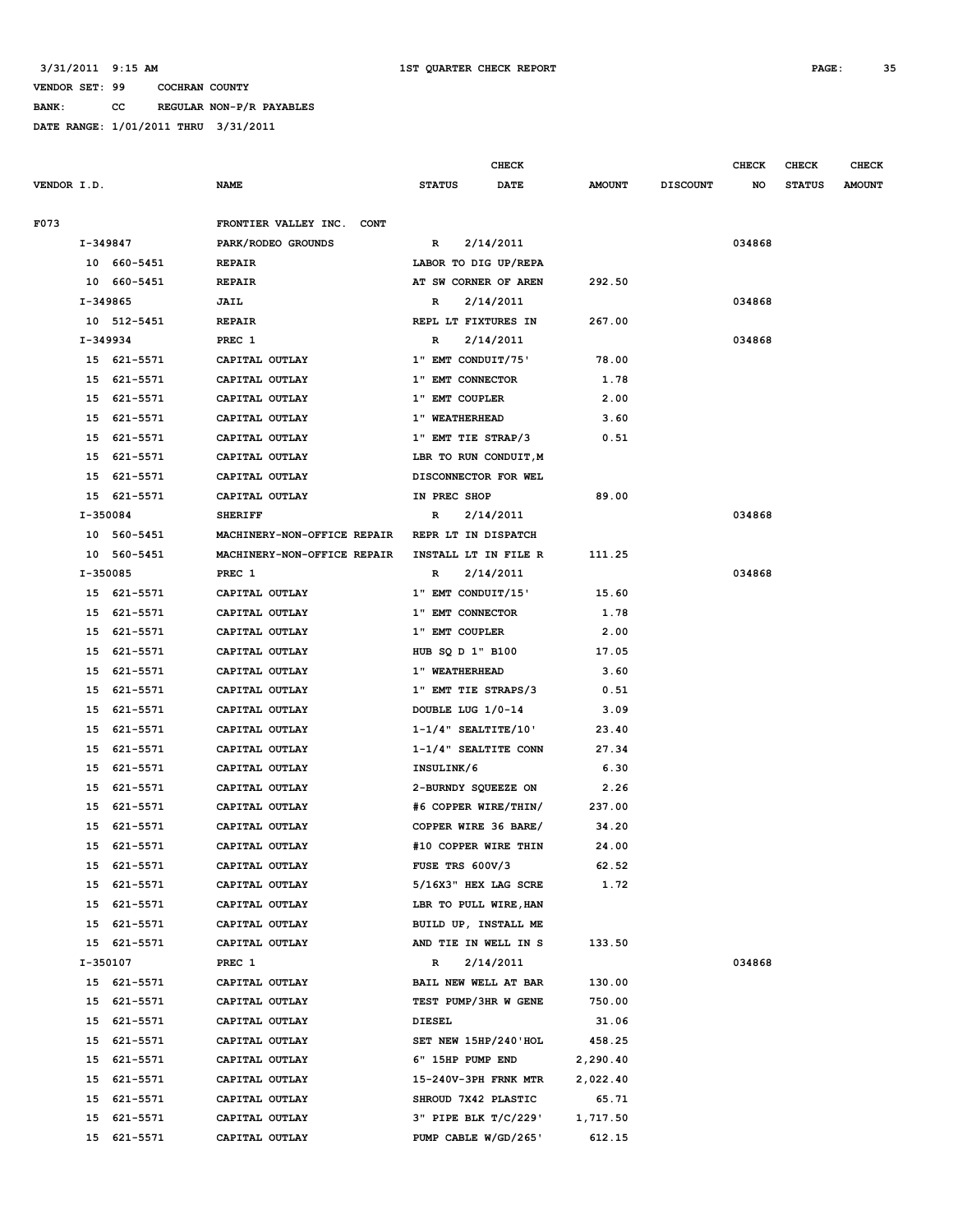**BANK: CC REGULAR NON-P/R PAYABLES**

|             |                                     |                                     | CHECK                        |               |                 | <b>CHECK</b> | <b>CHECK</b>  | <b>CHECK</b>  |
|-------------|-------------------------------------|-------------------------------------|------------------------------|---------------|-----------------|--------------|---------------|---------------|
| VENDOR I.D. |                                     | <b>NAME</b>                         | <b>STATUS</b><br><b>DATE</b> | <b>AMOUNT</b> | <b>DISCOUNT</b> | NO           | <b>STATUS</b> | <b>AMOUNT</b> |
| F073        |                                     | FRONTIER VALLEY INC.<br><b>CONT</b> |                              |               |                 |              |               |               |
|             | I-350107                            | PREC 1                              | 2/14/2011<br>R               |               |                 | 034868       |               |               |
|             | 15 621-5571                         | CAPITAL OUTLAY                      | SPLICE KIT                   | 15.95         |                 |              |               |               |
|             | 15<br>621-5571                      | CAPITAL OUTLAY                      | <b>3" BRASS GATE VALVE</b>   | 89.21         |                 |              |               |               |
|             | 15<br>621-5571                      | CAPITAL OUTLAY                      | $3"$ TEE                     | 25.88         |                 |              |               |               |
|             | 621-5571<br>15                      | CAPITAL OUTLAY                      | WELL PLATE                   | 115.00        |                 |              |               |               |
|             | 15<br>621-5571                      | CAPITAL OUTLAY                      | 3"X12" NPPPLES/2             | 43.14         |                 |              |               |               |
|             | 15<br>621-5571                      | CAPITAL OUTLAY                      | 2"X CLOSE NIPPLE             | 2.44          |                 |              |               |               |
|             | 621-5571<br>15                      | CAPITAL OUTLAY                      | 2" AIR RELIEF VALVE          | 34.53         |                 |              |               |               |
|             | 15<br>621-5571                      | CAPITAL OUTLAY                      | 3"X2" BUSHING                | 6.26          |                 |              |               |               |
|             | 621-5571<br>15                      | CAPITAL OUTLAY                      | 3"X8" NIPPLE                 | 16.45         |                 |              |               |               |
|             | 621-5571<br>15                      | CAPITAL OUTLAY                      | 1" COUPLING                  | 2.36          |                 |              |               |               |
|             | 15<br>621-5571                      | CAPITAL OUTLAY                      | 3/4" COUPLING                | 1.76          |                 |              |               | 10,319.49     |
|             |                                     |                                     |                              |               |                 |              |               |               |
| G031        |                                     | <b>GRAINGER</b>                     |                              |               |                 |              |               |               |
|             | I-945013899                         | JAIL                                | R<br>2/14/2011               |               |                 | 034869       |               |               |
|             | 10 512-5451                         | <b>REPAIR</b>                       | 5 PK LIGHT PANELS            | 111.43        |                 |              |               |               |
|             | 10 512-5451                         | <b>REPAIR</b>                       | LAVATORY FAUCET              | 100.05        |                 |              |               |               |
|             | I-9453696479                        | <b>SHERIFF</b>                      | 2/14/2011<br>R               |               |                 | 034869       |               |               |
|             | 10 560-5334                         | OTHER SUPPLIES                      | STEP STOOL, BEIGE            | 46.47         |                 |              |               |               |
|             | 10 560-5451                         | MACHINERY-NON-OFFICE REPAIR         | EXIT LIGHT UNIT, LED         | 104.16        |                 |              |               |               |
|             | I-9455875832                        | <b>SHERIFF</b>                      | 2/14/2011<br>R               |               |                 | 034869       |               |               |
|             | 10 560-5334                         | OTHER SUPPLIES                      | FOLDING STEP STOOL           | 49.89         |                 |              |               |               |
|             | 10 560-5334                         | OTHER SUPPLIES                      | ICE MELT, 50#                | 21.61         |                 |              |               | 433.61        |
|             |                                     |                                     |                              |               |                 |              |               |               |
| H047        |                                     | <b>HARTLEY</b><br><b>MATTHEW</b>    |                              |               |                 |              |               |               |
|             | I-99-09-1120 J GARZA DISTRICT COURT |                                     | 2/14/2011<br>R               |               |                 | 034870       |               |               |
|             | 10 435-5400                         | ATTORNEY AD LITEM                   | FEL REV JOHNNY GARZA         | 350.00        |                 |              |               | 350.00        |
|             |                                     |                                     |                              |               |                 |              |               |               |
| H091        |                                     | HIGGINBOTHAM-BARTLETT CO            |                              |               |                 |              |               |               |
|             | I-46135                             | PREC <sub>2</sub>                   | 2/14/2011<br>R               |               |                 | 034871       |               |               |
|             | 15 622-5356                         | ROAD MATERIALS & SUPPLIES           | NO SMOKING SIGN              | 1.29          |                 |              |               |               |
|             | 15 622-5356                         | ROAD MATERIALS & SUPPLIES           | 2 NO SMOKING SIGNS           | 1.98          |                 |              |               | 3.27          |
|             |                                     |                                     |                              |               |                 |              |               |               |
| H126        |                                     | HOLLAND'S OFFICE TECHNOLOGIES       |                              |               |                 |              |               |               |
|             | I-89797                             | AUDITOR/TAX A/C                     | 2/14/2011<br>$\mathbb{R}$    |               |                 | 034872       |               |               |
|             | 10 499-5310                         | OFFICE SUPPLIES                     | 2 TYP RIBBONS/BLK            | 21.98         |                 |              |               |               |
|             | 10 495-5310                         | OFFICE SUPPLIES                     | 6 INDEX DIV, 31, AST         | 47.04         |                 |              |               |               |
|             | 10 495-5310                         | OFFICE SUPPLIES                     | INDEX DIV, JAN-DEC           | 4.77          |                 |              |               |               |
|             | 10 495-5310                         | OFFICE SUPPLIES                     | 2 WHT D-RNG BINDERS,         | 69.98         |                 |              |               |               |
|             | 10 495-5310                         | OFFICE SUPPLIES                     | WHT D-RING BINDER, 4         | 19.99         |                 |              |               | 163.76        |
|             |                                     |                                     |                              |               |                 |              |               |               |
| L010        |                                     | LEWIS FARM & RANCH STORE INC        |                              |               |                 |              |               |               |
|             | $I - 7945$                          | PREC <sub>3</sub>                   | 2/14/2011<br>R               |               |                 | 034873       |               |               |
|             | 15 623-5356                         | ROAD MATERIALS & SUPPLIES           | DRILL BIT SET                | 59.99         |                 |              |               |               |
|             | I-8127                              | PREC 1                              | 2/14/2011<br>R               |               |                 | 034873       |               |               |
|             | 15 621-5356                         | ROAD MATERIALS & SUPPLIES           | <b>COFFEE</b>                | 8.95          |                 |              |               |               |
|             | 15 621-5356                         | ROAD MATERIALS & SUPPLIES           | FILTERS                      | 2.79          |                 |              |               |               |
|             | $I - 8132$                          | <b>JAIL</b>                         | 2/14/2011<br>$\mathbb{R}$    |               |                 | 034873       |               |               |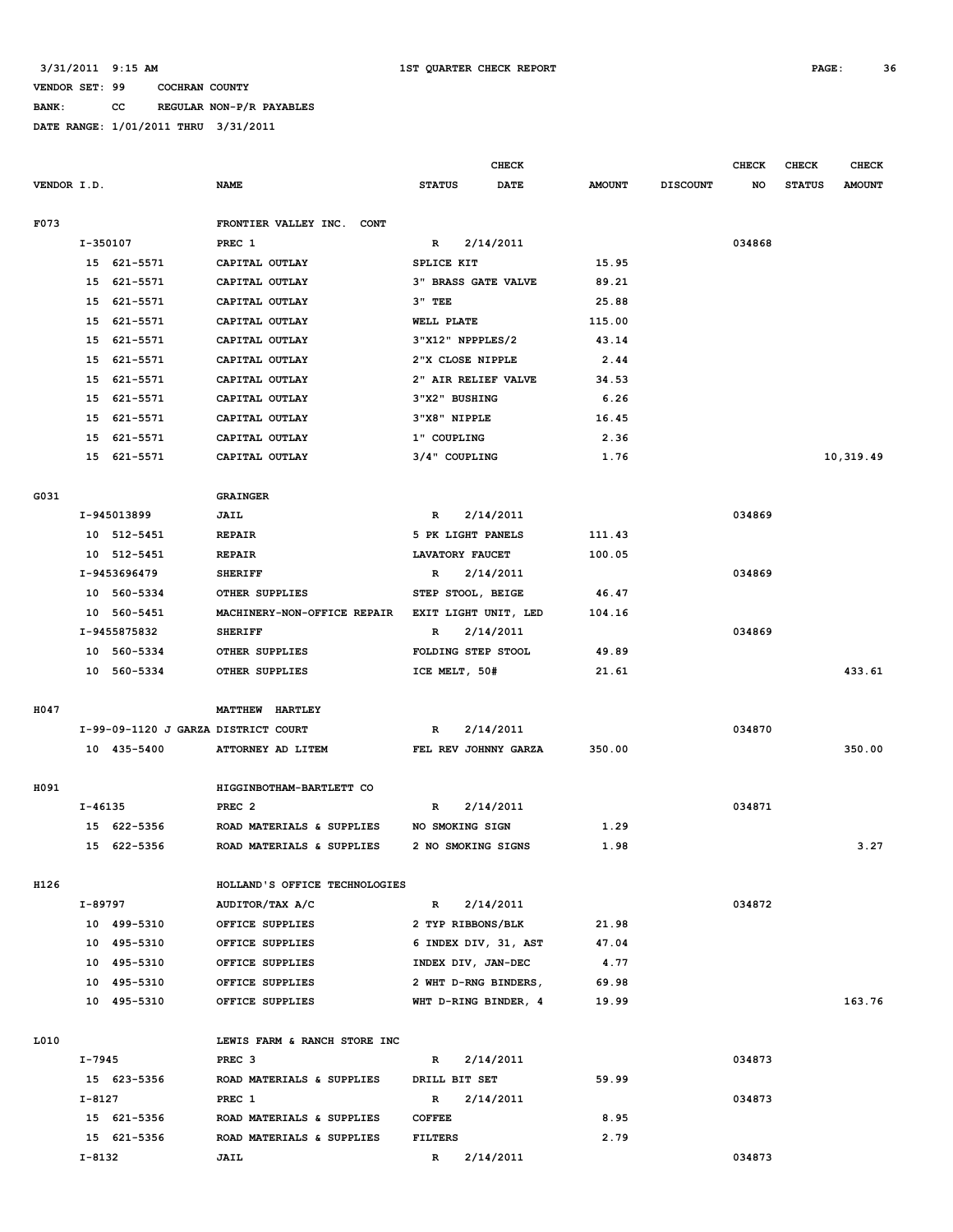**BANK: CC REGULAR NON-P/R PAYABLES**

|             |             |                            | <b>CHECK</b>          |                      |               |                 | CHECK  | CHECK         | <b>CHECK</b>  |
|-------------|-------------|----------------------------|-----------------------|----------------------|---------------|-----------------|--------|---------------|---------------|
| VENDOR I.D. |             | <b>NAME</b>                | <b>STATUS</b>         | <b>DATE</b>          | <b>AMOUNT</b> | <b>DISCOUNT</b> | NO     | <b>STATUS</b> | <b>AMOUNT</b> |
| L010        |             | LEWIS FARM & RANCH STOCONT |                       |                      |               |                 |        |               |               |
|             | I-8132      | JAIL                       | $\mathbf{R}$          | 2/14/2011            |               |                 | 034873 |               |               |
|             | 10 512-5451 | <b>REPAIR</b>              | 16 TOGGLE BOLTS       |                      | 5.44          |                 |        |               |               |
|             | $I - 8239$  | PARK                       | $\mathbb{R}$          | 2/14/2011            |               |                 | 034873 |               |               |
|             | 10 660-5332 | <b>CUSTODIAL SUPPLIES</b>  | 4 CLOROX              |                      | 17.16         |                 |        |               |               |
|             | I-8309      | <b>EXTENSION SVC</b>       | R 2/14/2011           |                      |               |                 | 034873 |               |               |
|             | 10 665-5334 | OTHER SUPPLIES             | <b>BOOSTER CABLES</b> |                      | 29.99         |                 |        |               |               |
|             | I-8457      | PREC <sub>3</sub>          |                       | R 2/14/2011          |               |                 | 034873 |               |               |
|             | 15 623-5356 | ROAD MATERIALS & SUPPLIES  | HYDRO OIL             |                      | 44.95         |                 |        |               |               |
|             | I-8542      | LIBRARY                    | $\mathbb{R}$          | 2/14/2011            |               |                 | 034873 |               |               |
|             | 10 650-5451 | <b>REPAIR</b>              |                       | 2 DOOR LOCK CYLINDER | 21.98         |                 |        |               |               |
|             | 10 650-5451 | <b>REPAIR</b>              | LESS DISCOUNT         |                      | 2.20CR        |                 |        |               |               |
|             | I-8624      | PARK                       |                       | R 2/14/2011          |               |                 | 034873 |               |               |
|             | 10 660-5332 | <b>CUSTODIAL SUPPLIES</b>  | LIGHTER               |                      | 8.49          |                 |        |               |               |
|             | I-8640      | ACTIVITY BLDG              |                       | R 2/14/2011          |               |                 | 034873 |               |               |
|             | 10 662-5332 | CUSTODIAL SUPPLIES         | <b>SCREW DRIVER</b>   |                      | 10.99         |                 |        |               |               |
|             | 10 662-5332 | <b>CUSTODIAL SUPPLIES</b>  | LESS DISCOUNT         |                      | 1.10CR        |                 |        |               |               |
|             | I-8675      | <b>PARK</b>                |                       | R 2/14/2011          |               |                 | 034873 |               |               |
|             | 10 660-5451 | <b>REPAIR</b>              | <b>KORKY</b>          |                      | 5.79          |                 |        |               |               |
|             | 10 660-5451 | <b>REPAIR</b>              | WAX RIM               |                      | 5.99          |                 |        |               |               |
|             | I-8681      | PARK                       | R 2/14/2011           |                      |               |                 | 034873 |               |               |
|             | 10 660-5451 | <b>REPAIR</b>              | <b>SHIMS</b>          |                      | 2.51          |                 |        |               |               |
|             | 10 660-5451 | <b>REPAIR</b>              | CAULKING              |                      | 5.39          |                 |        |               |               |
|             | I-8732      | PARK                       | R 2/14/2011           |                      |               |                 | 034873 |               |               |
|             | 10 660-5451 | <b>REPAIR</b>              | <b>INSULATION</b>     |                      | 3.14          |                 |        |               |               |
|             | 10 660-5451 | <b>REPAIR</b>              | ELEC TAPE             |                      | 0.71          |                 |        |               |               |
|             | I-8749      | PREC <sub>4</sub>          |                       | R 2/14/2011          |               |                 | 034873 |               |               |
|             | 15 624-5356 | ROAD MATERIALS & SUPPLIES  | RAT CONTROL           |                      | 18.95         |                 |        |               |               |
|             | I-8766      | PREC 1                     |                       | R 2/14/2011          |               |                 | 034873 |               |               |
|             | 15 621-5451 | <b>REPAIRS</b>             | 15'/2" HOSE           |                      | 59.25         |                 |        |               |               |
|             | 15 621-5451 | <b>REPAIRS</b>             | TEFLON TAPE           |                      | 1.99          |                 |        |               |               |
|             | I-8871      | PARK                       |                       | R 2/14/2011          |               |                 | 034873 |               |               |
|             | 10 660-5451 | <b>REPAIR</b>              | FEMALE COUPLER        |                      | 2.49          |                 |        |               |               |
|             | I-8900      | PARK                       | $\mathbb{R}$          | 2/14/2011            |               |                 | 034873 |               |               |
|             | 10 660-5451 | <b>REPAIR</b>              | <b>INSULATION</b>     |                      | 4.99          |                 |        |               |               |
|             | 10 660-5451 | <b>REPAIR</b>              | <b>FAUCET</b>         |                      | 10.99         |                 |        |               |               |
|             | I-9063      | PREC 4                     |                       | R 2/14/2011          |               |                 | 034873 |               |               |
|             | 15 624-5356 | ROAD MATERIALS & SUPPLIES  | 3 SUGAR               |                      | 5.85          |                 |        |               |               |
|             | I-9094      | <b>ACTIVITY BLDG</b>       |                       | R 2/14/2011          |               |                 | 034873 |               |               |
|             | 10 662-5332 | CUSTODIAL SUPPLIES         | DUST MOP              |                      | 12.99         |                 |        |               |               |
|             | 10 662-5332 | CUSTODIAL SUPPLIES         | 12 GLAS CLNR          |                      | 33.48         |                 |        |               |               |
|             | 10 662-5332 | CUSTODIAL SUPPLIES         | 4 SOS PADS            |                      | 7.16          |                 |        |               |               |
|             | 10 662-5332 | CUSTODIAL SUPPLIES         | <b>TRASH BAGS</b>     |                      | 17.49         |                 |        |               |               |
|             | 10 662-5332 | CUSTODIAL SUPPLIES         | LESS DISCOUNT         |                      | 7.11CR        |                 |        |               |               |
|             | I-9138      | PREC <sub>2</sub>          |                       | R 2/14/2011          |               |                 | 034873 |               |               |
|             | 15 622-5356 | ROAD MATERIALS & SUPPLIES  | 2PR LATEX GLOVES      |                      | 25.90         |                 |        |               |               |
|             | 15 622-5356 | ROAD MATERIALS & SUPPLIES  | <b>BLEACH</b>         |                      | 2.79          |                 |        |               |               |
|             | I-9444      | <b>ACTIVITY BLDG</b>       | $\mathbb{R}$          | 2/14/2011            |               |                 | 034873 |               |               |
|             |             |                            |                       |                      |               |                 |        |               |               |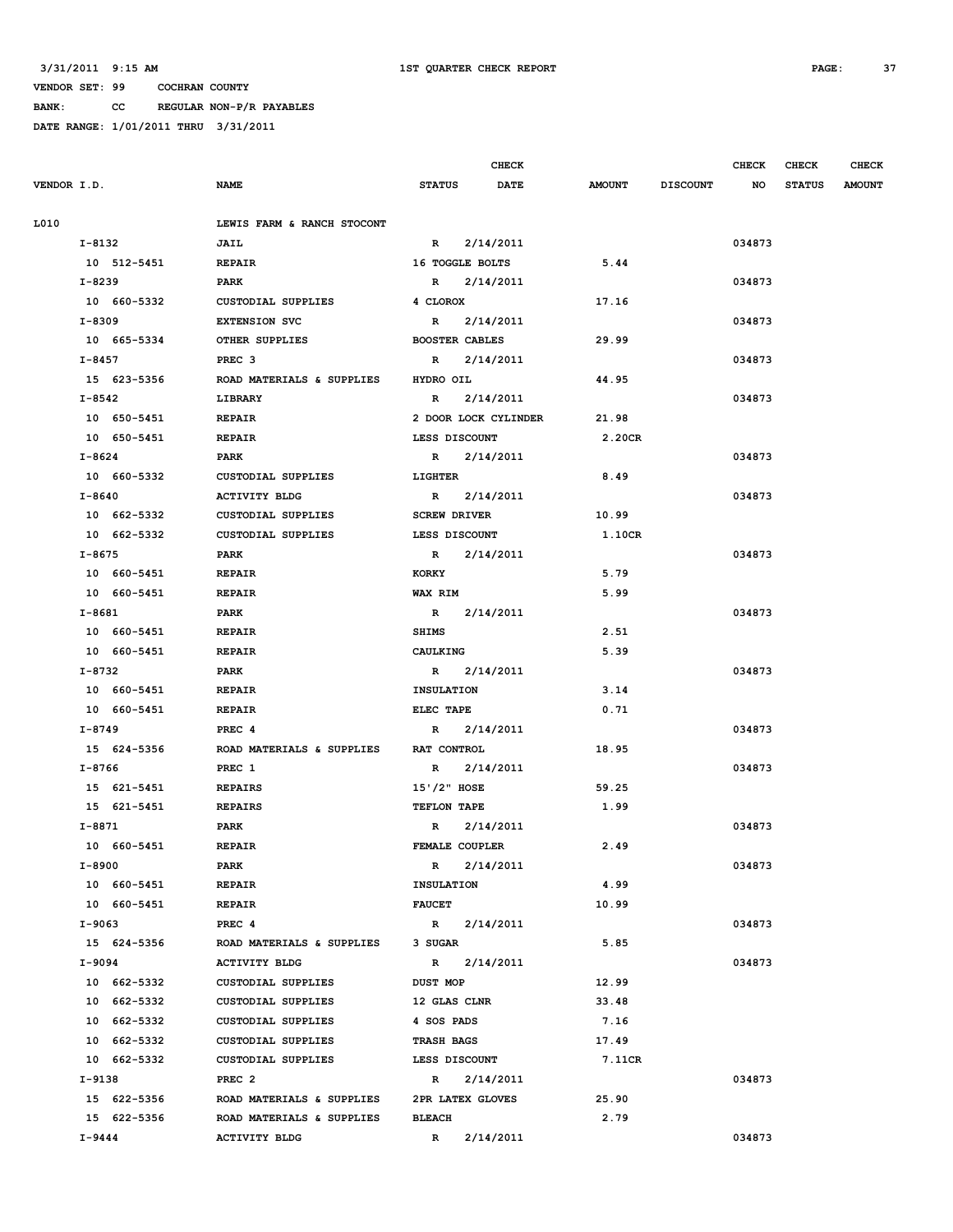**BANK: CC REGULAR NON-P/R PAYABLES**

|             |                            |                     |                                                                                          |                   | CHECK                |               |                 | <b>CHECK</b> | CHECK         | <b>CHECK</b>  |
|-------------|----------------------------|---------------------|------------------------------------------------------------------------------------------|-------------------|----------------------|---------------|-----------------|--------------|---------------|---------------|
|             | VENDOR I.D.<br><b>NAME</b> |                     |                                                                                          | <b>STATUS</b>     | <b>DATE</b>          | <b>AMOUNT</b> | <b>DISCOUNT</b> | NO           | <b>STATUS</b> | <b>AMOUNT</b> |
|             |                            |                     |                                                                                          |                   |                      |               |                 |              |               |               |
| L010        |                            |                     | LEWIS FARM & RANCH STOCONT                                                               |                   |                      |               |                 |              |               |               |
|             | I-9444                     |                     | <b>ACTIVITY BLDG</b>                                                                     | R                 | 2/14/2011            |               |                 | 034873       |               |               |
|             |                            | 10 662-5332         | CUSTODIAL SUPPLIES                                                                       |                   | 60/4 FT FLUOR BLBS   | 287.40        |                 |              |               |               |
|             |                            | 10 662-5332         | CUSTODIAL SUPPLIES                                                                       |                   | 15/8 FT FLUOR BLBS   | 79.35         |                 |              |               |               |
|             |                            | $I-9448$ $01/24/11$ | PREC 4                                                                                   | R                 | 2/14/2011            |               |                 | 034873       |               |               |
|             |                            | 15 624-5356         | ROAD MATERIALS & SUPPLIES                                                                | <b>DUSTER</b>     |                      | 7.49          |                 |              |               |               |
|             |                            | 15 624-5356         | ROAD MATERIALS & SUPPLIES                                                                | <b>BREAKER</b>    |                      | 8.49          |                 |              |               |               |
|             |                            | 15 624-5356         | ROAD MATERIALS & SUPPLIES                                                                |                   | WINDSHIELD WASHER    | 2.99          |                 |              |               |               |
|             |                            | 15 624-5356         | ROAD MATERIALS & SUPPLIES                                                                | LESS DISCOUNT     |                      | 1.90CR        |                 |              |               |               |
|             | I-9603                     |                     | PREC 1                                                                                   | R                 | 2/14/2011            |               |                 | 034873       |               |               |
|             |                            | 15 621-5451         | <b>REPAIRS</b>                                                                           | <b>THERMOSTAT</b> |                      | 18.99         |                 |              |               | 830.98        |
|             |                            |                     |                                                                                          |                   |                      |               |                 |              |               |               |
| L015        |                            |                     | LUBBOCK COUNTY, TEXAS                                                                    |                   |                      |               |                 |              |               |               |
|             |                            | I-ADR 0111          | DISTRICT COURT                                                                           | R                 | 2/14/2011            |               |                 | 034876       |               |               |
|             |                            | 19 435-5409         | A.D.R. CONTRACT                                                                          |                   | ADR JAN 2011 DISTRIC | 40.00         |                 |              |               |               |
|             |                            | 19 435-5409         | A.D.R. CONTRACT                                                                          |                   | ADR JAN 2011 COUNTY  | 10.00         |                 |              |               | 50.00         |
| M031        |                            |                     | MILLER PAPER & PACKAGING CO                                                              |                   |                      |               |                 |              |               |               |
|             |                            | I-S1854806.003      | <b>COURTHOUSE</b>                                                                        | R                 | 2/14/2011            |               |                 | 034877       |               |               |
|             |                            | 10 510-5332         | CUSTODIAL SUPPLIES                                                                       |                   | 2 CS HI DENSITY LINE | 55.87         |                 |              |               |               |
|             |                            | I-S1862349.001      | <b>ACTIVITY BLDG</b>                                                                     | R                 | 2/14/2011            |               |                 | 034877       |               |               |
|             |                            | 10 662-5332         | <b>CUSTODIAL SUPPLIES</b>                                                                |                   | 1 CS FOAM DISINF CLN | 41.09         |                 |              |               |               |
|             |                            | 10 662-5332         | CUSTODIAL SUPPLIES                                                                       |                   | 1 CS SCOTT WHITE ROL | 99.95         |                 |              |               |               |
|             |                            | 10 662-5332         | CUSTODIAL SUPPLIES                                                                       |                   | 1 CS COMP CORELESS T | 81.61         |                 |              |               |               |
|             |                            | 10 662-5332         | CUSTODIAL SUPPLIES                                                                       |                   | 1 CS STAINLESS STEEL | 51.07         |                 |              |               | 329.59        |
| M252        |                            |                     | <b>JEFF MOLLOY</b>                                                                       |                   |                      |               |                 |              |               |               |
|             |                            | I-FT WORTH SHOW     | <b>EXTENSION SVC</b>                                                                     | R                 | 2/14/2011            |               |                 | 034878       |               |               |
|             |                            | 10 665-5499         | <b>MISCELLANEOUS</b>                                                                     |                   | TRUCK WASH 1/31/11   | 8.99          |                 |              |               |               |
|             | 10                         | 665–5427            | CO AGENT-TRAVEL-OUT OF COUNTY LODGING 1/31/11                                            |                   |                      | 149.99        |                 |              |               |               |
|             | 10                         | 665–5427            | CO AGENT-TRAVEL-OUT OF COUNTY LODGING TAX                                                |                   |                      | 22.50         |                 |              |               |               |
|             | 10                         | 665-5427            | CO AGENT-TRAVEL-OUT OF COUNTY 3 NITES, 2/1-2/3/11                                        |                   |                      | 320.45        |                 |              |               |               |
|             |                            | 10 665-5427         | CO AGENT-TRAVEL-OUT OF COUNTY LODGING TAX                                                |                   |                      | 41.68         |                 |              |               |               |
|             |                            |                     |                                                                                          |                   |                      |               |                 |              |               |               |
|             |                            | 10 665-5427         | CO AGENT-TRAVEL-OUT OF COUNTY MEALS 2/2/11<br>CO AGENT-TRAVEL-OUT OF COUNTY MEALS 2/3/11 |                   |                      | 31.39         |                 |              |               |               |
|             |                            | 10 665-5427         | CO AGENT-TRAVEL-OUT OF COUNTY MEAL 2/4/11                                                |                   |                      | 28.25         |                 |              |               |               |
|             |                            | 10 665-5427         |                                                                                          |                   |                      | 2.17          |                 |              |               |               |
|             |                            | 10 665-5427         | CO AGENT-TRAVEL-OUT OF COUNTY PARKING CK#80999                                           |                   |                      | 8.00          |                 |              |               |               |
|             |                            | 10 665-5427         | CO AGENT-TRAVEL-OUT OF COUNTY PARKING CK#73242                                           |                   |                      | 8.00          |                 |              |               | 621.42        |
| <b>N006</b> |                            |                     | NATIONAL SHERIFF'S ASSOCI                                                                |                   |                      |               |                 |              |               |               |
|             |                            | I-020111            | <b>SHERIFF</b>                                                                           | R                 | 2/14/2011            |               |                 | 034879       |               |               |
|             |                            | 10 560-5481         | DUES AND REGISTRATION                                                                    |                   | NSA MEMBERSHIP 2011  | 50.00         |                 |              |               | 50.00         |
|             |                            |                     |                                                                                          |                   |                      |               |                 |              |               |               |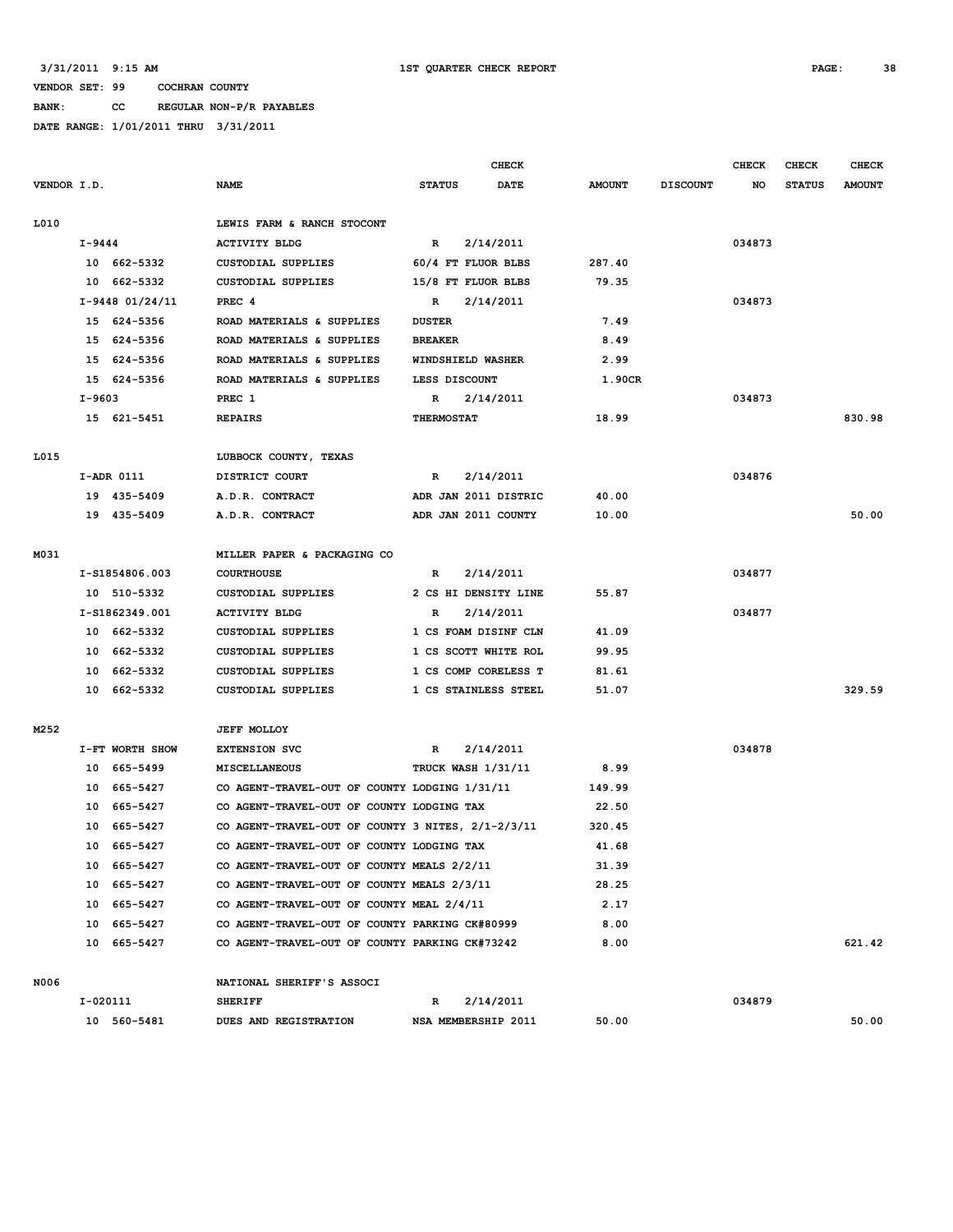# **BANK: CC REGULAR NON-P/R PAYABLES**

|             |          |                      |                             |                | <b>CHECK</b>         |               |                 | <b>CHECK</b> | <b>CHECK</b>  | CHECK         |
|-------------|----------|----------------------|-----------------------------|----------------|----------------------|---------------|-----------------|--------------|---------------|---------------|
| VENDOR I.D. |          |                      | <b>NAME</b>                 | <b>STATUS</b>  | DATE                 | <b>AMOUNT</b> | <b>DISCOUNT</b> | NO           | <b>STATUS</b> | <b>AMOUNT</b> |
| N066        |          |                      | NTS COMMUNICATIONS          |                |                      |               |                 |              |               |               |
|             |          | I-266-0032 0211      | COMM'R CT/CO JUDGE          | $\mathbb{R}$   | 2/14/2011            |               |                 | 034880       |               |               |
|             |          | 15 610-5420          | <b>TELECOMMUNICATIONS</b>   |                | MONTHLY FEE/WATTS LI | 1.00          |                 |              |               |               |
|             |          | 15 610-5420          | TELECOMMUNICATIONS          |                | REG COST RECOVERY FE | 2.96          |                 |              |               | 3.96          |
|             |          |                      |                             |                |                      |               |                 |              |               |               |
| P027        |          |                      | <b>PROFORMA</b>             |                |                      |               |                 |              |               |               |
|             |          | I-0325017086         | TAX A/C                     | R              | 2/14/2011            |               |                 | 034881       |               |               |
|             |          | 10 499-5310          | OFFICE SUPPLIES             |                | 8250 TAX RECEIPTS @9 | 821.70        |                 |              |               |               |
|             |          | 10 499-5310          | OFFICE SUPPLIES             | <b>FREIGHT</b> |                      | 92.07         |                 |              |               | 913.77        |
| P083        |          |                      | PHILPOTT MOTORS LTD         |                |                      |               |                 |              |               |               |
|             | I-125473 |                      | <b>SHERIFF</b>              | R              | 2/14/2011            |               |                 | 034882       |               |               |
|             |          | 10 560-5451          | MACHINERY-NON-OFFICE REPAIR | 4 WHEEL ASY    |                      | 501.45        |                 |              |               | 501.45        |
|             |          |                      |                             |                |                      |               |                 |              |               |               |
| R115        |          |                      | ROGERS, HARVEY & CRUTCHER   |                |                      |               |                 |              |               |               |
|             |          | I-86152-MC           | DISTRICT COURT              | R              | 2/14/2011            |               |                 | 034883       |               |               |
|             |          | 29 435-5499          | GOV'T CODE 51.601(c) ITEMS  |                | 10-11-4206,08-07-408 | 173.50        |                 |              |               | 173.50        |
|             |          |                      |                             |                |                      |               |                 |              |               |               |
| S010        |          |                      | SILVERS COMPANY             |                |                      |               |                 |              |               |               |
|             | C-13821  |                      | PREC <sub>2</sub>           | R              | 2/14/2011            |               |                 | 034884       |               |               |
|             |          | 15 622-5330          | FUEL AND OIL                |                | CREDIT FED TAX ON 7. | 1.44CR        |                 |              |               |               |
|             |          | C-14001/13811        | <b>CONSTABLE</b>            | R              | 2/14/2011            |               |                 | 034884       |               |               |
|             |          | 10 550-5330          | FUEL & OIL                  |                | CREDIT FED TAX ON 20 | 3.77CR        |                 |              |               |               |
|             |          | C-14002/13815        | PARK                        | R              | 2/14/2011            |               |                 | 034884       |               |               |
|             |          | 10 660-5330          | FUEL AND OIL                |                | CREDIT FED TAX ON 29 | 5.34CR        |                 |              |               |               |
|             |          | C-14003/13814        | <b>JUVENILE PROBATION</b>   | R              | 2/14/2011            |               |                 | 034884       |               |               |
|             |          | 10 571-5330          | <b>FUEL</b>                 |                | CREDIT FED TAX ON 77 | 14.22CR       |                 |              |               |               |
|             |          | C-14004/13813        | <b>EXTENSION SVC</b>        | R              | 2/14/2011            |               |                 | 034884       |               |               |
|             |          | 10 665-5330          | FUEL AND OIL                |                | CREDIT FED TAX ON 25 | 47.27CR       |                 |              |               |               |
|             |          | C-14006/13810        | <b>CEMETERY</b>             | R              | 2/14/2011            |               |                 | 034884       |               |               |
|             |          | 10 516-5330          | FUEL & OIL                  |                | CREDIT FED TAX ON 26 | 4.85CR        |                 |              |               |               |
|             |          | C-14008/13817        | <b>SHERIFF</b>              | R              | 2/14/2011            |               |                 | 034884       |               |               |
|             |          | 10 560-5330          | FUEL AND OIL                |                | CREDIT FED TAX ON 42 | 77.71CR       |                 |              |               |               |
|             |          | C-14009/13816        | PREC <sub>2</sub>           | R              | 2/14/2011            |               |                 | 034884       |               |               |
|             |          | 15 622-5330          | FUEL AND OIL                |                | CREDIT FED TAX ON 10 | 20.19CR       |                 |              |               |               |
|             |          | <b>I-CEMETERY</b>    | <b>CEMETERY</b>             | R              | 2/14/2011            |               |                 | 034884       |               |               |
|             |          | 10 516-5330          | FUEL & OIL                  |                | 26.36 GAL UNLEADED   | 80.11         |                 |              |               |               |
|             |          | I-CONSTABLE 01/11    | <b>CONSTABLE</b>            | R              | 2/14/2011            |               |                 | 034884       |               |               |
|             |          | 10 550-5330          | FUEL & OIL                  |                | 20.5 GAL PREM UNL    | 66.40         |                 |              |               |               |
|             |          | $I-EXT$ SVC $01/11$  | <b>EXTENSION SVC</b>        | $\mathbb{R}$   | 2/14/2011            |               |                 | 034884       |               |               |
|             |          | 10 665-5330          | FUEL AND OIL                |                | 256.92 GAL UNLEADED  | 772.44        |                 |              |               |               |
|             |          | $I-JUV$ PROB $01/11$ | <b>JUVENILE PROBATION</b>   | $\mathbb{R}$   | 2/14/2011            |               |                 | 034884       |               |               |
|             |          | 10 571-5330          | <b>FUEL</b>                 |                | 77.27 GAL UNLEADED   | 233.81        |                 |              |               |               |
|             |          | I-PARK 01/11         | PARK                        | R              | 2/14/2011            |               |                 | 034884       |               |               |
|             |          | 10 660-5330          | FUEL AND OIL                |                | 29 GAL UNLEADED      | 88.13         |                 |              |               |               |
|             |          | I-PREC 1 01/11       | PREC 1                      | R              | 2/14/2011            |               |                 | 034884       |               |               |
|             |          | 15 621-5330          | FUEL & OIL                  |                | 77.3 GAL LS DIESEL/D | 214.12        |                 |              |               |               |
|             |          | 15 621-5330          | FUEL & OIL                  | STATE TAX      |                      | 15.46         |                 |              |               |               |
|             |          |                      |                             |                |                      |               |                 |              |               |               |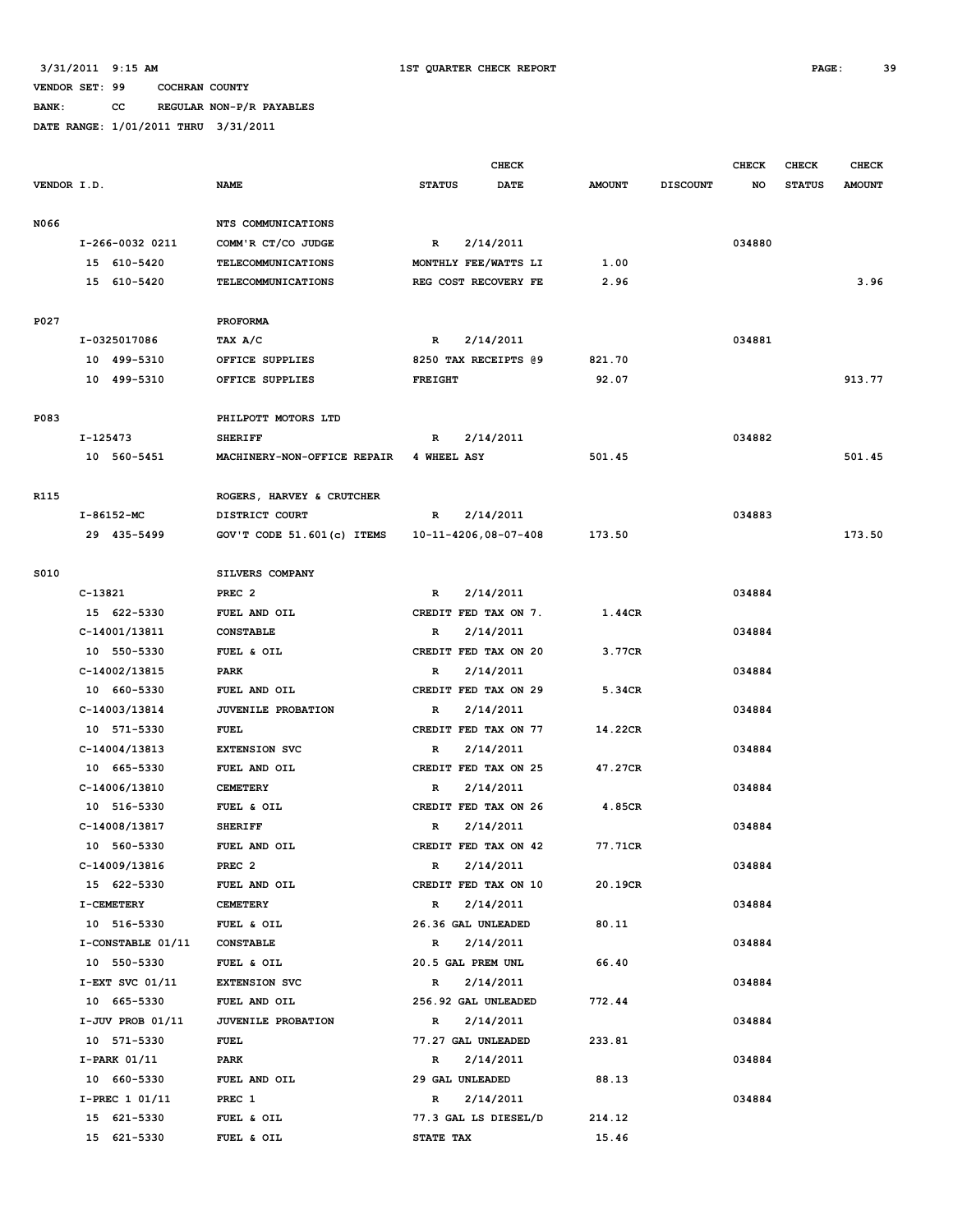**BANK: CC REGULAR NON-P/R PAYABLES**

|                   |                                | <b>CHECK</b>          |               |                 | <b>CHECK</b> | <b>CHECK</b>  | <b>CHECK</b>  |
|-------------------|--------------------------------|-----------------------|---------------|-----------------|--------------|---------------|---------------|
| VENDOR I.D.       | <b>NAME</b>                    | <b>STATUS</b><br>DATE | <b>AMOUNT</b> | <b>DISCOUNT</b> | NO           | <b>STATUS</b> | <b>AMOUNT</b> |
|                   |                                |                       |               |                 |              |               |               |
| S010              | SILVERS COMPANY<br><b>CONT</b> |                       |               |                 |              |               |               |
| I-PREC 1 01/11    | PREC 1                         | 2/14/2011<br>R        |               |                 | 034884       |               |               |
| 15 621-5330       | FUEL & OIL                     | 17 GAL HS DIESEL/LOA  | 47.09         |                 |              |               |               |
| 15 621-5330       | FUEL & OIL                     | 74 GAL HS DIESEL      | 210.90        |                 |              |               |               |
| 15 621-5330       | FUEL & OIL                     | 63 GAL LS DIESEL      | 179.55        |                 |              |               |               |
| 15 621-5330       | FUEL & OIL                     | STATE TAX             | 12.60         |                 |              |               |               |
| 621-5330<br>15    | FUEL & OIL                     | 30 GAL HS DIESEL      | 85.50         |                 |              |               |               |
| 15<br>621-5330    | FUEL & OIL                     | 131 GAL LS DIESEL     | 387.76        |                 |              |               |               |
| 621-5330<br>15    | FUEL & OIL                     | STATE TAX             | 26.20         |                 |              |               |               |
| 621-5330<br>15    | FUEL & OIL                     | 79.4 GAL LS DIESEL    | 235.02        |                 |              |               |               |
| 621-5330<br>15    | FUEL & OIL                     | STATE TAX             | 15.88         |                 |              |               |               |
| 621-5330<br>15    | FUEL & OIL                     | 129 GAL HS DIESEL/2   | 379.26        |                 |              |               |               |
| 621-5330<br>15    | FUEL & OIL                     | 39 GAL HS DIESEL      | 114.66        |                 |              |               |               |
| 15<br>621-5330    | FUEL & OIL                     | 45 GAL HS DIESEL      | 133.20        |                 |              |               |               |
| 621-5330<br>15    | FUEL & OIL                     | 50 GAL HS DIESEL      | 148.00        |                 |              |               |               |
| 621-5330<br>15    | FUEL & OIL                     | 38.3 GAL HS DIESEL    | 113.37        |                 |              |               |               |
| 15 621-5330       | FUEL & OIL                     | 15 GAL HS DIESEL/LOA  | 44.40         |                 |              |               |               |
| 15 621-5330       | FUEL & OIL                     | 87 GAL LS DIESEL/WAT  | 257.52        |                 |              |               |               |
| 15<br>621-5330    | FUEL & OIL                     | STATE TAX             | 17.40         |                 |              |               |               |
| $I-PREC 2 01/11$  | PREC <sub>2</sub>              | 2/14/2011<br>R        |               |                 | 034884       |               |               |
| 15 622-5330       | FUEL AND OIL                   | 117.53 GAL UNLEADED   | 353.80        |                 |              |               |               |
| 15<br>622-5330    | FUEL AND OIL                   | 100 GAL LS DIESEL     | 285.00        |                 |              |               |               |
| 15 622-5330       | FUEL AND OIL                   | STATE TAX             | 20.00         |                 |              |               |               |
| $I-PREC 3 01/11$  | PREC <sub>3</sub>              | 2/14/2011<br>R        |               |                 | 034884       |               |               |
| 15 623-5330       | FUEL AND OIL                   | 167 GAL LS DIESEL     | 470.94        |                 |              |               |               |
| 15 623-5330       | FUEL AND OIL                   | STATE TAX             | 33.40         |                 |              |               |               |
| 623-5330<br>15    | FUEL AND OIL                   | 130 GAL LS DIESEL     | 384.15        |                 |              |               |               |
| 15 623-5330       | FUEL AND OIL                   | STATE TAX             | 26.00         |                 |              |               |               |
| I-PREC 4 01/11    | PREC 4                         | 2/14/2011<br>R        |               |                 | 034884       |               |               |
| 15 624-5440       | UTILITIES                      | 300 GAL LP GAS        | 660.00        |                 |              |               |               |
| 15 624-5330       | FUEL AND OIL                   | 81.2 GAL LS DIESEL    | 231.42        |                 |              |               |               |
| 15 624-5330       | FUEL AND OIL                   | STATE TAX             | 16.24         |                 |              |               |               |
| 15 624-5330       | FUEL AND OIL                   | 100 GAL LS DIESEL     | 295.50        |                 |              |               |               |
| 15 624-5330       | FUEL AND OIL                   | STATE TAX             | 20.00         |                 |              |               |               |
| 15 624-5356       | ROAD MATERIALS & SUPPLIES      | 2 DIESEL PLACARDS     | 8.54          |                 |              |               |               |
| 624-5356<br>15    | ROAD MATERIALS & SUPPLIES      | NO SMOKING PLACARD    | 2.50          |                 |              |               |               |
| 15 624-5356       | ROAD MATERIALS & SUPPLIES      | 12' DIESEL HOSE       | 38.00         |                 |              |               |               |
| $I-SHERIFF 01/11$ | <b>SHERIFF</b>                 | 2/14/2011<br>R        |               |                 | 034884       |               |               |
| 10 560-5330       | FUEL AND OIL                   | CARD#760/13.5GAL UNL  | 41.03         |                 |              |               |               |
| 10 560-5330       | FUEL AND OIL                   | CARD#0662/44.07GAL U  | 162.62        |                 |              |               |               |
| 10 560-5330       | FUEL AND OIL                   | CARD #0662/12.04GAL   | 39.00         |                 |              |               |               |
| 10<br>560-5330    | FUEL AND OIL                   | CARD #697/82.99GAL U  | 248.53        |                 |              |               |               |
| 560-5330<br>10    | FUEL AND OIL                   | CARD #720/112.61GAL   | 336.96        |                 |              |               |               |
| 560-5330<br>10    | FUEL AND OIL                   | CARD #692/147.1GAL U  | 442.60        |                 |              |               | 7,820.22      |
|                   |                                |                       |               |                 |              |               |               |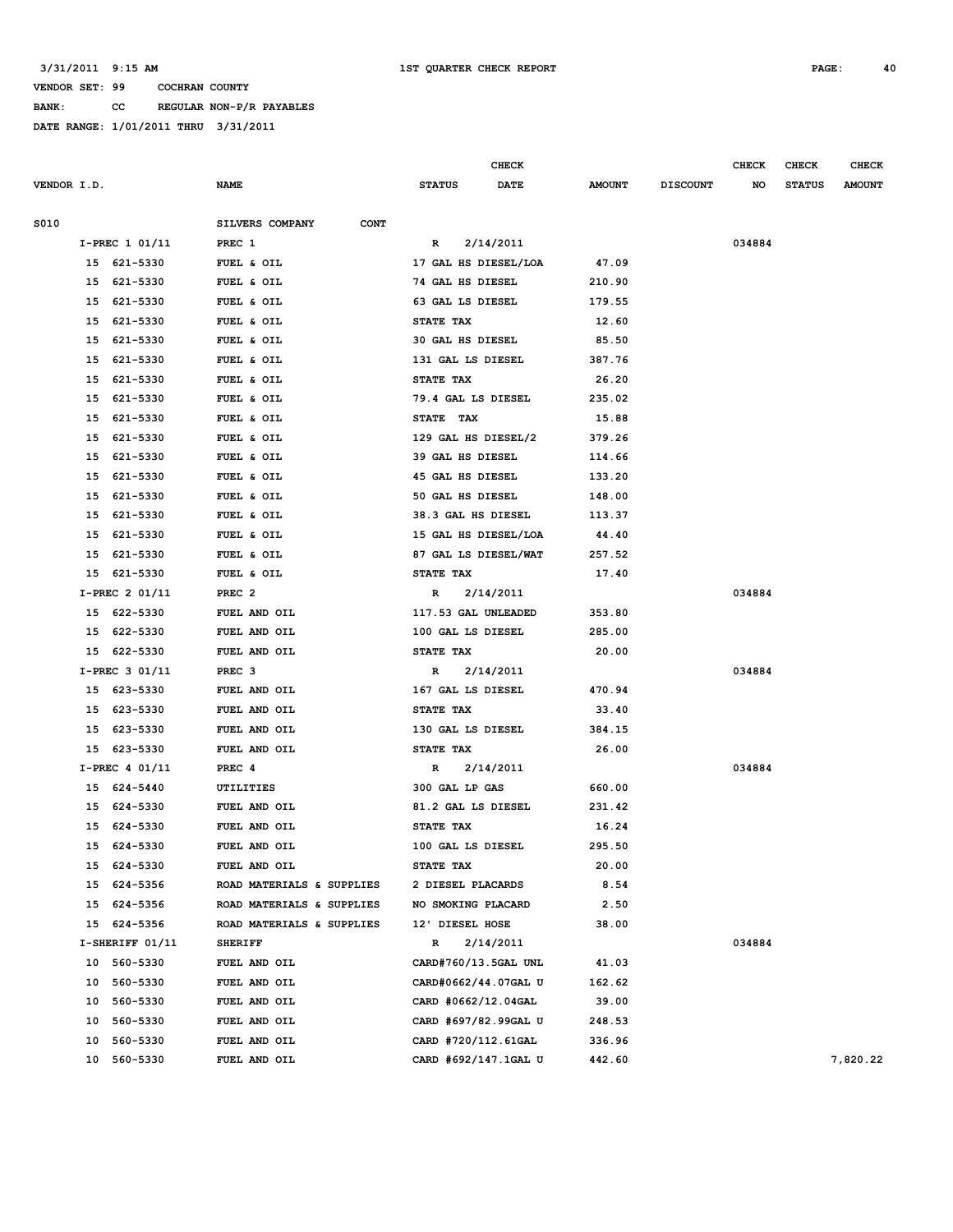# **BANK: CC REGULAR NON-P/R PAYABLES**

|             |          |                       |                               |                             | <b>CHECK</b>         |               |                 | <b>CHECK</b> | <b>CHECK</b>  | <b>CHECK</b>  |
|-------------|----------|-----------------------|-------------------------------|-----------------------------|----------------------|---------------|-----------------|--------------|---------------|---------------|
| VENDOR I.D. |          |                       | <b>NAME</b>                   | <b>STATUS</b>               | <b>DATE</b>          | <b>AMOUNT</b> | <b>DISCOUNT</b> | NO           | <b>STATUS</b> | <b>AMOUNT</b> |
| S047        |          |                       | SHELL FLEET PLUS              |                             |                      |               |                 |              |               |               |
|             |          | I-05177891101         | <b>EXTENSION SVC</b>          | $\mathbb{R}$                | 2/14/2011            |               |                 | 034886       |               |               |
|             |          | 10 665-5330           | FUEL AND OIL                  | 21.57 GAL SUP UNL 1/        |                      | 66.63         |                 |              |               |               |
|             | 10       | 665–5330              | FUEL AND OIL                  | 13.692 GAL UNL 1/22/        |                      | 40.53         |                 |              |               |               |
|             | 10       | 665-5330              | FUEL AND OIL                  | CR FED TAX                  |                      | 6.46CR        |                 |              |               |               |
|             |          | I-065174922102        | <b>JUVENILE PROBATION</b>     | R                           | 2/14/2011            |               |                 | 034886       |               |               |
|             |          | 10 571-5330           | <b>FUEL</b>                   | 12.842 GAL SUPER UNL        |                      | 39.17         |                 |              |               |               |
|             |          | 10 571-5330           | <b>FUEL</b>                   | CREDIT FED TAX              |                      | 2.35CR        |                 |              |               | 137.52        |
| S071        |          |                       | SCRIPT OFFICE PRODUCTS, INC.  |                             |                      |               |                 |              |               |               |
|             | I-34997  |                       | COUNTY/DIST CLERK             | R                           | 2/14/2011            |               |                 | 034887       |               |               |
|             |          | 10 403-5310           | OFFICE SUPPLIES               | 1 BX STAPLES                |                      | 3.25          |                 |              |               |               |
|             |          | 10 403-5310           | OFFICE SUPPLIES               | 1 PK ADD MACHINE TAP        |                      | 9.95          |                 |              |               |               |
|             | 10       | 403-5310              | OFFICE SUPPLIES               | 3 PK CORR TAPE/2PK          |                      | 22.56         |                 |              |               |               |
|             |          | 10 403-5310           | OFFICE SUPPLIES               | <b>3PK TAPE STRIPS/12PK</b> |                      | 33.00         |                 |              |               |               |
|             | I-35145  |                       | <b>ATTORNEY</b>               | R                           | 2/14/2011            |               |                 | 034887       |               |               |
|             |          | 10 475-5310           | OFFICE SUPPLIES               | REFILL CALENDAR             |                      | 2.95          |                 |              |               | 71.71         |
| S210        |          |                       | SHAMBURGER AUTO & FARM SUPPLY |                             |                      |               |                 |              |               |               |
|             | I-278908 |                       | PREC <sub>2</sub>             | R                           | 2/14/2011            |               |                 | 034888       |               |               |
|             |          | 15 622-5356           | ROAD MATERIALS & SUPPLIES     | DIAMONDBACK EYEWEAR         |                      | 9.09          |                 |              |               |               |
|             |          | 15 622-5451           | <b>REPAIRS</b>                | <b>FITTING</b>              |                      | 22.49         |                 |              |               |               |
|             |          | 15 622-5451           | <b>REPAIRS</b>                | <b>FITTING</b>              |                      | 2.99          |                 |              |               |               |
|             |          | 15 622-5451           | <b>REPAIRS</b>                | QUALITY HTR HOSE            |                      | 1.29          |                 |              |               | 35.86         |
| S212        |          |                       | <b>WALLACE STALCUP</b>        |                             |                      |               |                 |              |               |               |
|             |          | $I-01/24/11$ UNIFORMS | <b>JAIL</b>                   | R                           | 2/14/2011            |               |                 | 034889       |               |               |
|             |          | 10 512-5205           | <b>UNIFORMS</b>               | 5 PR PANTS/ELIDA            |                      | 37.45         |                 |              |               | 37.45         |
| S222        |          |                       | SOUTH PLAINS COMMUNICATIONS   |                             |                      |               |                 |              |               |               |
|             | I-640929 |                       | PREC <sub>2</sub>             | R                           | 2/14/2011            |               |                 | 034890       |               |               |
|             |          | 15 622-5356           | ROAD MATERIALS & SUPPLIES     | CH300 MOBILE                |                      | 550.00        |                 |              |               | 550.00        |
| S242        |          |                       | SAM'S CLUB                    |                             |                      |               |                 |              |               |               |
|             |          | I-435027551 010211    | JAIL                          | R                           | 2/14/2011            |               |                 | 034891       |               |               |
|             |          | 10 512-5310           | OFFICE SUPPLIES               |                             | ZT RELIANT DESKTOP 5 | 558.00        |                 |              |               |               |
|             |          | I-437121775 011311    | <b>SHERIFF</b>                | $\mathbb{R}$                | 2/14/2011            |               |                 | 034891       |               |               |
|             |          | 10 560-5334           | OTHER SUPPLIES                | NIKON D3100 DIGITAL         |                      | 599.00        |                 |              |               |               |
|             |          | I-623 012711          | JAIL                          | $\mathbb{R}$                | 2/14/2011            |               |                 | 034891       |               |               |
|             |          | 10 512-5392           | MISCELLANEOUS SUPPLIES        |                             | 6 GAL LEM FRSH DISIN | 73.44         |                 |              |               |               |
|             |          | 10 512-5310           | OFFICE SUPPLIES               |                             | STORAGE BOX, 12/CART | 37.88         |                 |              |               |               |
|             |          | 10 512-5310           | OFFICE SUPPLIES               | SALES TAX                   |                      | 8.63          |                 |              |               |               |
|             |          | I-82 020811           | <b>JAIL</b>                   | $\mathbb{R}$                | 2/14/2011            |               |                 | 034891       |               |               |
|             |          | 10 512-5392           | MISCELLANEOUS SUPPLIES        | 6 OZ CUPS                   |                      | 11.48         |                 |              |               |               |
|             |          | 10 512-5392           | MISCELLANEOUS SUPPLIES        | 2 12RL BOUNTY               |                      | 36.96         |                 |              |               |               |
|             |          | 10 512-5392           | MISCELLANEOUS SUPPLIES        | 2 250CT BOUNCE              |                      | 15.96         |                 |              |               |               |
|             |          | 10 512-5392           | MISCELLANEOUS SUPPLIES        | 2 CLOROX ULTRA              |                      | 14.96         |                 |              |               |               |
|             |          | 10 512-5392           | MISCELLANEOUS SUPPLIES        | <b>COMET</b>                |                      | 11.76         |                 |              |               |               |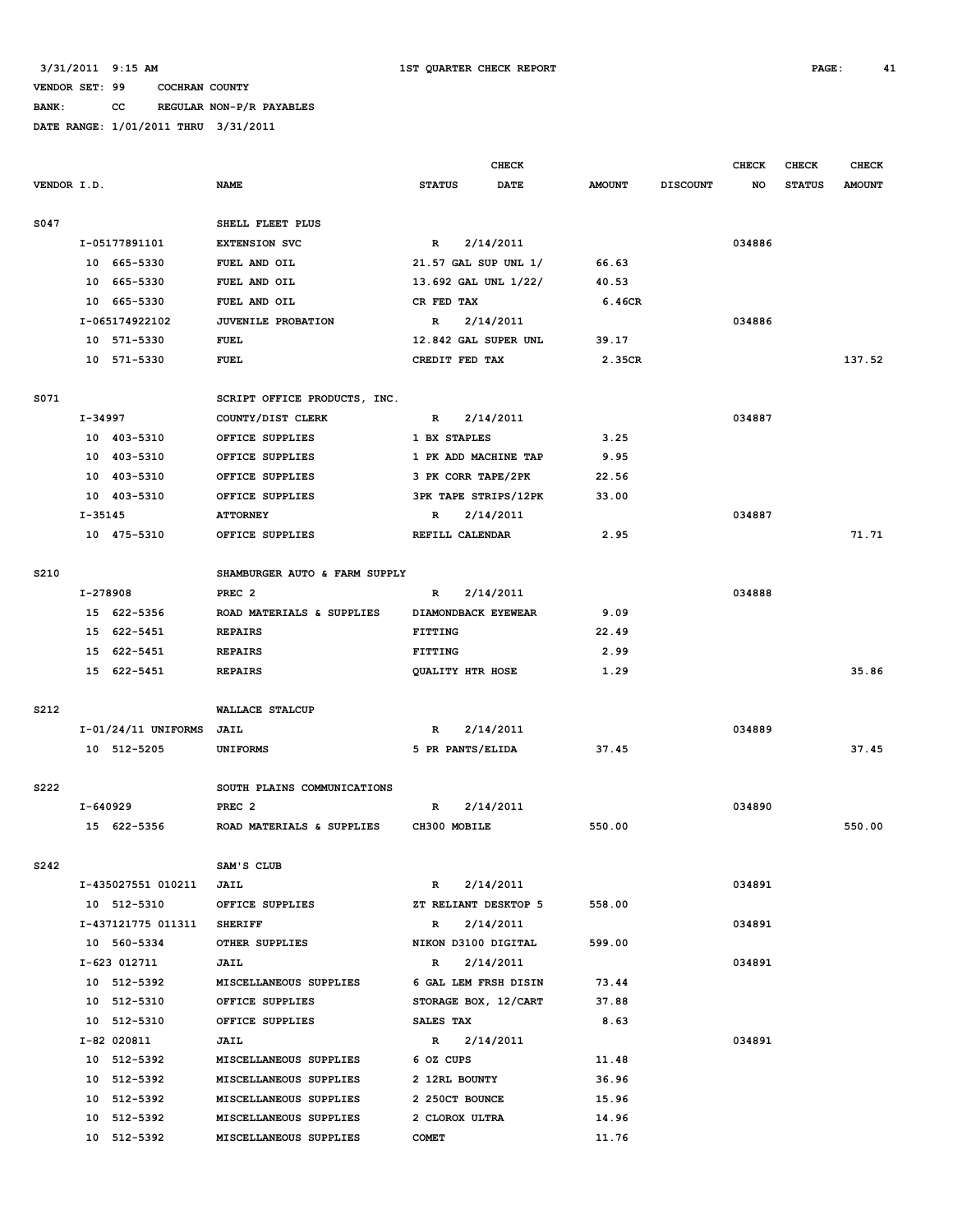**BANK: CC REGULAR NON-P/R PAYABLES**

|                  | <b>CHECK</b> |                   |                                                    |                      |             |               |                 | <b>CHECK</b> | <b>CHECK</b>  | <b>CHECK</b>  |
|------------------|--------------|-------------------|----------------------------------------------------|----------------------|-------------|---------------|-----------------|--------------|---------------|---------------|
| VENDOR I.D.      |              |                   | <b>NAME</b>                                        | <b>STATUS</b>        | <b>DATE</b> | <b>AMOUNT</b> | <b>DISCOUNT</b> | NO           | <b>STATUS</b> | <b>AMOUNT</b> |
|                  |              |                   |                                                    |                      |             |               |                 |              |               |               |
| S242             |              |                   | SAM'S CLUB<br><b>CONT</b>                          |                      |             |               |                 |              |               |               |
|                  |              | I-82 020811       | JAIL                                               | R                    | 2/14/2011   |               |                 | 034891       |               |               |
|                  | 10           | 512-5392          | MISCELLANEOUS SUPPLIES                             | 20 OZ CUPS           |             | 16.48         |                 |              |               |               |
|                  | 10           | 512-5392          | MISCELLANEOUS SUPPLIES                             | 4 QN BATH TISSUE     |             | 18.28         |                 |              |               |               |
|                  | 10           | 512-5392          | MISCELLANEOUS SUPPLIES                             | 4 TRASH BAGS         |             | 35.92         |                 |              |               |               |
|                  | 10           | 512-5392          | MISCELLANEOUS SUPPLIES                             | 3 PK LYSOL           |             | 39.92         |                 |              |               |               |
|                  |              | I-8389 012711     | JAIL                                               | R                    | 2/14/2011   |               |                 | 034891       |               |               |
|                  |              | 10 512-5333       | FOOD-PRISONERS                                     | 2 WELCH'S GRAPE JUIC |             | 12.76         |                 |              |               |               |
|                  | 10           | 512-5333          | <b>FOOD-PRISONERS</b>                              | 2 TROP OJ            |             | 15.96         |                 |              |               |               |
|                  | 10           | 512-5392          | MISCELLANEOUS SUPPLIES                             | 4 PINE SOL           |             | 36.72         |                 |              |               |               |
|                  |              | 10 512-5392       | MISCELLANEOUS SUPPLIES                             | <b>CUTLERY FORK</b>  |             | 9.84          |                 |              |               |               |
|                  | 10           | 512-5333          | <b>FOOD-PRISONERS</b>                              | RED DELICIOUS APPLE  |             | 5.98          |                 |              |               |               |
|                  | 10           | 512-5333          | <b>FOOD-PRISONERS</b>                              | 2 OS CRANBERRY JC    |             | 10.96         |                 |              |               | 1,570.89      |
|                  |              |                   |                                                    |                      |             |               |                 |              |               |               |
| S <sub>294</sub> |              |                   | SHIRLEY SEARS                                      |                      |             |               |                 |              |               |               |
|                  |              | I-JAN TRAVEL 2011 | <b>EXTENSION SVC</b>                               | R                    | 2/14/2011   |               |                 | 034892       |               |               |
|                  | 10           | 665-5428          | FCS AGENT-TRAVEL-OUT OF COUNTYLBK TRIP/4H CONCSN S |                      |             | 64.26         |                 |              |               |               |
|                  | 10           | 665-5428          | FCS AGENT-TRAVEL-OUT OF COUNTYLTFLD 56 MI/UNITED G |                      |             | 28.56         |                 |              |               |               |
|                  |              | 10 665-5428       | FCS AGENT-TRAVEL-OUT OF COUNTYLTFLD 56 MI/FASHION  |                      |             | 28.56         |                 |              |               | 121.38        |
|                  |              |                   |                                                    |                      |             |               |                 |              |               |               |
| S316             |              |                   | <b>BRYANT SEARS</b>                                |                      |             |               |                 |              |               |               |
|                  |              | I-JPO CONF 2011   | JUVENILE PROBATION                                 | $\mathbb{R}$         | 2/14/2011   |               |                 | 034893       |               |               |
|                  |              | 10 571-5427       | CONTINUING EDUCATION                               | MEAL/MCDONALD'S 1/31 |             | 6.98          |                 |              |               |               |
|                  | 10           | 571-5427          | CONTINUING EDUCATION                               | MEAL/LOGAN'S 1/31/11 |             | 11.19         |                 |              |               |               |
|                  | 10           | 571-5427          | CONTINUING EDUCATION                               | MEAL/OMNI-ONION CREE |             | 11.50         |                 |              |               |               |
|                  | 10           | 571-5427          | CONTINUING EDUCATION                               | MEAL/PAPPASITO'S 2/1 |             | 12.93         |                 |              |               |               |
|                  | 10           | 571-5427          | CONTINUING EDUCATION                               | MEAL/JOY'S BUFFET 2/ |             | 9.47          |                 |              |               |               |
|                  | 10           | 571-5427          | CONTINUING EDUCATION                               | MEAL/CHEESECAKE 2/2/ |             | 12.66         |                 |              |               |               |
|                  | 10           | 571-5427          | CONTINUING EDUCATION                               | OMNI HOTEL, 3 NITES  |             | 315.00        |                 |              |               |               |
|                  |              | 10 571-5427       | CONTINUING EDUCATION                               | LODGING TAX          |             | 47.25         |                 |              |               | 426.98        |
|                  |              |                   |                                                    |                      |             |               |                 |              |               |               |
| S331             |              |                   | STANDARD COFFEE SERVICE                            |                      |             |               |                 |              |               |               |
|                  |              | I-8311-68795      | NON-DEPT'L                                         | R                    | 2/14/2011   |               |                 | 034894       |               |               |
|                  |              | 10 409-5300       | COUNTY-WIDE SUPPLIES                               | 6 FR VAN CREAMER     |             | 43.98         |                 |              |               |               |
|                  |              | 10 409-5300       | COUNTY-WIDE SUPPLIES                               | 2 NESTLE HOT CHOC    |             | 30.40         |                 |              |               |               |
|                  |              | 10 409-5300       | COUNTY-WIDE SUPPLIES                               | AAA EXC F/P          |             | 41.55         |                 |              |               |               |
|                  |              | 10 409-5300       | COUNTY-WIDE SUPPLIES                               | 2 AAA EXC 40         |             | 71.80         |                 |              |               |               |
|                  |              | 10 409-5300       | COUNTY-WIDE SUPPLIES                               | FUEL ADJ             |             | 3.10          |                 |              |               | 190.83        |
|                  |              |                   |                                                    |                      |             |               |                 |              |               |               |
| T009             |              |                   | TEXAS ASSOCIATION OF COUNTIES                      |                      |             |               |                 |              |               |               |
|                  | I-23597      |                   | <b>TREASURER</b>                                   | R                    | 2/14/2011   |               |                 | 034895       |               |               |
|                  |              | 10 497-5481       | DUES AND REGISTRATION                              | 2011 INVEST OFFICER  |             | 225.00        |                 |              |               | 225.00        |
|                  |              |                   |                                                    |                      |             |               |                 |              |               |               |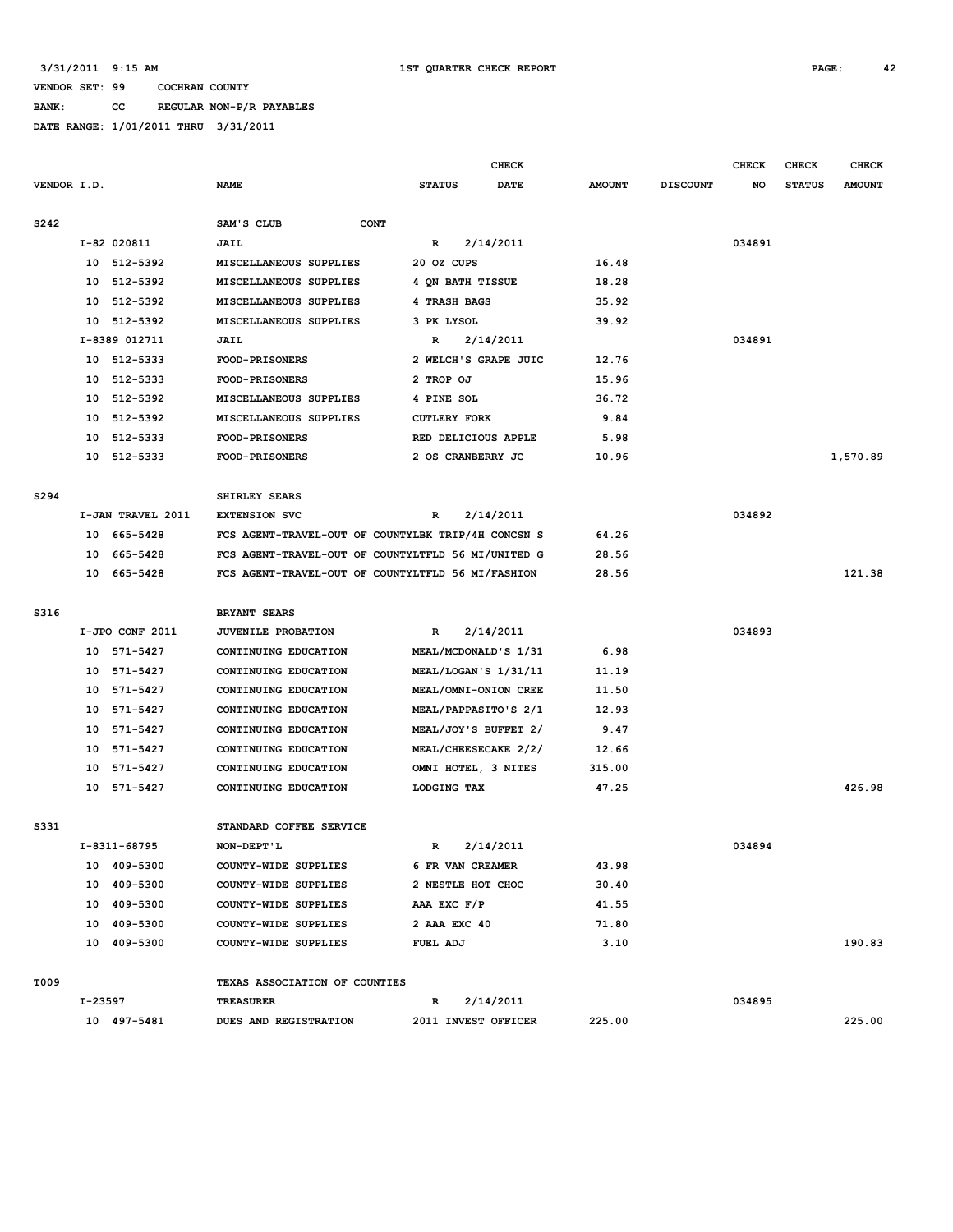**BANK: CC REGULAR NON-P/R PAYABLES**

|             |                 |                             |                           | <b>CHECK</b>          |                 | <b>CHECK</b> | <b>CHECK</b>  | <b>CHECK</b>  |
|-------------|-----------------|-----------------------------|---------------------------|-----------------------|-----------------|--------------|---------------|---------------|
| VENDOR I.D. |                 | <b>NAME</b>                 | <b>STATUS</b>             | DATE<br><b>AMOUNT</b> | <b>DISCOUNT</b> | NO           | <b>STATUS</b> | <b>AMOUNT</b> |
| T087        |                 | TEXAS DEPARTMENT OF HEALTH  |                           |                       |                 |              |               |               |
|             | I-13127         | <b>CLERK</b>                | 2/14/2011<br>R            |                       |                 | 034896       |               |               |
|             | 10 403-5310     |                             | 15 REMOTE BIRTH ACCE      | 27.45                 |                 |              |               | 27.45         |
|             |                 | OFFICE SUPPLIES             |                           |                       |                 |              |               |               |
| T148        |                 | TASCOSA OFFICE MACHINES INC |                           |                       |                 |              |               |               |
|             | I-9AN513        | <b>SHERIFF</b>              | R<br>2/14/2011            |                       |                 | 034897       |               |               |
|             | 10 560-5411     | MAINTENANCE CONTRACTS       | COPIER MAINTENANCE        | 69.00                 |                 |              |               | 69.00         |
| T184        |                 | THYSSENKRUPP ELEVATOR COR   |                           |                       |                 |              |               |               |
|             | I-774624        | <b>COURTHOUSE</b>           | 2/14/2011<br>R            |                       |                 | 034898       |               |               |
|             | 10 510-5411     | MAINTENANCE CONTRACTS       | ELEVATOR MAINTENANCE      | 540.67                |                 |              |               | 540.67        |
|             |                 |                             |                           |                       |                 |              |               |               |
| U019        |                 | UNITED SUPERMARKETS, INC    |                           |                       |                 |              |               |               |
|             | I-1318 020511   | <b>JAIL</b>                 | 2/14/2011<br>R            |                       |                 | 034899       |               |               |
|             | 10 512-5333     | FOOD-PRISONERS              | MILK                      |                       | 3.69            |              |               |               |
|             | 10 512-5333     | <b>FOOD-PRISONERS</b>       | <b>EGGS</b>               |                       | 2.39            |              |               |               |
|             | 10 512-5333     | FOOD-PRISONERS              | 6 EGG/BAC/FRI             | 10.00                 |                 |              |               |               |
|             | 10 512-5333     | FOOD-PRISONERS              | 6 FRENCH TOAST            | 10.00                 |                 |              |               |               |
|             | 512-5333<br>10  | <b>FOOD-PRISONERS</b>       | 6 PANCAKE/SAUS            | 10.00                 |                 |              |               |               |
|             | 10 512-5333     | FOOD-PRISONERS              | <b>4 BREAKFAST ENT</b>    |                       | 6.67            |              |               |               |
|             | 10 512-5333     | FOOD-PRISONERS              | 4 EGG/SAUS                |                       | 6.67            |              |               |               |
|             | 512-5333<br>10  | <b>FOOD-PRISONERS</b>       | <b>3 FRENCH TOAST</b>     |                       | 5.00            |              |               |               |
|             | 512-5333<br>10  | <b>FOOD-PRISONERS</b>       | 3 PANCAKE/SAUS            |                       | 5.00            |              |               |               |
|             | 512-5333<br>10  | FOOD-PRISONERS              | 7 JD BRKFST BOWL          | 18.83                 |                 |              |               |               |
|             | 512-5333<br>10  | <b>FOOD-PRISONERS</b>       | 6 BRKFST BOWL             | 16.14                 |                 |              |               |               |
|             | 512-5333<br>10  | <b>FOOD-PRISONERS</b>       | 7 BRKFST BOWL             | 18.83                 |                 |              |               |               |
|             | 512-5333<br>10  | <b>FOOD-PRISONERS</b>       | 5 BRKFST BOWL             | 13.45                 |                 |              |               |               |
|             | 512-5333<br>10  | <b>FOOD-PRISONERS</b>       | <b>3 BREAKFAST ENT</b>    |                       | 8.35            |              |               |               |
|             | 10 512-5333     | <b>FOOD-PRISONERS</b>       | 4 EGG/BACON/FRI           |                       | 6.68            |              |               |               |
|             | 10 512-5333     | FOOD-PRISONERS              | 2 EGG/SAUSAGE             |                       | 3.34            |              |               |               |
|             | 512-5333<br>10  | <b>FOOD-PRISONERS</b>       | 2 PANCAKE/SAUS            |                       | 3.34            |              |               |               |
|             | 512-5333<br>10  | <b>FOOD-PRISONERS</b>       | 2 BREAKFAST ENT           |                       | 3.32            |              |               |               |
|             | 10<br>512-5333  | FOOD-PRISONERS              | 1 EGG/BACON/FRI           |                       | 1.66            |              |               |               |
|             | 10 512-5333     | <b>FOOD-PRISONERS</b>       | 1 EGG/SAUSAGE             |                       | 1.66            |              |               |               |
|             | 10 512-5333     | <b>FOOD-PRISONERS</b>       | PP FLAVOR MIX/36          | 12.99                 |                 |              |               |               |
|             | 10 512-5333     | FOOD-PRISONERS              | 2 MIRACLE WHIP            |                       | 9.98            |              |               |               |
|             | 10 512-5333     | FOOD-PRISONERS              | 2 PICKLE DILL             |                       | 5.58            |              |               |               |
|             | 10 512-5333     | <b>FOOD-PRISONERS</b>       | 2 HEINZ KETCHUP           |                       | 3.58            |              |               |               |
|             | 10 512-5333     | <b>FOOD-PRISONERS</b>       | 3 HICKORY BACON           |                       | 9.00            |              |               |               |
|             | 10 512-5333     | FOOD-PRISONERS              | 3 MI PUEBLO TORTILLA      |                       | 4.50            |              |               |               |
|             | 10 512-5333     | FOOD-PRISONERS              | <b>PRODUCE</b>            |                       | 4.99            |              |               |               |
|             | 10 512-5333     | FOOD-PRISONERS              | 2/5# RED DEL APPLES       |                       | 9.98            |              |               |               |
|             | 10 512-5333     | FOOD-PRISONERS              | 2 DOLE SALAD              |                       | 3.18            |              |               |               |
|             | 10 512-5333     | FOOD-PRISONERS              | ICEBERG LETTUCE           |                       | 1.29            |              |               |               |
|             | I-5773 02/01/11 | <b>JAIL</b>                 | 2/14/2011<br>$\mathbb{R}$ |                       |                 | 034899       |               |               |
|             | 10 512-5391     | MEDICAL CARE-PRISONERS      | MEDS FOR A HERNANDE       | 16.99                 |                 |              |               |               |
|             | I-9809 020511   | <b>JAIL</b>                 | 2/14/2011<br>R            |                       |                 | 034899       |               |               |
|             | 10 512-5333     | FOOD-PRISONERS              | 2 LEMONADE DRINK          |                       | 3.78            |              |               |               |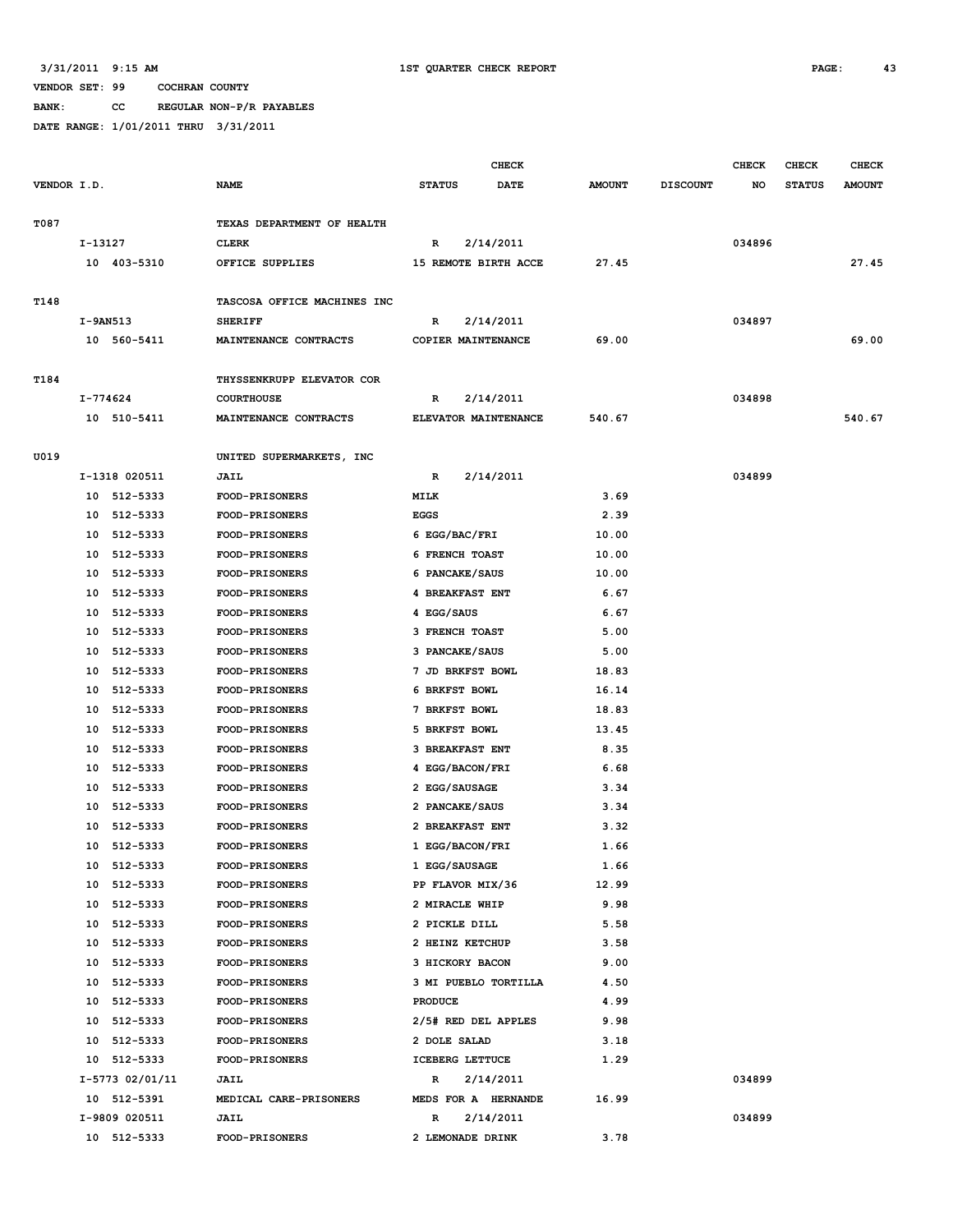# **BANK: CC REGULAR NON-P/R PAYABLES**

|             |                                       |                                                   |                                   | <b>CHECK</b> |                |                 | <b>CHECK</b> | CHECK         | <b>CHECK</b>  |
|-------------|---------------------------------------|---------------------------------------------------|-----------------------------------|--------------|----------------|-----------------|--------------|---------------|---------------|
| VENDOR I.D. |                                       | <b>NAME</b>                                       | <b>STATUS</b>                     | <b>DATE</b>  | <b>AMOUNT</b>  | <b>DISCOUNT</b> | NO           | <b>STATUS</b> | <b>AMOUNT</b> |
| U019        |                                       | UNITED SUPERMARKETS, ICONT                        |                                   |              |                |                 |              |               |               |
|             | I-9809 020511                         | JAIL                                              | $\mathbb{R}$                      | 2/14/2011    |                |                 | 034899       |               |               |
|             | 10 512-5333                           | <b>FOOD-PRISONERS</b>                             | 2 CHERRY DRINK                    |              | 3.78           |                 |              |               |               |
|             | I-RX 020111                           | <b>JAIL--EVANS RX</b>                             | R                                 | 2/14/2011    |                |                 | 034899       |               |               |
|             | 10 512-5391                           | MEDICAL CARE-PRISONERS                            | MEDS FOR JEREMY EVAN              |              | 48.99          |                 |              |               | 293.63        |
|             |                                       |                                                   |                                   |              |                |                 |              |               |               |
| <b>W008</b> |                                       | WEST TEXAS COUNTY JUDGES & COM                    |                                   |              |                |                 |              |               |               |
|             | I-2011 CONF/ST CLAIR COMMISSIONERS CT |                                                   | $\mathbb{R}$                      | 2/14/2011    |                |                 | 034900       |               |               |
|             | 15 610-5427                           | COMM-CONTINUING EDUCATION                         | CONF REGIS/JUDGE ST               |              | 175.00         |                 |              |               |               |
|             | I-CONF REGIS/DUNN                     | COMMISSIONERS CT                                  | R                                 | 2/14/2011    |                |                 | 034900       |               |               |
|             | 15 610-5427                           | COMM-CONTINUING EDUCATION                         | CONF REGIS/COMMR DUN              |              | 175.00         |                 |              |               |               |
|             | I-CONF REGIS/TIMMONS COMMISSIONERS CT |                                                   | R                                 | 2/14/2011    |                |                 | 034900       |               |               |
|             | 15 610-5427                           | COMM-CONTINUING EDUCATION                         | CONF REGIS/COMMR TIM              |              | 175.00         |                 |              |               | 525.00        |
| <b>W055</b> |                                       | WINDSTREAM COMMUNICATIONS SW                      |                                   |              |                |                 |              |               |               |
|             | I-266-5051 FEB 11                     | LIBRARY                                           | R                                 | 2/14/2011    |                |                 | 034901       |               |               |
|             | 10 650-5420                           | TELECOMMUNICATIONS                                | PHONE SVC                         |              | 170.18         |                 |              |               |               |
|             | 10 650-5420                           | <b>TELECOMMUNICATIONS</b>                         | INTERNET SVC                      |              | 49.99          |                 |              |               |               |
|             | 10 650-5420                           | <b>TELECOMMUNICATIONS</b>                         | LONG DISTANCE                     |              | 1.55           |                 |              |               |               |
|             | I-266-5171 FEB 11                     | TAX A/C                                           | R                                 | 2/14/2011    |                |                 | 034901       |               |               |
|             | 10 499-5420                           | <b>TELECOMMUNICATIONS</b>                         | PHONE SVC                         |              | 140.84         |                 |              |               |               |
|             | 10 499-5420                           | <b>TELECOMMUNICATIONS</b>                         | <b>INTERNET SVC</b>               |              | 82.94          |                 |              |               |               |
|             | 10 499-5420                           | <b>TELECOMMUNICATIONS</b>                         | LONG DISTANCE                     |              | 5.19           |                 |              |               |               |
|             | I-266-5211 FEB 11                     | <b>SHERIFF</b>                                    | R                                 | 2/14/2011    |                |                 | 034901       |               |               |
|             | 10 560-5420                           | <b>TELECOMMUNICATIONS</b>                         |                                   |              |                |                 |              |               |               |
|             | 10 560-5420                           |                                                   | PHONE SVC/2 LINES                 |              | 156.19<br>1.17 |                 |              |               |               |
|             |                                       | <b>TELECOMMUNICATIONS</b>                         | LONG DISTANCE                     |              |                |                 |              |               |               |
|             | I-266-5215 FEB 11<br>10 665-5420      | <b>EXTENSION SVC</b><br><b>TELECOMMUNICATIONS</b> | R                                 | 2/14/2011    | 148.04         |                 | 034901       |               |               |
|             | 10 665-5420                           | <b>TELECOMMUNICATIONS</b>                         | PHONE SVC/3 LINES<br>INTERNET SVC |              | 119.99         |                 |              |               |               |
|             | 10 665-5420                           | TELECOMMUNICATIONS                                | <b>3 CALL RETURNS</b>             |              | 4.50           |                 |              |               |               |
|             |                                       |                                                   |                                   |              |                |                 |              |               |               |
|             | 10 665-5420<br>I-266-5302 FEB 11      | <b>TELECOMMUNICATIONS</b>                         | LONG DISTANCE                     |              | 3.26           |                 | 034901       |               |               |
|             |                                       | <b>JUSTICE OF PEACE</b>                           | R                                 | 2/14/2011    |                |                 |              |               |               |
|             | 10 455-5420                           | <b>TELECOMMUNICATIONS</b>                         | PHONE SVC                         |              | 46.71          |                 |              |               |               |
|             | 10 455-5420                           | <b>TELECOMMUNICATIONS</b>                         | LONG DISTANCE                     |              | 0.38           |                 |              |               |               |
|             | I-266-5450 FEB 11                     | COUNTY/DIST CLERK                                 | $\mathbb{R}$                      | 2/14/2011    |                |                 | 034901       |               |               |
|             | 10 403-5420                           | <b>TELECOMMUNICATIONS</b>                         | PHONE SVC/2 LINES                 |              | 155.86         |                 |              |               |               |
|             | 10 403-5420                           | <b>TELECOMMUNICATIONS</b>                         | LONG DISTANCE                     |              | 7.81           |                 |              |               |               |
|             | I-266-5508 FEB 11                     | COUNTY JUDGE/COMMR CT                             | $\mathbb{R}$                      | 2/14/2011    |                |                 | 034901       |               |               |
|             | 15 610-5420                           | <b>TELECOMMUNICATIONS</b>                         | PHONE SVC/2 LINES                 |              | 109.54         |                 |              |               |               |
|             | 15 610-5420                           | <b>TELECOMMUNICATIONS</b>                         | LONG DISTANCE                     |              | 0.75           |                 |              |               |               |
|             | I-266-5822 FEB 11                     | AUDITOR & NON-DEPT'L                              | R                                 | 2/14/2011    |                |                 | 034901       |               |               |
|             | 10 495-5420                           | <b>TELECOMMUNICATIONS</b>                         | PHONE SVC 1 LINE                  |              | 46.70          |                 |              |               |               |
|             | 10 495-5420                           | TELECOMMUNICATIONS                                | <b>BUS BROADBAND</b>              |              | 59.99          |                 |              |               |               |
|             | 10 495-5420                           | TELECOMMUNICATIONS                                | 3 YR CONTRACT                     |              | 35.00CR        |                 |              |               |               |
|             | 10 409-5420                           | <b>TELECOMMUNICATIONS</b>                         | FAX LINE 266-5629                 |              | 46.71          |                 |              |               |               |
|             | 10 409-5420                           | <b>TELECOMMUNICATIONS</b>                         | INTERNET SVC                      |              | 154.99         |                 |              |               |               |
|             | 10 409-5420                           | TELECOMMUNICATIONS                                | 3 YR CONTRACT                     |              | 10.00CR        |                 |              |               |               |
|             | 10 409-5420                           | <b>TELECOMMUNICATIONS</b>                         | LONG DISTANCE                     |              | 0.99           |                 |              |               |               |
|             | I-266-8661 FEB 11                     | COUNTY ATTORNEY                                   | $\mathbb{R}$                      | 2/14/2011    |                |                 | 034901       |               |               |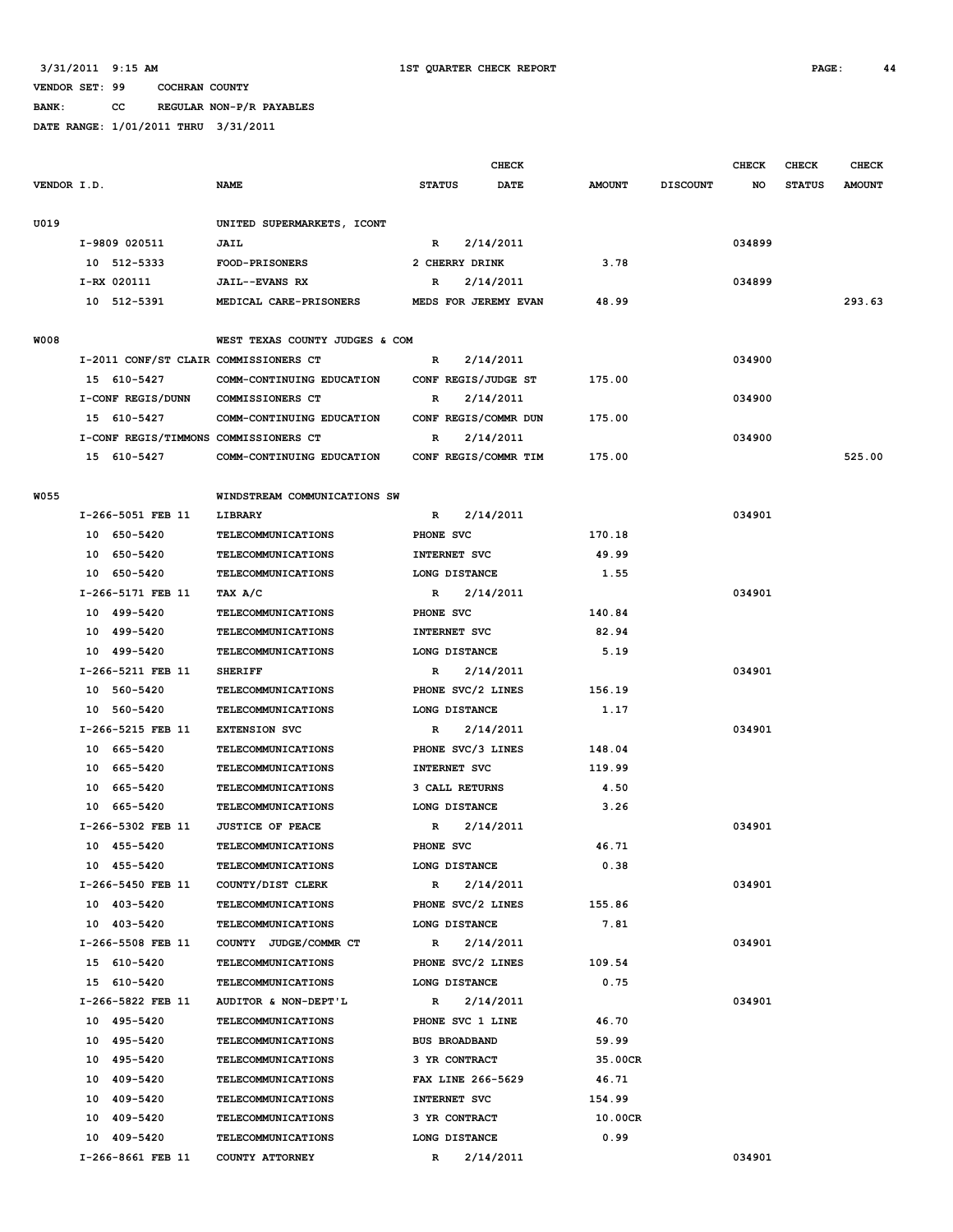**BANK: CC REGULAR NON-P/R PAYABLES**

|             |                   |                            |                        | CHECK       |               |                 | <b>CHECK</b> | <b>CHECK</b>  | <b>CHECK</b>  |
|-------------|-------------------|----------------------------|------------------------|-------------|---------------|-----------------|--------------|---------------|---------------|
| VENDOR I.D. |                   | <b>NAME</b>                | <b>STATUS</b>          | <b>DATE</b> | <b>AMOUNT</b> | <b>DISCOUNT</b> | NO           | <b>STATUS</b> | <b>AMOUNT</b> |
| <b>W055</b> |                   | WINDSTREAM COMMUNICATICONT |                        |             |               |                 |              |               |               |
|             | I-266-8661 FEB 11 | COUNTY ATTORNEY            | R                      | 2/14/2011   |               |                 | 034901       |               |               |
|             | 10 475-5420       | <b>TELECOMMUNICATIONS</b>  | PHONE SVC/2 LINES      |             | 104.98        |                 |              |               |               |
|             | 10 475-5420       | <b>TELECOMMUNICATIONS</b>  | INTERNET SVC           |             | 59.99         |                 |              |               |               |
|             | I-266-8888 FEB 11 | <b>SHERIFF</b>             | R                      | 2/14/2011   |               |                 | 034901       |               |               |
|             | 10 560-5420       | <b>TELECOMMUNICATIONS</b>  | FEB FAX LINE & CRIME   |             | 43.88         |                 |              |               |               |
|             | 10 560-5420       | <b>TELECOMMUNICATIONS</b>  | LONG DISTANCE          |             | 0.41          |                 |              |               | 1,678.53      |
|             |                   |                            |                        |             |               |                 |              |               |               |
| W062        |                   | WAL-MART COMMUNITY         |                        |             |               |                 |              |               |               |
|             | I-5401 020911     | JAIL                       | $\mathbb{R}$           | 2/14/2011   |               |                 | 034902       |               |               |
|             | 10 512-5392       | MISCELLANEOUS SUPPLIES     | <b>COTTON SWABS</b>    |             | 2.97          |                 |              |               |               |
|             | I-9718 020711     | <b>SHERIFF</b>             | R                      | 2/14/2011   |               |                 | 034902       |               |               |
|             | 10 560-5310       | OFFICE SUPPLIES            | 19" LED HDTV           |             | 198.00        |                 |              |               | 200.97        |
| W070        |                   | R D WALLACE OIL CO INC     |                        |             |               |                 |              |               |               |
|             | $I-1400$ 01/11    | PREC <sub>4</sub>          | $\mathbb{R}$           | 2/14/2011   |               |                 | 034903       |               |               |
|             | 15 624-5330       | FUEL AND OIL               | 62 GAL UNLEADED        |             | 176.40        |                 |              |               |               |
|             | $I-1400$ 12/10    | PREC 4                     | R                      | 2/14/2011   |               |                 | 034903       |               |               |
|             | 15 624-5330       | FUEL AND OIL               | 61.3 GAL UNLEADED      |             | 163.79        |                 |              |               |               |
|             | $I-2440$ 01/11    | PREC 1                     | R                      | 2/14/2011   |               |                 | 034903       |               |               |
|             | 15 621-5330       | FUEL & OIL                 | 28 GAL UNLEADED        |             | 78.82         |                 |              |               |               |
|             | $I-3440$ 12/10    | PREC 1                     | R                      | 2/14/2011   |               |                 | 034903       |               |               |
|             | 15 621-5330       | FUEL & OIL                 | 25 GAL UNLEADED        |             | 67.63         |                 |              |               |               |
|             | I-3540 01/11      | PREC <sub>3</sub>          | R                      | 2/14/2011   |               |                 | 034903       |               |               |
|             | 15 623-5330       | FUEL AND OIL               | 84.3 GAL UNLEADED      |             | 234.78        |                 |              |               |               |
|             | 15 623-5330       | FUEL AND OIL               | 80 GAL LS DIESEL       |             | 220.40        |                 |              |               |               |
|             | 15<br>623-5330    | FUEL AND OIL               | STATE TAX              |             | 16.00         |                 |              |               |               |
|             | 15<br>623-5330    | FUEL AND OIL               | 508.1 GAL HS DIESEL    |             | 1,529.38      |                 |              |               |               |
|             | 15 623-5330       | FUEL AND OIL               | 2-80 OZ POWER SVC      |             | 21.96         |                 |              |               |               |
|             | $I-3540$ 12/10    | PREC <sub>3</sub>          | R                      | 2/14/2011   |               |                 | 034903       |               |               |
|             | 15 623-5330       | FUEL AND OIL               | 259.2 GAL DYED/HS DI   |             | 720.58        |                 |              |               |               |
|             | 623-5330<br>15    | FUEL AND OIL               | 1 80-OZ POWER SVC      |             | 10.98         |                 |              |               |               |
|             | 15 623-5330       | FUEL AND OIL               | 55.25 GAL UNLEADED     |             | 153.88        |                 |              |               |               |
|             | 15 623-5330       | FUEL AND OIL               | 212 GAL DYED/HS DIES   |             | 612.68        |                 |              |               |               |
|             | 15 623-5330       | FUEL AND OIL               | 1 80-OZ POWER SVC      |             | 10.98         |                 |              |               |               |
|             | $I-3600$ $01/11$  | PARK                       | R                      | 2/14/2011   |               |                 | 034903       |               |               |
|             | 10 660-5330       | FUEL AND OIL               | 27 GAL UNLEADED        |             | 76.01         |                 |              |               |               |
|             | $I-3600$ 12/10    | <b>PARK</b>                | R                      | 2/14/2011   |               |                 | 034903       |               |               |
|             | 10 660-5330       | FUEL AND OIL               | 57 GAL UNLEADED        |             | 152.30        |                 |              |               |               |
|             | I-3620 01/11      | <b>CEMETERY</b>            | R                      | 2/14/2011   |               |                 | 034903       |               |               |
|             | 10 516-5330       | FUEL & OIL                 | <b>30 GAL UNLEADED</b> |             | 84.45         |                 |              |               |               |
|             | I-3700 01/11      | <b>SHERIFF</b>             | R                      | 2/14/2011   |               |                 | 034903       |               |               |
|             | 10 560-5330       | FUEL AND OIL               | 16 GAL UNL/#111        |             | 45.04         |                 |              |               |               |
|             | 10 560-5330       | FUEL AND OIL               | 68 GAL UNL/#123        |             | 192.46        |                 |              |               |               |
|             | 10 560-5330       | FUEL AND OIL               | 7.6 GAL UNL/#125       |             | 21.85         |                 |              |               |               |
|             | 10 560-5330       | FUEL AND OIL               | 27.5 GAL UNL/#134      |             | 77.41         |                 |              |               |               |
|             | 10 560-5330       | FUEL AND OIL               | 52 GAL UNL/#137        |             | 146.13        |                 |              |               |               |
|             | I-3700 12/10      | <b>SHERIFF</b>             | R                      | 2/14/2011   |               |                 | 034903       |               |               |
|             |                   |                            |                        |             |               |                 |              |               |               |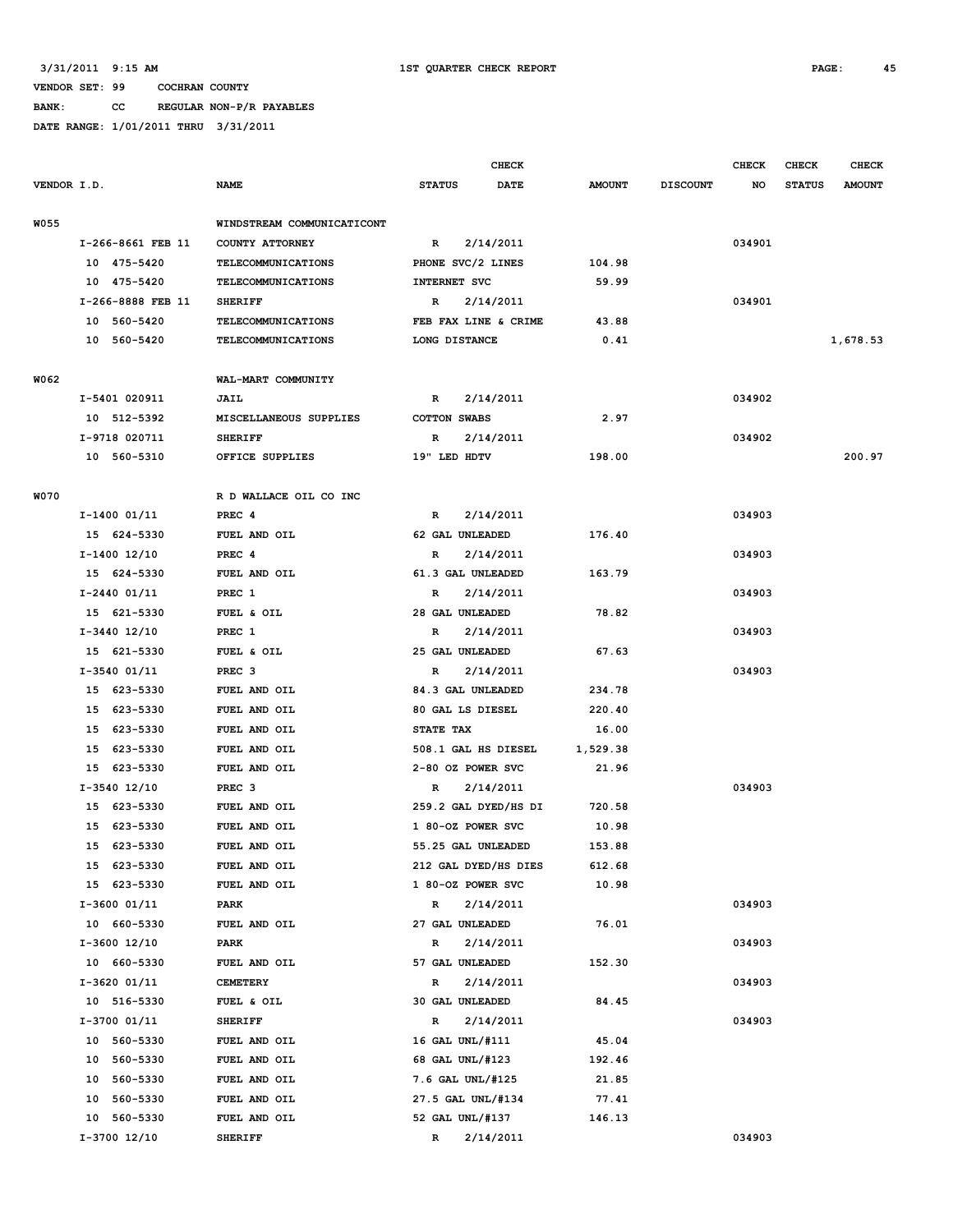# **BANK: CC REGULAR NON-P/R PAYABLES**

| VENDOR I.D.<br><b>NAME</b><br><b>STATUS</b><br><b>DATE</b><br><b>AMOUNT</b><br><b>DISCOUNT</b><br>NO<br><b>STATUS</b><br><b>AMOUNT</b><br>W070<br>R D WALLACE OIL CO INCCONT<br>034903<br>I-3700 12/10<br>R<br>2/14/2011<br><b>SHERIFF</b><br>560-5330<br>89 GAL UNLEADED/#123<br>242.40<br>10<br>FUEL AND OIL<br>14.9 GAL UNLEADED/#1<br>10<br>560-5330<br>FUEL AND OIL<br>39.26<br>5, 173. 26<br>10<br>560-5330<br>FUEL AND OIL<br>29 GAL UNLEADED/#137<br>77.69<br>W092<br>WEST TEXAS GAS INC<br>I-15006-03496 FEB11<br>2/14/2011<br>034904<br><b>SHERIFF</b><br>R<br>10 560-5330<br>CARD #112/88.67 GAL<br>242.46<br>FUEL AND OIL<br>CARD #111/20.43 GAL<br>10<br>560-5330<br>FUEL AND OIL<br>57.53<br>10<br>560-5330<br>UNIT #125/13.71 GAL<br>FUEL AND OIL<br>41.14<br>UNIT #123/93.01 GAL<br>287.10<br>10<br>560-5330<br>FUEL AND OIL<br>10<br>560-5330<br>FUEL AND OIL<br>UNIT #137/36.54 GAL<br>106.52<br>560-5330<br>UNIT #121/25.5 GAL U<br>71.17<br>10<br>FUEL AND OIL<br>560-5330<br>UNIT #135/130.59 GAL<br>10<br>FUEL AND OIL<br>380.28<br>1,666.36<br>10<br>560-5330<br>FUEL AND OIL<br>UNIT #136/172.99 GAL<br>480.16<br>W092<br>WEST TEXAS GAS INC<br>I-15006-47129 FEB11<br>2/14/2011<br>034905<br>JUVENILE PROBATION<br>R<br>29.43<br>29.43<br>10 571-5330<br>FUEL<br>10.45 GAL UNLEADED 1<br>W097<br>WILDRED L. MATHENY dba<br>I-28275<br>CRTHSE/ACT BLDG/LIB<br>2/14/2011<br>034906<br>R<br>70.00<br>10 510-5332<br><b>CUSTODIAL SUPPLIES</b><br><b>SPRAY BUGS</b><br>10<br>662-5332<br><b>CUSTODIAL SUPPLIES</b><br><b>SPRAY BUGS</b><br>45.00<br>150.00<br>10<br>650-5332<br>35.00<br>CUSTODIAL SUPPLIES<br><b>SPRAY BUGS</b><br>X001<br><b>XCEL ENERGY</b><br>034907<br>I-54-1324315-7 FEB11 ALMOST ALL DEPTS<br>2/14/2011<br>R<br>518-5440<br>300210167 RUNWAY LIG<br>87.09<br>30<br>UTILITIES<br>10<br>510-5440<br>UTILITIES<br>300240736 COURTHOUSE<br>1,705.30<br>660-5440<br>UTILITIES & IRRIGATION<br>300265059 SOFTBALL P<br>18.57<br>10<br>10<br>580-5440<br>300282806 TOWER<br>71.82<br>UTILITIES [TOWER]<br>15 621-5440<br>300294119 PREC 1 SHO<br>62.38<br>UTILITIES<br>10 650-5440<br>300338546 LIBRARY<br>172.19<br>UTILITIES<br>10 650-5440<br>AREA LIGHT/LIB<br>14.52<br>UTILITIES<br>29.07<br>10 652-5440<br>UTILITIES<br>300342232 MUSEUM<br>10 662-5440<br>300390484 ACTIVITY B<br>448.47<br>UTILITIES<br>10 409-5440<br>UTILITIES<br>300409931 TRAP SHOOT<br>10.91<br>10 660-5440<br>UTILITIES & IRRIGATION<br>300410370 PARK<br>131.18<br>10 660-5440<br>300457515 PARK/SHOP<br>42.89<br>UTILITIES & IRRIGATION<br>10 660-5440<br>300505444 HOFMAN BAS<br>18.57<br>UTILITIES & IRRIGATION<br>10 516-5440<br>300555198 CEMETERY<br>18.57<br>UTILITIES<br>10 409-5440<br>300577364 102 N MAIN<br>11.31<br>UTILITIES<br>10 660-5440<br>UTILITIES & IRRIGATION<br>300587052 SHOWBARN<br>164.88<br>10 660-5440<br>UTILITIES & IRRIGATION<br>300587753 RODEO GROU<br>18.57<br>10 516-5440<br>300603417 CEMETERY<br>12.05<br>UTILITIES<br>300637038 CEMETERY S<br>18.57<br>10 516-5440<br>UTILITIES |  |  | <b>CHECK</b> |  |  |  | <b>CHECK</b> | <b>CHECK</b> | <b>CHECK</b> |
|-------------------------------------------------------------------------------------------------------------------------------------------------------------------------------------------------------------------------------------------------------------------------------------------------------------------------------------------------------------------------------------------------------------------------------------------------------------------------------------------------------------------------------------------------------------------------------------------------------------------------------------------------------------------------------------------------------------------------------------------------------------------------------------------------------------------------------------------------------------------------------------------------------------------------------------------------------------------------------------------------------------------------------------------------------------------------------------------------------------------------------------------------------------------------------------------------------------------------------------------------------------------------------------------------------------------------------------------------------------------------------------------------------------------------------------------------------------------------------------------------------------------------------------------------------------------------------------------------------------------------------------------------------------------------------------------------------------------------------------------------------------------------------------------------------------------------------------------------------------------------------------------------------------------------------------------------------------------------------------------------------------------------------------------------------------------------------------------------------------------------------------------------------------------------------------------------------------------------------------------------------------------------------------------------------------------------------------------------------------------------------------------------------------------------------------------------------------------------------------------------------------------------------------------------------------------------------------------------------------------------------------------------------------------------------------------------------------------------------------------------------------------------------------------------------------------------------------------------------------------------------------------------------------------------------------------------------------------------------------------------------------------------------------------|--|--|--------------|--|--|--|--------------|--------------|--------------|
|                                                                                                                                                                                                                                                                                                                                                                                                                                                                                                                                                                                                                                                                                                                                                                                                                                                                                                                                                                                                                                                                                                                                                                                                                                                                                                                                                                                                                                                                                                                                                                                                                                                                                                                                                                                                                                                                                                                                                                                                                                                                                                                                                                                                                                                                                                                                                                                                                                                                                                                                                                                                                                                                                                                                                                                                                                                                                                                                                                                                                                           |  |  |              |  |  |  |              |              |              |
|                                                                                                                                                                                                                                                                                                                                                                                                                                                                                                                                                                                                                                                                                                                                                                                                                                                                                                                                                                                                                                                                                                                                                                                                                                                                                                                                                                                                                                                                                                                                                                                                                                                                                                                                                                                                                                                                                                                                                                                                                                                                                                                                                                                                                                                                                                                                                                                                                                                                                                                                                                                                                                                                                                                                                                                                                                                                                                                                                                                                                                           |  |  |              |  |  |  |              |              |              |
|                                                                                                                                                                                                                                                                                                                                                                                                                                                                                                                                                                                                                                                                                                                                                                                                                                                                                                                                                                                                                                                                                                                                                                                                                                                                                                                                                                                                                                                                                                                                                                                                                                                                                                                                                                                                                                                                                                                                                                                                                                                                                                                                                                                                                                                                                                                                                                                                                                                                                                                                                                                                                                                                                                                                                                                                                                                                                                                                                                                                                                           |  |  |              |  |  |  |              |              |              |
|                                                                                                                                                                                                                                                                                                                                                                                                                                                                                                                                                                                                                                                                                                                                                                                                                                                                                                                                                                                                                                                                                                                                                                                                                                                                                                                                                                                                                                                                                                                                                                                                                                                                                                                                                                                                                                                                                                                                                                                                                                                                                                                                                                                                                                                                                                                                                                                                                                                                                                                                                                                                                                                                                                                                                                                                                                                                                                                                                                                                                                           |  |  |              |  |  |  |              |              |              |
|                                                                                                                                                                                                                                                                                                                                                                                                                                                                                                                                                                                                                                                                                                                                                                                                                                                                                                                                                                                                                                                                                                                                                                                                                                                                                                                                                                                                                                                                                                                                                                                                                                                                                                                                                                                                                                                                                                                                                                                                                                                                                                                                                                                                                                                                                                                                                                                                                                                                                                                                                                                                                                                                                                                                                                                                                                                                                                                                                                                                                                           |  |  |              |  |  |  |              |              |              |
|                                                                                                                                                                                                                                                                                                                                                                                                                                                                                                                                                                                                                                                                                                                                                                                                                                                                                                                                                                                                                                                                                                                                                                                                                                                                                                                                                                                                                                                                                                                                                                                                                                                                                                                                                                                                                                                                                                                                                                                                                                                                                                                                                                                                                                                                                                                                                                                                                                                                                                                                                                                                                                                                                                                                                                                                                                                                                                                                                                                                                                           |  |  |              |  |  |  |              |              |              |
|                                                                                                                                                                                                                                                                                                                                                                                                                                                                                                                                                                                                                                                                                                                                                                                                                                                                                                                                                                                                                                                                                                                                                                                                                                                                                                                                                                                                                                                                                                                                                                                                                                                                                                                                                                                                                                                                                                                                                                                                                                                                                                                                                                                                                                                                                                                                                                                                                                                                                                                                                                                                                                                                                                                                                                                                                                                                                                                                                                                                                                           |  |  |              |  |  |  |              |              |              |
|                                                                                                                                                                                                                                                                                                                                                                                                                                                                                                                                                                                                                                                                                                                                                                                                                                                                                                                                                                                                                                                                                                                                                                                                                                                                                                                                                                                                                                                                                                                                                                                                                                                                                                                                                                                                                                                                                                                                                                                                                                                                                                                                                                                                                                                                                                                                                                                                                                                                                                                                                                                                                                                                                                                                                                                                                                                                                                                                                                                                                                           |  |  |              |  |  |  |              |              |              |
|                                                                                                                                                                                                                                                                                                                                                                                                                                                                                                                                                                                                                                                                                                                                                                                                                                                                                                                                                                                                                                                                                                                                                                                                                                                                                                                                                                                                                                                                                                                                                                                                                                                                                                                                                                                                                                                                                                                                                                                                                                                                                                                                                                                                                                                                                                                                                                                                                                                                                                                                                                                                                                                                                                                                                                                                                                                                                                                                                                                                                                           |  |  |              |  |  |  |              |              |              |
|                                                                                                                                                                                                                                                                                                                                                                                                                                                                                                                                                                                                                                                                                                                                                                                                                                                                                                                                                                                                                                                                                                                                                                                                                                                                                                                                                                                                                                                                                                                                                                                                                                                                                                                                                                                                                                                                                                                                                                                                                                                                                                                                                                                                                                                                                                                                                                                                                                                                                                                                                                                                                                                                                                                                                                                                                                                                                                                                                                                                                                           |  |  |              |  |  |  |              |              |              |
|                                                                                                                                                                                                                                                                                                                                                                                                                                                                                                                                                                                                                                                                                                                                                                                                                                                                                                                                                                                                                                                                                                                                                                                                                                                                                                                                                                                                                                                                                                                                                                                                                                                                                                                                                                                                                                                                                                                                                                                                                                                                                                                                                                                                                                                                                                                                                                                                                                                                                                                                                                                                                                                                                                                                                                                                                                                                                                                                                                                                                                           |  |  |              |  |  |  |              |              |              |
|                                                                                                                                                                                                                                                                                                                                                                                                                                                                                                                                                                                                                                                                                                                                                                                                                                                                                                                                                                                                                                                                                                                                                                                                                                                                                                                                                                                                                                                                                                                                                                                                                                                                                                                                                                                                                                                                                                                                                                                                                                                                                                                                                                                                                                                                                                                                                                                                                                                                                                                                                                                                                                                                                                                                                                                                                                                                                                                                                                                                                                           |  |  |              |  |  |  |              |              |              |
|                                                                                                                                                                                                                                                                                                                                                                                                                                                                                                                                                                                                                                                                                                                                                                                                                                                                                                                                                                                                                                                                                                                                                                                                                                                                                                                                                                                                                                                                                                                                                                                                                                                                                                                                                                                                                                                                                                                                                                                                                                                                                                                                                                                                                                                                                                                                                                                                                                                                                                                                                                                                                                                                                                                                                                                                                                                                                                                                                                                                                                           |  |  |              |  |  |  |              |              |              |
|                                                                                                                                                                                                                                                                                                                                                                                                                                                                                                                                                                                                                                                                                                                                                                                                                                                                                                                                                                                                                                                                                                                                                                                                                                                                                                                                                                                                                                                                                                                                                                                                                                                                                                                                                                                                                                                                                                                                                                                                                                                                                                                                                                                                                                                                                                                                                                                                                                                                                                                                                                                                                                                                                                                                                                                                                                                                                                                                                                                                                                           |  |  |              |  |  |  |              |              |              |
|                                                                                                                                                                                                                                                                                                                                                                                                                                                                                                                                                                                                                                                                                                                                                                                                                                                                                                                                                                                                                                                                                                                                                                                                                                                                                                                                                                                                                                                                                                                                                                                                                                                                                                                                                                                                                                                                                                                                                                                                                                                                                                                                                                                                                                                                                                                                                                                                                                                                                                                                                                                                                                                                                                                                                                                                                                                                                                                                                                                                                                           |  |  |              |  |  |  |              |              |              |
|                                                                                                                                                                                                                                                                                                                                                                                                                                                                                                                                                                                                                                                                                                                                                                                                                                                                                                                                                                                                                                                                                                                                                                                                                                                                                                                                                                                                                                                                                                                                                                                                                                                                                                                                                                                                                                                                                                                                                                                                                                                                                                                                                                                                                                                                                                                                                                                                                                                                                                                                                                                                                                                                                                                                                                                                                                                                                                                                                                                                                                           |  |  |              |  |  |  |              |              |              |
|                                                                                                                                                                                                                                                                                                                                                                                                                                                                                                                                                                                                                                                                                                                                                                                                                                                                                                                                                                                                                                                                                                                                                                                                                                                                                                                                                                                                                                                                                                                                                                                                                                                                                                                                                                                                                                                                                                                                                                                                                                                                                                                                                                                                                                                                                                                                                                                                                                                                                                                                                                                                                                                                                                                                                                                                                                                                                                                                                                                                                                           |  |  |              |  |  |  |              |              |              |
|                                                                                                                                                                                                                                                                                                                                                                                                                                                                                                                                                                                                                                                                                                                                                                                                                                                                                                                                                                                                                                                                                                                                                                                                                                                                                                                                                                                                                                                                                                                                                                                                                                                                                                                                                                                                                                                                                                                                                                                                                                                                                                                                                                                                                                                                                                                                                                                                                                                                                                                                                                                                                                                                                                                                                                                                                                                                                                                                                                                                                                           |  |  |              |  |  |  |              |              |              |
|                                                                                                                                                                                                                                                                                                                                                                                                                                                                                                                                                                                                                                                                                                                                                                                                                                                                                                                                                                                                                                                                                                                                                                                                                                                                                                                                                                                                                                                                                                                                                                                                                                                                                                                                                                                                                                                                                                                                                                                                                                                                                                                                                                                                                                                                                                                                                                                                                                                                                                                                                                                                                                                                                                                                                                                                                                                                                                                                                                                                                                           |  |  |              |  |  |  |              |              |              |
|                                                                                                                                                                                                                                                                                                                                                                                                                                                                                                                                                                                                                                                                                                                                                                                                                                                                                                                                                                                                                                                                                                                                                                                                                                                                                                                                                                                                                                                                                                                                                                                                                                                                                                                                                                                                                                                                                                                                                                                                                                                                                                                                                                                                                                                                                                                                                                                                                                                                                                                                                                                                                                                                                                                                                                                                                                                                                                                                                                                                                                           |  |  |              |  |  |  |              |              |              |
|                                                                                                                                                                                                                                                                                                                                                                                                                                                                                                                                                                                                                                                                                                                                                                                                                                                                                                                                                                                                                                                                                                                                                                                                                                                                                                                                                                                                                                                                                                                                                                                                                                                                                                                                                                                                                                                                                                                                                                                                                                                                                                                                                                                                                                                                                                                                                                                                                                                                                                                                                                                                                                                                                                                                                                                                                                                                                                                                                                                                                                           |  |  |              |  |  |  |              |              |              |
|                                                                                                                                                                                                                                                                                                                                                                                                                                                                                                                                                                                                                                                                                                                                                                                                                                                                                                                                                                                                                                                                                                                                                                                                                                                                                                                                                                                                                                                                                                                                                                                                                                                                                                                                                                                                                                                                                                                                                                                                                                                                                                                                                                                                                                                                                                                                                                                                                                                                                                                                                                                                                                                                                                                                                                                                                                                                                                                                                                                                                                           |  |  |              |  |  |  |              |              |              |
|                                                                                                                                                                                                                                                                                                                                                                                                                                                                                                                                                                                                                                                                                                                                                                                                                                                                                                                                                                                                                                                                                                                                                                                                                                                                                                                                                                                                                                                                                                                                                                                                                                                                                                                                                                                                                                                                                                                                                                                                                                                                                                                                                                                                                                                                                                                                                                                                                                                                                                                                                                                                                                                                                                                                                                                                                                                                                                                                                                                                                                           |  |  |              |  |  |  |              |              |              |
|                                                                                                                                                                                                                                                                                                                                                                                                                                                                                                                                                                                                                                                                                                                                                                                                                                                                                                                                                                                                                                                                                                                                                                                                                                                                                                                                                                                                                                                                                                                                                                                                                                                                                                                                                                                                                                                                                                                                                                                                                                                                                                                                                                                                                                                                                                                                                                                                                                                                                                                                                                                                                                                                                                                                                                                                                                                                                                                                                                                                                                           |  |  |              |  |  |  |              |              |              |
|                                                                                                                                                                                                                                                                                                                                                                                                                                                                                                                                                                                                                                                                                                                                                                                                                                                                                                                                                                                                                                                                                                                                                                                                                                                                                                                                                                                                                                                                                                                                                                                                                                                                                                                                                                                                                                                                                                                                                                                                                                                                                                                                                                                                                                                                                                                                                                                                                                                                                                                                                                                                                                                                                                                                                                                                                                                                                                                                                                                                                                           |  |  |              |  |  |  |              |              |              |
|                                                                                                                                                                                                                                                                                                                                                                                                                                                                                                                                                                                                                                                                                                                                                                                                                                                                                                                                                                                                                                                                                                                                                                                                                                                                                                                                                                                                                                                                                                                                                                                                                                                                                                                                                                                                                                                                                                                                                                                                                                                                                                                                                                                                                                                                                                                                                                                                                                                                                                                                                                                                                                                                                                                                                                                                                                                                                                                                                                                                                                           |  |  |              |  |  |  |              |              |              |
|                                                                                                                                                                                                                                                                                                                                                                                                                                                                                                                                                                                                                                                                                                                                                                                                                                                                                                                                                                                                                                                                                                                                                                                                                                                                                                                                                                                                                                                                                                                                                                                                                                                                                                                                                                                                                                                                                                                                                                                                                                                                                                                                                                                                                                                                                                                                                                                                                                                                                                                                                                                                                                                                                                                                                                                                                                                                                                                                                                                                                                           |  |  |              |  |  |  |              |              |              |
|                                                                                                                                                                                                                                                                                                                                                                                                                                                                                                                                                                                                                                                                                                                                                                                                                                                                                                                                                                                                                                                                                                                                                                                                                                                                                                                                                                                                                                                                                                                                                                                                                                                                                                                                                                                                                                                                                                                                                                                                                                                                                                                                                                                                                                                                                                                                                                                                                                                                                                                                                                                                                                                                                                                                                                                                                                                                                                                                                                                                                                           |  |  |              |  |  |  |              |              |              |
|                                                                                                                                                                                                                                                                                                                                                                                                                                                                                                                                                                                                                                                                                                                                                                                                                                                                                                                                                                                                                                                                                                                                                                                                                                                                                                                                                                                                                                                                                                                                                                                                                                                                                                                                                                                                                                                                                                                                                                                                                                                                                                                                                                                                                                                                                                                                                                                                                                                                                                                                                                                                                                                                                                                                                                                                                                                                                                                                                                                                                                           |  |  |              |  |  |  |              |              |              |
|                                                                                                                                                                                                                                                                                                                                                                                                                                                                                                                                                                                                                                                                                                                                                                                                                                                                                                                                                                                                                                                                                                                                                                                                                                                                                                                                                                                                                                                                                                                                                                                                                                                                                                                                                                                                                                                                                                                                                                                                                                                                                                                                                                                                                                                                                                                                                                                                                                                                                                                                                                                                                                                                                                                                                                                                                                                                                                                                                                                                                                           |  |  |              |  |  |  |              |              |              |
|                                                                                                                                                                                                                                                                                                                                                                                                                                                                                                                                                                                                                                                                                                                                                                                                                                                                                                                                                                                                                                                                                                                                                                                                                                                                                                                                                                                                                                                                                                                                                                                                                                                                                                                                                                                                                                                                                                                                                                                                                                                                                                                                                                                                                                                                                                                                                                                                                                                                                                                                                                                                                                                                                                                                                                                                                                                                                                                                                                                                                                           |  |  |              |  |  |  |              |              |              |
|                                                                                                                                                                                                                                                                                                                                                                                                                                                                                                                                                                                                                                                                                                                                                                                                                                                                                                                                                                                                                                                                                                                                                                                                                                                                                                                                                                                                                                                                                                                                                                                                                                                                                                                                                                                                                                                                                                                                                                                                                                                                                                                                                                                                                                                                                                                                                                                                                                                                                                                                                                                                                                                                                                                                                                                                                                                                                                                                                                                                                                           |  |  |              |  |  |  |              |              |              |
|                                                                                                                                                                                                                                                                                                                                                                                                                                                                                                                                                                                                                                                                                                                                                                                                                                                                                                                                                                                                                                                                                                                                                                                                                                                                                                                                                                                                                                                                                                                                                                                                                                                                                                                                                                                                                                                                                                                                                                                                                                                                                                                                                                                                                                                                                                                                                                                                                                                                                                                                                                                                                                                                                                                                                                                                                                                                                                                                                                                                                                           |  |  |              |  |  |  |              |              |              |
|                                                                                                                                                                                                                                                                                                                                                                                                                                                                                                                                                                                                                                                                                                                                                                                                                                                                                                                                                                                                                                                                                                                                                                                                                                                                                                                                                                                                                                                                                                                                                                                                                                                                                                                                                                                                                                                                                                                                                                                                                                                                                                                                                                                                                                                                                                                                                                                                                                                                                                                                                                                                                                                                                                                                                                                                                                                                                                                                                                                                                                           |  |  |              |  |  |  |              |              |              |
|                                                                                                                                                                                                                                                                                                                                                                                                                                                                                                                                                                                                                                                                                                                                                                                                                                                                                                                                                                                                                                                                                                                                                                                                                                                                                                                                                                                                                                                                                                                                                                                                                                                                                                                                                                                                                                                                                                                                                                                                                                                                                                                                                                                                                                                                                                                                                                                                                                                                                                                                                                                                                                                                                                                                                                                                                                                                                                                                                                                                                                           |  |  |              |  |  |  |              |              |              |
|                                                                                                                                                                                                                                                                                                                                                                                                                                                                                                                                                                                                                                                                                                                                                                                                                                                                                                                                                                                                                                                                                                                                                                                                                                                                                                                                                                                                                                                                                                                                                                                                                                                                                                                                                                                                                                                                                                                                                                                                                                                                                                                                                                                                                                                                                                                                                                                                                                                                                                                                                                                                                                                                                                                                                                                                                                                                                                                                                                                                                                           |  |  |              |  |  |  |              |              |              |
|                                                                                                                                                                                                                                                                                                                                                                                                                                                                                                                                                                                                                                                                                                                                                                                                                                                                                                                                                                                                                                                                                                                                                                                                                                                                                                                                                                                                                                                                                                                                                                                                                                                                                                                                                                                                                                                                                                                                                                                                                                                                                                                                                                                                                                                                                                                                                                                                                                                                                                                                                                                                                                                                                                                                                                                                                                                                                                                                                                                                                                           |  |  |              |  |  |  |              |              |              |
|                                                                                                                                                                                                                                                                                                                                                                                                                                                                                                                                                                                                                                                                                                                                                                                                                                                                                                                                                                                                                                                                                                                                                                                                                                                                                                                                                                                                                                                                                                                                                                                                                                                                                                                                                                                                                                                                                                                                                                                                                                                                                                                                                                                                                                                                                                                                                                                                                                                                                                                                                                                                                                                                                                                                                                                                                                                                                                                                                                                                                                           |  |  |              |  |  |  |              |              |              |
|                                                                                                                                                                                                                                                                                                                                                                                                                                                                                                                                                                                                                                                                                                                                                                                                                                                                                                                                                                                                                                                                                                                                                                                                                                                                                                                                                                                                                                                                                                                                                                                                                                                                                                                                                                                                                                                                                                                                                                                                                                                                                                                                                                                                                                                                                                                                                                                                                                                                                                                                                                                                                                                                                                                                                                                                                                                                                                                                                                                                                                           |  |  |              |  |  |  |              |              |              |
|                                                                                                                                                                                                                                                                                                                                                                                                                                                                                                                                                                                                                                                                                                                                                                                                                                                                                                                                                                                                                                                                                                                                                                                                                                                                                                                                                                                                                                                                                                                                                                                                                                                                                                                                                                                                                                                                                                                                                                                                                                                                                                                                                                                                                                                                                                                                                                                                                                                                                                                                                                                                                                                                                                                                                                                                                                                                                                                                                                                                                                           |  |  |              |  |  |  |              |              |              |
|                                                                                                                                                                                                                                                                                                                                                                                                                                                                                                                                                                                                                                                                                                                                                                                                                                                                                                                                                                                                                                                                                                                                                                                                                                                                                                                                                                                                                                                                                                                                                                                                                                                                                                                                                                                                                                                                                                                                                                                                                                                                                                                                                                                                                                                                                                                                                                                                                                                                                                                                                                                                                                                                                                                                                                                                                                                                                                                                                                                                                                           |  |  |              |  |  |  |              |              |              |
|                                                                                                                                                                                                                                                                                                                                                                                                                                                                                                                                                                                                                                                                                                                                                                                                                                                                                                                                                                                                                                                                                                                                                                                                                                                                                                                                                                                                                                                                                                                                                                                                                                                                                                                                                                                                                                                                                                                                                                                                                                                                                                                                                                                                                                                                                                                                                                                                                                                                                                                                                                                                                                                                                                                                                                                                                                                                                                                                                                                                                                           |  |  |              |  |  |  |              |              |              |
|                                                                                                                                                                                                                                                                                                                                                                                                                                                                                                                                                                                                                                                                                                                                                                                                                                                                                                                                                                                                                                                                                                                                                                                                                                                                                                                                                                                                                                                                                                                                                                                                                                                                                                                                                                                                                                                                                                                                                                                                                                                                                                                                                                                                                                                                                                                                                                                                                                                                                                                                                                                                                                                                                                                                                                                                                                                                                                                                                                                                                                           |  |  |              |  |  |  |              |              |              |
|                                                                                                                                                                                                                                                                                                                                                                                                                                                                                                                                                                                                                                                                                                                                                                                                                                                                                                                                                                                                                                                                                                                                                                                                                                                                                                                                                                                                                                                                                                                                                                                                                                                                                                                                                                                                                                                                                                                                                                                                                                                                                                                                                                                                                                                                                                                                                                                                                                                                                                                                                                                                                                                                                                                                                                                                                                                                                                                                                                                                                                           |  |  |              |  |  |  |              |              |              |
|                                                                                                                                                                                                                                                                                                                                                                                                                                                                                                                                                                                                                                                                                                                                                                                                                                                                                                                                                                                                                                                                                                                                                                                                                                                                                                                                                                                                                                                                                                                                                                                                                                                                                                                                                                                                                                                                                                                                                                                                                                                                                                                                                                                                                                                                                                                                                                                                                                                                                                                                                                                                                                                                                                                                                                                                                                                                                                                                                                                                                                           |  |  |              |  |  |  |              |              |              |
|                                                                                                                                                                                                                                                                                                                                                                                                                                                                                                                                                                                                                                                                                                                                                                                                                                                                                                                                                                                                                                                                                                                                                                                                                                                                                                                                                                                                                                                                                                                                                                                                                                                                                                                                                                                                                                                                                                                                                                                                                                                                                                                                                                                                                                                                                                                                                                                                                                                                                                                                                                                                                                                                                                                                                                                                                                                                                                                                                                                                                                           |  |  |              |  |  |  |              |              |              |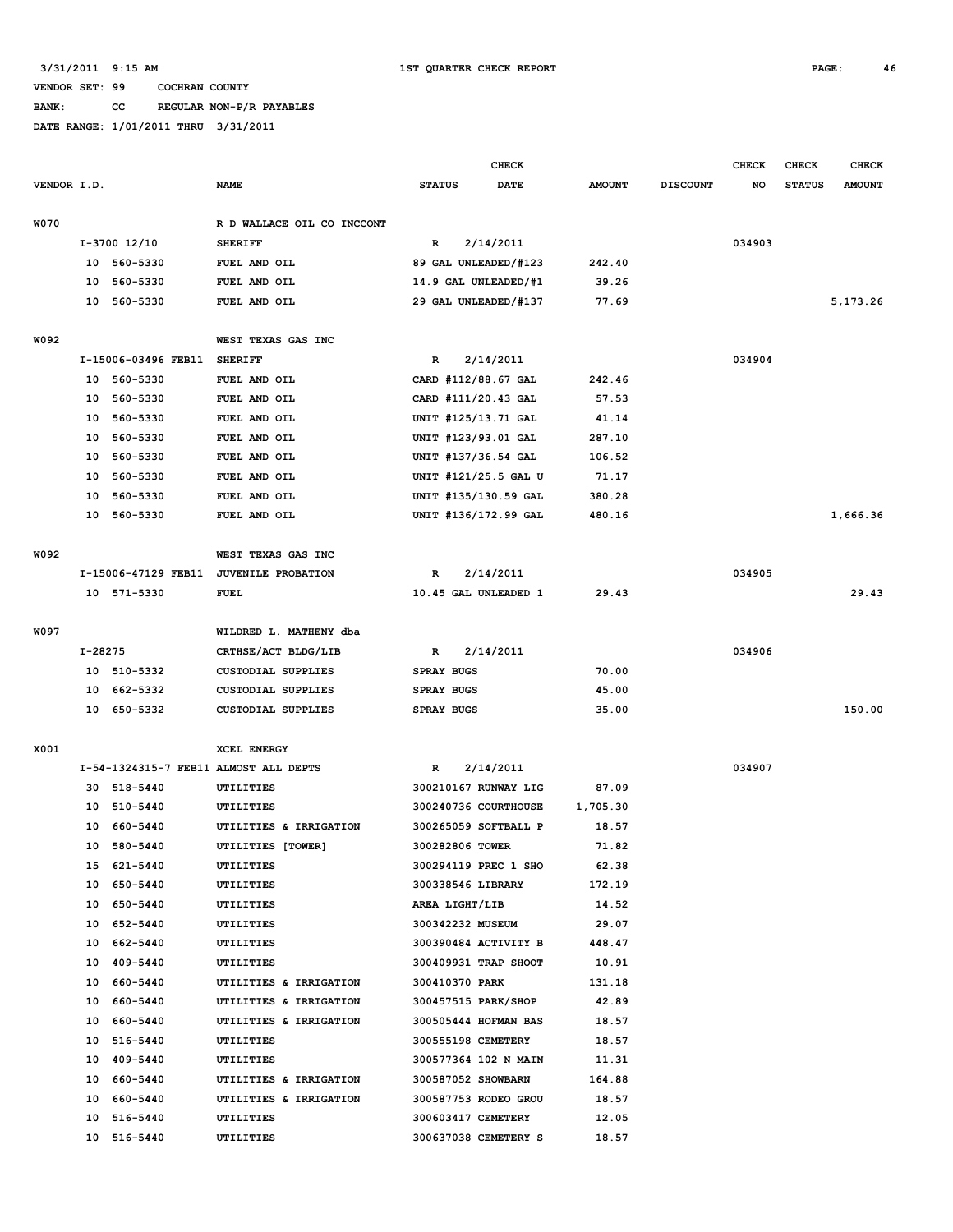# **BANK: CC REGULAR NON-P/R PAYABLES**

|             |          |                       |                                       | <b>CHECK</b>   |                       |  |               |                 | <b>CHECK</b> | <b>CHECK</b>  | <b>CHECK</b>  |
|-------------|----------|-----------------------|---------------------------------------|----------------|-----------------------|--|---------------|-----------------|--------------|---------------|---------------|
| VENDOR I.D. |          |                       | <b>NAME</b>                           | <b>STATUS</b>  | DATE                  |  | <b>AMOUNT</b> | <b>DISCOUNT</b> | NO           | <b>STATUS</b> | <b>AMOUNT</b> |
| X001        |          |                       | XCEL ENERGY<br><b>CONT</b>            |                |                       |  |               |                 |              |               |               |
|             |          |                       | I-54-1324315-7 FEB11 ALMOST ALL DEPTS | R              | 2/14/2011             |  |               |                 | 034907       |               |               |
|             |          | 10 662-5440           | <b>UTILITIES</b>                      |                | 2 AREA LIGHTS ACT BL  |  | 43.57         |                 |              |               |               |
|             |          | 10 660-5440           | UTILITIES & IRRIGATION                |                | AREA LIGHT PARK SHOP  |  | 14.09         |                 |              |               | 3, 114.57     |
| C007        |          |                       | CITY OF MORTON                        |                |                       |  |               |                 |              |               |               |
|             |          | I-K SMITH             | <b>WELFARE</b>                        | R              | 2/14/2011             |  |               |                 | 034908       |               |               |
|             |          | 10 640-5440           | UTILITIES                             |                | KATHY SMITH GAS BILL  |  | 203.68        |                 |              |               |               |
|             |          | I-L HARRISON          | <b>WELFARE</b>                        | R              | 2/14/2011             |  |               |                 | 034908       |               |               |
|             |          | 10 640-5440           | UTILITIES                             |                | LONNIE HARRISON GAS   |  | 162.84        |                 |              |               | 366.52        |
| A042        |          |                       | J C ADAMS JR                          |                |                       |  |               |                 |              |               |               |
|             |          | I-LOISLAW FEB 11      | COUNTY ATTY/LAW LIBRARY               | R              | 2/25/2011             |  |               |                 | 034948       |               |               |
|             |          | 10 475-5590           | LAW LIBRARY MTRLS/UPDATES             |                | LOISLAW FEB 11 BILLI  |  | 202.46        |                 |              |               | 202.46        |
|             |          |                       |                                       |                |                       |  |               |                 |              |               |               |
| A133        |          |                       | ALLIED COMPLIANCE SERVICE             |                |                       |  |               |                 |              |               |               |
|             | I-18766  |                       | COMMISSIONERS COURT                   | R              | 2/25/2011             |  |               |                 | 034949       |               |               |
|             |          | 15 610-5499           | MISCELLANEOUS                         |                | ANNUAL MEMBERSHIP FE  |  | 250.00        |                 |              |               |               |
|             |          | 15 610-5499           | <b>MISCELLANEOUS</b>                  |                | 8 ANN PRE-PD RNDM DR  |  | 360.00        |                 |              |               | 610.00        |
| A165        |          |                       | AFFILIATED COMPUTER SERVICES          |                |                       |  |               |                 |              |               |               |
|             | I-634982 |                       | COUNTY CLERK                          | R              | 2/25/2011             |  |               |                 | 034950       |               |               |
|             |          | 10 403-5310           | OFFICE SUPPLIES                       |                | 2 CASHIER PRINTER RI  |  | 22.50         |                 |              |               |               |
|             |          | 10 403-5310           | OFFICE SUPPLIES                       |                | 2 METAL SETS (A-Z)    |  | 138.00        |                 |              |               |               |
|             |          | 10 403-5310           | OFFICE SUPPLIES                       | <b>FREIGHT</b> |                       |  | 10.99         |                 |              |               | 171.49        |
| A178        |          |                       | <b>AMAZON</b>                         |                |                       |  |               |                 |              |               |               |
|             |          | $I-LOAN$ STAR $02/11$ | LIBRARY/LOAN STAR                     | R              | 2/25/2011             |  |               |                 | 034951       |               |               |
|             |          | 11 651-5590           | <b>BOOKS</b>                          |                | SHORT SECOND LIFE OF  |  | 6.87          |                 |              |               |               |
|             |          | 11 651-5590           | <b>BOOKS</b>                          |                | ASK AND ANSWER: CHAO  |  | 13.67         |                 |              |               |               |
|             | 11       | 651-5590              | <b>BOOKS</b>                          |                | DECISION POINTS       |  | 18.89         |                 |              |               |               |
|             |          | 11 651-5590           | <b>BOOKS</b>                          |                | AFTERSHOCK: NEXT ECON |  | 15.00         |                 |              |               |               |
|             |          | 11 651-5590           | <b>BOOKS</b>                          |                | THE HOST: A NOVEL     |  | 15.17         |                 |              |               |               |
|             |          | 11 651-5590           | <b>BOOKS</b>                          |                | THE HUNGER GAMES      |  | 10.52         |                 |              |               |               |
|             |          | 11 651-5590           | <b>BOOKS</b>                          |                | CATCHING FIRE         |  | 8.97          |                 |              |               |               |
|             |          | 11 651-5590           | <b>BOOKS</b>                          |                | KNIFE OF NEVER LETTI  |  | 12.91         |                 |              |               |               |
|             | 11       | 651-5590              | <b>BOOKS</b>                          | RED PYRAMID    |                       |  | 10.52         |                 |              |               |               |
|             | 11       | 651-5590              | <b>BOOKS</b>                          |                | HEROES OF OLYMPUS     |  | 9.84          |                 |              |               |               |
|             | 11       | 651-5590              | <b>BOOKS</b>                          | LUKE'S STORY   |                       |  | 9.98          |                 |              |               |               |
|             | 11       | 651-5590              | <b>BOOKS</b>                          |                | <b>BABYLON RISING</b> |  | 18.25         |                 |              |               |               |
|             | 11       | 651-5590              | <b>BOOKS</b>                          |                | AMONG THE BETRAYED    |  | 12.56         |                 |              |               |               |
|             | 11       | 651-5590              | <b>BOOKS</b>                          |                | AMONG THE BARONS      |  | 12.56         |                 |              |               |               |
|             | 11       | 651-5590              | <b>BOOKS</b>                          |                | THE GIRL W THE DRAGO  |  | 16.77         |                 |              |               |               |
|             | 11       | 651-5590              | <b>BOOKS</b>                          |                | GIRL WHO PLAYED W FI  |  | 16.53         |                 |              |               |               |
|             | 11       | 651-5590              | <b>BOOKS</b>                          |                | THE CONFESSION: A NO  |  | 14.48         |                 |              |               |               |
|             | 11       | 651-5590              | <b>BOOKS</b>                          |                | MATTHEW'S STORY       |  | 16.47         |                 |              |               |               |
|             | 11       | 651-5590              | <b>BOOKS</b>                          |                | LEFT BEHIND: A NOVEL  |  | 15.63         |                 |              |               |               |
|             |          | 11 651-5590           | <b>BOOKS</b>                          |                | FIGHTING THE DEVIL:   |  | 25.04         |                 |              |               |               |
|             |          |                       |                                       |                |                       |  |               |                 |              |               |               |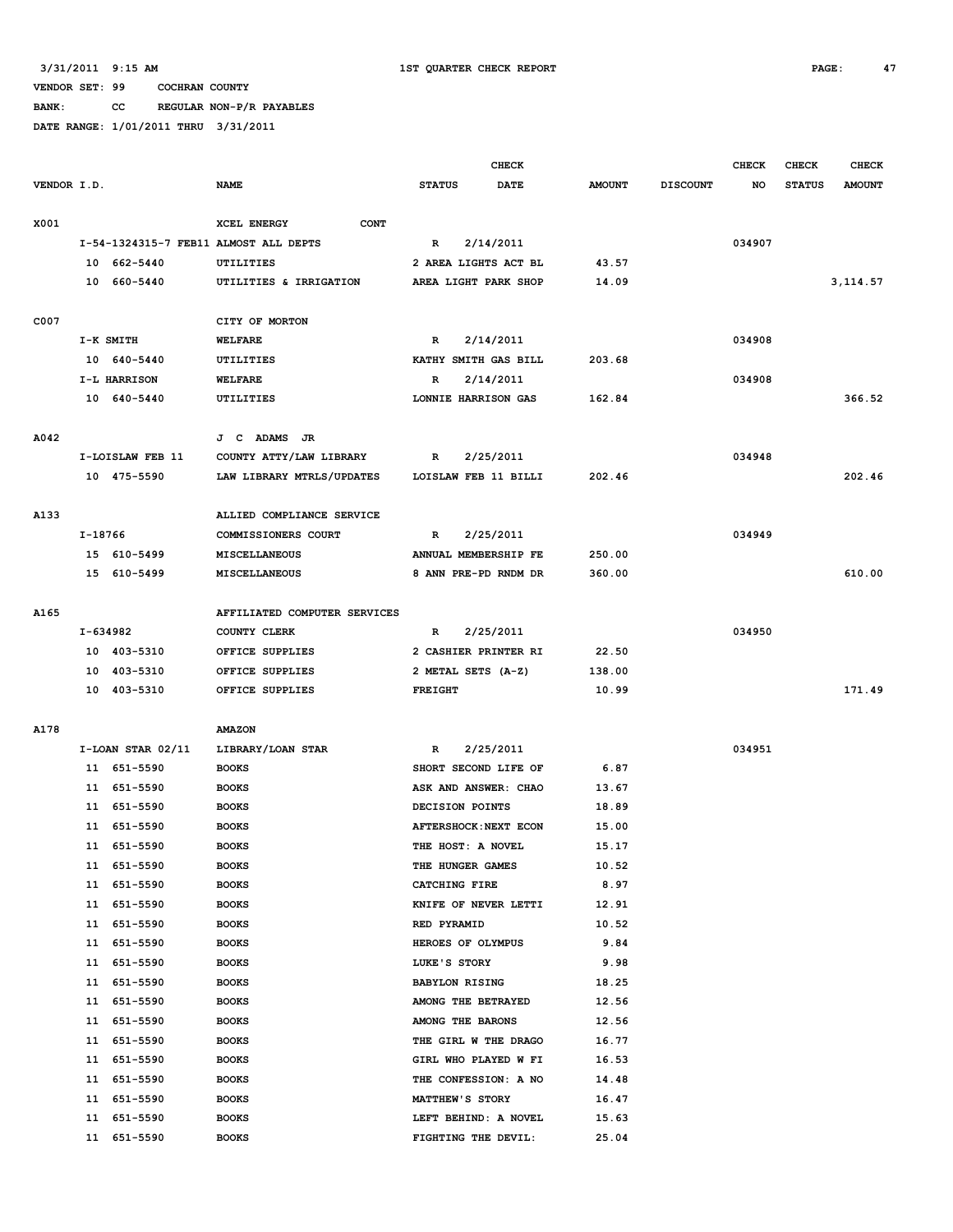**BANK: CC REGULAR NON-P/R PAYABLES**

|             |    |                   |                              |                      | <b>CHECK</b>          |               |                 | <b>CHECK</b> | CHECK         | <b>CHECK</b>  |
|-------------|----|-------------------|------------------------------|----------------------|-----------------------|---------------|-----------------|--------------|---------------|---------------|
| VENDOR I.D. |    |                   | <b>NAME</b>                  | <b>STATUS</b>        | <b>DATE</b>           | <b>AMOUNT</b> | <b>DISCOUNT</b> | NO           | <b>STATUS</b> | <b>AMOUNT</b> |
|             |    |                   |                              |                      |                       |               |                 |              |               |               |
| A178        |    |                   | <b>AMAZON</b><br><b>CONT</b> |                      |                       |               |                 |              |               |               |
|             |    | I-LOAN STAR 02/11 | LIBRARY/LOAN STAR            | $\mathbb R$          | 2/25/2011             |               |                 | 034951       |               |               |
|             |    | 11 651-5590       | <b>BOOKS</b>                 | DEAD OR ALIVE        |                       | 15.70         |                 |              |               |               |
|             |    | 11 651-5590       | <b>BOOKS</b>                 | STRONG SHALL LIVE    |                       | 10.19         |                 |              |               |               |
|             |    | 11 651-5590       | <b>BOOKS</b>                 | SOUTH OF DEADWOOD    |                       | 10.19         |                 |              |               |               |
|             |    | 11 651-5590       | <b>BOOKS</b>                 | AMONG THE HIDDEN     |                       | 12.56         |                 |              |               |               |
|             |    | 11 651-5590       | <b>BOOKS</b>                 | L'AMOUR'S WESTERN TA |                       | 9.95          |                 |              |               |               |
|             |    | 11 651-5590       | <b>BOOKS</b>                 | GARDENING FOR A LIFE |                       | 11.73         |                 |              |               |               |
|             | 11 | 651-5590          | <b>BOOKS</b>                 | GIRL WHO KICKED THE  |                       | 11.89         |                 |              |               |               |
|             | 11 | 651-5590          | <b>BOOKS</b>                 | CROSS FIRE           |                       | 15.55         |                 |              |               |               |
|             | 11 | 651-5590          | <b>BOOKS</b>                 | WELL-TRAINED MIND    |                       | 26.37         |                 |              |               |               |
|             |    | 11 651-5590       | <b>BOOKS</b>                 | HELL'S CORNER        |                       | 15.47         |                 |              |               |               |
|             |    | 11 651-5590       | <b>BOOKS</b>                 |                      | HOME MAINTENANCE FOR  | 14.95         |                 |              |               |               |
|             |    | 11 651-5590       | <b>BOOKS</b>                 | WHAT THE NIGHT KNOWS |                       | 14.56         |                 |              |               |               |
|             |    | 11 651-5590       | <b>BOOKS</b>                 | AMONG THE ENEMY      |                       | 12.44         |                 |              |               |               |
|             |    | 11 651-5590       | <b>BOOKS</b>                 | AMONG THE FREE       |                       | 12.56         |                 |              |               |               |
|             |    | 11 651-5590       | <b>BOOKS</b>                 | 100 CHARACTERS FROM  |                       | 15.63         |                 |              |               |               |
|             |    | 11 651-5590       | <b>BOOKS</b>                 | TRIBULATION FORCE    |                       | 15.63         |                 |              |               |               |
|             |    | 11 651-5590       | <b>BOOKS</b>                 | THE RAPTURE: IN THE  |                       | 17.15         |                 |              |               |               |
|             | 11 | 651-5590          | <b>BOOKS</b>                 | FOUND (BOOK 1)       |                       | 10.87         |                 |              |               |               |
|             |    | 11 651-5590       | <b>BOOKS</b>                 | <b>SENT</b>          |                       | 10.87         |                 |              |               |               |
|             | 11 | 651-5590          | <b>BOOKS</b>                 | <b>SABOTAGED</b>     |                       | 10.29         |                 |              |               |               |
|             | 11 | 651-5590          | <b>BOOKS</b>                 | PERCY JACKSON AND TH |                       | 56.69         |                 |              |               |               |
|             |    | 11 651-5590       | <b>BOOKS</b>                 | FULL DARK, NO STARS  |                       | 15.28         |                 |              |               |               |
|             |    | 11 651-5590       | <b>BOOKS</b>                 | EVERYTHING LEARNING  |                       | 11.26         |                 |              |               | 638.41        |
|             |    |                   |                              |                      |                       |               |                 |              |               |               |
| A206        |    |                   | DAVID LYNN ALEXANDER         |                      |                       |               |                 |              |               |               |
|             |    | I-021511          | PREC 4                       | R                    | 2/25/2011             |               |                 | 034952       |               |               |
|             |    | 15 624-5356       | ROAD MATERIALS & SUPPLIES    |                      | 10 BELLY DUMPS @ \$30 | 300.00        |                 |              |               | 300.00        |
|             |    |                   |                              |                      |                       |               |                 |              |               |               |
| <b>B004</b> |    |                   | BAKER & TAYLOR COMPANIES     |                      |                       |               |                 |              |               |               |
|             |    | I-5011260762      | LIBRARY                      | R                    | 2/25/2011             |               |                 | 034953       |               |               |
|             |    | 10 650-5590       | <b>BOOKS</b>                 | BETRAYED, A HOUSE OF |                       | 10.34         |                 |              |               |               |
|             |    | 10 650-5590       | <b>BOOKS</b>                 | <b>FREIGHT</b>       |                       | 0.10          |                 |              |               |               |
|             |    | I-5011260763      | LIBRARY                      | $\mathbb{R}$         | 2/25/2011             |               |                 | 034953       |               |               |
|             |    | 10 650-5590       | <b>BOOKS</b>                 | 1 MYLAR JACKET       |                       | 0.59          |                 |              |               | 11.03         |
|             |    |                   |                              |                      |                       |               |                 |              |               |               |
| C008        |    |                   | CITY OF WHITEFACE            |                      |                       |               |                 |              |               |               |
|             |    | I-409 02/11       | PREC <sub>2</sub>            | R                    | 2/25/2011             |               |                 | 034954       |               |               |
|             |    | 15 622-5440       | <b>UTILITIES</b>             |                      | 4900MCF GAS 1/17/11-  | 37.71         |                 |              |               |               |
|             |    | 15 622-5440       | UTILITIES                    | <b>WATER</b>         |                       | 9.00          |                 |              |               |               |
|             |    | 15 622-5440       | UTILITIES                    | <b>GARBAGE</b>       |                       | 50.10         |                 |              |               |               |
|             |    | 15 622-5440       | UTILITIES                    | <b>SWER</b>          |                       | 17.50         |                 |              |               | 114.31        |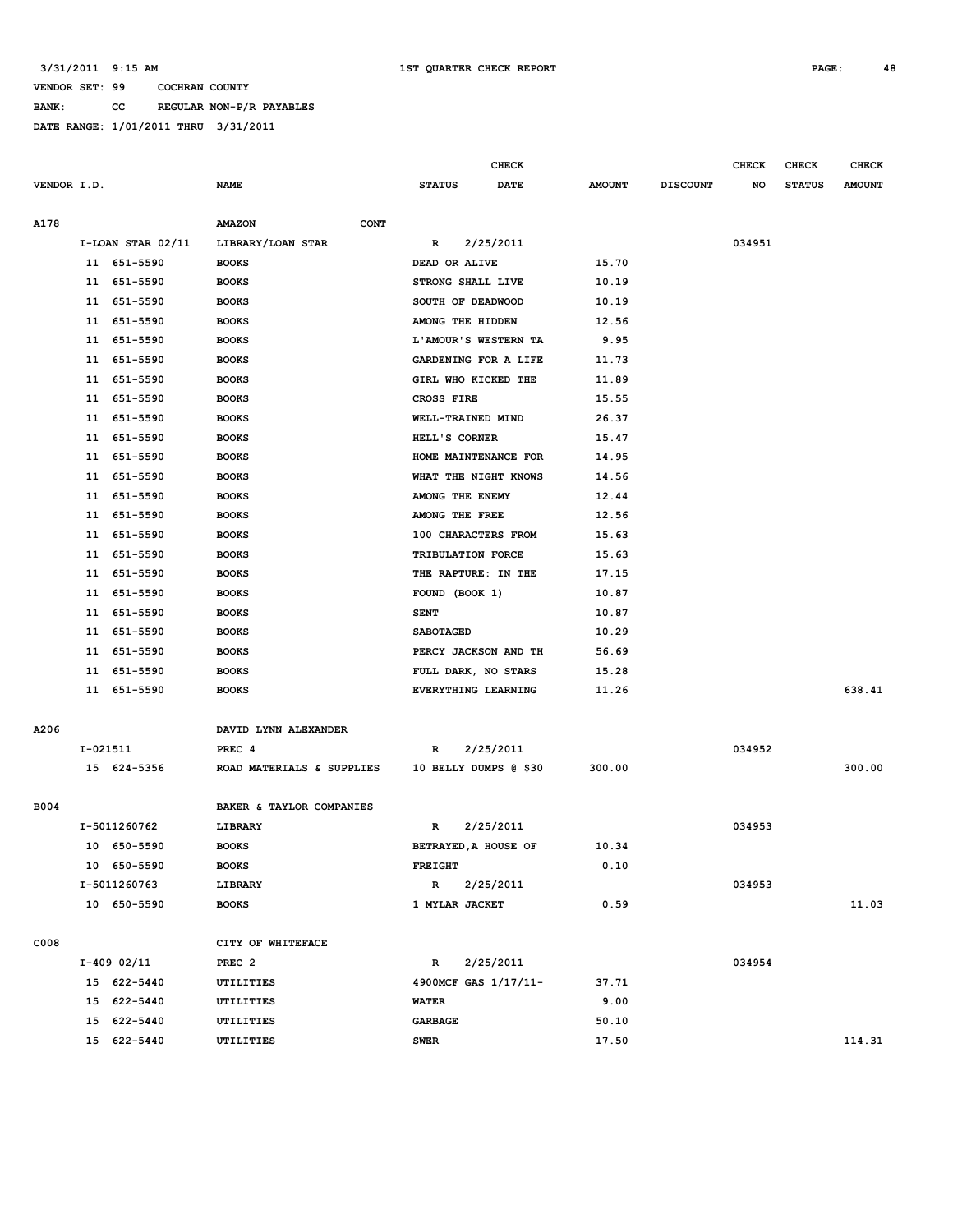**BANK: CC REGULAR NON-P/R PAYABLES**

|             |                 |                                                  |                      | <b>CHECK</b> |               |                 | <b>CHECK</b> | <b>CHECK</b>  | <b>CHECK</b>  |
|-------------|-----------------|--------------------------------------------------|----------------------|--------------|---------------|-----------------|--------------|---------------|---------------|
| VENDOR I.D. |                 | <b>NAME</b>                                      | <b>STATUS</b>        | <b>DATE</b>  | <b>AMOUNT</b> | <b>DISCOUNT</b> | NO.          | <b>STATUS</b> | <b>AMOUNT</b> |
|             |                 |                                                  |                      |              |               |                 |              |               |               |
| C019        |                 | COCHRAN MEMORIAL HOSPITAL                        |                      |              |               |                 |              |               |               |
|             | I-300667/300668 | <b>SHERIFF</b>                                   | R                    | 2/25/2011    |               |                 | 034955       |               |               |
|             | 10 560-5499     | <b>MISCELLANEOUS</b>                             | NEW EMPL PHYSICAL    |              | 66.00         |                 |              |               |               |
|             | 10 560-5499     | MISCELLANEOUS                                    | NEW EMPL DRUG TEST   |              | 50.00         |                 |              |               | 116.00        |
|             |                 |                                                  |                      |              |               |                 |              |               |               |
| G005        |                 | <b>GENERAL FUND</b>                              |                      |              |               |                 |              |               |               |
|             | I-PREC 1 FLAG   | PRECINCT 1                                       | R                    | 2/25/2011    |               |                 | 034956       |               |               |
|             | 15 621-5356     | ROAD MATERIALS & SUPPLIES                        | 1 US FLAG 4X6 POLY   |              | 43.77         |                 |              |               | 43.77         |
|             |                 |                                                  |                      |              |               |                 |              |               |               |
| G031        |                 | <b>GRAINGER</b>                                  |                      |              |               |                 |              |               |               |
|             | I-9450794418    | JAIL                                             | $\mathbb{R}$         | 2/25/2011    |               |                 | 034957       |               |               |
|             | 10 512-5451     | <b>REPAIR</b>                                    | KITCHEN FAUCET       |              | 118.74        |                 |              |               | 118.74        |
|             |                 |                                                  |                      |              |               |                 |              |               |               |
| M002        |                 | <b>MANTEK</b>                                    |                      |              |               |                 |              |               |               |
|             | I-26138         | <b>COURTHOUSE</b>                                | R                    | 2/25/2011    |               |                 | 034958       |               |               |
|             | 10 510-5332     | <b>CUSTODIAL SUPPLIES</b>                        | 2 80# EXOTHERM BAGS  |              | 307.20        |                 |              |               | 307.20        |
|             |                 |                                                  |                      |              |               |                 |              |               |               |
| M179        |                 | MEDICAL, ACCOUNTING &                            |                      |              |               |                 |              |               |               |
|             | I-28396         | <b>AUDITOR</b>                                   | R                    | 2/25/2011    |               |                 | 034959       |               |               |
|             | 10 495-5310     | OFFICE SUPPLIES                                  | CISCO ROUTER RV082   |              | 319.00        |                 |              |               |               |
|             | I-28398         | <b>CLERK</b>                                     | R                    | 2/25/2011    |               |                 | 034959       |               |               |
|             | 10 403-5310     | OFFICE SUPPLIES                                  | 19" WIDESCREEN LENOV |              | 219.00        |                 |              |               |               |
|             | 10 403-5310     | OFFICE SUPPLIES                                  | HP JETDIRECT 300X    |              | 275.00        |                 |              |               | 813.00        |
|             |                 |                                                  |                      |              |               |                 |              |               |               |
| N070        |                 | <b>NUNLEY BROTHERS</b>                           |                      |              |               |                 |              |               |               |
|             | I-022311        | PREC <sub>2</sub>                                | R                    | 2/25/2011    |               |                 | 034960       |               |               |
|             | 15 622-5356     | ROAD MATERIALS & SUPPLIES                        | 30 BELLY DUMPS CALIC |              | 2,400.00      |                 |              |               | 2,400.00      |
|             |                 |                                                  |                      |              |               |                 |              |               |               |
| 0109        |                 | 110TH JUDICIAL DISTRICT JUVENI                   |                      |              |               |                 |              |               |               |
|             | $I-67$ 02/07/11 | JUVENILE PROBATION                               | $\mathbb{R}$         | 2/25/2011    |               |                 | 034961       |               |               |
|             | 17 575-5413     | PURCHASED RESIDENTIAL SERVICE 30 DAS/JAN/JUV#797 |                      |              | 1,800.00      |                 |              |               |               |
|             | 17 575-5413     | PURCHASED RESIDENTIAL SERVICE 21 DAS/JAN/JUV#801 |                      |              | 1,260.00      |                 |              |               |               |
|             | 17 575-5413     | PURCHASED RESIDENTIAL SERVICE UNIFORM/JUV#801    |                      |              | 100.00        |                 |              |               | 3,160.00      |
|             |                 |                                                  |                      |              |               |                 |              |               |               |
| P073        |                 | THE PENWORTHY COMPANY                            |                      |              |               |                 |              |               |               |
|             | I-496393        | LIBRARY                                          | $\mathbb{R}$         | 2/25/2011    |               |                 | 034962       |               |               |
|             | 10 650-5590     | <b>BOOKS</b>                                     | HAPPY EASTER, MOUSE  |              | 6.99          |                 |              |               |               |
|             | 10 650-5590     | <b>BOOKS</b>                                     | HAPPY VALENTINE'S DA |              | 6.99          |                 |              |               |               |
|             | 10 650-5590     | <b>BOOKS</b>                                     | CASE OF THE SECRET W |              | 16.96         |                 |              |               |               |
|             | 10 650-5590     | <b>BOOKS</b>                                     | CASE OF THE COYOTE I |              | 16.96         |                 |              |               |               |
|             | 10 650-5590     | <b>BOOKS</b>                                     | GILBERT, SURFER DUDE |              | 13.96         |                 |              |               |               |
|             | 10 650-5590     | <b>BOOKS</b>                                     | MEET MARMADUKE       |              | 13.96         |                 |              |               |               |
|             | 650-5590<br>10  | <b>BOOKS</b>                                     | SPIDER MAN VS SCORPI |              | 13.96         |                 |              |               |               |
|             | 10 650-5590     | <b>BOOKS</b>                                     | SUPERMAN VS BIZARRO  |              | 13.96         |                 |              |               |               |
|             | 10 650-5590     | <b>BOOKS</b>                                     | ALL ABOARD           |              | 13.96         |                 |              |               |               |
|             | 10 650-5590     | <b>BOOKS</b>                                     | JUST CRITTERS WHO CA |              | 13.96         |                 |              |               |               |
|             | 650-5590<br>10  | <b>BOOKS</b>                                     | JUST SAVING MY MONEY |              | 13.96         |                 |              |               |               |
|             | 10 650-5590     | <b>BOOKS</b>                                     | MARLEY'S BIG ADVENTU |              | 13.96         |                 |              |               |               |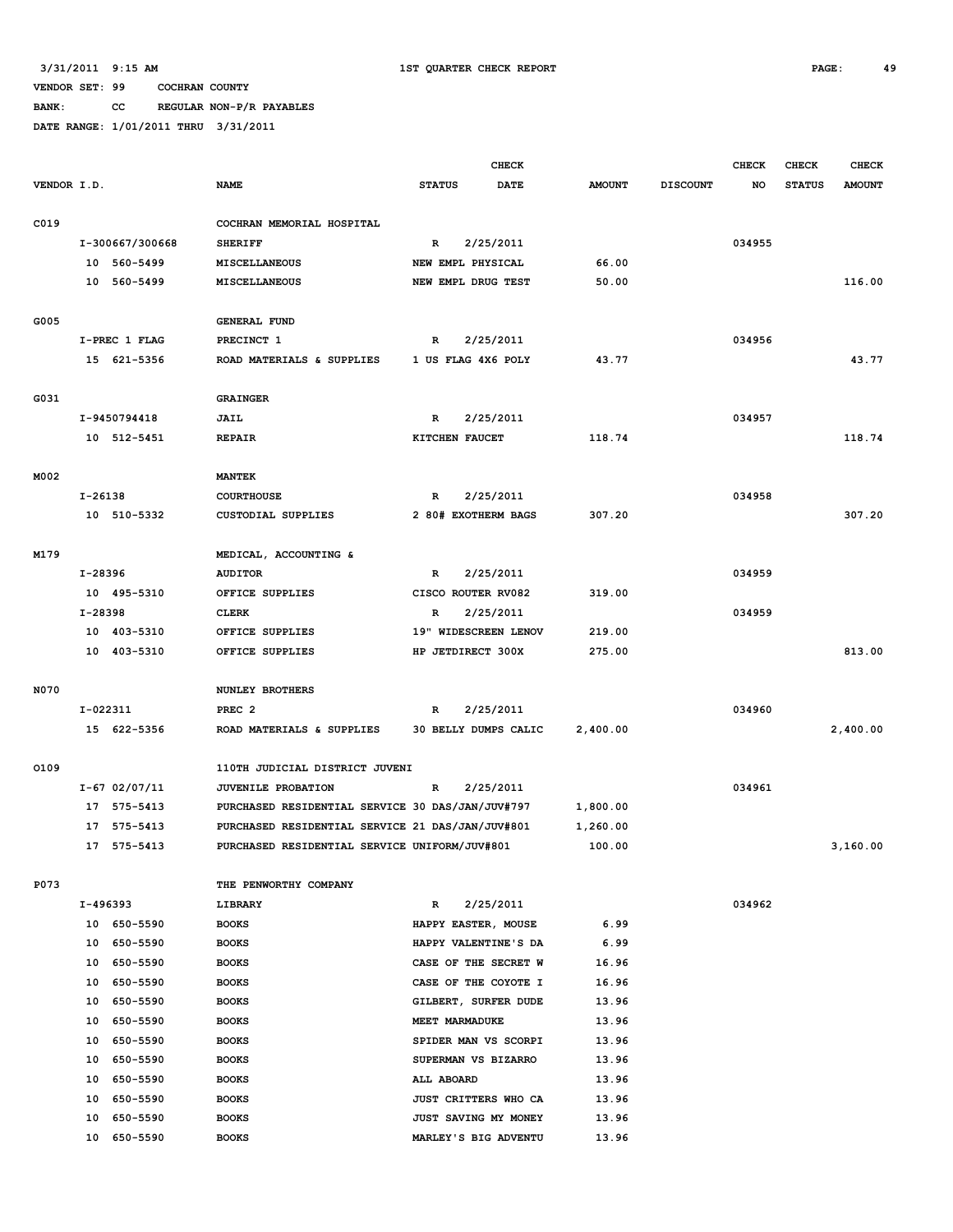**BANK: CC REGULAR NON-P/R PAYABLES**

|             |           |                 |                                   |                        | <b>CHECK</b> |               |                 | <b>CHECK</b> | CHECK         | <b>CHECK</b>  |
|-------------|-----------|-----------------|-----------------------------------|------------------------|--------------|---------------|-----------------|--------------|---------------|---------------|
| VENDOR I.D. |           |                 | <b>NAME</b>                       | <b>STATUS</b>          | <b>DATE</b>  | <b>AMOUNT</b> | <b>DISCOUNT</b> | NO           | <b>STATUS</b> | <b>AMOUNT</b> |
|             |           |                 |                                   |                        |              |               |                 |              |               |               |
| P073        |           |                 | THE PENWORTHY COMPANY CONT        |                        |              |               |                 |              |               |               |
|             | I-496393  |                 | LIBRARY                           | R                      | 2/25/2011    |               |                 | 034962       |               |               |
|             |           | 10 650-5590     | <b>BOOKS</b>                      | STRIKE THREE, MARLEY   |              | 13.96         |                 |              |               |               |
|             |           | 10 650-5590     | <b>BOOKS</b>                      | FANCY NANCYCUPCAK      |              | 13.96         |                 |              |               |               |
|             |           | 10 650-5590     | <b>BOOKS</b>                      | MY FAMILY HISTORY      |              | 13.96         |                 |              |               |               |
|             |           | 10 650-5590     | <b>BOOKS</b>                      | PINK AROUND THE RINK   |              | 13.96         |                 |              |               |               |
|             |           | 10 650-5590     | <b>BOOKS</b>                      | <b>SCHOOL RULES</b>    |              | 13.96         |                 |              |               |               |
|             | 10        | 650-5590        | <b>BOOKS</b>                      | SPECTACULAR SPECTACL   |              | 13.96         |                 |              |               |               |
|             | 10        | 650-5590        | <b>BOOKS</b>                      | DON'T BE SUCH A TURK   |              | 14.49         |                 |              |               |               |
|             | 10        | 650-5590        | <b>BOOKS</b>                      | HAIR TODAY, GONE TOM   |              | 14.49         |                 |              |               |               |
|             |           | 10 650-5590     | <b>BOOKS</b>                      | RED, WHITE AND ACHOO   |              | 14.49         |                 |              |               |               |
|             |           | 10 650-5590     | <b>BOOKS</b>                      | MERCY WATSON TO THE    |              | 17.49         |                 |              |               |               |
|             |           | 10 650-5590     | <b>BOOKS</b>                      | MERCY WATSON GOES FO   |              | 17.49         |                 |              |               |               |
|             |           | 10 650-5590     | <b>BOOKS</b>                      | CLIFFORD IS A STAR     |              | 13.96         |                 |              |               |               |
|             |           | 10 650-5590     | <b>BOOKS</b>                      | CLIFFORD'S BEST PALS   |              | 13.96         |                 |              |               |               |
|             |           | 10 650-5590     | <b>BOOKS</b>                      | CLIFFORD'S BUSY WEEK   |              | 13.96         |                 |              |               |               |
|             |           | 10 650-5590     | <b>BOOKS</b>                      | CLIFFORD'S FIRST SLE   |              | 13.96         |                 |              |               | 377.63        |
|             |           |                 |                                   |                        |              |               |                 |              |               |               |
| P221        |           |                 | PERDUE, BRANDON, FIELDER, COLLINS |                        |              |               |                 |              |               |               |
|             |           | I-JAN 2011 FEES | <b>JUSTICE OF PEACE</b>           | R                      | 2/25/2011    |               |                 | 034963       |               |               |
|             |           | 10 000-2206.002 | ATTORNEY COLLECTION FEES          | <b>JAN COLLECTIONS</b> |              | 1,039.53      |                 |              |               | 1,039.53      |
|             |           |                 |                                   |                        |              |               |                 |              |               |               |
| P229        |           |                 | PANHANDLE AREA JUVENILE PROBAT    |                        |              |               |                 |              |               |               |
|             |           | I-2011 REG TRNG | <b>JUVENILE PROBATION</b>         | $\mathbb{R}$           | 2/25/2011    |               |                 | 034964       |               |               |
|             |           | 10 571-5427     | CONTINUING EDUCATION              | REG TRAINING 2/28, 3   |              | 50.00         |                 |              |               | 50.00         |
|             |           |                 |                                   |                        |              |               |                 |              |               |               |
| P232        |           |                 | THE POLICE AND SHERIFFS PRESS,    |                        |              |               |                 |              |               |               |
|             | I-28300   |                 | <b>SHERIFF</b>                    | R                      | 2/25/2011    |               |                 | 034965       |               |               |
|             |           | 10 560-5310     | OFFICE SUPPLIES                   | 3 SECURE ID CARDS      |              | 30.00         |                 |              |               |               |
|             |           | 10 560-5310     | OFFICE SUPPLIES                   | <b>SHIPPING</b>        |              | 2.44          |                 |              |               | 32.44         |
|             |           |                 |                                   |                        |              |               |                 |              |               |               |
| R033        |           |                 | <b>GERALD RAMSEY</b>              |                        |              |               |                 |              |               |               |
|             |           | I-MAR '11 RENT  | NON-DEPT'L/STORAGE BLDG           | R                      | 2/25/2011    |               |                 | 034966       |               |               |
|             |           | 10 409-5499     | <b>MISCELLANEOUS</b>              | STORAGE BLDG RENT MA   |              | 300.00        |                 |              |               | 300.00        |
|             |           |                 |                                   |                        |              |               |                 |              |               |               |
| S016        |           |                 | SOUTH PLAINS ASSN. OF GOV         |                        |              |               |                 |              |               |               |
|             | $I - 436$ |                 | <b>CONSTABLE</b>                  | $\mathbb{R}$           | 2/25/2011    |               |                 | 034967       |               |               |
|             |           | 10 550-5427     | CONTINUING EDUCATION              | STATE/FED LAW UPDATE   |              | 25.00         |                 |              |               | 25.00         |
|             |           |                 |                                   |                        |              |               |                 |              |               |               |
| S063        |           |                 | ANGEL RAMIREZ, dba                |                        |              |               |                 |              |               |               |
|             | I-8975    |                 | PREC <sub>2</sub>                 | R                      | 2/25/2011    |               |                 | 034968       |               |               |
|             |           | 15 622-5454     | TIRES                             | RIG#07 MOUNT/DISMOUN   |              | 35.00         |                 |              |               |               |
|             |           | 15 622-5454     | TIRES                             | <b>VALVE STEM</b>      |              | 8.00          |                 |              |               |               |
|             | I-8979    |                 | PREC <sub>2</sub>                 | R                      | 2/25/2011    |               |                 | 034968       |               |               |
|             |           | 15 622-5454     | TIRES                             | MNT/DISMNT ON BELLYD   |              | 35.00         |                 |              |               | 78.00         |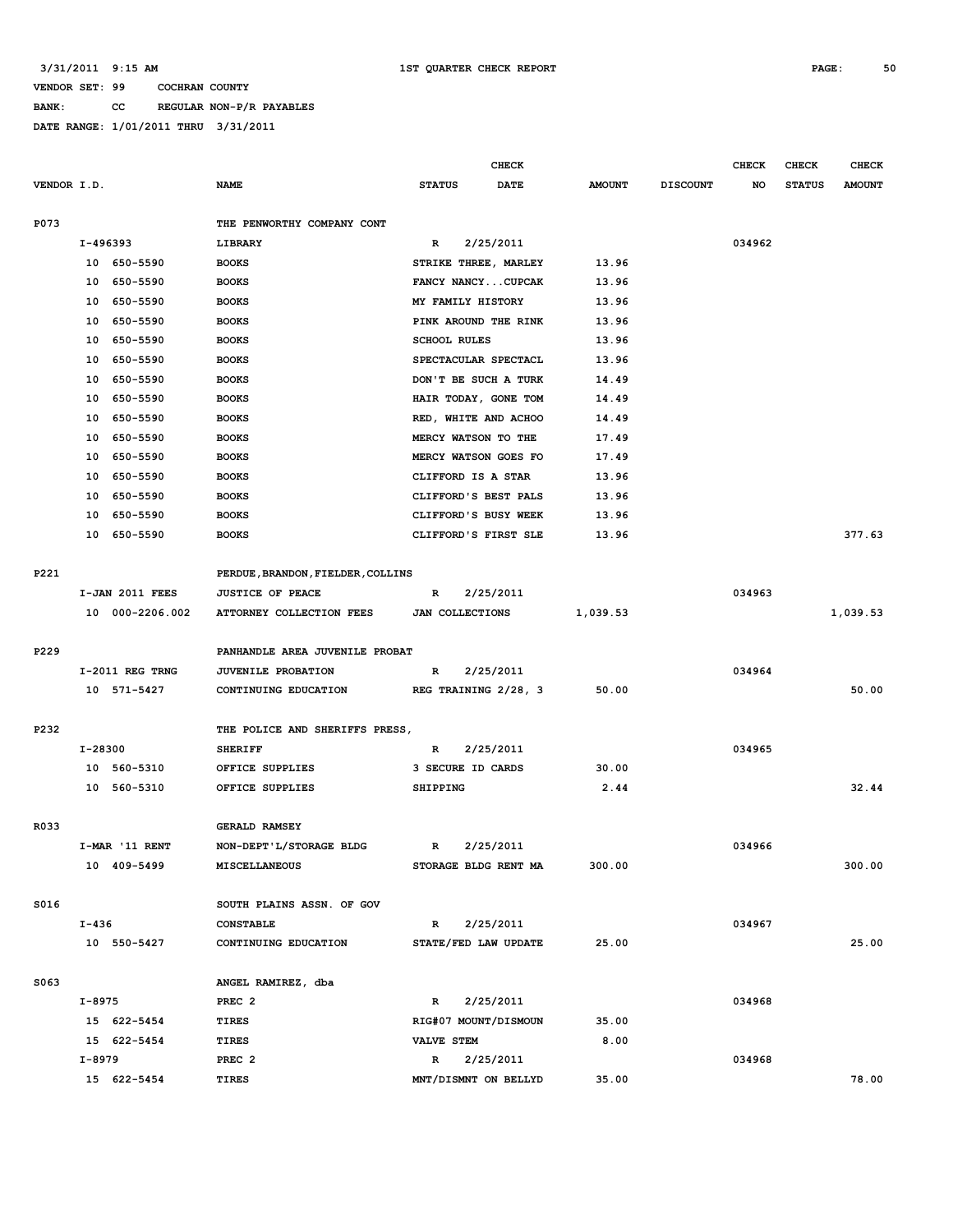# **BANK: CC REGULAR NON-P/R PAYABLES**

|             |                                    |                                                     |                         | CHECK     |               |                 | <b>CHECK</b> | <b>CHECK</b>  | CHECK         |
|-------------|------------------------------------|-----------------------------------------------------|-------------------------|-----------|---------------|-----------------|--------------|---------------|---------------|
| VENDOR I.D. |                                    | <b>NAME</b>                                         | <b>STATUS</b>           | DATE      | <b>AMOUNT</b> | <b>DISCOUNT</b> | NO           | <b>STATUS</b> | <b>AMOUNT</b> |
| S071        |                                    | SCRIPT OFFICE PRODUCTS, INC.                        |                         |           |               |                 |              |               |               |
|             | I-35386                            | <b>TREASURER</b>                                    | R                       | 2/25/2011 |               |                 | 034969       |               |               |
|             | 10 497-5310                        | OFFICE SUPPLIES                                     | WHEELWRITER RIBBON      |           | 13.95         |                 |              |               |               |
|             | I-35387                            | <b>AUDITOR</b>                                      | 2/25/2011<br>R          |           |               |                 | 034969       |               |               |
|             | 10 495-5310                        | OFFICE SUPPLIES                                     | <b>BLACK STAPLER</b>    |           | 22.95         |                 |              |               | 36.90         |
|             |                                    |                                                     |                         |           |               |                 |              |               |               |
| S212        |                                    | WALLACE STALCUP                                     |                         |           |               |                 |              |               |               |
|             | $I-021411$                         | SHERIFF/JAIL                                        | R                       | 2/25/2011 |               |                 | 034970       |               |               |
|             | 10 512-5333                        | <b>FOOD-PRISONERS</b>                               | 16 ALLSUP'S WHITE BR    |           | 8.00          |                 |              |               |               |
|             | 512-5333<br>10                     | FOOD-PRISONERS                                      | 2 ALLSUP'S HOMO MILK    |           | 7.18          |                 |              |               |               |
|             | 512-5333<br>10                     | FOOD-PRISONERS                                      | 12 ALLSUP'S WHITE BR    |           | 6.00          |                 |              |               |               |
|             | 512-5333<br>10                     | <b>FOOD-PRISONERS</b>                               | 2 ALLSUP'S HOMO MILK    |           | 7.18          |                 |              |               |               |
|             | 10<br>512-5333                     | FOOD-PRISONERS                                      | LETTUCE CELLO           |           | 1.59          |                 |              |               |               |
|             | 512-5333<br>10                     | FOOD-PRISONERS                                      | DM KETCHUP              |           | 2.09          |                 |              |               |               |
|             | 512-5333<br>10                     | <b>FOOD-PRISONERS</b>                               | 3 640Z SUGAR            |           | 6.00          |                 |              |               |               |
|             | 10<br>512-5333                     | <b>FOOD-PRISONERS</b>                               | SF LARGE EGGS           |           | 1.79          |                 |              |               |               |
|             | 512-5333<br>10                     | <b>FOOD-PRISONERS</b>                               | 10 ALLSUP'S WHITE BR    |           | 6.45          |                 |              |               |               |
|             | 512-5333<br>10                     | <b>FOOD-PRISONERS</b>                               | 2 ALLSUP'S HOMO MILK    |           | 7.18          |                 |              |               |               |
|             | 512-5333<br>10                     | FOOD-PRISONERS                                      | 2 ALLSUP'S HOMO MILK    |           | 7.18          |                 |              |               |               |
|             | 560-5205<br>10                     | <b>UNIFORMS</b>                                     | 5 POCKET JEANS/M FRE    |           | 12.49         |                 |              |               |               |
|             | 560-5205<br>10                     | <b>UNIFORMS</b>                                     | 5 POCKET JEANS/M FRE    |           | 17.49         |                 |              |               |               |
|             | 10 560-5427                        | CONTINUING EDUCATION                                | DONUTS FOR SCHOOL       |           | 21.34         |                 |              |               | 111.96        |
|             |                                    |                                                     |                         |           |               |                 |              |               |               |
| S315        |                                    | DARLON JAMES SOJAK                                  |                         |           |               |                 |              |               |               |
|             | I-#6251 ALVARADO                   | COUNTY COURT                                        | R                       | 2/25/2011 |               |                 | 034971       |               |               |
|             | 10 426-5400                        | ATTORNEY AD LITEM                                   | #6251 GERARDO ALVARA    |           | 300.00        |                 |              |               | 300.00        |
|             |                                    |                                                     |                         |           |               |                 |              |               |               |
| S347        |                                    | SOUTHERN TIRE MART, LLC                             |                         |           |               |                 |              |               |               |
|             | I-70098074 WATER TRK ALL PRECINCTS |                                                     | R                       | 2/25/2011 |               |                 | 034972       |               |               |
|             | 621-5454<br>15                     | TIRES                                               | $1/4$ TIRES (2) WTR TRK |           | 133.35        |                 |              |               |               |
|             | 622-5454<br>15                     | TIRES                                               | $1/4$ TIRES (2) WTR TRK |           | 133.35        |                 |              |               |               |
|             | 623-5454<br>15                     | TIRES                                               | $1/4$ TIRES (2) WTR TRK |           | 133.35        |                 |              |               |               |
|             | 15 624-5454                        | <b>TIRES</b>                                        | $1/4$ TIRES (2) WTR TRK |           | 133.35        |                 |              |               | 533.40        |
|             |                                    |                                                     |                         |           |               |                 |              |               |               |
| S350        |                                    | SUE SMITH MS, RD, LD                                |                         |           |               |                 |              |               |               |
|             | I-021711                           | JAIL                                                | R                       | 2/25/2011 |               |                 | 034973       |               |               |
|             | 10 512-5499                        | MISCELLANEOUS                                       | NUTRITIONAL CONSULT     |           | 55.00         |                 |              |               | 55.00         |
|             |                                    |                                                     |                         |           |               |                 |              |               |               |
| S379        |                                    | SOUTH PLAINS FORENSIC PATHOLOG                      |                         |           |               |                 |              |               |               |
|             | I-363                              | <b>JUSTICE OF PEACE</b>                             | $\mathbb{R}$            | 2/25/2011 |               |                 | 034974       |               |               |
|             | 10 455-5405                        | <b>AUTOPSY</b>                                      | AUTOPSY/MARIO OLIVAS    |           | 2,000.00      |                 |              |               | 2,000.00      |
|             |                                    |                                                     |                         |           |               |                 |              |               |               |
| T081        |                                    | TAC RISK MANAGEMENT POOL                            |                         |           |               |                 |              |               |               |
|             |                                    | I-120760 - GEN LIAB NON-DEPT'L/GEN LIABILITY COVG R |                         | 2/25/2011 |               |                 | 034975       |               |               |
|             | 10 409-5497                        | LIABILITY INSURANCE                                 | 2011 GEN LIAB COVG \$   |           | 7,668.00      |                 |              |               |               |
|             |                                    | I-120760-AUTO LIAB NON-DEPT'L-AUTO LIABILITY COVG R |                         | 2/25/2011 |               |                 | 034975       |               |               |
|             | 10 409-5497                        | LIABILITY INSURANCE                                 | 2011 AUTO LIAB COVG     |           | 2,041.00      |                 |              |               |               |
|             |                                    | I-120760-CRIME COVG NON-DEPT'L-CRIME COVG           | $\mathbb{R}$            | 2/25/2011 |               |                 | 034975       |               |               |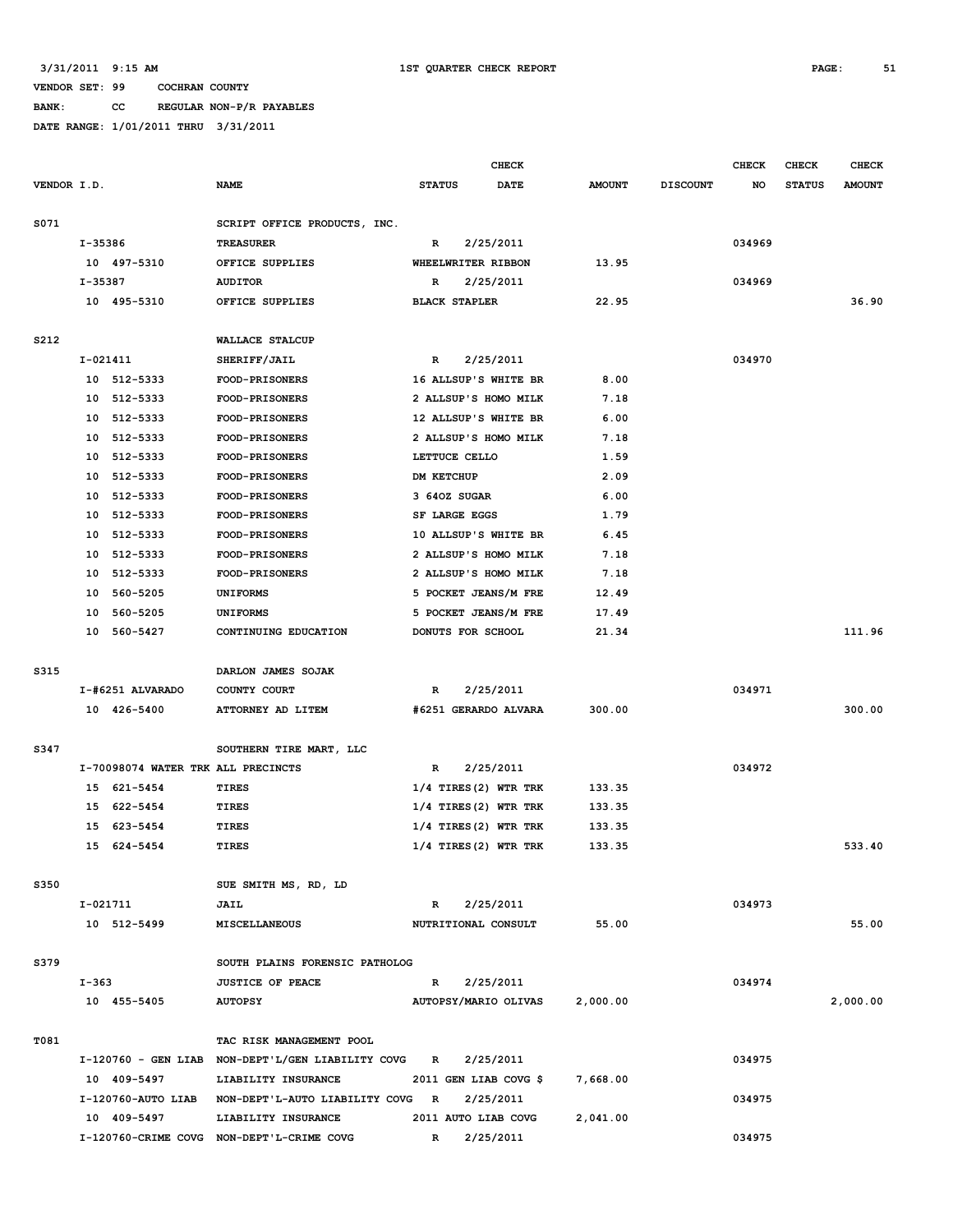**BANK: CC REGULAR NON-P/R PAYABLES**

|             |        |               |                                           |                         | <b>CHECK</b>          |               |                 | <b>CHECK</b> | <b>CHECK</b>  | <b>CHECK</b>  |
|-------------|--------|---------------|-------------------------------------------|-------------------------|-----------------------|---------------|-----------------|--------------|---------------|---------------|
| VENDOR I.D. |        |               | <b>NAME</b>                               | <b>STATUS</b>           | <b>DATE</b>           | <b>AMOUNT</b> | <b>DISCOUNT</b> | NO           | <b>STATUS</b> | <b>AMOUNT</b> |
| T081        |        |               | TAC RISK MANAGEMENT POCONT                |                         |                       |               |                 |              |               |               |
|             |        |               | I-120760-CRIME COVG NON-DEPT'L-CRIME COVG | R                       | 2/25/2011             |               |                 | 034975       |               |               |
|             |        | 10 409-5482   | PROPERTY INSURANCE                        |                         | 2011 CRIME COVG \$100 | 1,937.00      |                 |              |               | 11,646.00     |
|             |        |               |                                           |                         |                       |               |                 |              |               |               |
| T083        |        |               | TYLER TECHNOLOGIES, INC                   |                         |                       |               |                 |              |               |               |
|             | I-9204 |               | NON-DEPT'L                                | R                       | 2/25/2011             |               |                 | 034976       |               |               |
|             |        | 10 409-5411   | MAINTENANCE CONTRACTS                     | MONTHLY NETWORK FEE     |                       | 200.00        |                 |              |               | 200.00        |
| T130        |        |               | TEXAS DEPT OF LICENSING                   |                         |                       |               |                 |              |               |               |
|             |        | I-706134      | TAX A/C                                   | R                       | 2/25/2011             |               |                 | 034977       |               |               |
|             |        | 10 499-5481   | DUES AND REGISTRATION                     | PTP RENEWAL FEE         |                       | 55.00         |                 |              |               | 55.00         |
| U019        |        |               | UNITED SUPERMARKETS, INC                  |                         |                       |               |                 |              |               |               |
|             |        | I-3850 021711 | <b>JAIL</b>                               | R                       | 2/25/2011             |               |                 | 034978       |               |               |
|             |        | 10 512-5333   | <b>FOOD-PRISONERS</b>                     | 19 BEEF PATTY/GR        |                       | 57.00         |                 |              |               |               |
|             | 10     | 512-5333      | FOOD-PRISONERS                            | 16 PORK RIB DIN         |                       | 53.34         |                 |              |               |               |
|             | 10     | 512-5333      | <b>FOOD-PRISONERS</b>                     | 16 SWANSON ENTREE       |                       | 53.34         |                 |              |               |               |
|             | 10     | 512-5333      | <b>FOOD-PRISONERS</b>                     | 16 GRLD BRBN STK        |                       | 53.34         |                 |              |               |               |
|             | 10     | 512-5333      | FOOD-PRISONERS                            | 16 PUB FVR CHPPE        |                       | 53.34         |                 |              |               |               |
|             | 10     | 512-5333      | <b>FOOD-PRISONERS</b>                     | 16 HNG MAN DINNER       |                       | 53.33         |                 |              |               |               |
|             | 10     | 512-5333      | <b>FOOD-PRISONERS</b>                     | 15 TURKEY DINNER        |                       | 50.00         |                 |              |               |               |
|             | 10     | 512-5333      | FOOD-PRISONERS                            | 15 CHICKEN & CHE        |                       | 50.00         |                 |              |               |               |
|             | 10     | 512-5333      | FOOD-PRISONERS                            | 15 HM CHICKEN S         |                       | 50.00         |                 |              |               |               |
|             | 10     | 512-5333      | <b>FOOD-PRISONERS</b>                     | 15 HGRY MAN FRD         |                       | 50.00         |                 |              |               |               |
|             | 10     | 512-5333      | FOOD-PRISONERS                            | 20 CHICKEN SANDW        |                       | 50.00         |                 |              |               |               |
|             | 10     | 512-5333      | FOOD-PRISONERS                            | 17 BRKFST BOWL          |                       | 45.73         |                 |              |               |               |
|             | 10     | 512-5333      | <b>FOOD-PRISONERS</b>                     |                         | 103 BQ SWEDISH MEATB  | 128.75        |                 |              |               |               |
|             | 10     | 512-5333      | FOOD-PRISONERS                            | 23 AJ FRENCH TOAST      |                       | 38.34         |                 |              |               |               |
|             | 10     | 512-5333      | <b>FOOD-PRISONERS</b>                     | 12 JD BRKFST BOWL       |                       | 32.28         |                 |              |               |               |
|             | 10     | 512-5333      | <b>FOOD-PRISONERS</b>                     | 5 AJ GRDLCAKE           |                       | 27.45         |                 |              |               |               |
|             | 10     | 512-5333      | FOOD-PRISONERS                            | <b>16 BREAKFAST ENT</b> |                       | 26.67         |                 |              |               |               |
|             | 10     | 512-5333      | FOOD-PRISONERS                            | 15 BNQ HOMESTYLE PO     |                       | 25.00         |                 |              |               |               |
|             |        | 10 512-5333   | <b>FOOD-PRISONERS</b>                     | 19 BANQUET NUGGET       |                       | 23.75         |                 |              |               |               |
|             |        | 10 512-5333   | <b>FOOD-PRISONERS</b>                     | 19 BQT VAL/ML FSH S     |                       | 23.75         |                 |              |               |               |
|             |        | 10 512-5333   | <b>FOOD-PRISONERS</b>                     | 7 HNG MAN DINNER        |                       | 23.34         |                 |              |               |               |
|             |        | 10 512-5333   | <b>FOOD-PRISONERS</b>                     | 18 BOT VAL/ML FSH S     |                       | 22.50         |                 |              |               |               |
|             |        | 10 512-5333   | <b>FOOD-PRISONERS</b>                     | 8 HM SANDWICH           |                       | 20.00         |                 |              |               |               |
|             |        | 10 512-5333   | <b>FOOD-PRISONERS</b>                     | 11 BANQUET DINNER       |                       | 18.34         |                 |              |               |               |
|             |        | 10 512-5333   | <b>FOOD-PRISONERS</b>                     | 6 BQT VAL/ML FSH S      |                       | 7.50          |                 |              |               |               |
|             |        | 10 512-5333   | <b>FOOD-PRISONERS</b>                     | 4 AJ BREAKFAST ENT      |                       | 6.67          |                 |              |               |               |
|             |        | 10 512-5333   | <b>FOOD-PRISONERS</b>                     | AJ GRDLCAKE             |                       | 5.49          |                 |              |               |               |
|             |        | 10 512-5333   | <b>FOOD-PRISONERS</b>                     | 3 ANGUS CHS BG          |                       | 7.50          |                 |              |               |               |
|             |        | 10 512-5392   | MISCELLANEOUS SUPPLIES                    | LOCK                    |                       | 9.99          |                 |              |               |               |
|             |        | 10 512-5333   | <b>FOOD-PRISONERS</b>                     | 2 FC SUGAR              |                       | 13.98         |                 |              |               |               |
|             |        | 10 512-5333   | <b>FOOD-PRISONERS</b>                     | <b>BLACK PEPPER</b>     |                       | 3.59          |                 |              |               |               |
|             |        | 10 512-5333   | <b>FOOD-PRISONERS</b>                     | AMERICAN SLIC           |                       | 9.99          |                 |              |               |               |
|             | 10     | 512-5333      | <b>FOOD-PRISONERS</b>                     | 2 5# BAGS RED DEL       |                       | 9.98          |                 |              |               |               |
|             |        | 10 512-5333   | <b>FOOD-PRISONERS</b>                     | 2 NAVEL ORANGES 8L      |                       | 9.98          |                 |              |               |               |
|             |        |               |                                           |                         |                       |               |                 |              |               |               |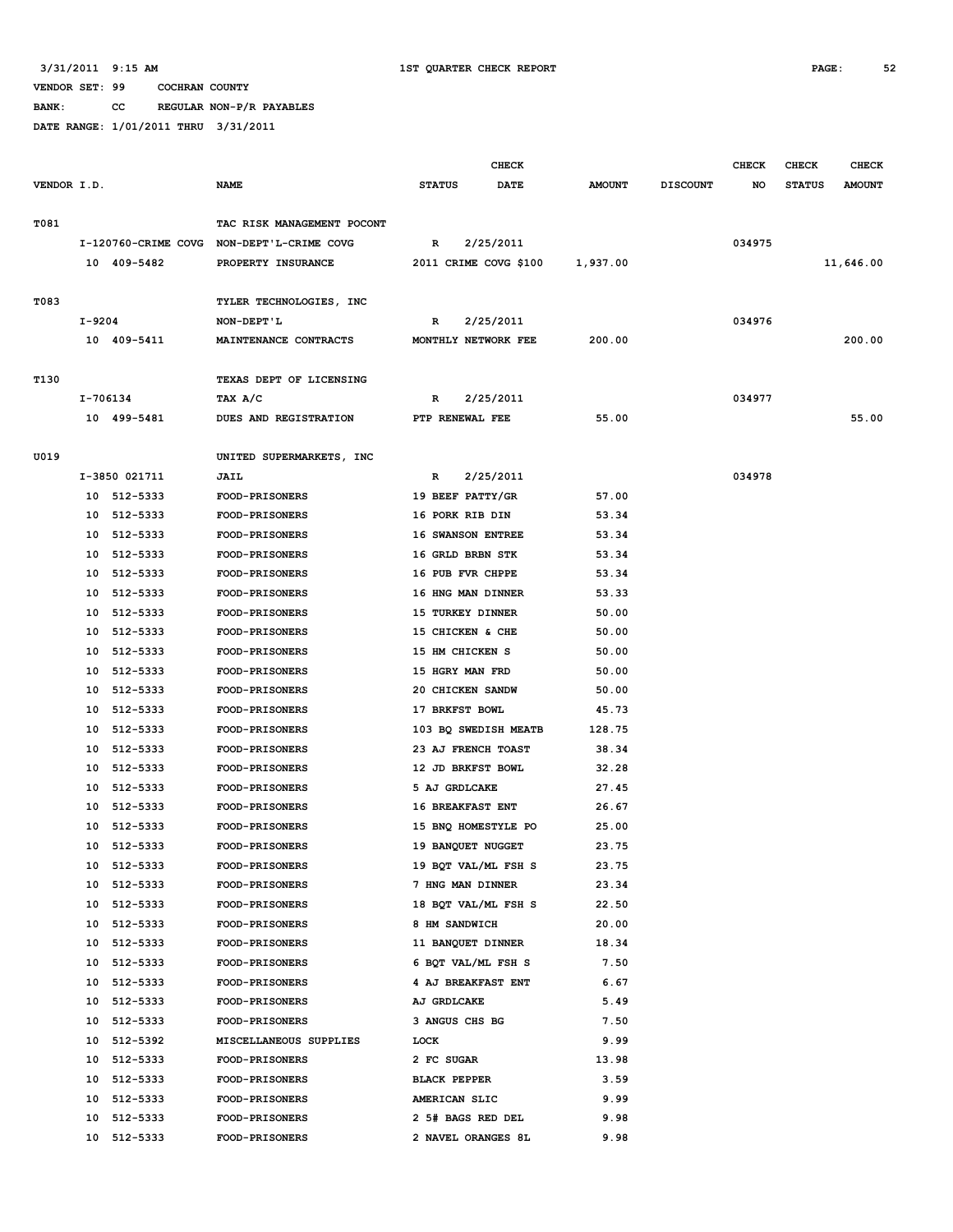**BANK: CC REGULAR NON-P/R PAYABLES**

|             |         |                                   |                                                        | <b>CHECK</b>                                 |           |                  |                 | <b>CHECK</b> | CHECK         | <b>CHECK</b>  |
|-------------|---------|-----------------------------------|--------------------------------------------------------|----------------------------------------------|-----------|------------------|-----------------|--------------|---------------|---------------|
| VENDOR I.D. |         |                                   | <b>NAME</b>                                            | <b>STATUS</b><br>DATE                        |           | <b>AMOUNT</b>    | <b>DISCOUNT</b> | NO           | <b>STATUS</b> | <b>AMOUNT</b> |
|             |         |                                   |                                                        |                                              |           |                  |                 |              |               |               |
| U019        |         |                                   | UNITED SUPERMARKETS, ICONT                             |                                              |           |                  |                 |              |               |               |
|             |         | I-3850 021711                     | JAIL                                                   | $\mathbb{R}$                                 | 2/25/2011 |                  |                 | 034978       |               |               |
|             |         | 10 512-5333                       | <b>FOOD-PRISONERS</b>                                  | 2 VEGGIE SALAD                               |           | 5.98             |                 |              |               |               |
|             |         | 10 512-5333                       | <b>FOOD-PRISONERS</b>                                  | 2 DOLE SHRED LETTUCE                         |           | 3.58             |                 |              |               | 1,123.82      |
|             |         |                                   |                                                        |                                              |           |                  |                 |              |               |               |
| <b>W007</b> |         |                                   | WEST, A THOMSON REUTERS BUSINE                         |                                              |           |                  |                 |              |               |               |
|             |         | I-822277202                       | COUNTY ATTY/LAW LIBRARY                                | R                                            | 2/25/2011 |                  |                 | 034979       |               |               |
|             |         | 10 475-5590<br>10 475-5590        | LAW LIBRARY MTRLS/UPDATES                              | VERN STAT NAT RES V1                         |           | 151.00           |                 |              |               |               |
|             |         | 10 475-5590                       | LAW LIBRARY MTRLS/UPDATES                              | VERN STAT NAT RES V2<br>VERN STAT NAT RES V3 |           | 151.00<br>151.00 |                 |              |               |               |
|             |         | 10 475-5590                       | LAW LIBRARY MTRLS/UPDATES<br>LAW LIBRARY MTRLS/UPDATES | VERN STAT NAT RES V4                         |           | 151.00           |                 |              |               |               |
|             |         | I-822294125                       | COUNTY ATTY/LAW LIBRARY                                | R                                            | 2/25/2011 |                  |                 | 034979       |               |               |
|             |         | 10 475-5590                       | LAW LIBRARY MTRLS/UPDATES                              | VERNONS STAT TABLES                          |           | 151.00           |                 |              |               | 755.00        |
|             |         |                                   |                                                        |                                              |           |                  |                 |              |               |               |
| W010        |         |                                   | WEST TEXAS GAS INC                                     |                                              |           |                  |                 |              |               |               |
|             |         | I-004036001501 0211 PARK/SHOP     |                                                        | R                                            | 2/25/2011 |                  |                 | 034980       |               |               |
|             |         | 10 660-5440                       | UTILITIES & IRRIGATION                                 | SVC 01/03/11-02/08/1                         |           | 15.47            |                 |              |               |               |
|             |         | I-004036002501 0211 PARK/SHOWBARN |                                                        | R                                            | 2/25/2011 |                  |                 | 034980       |               |               |
|             |         | 10 660-5440                       | UTILITIES & IRRIGATION                                 | SVC FOR 01/03/10-02/                         |           | 621.72           |                 |              |               |               |
|             |         | I-004049022001 0211 PREC 3 SHOP   |                                                        | $\mathbb{R}$                                 | 2/25/2011 |                  |                 | 034980       |               |               |
|             |         | 15 623-5440                       | UTILITIES                                              | SVC FOR 1/04/11-2/07                         |           | 52.39            |                 |              |               | 689.58        |
|             |         |                                   |                                                        |                                              |           |                  |                 |              |               |               |
| X001        |         |                                   | <b>XCEL ENERGY</b>                                     |                                              |           |                  |                 |              |               |               |
|             |         | I-0358995801                      | PRECINCT <sub>2</sub>                                  | $\mathbf{R}$                                 | 2/25/2011 |                  |                 | 034981       |               |               |
|             |         | 15 622-5440                       | UTILITIES                                              | SHOP $01/13/11 - 02/1$                       |           | 41.16            |                 |              |               |               |
|             |         | 15 622-5440                       | UTILITIES                                              | AREA LIGHT                                   |           | 15.03            |                 |              |               | 56.19         |
|             |         |                                   |                                                        |                                              |           |                  |                 |              |               |               |
| A007        |         |                                   | ALBERT GONZALEZ, dba                                   |                                              |           |                  |                 |              |               |               |
|             | I-22223 |                                   | <b>EXTENSION SVC</b>                                   | R                                            | 3/14/2011 |                  |                 | 034982       |               |               |
|             |         | 10 665-5454                       | TIRES                                                  | FLAT $R/F$ LT245/16                          |           | 10.00            |                 |              |               | 10.00         |
|             |         |                                   |                                                        |                                              |           |                  |                 |              |               |               |
| A042        |         |                                   | J C<br><b>ADAMS</b> JR                                 |                                              |           |                  |                 |              |               |               |
|             |         | I-LOISLAW MAR11                   | COUNTY ATTY/LAW LIBRARY                                | R                                            | 3/14/2011 |                  |                 | 034983       |               |               |
|             |         | 10 475-5590                       | LAW LIBRARY MTRLS/UPDATES                              | LOIS LAW MAR 11 BILL                         |           | 202.46           |                 |              |               | 202.46        |
| A109        |         |                                   | ALBUS FARM EQUIPMENT                                   |                                              |           |                  |                 |              |               |               |
|             | I-35769 |                                   | <b>EXTENSION SVC/4H</b>                                | $\mathbb{R}$                                 | 3/14/2011 |                  |                 | 034984       |               |               |
|             |         | 10 665-5334                       | OTHER SUPPLIES                                         | 18 FT 14GAUGE 1" TUB                         |           | 26.10            |                 |              |               |               |
|             |         | 10 665-5334                       | OTHER SUPPLIES                                         | 5 FT 1/8"X2"X2" ANGL                         |           | 10.00            |                 |              |               |               |
|             |         | 10 665-5334                       | OTHER SUPPLIES                                         | 2.5 FT 3/16"X1-1/2"                          |           | 2.75             |                 |              |               |               |
|             |         | 10 665-5334                       | OTHER SUPPLIES                                         | 18 FT 3/4" TUBING                            |           | 20.00            |                 |              |               |               |
|             |         | 10 665-5334                       | OTHER SUPPLIES                                         | 2.5 FT $1/8$ "X1-1/2" F                      |           | 2.50             |                 |              |               |               |
|             |         | 10 665-5334                       | OTHER SUPPLIES                                         | 1 HR CUTTING/WELDING                         |           | 50.00            |                 |              |               |               |
|             | I-35773 |                                   | <b>EXTENSION SVC/4H</b>                                | R                                            | 3/14/2011 |                  |                 | 034984       |               |               |
|             |         | 10 665-5334                       | OTHER SUPPLIES                                         | 18 FT 14 GAUGE 1" TU                         |           | 19.88            |                 |              |               |               |
|             |         | 10 665-5334                       | OTHER SUPPLIES                                         | 18 FT 14 GAUGE 3/4"                          |           | 20.00            |                 |              |               |               |
|             |         | 10 665-5334                       | OTHER SUPPLIES                                         | 12 FT 11 GAUGE 1" TU                         |           | 17.40            |                 |              |               |               |
|             |         | 10 665-5334                       | OTHER SUPPLIES                                         | $(2)$ 3/8"X2" HEX                            |           | 0.44             |                 |              |               |               |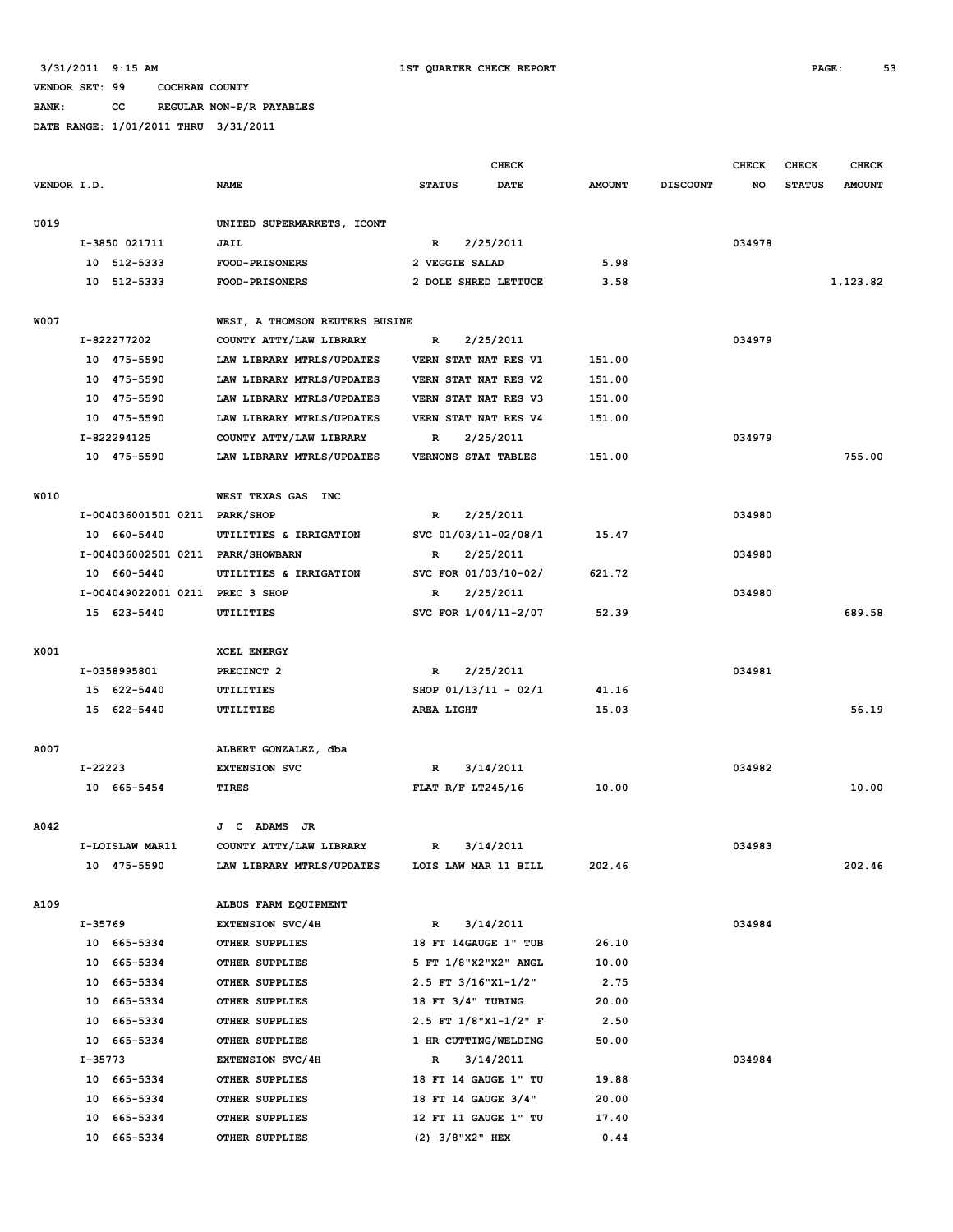# **BANK: CC REGULAR NON-P/R PAYABLES**

|             |          |                         |                              |                       | <b>CHECK</b>         |               |                 | <b>CHECK</b> | <b>CHECK</b>  | <b>CHECK</b>  |
|-------------|----------|-------------------------|------------------------------|-----------------------|----------------------|---------------|-----------------|--------------|---------------|---------------|
| VENDOR I.D. |          |                         | <b>NAME</b>                  | <b>STATUS</b>         | DATE                 | <b>AMOUNT</b> | <b>DISCOUNT</b> | NO           | <b>STATUS</b> | <b>AMOUNT</b> |
|             |          |                         |                              |                       |                      |               |                 |              |               |               |
| A109        |          |                         | ALBUS FARM EQUIPMENT CONT    |                       |                      |               |                 |              |               |               |
|             | I-35773  |                         | <b>EXTENSION SVC/4H</b>      | R                     | 3/14/2011            |               |                 | 034984       |               |               |
|             |          | 10 665-5334             | OTHER SUPPLIES               | $(2)$ 3/8" NUT        |                      | 0.14          |                 |              |               |               |
|             |          | 10 665-5334             | OTHER SUPPLIES               | 16 IN 3/16"X1" FLAT   |                      | 1.60          |                 |              |               |               |
|             |          | 10 665-5334             | OTHER SUPPLIES               | 90 IN 1/8"X 1-1/2" F  |                      | 8.10          |                 |              |               |               |
|             |          | 10 665-5334             | <b>OTHER SUPPLIES</b>        | 5 FT 1/8"X2"X2" ANGL  |                      | 10.00         |                 |              |               |               |
|             |          | 10 665-5334             | OTHER SUPPLIES               | 4 PTO PINS            |                      | 3.60          |                 |              |               |               |
|             |          | 10 665-5334             | <b>OTHER SUPPLIES</b>        | $1-1/2$ HR WELDING    |                      | 75.00         |                 |              |               | 267.51        |
|             |          |                         |                              |                       |                      |               |                 |              |               |               |
| A165        |          |                         | AFFILIATED COMPUTER SERVICES |                       |                      |               |                 |              |               |               |
|             |          | I-63699<br><b>CLERK</b> |                              | R                     | 3/14/2011            |               |                 | 034985       |               |               |
|             |          | 10 403-5310             | OFFICE SUPPLIES              |                       | 20/20 PERFECT VISION | 1,000.00      |                 |              |               |               |
|             |          | 10 403-5310             | OFFICE SUPPLIES              | 408 ARCHIVAL PRINTS   |                      | 363.12        |                 |              |               |               |
|             |          | 10 403-5310             | OFFICE SUPPLIES              | <b>FREIGHT</b>        |                      | 86.22         |                 |              |               | 1,449.34      |
|             |          |                         |                              |                       |                      |               |                 |              |               |               |
| <b>B001</b> |          |                         | BAILEY CO. ELECTRIC COOP     |                       |                      |               |                 |              |               |               |
|             |          | I-231273                | PREC 4                       | $\mathbb{R}$          | 3/14/2011            |               |                 | 034986       |               |               |
|             |          | 15 624-5440             | UTILITIES                    | 530 KWH SHOP/1/21-2/  |                      | 69.71         |                 |              |               |               |
|             |          | 15 624-5440             | <b>UTILITIES</b>             | AREA LIGHT            |                      | 10.46         |                 |              |               |               |
|             | I-231274 |                         | PREC <sub>3</sub>            | R                     | 3/14/2011            |               |                 | 034986       |               |               |
|             |          | 15 623-5440             | UTILITIES                    | 241 KWH 1/18-2/16/11  |                      | 38.35         |                 |              |               |               |
|             |          | 15 623-5440             | UTILITIES                    | 2 AREA LIGHTS         |                      | 21.86         |                 |              |               |               |
|             | I-231275 |                         | NON-DEPT'L/SHERIFF POSSE     | R                     | 3/14/2011            |               |                 | 034986       |               |               |
|             |          | 10 409-5440             | UTILITIES                    | 163 KWH 1/7/11-2/8/1  |                      | 46.19         |                 |              |               | 186.57        |
|             |          |                         |                              |                       |                      |               |                 |              |               |               |
| <b>B007</b> |          |                         | BOB BARKER COMPANY, INC.     |                       |                      |               |                 |              |               |               |
|             |          | I-UT1000188774          | JAIL                         | R                     | 3/14/2011            |               |                 | 034987       |               |               |
|             |          | 10 512-5392             | MISCELLANEOUS SUPPLIES       | 2.5 GAL BEV CONTAINE  |                      | 102.95        |                 |              |               |               |
|             |          | 10 512-5392             | MISCELLANEOUS SUPPLIES       | <b>SHIPPING</b>       |                      | 9.31          |                 |              |               |               |
|             |          | I-UT1000188850          | JAIL                         | R                     | 3/14/2011            |               |                 | 034987       |               |               |
|             |          | 10 512-5392             | MISCELLANEOUS SUPPLIES       | 4 GAL SHAMPOO W/COND  |                      | 29.95         |                 |              |               |               |
|             |          | 10 512-5392             | MISCELLANEOUS SUPPLIES       | <b>SHIPPING</b>       |                      | 25.51         |                 |              |               | 167.72        |
|             |          |                         |                              |                       |                      |               |                 |              |               |               |
| <b>B174</b> |          |                         | <b>NADENE BAKER</b>          |                       |                      |               |                 |              |               |               |
|             |          | I-DW#14232              | <b>ACTIVITY BLDG</b>         | $\mathbb{R}$          | 3/14/2011            |               |                 | 034988       |               |               |
|             |          | 10 000-4370.101         | RENT-ACTIVITY BUILDING       | REFUND DEPOSIT 2/26/  |                      | 125.00        |                 |              |               | 125.00        |
|             |          |                         |                              |                       |                      |               |                 |              |               |               |
| C007        |          |                         | CITY OF MORTON               |                       |                      |               |                 |              |               |               |
|             | I-022811 |                         | LIB/MUS/ACT BLDG/CRTHSE      | $\mathbb{R}$          | 3/14/2011            |               |                 | 034989       |               |               |
|             |          | 10 650-5440             | UTILITIES                    | LIBRARY GAS           |                      | 210.25        |                 |              |               |               |
|             |          | 10 650-5440             | UTILITIES                    | LIBRARY WATER         |                      | 13.00         |                 |              |               |               |
|             |          | 10 650-5440             | UTILITIES                    | LIBRARY GARBAGE       |                      | 43.50         |                 |              |               |               |
|             |          | 10 650-5440             | UTILITIES                    | LIBRARY SEWER         |                      | 14.00         |                 |              |               |               |
|             |          | 10 652-5440             | UTILITIES                    | <b>MUSEUM GAS</b>     |                      | 233.29        |                 |              |               |               |
|             |          | 10 652-5440             | UTILITIES                    | <b>MUSEUM WATER</b>   |                      | 13.00         |                 |              |               |               |
|             |          | 10 652-5440             | UTILITIES                    | <b>MUSEUM GARBAGE</b> |                      | 20.25         |                 |              |               |               |
|             | 10       | 652-5440                | UTILITIES                    | <b>MUSEUM SEWER</b>   |                      | 12.00         |                 |              |               |               |
|             |          | 10 662-5440             | UTILITIES                    | ACTIVITY BLDG GAS     |                      | 1,577.14      |                 |              |               |               |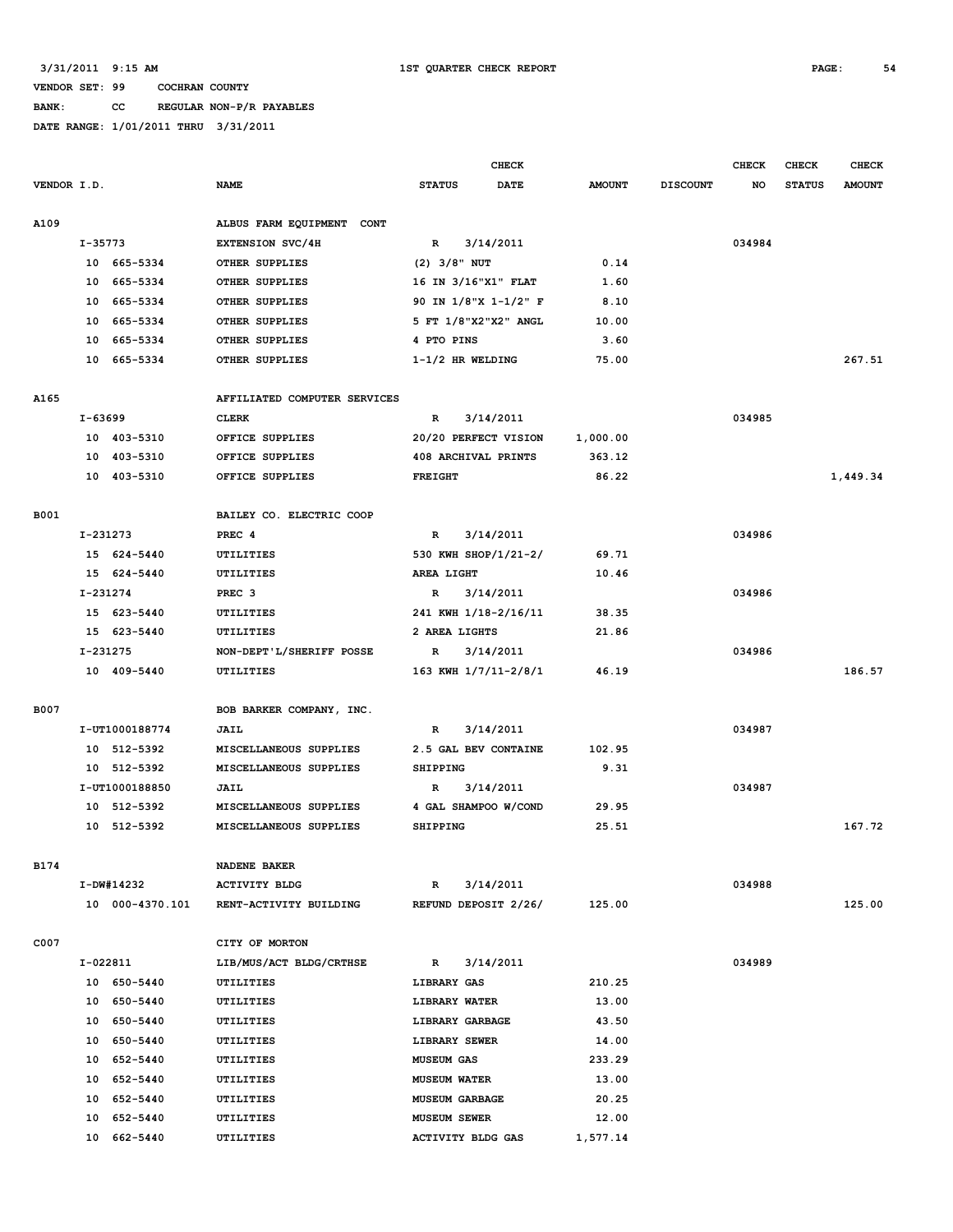# **BANK: CC REGULAR NON-P/R PAYABLES**

|             |              |               |                               |                         | CHECK                |               |                 | <b>CHECK</b> | <b>CHECK</b>  | <b>CHECK</b>  |
|-------------|--------------|---------------|-------------------------------|-------------------------|----------------------|---------------|-----------------|--------------|---------------|---------------|
| VENDOR I.D. |              |               | <b>NAME</b>                   | <b>STATUS</b>           | <b>DATE</b>          | <b>AMOUNT</b> | <b>DISCOUNT</b> | NO           | <b>STATUS</b> | <b>AMOUNT</b> |
| C007        |              |               | CITY OF MORTON<br><b>CONT</b> |                         |                      |               |                 |              |               |               |
|             | I-022811     |               | LIB/MUS/ACT BLDG/CRTHSE       | R                       | 3/14/2011            |               |                 | 034989       |               |               |
|             |              | 10 662-5440   | UTILITIES                     | ACT. BLDG WATER         |                      | 13.00         |                 |              |               |               |
|             | 10           | 662-5440      | UTILITIES                     | ACT. BLDG GARBAGE       |                      | 69.00         |                 |              |               |               |
|             | 10           | 662-5440      | UTILITIES                     | ACT.                    | <b>BLDG SEWER</b>    | 36.00         |                 |              |               |               |
|             | 10           | 510-5440      | UTILITIES                     | <b>COURTHOUSE GAS</b>   |                      | 1,036.78      |                 |              |               |               |
|             | 10           | 510-5440      | <b>UTILITIES</b>              | <b>COURTHOUSE WATER</b> |                      | 59.00         |                 |              |               |               |
|             | 10           | 510-5440      | UTILITIES                     | <b>CRTHSE GARBAGE</b>   |                      | 243.00        |                 |              |               |               |
|             | 10           | 510-5440      | UTILITIES                     | <b>COURTHOUSE SEWER</b> |                      | 42.00         |                 |              |               |               |
|             | 15           | 621-5440      | UTILITIES                     | PREC 1 GAS              |                      | 294.73        |                 |              |               |               |
|             | 15           | 621-5440      | UTILITIES                     | PREC 1 WATER            |                      | 15.75         |                 |              |               |               |
|             | 15           | 621-5440      | UTILITIES                     | PREC 1 GARBAGE          |                      | 43.50         |                 |              |               | 3,989.19      |
|             |              |               |                               |                         |                      |               |                 |              |               |               |
| C015        |              |               | COCHRAN COUNTY SENIOR         |                         |                      |               |                 |              |               |               |
|             |              | I-MAR 11 MEAT | SENIOR CITIZENS               | R                       | 3/14/2011            |               |                 | 034990       |               |               |
|             |              | 10 663-5333   | FOOD                          | <b>BEEF BRISKET</b>     |                      | 150.00        |                 |              |               | 150.00        |
|             |              |               |                               |                         |                      |               |                 |              |               |               |
| C032        |              |               | COUNTY JUDGES & COMMISSIONERS |                         |                      |               |                 |              |               |               |
|             |              | I-2011 DUES   | COMM'R COURT                  | R                       | 3/14/2011            |               |                 | 034991       |               |               |
|             |              | 15 610-5481   | DUES AND REGISTRATION         | 2011 CJCAT DUES         |                      | 1,000.00      |                 |              |               | 1,000.00      |
| C035        |              |               | COX AUTO SUPPLY CO            |                         |                      |               |                 |              |               |               |
|             | I-143055     |               | <b>EXTENSION SVC</b>          | $\mathbb{R}$            | 3/14/2011            |               |                 | 034992       |               |               |
|             |              | 10 665-5451   | <b>REPAIRS</b>                | KIT TERM 1              |                      | 14.75         |                 |              |               |               |
|             |              | 10 665-5451   | <b>REPAIRS</b>                | UPPER CYL LUB           |                      | 9.19          |                 |              |               |               |
|             | $I - 143325$ |               | PREC 4                        | R                       | 3/14/2011            |               |                 | 034992       |               |               |
|             |              | 15 624-5356   | ROAD MATERIALS & SUPPLIES     | <b>HEAT LAMP</b>        |                      | 5.99          |                 |              |               |               |
|             |              | 15 624-5356   | ROAD MATERIALS & SUPPLIES     | <b>BULB</b>             |                      | 12.99         |                 |              |               |               |
|             | I-143425     |               | PREC 1                        | R                       | 3/14/2011            |               |                 | 034992       |               |               |
|             |              | 15 621-5451   | <b>REPAIRS</b>                | 3/4 GATE VALVE          |                      | 10.09         |                 |              |               |               |
|             | $I-143501$   |               | PREC 4                        | R                       | 3/14/2011            |               |                 | 034992       |               |               |
|             |              | 15 624-5451   | <b>REPAIRS</b>                | INT DOOR HRDWR          |                      | 15.20         |                 |              |               |               |
|             | I-143831     |               | <b>SHERIFF</b>                | $\mathbb{R}$            | 3/14/2011            |               |                 | 034992       |               |               |
|             |              | 10 560-5451   | MACHINERY-NON-OFFICE REPAIR   | 15 SCREWS               |                      | 0.75          |                 |              |               |               |
|             |              | 10 560-5334   | OTHER SUPPLIES                | ICE MELT                |                      | 7.49          |                 |              |               |               |
|             | I-144001     |               | PREC 1                        | $\mathbb{R}$            | 3/14/2011            |               |                 | 034992       |               |               |
|             |              | 15 621-5451   | <b>REPAIRS</b>                |                         | 6 DEXCOOL ANTI-FREEZ | 77.94         |                 |              |               |               |
|             | I-144005     |               | PREC <sub>4</sub>             | $\mathbb{R}$            | 3/14/2011            |               |                 | 034992       |               |               |
|             |              | 15 624-5451   | <b>REPAIRS</b>                | RET RV ANTI-FREEZE      |                      | 4.29CR        |                 |              |               |               |
|             |              | 15 624-5451   | <b>REPAIRS</b>                | WS/WASHER FLUID         |                      | 2.49          |                 |              |               |               |
|             |              | 15 624-5451   | <b>REPAIRS</b>                |                         | (2) 2-GAL 15/50 MYST | 137.48        |                 |              |               |               |
|             |              | 15 624-5451   | <b>REPAIRS</b>                | (2) QT DIESEL COND      |                      | 16.38         |                 |              |               |               |
|             | I-144018     |               | PREC <sub>3</sub>             | $\mathbb{R}$            | 3/14/2011            |               |                 | 034992       |               |               |
|             |              | 15 623-5356   | ROAD MATERIALS & SUPPLIES     | (2) SPACE HEATERS       |                      | 119.98        |                 |              |               |               |
|             | I-144145     |               | <b>EXTENSION SVC</b>          | $\mathbb{R}$            | 3/14/2011            |               |                 | 034992       |               |               |
|             |              | 10 665-5334   | OTHER SUPPLIES                | 2 GREEN PAINT/4-H       |                      | 7.98          |                 |              |               |               |
|             |              | 10 665-5334   | OTHER SUPPLIES                | <b>CUTTERS</b>          |                      | 3.85          |                 |              |               |               |
|             |              | 10 665-5334   | OTHER SUPPLIES                | 28 ZIP-TIES             |                      | 14.00         |                 |              |               |               |
|             |              |               |                               |                         |                      |               |                 |              |               |               |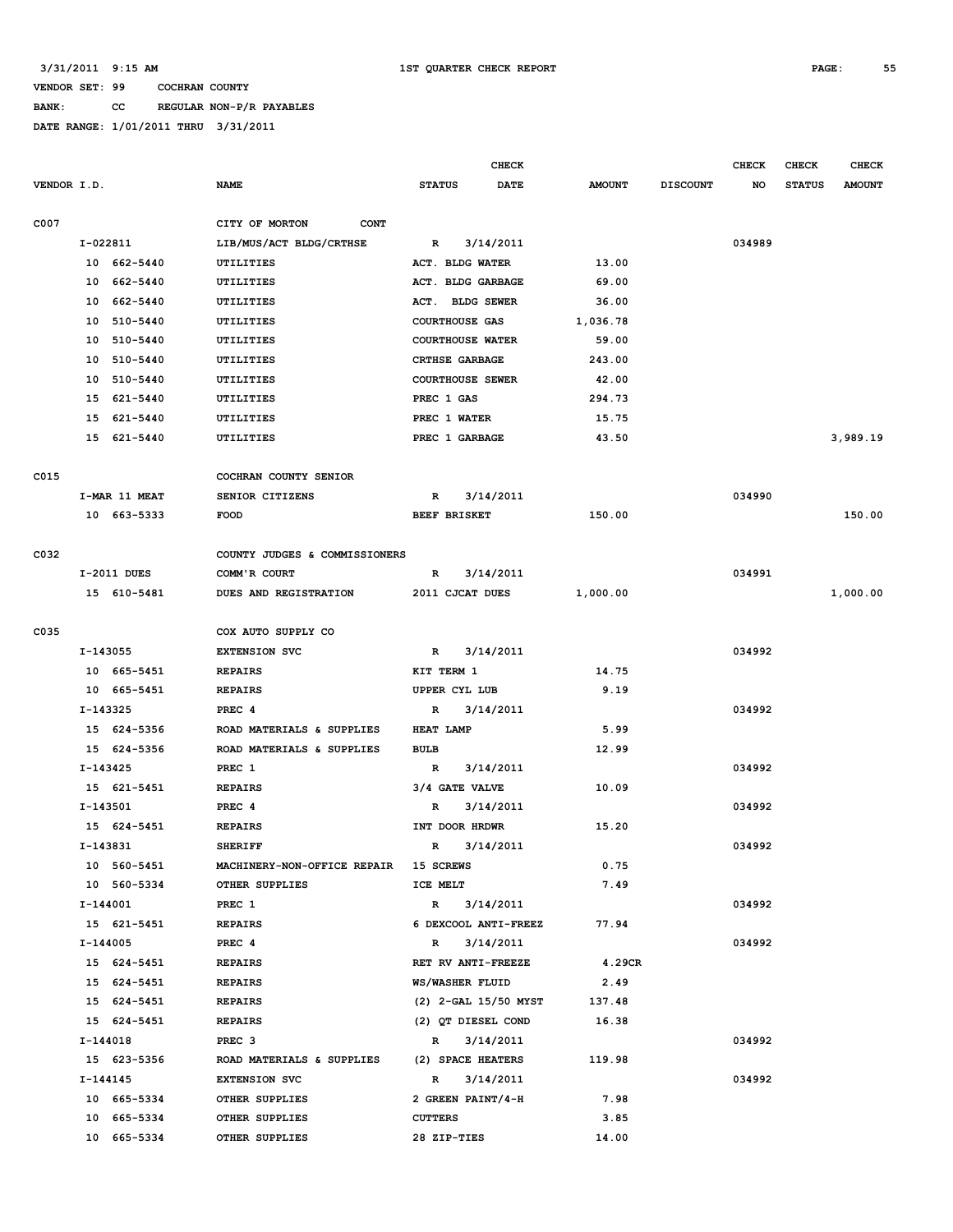**BANK: CC REGULAR NON-P/R PAYABLES**

|             |              |                                   |                         | <b>CHECK</b>         |               |                 | CHECK  | CHECK         | <b>CHECK</b>  |
|-------------|--------------|-----------------------------------|-------------------------|----------------------|---------------|-----------------|--------|---------------|---------------|
| VENDOR I.D. |              | <b>NAME</b>                       | <b>STATUS</b>           | <b>DATE</b>          | <b>AMOUNT</b> | <b>DISCOUNT</b> | NO     | <b>STATUS</b> | <b>AMOUNT</b> |
| C035        |              | COX AUTO SUPPLY CO<br><b>CONT</b> |                         |                      |               |                 |        |               |               |
|             | I-144145     | <b>EXTENSION SVC</b>              | $\mathbb{R}$            | 3/14/2011            |               |                 | 034992 |               |               |
|             | 10 665-5334  | OTHER SUPPLIES                    | 6 RUBBER STRAPS/21"     |                      | 7.50          |                 |        |               |               |
|             | I-144274     | PREC <sub>3</sub>                 | $\mathbb{R}$            | 3/14/2011            |               |                 | 034992 |               |               |
|             | 15 623-5451  | <b>REPAIRS</b>                    | (2) CARB CLNR           |                      | 8.28          |                 |        |               |               |
|             | $I-144293$   | <b>SHERIFF</b>                    | $\mathbb{R}$            | 3/14/2011            |               |                 | 034992 |               |               |
|             | 10 560-5451  | MACHINERY-NON-OFFICE REPAIR       | <b>DUCT TAPE</b>        |                      | 7.49          |                 |        |               |               |
|             | I-144295     | PREC 3                            | R                       | 3/14/2011            |               |                 | 034992 |               |               |
|             | 15 623-5451  | <b>REPAIRS</b>                    | BRIGGS/STRATTON KIT     |                      | 4.56          |                 |        |               |               |
|             | 15 623-5451  | <b>REPAIRS</b>                    | LABOR                   |                      | 25.00         |                 |        |               |               |
|             | I-144322     | PREC 1                            | $\mathbb{R}$            | 3/14/2011            |               |                 | 034992 |               |               |
|             | 15 621-5451  | <b>REPAIRS</b>                    | <b>GATE VALVE</b>       |                      | 10.09         |                 |        |               |               |
|             | 15 621-5451  | <b>REPAIRS</b>                    | WD40 (160Z)             |                      | 6.39          |                 |        |               |               |
|             | I-144324     | PREC 1                            | $\mathbf{R}$            | 3/14/2011            |               |                 | 034992 |               |               |
|             | 15 621-5356  | ROAD MATERIALS & SUPPLIES         | <b>CHANNEL-LOCK</b>     |                      | 17.29         |                 |        |               |               |
|             | I-144325     | PREC <sub>3</sub>                 | $\mathbb{R}$            | 3/14/2011            |               |                 | 034992 |               |               |
|             | 15 623-5451  | <b>REPAIRS</b>                    | COPPER PLUG             |                      | 1.99          |                 |        |               |               |
|             | $I-144461$   | PREC <sub>3</sub>                 | $\mathbb{R}$            | 3/14/2011            |               |                 | 034992 |               |               |
|             | 15 623-5451  | <b>REPAIRS</b>                    | SQUEZ JOES              |                      | 3.79          |                 |        |               |               |
|             | 15 623-5451  | <b>REPAIRS</b>                    |                         | 3 GAL ROTELLA 15/40C | 134.94        |                 |        |               |               |
|             | 15 623-5451  | <b>REPAIRS</b>                    | <b>FAST ORANGE</b>      |                      | 12.85         |                 |        |               |               |
|             | 15 623-5451  | <b>REPAIRS</b>                    | 2-IN-1 BLOK VLV         |                      | 38.36         |                 |        |               |               |
|             | I-144465     | PREC <sub>3</sub>                 | $\mathbb{R}$            | 3/14/2011            |               |                 | 034992 |               |               |
|             | 15 623-5356  | ROAD MATERIALS & SUPPLIES         | <b>BORAXO HAND CLNR</b> |                      | 7.49          |                 |        |               |               |
|             | 15 623-5356  | ROAD MATERIALS & SUPPLIES         | 12 LETTERS              |                      | 5.88          |                 |        |               |               |
|             | I-144993     | PREC <sub>3</sub>                 | $\mathbf{R}$            | 3/14/2011            |               |                 | 034992 |               |               |
|             | 15 623-5356  | ROAD MATERIALS & SUPPLIES         | PIPE WRENCH             |                      | 30.99         |                 |        |               |               |
|             | 15 623-5356  | ROAD MATERIALS & SUPPLIES         | <b>CRESCENT</b>         |                      | 24.99         |                 |        |               |               |
|             | 15 623-5356  | ROAD MATERIALS & SUPPLIES         | <b>SCREW DRIVER</b>     |                      | 6.69          |                 |        |               |               |
|             | 15 623-5356  | ROAD MATERIALS & SUPPLIES         | PLIERS                  |                      | 9.99          |                 |        |               |               |
|             | 15 623-5356  | ROAD MATERIALS & SUPPLIES         | <b>SCREW DRIVER</b>     |                      | 4.39          |                 |        |               |               |
|             | 15 623-5356  | ROAD MATERIALS & SUPPLIES         | <b>CHANNEL-LOCK</b>     |                      | 30.99         |                 |        |               |               |
|             | $I - 145055$ | <b>SHERIFF</b>                    | $\mathbb{R}$            | 3/14/2011            |               |                 | 034992 |               |               |
|             | 10 560-5334  | OTHER SUPPLIES                    | SPRAY GUN               |                      | 8.99          |                 |        |               |               |
|             | I-145253     | PREC <sub>3</sub>                 | $\mathbb{R}$            | 3/14/2011            |               |                 | 034992 |               |               |
|             | 15 623-5451  | <b>REPAIRS</b>                    | <b>PARTS</b>            |                      | 31.61         |                 |        |               |               |
|             | 15 623-5451  | <b>REPAIRS</b>                    | LABOR ON BRIGGS/STRA    |                      | 12.50         |                 |        |               |               |
|             | I-145313     | PREC <sub>2</sub>                 | $\mathbb{R}$            | 3/14/2011            |               |                 | 034992 |               |               |
|             | 15 622-5451  | <b>REPAIRS</b>                    | <b>FREON</b>            |                      | 9.99          |                 |        |               |               |
|             | 15 622-5451  | <b>REPAIRS</b>                    | (5) COMBO-HEX           |                      | 8.95          |                 |        |               |               |
|             | I-145340     | PREC 1, 2, 3, 4                   | $\mathbb{R}$            | 3/14/2011            |               |                 | 034992 |               |               |
|             | 15 621-5451  | <b>REPAIRS</b>                    | DRILL BITS, NUTS, BO    |                      | 4.29          |                 |        |               |               |
|             | 15 622-5451  | <b>REPAIRS</b>                    | DRILL BITS, NUTS, BO    |                      | 4.30          |                 |        |               |               |
|             | 15 623-5451  | <b>REPAIRS</b>                    | DRILL BITS, NUTS, BO    |                      | 4.29          |                 |        |               |               |
|             | 15 624-5451  | <b>REPAIRS</b>                    | DRILL BITS, NUTS, BO    |                      | 4.30          |                 |        |               |               |
|             | I-145341     | <b>SHERIFF</b>                    | $\mathbb{R}$            | 3/14/2011            |               |                 | 034992 |               |               |
|             | 10 560-5334  | OTHER SUPPLIES                    | <b>4 BUTANE FUEL</b>    |                      | 13.96         |                 |        |               |               |
|             | I-145434     | PREC <sub>3</sub>                 | $\mathbb{R}$            | 3/14/2011            |               |                 | 034992 |               |               |
|             |              |                                   |                         |                      |               |                 |        |               |               |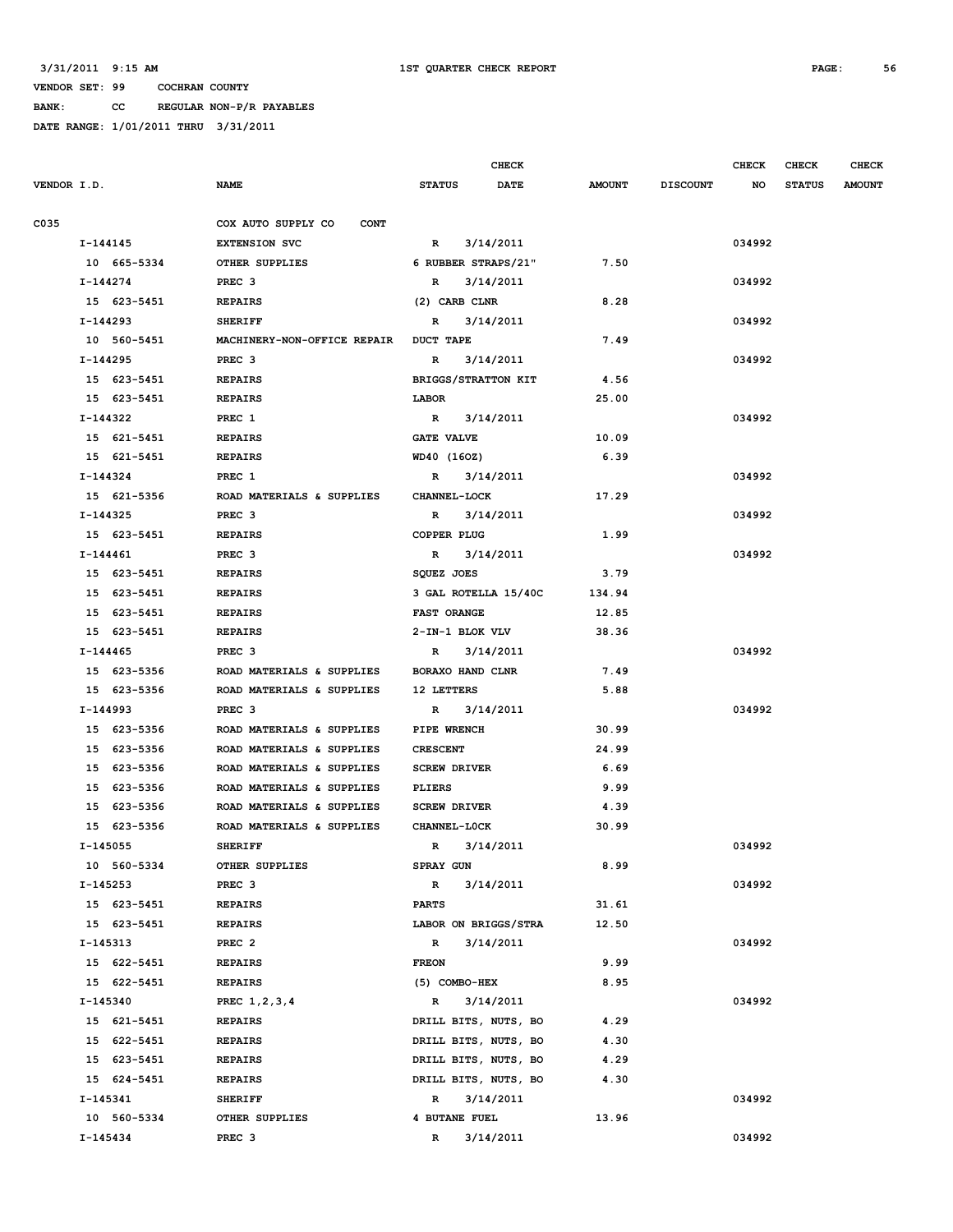**BANK: CC REGULAR NON-P/R PAYABLES**

|      |             |                                   | <b>CHECK</b>                 |               |                 | <b>CHECK</b> | <b>CHECK</b>  | <b>CHECK</b>  |
|------|-------------|-----------------------------------|------------------------------|---------------|-----------------|--------------|---------------|---------------|
|      | VENDOR I.D. | <b>NAME</b>                       | <b>DATE</b><br><b>STATUS</b> | <b>AMOUNT</b> | <b>DISCOUNT</b> | NO           | <b>STATUS</b> | <b>AMOUNT</b> |
| C035 |             | COX AUTO SUPPLY CO<br><b>CONT</b> |                              |               |                 |              |               |               |
|      | I-145434    | PREC <sub>3</sub>                 | 3/14/2011<br>R               |               |                 | 034992       |               |               |
|      | 15 623-5356 | ROAD MATERIALS & SUPPLIES         | 33 CU FT ACET GAS            | 60.52         |                 |              |               |               |
|      | 15 623-5356 | ROAD MATERIALS & SUPPLIES         | <b>OXYGEN</b>                | 18.60         |                 |              |               |               |
|      | 15 623-5356 | ROAD MATERIALS & SUPPLIES         | 4 GLASS CLNR                 | 12.20         |                 |              |               |               |
|      | I-145448    | PREC <sub>3</sub>                 | 3/14/2011<br>R               |               |                 | 034992       |               |               |
|      | 15 623-5356 | ROAD MATERIALS & SUPPLIES         | WHEEL BARROW                 | 50.89         |                 |              |               |               |
|      | $I-145449$  | PREC <sub>3</sub>                 | 3/14/2011<br>R               |               |                 | 034992       |               |               |
|      | 15 623-5356 | ROAD MATERIALS & SUPPLIES         | <b>WASH MITT</b>             | 3.19          |                 |              |               |               |
|      | 15 623-5356 | ROAD MATERIALS & SUPPLIES         | LIQ WAXY SUDS                | 9.99          |                 |              |               |               |
|      | 15 623-5356 | ROAD MATERIALS & SUPPLIES         | <b>WASH BRUSH</b>            | 21.99         |                 |              |               |               |
|      | I-145541    | <b>SHERIFF</b>                    | 3/14/2011<br>R               |               |                 | 034992       |               |               |
|      | 10 560-5451 | MACHINERY-NON-OFFICE REPAIR       | WIX FILTER/UNIT 121          | 21.69         |                 |              |               |               |
|      | I-146037    | <b>COURTHOUSE</b>                 | 3/14/2011<br>R               |               |                 | 034992       |               |               |
|      | 10 510-5451 | <b>REPAIR</b>                     | 4 SPRINKLER VALVES           | 399.20        |                 |              |               |               |
|      | I-146122    | <b>SHERIFF</b>                    | 3/14/2011<br>R               |               |                 | 034992       |               |               |
|      | 10 560-5334 | OTHER SUPPLIES                    | LIQ WAXY SUDS                | 9.99          |                 |              |               |               |
|      | 10 560-5334 | OTHER SUPPLIES                    | <b>ARMORALL</b>              | 7.49          |                 |              |               |               |
|      | I-146215    | PREC 1                            | 3/14/2011<br>$\mathbb{R}$    |               |                 | 034992       |               |               |
|      | 15 621-5451 | <b>REPAIRS</b>                    | <b>BANJO FITTING</b>         | 13.56         |                 |              |               |               |
|      | I-146227    | PREC 1                            | 3/14/2011<br>R               |               |                 | 034992       |               |               |
|      | 15 621-5451 | <b>REPAIRS</b>                    | <b>QUIK-CONNECT</b>          | 6.95          |                 |              |               |               |
|      | I-146258    | PREC 1                            | 3/14/2011<br>$\mathbb{R}$    |               |                 | 034992       |               |               |
|      | 15 621-5356 | ROAD MATERIALS & SUPPLIES         | GLUE                         | 1.95          |                 |              |               |               |
|      | I-146654    | PREC <sub>2</sub>                 | 3/14/2011<br>R               |               |                 | 034992       |               |               |
|      | 15 622-5451 | <b>REPAIRS</b>                    | <b>HOSE BARB</b>             | 2.39          |                 |              |               |               |
|      | 15 622-5451 | <b>REPAIRS</b>                    | $(2)$ ELBOW                  | 11.12         |                 |              |               |               |
|      | I-146660    | PREC 1                            | $\mathbb{R}$<br>3/14/2011    |               |                 | 034992       |               |               |
|      | 15 621-5451 | <b>REPAIRS</b>                    | 2 MINI LAMPS                 | 1.10          |                 |              |               |               |
|      | I-146691    | PREC 1                            | 3/14/2011<br>R               |               |                 | 034992       |               |               |
|      | 15 621-5451 | <b>REPAIRS</b>                    | (3) 1/2" COUPLINGS           | 0.66          |                 |              |               |               |
|      | I-146706    | PREC 1                            | 3/14/2011<br>R               |               |                 | 034992       |               |               |
|      | 15 621-5451 | <b>REPAIRS</b>                    | $(3)$ $1/2$ " COUPLINGS      | 0.66          |                 |              |               |               |
|      | 15 621-5451 | <b>REPAIRS</b>                    | 1/2" 90-ELBOW                | 0.23          |                 |              |               |               |
|      | 15 621-5451 | <b>REPAIRS</b>                    | 1/2"X10 CPVC PIPE            | 3.15          |                 |              |               |               |
|      | I-146727    | PREC <sub>2</sub>                 | 3/14/2011<br>$\mathbb{R}$    |               |                 | 034992       |               |               |
|      | 15 622-5451 | <b>REPAIRS</b>                    | WIX FILTER                   | 21.69         |                 |              |               |               |
|      | 15 622-5451 | <b>REPAIRS</b>                    | WIX OIL FILTER               | 7.27          |                 |              |               |               |
|      | 15 622-5451 | <b>REPAIRS</b>                    | 2" STR 90-ELBOW              | 4.99          |                 |              |               |               |
|      | 15 622-5451 | <b>REPAIRS</b>                    | 6 QT QS 5/30 OIL             | 23.94         |                 |              |               |               |
|      | I-146752    | PREC 1                            | 3/14/2011<br>$\mathbb{R}$    |               |                 | 034992       |               |               |
|      | 15 621-5451 | <b>REPAIRS</b>                    | $(3)$ $1/2$ " COUPLINGS      | 0.66          |                 |              |               |               |
|      | 15 621-5451 | <b>REPAIRS</b>                    | $1/2$ " CPVC TEE             | 0.29          |                 |              |               |               |
|      | 15 621-5451 | <b>REPAIRS</b>                    | $1/2$ " 90-ELBOW             | 0.23          |                 |              |               | 1,671.97      |
|      |             |                                   |                              |               |                 |              |               |               |
|      |             |                                   |                              |               |                 |              |               |               |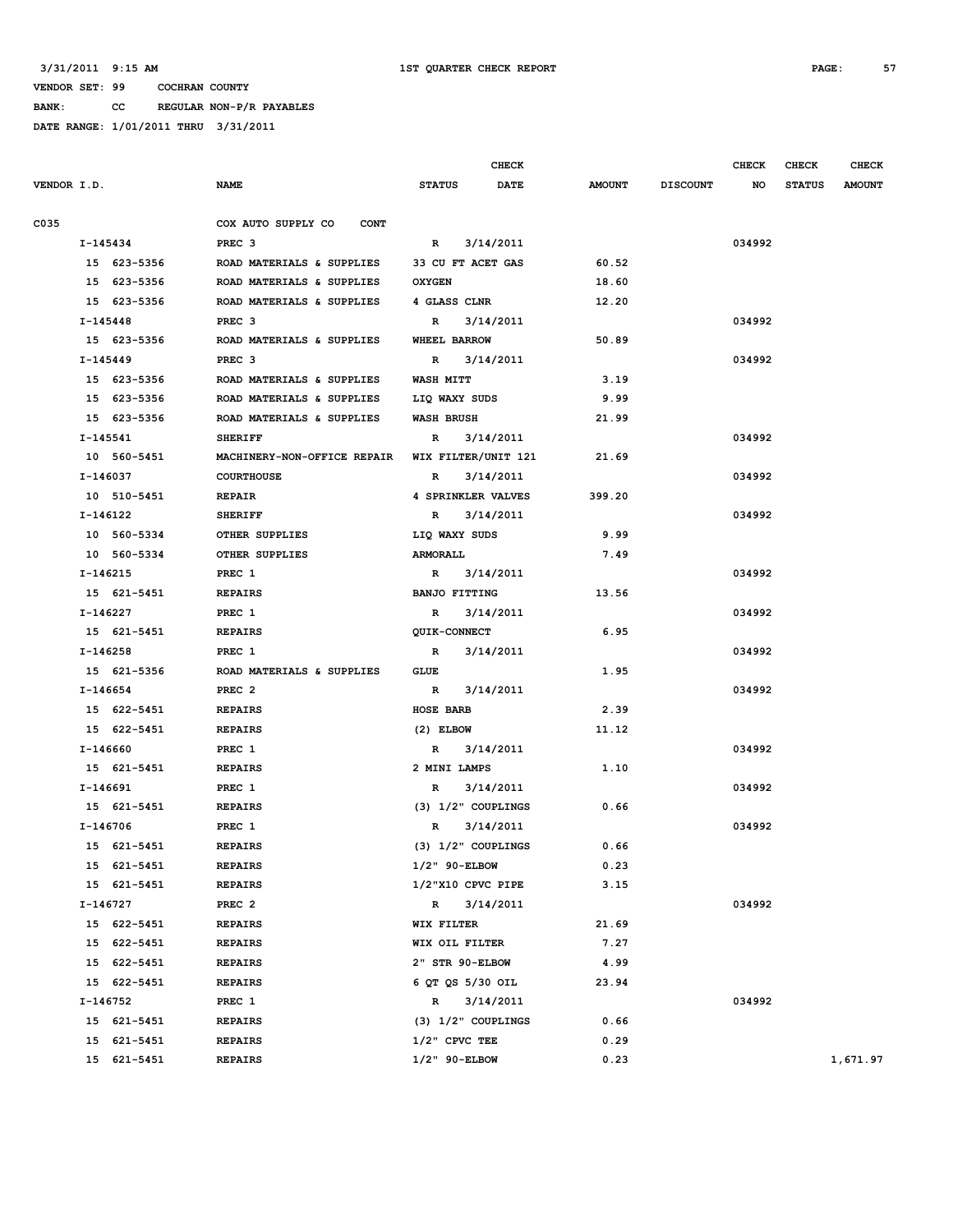**BANK: CC REGULAR NON-P/R PAYABLES**

|             |         |                   |                                                    |                                             | <b>CHECK</b> |               |                 | <b>CHECK</b> | <b>CHECK</b>  | <b>CHECK</b>  |
|-------------|---------|-------------------|----------------------------------------------------|---------------------------------------------|--------------|---------------|-----------------|--------------|---------------|---------------|
| VENDOR I.D. |         |                   | <b>NAME</b>                                        | <b>STATUS</b>                               | <b>DATE</b>  | <b>AMOUNT</b> | <b>DISCOUNT</b> | NO           | <b>STATUS</b> | <b>AMOUNT</b> |
| C057        |         |                   | CITY BANK AS DEPOSITORY                            |                                             |              |               |                 |              |               |               |
|             |         | I-2ND OTR 2011    | NON-DEPT'L                                         | $\mathbf R$                                 | 3/14/2011    |               |                 | 034996       |               |               |
|             |         | 10 409-5406       | APPRAISAL DISTRICT                                 | 2ND OTR ASSESSMENT                          |              | 18,874.23     |                 |              |               | 18,874.23     |
| C065        |         |                   | CITY OF WHITEFACE F D                              |                                             |              |               |                 |              |               |               |
|             |         | I-FEB 2011        | PUBLIC SAFETY*OTHER                                | $\mathbf R$<br>3/14/2011                    |              |               |                 | 034997       |               |               |
|             | 10      | 580-5414          | FIRE PROTECTION CONTRACTS                          | 2/13 1780&CR210-TRAS                        |              | 350.00        |                 |              |               |               |
|             | 10      | 580-5414          | FIRE PROTECTION CONTRACTS                          | 2/16 214&CR170,7680                         |              | 350.00        |                 |              |               |               |
|             | 10      | 580-5414          | FIRE PROTECTION CONTRACTS                          |                                             |              |               |                 |              |               |               |
|             | 10      | 580-5414          | FIRE PROTECTION CONTRACTS                          | 2/16 125 W OF WHTFC-                        |              | 350.00        |                 |              |               |               |
|             | 10      | 580-5414          | FIRE PROTECTION CONTRACTS                          | 2/17 6 MI W ON 125,<br>2/17 214&CR170-125&1 |              | 350.00        |                 |              |               |               |
|             | 10      | 580-5414          | FIRE PROTECTION CONTRACTS                          | 2/24 212 FILLMORE N                         |              |               |                 |              |               |               |
|             | 10      | 580-5414          |                                                    | 3/1 114&CR225-BARN                          |              | 350.00        |                 |              |               | 2,100.00      |
|             |         |                   | FIRE PROTECTION CONTRACTS                          |                                             |              |               |                 |              |               |               |
| C069        |         |                   | COUNTRY DUMPSTERS, INC.                            |                                             |              |               |                 |              |               |               |
|             | I-24863 |                   | PREC 3, PREC 4                                     | $\mathbf R$                                 |              |               |                 | 034998       |               |               |
|             | 15      | 623-5440          | UTILITIES                                          | 3/14/2011<br>MAR DUMPSTER SVC               |              | 47.75         |                 |              |               |               |
|             | 15      | 624-5440          | UTILITIES                                          | MAR DUMPSTER SVC                            |              | 47.75         |                 |              |               | 95.50         |
|             |         |                   |                                                    |                                             |              |               |                 |              |               |               |
| C084        |         |                   | CLERK, SEVENTH COURT OF APPEAL                     |                                             |              |               |                 |              |               |               |
|             |         | I-FEB 2011        | STATE FEES                                         | R                                           | 3/14/2011    |               |                 | 034999       |               |               |
|             | 90      | 000-4379.002      | 7th Crt of Appeal Gov't22.2081FEB COLLECTIONS/COUN |                                             |              | 10.00         |                 |              |               |               |
|             | 90      | 000-4379.002      | 7th Crt of Appeal Gov't22.2081FEB COLLECTIONS/DIST |                                             |              | 10.00         |                 |              |               | 20.00         |
| C284        |         |                   | CORNERSTONE PROGRAMS CORP                          |                                             |              |               |                 |              |               |               |
|             |         | $I-SLS-03693$     | JUVENILE PROBATION                                 | $\mathbf R$                                 | 3/14/2011    |               |                 | 035000       |               |               |
|             |         | 10 571-5413       | RESIDENTIAL SERVICES                               | 8 DAYS, PRE-ADJ, JUV                        |              | 896.00        |                 |              |               | 896.00        |
| C293        |         |                   | CAVENDER'S WESTERN OUTFITTER                       |                                             |              |               |                 |              |               |               |
|             |         | $I - 8 - 10013$   | <b>SHERIFF</b>                                     | R                                           | 3/14/2011    |               |                 | 035001       |               |               |
|             |         | 10 560-5205       | <b>UNIFORMS</b>                                    | 4 WRANGLER SHIRTS/WE                        |              | 101.96        |                 |              |               | 101.96        |
|             |         |                   |                                                    |                                             |              |               |                 |              |               |               |
| D048        |         |                   | DATA-LINE OFFICE SYSTEMS                           |                                             |              |               |                 |              |               |               |
|             |         | I-053057          | LIBRARY                                            | R                                           | 3/14/2011    |               |                 | 035002       |               |               |
|             |         | 10 650-5411       | MAINTENANCE CONTRACTS                              | COPIER MAINT/MARCH                          |              | 37.50         |                 |              |               |               |
|             |         | $I-053363$        | LIBRARY                                            | $\mathbb{R}$                                | 3/14/2011    |               |                 | 035002       |               |               |
|             |         | 10 650-5411       | MAINTENANCE CONTRACTS                              | 10 COLOR COPIES                             |              | 1.00          |                 |              |               | 38.50         |
| D187        |         |                   | DAVID'S FARM SERVICE                               |                                             |              |               |                 |              |               |               |
|             | I-12073 |                   | <b>EXTENSION SVC</b>                               | $\mathbb{R}$                                | 3/14/2011    |               |                 | 035003       |               |               |
|             |         | 10 665-5334       | OTHER SUPPLIES                                     | WOOD CHIPS/STOCK SHO                        |              | 82.50         |                 |              |               | 82.50         |
| F010        |         |                   |                                                    |                                             |              |               |                 |              |               |               |
|             |         |                   | FIVE-AREA TELEPHONE CO-OP                          |                                             |              |               |                 |              |               |               |
|             |         | I-927-5510 MAR 11 | PREC 4                                             | $\mathbb{R}$                                | 3/14/2011    |               |                 | 035004       |               |               |
|             |         | 15 624-5420       | <b>TELECOMMUNICATIONS</b>                          | MAR PHONE SVC                               |              | 40.26         |                 |              |               | 40.26         |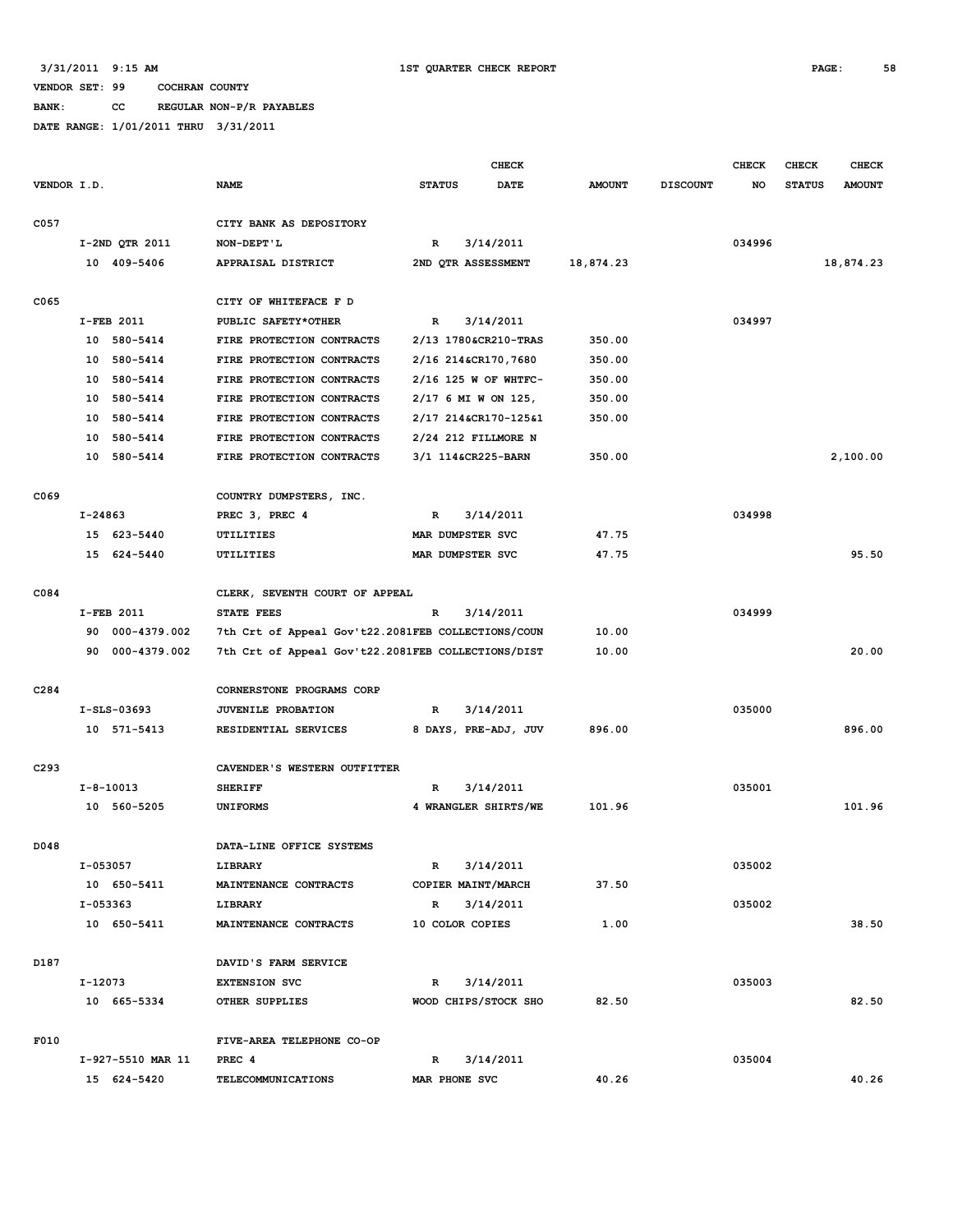**BANK: CC REGULAR NON-P/R PAYABLES**

|             |          |               |                       |                             | <b>CHECK</b> |               |                 | <b>CHECK</b> | <b>CHECK</b>  | <b>CHECK</b>  |
|-------------|----------|---------------|-----------------------|-----------------------------|--------------|---------------|-----------------|--------------|---------------|---------------|
| VENDOR I.D. |          |               | <b>NAME</b>           | <b>STATUS</b>               | DATE         | <b>AMOUNT</b> | <b>DISCOUNT</b> | NO           | <b>STATUS</b> | <b>AMOUNT</b> |
| F038        |          |               | FARM PLAN CORPORATION |                             |              |               |                 |              |               |               |
|             |          | I-6024381     | PREC <sub>4</sub>     | $\mathbb{R}$                | 3/14/2011    |               |                 | 035005       |               |               |
|             |          | 15 624-5451   | <b>REPAIRS</b>        | 4 OIL FILTERS               |              | 131.72        |                 |              |               |               |
|             |          | $I - 6024502$ | PREC <sub>4</sub>     | R                           | 3/14/2011    |               |                 | 035005       |               |               |
|             |          | 15 624-5451   | <b>REPAIRS</b>        | 2 FILTER ELEM RCK407        |              | 101.60        |                 |              |               |               |
|             |          | 15 624-5451   | <b>REPAIRS</b>        | 2 FILTER ELEM RCK408        |              | 51.64         |                 |              |               |               |
|             |          | I-6024522     | PREC 1                | R                           | 3/14/2011    |               |                 | 035005       |               |               |
|             |          | 15 621-5330   | FUEL & OIL            | 24 PLUS-50 TM OIL           |              | 292.54        |                 |              |               |               |
|             |          | I-6024524     | PREC <sub>4</sub>     | R                           | 3/14/2011    |               |                 | 035005       |               |               |
|             |          | 15 624-5451   | <b>REPAIRS</b>        | FILTER ELEM                 |              | 38.96         |                 |              |               |               |
|             |          | 15 624-5451   | <b>REPAIRS</b>        | FILTER ELEM                 |              | 60.27         |                 |              |               |               |
|             |          | 15 624-5451   | <b>REPAIRS</b>        | <b>FREIGHT</b>              |              | 12.60         |                 |              |               |               |
|             |          | I-6024583     | PREC 1                | R                           | 3/14/2011    |               |                 | 035005       |               |               |
|             |          | 15 621-5451   | <b>REPAIRS</b>        | OIL FILTER                  |              | 98.79         |                 |              |               |               |
|             |          | 15 621-5451   | <b>REPAIRS</b>        | <b>FREIGHT</b>              |              | 5.42          |                 |              |               |               |
|             |          |               |                       |                             |              |               |                 | 035005       |               |               |
|             | I-603086 |               | <b>CEMETERY</b>       | $\mathbf{R}$                | 3/14/2011    |               |                 |              |               |               |
|             |          | 10 516-5451   | <b>REPAIR</b>         | REM/REPL RADIATOR, FI       |              | 252.00        |                 |              |               |               |
|             | 10       | 516-5451      | <b>REPAIR</b>         | <b>RADIATOR</b>             |              | 1,228.50      |                 |              |               |               |
|             | 10       | 516-5451      | <b>REPAIR</b>         | OTHER PARTS                 |              | 75.49         |                 |              |               |               |
|             | 10       | 516-5451      | <b>REPAIR</b>         | FREIGHT                     |              | 28.35         |                 |              |               |               |
|             | 10       | 516-5451      | <b>REPAIR</b>         | SVC ACCESSORIES             |              | 3.78          |                 |              |               |               |
|             |          | 10 516-5451   | <b>REPAIR</b>         | SHOP CHG                    |              | 11.34         |                 |              |               | 2,393.00      |
| F073        |          |               | FRONTIER VALLEY INC.  |                             |              |               |                 |              |               |               |
|             | I-350151 |               | PARK                  | R                           | 3/14/2011    |               |                 | 035006       |               |               |
|             |          | 10 660-5451   | <b>REPAIR</b>         | 1" PL AIR RELIEF            |              | 17.68         |                 |              |               |               |
|             | I-350330 |               | PARK/RODEO GROUNDS    | R                           | 3/14/2011    |               |                 | 035006       |               |               |
|             |          | 10 660-5451   | <b>REPAIR</b>         | 2-1/2" PRESSURE GAUG        |              | 23.10         |                 |              |               |               |
|             | 10       | 660-5451      | <b>REPAIR</b>         | PRESSURE SWITCH 30/5        |              | 34.20         |                 |              |               |               |
|             | 10       | 660-5451      | <b>REPAIR</b>         | REPL PARTS AT RODEO         |              | 89.00         |                 |              |               |               |
|             |          | 10 660-5451   | <b>REPAIR</b>         | COLD WEATHER DAMAGE         |              |               |                 |              |               |               |
|             | I-350367 |               | PARK/RODEO GROUNDS    | R                           | 3/14/2011    |               |                 | 035006       |               |               |
|             |          | 10 660-5451   | <b>REPAIR</b>         | INSTALL VALVE CUTOFF        |              | 292.50        |                 |              |               |               |
|             | 10       | 660-5451      | <b>REPAIR</b>         | GROUNDS CONNECTIONS         |              |               |                 |              |               |               |
|             | 10       | 660-5451      | <b>REPAIR</b>         | 3"X4" STUB VALVE            |              | 23.81         |                 |              |               |               |
|             | 10       | 660-5451      | <b>REPAIR</b>         | 1" PL AIR RELIEF            |              | 17.68         |                 |              |               |               |
|             | 10       | 660-5451      | <b>REPAIR</b>         | 1" 90 STREET ELBOW          |              | 1.45          |                 |              |               |               |
|             | 10       | 660-5451      | <b>REPAIR</b>         | 1"X6" NIPPLE                |              | 2.17          |                 |              |               |               |
|             | 10       | 660-5451      | <b>REPAIR</b>         | 3"X6" NIPPLE                |              | 8.42          |                 |              |               |               |
|             | 10       | 660-5451      | <b>REPAIR</b>         | 4" GRINNELL BUTTERFL        |              | 180.03        |                 |              |               |               |
|             | 10       | 660-5451      | <b>REPAIR</b>         | $(2)$ 4"X6" BLK NIPPLE      |              | 23.14         |                 |              |               |               |
|             | 10       | 660-5451      | <b>REPAIR</b>         | <b>3" PVC FEMALE ADAPTE</b> |              | 4.65          |                 |              |               |               |
|             | 10       | 660-5451      | <b>REPAIR</b>         | (2) 4" FEM ADAPTER P        |              | 15.40         |                 |              |               |               |
|             | 10       | 660-5451      | <b>REPAIR</b>         | 3" PVC COMP CPLG            |              | 19.05         |                 |              |               |               |
|             |          | 10 660-5451   | <b>REPAIR</b>         | (2) 4"X3" BLK BUSHIN        |              | 22.30         |                 |              |               |               |
|             | I-350430 |               | PREC 4                | R                           | 3/14/2011    |               |                 | 035006       |               |               |
|             |          | 15 624-5451   | <b>REPAIRS</b>        | LABOR TO PULL 1.5HP         |              | 450.00        |                 |              |               |               |
|             |          | 15 624-5451   | <b>REPAIRS</b>        | REPLACE PIPE                |              |               |                 |              |               |               |
|             |          |               |                       |                             |              |               |                 |              |               |               |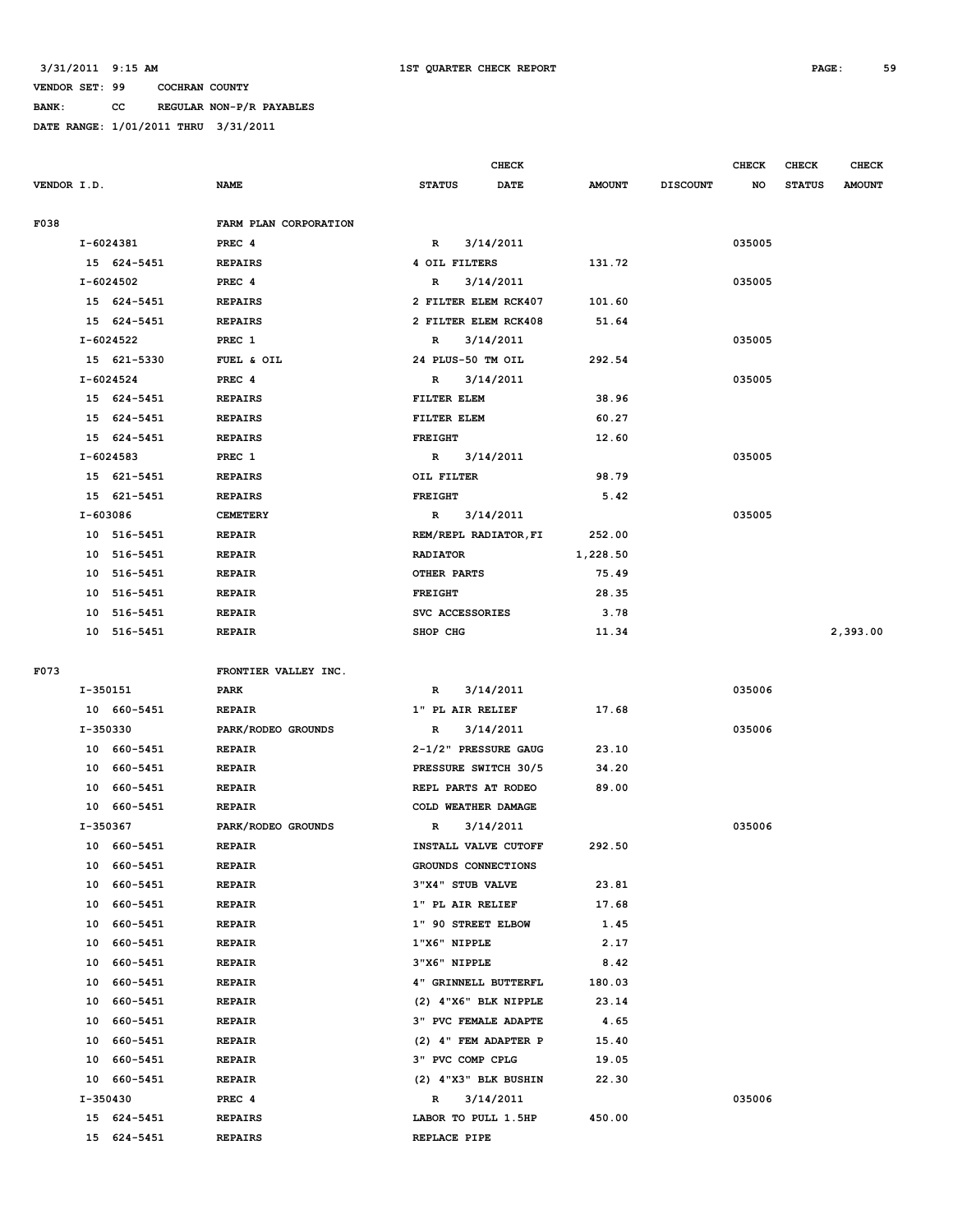**BANK: CC REGULAR NON-P/R PAYABLES**

|             |          |                 |                               |                             | <b>CHECK</b> |               |                 | <b>CHECK</b> | <b>CHECK</b>  | <b>CHECK</b>  |
|-------------|----------|-----------------|-------------------------------|-----------------------------|--------------|---------------|-----------------|--------------|---------------|---------------|
| VENDOR I.D. |          |                 | <b>NAME</b>                   | <b>STATUS</b>               | <b>DATE</b>  | <b>AMOUNT</b> | <b>DISCOUNT</b> | NO           | <b>STATUS</b> | <b>AMOUNT</b> |
| F073        |          |                 | FRONTIER VALLEY INC. CONT     |                             |              |               |                 |              |               |               |
|             | I-350430 |                 | PREC <sub>4</sub>             | $\mathbb{R}$                | 3/14/2011    |               |                 | 035006       |               |               |
|             |          | 15 624-5451     | <b>REPAIRS</b>                | BAIL WELL FROM 196'         |              | 130.00        |                 |              |               |               |
|             | 15       | 624-5451        | <b>REPAIRS</b>                | (63') 1" GAL PIPE           |              | 143.01        |                 |              |               |               |
|             | 15       | 624-5451        | <b>REPAIRS</b>                | $(2)$ 1-1/4"X1" BUSHIN      |              | 5.74          |                 |              |               |               |
|             |          | 15 624-5451     | <b>REPAIRS</b>                | $(1)$ 1-1/4" GALV COUP      |              | 4.14          |                 |              |               | 1,507.47      |
| G157        |          |                 | <b>JOANN GONZALES</b>         |                             |              |               |                 |              |               |               |
|             |          | I-DW#14267      | <b>ACTIVITY BLDG</b>          | R                           | 3/14/2011    |               |                 | 035007       |               |               |
|             |          | 10 000-4370.101 | RENT-ACTIVITY BUILDING        | REFUND DEP FOR 2/12/        |              | 125.00        |                 |              |               | 125.00        |
| H091        |          |                 | HIGGINBOTHAM-BARTLETT CO      |                             |              |               |                 |              |               |               |
|             | I-77062  |                 | PREC <sub>2</sub>             | $\mathbb{R}$                | 3/14/2011    |               |                 | 035008       |               |               |
|             |          | 15 622-5451     | <b>REPAIRS</b>                | $1/2$ "X $3/8$ " STRA VALVE |              | 5.99          |                 |              |               |               |
|             | 15       | 622-5356        | ROAD MATERIALS & SUPPLIES     | 3 55CT SHOP TOWEL           |              | 11.37         |                 |              |               |               |
|             | 15       | 622-5356        | ROAD MATERIALS & SUPPLIES     | 25' TAPE RULE               |              | 4.00          |                 |              |               |               |
|             |          | 15 622-5356     | ROAD MATERIALS & SUPPLIES     | 25' ORG TAPE                |              | 7.99          |                 |              |               | 29.35         |
| H126        |          |                 | HOLLAND'S OFFICE TECHNOLOGIES |                             |              |               |                 |              |               |               |
|             | I-90317  |                 | TAX A/C                       | $\mathbb{R}$                | 3/14/2011    |               |                 | 035009       |               |               |
|             |          | 10 499-5310     | OFFICE SUPPLIES               | 2 BX STAPLES                |              | 6.34          |                 |              |               |               |
|             | 10       | 499-5310        | OFFICE SUPPLIES               | 1 PK JUMBO CLIPS            |              | 6.99          |                 |              |               |               |
|             |          | 10 499-5310     | OFFICE SUPPLIES               | 1 PK #1 CLIPS               |              | 2.29          |                 |              |               |               |
|             |          | 10 499-5310     | OFFICE SUPPLIES               | 1 HEAVY DUTY STAPLER        |              | 124.99        |                 |              |               | 140.61        |
| H300        |          |                 | <b>JAZMIN HOLLAND</b>         |                             |              |               |                 |              |               |               |
|             |          | I-DW#14303      | <b>ACTIVITY BLDG</b>          | R                           | 3/14/2011    |               |                 | 035010       |               |               |
|             |          | 10 000-4370.101 | RENT-ACTIVITY BUILDING        | REFUND DEPOSIT 2/19/        |              | 125.00        |                 |              |               | 125.00        |
| J057        |          |                 | JUNIOR LIBRARY GUILD          |                             |              |               |                 |              |               |               |
|             | I-105594 |                 | LIBRARY                       | $\mathbb{R}$                | 3/14/2011    |               |                 | 035011       |               |               |
|             |          | 10 650-5590     | <b>BOOKS</b>                  | A LEVEL/INTERM              |              | 41.85         |                 |              |               |               |
|             |          | 10 650-5590     | <b>BOOKS</b>                  | B+ LEVEL/UPPER EL           |              | 41.85         |                 |              |               |               |
|             | 10       | 650-5590        | <b>BOOKS</b>                  | C LEVEL/ADV                 |              | 41.85         |                 |              |               |               |
|             | 10       | 650-5590        | <b>BOOKS</b>                  | C+ LEVEL/ADV                |              | 41.85         |                 |              |               |               |
|             | 10       | 650-5590        | <b>BOOKS</b>                  | E LEVEL/EASY                |              | 41.85         |                 |              |               |               |
|             | 10       | 650-5590        | <b>BOOKS</b>                  | I LEVEL/INDEP               |              | 41.85         |                 |              |               |               |
|             | 10       | 650-5590        | <b>BOOKS</b>                  | K LEVEL/KINDER              |              | 41.85         |                 |              |               |               |
|             | 10       | 650-5590        | <b>BOOKS</b>                  | P LEVEL/PRIMARY             |              | 41.85         |                 |              |               |               |
|             | 10       | 650-5590        | <b>BOOKS</b>                  | Y LEVEL/YOUNG AD            |              | 41.85         |                 |              |               |               |
|             | 10       | 650-5590        | <b>BOOKS</b>                  | Y+ LEVEL/YOUNG AD           |              | 41.85         |                 |              |               |               |
|             | 10       | 650-5590        | <b>BOOKS</b>                  | YM LEVEL MATURE YOU         |              | 41.85         |                 |              |               |               |
|             | I-96616  |                 | LIBRARY                       | R                           | 3/14/2011    |               |                 | 035011       |               |               |
|             | 10       | 650-5590        | <b>BOOKS</b>                  | A LEVEL                     |              | 41.85         |                 |              |               |               |
|             | 10       | 650-5590        | <b>BOOKS</b>                  | B+ LEVEL                    |              | 41.85         |                 |              |               |               |
|             | 10       | 650-5590        | <b>BOOKS</b>                  | C LEVEL                     |              | 41.85         |                 |              |               |               |
|             | 10       | 650-5590        | <b>BOOKS</b>                  | C+ LEVEL                    |              | 41.85         |                 |              |               |               |
|             | 10       | 650-5590        | <b>BOOKS</b>                  | E LEVEL                     |              | 41.85         |                 |              |               |               |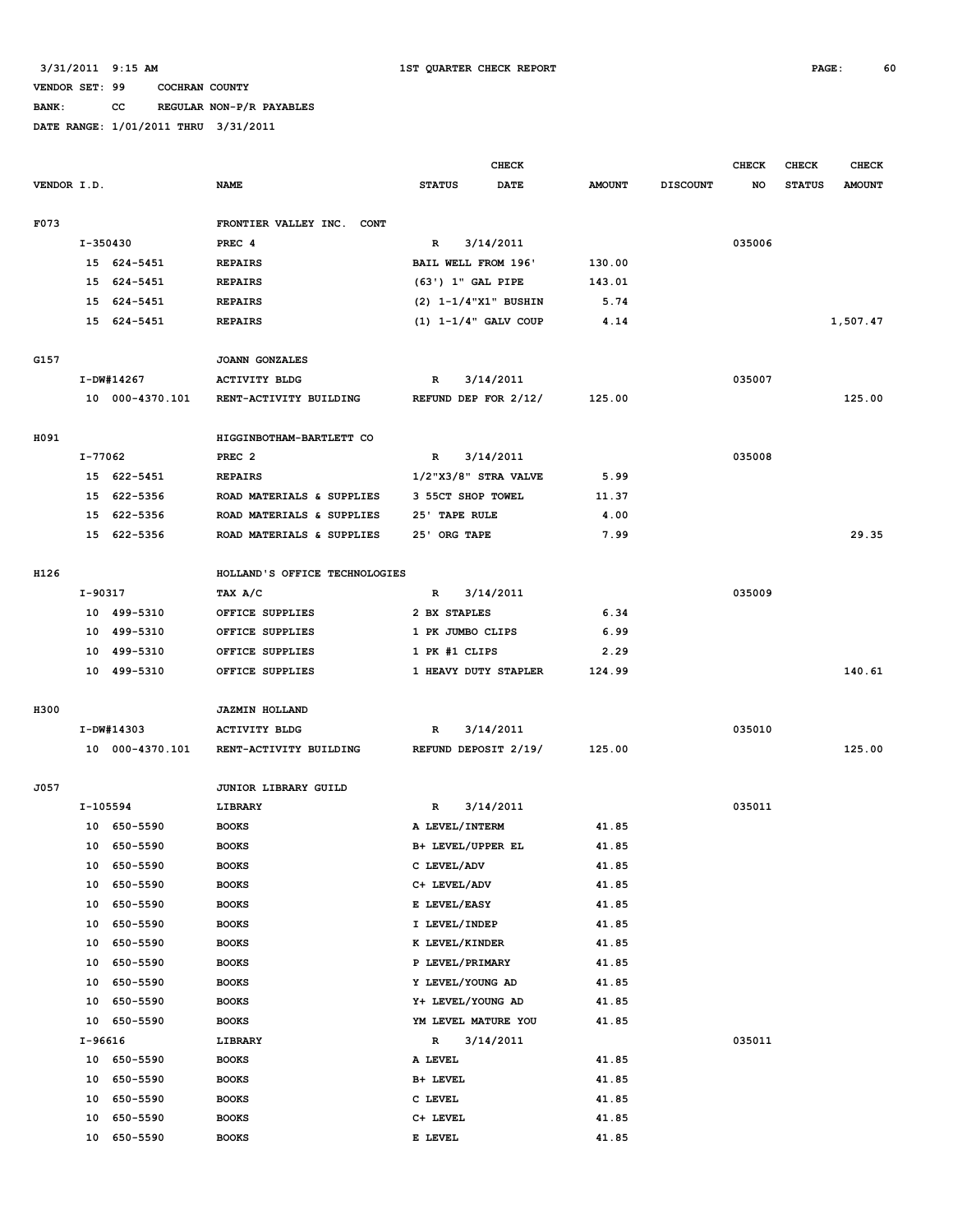#### **BANK: CC REGULAR NON-P/R PAYABLES**

|             |                |                              | <b>CHECK</b>              |               |                 | <b>CHECK</b> | <b>CHECK</b>  | <b>CHECK</b>  |
|-------------|----------------|------------------------------|---------------------------|---------------|-----------------|--------------|---------------|---------------|
| VENDOR I.D. |                | <b>NAME</b>                  | DATE<br><b>STATUS</b>     | <b>AMOUNT</b> | <b>DISCOUNT</b> | NO           | <b>STATUS</b> | <b>AMOUNT</b> |
| J057        |                | JUNIOR LIBRARY GUILD CONT    |                           |               |                 |              |               |               |
|             | I-96616        | LIBRARY                      | 3/14/2011<br>$\mathbb{R}$ |               |                 | 035011       |               |               |
|             | 10 650-5590    | <b>BOOKS</b>                 | I LEVEL                   | 41.85         |                 |              |               |               |
|             | 10 650-5590    | <b>BOOKS</b>                 | K LEVEL                   | 41.85         |                 |              |               |               |
|             | 10 650-5590    | <b>BOOKS</b>                 | P LEVEL                   | 41.85         |                 |              |               |               |
|             | 650-5590<br>10 | <b>BOOKS</b>                 | Y LEVEL                   | 41.85         |                 |              |               |               |
|             | 10 650-5590    | <b>BOOKS</b>                 | Y+ LEVEL                  | 41.85         |                 |              |               |               |
|             | 10 650-5590    | <b>BOOKS</b>                 | YM LEVEL                  | 41.85         |                 |              |               | 920.70        |
| L010        |                | LEWIS FARM & RANCH STORE INC |                           |               |                 |              |               |               |
|             | C-11088        | <b>ACTIVITY BLDG</b>         | $\mathbb{R}$<br>3/14/2011 |               |                 | 035012       |               |               |
|             | 10 662-5451    | <b>REPAIR</b>                | RETURN SPRAY HEAD         | 13.49CR       |                 |              |               |               |
|             | I-10073        | <b>COURTHOUSE</b>            | 3/14/2011<br>$\mathbb{R}$ |               |                 | 035012       |               |               |
|             | 10 510-5451    | <b>REPAIR</b>                | WAFFER BOARD              | 13.95         |                 |              |               |               |
|             | I-10110        | <b>SHERIFF</b>               | 3/14/2011<br>R            |               |                 | 035012       |               |               |
|             | 10 560-5334    | OTHER SUPPLIES               | <b>TOWELS</b>             | 7.99          |                 |              |               |               |
|             | 10 560-5334    | OTHER SUPPLIES               | <b>GLASS CLEANER</b>      | 33.48         |                 |              |               |               |
|             | 10 560-5334    | OTHER SUPPLIES               | LESS DISCOUNT             | 4.15CR        |                 |              |               |               |
|             | I-10205        | <b>COURTHOUSE</b>            | $\mathbb{R}$<br>3/14/2011 |               |                 | 035012       |               |               |
|             | 10 510-5332    | CUSTODIAL SUPPLIES           | 1 CS TOWELS (30)          | 38.70         |                 |              |               |               |
|             | 10 510-5332    | CUSTODIAL SUPPLIES           | 4 BLEACH                  | 9.96          |                 |              |               |               |
|             | 10 510-5332    | <b>CUSTODIAL SUPPLIES</b>    | 4 MR CLEAN                | 11.16         |                 |              |               |               |
|             | 10 510-5332    | <b>CUSTODIAL SUPPLIES</b>    | GLOVES (22 PR)            | 22.00         |                 |              |               |               |
|             | 10 510-5332    | <b>CUSTODIAL SUPPLIES</b>    | 8 PKS LIGHT BULBS (4      | 14.32         |                 |              |               |               |
|             | I-10343        | <b>ACTIVITY BLDG</b>         | 3/14/2011<br>R            |               |                 | 035012       |               |               |
|             | 10 662-5451    | <b>REPAIR</b>                | 2 MORTISE CYLINDERS       | 21.98         |                 |              |               |               |
|             | 10 662-5451    | <b>REPAIR</b>                | LESS DISCOUNT             | 2.20CR        |                 |              |               |               |
|             | I-10553        | PREC <sub>3</sub>            | 3/14/2011<br>R            |               |                 | 035012       |               |               |
|             | 15 623-5356    | ROAD MATERIALS & SUPPLIES    | SPRAY PAINT               | 3.86          |                 |              |               |               |
|             | 15 623-5356    | ROAD MATERIALS & SUPPLIES    | <b>SPRAY PAINT</b>        | 3.86          |                 |              |               |               |
|             | 15 623-5356    | ROAD MATERIALS & SUPPLIES    | <b>STENCILS</b>           | 5.21          |                 |              |               |               |
|             | I-10577        | <b>EXTENSION SVC</b>         | $\mathbf R$<br>3/14/2011  |               |                 | 035012       |               |               |
|             | 10 665-5451    | <b>REPAIRS</b>               | $1/2$ CP                  | 18.95         |                 |              |               |               |
|             | 10 665-5451    | <b>REPAIRS</b>               | <b>BOLTS</b>              | 1.25          |                 |              |               |               |
|             | I-10581        | PARK                         | $\mathbb{R}$<br>3/14/2011 |               |                 | 035012       |               |               |
|             | 10 660-5451    | REPAIR                       | <b>VALVE</b>              | 33.99         |                 |              |               |               |
|             | 10 660-5451    | <b>REPAIR</b>                | THREAD SEAL               | 13.99         |                 |              |               |               |
|             | 10 660-5332    | CUSTODIAL SUPPLIES           | HAND CLEANER              | 3.49          |                 |              |               |               |
|             | 10 660-5332    | <b>CUSTODIAL SUPPLIES</b>    | LESS DISCOUNT             | 5.15CR        |                 |              |               |               |
|             | I-10623        | PARK                         | $\mathbb{R}$<br>3/14/2011 |               |                 | 035012       |               |               |
|             | 10 660-5332    | CUSTODIAL SUPPLIES           | <b>HEATER</b>             | 58.99         |                 |              |               |               |
|             | 10 660-5332    | CUSTODIAL SUPPLIES           | LESS DISCOUNT             | 5.90CR        |                 |              |               |               |
|             | I-10700        | PREC <sub>3</sub>            | $\mathbb{R}$<br>3/14/2011 |               |                 | 035012       |               |               |
|             | 15 623-5356    | ROAD MATERIALS & SUPPLIES    | VAC CLEANER               | 159.99        |                 |              |               |               |
|             | I-10906        | PREC <sub>3</sub>            | $\mathbb{R}$<br>3/14/2011 |               |                 | 035012       |               |               |
|             | 15 623-5451    | <b>REPAIRS</b>               | 2 FAUCETS                 | 16.98         |                 |              |               |               |
|             | 15 623-5451    | <b>REPAIRS</b>               | 2 VALVES                  | 9.98          |                 |              |               |               |
|             | I-10920        | PREC <sub>3</sub>            | 3/14/2011<br>R            |               |                 | 035012       |               |               |
|             |                |                              |                           |               |                 |              |               |               |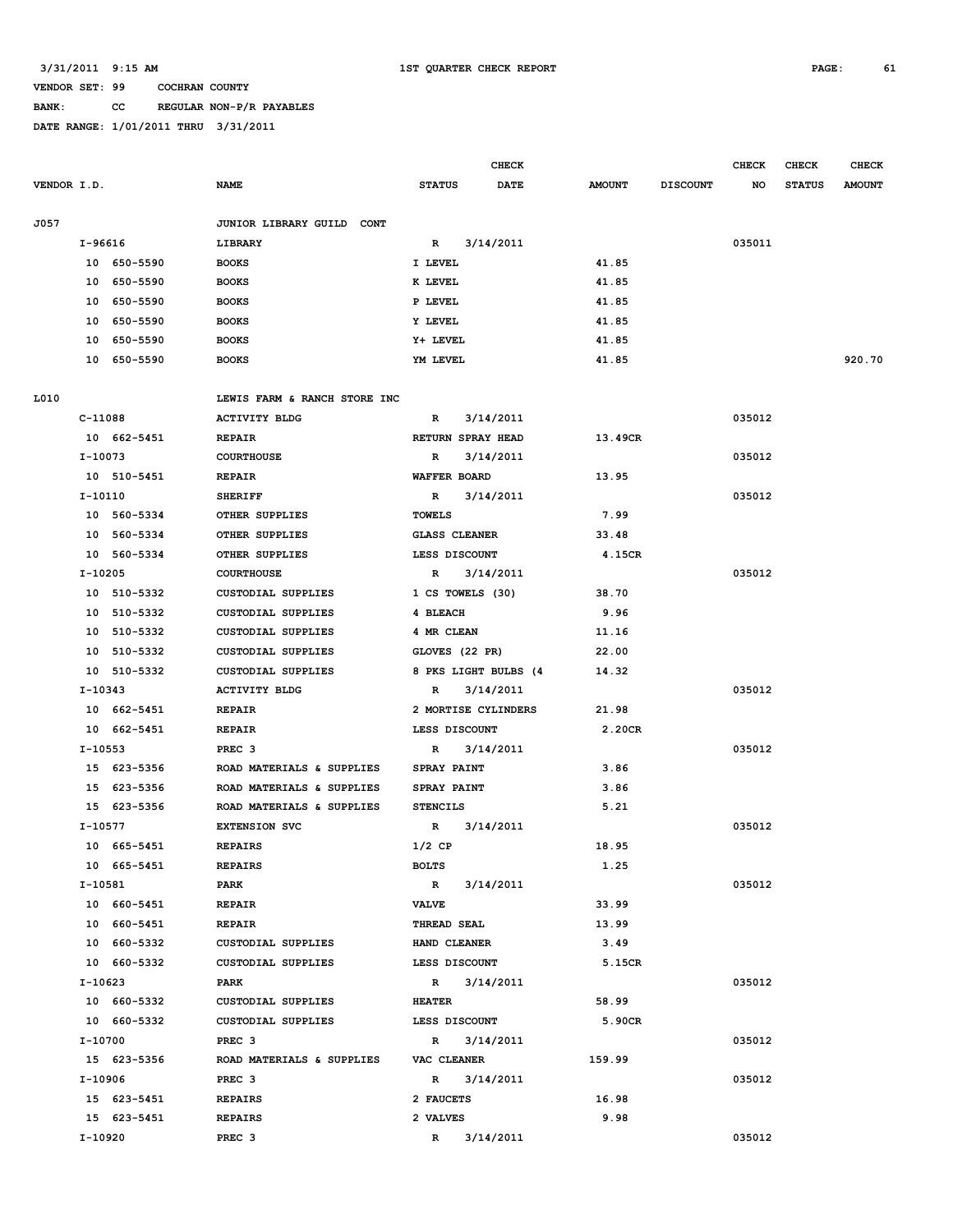**BANK: CC REGULAR NON-P/R PAYABLES**

|                   |                            |                         | CHECK       |               |                 | <b>CHECK</b> | CHECK         | <b>CHECK</b>  |
|-------------------|----------------------------|-------------------------|-------------|---------------|-----------------|--------------|---------------|---------------|
| VENDOR I.D.       | <b>NAME</b>                | <b>STATUS</b>           | <b>DATE</b> | <b>AMOUNT</b> | <b>DISCOUNT</b> | NO           | <b>STATUS</b> | <b>AMOUNT</b> |
|                   |                            |                         |             |               |                 |              |               |               |
| L010              | LEWIS FARM & RANCH STOCONT |                         |             |               |                 |              |               |               |
| I-10920           | PREC <sub>3</sub>          | $\mathbb{R}$            | 3/14/2011   |               |                 | 035012       |               |               |
| 15 623-5451       | <b>REPAIRS</b>             | <b>FAUCET</b>           |             | 31.99         |                 |              |               |               |
| I-10986           | PREC <sub>3</sub>          | R                       | 3/14/2011   |               |                 | 035012       |               |               |
| 15 623-5451       | <b>REPAIRS</b>             | PIPE FITTINGS           |             | 24.16         |                 |              |               |               |
| 15 623-5451       | <b>REPAIRS</b>             | 2 SPRAY PAINT           |             | 8.98          |                 |              |               |               |
| 15 623-5451       | <b>REPAIRS</b>             | LESS DISCOUNT           |             | 3.31CR        |                 |              |               |               |
| $I-11067$         | <b>ACTIVITY BLDG</b>       | $\mathbb{R}$            | 3/14/2011   |               |                 | 035012       |               |               |
| 10 662-5451       | <b>REPAIR</b>              | KITCHEN SINK SPRAY H    |             | 13.49         |                 |              |               |               |
| I-11143           | PREC <sub>3</sub>          | R                       | 3/14/2011   |               |                 | 035012       |               |               |
| 15 623-5356       | ROAD MATERIALS & SUPPLIES  | 1 CS TOILET TISSUE      |             | 27.48         |                 |              |               |               |
| 15 623-5356       | ROAD MATERIALS & SUPPLIES  | <b>FLINTS</b>           |             | 3.79          |                 |              |               |               |
| 15 623-5356       | ROAD MATERIALS & SUPPLIES  | SOAPSTONE REFILL        |             | 1.79          |                 |              |               |               |
| 15 623-5356       | ROAD MATERIALS & SUPPLIES  | PENCIL HOLDER           |             | 4.29          |                 |              |               |               |
| 15 623-5356       | ROAD MATERIALS & SUPPLIES  | <b>SOAPSTONE HOLDER</b> |             | 2.79          |                 |              |               |               |
| 15 623-5356       | ROAD MATERIALS & SUPPLIES  | <b>6 SOAPSTONE</b>      |             | 4.14          |                 |              |               |               |
| I-11372           | <b>EXTENSION SVC</b>       | $\mathbb{R}$            | 3/14/2011   |               |                 | 035012       |               |               |
| 10 665-5334       | <b>OTHER SUPPLIES</b>      | ZIP TIES                |             | 13.80         |                 |              |               |               |
| 10 665-5334       | OTHER SUPPLIES             | ZIP TIES                |             | 29.99         |                 |              |               |               |
| 10 665-5334       | OTHER SUPPLIES             | LESS DISCOUNT           |             | 4.38CR        |                 |              |               |               |
| I-11376           | PREC <sub>3</sub>          | $\mathbb{R}$            | 3/14/2011   |               |                 | 035012       |               |               |
| 15 623-5451       | <b>REPAIRS</b>             | 2 PILOT VALVES          |             | 26.98         |                 |              |               |               |
| I-11411           | <b>EXTENSION SVC</b>       | R                       | 3/14/2011   |               |                 | 035012       |               |               |
| 10 665-5334       | OTHER SUPPLIES             | GROOMING CLIP           |             | 4.52          |                 |              |               |               |
| 10 665-5334       | OTHER SUPPLIES             | GROOMING CLIP           |             | 1.79          |                 |              |               |               |
| 10 665-5334       | OTHER SUPPLIES             | GROOMING CLIP           |             | 1.79          |                 |              |               |               |
| I-9640            | PARK                       | R                       | 3/14/2011   |               |                 | 035012       |               |               |
| 10 660-5451       | <b>REPAIR</b>              | 2 ANTIFREEZE            |             | 15.90         |                 |              |               |               |
| 10 660-5451       | <b>REPAIR</b>              | HOOK                    |             | 4.25          |                 |              |               |               |
| 10 660-5451       | <b>REPAIR</b>              | LESS DISCOUNT           |             | 1.98CR        |                 |              |               |               |
| I-9656            | PREC <sub>3</sub>          | R                       | 3/14/2011   |               |                 | 035012       |               |               |
| 15 623-5330       | FUEL AND OIL               | 4 CS HYD OIL            |             | 179.80        |                 |              |               |               |
| $I-9708$          | PREC 1                     | $\mathbb{R}$            | 3/14/2011   |               |                 | 035012       |               |               |
| 15 621-5451       | <b>REPAIRS</b>             | <b>GASKET</b>           |             | 0.95          |                 |              |               |               |
| I-9932            | <b>SHERIFF</b>             | $\mathbb{R}$            | 3/14/2011   |               |                 | 035012       |               |               |
| 10 560-5334       | OTHER SUPPLIES             | ICE MELT                |             | 15.49         |                 |              |               | 881.68        |
|                   |                            |                         |             |               |                 |              |               |               |
| L015              | LUBBOCK COUNTY, TEXAS      |                         |             |               |                 |              |               |               |
| I-FEB'11 ADR FEES | DISTRICT COURT             | $\mathbb{R}$            | 3/14/2011   |               |                 | 035015       |               |               |
| 19 435-5409       | A.D.R. CONTRACT            | DISTRICT ADR            |             | 20.00         |                 |              |               |               |
| 19 435-5409       | A.D.R. CONTRACT            | COUNTY ADR              |             | 20.00         |                 |              |               | 40.00         |
|                   |                            |                         |             |               |                 |              |               |               |
| L057              | L KENLEY, dba              |                         |             |               |                 |              |               |               |
| I-4156            | <b>CEMETERY</b>            | R                       | 3/14/2011   |               |                 | 035016       |               |               |
| 10 516-5571       | CAPITAL OUTLAY             | TRUCK DECALS FOR '10    |             | 55.00         |                 |              |               | 55.00         |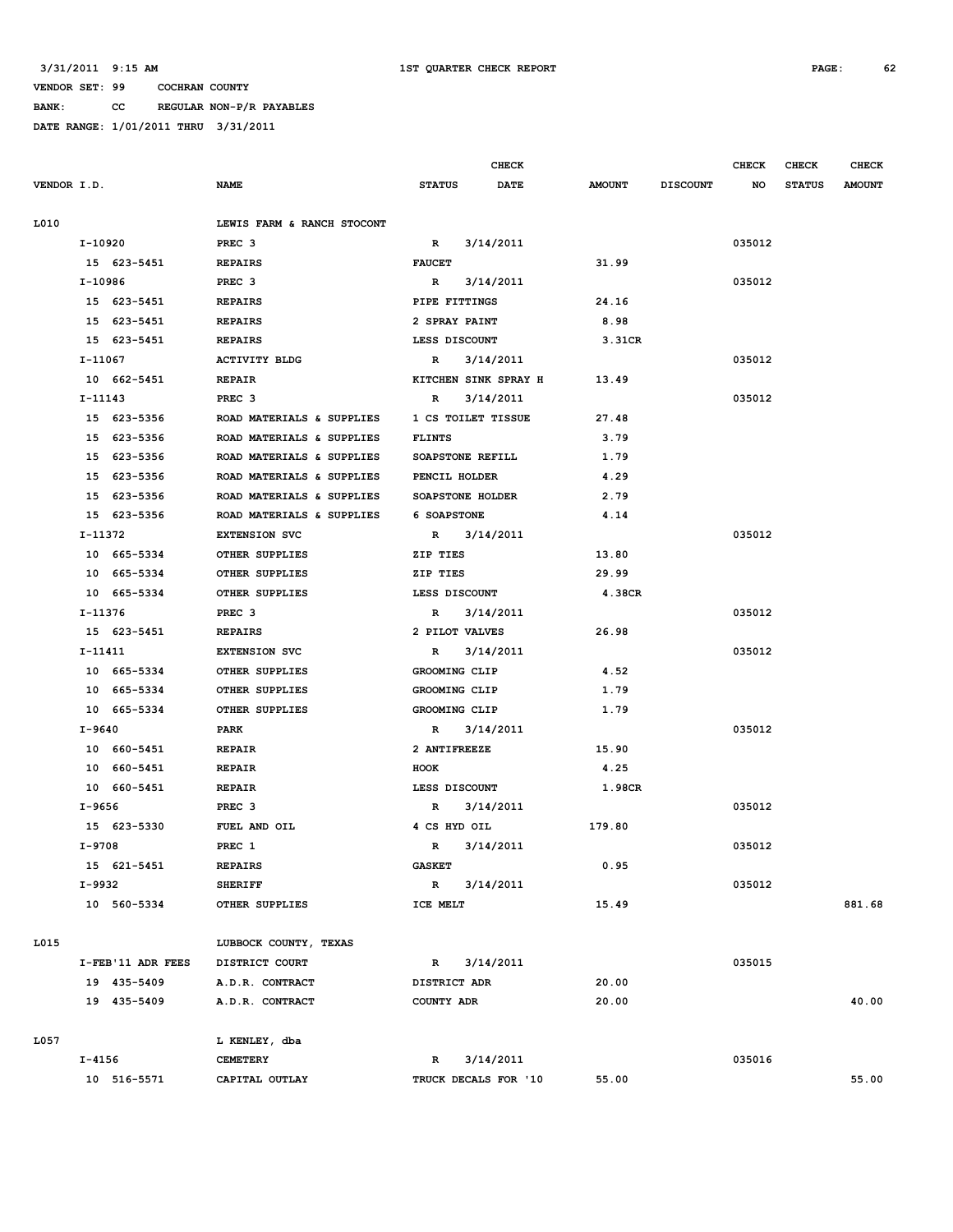# **BANK: CC REGULAR NON-P/R PAYABLES**

|             |          |                    |                                                    |                       | <b>CHECK</b> |               |                 | <b>CHECK</b> | CHECK         | <b>CHECK</b>  |
|-------------|----------|--------------------|----------------------------------------------------|-----------------------|--------------|---------------|-----------------|--------------|---------------|---------------|
| VENDOR I.D. |          |                    | <b>NAME</b>                                        | <b>STATUS</b>         | <b>DATE</b>  | <b>AMOUNT</b> | <b>DISCOUNT</b> | NO           | <b>STATUS</b> | <b>AMOUNT</b> |
| L175        |          |                    | LOUIS C PIERCE dba                                 |                       |              |               |                 |              |               |               |
|             | I-81844  |                    | JAIL                                               | $\mathbb{R}$          | 3/14/2011    |               |                 | 035017       |               |               |
|             |          | 10 512-5451        | <b>REPAIR</b>                                      | ANNUAL FIRE EXT INSP  |              | 67.50         |                 |              |               |               |
|             | 10       | 512-5451           | <b>REPAIR</b>                                      | INSTALL 2010 TAMPER   |              |               |                 |              |               |               |
|             | 10       | 512-5451           | <b>REPAIR</b>                                      | RECHG 20# PORTABLE E  |              | 44.95         |                 |              |               |               |
|             |          | 10 512-5451        | <b>REPAIR</b>                                      | 2 SCBA FLOW TESTS     |              | 130.00        |                 |              |               | 242.45        |
| M031        |          |                    | MILLER PAPER & PACKAGING CO                        |                       |              |               |                 |              |               |               |
|             |          | C-S1862349.002     | <b>ACTIVITY BLDG</b>                               | $\mathbb{R}$          | 3/14/2011    |               |                 | 035018       |               |               |
|             |          | 10 662-5332        | <b>CUSTODIAL SUPPLIES</b>                          | RETURN 1 CS STNLS ST  |              | 51.07CR       |                 |              |               |               |
|             |          | I-S1866004.001     | <b>ACTIVITY BLDG</b>                               | R                     | 3/14/2011    |               |                 | 035018       |               |               |
|             |          | 10 662-5332        | <b>CUSTODIAL SUPPLIES</b>                          | 1 CS DP GLS STNLS ST  |              | 80.92         |                 |              |               | 29.85         |
| M059        |          |                    | MUNICIPAL SERVICES BUREAU                          |                       |              |               |                 |              |               |               |
|             | I-M86434 |                    | JUVENILE PROBATION                                 | $\mathbb{R}$          | 3/14/2011    |               |                 | 035019       |               |               |
|             |          | 10 571-5427        | CONTINUING EDUCATION                               | TOLL CHG 2/3/11, PAR  |              | 2.07          |                 |              |               |               |
|             |          | 10 571-5427        | CONTINUING EDUCATION                               | TOLL CHG 2/3/11, LAK  |              | 0.60          |                 |              |               |               |
|             |          | 10 571-5427        | CONTINUING EDUCATION                               | PROCESSING FEE        |              | 1.00          |                 |              |               | 3.67          |
| M092        |          |                    | SYLVIA MARTINEZ                                    |                       |              |               |                 |              |               |               |
|             |          |                    | I-030911 AUSTIN CONF COMM'R CT/COUNTY JUDGE        | R                     | 3/14/2011    |               |                 | 035020       |               |               |
|             |          | 15 610-5428        | CO. JUDGE-CONTINUING EDUCATIONMEAL 3/7, HEALTHY CO |                       |              | 9.29          |                 |              |               |               |
|             |          | 15 610-5428        | CO. JUDGE-CONTINUING EDUCATIONMEAL 3/8, HEALTHY CO |                       |              | 7.12          |                 |              |               | 16.41         |
| M179        |          |                    | MEDICAL, ACCOUNTING &                              |                       |              |               |                 |              |               |               |
|             | I-28385  |                    | <b>COURTHOUSE</b>                                  | R                     | 3/14/2011    |               |                 | 035021       |               |               |
|             |          | 10 409-5451        | <b>REPAIRS</b>                                     | PULL, TEST 44 CAT5e   |              |               |                 |              |               |               |
|             |          | 10 409-5451        | <b>REPAIRS</b>                                     | 911 ROOM, CLERK'S OFC |              |               |                 |              |               |               |
|             |          | 10 409-5451        | <b>REPAIRS</b>                                     | NEW ACCESS; MOVE CON  |              |               |                 |              |               |               |
|             |          | 10 409-5451        | <b>REPAIRS</b>                                     | DIST CT TO 911 RM; P  |              |               |                 |              |               |               |
|             | 10       | 409-5451           | <b>REPAIRS</b>                                     | OLD CABLE             |              | 5,500.00      |                 |              |               |               |
|             |          | 10 409-5451        | <b>REPAIRS</b>                                     | SUPPLIES INCLUDED IN  |              |               |                 |              |               |               |
|             |          | 10 409-5451        | <b>REPAIRS</b>                                     | CISCO SWITCH SG200-5  |              | 799.00        |                 |              |               |               |
|             |          | 10 409-5451        | <b>REPAIRS</b>                                     | 3 24-PORT PATCH PANE  |              | 135.00        |                 |              |               |               |
|             |          | 10 409-5451        | <b>REPAIRS</b>                                     | 3 RACK SHELVES        |              | 90.00         |                 |              |               | 6,524.00      |
| M202        |          |                    | GERALD MCCATHERN dba                               |                       |              |               |                 |              |               |               |
|             | I-1005   |                    | LIBRARY                                            | $\mathbb{R}$          | 3/14/2011    |               |                 | 035022       |               |               |
|             |          | 10 650-5590        | <b>BOOKS</b>                                       | OUTLAW COUNTRY        |              | 19.96         |                 |              |               |               |
|             |          | 10 650-5590        | <b>BOOKS</b>                                       | SHIPPING              |              | 6.00          |                 |              |               | 25.96         |
| M252        |          |                    | <b>JEFF MOLLOY</b>                                 |                       |              |               |                 |              |               |               |
|             |          | I-HSTN STK SHO '11 | <b>EXTENSION SVC</b>                               | R                     | 3/14/2011    |               |                 | 035023       |               |               |
|             |          | 10 665-5334        | OTHER SUPPLIES                                     | DRENCH GUN 60ML       |              | 27.99         |                 |              |               |               |
|             |          | 10 665-5334        | OTHER SUPPLIES                                     | SURE 50Z              |              | 2.50          |                 |              |               |               |
|             |          | 10 665-5334        | OTHER SUPPLIES                                     | PLTRY ELECTROLYTES    |              | 3.50          |                 |              |               |               |
|             |          | 10 665-5334        | OTHER SUPPLIES                                     | DEXTROSE 50%          |              | 4.50          |                 |              |               |               |
|             |          | 10 665-5334        | OTHER SUPPLIES                                     | <b>GOAT MUZZLE</b>    |              | 9.99          |                 |              |               |               |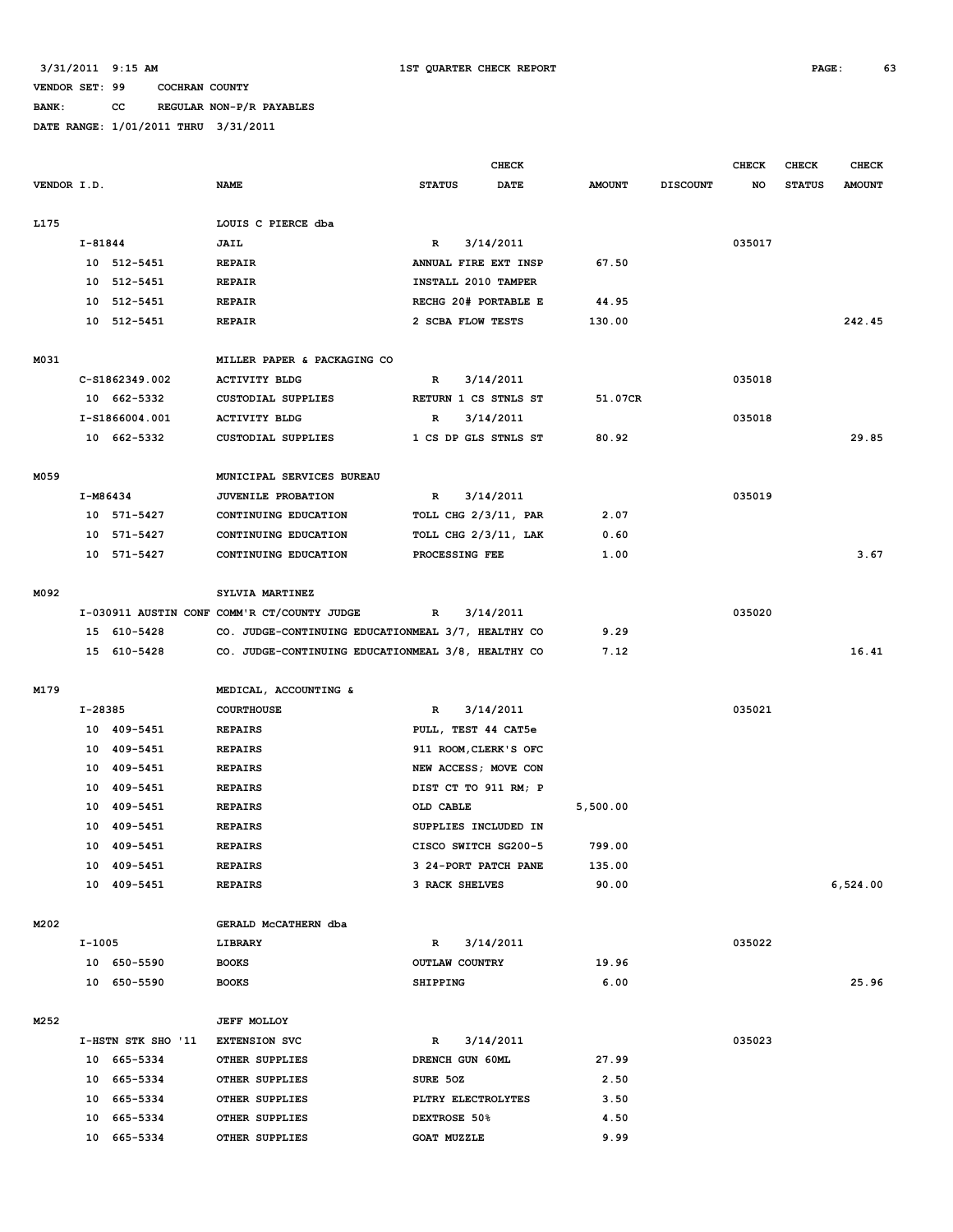**BANK: CC REGULAR NON-P/R PAYABLES**

|             |         |                                    |                                                     |                   | <b>CHECK</b>         |               |                 | <b>CHECK</b> | <b>CHECK</b>  | <b>CHECK</b>  |
|-------------|---------|------------------------------------|-----------------------------------------------------|-------------------|----------------------|---------------|-----------------|--------------|---------------|---------------|
| VENDOR I.D. |         |                                    | <b>NAME</b>                                         | <b>STATUS</b>     | <b>DATE</b>          | <b>AMOUNT</b> | <b>DISCOUNT</b> | NO           | <b>STATUS</b> | <b>AMOUNT</b> |
|             |         |                                    |                                                     |                   |                      |               |                 |              |               |               |
| M252        |         |                                    | <b>JEFF MOLLOY</b><br><b>CONT</b>                   |                   |                      |               |                 |              |               |               |
|             |         | I-HSTN STK SHO '11                 | <b>EXTENSION SVC</b>                                | R                 | 3/14/2011            |               |                 | 035023       |               |               |
|             | 10      | 665–5334                           | OTHER SUPPLIES                                      |                   | WOOD SHAVINGS/12 CU  | 5.95          |                 |              |               |               |
|             | 10      | 665-5334                           | OTHER SUPPLIES                                      | SALES TAX/REIMB   |                      | 4.29          |                 |              |               |               |
|             | 10      | 665–5427                           | CO AGENT-TRAVEL-OUT OF COUNTY MEAL 3/7/11, TO HOUS  |                   |                      | 21.33         |                 |              |               |               |
|             | 10      | 665–5427                           | CO AGENT-TRAVEL-OUT OF COUNTY MEAL 3/8/11, TO HOUS  |                   |                      | 47.15         |                 |              |               |               |
|             | 10      | 665–5427                           | CO AGENT-TRAVEL-OUT OF COUNTY MEAL 3/9/11, TO HOUS  |                   |                      | 10.00         |                 |              |               |               |
|             | 10      | 665–5427                           | CO AGENT-TRAVEL-OUT OF COUNTY MEAL 3/10/11, RETURN  |                   |                      | 8.65          |                 |              |               |               |
|             | 10      | 665-5427                           | CO AGENT-TRAVEL-OUT OF COUNTY 2 NITES LODGING, 3/   |                   |                      | 236.00        |                 |              |               |               |
|             | 10      | 665-5427                           | CO AGENT-TRAVEL-OUT OF COUNTY LODGING TAX           |                   |                      | 40.12         |                 |              |               |               |
|             |         | I-SAN ANG STK SHO'11 EXTENSION SVC |                                                     | R                 | 3/14/2011            |               |                 | 035023       |               |               |
|             | 10      | 665–5427                           | CO AGENT-TRAVEL-OUT OF COUNTY MEALS/4 DAYS          |                   |                      | 153.29        |                 |              |               |               |
|             | 10      | 665–5427                           | CO AGENT-TRAVEL-OUT OF COUNTY LODGING/3 NITES @\$85 |                   |                      | 255.00        |                 |              |               |               |
|             |         | I-SAN ANT STK SHO/11 EXTENSION SVC |                                                     | R                 | 3/14/2011            |               |                 | 035023       |               |               |
|             | 10      | 665–5427                           | CO AGENT-TRAVEL-OUT OF COUNTY MEALS 2/11/11         |                   |                      | 29.35         |                 |              |               |               |
|             | 10      | 665-5334                           | OTHER SUPPLIES                                      | 3 PK PADLOCK      |                      | 12.88         |                 |              |               |               |
|             | 10      | 665-5334                           | OTHER SUPPLIES                                      | STR COIL          |                      | 8.88          |                 |              |               |               |
|             | 10      | 665-5427                           | CO AGENT-TRAVEL-OUT OF COUNTY MEALS 2/12/11         |                   |                      | 30.37         |                 |              |               |               |
|             | 10      | 665-5427                           | CO AGENT-TRAVEL-OUT OF COUNTY MEALS 2/13/11         |                   |                      | 21.64         |                 |              |               |               |
|             | 10      | 665-5427                           | CO AGENT-TRAVEL-OUT OF COUNTY MEALS 2/14/11         |                   |                      | 16.79         |                 |              |               |               |
|             | 10      | 665-5427                           | CO AGENT-TRAVEL-OUT OF COUNTY MEALS 2/15/11         |                   |                      | 44.52         |                 |              |               |               |
|             | 10      | 665–5427                           | CO AGENT-TRAVEL-OUT OF COUNTY MEALS 2/16/11         |                   |                      | 23.27         |                 |              |               |               |
|             | 10      | 665–5427                           | CO AGENT-TRAVEL-OUT OF COUNTY MEALS 2/17/11         |                   |                      | 45.16         |                 |              |               |               |
|             | 10      | 665–5427                           | CO AGENT-TRAVEL-OUT OF COUNTY LODGING 2/11-2/14 @\$ |                   |                      | 472.60        |                 |              |               |               |
|             | 10      | 665–5427                           | CO AGENT-TRAVEL-OUT OF COUNTY LODGING 2/15          |                   |                      | 89.99         |                 |              |               |               |
|             | 10      | 665–5427                           | CO AGENT-TRAVEL-OUT OF COUNTY LODGING 2/16          |                   |                      | 76.59         |                 |              |               |               |
|             | 10      | 665–5427                           | CO AGENT-TRAVEL-OUT OF COUNTY LODGING TAX           |                   |                      | 107.06        |                 |              |               | 1,809.36      |
|             |         |                                    |                                                     |                   |                      |               |                 |              |               |               |
| M271        |         |                                    | ELVIRA MENDEZ dba                                   |                   |                      |               |                 |              |               |               |
|             |         | I-JUV #607 03/07/11 COUNTY COURT   |                                                     | R                 | 3/14/2011            |               |                 | 035024       |               |               |
|             |         | 10 426-5400                        | ATTORNEY AD LITEM                                   | MOD HRNG/JUV #607 |                      | 300.00        |                 |              |               | 300.00        |
|             |         |                                    |                                                     |                   |                      |               |                 |              |               |               |
| N066        |         |                                    | NTS COMMUNICATIONS                                  |                   |                      |               |                 |              |               |               |
|             |         | I-8062660032 0311                  | COMM'R CT/CO JUDGE                                  | R                 | 3/14/2011            |               |                 | 035025       |               |               |
|             |         | 15 610-5420                        | TELECOMMUNICATIONS                                  |                   | MONTHLY FEE/WATTS LI | 1.00          |                 |              |               |               |
|             |         | 15 610-5420                        | <b>TELECOMMUNICATIONS</b>                           | <b>ADMIN FEE</b>  |                      | 1.03          |                 |              |               |               |
|             |         | 15 610-5420                        | TELECOMMUNICATIONS                                  |                   | REG COST RECOVERY FE | 2.96          |                 |              |               | 4.99          |
|             |         |                                    |                                                     |                   |                      |               |                 |              |               |               |
| N082        |         |                                    | <b>NETDATA</b>                                      |                   |                      |               |                 |              |               |               |
|             | I-12828 |                                    | SHERIFF/CLERK                                       | R                 | 3/14/2011            |               |                 | 035026       |               |               |
|             |         | 10 403-5411                        | MAINTENANCE CONTRACTS                               |                   | 1/2 IBM HW/SW MAINT  | 1,500.31      |                 |              |               |               |
|             |         | 10 560-5411                        | MAINTENANCE CONTRACTS                               |                   | 1/2 IBM HW/SW MAINT  | 1,500.31      |                 |              |               | 3,000.62      |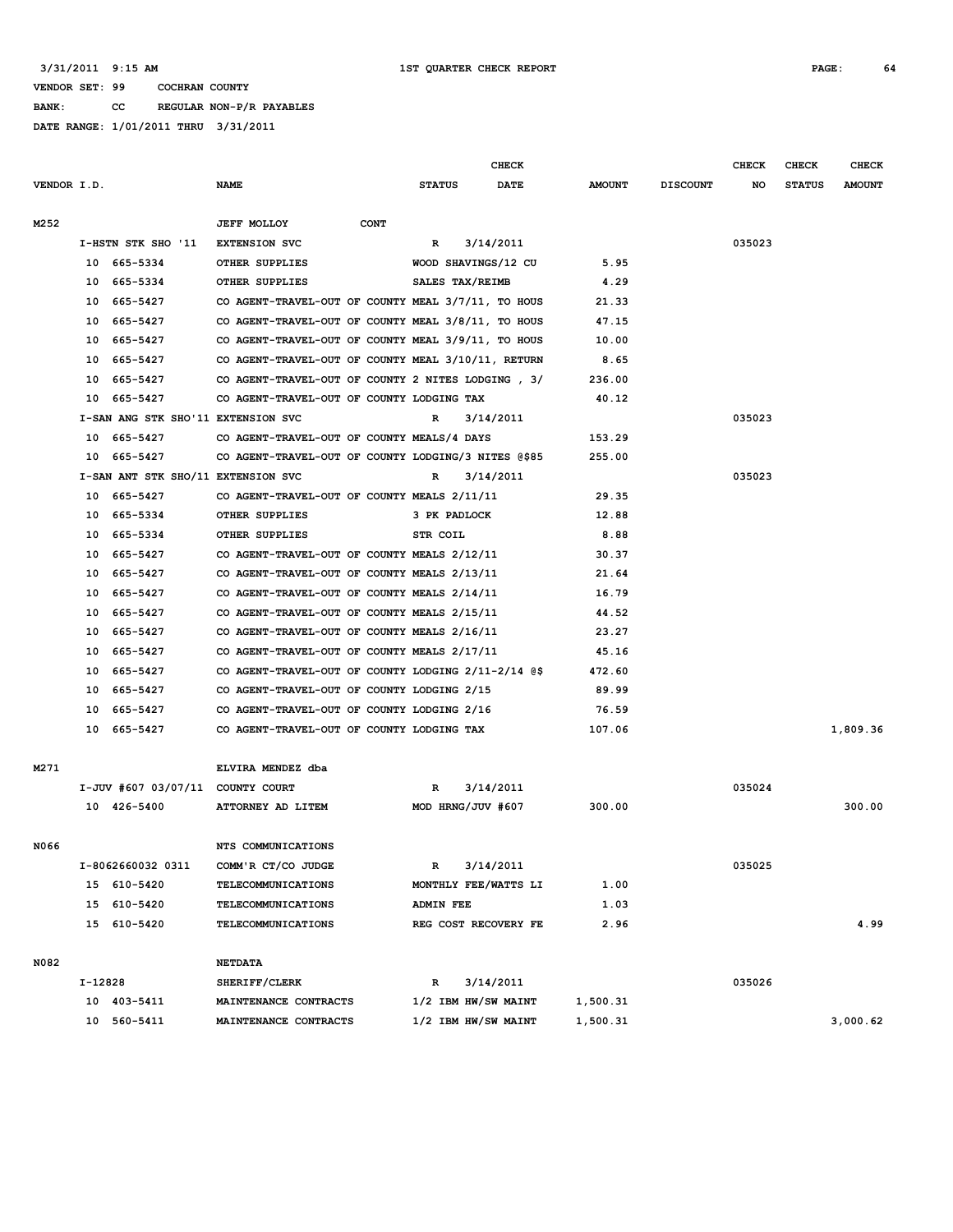**BANK: CC REGULAR NON-P/R PAYABLES**

|             |                  |                                                    | <b>CHECK</b>         |             |               |                 | <b>CHECK</b> | CHECK         | <b>CHECK</b>  |
|-------------|------------------|----------------------------------------------------|----------------------|-------------|---------------|-----------------|--------------|---------------|---------------|
| VENDOR I.D. |                  | <b>NAME</b>                                        | <b>STATUS</b>        | <b>DATE</b> | <b>AMOUNT</b> | <b>DISCOUNT</b> | NO           | <b>STATUS</b> | <b>AMOUNT</b> |
|             |                  |                                                    |                      |             |               |                 |              |               |               |
| 0037        |                  | ANGELA OVERMAN                                     |                      |             |               |                 |              |               |               |
|             | I-CPS 030111     | DISTRICT COURT                                     | $\mathbb{R}$         | 3/14/2011   |               |                 | 035027       |               |               |
|             | 10 435-5400      | ATTORNEY AD LITEM                                  | CPS #07-05-4027      |             | 250.00        |                 |              |               |               |
|             | 10 435-5400      | ATTORNEY AD LITEM                                  | CPS #10-05-4178      |             | 300.00        |                 |              |               | 550.00        |
|             |                  |                                                    |                      |             |               |                 |              |               |               |
| 0109        |                  | 110TH JUDICIAL DISTRICT JUVENI                     |                      |             |               |                 |              |               |               |
|             | $I-89$ 03/01/11  | JUVENILE PROBATION                                 | R                    | 3/14/2011   |               |                 | 035028       |               |               |
|             | 17 575-5413      | PURCHASED RESIDENTIAL SERVICE 28 DAYS/FEB '11/JUV# |                      |             | 1,680.00      |                 |              |               | 1,680.00      |
|             |                  |                                                    |                      |             |               |                 |              |               |               |
| P017        |                  | <b>POSTMASTER</b>                                  |                      |             |               |                 |              |               |               |
|             | I-031011 JP      | <b>JUSTICE OF PEACE</b>                            | $\mathbb{R}$         | 3/14/2011   |               |                 | 035029       |               |               |
|             | 10 455-5310      | OFFICE SUPPLIES                                    | 100 \$.28 STAMPS     |             | 28.00         |                 |              |               | 28.00         |
|             |                  |                                                    |                      |             |               |                 |              |               |               |
| P017        |                  | <b>POSTMASTER</b>                                  |                      |             |               |                 |              |               |               |
|             | I-031111 SHERIFF | <b>SHERIFF</b>                                     | $\mathbb{R}$         | 3/14/2011   |               |                 | 035030       |               |               |
|             | 10 560-5310      | OFFICE SUPPLIES                                    | 2 ROLLS \$.44 STAMPS |             | 88.00         |                 |              |               | 88.00         |
|             |                  |                                                    |                      |             |               |                 |              |               |               |
| P083        |                  | PHILPOTT MOTORS LTD                                |                      |             |               |                 |              |               |               |
|             | I-229010         | <b>CEMETERY</b>                                    | R                    | 3/14/2011   |               |                 | 035031       |               |               |
|             | 10 516-5571      | CAPITAL OUTLAY                                     | '10 F150 #1FTEX1CW6A |             | 17,605.76     |                 |              |               |               |
|             | 10 516-5571      | CAPITAL OUTLAY                                     | BUY BOARD FEE        |             | 400.00        |                 |              |               | 18,005.76     |
|             |                  |                                                    |                      |             |               |                 |              |               |               |
| P221        |                  | PERDUE, BRANDON, FIELDER, COLLINS                  |                      |             |               |                 |              |               |               |
|             | I-FEB 2011 FEES  | <b>JUSTICE OF PEACE</b>                            | $\mathbb{R}$         | 3/14/2011   |               |                 | 035032       |               |               |
|             | 10 000-2206.002  | ATTORNEY COLLECTION FEES                           | FEB COLLECTIONS      |             | 971.10        |                 |              |               | 971.10        |
|             |                  |                                                    |                      |             |               |                 |              |               |               |
| R099        |                  | CYNDIA LEA GUAJARDO dba                            |                      |             |               |                 |              |               |               |
|             | I-96523          | PREC 1                                             | R                    | 3/14/2011   |               |                 | 035033       |               |               |
|             | 15 621-5454      | <b>TIRES</b>                                       | FLAT RT REAR/11245/T |             | 30.00         |                 |              |               |               |
|             | I-96537          | JUVENILE PROBATION                                 | R                    | 3/14/2011   |               |                 | 035033       |               |               |
|             | 10 571-5451      | <b>REPAIR</b>                                      | FLAT ON R/F 225/60R1 |             | 8.00          |                 |              |               |               |
|             | I-96596          | PREC 1                                             | R                    | 3/14/2011   |               |                 | 035033       |               |               |
|             | 15 621-5454      | <b>TIRES</b>                                       | FLAT ON RT REAR/GRAD |             | 50.00         |                 |              |               |               |
|             | I-96664          | PREC 4                                             | $\mathbb{R}$         | 3/14/2011   |               |                 | 035033       |               |               |
|             | 15 624-5454      | TIRES                                              | 1400X24              |             | 50.00         |                 |              |               |               |
|             | I-96764          | PREC 4                                             | R 3/14/2011          |             |               |                 | 035033       |               |               |
|             | 15 624-5454      | TIRES                                              | (2) 1400X24 TIRE CHG |             | 100.00        |                 |              |               |               |
|             | 15 624-5454      | <b>TIRES</b>                                       | TIRE DISPOSAL FEE    |             | 20.00         |                 |              |               |               |
|             | I-96790          | <b>EXTENSION SVC</b>                               | R 3/14/2011          |             |               |                 | 035033       |               |               |
|             | 10 665-5454      | TIRES                                              | FLAT 235/80          |             | 10.00         |                 |              |               |               |
|             | 10 665-5454      | TIRES                                              | BOOT #110            |             | 3.00          |                 |              |               |               |
|             | I-96832          | PREC 1                                             | $\mathbb{R}$         | 3/14/2011   |               |                 | 035033       |               |               |
|             | 15 621-5454      | TIRES                                              | PLUG INST 1400X24    |             | 35.00         |                 |              |               | 306.00        |
|             |                  |                                                    |                      |             |               |                 |              |               |               |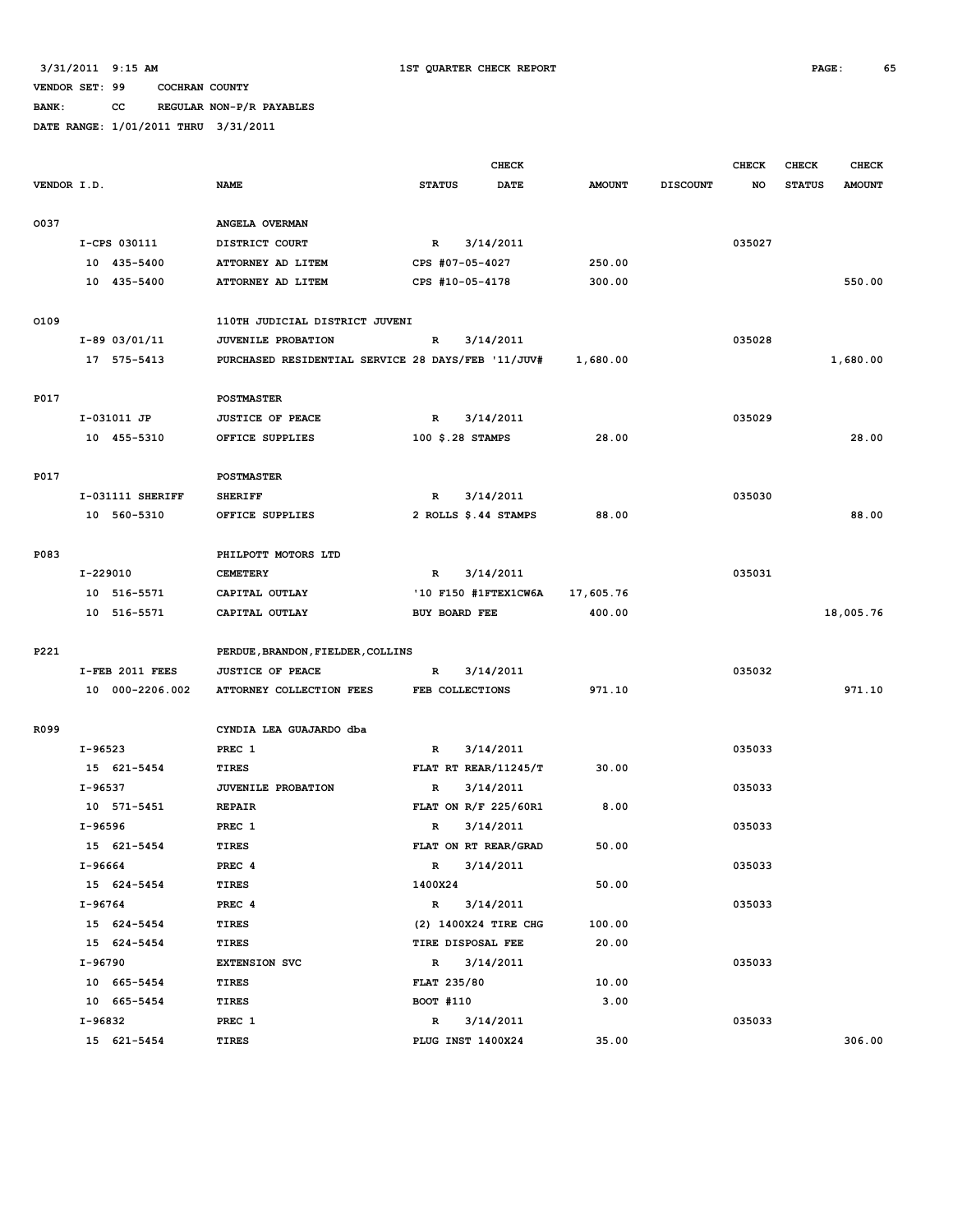#### **VENDOR SET: 99 COCHRAN COUNTY BANK: CC REGULAR NON-P/R PAYABLES**

|             |                               |                           |                         | <b>CHECK</b>         |               |                 | <b>CHECK</b> | CHECK         | <b>CHECK</b>  |
|-------------|-------------------------------|---------------------------|-------------------------|----------------------|---------------|-----------------|--------------|---------------|---------------|
| VENDOR I.D. |                               | NAME                      | <b>STATUS</b>           | <b>DATE</b>          | <b>AMOUNT</b> | <b>DISCOUNT</b> | NO           | <b>STATUS</b> | <b>AMOUNT</b> |
| <b>S005</b> |                               | DORIS SEALY, COUNTY TREAS |                         |                      |               |                 |              |               |               |
|             | I-TRAVEL FEB/MAR 11 TREASURER |                           | R                       | 3/14/2011            |               |                 | 035034       |               |               |
|             | 10 497-5427                   | CONTINUING EDUCATION      |                         | LOSS CNTRL WKSHP/LBK | 62.22         |                 |              |               |               |
|             | 10 497-5427                   | CONTINUING EDUCATION      |                         | HEALTHY CO CONF MEAL | 13.51         |                 |              |               | 75.73         |
| S010        |                               | SILVERS COMPANY           |                         |                      |               |                 |              |               |               |
|             | C-14180/14819                 | <b>SHERIFF</b>            | R                       | 3/14/2011            |               |                 | 035035       |               |               |
|             | 10 560-5330                   | FUEL AND OIL              |                         | CREDIT FED TAX ON 28 | 52.91CR       |                 |              |               |               |
|             | C-14182/14821                 | PARK                      | R                       | 3/14/2011            |               |                 | 035035       |               |               |
|             | 10 660-5330                   | FUEL AND OIL              |                         | CREDIT FED TAX ON 58 | 10.68CR       |                 |              |               |               |
|             | C-14184/14823                 | <b>EXTENSION SVC</b>      | R                       | 3/14/2011            |               |                 | 035035       |               |               |
|             | 10 665-5330                   | FUEL AND OIL              |                         | CREDIT FED TAX ON 17 | 31.39CR       |                 |              |               |               |
|             | C-14187                       | <b>CEMETERY</b>           | R                       | 3/14/2011            |               |                 | 035035       |               |               |
|             | 10 516-5330                   | FUEL & OIL                |                         | CREDIT FED TAX ON 31 | 5.71CR        |                 |              |               |               |
|             | I-CEMETERY 02/11              | <b>CEMETERY</b>           | R                       | 3/14/2011            |               |                 | 035035       |               |               |
|             | 10 516-5330                   | FUEL & OIL                | 27.04 GAL UNLEADED      |                      | 84.52         |                 |              |               |               |
|             | $I-EXT$ SVC 02/11             | <b>EXTENSION SVC</b>      | R                       | 3/14/2011            |               |                 | 035035       |               |               |
|             | 10 665-5330                   | FUEL AND OIL              |                         | 164.55 GAL/CARD #069 | 516.49        |                 |              |               |               |
|             | $I-JUV$ PROB 03/11            | JUVENILE PROBATION        | R                       | 3/14/2011            |               |                 | 035035       |               |               |
|             | 10 571-5330                   | FUEL                      |                         | 36 GAL UNLEADED/CARD | 112.12        |                 |              |               |               |
|             | 10 571-5330                   | <b>FUEL</b>               | 24.39 GAL UNL/OTHER     |                      | 76.34         |                 |              |               |               |
|             | 10 571-5330                   | <b>FUEL</b>               |                         | CREDIT FED TAX ON 60 | 11.11CR       |                 |              |               |               |
|             | $I-PARK$ 02/11                | PARK                      | R                       | 3/14/2011            |               |                 | 035035       |               |               |
|             | 10 660-5330                   | FUEL AND OIL              | 58.03 GAL UNLEADED      |                      | 180.41        |                 |              |               |               |
|             | I-PREC 1 02/11                | PREC 1                    | R                       | 3/14/2011            |               |                 | 035035       |               |               |
|             | 15 621-5330                   | FUEL & OIL                | <b>36 GAL HS DIESEL</b> |                      | 109.08        |                 |              |               |               |
|             | 15<br>621-5330                | FUEL & OIL                | 45 GAL HS DIESEL        |                      | 136.35        |                 |              |               |               |
|             | 621-5330<br>15                | FUEL & OIL                | 75 GAL HS DIESEL        |                      | 231.00        |                 |              |               |               |
|             | 15<br>621-5330                | FUEL & OIL                | 54 GAL HS DIESEL        |                      | 171.18        |                 |              |               |               |
|             | 621-5330<br>15                | FUEL & OIL                | 145 GAL LS DIESEL       |                      | 439.35        |                 |              |               |               |
|             | 621-5330<br>15                | FUEL & OIL                |                         | STATE TAX ON 145 GAL | 29.00         |                 |              |               |               |
|             | 621-5330<br>15                | FUEL & OIL                | 25 GAL HS DIESEL        |                      | 75.75         |                 |              |               |               |
|             | 15 621-5330                   | FUEL & OIL                | 33 GAL HS DIESEL        |                      | 102.96        |                 |              |               |               |
|             | 15 621-5330                   | FUEL & OIL                | 31 GAL HS DIESEL        |                      | 98.27         |                 |              |               |               |
|             | 15 621-5330                   | FUEL & OIL                | 50 GAL HS DIESEL        |                      | 151.50        |                 |              |               |               |
|             | 15 621-5330                   | FUEL & OIL                | 41 GAL HS DIESEL        |                      | 132.43        |                 |              |               |               |
|             | 621-5330<br>15                | FUEL & OIL                | 76.8 GAL LS DIESEL      |                      | 245.76        |                 |              |               |               |
|             | 621-5330<br>15                | FUEL & OIL                |                         | STATE TAX ON 76.8 GA | 15.36         |                 |              |               |               |
|             | I-PREC 2 02/11                | PREC <sub>2</sub>         | R                       | 3/14/2011            |               |                 | 035035       |               |               |
|             | 15 622-5330                   | FUEL AND OIL              |                         | 14181/CREDIT FED TAX | 12.89CR       |                 |              |               |               |
|             | 15<br>622-5330                | FUEL AND OIL              | 55 GAL UNLEADED         |                      | 169.25        |                 |              |               |               |
|             | 15 622-5330                   | FUEL AND OIL              | 680 GAL HS DIESEL       |                      | 1,786.40      |                 |              |               |               |
|             | 622-5330<br>15                | FUEL AND OIL              | 115 GAL UNLEADED        |                      | 362.25        |                 |              |               |               |
|             | 15<br>622-5330                | FUEL AND OIL              | 300 GAL LS DIESEL       |                      | 924.00        |                 |              |               |               |
|             | 622-5330<br>15                | FUEL AND OIL              |                         | STATE TAX ON 300 GAL | 60.00         |                 |              |               |               |
|             | I-PREC 4 02/11                | PREC 4                    | R                       | 3/14/2011            |               |                 | 035035       |               |               |
|             | 15 624-5440                   | UTILITIES                 | 200 GAL LP GAS          |                      | 440.00        |                 |              |               |               |
|             | 15 624-5330                   | FUEL AND OIL              | 110 GAL LS DIESEL       |                      | 333.30        |                 |              |               |               |
|             |                               |                           |                         |                      |               |                 |              |               |               |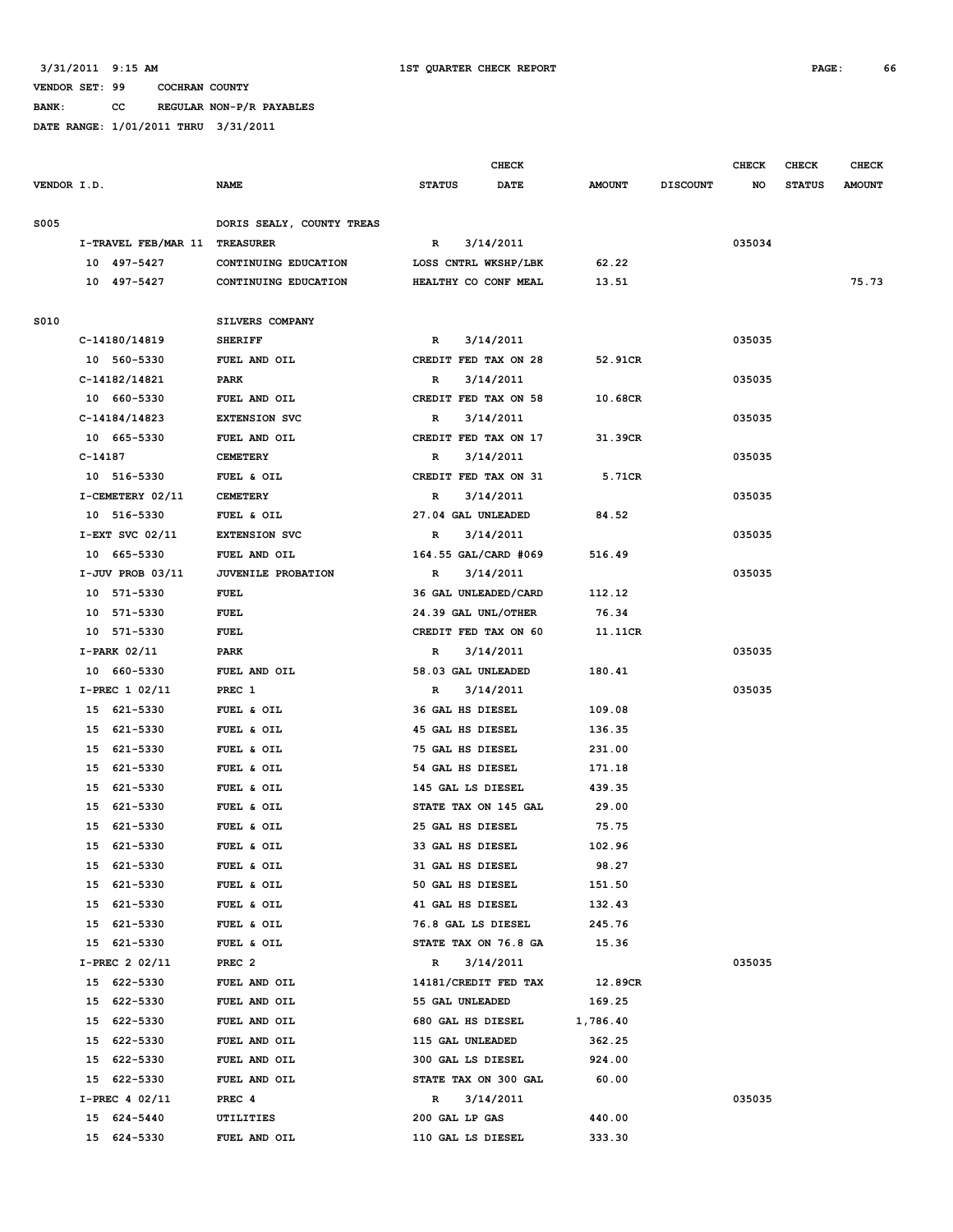**BANK: CC REGULAR NON-P/R PAYABLES**

|             |             |                      |                                |                                              | CHECK     |                  |                 | <b>CHECK</b> | <b>CHECK</b>  | <b>CHECK</b>  |
|-------------|-------------|----------------------|--------------------------------|----------------------------------------------|-----------|------------------|-----------------|--------------|---------------|---------------|
| VENDOR I.D. |             |                      | <b>NAME</b>                    | <b>STATUS</b>                                | DATE      | <b>AMOUNT</b>    | <b>DISCOUNT</b> | NO           | <b>STATUS</b> | <b>AMOUNT</b> |
|             |             |                      |                                |                                              |           |                  |                 |              |               |               |
| S010        |             |                      | SILVERS COMPANY<br><b>CONT</b> |                                              |           |                  |                 |              |               |               |
|             |             | $I-PREC 4 02/11$     | PREC <sub>4</sub>              | R                                            | 3/14/2011 |                  |                 | 035035       |               |               |
|             |             | 15 624-5330          | FUEL AND OIL                   | STATE TAX ON 110 GAL                         |           | 22.00            |                 |              |               |               |
|             | 15          | 624-5330             | FUEL AND OIL                   | 100 GAL LS DIESEL                            |           | 321.00           |                 |              |               |               |
|             | 15          | 624-5330             | FUEL AND OIL                   | STATE TAX ON 100 GAL                         |           | 20.00            |                 |              |               |               |
|             |             | $I-SHERIFF 02/11$    | <b>SHERIFF</b>                 | R                                            | 3/14/2011 |                  |                 | 035035       |               |               |
|             |             | 10 560-5330          | FUEL AND OIL                   | 13.5 GAL/CARD #0760                          |           | 41.84            |                 |              |               |               |
|             | 10          | 560-5330             | FUEL AND OIL<br>FUEL AND OIL   | 53.54 GAL/CARD #0640<br>9.5 GAL UNL/CARD #06 |           | 167.76           |                 |              |               |               |
|             | 10          | 560-5330             |                                |                                              |           | 29.06            |                 |              |               |               |
|             | 10<br>10    | 560-5330<br>560-5330 | FUEL AND OIL<br>FUEL AND OIL   | 50.96 GAL UNL/CARD #<br>99.54 GAL UNL/CARD # |           | 160.00           |                 |              |               |               |
|             | 10          | 560-5330             | FUEL AND OIL                   | 48.01 GAL UNL/CARD #                         |           | 314.16<br>149.51 |                 |              |               | 8,083.71      |
|             |             |                      |                                |                                              |           |                  |                 |              |               |               |
| S047        |             |                      | SHELL FLEET PLUS               |                                              |           |                  |                 |              |               |               |
|             |             | I-065177891102       | <b>EXTENSION SVC</b>           | R                                            | 3/14/2011 |                  |                 | 035037       |               |               |
|             |             | 10 665-5330          | FUEL AND OIL                   | 24.761 GAL SUP UNL/S                         |           | 80.97            |                 |              |               |               |
|             | 10          | 665-5330             | FUEL AND OIL                   | 14.543 GAL SUP UNL/E                         |           | 50.00            |                 |              |               |               |
|             | 10          | 665-5330             | FUEL AND OIL                   | 12.293 GAL UNL/WTHRF                         |           | 36.88            |                 |              |               |               |
|             | 10          | 665-5330             | FUEL AND OIL                   | 14.382 GAL SUP UNL/F                         |           | 48.90            |                 |              |               |               |
|             | 10          | 665-5330             | FUEL AND OIL                   | 15.674 GAL SUP UNL/S                         |           | 51.71            |                 |              |               |               |
|             | 10          | 665-5330             | FUEL AND OIL                   | 20.792 GAL UNL/LBK/2                         |           | 61.94            |                 |              |               |               |
|             | 10          | 665-5330             | FUEL AND OIL                   | 20.353 GAL UNL/STNTN                         |           | 69.59            |                 |              |               |               |
|             | 10          | 665-5330             | FUEL AND OIL                   | 22.246 GAL SUP UNL/S                         |           | 73.39            |                 |              |               |               |
|             | 10          | 665-5330             | FUEL AND OIL                   | 13.112 GAL SUP UNL/J                         |           | 44.57            |                 |              |               |               |
|             | 10          | 665-5330             | FUEL AND OIL                   | 15.341 GAL UNL/STRL                          |           | 45.41            |                 |              |               |               |
|             | 10          | 665–5330             | FUEL AND OIL                   | CREDIT FED TAX                               |           | 31.74CR          |                 |              |               | 531.62        |
|             |             |                      |                                |                                              |           |                  |                 |              |               |               |
| S071        |             |                      | SCRIPT OFFICE PRODUCTS, INC.   |                                              |           |                  |                 |              |               |               |
|             | $I - 35445$ |                      | <b>AUDITOR</b>                 | R                                            | 3/14/2011 |                  |                 | 035038       |               |               |
|             |             | 10 495-5310          | OFFICE SUPPLIES                | HARD DRIVE, EXT, USB                         |           | 173.77           |                 |              |               |               |
|             | I-35510     |                      | COMM'R CT/COUNTY JUDGE         | R                                            | 3/14/2011 |                  |                 | 035038       |               |               |
|             |             | 15 610-5310          | OFFICE SUPPLIES                | 2 BX BINDER CLIPS/SZ                         |           | 3.90             |                 |              |               |               |
|             |             | 15 610-5310          | OFFICE SUPPLIES                | 1 PK MESSAGE PAD/12                          |           | 5.95             |                 |              |               |               |
|             |             | 15 610-5310          | OFFICE SUPPLIES                | 1 HP CARTRIDGE, 74XL                         |           | 37.27            |                 |              |               |               |
|             |             | 15 610-5310          | OFFICE SUPPLIES                | 1 HP CARTRIDGE, 75XL                         |           | 43.22            |                 |              |               |               |
|             |             | 15 610-5310          | OFFICE SUPPLIES                | 2 BX PAPER CLIPS, JU                         |           | 2.46             |                 |              |               |               |
|             | I-35517     |                      | JUVENILE PROBATION             | R                                            | 3/14/2011 |                  |                 | 035038       |               |               |
|             |             | 10 571-5310          | OFFICE SUPPLIES                | 1 RM COPY PAPER<br>9"X12" ENVELOPES/4        |           | 4.95             |                 |              |               |               |
|             |             | 10 571-5310          | OFFICE SUPPLIES                |                                              |           | 1.00             |                 | 035038       |               |               |
|             | I-S071      | 10 403-5310          | CLERK<br>OFFICE SUPPLIES       | R<br>1 PK POST-ITS                           | 3/14/2011 | 11.95            |                 |              |               | 284.47        |
|             |             |                      |                                |                                              |           |                  |                 |              |               |               |
| S073        |             |                      | SIRCHIE FINGER PRINT LAB.      |                                              |           |                  |                 |              |               |               |
|             |             | I-0027631-IN         | <b>SHERIFF</b>                 | R                                            | 3/14/2011 |                  |                 | 035039       |               |               |
|             |             | 10 560-5334          | OTHER SUPPLIES                 | CYANOA COMP 20GM                             |           | 9.92             |                 |              |               |               |
|             |             | 10 560-5334          | OTHER SUPPLIES                 | MEGA CARTRIDGE/10PK                          |           | 43.95            |                 |              |               |               |
|             |             | 10 560-5334          | OTHER SUPPLIES                 | SHIPPING                                     |           | 16.12            |                 |              |               |               |
|             |             | I-0028739-IN         | <b>SHERIFF</b>                 | R                                            | 3/14/2011 |                  |                 | 035039       |               |               |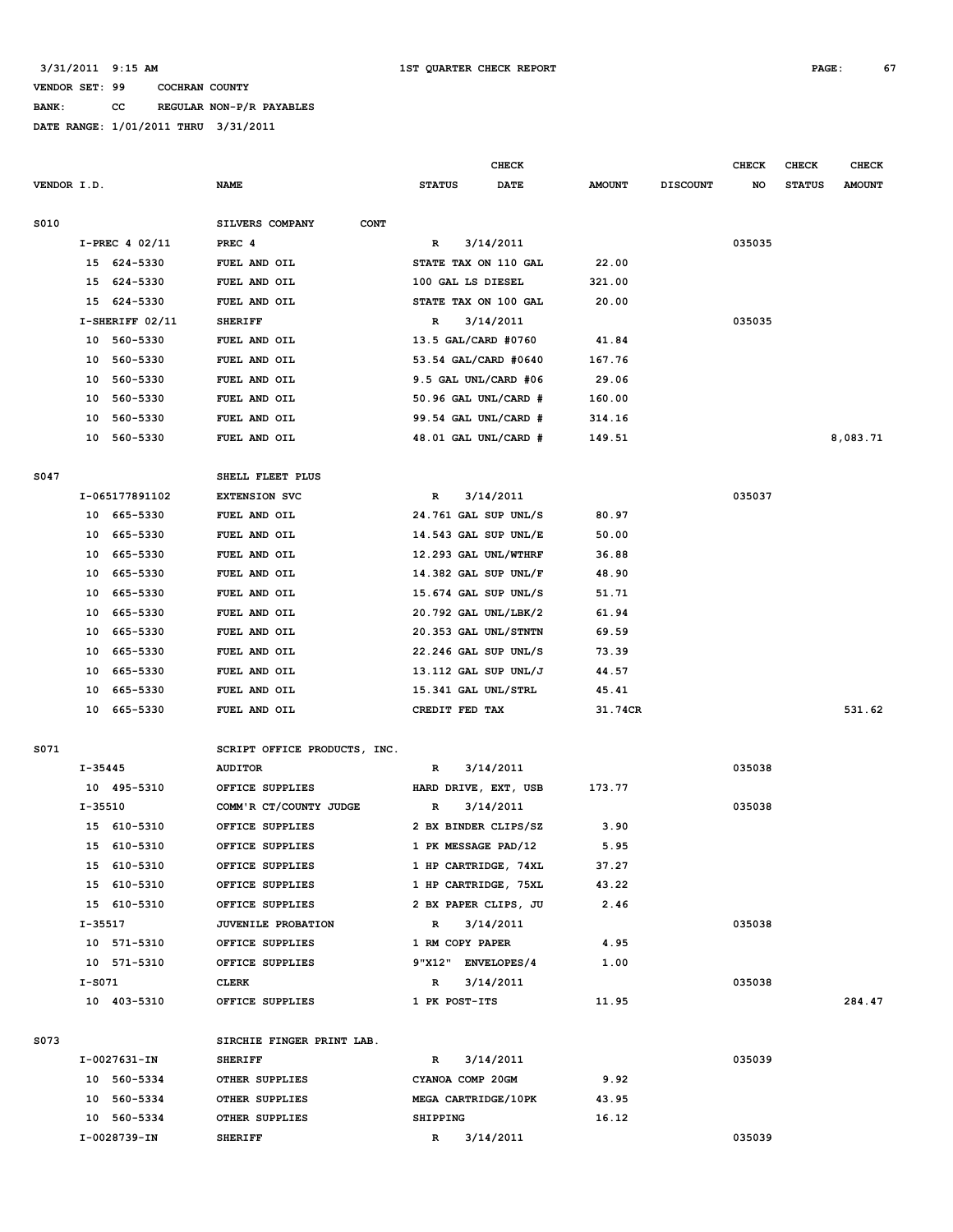# **BANK: CC REGULAR NON-P/R PAYABLES**

|             |                                     |                                  |                               |                           | <b>CHECK</b> |               |                 | <b>CHECK</b> | <b>CHECK</b>  | <b>CHECK</b>  |
|-------------|-------------------------------------|----------------------------------|-------------------------------|---------------------------|--------------|---------------|-----------------|--------------|---------------|---------------|
| VENDOR I.D. |                                     |                                  | <b>NAME</b>                   | <b>STATUS</b>             | <b>DATE</b>  | <b>AMOUNT</b> | <b>DISCOUNT</b> | NO           | <b>STATUS</b> | <b>AMOUNT</b> |
| S073        |                                     |                                  | SIRCHIE FINGER PRINT LCONT    |                           |              |               |                 |              |               |               |
|             |                                     | I-0028739-IN                     | <b>SHERIFF</b>                | $\mathbb{R}$              | 3/14/2011    |               |                 | 035039       |               |               |
|             |                                     | 10 560-5334                      | OTHER SUPPLIES                | 1000 MINI BLUEMAXX I      |              | 99.50         |                 |              |               |               |
|             | 10                                  | 560-5334                         | OTHER SUPPLIES                | 1000 BUCCAL SWAB KIT      |              | 67.50         |                 |              |               |               |
|             |                                     | 10 560-5334                      | OTHER SUPPLIES                | <b>SHIPPING</b>           |              | 22.65         |                 |              |               | 259.64        |
| S210        |                                     |                                  | SHAMBURGER AUTO & FARM SUPPLY |                           |              |               |                 |              |               |               |
|             |                                     | I-279977                         | PREC <sub>2</sub>             | $\mathbb{R}$<br>3/14/2011 |              |               |                 | 035040       |               |               |
|             |                                     | 15 622-5451                      | <b>REPAIRS</b>                | <b>FITTING</b>            |              | 32.58         |                 |              |               | 32.58         |
| S212        |                                     |                                  | <b>WALLACE STALCUP</b>        |                           |              |               |                 |              |               |               |
|             |                                     | $I-02/25/11$                     | JAIL                          | R                         | 3/14/2011    |               |                 | 035041       |               |               |
|             |                                     | 10 512-5333                      | <b>FOOD-PRISONERS</b>         | 2 GAL MILK                |              | 7.18          |                 |              |               |               |
|             |                                     | 10 512-5333                      | FOOD-PRISONERS                | 12 ALLSUP'S WHT BRD       |              | 6.00          |                 |              |               |               |
|             | 10                                  | 512-5333                         | FOOD-PRISONERS                | <b>DORITOS</b>            |              | 3.25          |                 |              |               |               |
|             | 10                                  | 512-5333                         | FOOD-PRISONERS                | <b>VEG OIL</b>            |              | 2.75          |                 |              |               |               |
|             | I-AUSTIN CONF '11<br><b>SHERIFF</b> |                                  |                               | R                         | 3/14/2011    |               |                 | 035041       |               |               |
|             |                                     | 10 560-5427                      | CONTINUING EDUCATION          | CLARION INN/1 NITE        |              | 79.00         |                 |              |               |               |
|             | 10                                  | 560-5427<br>CONTINUING EDUCATION |                               | HOTEL TAX                 |              | 11.85         |                 |              |               |               |
|             | 10                                  | 560-5427                         | CONTINUING EDUCATION          | <b>MEALS</b>              |              | 28.88         |                 |              |               |               |
|             |                                     | 10 560-5427                      | CONTINUING EDUCATION          | 901 MI TO/FRM AUSTIN      |              | 459.51        |                 |              |               | 598.42        |
| S217        |                                     |                                  | STATE COMPTROLLER             |                           |              |               |                 |              |               |               |
|             |                                     | I-OVERPAYT 030211                | COUNTY CLERK                  | $\mathbb{R}$              | 3/14/2011    |               |                 | 035042       |               |               |
|             |                                     | 10 000-4380.200                  | OTHER [MISCELLANEOUS]         | OVERPAYMENT/DEP ERRO      |              | 11.00         |                 |              |               | 11.00         |
| S222        |                                     |                                  | SOUTH PLAINS COMMUNICATIONS   |                           |              |               |                 |              |               |               |
|             |                                     | I-641061                         | <b>SHERIFF</b>                | R                         | 3/14/2011    |               |                 | 035043       |               |               |
|             |                                     | 10 560-5452                      | OFFICE EQUIPMENT REPAIR       | DISPATCH CONSOLE REP      |              | 165.00        |                 |              |               | 165.00        |
| S242        |                                     |                                  | SAM'S CLUB                    |                           |              |               |                 |              |               |               |
|             |                                     | I-2690 02/26/11                  | <b>JAIL</b>                   | $\mathbf R$               | 3/14/2011    |               |                 | 035044       |               |               |
|             |                                     | 10 512-5392                      | MISCELLANEOUS SUPPLIES        | CLOROX ULTRA              |              | 7.48          |                 |              |               |               |
|             |                                     | 10 512-5392                      | MISCELLANEOUS SUPPLIES        | 2 20-OZ FOAM CUPS         |              | 16.48         |                 |              |               |               |
|             |                                     | 10 512-5333                      | <b>FOOD-PRISONERS</b>         | TROP 100% OJ              |              | 15.96         |                 |              |               |               |
|             |                                     | 10 512-5333                      | <b>FOOD-PRISONERS</b>         | <b>GRAPE JUICE</b>        |              | 6.38          |                 |              |               |               |
|             |                                     | 10 512-5333                      | <b>FOOD-PRISONERS</b>         | OS 100% CRAN              |              | 5.48          |                 |              |               |               |
|             |                                     | 10 512-5333                      | FOOD-PRISONERS                | OS CRANGRAPE              |              | 4.97          |                 |              |               |               |
|             |                                     | 10 512-5392                      | MISCELLANEOUS SUPPLIES        | 3 12-ROLL BOUNTY          |              | 18.48         |                 |              |               |               |
|             |                                     | 10 512-5392                      | MISCELLANEOUS SUPPLIES        | PINE SOL                  |              | 23.94         |                 |              |               |               |
|             |                                     | 10 512-5333                      | FOOD-PRISONERS                | FLAVOR PACK               |              | 11.22         |                 |              |               |               |
|             |                                     | 10 512-5392                      | MISCELLANEOUS SUPPLIES        | <b>BATTERIES</b>          |              | 14.98         |                 |              |               | 125.37        |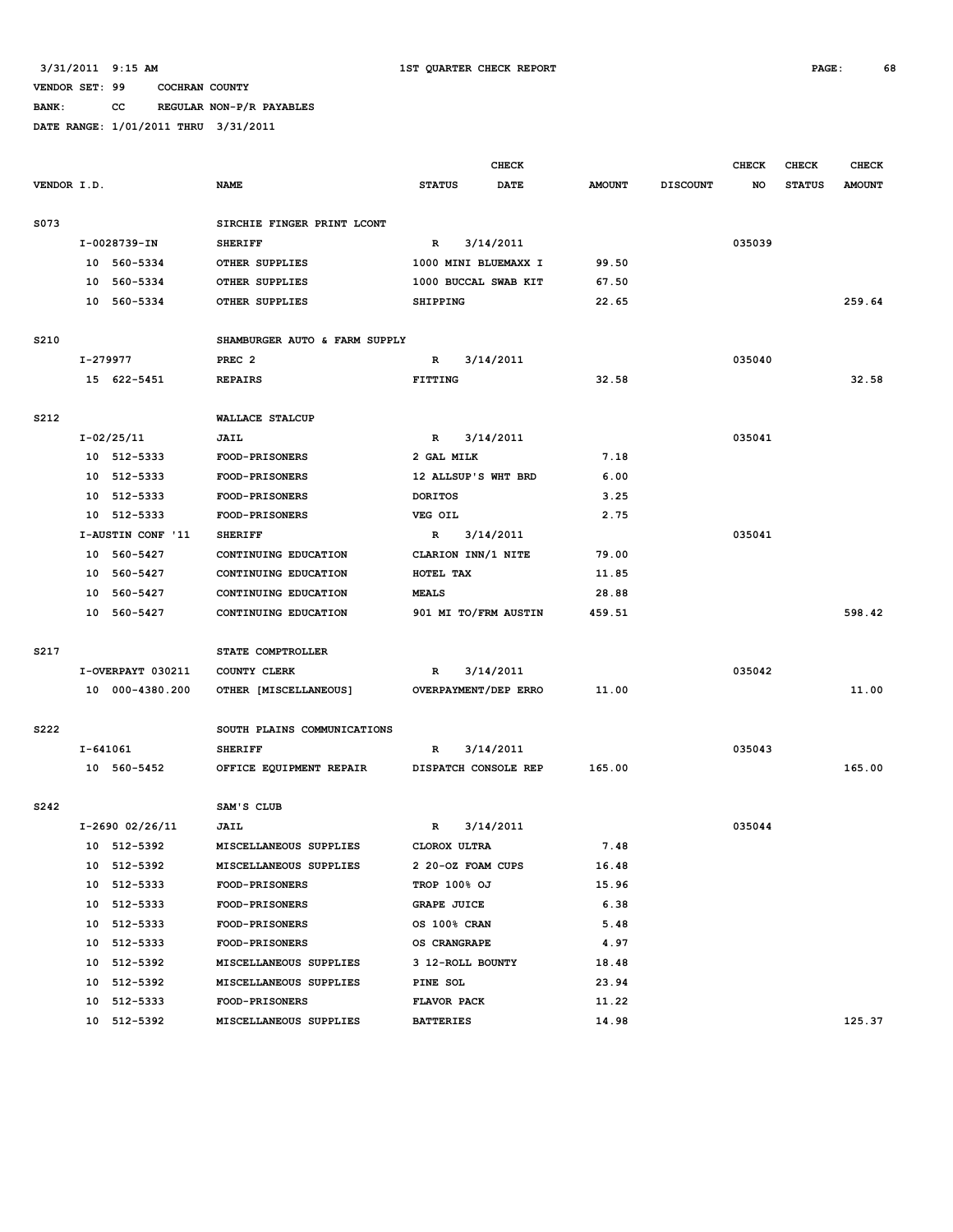**BANK: CC REGULAR NON-P/R PAYABLES**

|             |        |                                    |                                                    |                           | <b>CHECK</b> |                |                 | <b>CHECK</b> | CHECK         | <b>CHECK</b>  |
|-------------|--------|------------------------------------|----------------------------------------------------|---------------------------|--------------|----------------|-----------------|--------------|---------------|---------------|
| VENDOR I.D. |        |                                    | <b>NAME</b>                                        | <b>STATUS</b>             | <b>DATE</b>  | <b>AMOUNT</b>  | <b>DISCOUNT</b> | NO           | <b>STATUS</b> | <b>AMOUNT</b> |
| S281        |        |                                    | <b>STAPLES</b>                                     |                           |              |                |                 |              |               |               |
|             |        | I-98362 030811                     | <b>SHERIFF</b>                                     | $\mathbf{R}$              | 3/14/2011    |                |                 | 035045       |               |               |
|             |        | 10 560-5310                        | OFFICE SUPPLIES                                    | 8GB SANDISK               |              | 19.99          |                 |              |               |               |
|             |        | 10 560-5310                        | OFFICE SUPPLIES                                    | HP BLACK INK/2PK          |              | 35.99          |                 |              |               |               |
|             |        | 10 560-5310                        | OFFICE SUPPLIES                                    | 8GB MICRO SLIDE           |              | 14.99          |                 |              |               | 70.97         |
|             |        |                                    |                                                    |                           |              |                |                 |              |               |               |
| S294        |        |                                    | SHIRLEY SEARS                                      |                           |              |                |                 |              |               |               |
|             |        | I-FEB '11 TRAVEL                   | <b>EXTENSION SVC</b>                               | R                         | 3/14/2011    |                |                 | 035046       |               |               |
|             |        | 10 665-5428                        | FCS AGENT-TRAVEL-OUT OF COUNTYFPM CLASSES/LEVELLAN |                           |              | 26.52          |                 |              |               |               |
|             |        | 10 665-5428                        | FCS AGENT-TRAVEL-OUT OF COUNTYTEA-FCS MTG/LBK/126  |                           |              | 64.26          |                 |              |               |               |
|             | 10     | 665-5428                           | FCS AGENT-TRAVEL-OUT OF COUNTYFOOD CHLNG WDAY/LBK/ |                           |              | 64.26          |                 |              |               |               |
|             | 10     | 665-5428                           | FCS AGENT-TRAVEL-OUT OF COUNTYFOOD CHLNG CONTEST/L |                           |              | 64.26          |                 |              |               |               |
|             | 10     | 665-5428                           | FCS AGENT-TRAVEL-OUT OF COUNTYGRO STORE PROG/LTLFL |                           |              | 41.82          |                 |              |               |               |
|             |        | 10 665-5334                        | OTHER SUPPLIES                                     | CONCS TABLE CVR/STOC      |              | 32.98          |                 |              |               | 294.10        |
| S315        |        |                                    | DARLON JAMES SOJAK                                 |                           |              |                |                 |              |               |               |
|             |        | I-05-07-1244 3/7/11 DISTRICT COURT |                                                    | R                         | 3/14/2011    |                |                 | 035047       |               |               |
|             |        | 10 435-5400                        | ATTORNEY AD LITEM                                  | MOD HRNG/A HERNANDEZ      |              | 350.00         |                 |              |               | 350.00        |
|             |        |                                    |                                                    |                           |              |                |                 |              |               |               |
| S316        |        |                                    | <b>BRYANT SEARS</b>                                |                           |              |                |                 |              |               |               |
|             |        | I-FLASH CRD 030811                 | JUVENILE PROBATION                                 | $\mathbf{R}$              | 3/14/2011    |                |                 | 035048       |               |               |
|             |        | 10 571-5310                        | OFFICE SUPPLIES                                    | 8G CF CARD                |              | 39.88          |                 |              |               |               |
|             |        | 10 571-5310                        | OFFICE SUPPLIES                                    | REIMB SALES TAX           |              | 3.29           |                 |              |               | 43.17         |
|             |        |                                    |                                                    |                           |              |                |                 |              |               |               |
| S331        |        |                                    | STANDARD COFFEE SERVICE                            |                           |              |                |                 |              |               |               |
|             |        | I-8311-69513                       | NON-DEPT'L                                         | R                         | 3/14/2011    |                |                 | 035049       |               |               |
|             |        | 10 409-5300                        | COUNTY-WIDE SUPPLIES                               | 2 APPLE CIDER             |              | 13.94          |                 |              |               |               |
|             |        | 10 409-5300                        | COUNTY-WIDE SUPPLIES                               | 4 FREN VAN CRMR           |              | 29.32          |                 |              |               |               |
|             |        | 10 409-5300                        | COUNTY-WIDE SUPPLIES                               | 2 HOT CHOC                |              | 30.40          |                 |              |               |               |
|             |        | I-8311-69744                       | NON-DEPT'L                                         | R                         | 3/14/2011    |                |                 | 035049       |               |               |
|             |        | 10 409-5300                        | COUNTY-WIDE SUPPLIES                               | 4 FR VAN CREAMER          |              | 29.32          |                 |              |               |               |
|             | 10     | 409-5300                           | COUNTY-WIDE SUPPLIES                               | AAA EXC DECAF             |              | 41.55          |                 |              |               |               |
|             |        | 10 409-5300                        | COUNTY-WIDE SUPPLIES                               | AAA EXC REG (3)           |              | 107.70         |                 |              |               |               |
|             |        | 10 409-5300                        | COUNTY-WIDE SUPPLIES                               | FUEL ADJ                  |              | 3.50           |                 |              |               | 255.73        |
| S338        |        |                                    |                                                    |                           |              |                |                 |              |               |               |
|             | I-1841 |                                    | PREMIER FOOT SOLUTIONS<br>SHERIFF/JAIL             |                           | 3/14/2011    |                |                 | 035050       |               |               |
|             |        | 10 560-5205                        | <b>UNIFORMS</b>                                    | R<br>1 TAN UNIFORM SHIRT/ |              | 42.40          |                 |              |               |               |
|             | 10     | 560-5205                           |                                                    | 1 TAN UNIF SHIRT/MAX      |              |                |                 |              |               |               |
|             | 10     | 560-5205                           | <b>UNIFORMS</b><br><b>UNIFORMS</b>                 | 2 TAN UNIF SHIRT/DAR      |              | 32.50<br>73.00 |                 |              |               |               |
|             | 10     | 560-5205                           |                                                    | 3 TAN UNIF SHIRT/EST      |              | 109.50         |                 |              |               |               |
|             | 10     | 512-5205                           | <b>UNIFORMS</b><br><b>UNIFORMS</b>                 | 1 TAN UNIF SHIRT/TER      |              | 36.50          |                 |              |               |               |
|             | 10     | 560-5205                           | <b>UNIFORMS</b>                                    | 3 TAN UNIF SHIRT/LOR      |              | 109.50         |                 |              |               |               |
|             | 10     | 560-5205                           | <b>UNIFORMS</b>                                    | 2 TAN UNIF SHIRT/MAX      |              | 73.00          |                 |              |               |               |
|             | 10     | 512-5205                           | <b>UNIFORMS</b>                                    | 1 TAN UNIF SHIRT/ROS      |              | 36.50          |                 |              |               |               |
|             | 10     | 560-5205                           | <b>UNIFORMS</b>                                    | 3 TAN UNIF SHIRT/BEN      |              | 131.25         |                 |              |               |               |
|             | 10     | 560-5205                           | <b>UNIFORMS</b>                                    | 1 WHT UNIF SHIRT/DAR      |              | 36.50          |                 |              |               |               |
|             | 10     | 512-5205                           | <b>UNIFORMS</b>                                    | 1 WHT UNIF SHIRT/TER      |              | 36.50          |                 |              |               |               |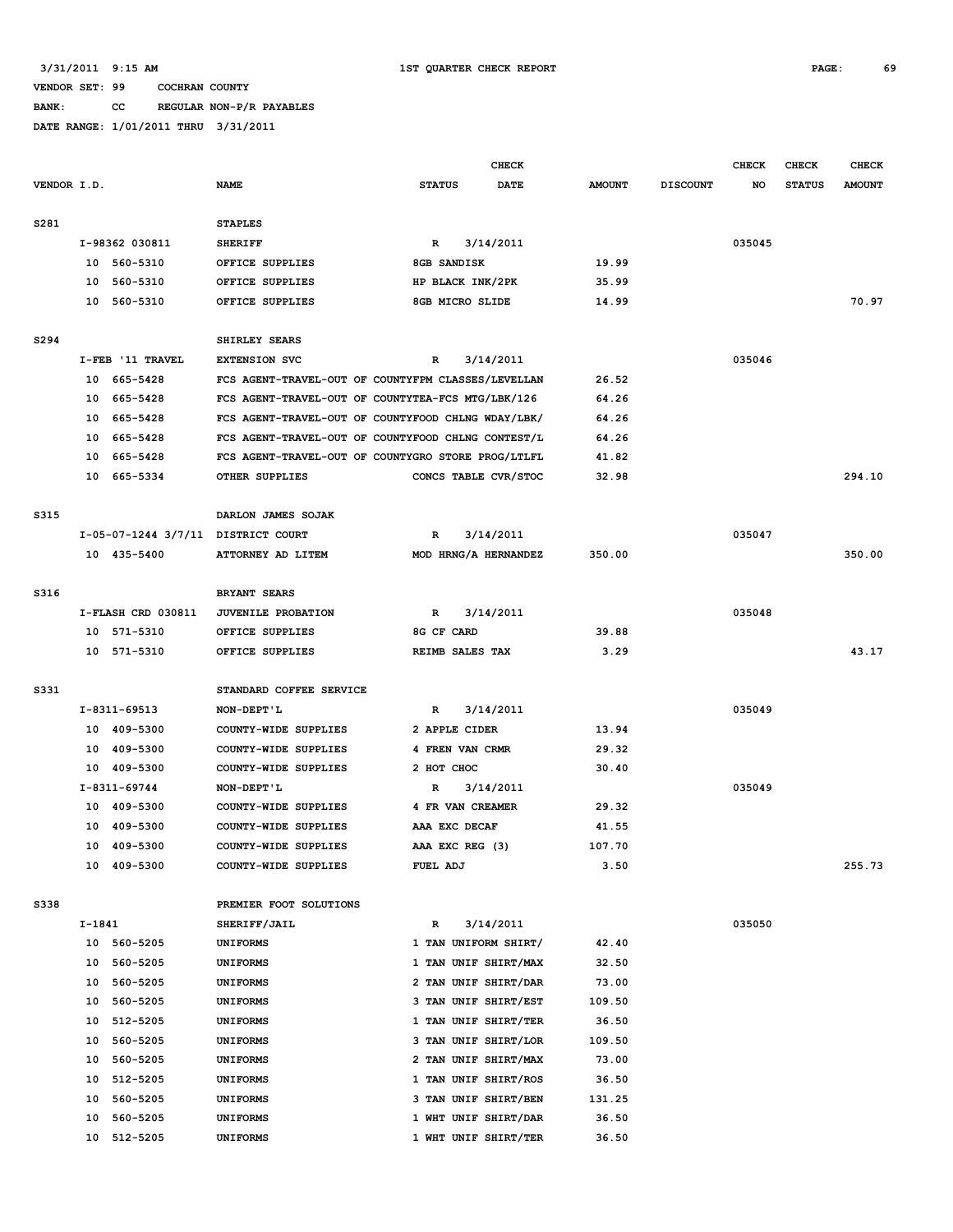# **BANK: CC REGULAR NON-P/R PAYABLES**

|             |          |                                   |                               | <b>CHECK</b>            |             |               | <b>CHECK</b>    | CHECK  | <b>CHECK</b>  |               |
|-------------|----------|-----------------------------------|-------------------------------|-------------------------|-------------|---------------|-----------------|--------|---------------|---------------|
| VENDOR I.D. |          |                                   | <b>NAME</b>                   | <b>STATUS</b>           | <b>DATE</b> | <b>AMOUNT</b> | <b>DISCOUNT</b> | NO     | <b>STATUS</b> | <b>AMOUNT</b> |
|             |          |                                   |                               |                         |             |               |                 |        |               |               |
| S338        |          |                                   | PREMIER FOOT SOLUTIONSCONT    |                         |             |               |                 |        |               |               |
|             | I-1841   |                                   | SHERIFF/JAIL                  | $\mathbf R$             | 3/14/2011   |               |                 | 035050 |               |               |
|             |          | 10 512-5205                       | <b>UNIFORMS</b>               | 1 WHT UNIF SHIRT/ROS    |             | 36.50         |                 |        |               |               |
|             |          | 10 560-5205                       | <b>UNIFORMS</b>               | 16 GOLD BORDER FLAGS    |             | 48.00         |                 |        |               |               |
|             | 10       | 512-5205                          | <b>UNIFORMS</b>               | 4 GOLD BORDER FLAGS     |             | 12.00         |                 |        |               |               |
|             |          | 10 560-5205                       | <b>UNIFORMS</b>               | 16 ZIP LOOSE ZIPPERS    |             | 32.00         |                 |        |               |               |
|             |          | 10 512-5205                       | <b>UNIFORMS</b>               | 4 ZIP LOOSE ZIPPERS     |             | 8.00          |                 |        |               |               |
|             |          | 10 560-5205                       | <b>UNIFORMS</b>               | 16 ALTERATIONS/ZIPPE    |             | 48.00         |                 |        |               |               |
|             |          | 10 512-5205                       | <b>UNIFORMS</b>               | 4 ALTERATIONS/ZIPPER    |             | 12.00         |                 |        |               | 913.65        |
|             |          |                                   |                               |                         |             |               |                 |        |               |               |
| <b>T009</b> |          |                                   | TEXAS ASSOCIATION OF COUNTIES |                         |             |               |                 |        |               |               |
|             |          | $I-2011-348$                      | NON-DEPT'L                    | R                       | 3/14/2011   |               |                 | 035051 |               |               |
|             |          | 10 409-5499                       | MISCELLANEOUS                 | CIRA PKG5 2011, WEB/    |             | 350.00        |                 |        |               | 350.00        |
|             |          |                                   | TAC RISK MANAGEMENT POOL      |                         |             |               |                 |        |               |               |
| T051        |          |                                   |                               |                         |             |               |                 |        |               |               |
|             |          | I-2ND QTR 2011 WC                 | NON-DEPT'L/WRKR COMP          | R                       | 3/14/2011   |               |                 | 035052 |               |               |
|             |          | 10 000-2500.10                    | RESERVE FOR W/C, UNEMPLYMNT   | 2ND OTR WRKR COMP DE    |             | 6,991.00      |                 |        |               | 6,991.00      |
| T083        |          |                                   | TYLER TECHNOLOGIES, INC       |                         |             |               |                 |        |               |               |
|             | I-182558 |                                   | TAX A/C                       | R                       | 3/14/2011   |               |                 | 035053 |               |               |
|             |          | 10 499-5411                       | MAINTENANCE CONTRACTS         | HDW MAINT RS/6000 SE    |             |               |                 |        |               |               |
|             |          | 10 499-5411                       | MAINTENANCE CONTRACTS         | $5/01/11 - 4/30/12$     |             | 1,592.42      |                 |        |               | 1,592.42      |
|             |          |                                   |                               |                         |             |               |                 |        |               |               |
| T087        |          |                                   | TEXAS DEPARTMENT OF HEALTH    |                         |             |               |                 |        |               |               |
|             | I-13316  |                                   | <b>CLERK</b>                  | R                       | 3/14/2011   |               |                 | 035054 |               |               |
|             |          | 10 403-5310                       | OFFICE SUPPLIES               | 7 REMOTE BIRTH ACCES    |             | 12.81         |                 |        |               | 12.81         |
|             |          |                                   |                               |                         |             |               |                 |        |               |               |
| T148        |          |                                   | TASCOSA OFFICE MACHINES INC   |                         |             |               |                 |        |               |               |
|             | I-9AQ905 |                                   | <b>SHERIFF</b>                | R                       | 3/14/2011   |               |                 | 035055 |               |               |
|             |          | 10 560-5411                       | MAINTENANCE CONTRACTS         | COPIER MAINTENANCE/F    |             | 69.00         |                 |        |               |               |
|             |          | 10 560-5411                       | MAINTENANCE CONTRACTS         | 309 COPIES OVERAGE!!    |             | 8.03          |                 |        |               | 77.03         |
|             |          |                                   |                               |                         |             |               |                 |        |               |               |
| T184        |          |                                   | THYSSENKRUPP ELEVATOR COR     |                         |             |               |                 |        |               |               |
|             |          | I-802818                          | <b>COURTHOUSE</b>             | R                       | 3/14/2011   |               |                 | 035056 |               |               |
|             |          | 10 510-5411                       | MAINTENANCE CONTRACTS         | ELEVATOR MAINTENANCE    |             | 540.67        |                 |        |               | 540.67        |
|             |          |                                   |                               |                         |             |               |                 |        |               |               |
| <b>W010</b> |          |                                   | WEST TEXAS GAS INC            |                         |             |               |                 |        |               |               |
|             |          | I-004036001501 0311 PARK/SHOP     |                               | $\mathbb{R}$            | 3/14/2011   |               |                 | 035057 |               |               |
|             |          | 10 660-5440                       | UTILITIES & IRRIGATION        | $.8$ MCF $2/8 - 3/2/11$ |             | 1.94          |                 |        |               |               |
|             |          | 10 660-5440                       | UTILITIES & IRRIGATION        | COST OF GAS (4.2980)    |             | 3.43          |                 |        |               |               |
|             |          | 10 660-5440                       | UTILITIES & IRRIGATION        | <b>CUSTOMER CHG</b>     |             | 9.00          |                 |        |               |               |
|             |          | I-004036002501 0311 PARK/SHOWBARN |                               | $\mathbb{R}$            | 3/14/2011   |               |                 | 035057 |               |               |
|             |          | 10 660-5440                       | UTILITIES & IRRIGATION        | 23.0 MCF 2/8-3/2/11     |             | 55.66         |                 |        |               |               |
|             |          | 10 660-5440                       | UTILITIES & IRRIGATION        | COST OF GAS (4.2980)    |             | 98.85         |                 |        |               |               |
|             |          | 10 660-5440                       | UTILITIES & IRRIGATION        | <b>CUSTOMER CHG</b>     |             | 9.00          |                 |        |               |               |
|             |          | I-004049022001 0311 PREC 3        |                               | $\mathbb{R}$            | 3/14/2011   |               |                 | 035057 |               |               |
|             |          | 15 623-5440                       | UTILITIES                     | 8.7 MCF 2/7-3/3/11      |             | 21.05         |                 |        |               |               |
|             |          | 15 623-5440                       | UTILITIES                     | COST OF GAS (4.2980)    |             | 37.39         |                 |        |               |               |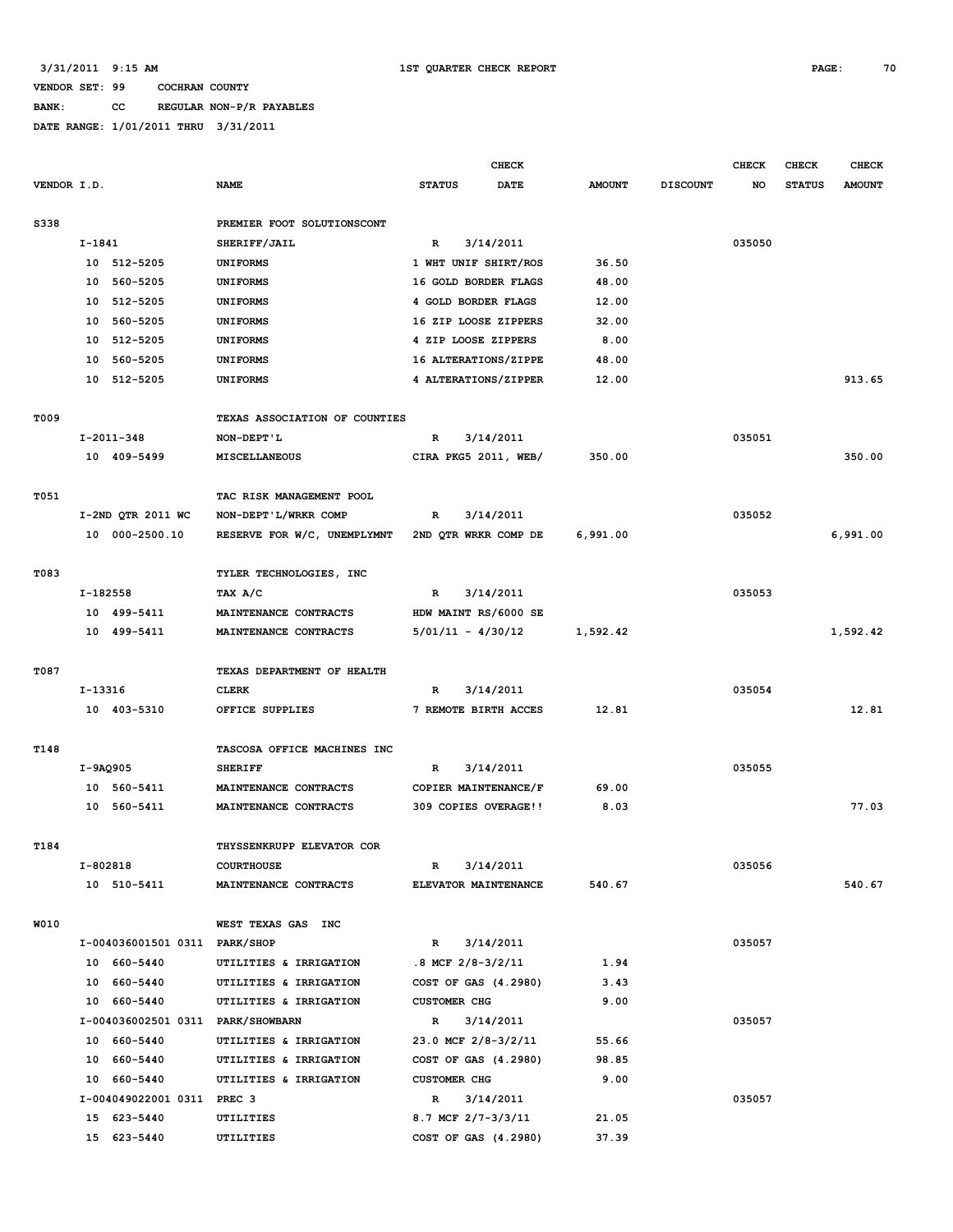**BANK: CC REGULAR NON-P/R PAYABLES**

|             |                            |                                   |                     | <b>CHECK</b> |               |                 | <b>CHECK</b> | <b>CHECK</b>  | <b>CHECK</b>  |
|-------------|----------------------------|-----------------------------------|---------------------|--------------|---------------|-----------------|--------------|---------------|---------------|
| VENDOR I.D. |                            | <b>NAME</b>                       | <b>STATUS</b>       | <b>DATE</b>  | <b>AMOUNT</b> | <b>DISCOUNT</b> | NO           | <b>STATUS</b> | <b>AMOUNT</b> |
| W010        |                            | WEST TEXAS GAS INC<br><b>CONT</b> |                     |              |               |                 |              |               |               |
|             | I-004049022001 0311 PREC 3 |                                   | $\mathbb{R}$        | 3/14/2011    |               |                 | 035057       |               |               |
|             | 15 623-5440                | UTILITIES                         | <b>CUSTOMER CHG</b> |              | 9.00          |                 |              |               | 245.32        |
|             |                            |                                   |                     |              |               |                 |              |               |               |
| <b>W055</b> |                            | WINDSTREAM COMMUNICATIONS SW      |                     |              |               |                 |              |               |               |
|             | I-266-0638 MAR 11          | <b>MUSEUM</b>                     | $\mathbb{R}$        | 3/14/2011    |               |                 | 035058       |               |               |
|             | 10 652-5420                | <b>TELECOMMUNICATIONS</b>         | PHONE SVC           |              | 48.51         |                 |              |               |               |
|             | 10 652-5420                | <b>TELECOMMUNICATIONS</b>         | <b>INTERNET SVC</b> |              | 52.92         |                 |              |               |               |
|             | 10 652-5420                | <b>TELECOMMUNICATIONS</b>         | LONG DISTANCE SVC   |              | 4.59          |                 |              |               |               |
|             | I-266-5051 MAR 11          | LIBRARY                           | R                   | 3/14/2011    |               |                 | 035058       |               |               |
|             | 10 650-5420                | <b>TELECOMMUNICATIONS</b>         | PHONE SVC           |              | 170.18        |                 |              |               |               |
|             | 10 650-5420                | <b>TELECOMMUNICATIONS</b>         | <b>INTERNET SVC</b> |              | 49.99         |                 |              |               |               |
|             | 10 650-5420                | <b>TELECOMMUNICATIONS</b>         | LONG DISTANCE       |              | 3.94          |                 |              |               |               |
|             | I-266-5074 MAR 11          | ADULT PROBATION                   | $\mathbb{R}$        | 3/14/2011    |               |                 | 035058       |               |               |
|             | 10 570-5420                | <b>TELECOMMUNICATIONS</b>         | PHONE SVC           |              | 46.71         |                 |              |               |               |
|             | 10 570-5420                | <b>TELECOMMUNICATIONS</b>         | VOICEMAIL SVC       |              | 11.97         |                 |              |               |               |
|             | I-266-5161 MAR 11          | <b>TREASURER</b>                  | $\mathbb{R}$        | 3/14/2011    |               |                 | 035058       |               |               |
|             | 10 497-5420                | <b>TELECOMMUNICATIONS</b>         | PHONE SVC           |              | 46.71         |                 |              |               |               |
|             | 10 497-5420                | <b>TELECOMMUNICATIONS</b>         | LONG DISTANCE       |              | 0.83          |                 |              |               |               |
|             | I-266-5171 MAR 11          | TAX A/C                           | $\mathbb{R}$        | 3/14/2011    |               |                 | 035058       |               |               |
|             | 10 499-5420                | <b>TELECOMMUNICATIONS</b>         | PHONE SVC           |              | 140.84        |                 |              |               |               |
|             | 10 499-5420                | TELECOMMUNICATIONS                | <b>INTERNET SVC</b> |              | 82.94         |                 |              |               |               |
|             | 10 499-5420                | <b>TELECOMMUNICATIONS</b>         | LONG DISTANCE       |              | 6.37          |                 |              |               |               |
|             | I-266-5211 MAR 11          | <b>SHERIFF</b>                    | R                   | 3/14/2011    |               |                 | 035058       |               |               |
|             | 10 560-5420                | <b>TELECOMMUNICATIONS</b>         | PHONE SVC 2 LINES   |              | 156.19        |                 |              |               |               |
|             | 10 560-5420                | <b>TELECOMMUNICATIONS</b>         | LONG DISTANCE       |              | 1.85          |                 |              |               |               |
|             | I-266-5215 MAR 11          | <b>EXTENSION SVC</b>              | R                   | 3/14/2011    |               |                 | 035058       |               |               |
|             | 10 665-5420                | <b>TELECOMMUNICATIONS</b>         | PHONE SVC/3 LINES   |              | 148.03        |                 |              |               |               |
|             | 10 665-5420                | <b>TELECOMMUNICATIONS</b>         | <b>INTERNET SVC</b> |              | 154.99        |                 |              |               |               |
|             | 10 665-5420                | TELECOMMUNICATIONS                | 3 YR CONTRACT       |              | 35.00CR       |                 |              |               |               |
|             | 10 665-5420                | <b>TELECOMMUNICATIONS</b>         | LONG DISTANCE       |              | 0.99          |                 |              |               |               |
|             | I-266-5302 MAR 11          | <b>JUSTICE OF PEACE</b>           | R                   | 3/14/2011    |               |                 | 035058       |               |               |
|             | 10 455-5420                | TELECOMMUNICATIONS                | PHONE SVC           |              | 46.71         |                 |              |               |               |
|             | 10 455-5420                | <b>TELECOMMUNICATIONS</b>         | LONG DISTANCE       |              | 2.56          |                 |              |               |               |
|             | I-266-5411 MAR 11          | <b>JUVENILE PROBATION</b>         | R 3/14/2011         |              |               |                 | 035058       |               |               |
|             | 10 571-5420                | TELECOMMUNICATIONS                | PHONE SVC           |              | 46.71         |                 |              |               |               |
|             | 10 571-5420                | <b>TELECOMMUNICATIONS</b>         | LONG DISTANCE       |              | 1.80          |                 |              |               |               |
|             | I-266-5412 MAR 11          | DISTRICT COURT                    | R 3/14/2011         |              |               |                 | 035058       |               |               |
|             | 10 435-5420                | TELECOMMUNICATIONS                | PHONE SVC           |              | 98.89         |                 |              |               |               |
|             | 10 435-5420                | <b>TELECOMMUNICATIONS</b>         | INTERNET SVC        |              | 109.98        |                 |              |               |               |
|             | I-266-5450 MAR 11          | COUNTY/DIST CLERK                 | R                   | 3/14/2011    |               |                 | 035058       |               |               |
|             | 10 403-5420                | TELECOMMUNICATIONS                | PHONE SVC/2 LINES   |              | 155.86        |                 |              |               |               |
|             | 10 403-5420                | <b>TELECOMMUNICATIONS</b>         | LONG DISTANCE       |              | 8.36          |                 |              |               |               |
|             | I-266-5508 MAR 11          | COUNTY JUDGE/COMM'R CT            | $\mathbb{R}$        | 3/14/2011    |               |                 | 035058       |               |               |
|             | 15 610-5420                | <b>TELECOMMUNICATIONS</b>         | PHONE SVC/2 LINES   |              | 109.54        |                 |              |               |               |
|             | 15 610-5420                | <b>TELECOMMUNICATIONS</b>         | LONG DISTANCE       |              | 0.61          |                 |              |               |               |
|             | I-266-5700 MAR 11          | <b>SHERIFF</b>                    | $\mathbb{R}$        | 3/14/2011    |               |                 | 035058       |               |               |
|             | 10 560-5420                | <b>TELECOMMUNICATIONS</b>         | PHONE SVC           |              | 55.08         |                 |              |               |               |
|             |                            |                                   |                     |              |               |                 |              |               |               |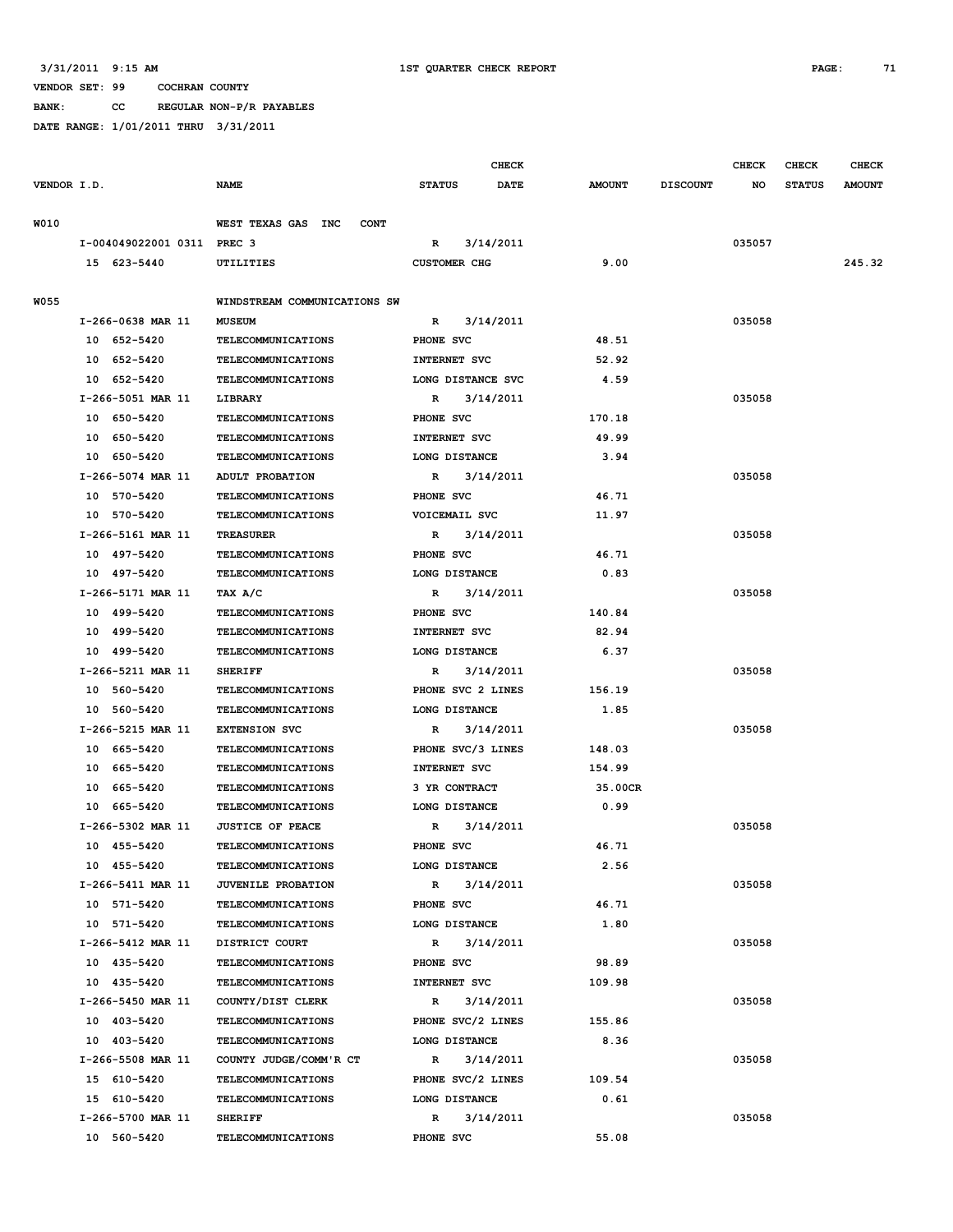**BANK: CC REGULAR NON-P/R PAYABLES DATE RANGE: 1/01/2011 THRU 3/31/2011**

| VENDOR I.D. |                |                     | <b>NAME</b>                | <b>STATUS</b> | <b>CHECK</b><br>DATE | <b>AMOUNT</b> | <b>DISCOUNT</b> | <b>CHECK</b><br>NO | <b>CHECK</b><br><b>STATUS</b> | <b>CHECK</b><br><b>AMOUNT</b> |
|-------------|----------------|---------------------|----------------------------|---------------|----------------------|---------------|-----------------|--------------------|-------------------------------|-------------------------------|
|             |                |                     |                            |               |                      |               |                 |                    |                               |                               |
| <b>W055</b> |                |                     | WINDSTREAM COMMUNICATICONT |               |                      |               |                 |                    |                               |                               |
|             |                | I-266-5700 MAR 11   | <b>SHERIFF</b>             | R             | 3/14/2011            |               |                 | 035058             |                               |                               |
|             | 10 560-5420    |                     | TELECOMMUNICATIONS         |               | LONG DISTANCE        | 5.26          |                 |                    |                               |                               |
|             |                | I-266-5822 MAR 11   | AUDITOR & NON-DEPT'L       | R             | 3/14/2011            |               |                 | 035058             |                               |                               |
|             | 10 495-5420    |                     | <b>TELECOMMUNICATIONS</b>  |               | PHONE SVC 1 LINE     | 46.70         |                 |                    |                               |                               |
|             | 10             | 495-5420            | TELECOMMUNICATIONS         |               | <b>BUS BROADBAND</b> | 59.99         |                 |                    |                               |                               |
|             | 10             | 495-5420            | TELECOMMUNICATIONS         |               | 3 YR CONTRACT        | 35.00CR       |                 |                    |                               |                               |
|             | 10             | 495-5420            | <b>TELECOMMUNICATIONS</b>  |               | LONG DISTANCE        | 0.20          |                 |                    |                               |                               |
|             | 10             | 409-5420            | TELECOMMUNICATIONS         |               | FAX LINE 266-5629    | 46.71         |                 |                    |                               |                               |
|             | 10             | 409-5420            | <b>TELECOMMUNICATIONS</b>  |               | <b>INTERNET SVC</b>  | 154.99        |                 |                    |                               |                               |
|             | 10             | 409-5420            | <b>TELECOMMUNICATIONS</b>  |               | 3 YR CONTRACT        | 10.00CR       |                 |                    |                               |                               |
|             | 10 409-5420    |                     | TELECOMMUNICATIONS         |               | FAX LONG DISTANCE    | 1.65          |                 |                    |                               |                               |
|             |                | I-266-8661 MAR 11   | COUNTY ATTORNEY            | R             | 3/14/2011            |               |                 | 035058             |                               |                               |
|             | 10 475-5420    |                     | <b>TELECOMMUNICATIONS</b>  |               | PHONE SVC/2 LINES    | 104.98        |                 |                    |                               |                               |
|             | 10 475-5420    |                     | TELECOMMUNICATIONS         |               | <b>INTERNET SVC</b>  | 79.99         |                 |                    |                               |                               |
|             | 10 475-5420    |                     | <b>TELECOMMUNICATIONS</b>  | TERM AGRMNT   |                      | 20.00CR       |                 |                    |                               |                               |
|             | 10 475-5420    |                     | <b>TELECOMMUNICATIONS</b>  |               | LONG DISTANCE        | 0.42          |                 |                    |                               |                               |
|             |                | I-266-8888 MAR 11   | <b>SHERIFF</b>             | R             | 3/14/2011            |               |                 | 035058             |                               |                               |
|             | 10 560-5420    |                     | <b>TELECOMMUNICATIONS</b>  |               | FAX LINE & CRIME CON | 44.06         |                 |                    |                               |                               |
|             | 10             | 560-5420            | <b>TELECOMMUNICATIONS</b>  |               | LONG DISTANCE        | 0.86          |                 |                    |                               | 2,210.46                      |
| W070        |                |                     | R D WALLACE OIL CO INC     |               |                      |               |                 |                    |                               |                               |
|             | I-1400 02/11   |                     | PREC 4                     | R             | 3/14/2011            |               |                 | 035060             |                               |                               |
|             | 15 624-5330    |                     | FUEL AND OIL               |               | 27.1 GAL UNLEADED    | 78.20         |                 |                    |                               |                               |
|             | $I-3540$ 02/11 |                     | PREC <sub>3</sub>          | R             | 3/14/2011            |               |                 | 035060             |                               |                               |
|             | 15 623-5330    |                     | FUEL AND OIL               |               | 118.1 GAL UNLEAD     | 339.54        |                 |                    |                               |                               |
|             | 15 623-5330    |                     | FUEL AND OIL               |               | 475.1 GAL DYED DIESE | 1,430.05      |                 |                    |                               |                               |
|             | 15 623-5330    |                     | FUEL AND OIL               |               | 2 80-OZ POWER SVC    | 21.96         |                 |                    |                               |                               |
|             | 15             | 623-5330            | FUEL AND OIL               |               | 320.3 GAL DYED DIESE | 1,015.35      |                 |                    |                               |                               |
|             | 15             | 623-5330            | FUEL AND OIL               |               | 1 80-OZ POWER SVC    | 10.98         |                 |                    |                               |                               |
|             | 15             | 623-5330            | FUEL AND OIL               |               | 1 32-0Z POWER SVC    | 5.95          |                 |                    |                               |                               |
|             | $I-3600$ 02/11 |                     | PARK                       | $\mathbb{R}$  | 3/14/2011            |               |                 | 035060             |                               |                               |
|             | 10 660-5330    |                     | FUEL AND OIL               |               | 28.6 GAL UNLEADED    | 82.23         |                 |                    |                               |                               |
|             | $I-3620$ 02/11 |                     | <b>CEMETERY</b>            | $\mathbb{R}$  | 3/14/2011            |               |                 | 035060             |                               |                               |
|             | 10 516-5330    |                     | FUEL & OIL                 |               | 26 GAL UNLEADED      | 74.75         |                 |                    |                               |                               |
|             | I-3700 02/11   |                     | <b>SHERIFF</b>             | $\mathbb R$   | 3/14/2011            |               |                 | 035060             |                               |                               |
|             | 10 560-5330    |                     | FUEL AND OIL               |               | 15 GAL UNL/#0111     | 44.63         |                 |                    |                               |                               |
|             | 10 560-5330    |                     | FUEL AND OIL               |               | 63.6 GAL/#0123       | 183.09        |                 |                    |                               |                               |
|             | 10 560-5330    |                     | FUEL AND OIL               |               | 167.9 GAL UNL/#0125  | 489.10        |                 |                    |                               |                               |
|             | 10             | 560-5330            | FUEL AND OIL               |               | 43.5 GAL UNL/#0134   | 125.43        |                 |                    |                               |                               |
|             | 10 560-5330    |                     | FUEL AND OIL               |               | 13 GAL UNL/#0137     | 37.38         |                 |                    |                               | 3,938.64                      |
| W092        |                |                     | WEST TEXAS GAS INC         |               |                      |               |                 |                    |                               |                               |
|             |                | I-15006-03496 MAR11 | <b>SHERIFF</b>             | R             | 3/14/2011            |               |                 | 035061             |                               |                               |
|             | 10 560-5330    |                     | FUEL AND OIL               |               | 18.62 GAL UNL/#112   | 54.11         |                 |                    |                               |                               |
|             | 10             | 560-5330            | FUEL AND OIL               |               | 19 GAL UNL/#111      | 53.50         |                 |                    |                               |                               |
|             | 10             | 560-5330            | FUEL AND OIL               |               | 55.5 GAL UNL/#123    | 165.54        |                 |                    |                               |                               |
|             | 10 560-5330    |                     | FUEL AND OIL               |               | 25.52 GAL UNL/#137   | 74.30         |                 |                    |                               |                               |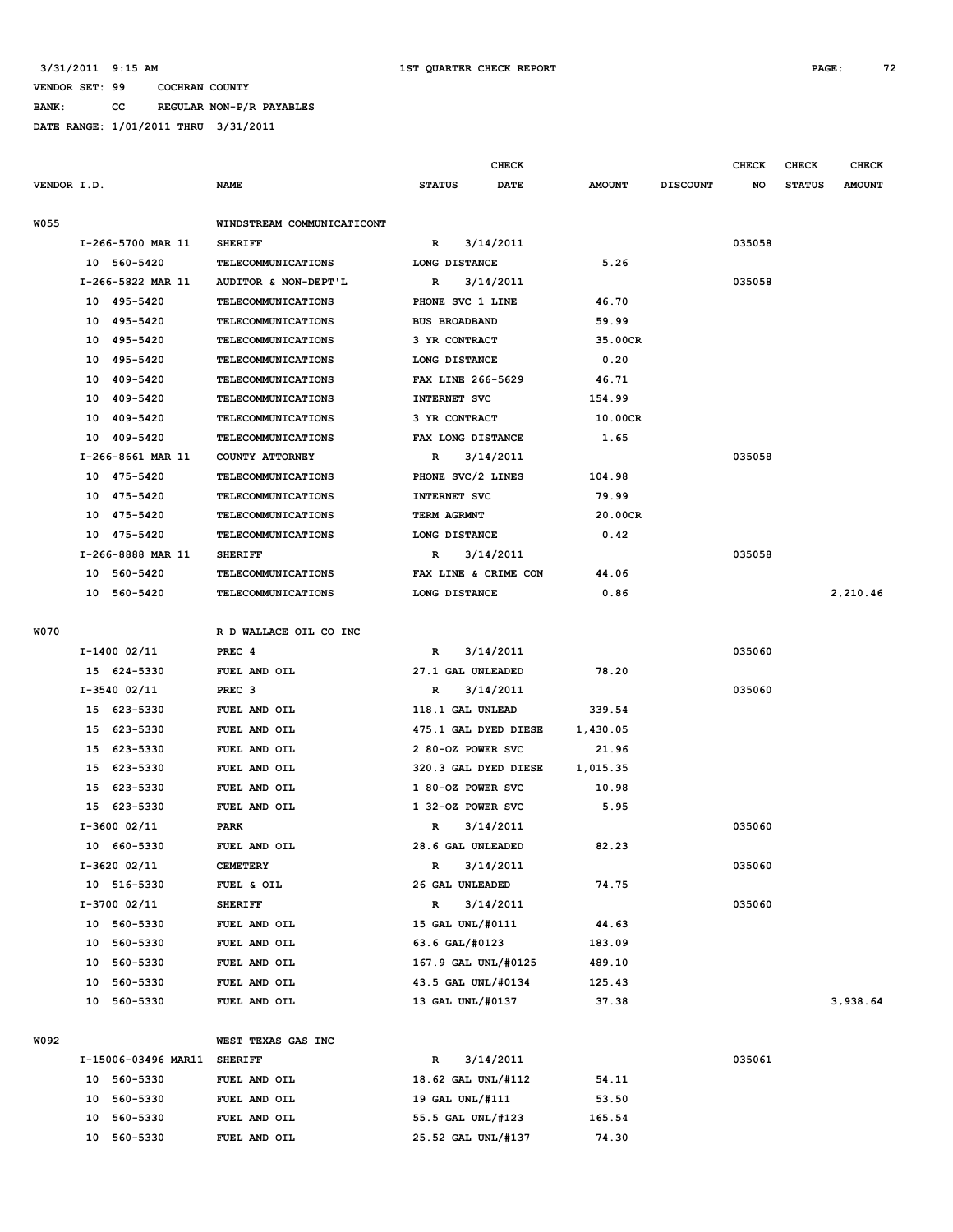**BANK: CC REGULAR NON-P/R PAYABLES**

|             |            |                     |                                        |                   | <b>CHECK</b>         |               |                 | <b>CHECK</b> | <b>CHECK</b>  | <b>CHECK</b>  |
|-------------|------------|---------------------|----------------------------------------|-------------------|----------------------|---------------|-----------------|--------------|---------------|---------------|
| VENDOR I.D. |            |                     | <b>NAME</b>                            | <b>STATUS</b>     | DATE                 | <b>AMOUNT</b> | <b>DISCOUNT</b> | NO.          | <b>STATUS</b> | <b>AMOUNT</b> |
| W092        |            |                     | WEST TEXAS GAS INC<br><b>CONT</b>      |                   |                      |               |                 |              |               |               |
|             |            | I-15006-03496 MAR11 | <b>SHERIFF</b>                         | $\mathbb{R}$      | 3/14/2011            |               |                 | 035061       |               |               |
|             |            | 10 560-5330         | FUEL AND OIL                           | 37 GAL UNL/#121   |                      | 106.51        |                 |              |               |               |
|             | 10         | 560-5330            | FUEL AND OIL                           |                   | 111.1 GAL UNL/#135   | 323.44        |                 |              |               |               |
|             | 10         | 560-5330            | FUEL AND OIL                           |                   | 161.5 GAL UNL/#136   | 473.53        |                 |              |               |               |
|             | 10         | 560-5330            | FUEL AND OIL                           |                   | CREDIT FED TAX/FEB   | 19.63CR       |                 |              |               | 1,231.30      |
| W092        |            |                     | WEST TEXAS GAS INC                     |                   |                      |               |                 |              |               |               |
|             |            |                     | I-15006-47129 MAR11 JUVENILE PROBATION | $\mathbf R$       | 3/14/2011            |               |                 | 035062       |               |               |
|             |            | 10 571-5330         | FUEL                                   |                   | 12.83 GAL UNL/EDEN,  | 36.13         |                 |              |               | 36.13         |
| W097        |            |                     | WILDRED L. MATHENY dba                 |                   |                      |               |                 |              |               |               |
|             | I-28306    |                     | CRTHS/ACT BLDG/LIBRARY                 | R                 | 3/14/2011            |               |                 | 035063       |               |               |
|             | 10         | 510-5332            | <b>CUSTODIAL SUPPLIES</b>              | <b>SPRAY BUGS</b> |                      | 70.00         |                 |              |               |               |
|             | 10         | 662-5332            | <b>CUSTODIAL SUPPLIES</b>              | <b>SPRAY BUGS</b> |                      | 45.00         |                 |              |               |               |
|             |            | 10 650-5332         | <b>CUSTODIAL SUPPLIES</b>              | <b>SPRAY BUGS</b> |                      | 35.00         |                 |              |               | 150.00        |
| W164        |            |                     | <b>WARREN CAT</b>                      |                   |                      |               |                 |              |               |               |
|             |            | I-PS020216299       | PREC <sub>2</sub>                      | R                 | 3/14/2011            |               |                 | 035064       |               |               |
|             |            | 15 622-5451         | <b>REPAIRS</b>                         | ELEM ASM/FILTER   |                      | 35.09         |                 |              |               |               |
|             |            | 15 622-5451         | <b>REPAIRS</b>                         | ELEM ASM/FILTER   |                      | 56.07         |                 |              |               | 91.16         |
| W194        |            |                     | DOROTHY PATTON WHITFIELD               |                   |                      |               |                 |              |               |               |
|             | I-DW#14319 |                     | <b>ACTIVITY BLDG</b>                   | v                 | 3/14/2011            |               |                 | 035065       |               | 125.00        |
| W194        |            |                     | DOROTHY PATTON WHITFIELD               |                   |                      |               |                 |              |               |               |
|             | C-CHECK    |                     | DOROTHY PATTON WHITFIELDUNPOST         | v                 | 3/14/2011            |               |                 | 035065       |               | 125.00        |
| W194        |            |                     | DOROTHY PATTON WHITFIELD               |                   |                      |               |                 |              |               |               |
|             | M-CHECK    |                     | DOROTHY PATTON WHITFIELDUNPOST         | v                 | 3/30/2011            |               |                 | 035065       |               | 125.00CR      |
| X001        |            |                     | <b>XCEL ENERGY</b>                     |                   |                      |               |                 |              |               |               |
|             |            |                     | I-54-1324315-7 03/11 ALMOST ALL DEPTS  | R                 | 3/14/2011            |               |                 | 035066       |               |               |
|             |            | 30 518-5440         | UTILITIES                              |                   | 300210167 RUNWAY LIG | 68.03         |                 |              |               |               |
|             |            | 10 510-5440         | UTILITIES                              |                   | 300240736 COURTHOUSE | 1,621.03      |                 |              |               |               |
|             |            | 10 660-5440         | UTILITIES & IRRIGATION                 |                   | 300265059 SOFTBALL P | 18.88         |                 |              |               |               |
|             |            | 10 580-5440         | UTILITIES [TOWER]                      | 300282806 TOWER   |                      | 60.93         |                 |              |               |               |
|             |            | 15 621-5440         | <b>UTILITIES</b>                       |                   | 300294119 PREC 1 SHO | 68.73         |                 |              |               |               |
|             |            | 10 650-5440         | UTILITIES                              |                   | 300338546 LIBRARY    | 169.13        |                 |              |               |               |
|             |            | 10 652-5440         | <b>UTILITIES</b>                       |                   | 300342232 MUSEUM     | 29.14         |                 |              |               |               |
|             |            | 10 662-5440         | UTILITIES                              |                   | 300390484 ACTIVITY B | 467.47        |                 |              |               |               |
|             |            | 10 409-5440         | UTILITIES                              |                   | 300409931 TRAP SHOOT | 9.09          |                 |              |               |               |
|             |            | 10 660-5440         | UTILITIES & IRRIGATION                 | 300410370 PARK    |                      | 105.63        |                 |              |               |               |
|             |            | 10 660-5440         | UTILITIES & IRRIGATION                 |                   | 300457515 PARK/SHOP  | 49.55         |                 |              |               |               |
|             |            | 10 660-5440         | UTILITIES & IRRIGATION                 |                   | 300505444 HOFMAN BAS | 18.88         |                 |              |               |               |
|             |            | 10 516-5440         | UTILITIES                              |                   | 300555198 CEMETERY   | 18.88         |                 |              |               |               |
|             |            | 10 409-5440         | UTILITIES                              |                   | 300577364 102 N MAIN | 17.99         |                 |              |               |               |
|             |            | 10 660-5440         | UTILITIES & IRRIGATION                 |                   | 300587052 SHOWBARN   | 65.62         |                 |              |               |               |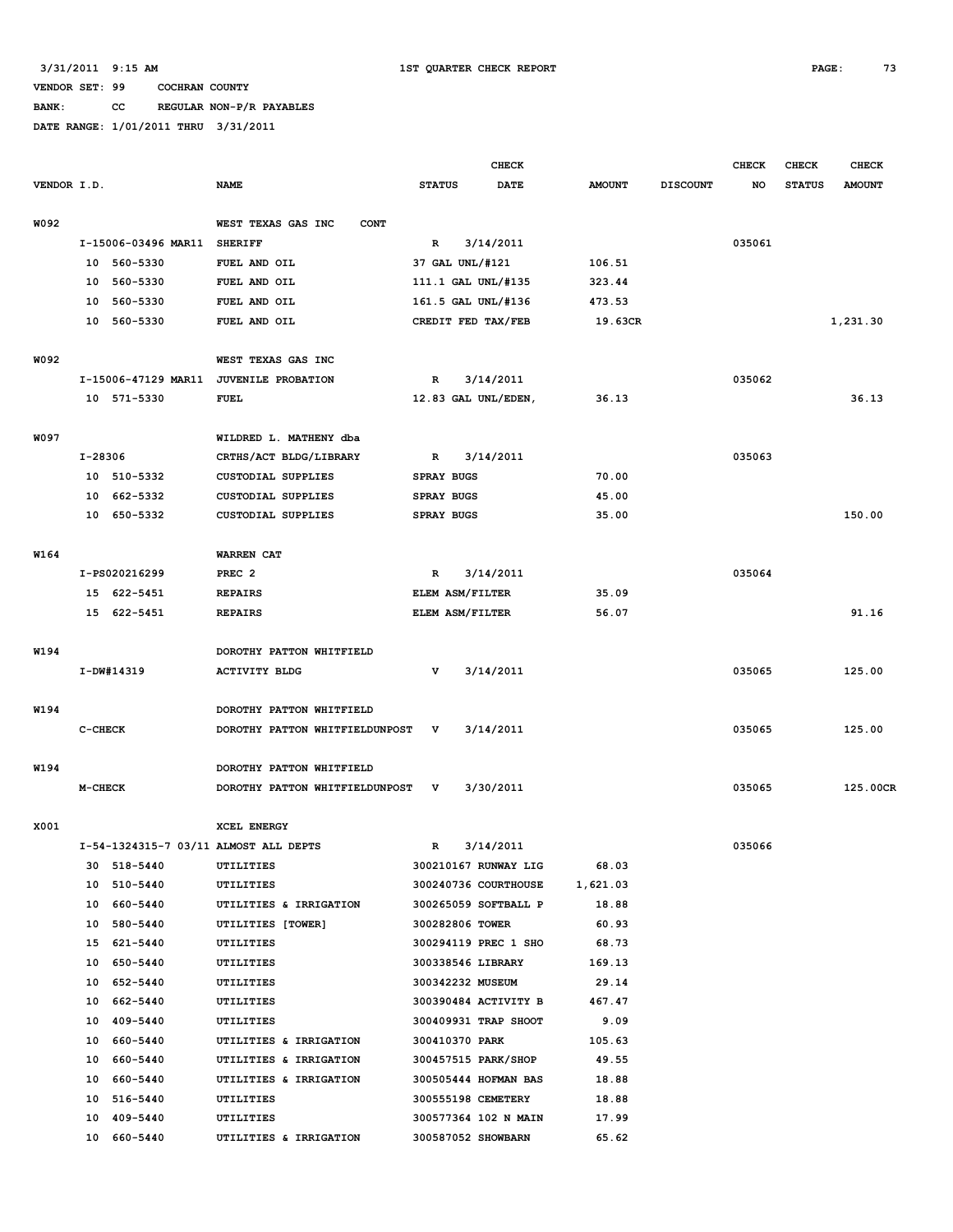### **BANK: CC REGULAR NON-P/R PAYABLES**

|             |          |              |                                       | CHECK                  |                       |               |                 | <b>CHECK</b> | <b>CHECK</b>  | <b>CHECK</b>  |
|-------------|----------|--------------|---------------------------------------|------------------------|-----------------------|---------------|-----------------|--------------|---------------|---------------|
| VENDOR I.D. |          |              | <b>NAME</b>                           | <b>STATUS</b>          | <b>DATE</b>           | <b>AMOUNT</b> | <b>DISCOUNT</b> | NO           | <b>STATUS</b> | <b>AMOUNT</b> |
| X001        |          |              | XCEL ENERGY<br><b>CONT</b>            |                        |                       |               |                 |              |               |               |
|             |          |              | I-54-1324315-7 03/11 ALMOST ALL DEPTS | R                      | 3/14/2011             |               |                 | 035066       |               |               |
|             |          | 10 660-5440  | UTILITIES & IRRIGATION                | 300587753 RODEO GROU   |                       | 42.17         |                 |              |               |               |
|             |          | 10 516-5440  | UTILITIES                             | 300603417 CEMETERY     |                       | 11.10         |                 |              |               |               |
|             | 10       | 516-5440     | UTILITIES                             | 300637038 CEMETERY S   |                       | 18.88         |                 |              |               |               |
|             | 10       | 662-5440     | UTILITIES                             | 2 AREA LIGHTS ACT BL   |                       | 43.05         |                 |              |               |               |
|             | 10       | 660-5440     | UTILITIES & IRRIGATION                | AREA LIGHT PARK SHOP   |                       | 13.98         |                 |              |               |               |
|             |          | 10 650-5440  | UTILITIES                             | AREA LIGHT LIBRARY     |                       | 14.35         |                 |              |               | 2,932.51      |
| A053        |          |              | AMERICAN TIRE DISTRIBUTORS            |                        |                       |               |                 |              |               |               |
|             |          | I-S013274204 | <b>EXTENSION SVC</b>                  | R                      | 3/30/2011             |               |                 | 035107       |               |               |
|             |          | 10 665-5454  | TIRES                                 | 4 LT265/75R16/10/AG    |                       | 594.12        |                 |              |               | 594.12        |
|             |          |              |                                       |                        |                       |               |                 |              |               |               |
| A165        |          |              | AFFILIATED COMPUTER SERVICES          |                        |                       |               |                 |              |               |               |
|             | I-646160 |              | <b>CLERK</b>                          | R                      | 3/30/2011             |               |                 | 035108       |               |               |
|             |          | 10 403-5310  | OFFICE SUPPLIES                       | 20/20 PERFECT VISION   |                       | 1,000.00      |                 |              |               |               |
|             | 10       | 403-5310     | OFFICE SUPPLIES                       | 180 ARCHIVAL PRINTS    |                       | 160.20        |                 |              |               |               |
|             |          | 10 403-5310  | OFFICE SUPPLIES                       | <b>FREIGHT</b>         |                       | 54.20         |                 |              |               | 1,214.40      |
| A178        |          |              | <b>AMAZON</b>                         |                        |                       |               |                 |              |               |               |
|             |          |              | I-LOAN STAR 3/10/11 LIBRARY/LOAN STAR | R                      | 3/30/2011             |               |                 | 035109       |               |               |
|             |          | 11 651-5590  | <b>BOOKS</b>                          | DEMONATA #6: DEMON A   |                       | 12.74         |                 |              |               |               |
|             |          | 11 651-5590  | <b>BOOKS</b>                          | LEGACY: A NOVEL        |                       | 15.55         |                 |              |               |               |
|             |          | 11 651-5590  | <b>BOOKS</b>                          | HIT AND RUN (L MCDAN   |                       | 9.34          |                 |              |               |               |
|             |          | 11 651-5590  | <b>BOOKS</b>                          | AMONG THE IMPOSTORS    |                       | 12.23         |                 |              |               |               |
|             |          | 11 651-5590  | <b>BOOKS</b>                          | THOMAS & FRIENDS: RA   |                       | 9.59          |                 |              |               |               |
|             | 11       | 651-5590     | <b>BOOKS</b>                          | <b>BREATHLESS</b>      |                       | 8.78          |                 |              |               |               |
|             | 11       | 651-5590     | <b>BOOKS</b>                          | SKIPPYJON, LOST IN S   |                       | 11.55         |                 |              |               |               |
|             |          | 11 651-5590  | <b>BOOKS</b>                          | HAPPY EASTER, CURIOU   |                       | 9.74          |                 |              |               |               |
|             | 11       | 651-5590     | <b>BOOKS</b>                          | THAT'S WHAT LEPRECHA   |                       | 10.88         |                 |              |               |               |
|             | 11       | 651-5590     | <b>BOOKS</b>                          | <b>BETWEEN FRIENDS</b> |                       | 9.16          |                 |              |               |               |
|             | 11       | 651-5590     |                                       | DEATH BE NOT PROUD: A  |                       | 22.95         |                 |              |               |               |
|             |          |              | <b>BOOKS</b>                          |                        |                       |               |                 |              |               |               |
|             |          | 11 651-5590  | <b>BOOKS</b>                          | UNDER THE DOME: A NOV  |                       | 18.38         |                 |              |               |               |
|             |          | 11 651-5590  | <b>BOOKS</b>                          | BLACK/DECKER: COMPLE   |                       | 16.49         |                 |              |               |               |
|             |          | 11 651-5590  | <b>BOOKS</b>                          | WHEN DID I GET THIS?   |                       | 16.31         |                 |              |               |               |
|             | 11       | 651-5590     | <b>BOOKS</b>                          |                        | THE GIFT (WITCH/WIZAR | 11.98         |                 |              |               |               |
|             | 11       | 651-5590     | <b>BOOKS</b>                          | THE DEMONATA #9:DRK    |                       | 11.55         |                 |              |               |               |
|             | 11       | 651-5590     | <b>BOOKS</b>                          | THE DEMONATA#10: HELL  |                       | 10.85         |                 |              |               |               |
|             | 11       | 651-5590     | <b>BOOKS</b>                          | TRUE LOVE: 3 NOVELS    |                       | 9.99          |                 |              |               |               |
|             | 11       | 651-5590     | <b>BOOKS</b>                          | FAMILY TIES: A NOVEL   |                       | 18.48         |                 |              |               |               |
|             | 11       | 651-5590     | <b>BOOKS</b>                          | SKIPPYJON JONES        |                       | 11.55         |                 |              |               |               |
|             | 11       | 651-5590     | <b>BOOKS</b>                          | THE SOONER THE BETTE   |                       | 7.98          |                 |              |               |               |
|             | 11       | 651-5590     | <b>BOOKS</b>                          | BRAIN RULES FOR BABY   |                       | 16.02         |                 |              |               |               |
|             | 11       | 651-5590     | <b>BOOKS</b>                          | BEST LIFE GUIDE TO M   |                       | 17.16         |                 |              |               |               |
|             | 11       | 651-5590     | <b>BOOKS</b>                          | BLACK/DECKER: COMPLET  |                       | 16.49         |                 |              |               |               |
|             | 11       | 651-5590     | <b>BOOKS</b>                          | DEMON THIEF (DEMONAT   |                       | 17.99         |                 |              |               |               |
|             | 11       | 651-5590     | <b>BOOKS</b>                          | SLAWTER (THE DEMONAT   |                       | 17.99         |                 |              |               |               |
|             | 11       | 651-5590     | <b>BOOKS</b>                          | DEMONATA#5: BLOOD BEA  |                       | 6.80          |                 |              |               |               |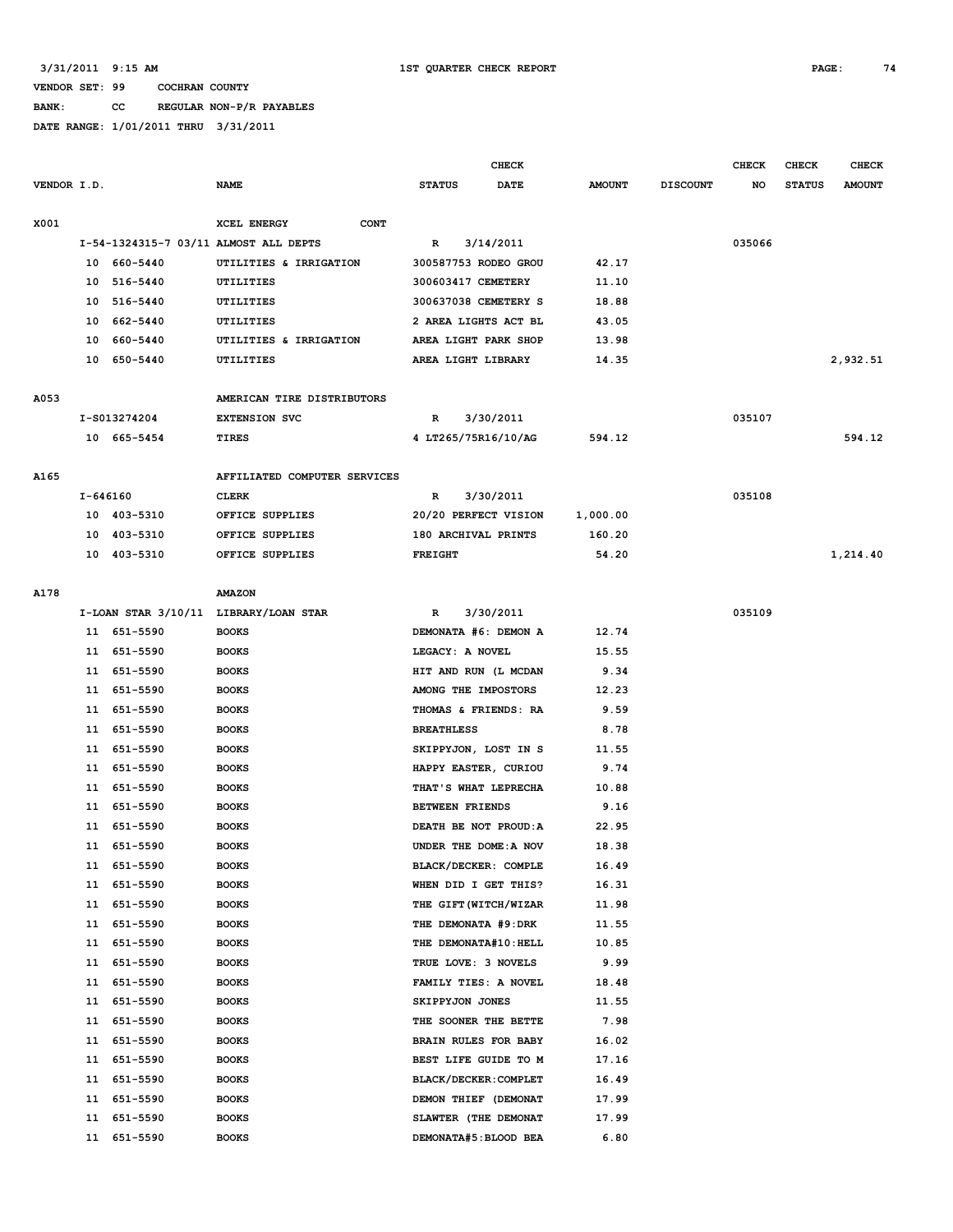# **BANK: CC REGULAR NON-P/R PAYABLES**

|             |         |                          | <b>CHECK</b>                          |                           |                       |               | <b>CHECK</b>    | <b>CHECK</b> | <b>CHECK</b>  |               |
|-------------|---------|--------------------------|---------------------------------------|---------------------------|-----------------------|---------------|-----------------|--------------|---------------|---------------|
| VENDOR I.D. |         |                          | <b>NAME</b>                           | <b>STATUS</b>             | <b>DATE</b>           | <b>AMOUNT</b> | <b>DISCOUNT</b> | NO           | <b>STATUS</b> | <b>AMOUNT</b> |
|             |         |                          |                                       |                           |                       |               |                 |              |               |               |
| A178        |         |                          | <b>AMAZON</b><br><b>CONT</b>          |                           |                       |               |                 |              |               |               |
|             |         |                          | I-LOAN STAR 3/10/11 LIBRARY/LOAN STAR | R                         | 3/30/2011             |               |                 | 035109       |               |               |
|             |         | 11 651-5590              | <b>BOOKS</b>                          |                           | DEMONATA#7: DEATH'S S | 6.80          |                 |              |               |               |
|             |         | 11 651-5590              | <b>BOOKS</b>                          |                           | AMONG BRAVE: SHADOW C | 10.95         |                 |              |               |               |
|             |         | 11 651-5590              | <b>BOOKS</b>                          | <b>BUNNY'S EASTER EGG</b> |                       | 10.39         |                 |              |               |               |
|             |         | 11 651-5590              | <b>BOOKS</b>                          |                           | WEBSTER'S NEW WRLD/L  | 11.55         |                 |              |               |               |
|             |         | 11 651-5590              | <b>BOOKS</b>                          | BEC (THE DEMONATA)        |                       | 17.99         |                 |              |               |               |
|             |         | 11 651-5590              | <b>BOOKS</b>                          |                           | BLACK/DECKER COMPLET  | 16.49         |                 |              |               |               |
|             |         | 11 651-5590              | <b>BOOKS</b>                          |                           | GRANDPARENTS HANDBOO  | 11.53         |                 |              |               |               |
|             |         | 11 651-5590              | <b>BOOKS</b>                          |                           | COMPLETE CIRCLE SERI  | 44.09         |                 |              |               | 488.31        |
| <b>B001</b> |         |                          | BAILEY CO. ELECTRIC COOP              |                           |                       |               |                 |              |               |               |
|             |         | I-0211001                | PREC 1                                | R                         | 3/30/2011             |               |                 | 035110       |               |               |
|             |         | 15 621-5571              | CAPITAL OUTLAY                        | 4 CLAMP WEDGES            |                       | 5.00          |                 |              |               |               |
|             |         | 15 621-5571              | CAPITAL OUTLAY                        |                           | 35' WIRE SVC #4 QUAD  | 83.12         |                 |              |               |               |
|             |         | 15 621-5571              | CAPITAL OUTLAY                        | FOR USE ON 15HP WELL      |                       |               |                 |              |               |               |
|             |         | 15 621-5571              | CAPITAL OUTLAY                        | MAT HANDLING CHG          |                       | 17.62         |                 |              |               | 105.74        |
|             |         |                          |                                       |                           |                       |               |                 |              |               |               |
| B026        |         |                          | BLEDSOE WATER SUPPLY CORP             |                           |                       |               |                 |              |               |               |
|             |         | I-3004 0311              | PREC <sub>3</sub>                     | R                         | 3/30/2011             |               |                 | 035111       |               |               |
|             |         | 15 623-5440              | UTILITIES                             |                           | WATER BILL DATED 3/1  | 20.10         |                 |              |               | 20.10         |
|             |         |                          |                                       |                           |                       |               |                 |              |               |               |
| B029        |         |                          | BRUCKNER'S TRUCK SALES, INC           |                           |                       |               |                 |              |               |               |
|             |         | I-290040L                | PREC <sub>2</sub>                     | R                         | 3/30/2011             |               |                 | 035112       |               |               |
|             |         | 15 622-5451              | <b>REPAIRS</b>                        | <b>ELEMENT</b>            |                       | 44.72         |                 |              |               |               |
|             |         | I-290042L                | PREC 4                                | R                         | 3/30/2011             |               |                 | 035112       |               |               |
|             |         | 15 624-5451              | <b>REPAIRS</b>                        | 2 BRAKE POTS              |                       | 61.28         |                 |              |               |               |
|             |         | I-290048L                | PREC 1                                | R<br>FAN BELT             | 3/30/2011             | 41.51         |                 | 035112       |               |               |
|             |         | 15 621-5451<br>I-290219L | <b>REPAIRS</b><br>PREC 4              | R                         | 3/30/2011             |               |                 | 035112       |               |               |
|             |         | 15 624-5451              | <b>REPAIRS</b>                        | <b>ELEMENT</b>            |                       | 58.64         |                 |              |               |               |
|             |         | 15 624-5451              | <b>REPAIRS</b>                        | 2 SHOCKS                  |                       | 118.52        |                 |              |               |               |
|             |         | 15 624-5451              | <b>REPAIRS</b>                        | KIT                       |                       | 12.66         |                 |              |               |               |
|             |         | I-290332L                | PREC 4                                | R                         | 3/30/2011             |               |                 | 035112       |               |               |
|             |         | 15 624-5451              | <b>REPAIRS</b>                        | <b>ALTERNATOR</b>         |                       | 191.01        |                 |              |               |               |
|             |         | 15 624-5451              | <b>REPAIRS</b>                        | PULLEY                    |                       | 74.46         |                 |              |               |               |
|             |         | I-290395L                | PREC 4                                | $\mathbb{R}$              | 3/30/2011             |               |                 | 035112       |               |               |
|             |         | 15 624-5451              | <b>REPAIRS</b>                        | ALTERNATOR/REPL           |                       | 191.01        |                 |              |               | 793.81        |
|             |         |                          |                                       |                           |                       |               |                 |              |               |               |
| B210        |         |                          | BROCK'S CARPET                        |                           |                       |               |                 |              |               |               |
|             | I-12786 |                          | <b>COURTHOUSE</b>                     | R                         | 3/30/2011             |               |                 | 035113       |               |               |
|             |         | 10 510-5451              | REPAIR                                |                           | 5 CRTS SHAW BAJA 13"  | 239.23        |                 |              |               |               |
|             |         | 10 510-5451              | REPAIR                                | FOR NORTH ENTRANCE        |                       |               |                 |              |               |               |
|             |         | 10 510-5451              | REPAIR                                |                           | 12 PC 3" BULLNOSE/SH  | 64.20         |                 |              |               |               |
|             |         | 10 510-5451              | <b>REPAIR</b>                         | <b>VERSA BOND</b>         |                       | 14.00         |                 |              |               |               |
|             |         | 10 510-5451              | <b>REPAIR</b>                         | GROUT (NAT GRAY)          |                       | 14.00         |                 |              |               |               |
|             |         | 10 510-5451              | <b>REPAIR</b>                         | FREIGHT                   |                       | 60.00         |                 |              |               | 391.43        |
|             |         |                          |                                       |                           |                       |               |                 |              |               |               |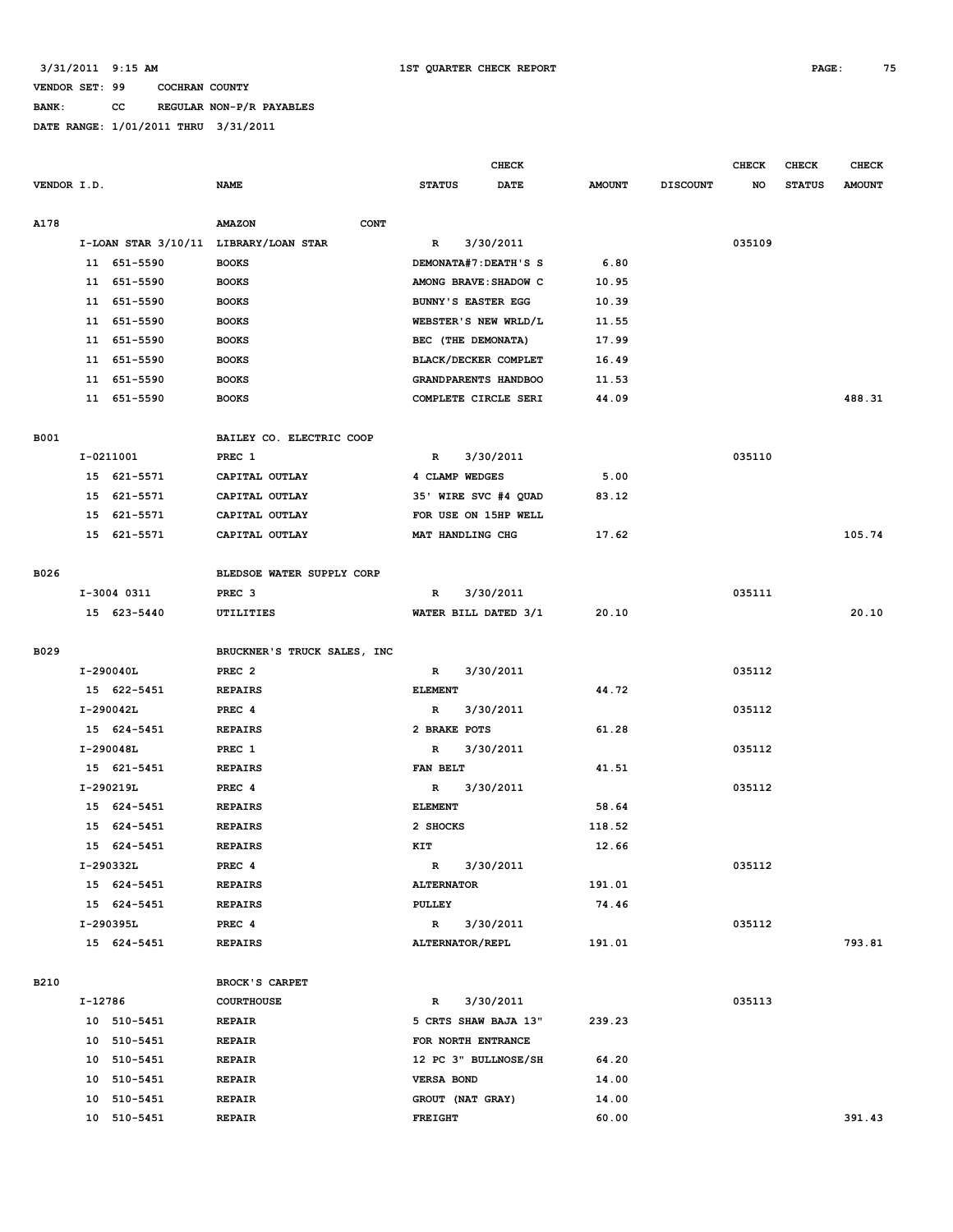## **BANK: CC REGULAR NON-P/R PAYABLES**

|                  |          |               |                           |                       | CHECK       |               |                 | <b>CHECK</b> | <b>CHECK</b>  | <b>CHECK</b>  |
|------------------|----------|---------------|---------------------------|-----------------------|-------------|---------------|-----------------|--------------|---------------|---------------|
| VENDOR I.D.      |          |               | <b>NAME</b>               | <b>STATUS</b>         | <b>DATE</b> | <b>AMOUNT</b> | <b>DISCOUNT</b> | NO           | <b>STATUS</b> | <b>AMOUNT</b> |
| C008             |          |               | CITY OF WHITEFACE         |                       |             |               |                 |              |               |               |
|                  |          | $I-409$ 03/11 | PREC <sub>2</sub>         | R                     | 3/30/2011   |               |                 | 035114       |               |               |
|                  |          | 15 622-5440   | UTILITIES                 | 16.25 MCF 2/15-3/16/  |             | 16.25         |                 |              |               |               |
|                  | 15       | 622-5440      | UTILITIES                 | <b>WATER</b>          |             | 9.00          |                 |              |               |               |
|                  | 15       | 622-5440      | UTILITIES                 | <b>GARBAGE</b>        |             | 50.10         |                 |              |               |               |
|                  |          | 15 622-5440   | UTILITIES                 | <b>SEWER</b>          |             | 17.50         |                 |              |               | 92.85         |
|                  |          |               |                           |                       |             |               |                 |              |               |               |
| C050             |          |               | CARTRIDGE PLUS, INC.      |                       |             |               |                 |              |               |               |
|                  | I-157737 |               | JAIL                      | $\mathbb{R}$          | 3/30/2011   |               |                 | 035115       |               |               |
|                  |          | 10 512-5310   | OFFICE SUPPLIES           | LEXMARK T640 HIYD CR  |             | 268.00        |                 |              |               | 268.00        |
| C069             |          |               | COUNTRY DUMPSTERS, INC.   |                       |             |               |                 |              |               |               |
|                  | I-25177  |               | PREC 3, PREC 4            | R                     | 3/30/2011   |               |                 | 035116       |               |               |
|                  |          | 15 623-5440   | UTILITIES                 | APR DUMPSTER SVC      |             | 47.75         |                 |              |               |               |
|                  |          | 15 624-5440   | UTILITIES                 | APR DUMPSTER SVC      |             | 47.75         |                 |              |               | 95.50         |
|                  |          |               |                           |                       |             |               |                 |              |               |               |
| C <sub>272</sub> |          |               | CALIFORNIA CONTRACTORS    |                       |             |               |                 |              |               |               |
|                  |          | I-FF27787     | PREC 1                    | R                     | 3/30/2011   |               |                 | 035117       |               |               |
|                  |          | 15 621-5356   | ROAD MATERIALS & SUPPLIES | BE PREP TO STOP SIGN  |             | 160.00        |                 |              |               |               |
|                  |          | 15 621-5356   | ROAD MATERIALS & SUPPLIES | ROAD WORK AHEAD SIGN  |             | 160.00        |                 |              |               | 320.00        |
| D027             |          |               | <b>DEMCO</b>              |                       |             |               |                 |              |               |               |
|                  |          | I-4130172     | LIBRARY                   | R                     | 3/30/2011   |               |                 | 035118       |               |               |
|                  |          | 10 650-5590   | <b>BOOKS</b>              | 12"X26" JACKET COVER  |             | 17.49         |                 |              |               |               |
|                  | 10       | 650-5310      | OFFICE SUPPLIES           | CRAYOLA MRKRS/2/CLSC  |             | 8.58          |                 |              |               |               |
|                  | 10       | 650-5310      | OFFICE SUPPLIES           | CRAYOLA MARKERS/2/TR  |             | 8.58          |                 |              |               |               |
|                  | 10       | 650-5310      | OFFICE SUPPLIES           | CRAYOLA MARKERS/2/BO  |             | 8.58          |                 |              |               |               |
|                  | 10       | 650-5310      | OFFICE SUPPLIES           | CRAYOLA MARKERS/2/MU  |             | 8.58          |                 |              |               |               |
|                  | 10       | 650-5310      | OFFICE SUPPLIES           | ELMER'S GLUE TWIN/2   |             | 3.48          |                 |              |               |               |
|                  | 10       | 650-5590      | <b>BOOKS</b>              | 1"X300' JACKET COVER  |             | 45.04         |                 |              |               |               |
|                  | 10       | 650-5590      | <b>BOOKS</b>              | <b>SHIPPING</b>       |             | 24.75         |                 |              |               | 125.08        |
| E011             |          |               | <b>EXXONMOBIL</b>         |                       |             |               |                 |              |               |               |
|                  |          | I-6626103     | <b>EXTENSION OFC</b>      | R                     | 3/30/2011   |               |                 | 035119       |               |               |
|                  |          | 10 665-5330   | FUEL AND OIL              | 14.039GAL UNL, OZONA  |             | 46.19         |                 |              |               |               |
|                  |          | 10 665-5330   | FUEL AND OIL              | 18.755GAL PREM, KERRV |             | 62.83         |                 |              |               |               |
|                  |          | 10 665-5330   | FUEL AND OIL              | 11.648GAL UNL, HAMILT |             | 40.42         |                 |              |               |               |
|                  |          | 10 665-5330   | FUEL AND OIL              | CREDIT FED TAX ON 44  |             | 8.13CR        |                 |              |               | 141.31        |
|                  |          |               |                           |                       |             |               |                 |              |               |               |
| G031             |          |               | <b>GRAINGER</b>           |                       |             |               |                 |              |               |               |
|                  |          | I-9486470033  | PARK                      | R                     | 3/30/2011   |               |                 | 035120       |               |               |
|                  |          | 10 660-5451   | <b>REPAIR</b>             | 2 TOILETS/FLUSH VALV  |             | 396.54        |                 |              |               |               |
|                  |          | 10 660-5451   | <b>REPAIR</b>             | 2 TOILET SEATS/OPEN   |             | 52.54         |                 |              |               |               |
|                  |          | 10 660-5451   | <b>REPAIR</b>             | 2 BOWL GASKETS        |             | 12.14         |                 |              |               |               |
|                  |          | I-9486470041  | <b>COURTHOUSE</b>         | R                     | 3/30/2011   |               |                 | 035120       |               |               |
|                  |          | 10 510-5451   | <b>REPAIR</b>             | 2.5"X48" CORNER GUAR  |             | 21.09         |                 |              |               | 482.31        |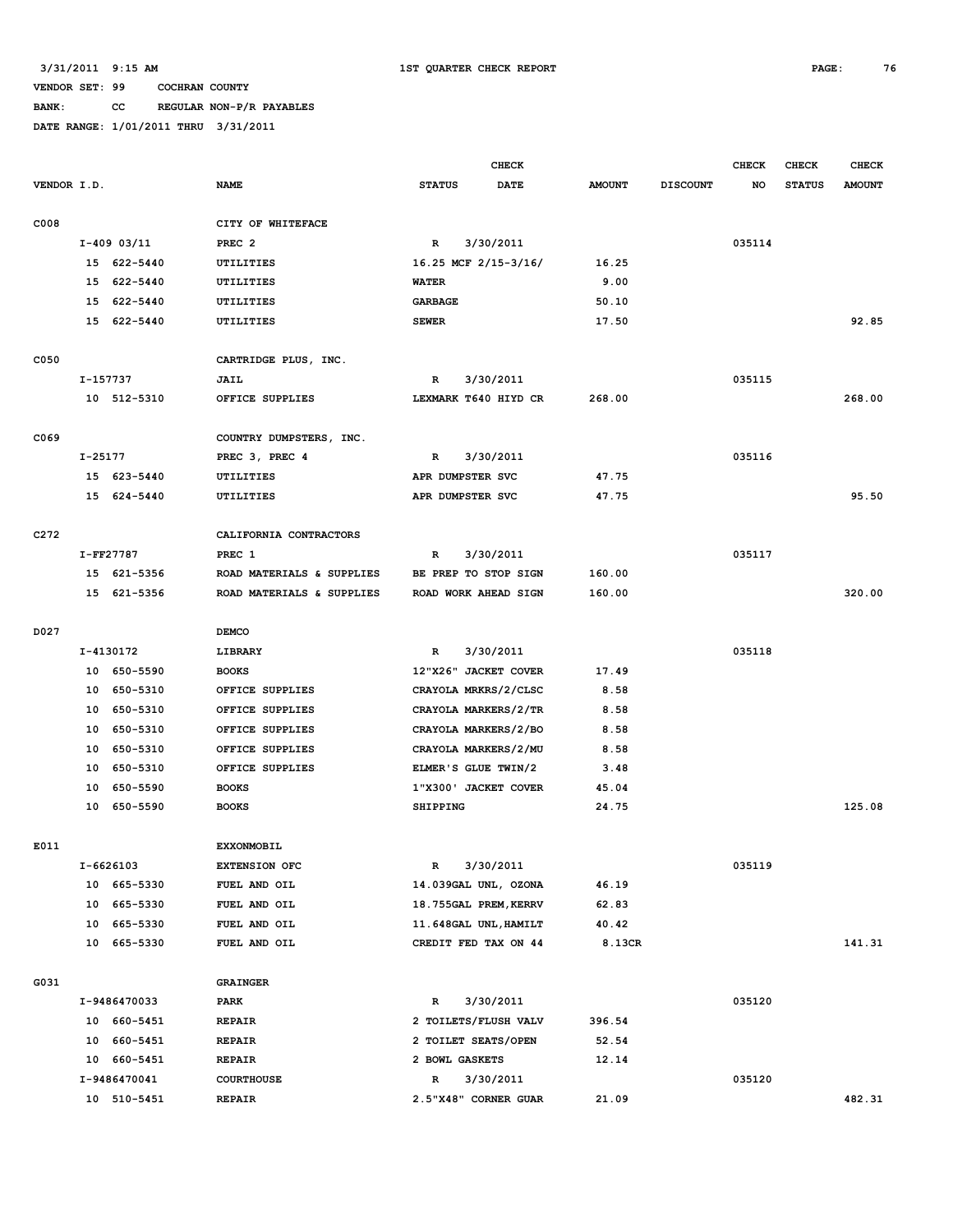# **BANK: CC REGULAR NON-P/R PAYABLES**

|             |                              |                             | <b>CHECK</b>                         |               |                 | <b>CHECK</b> | <b>CHECK</b>  | <b>CHECK</b>  |
|-------------|------------------------------|-----------------------------|--------------------------------------|---------------|-----------------|--------------|---------------|---------------|
| VENDOR I.D. |                              | <b>NAME</b>                 | <b>STATUS</b><br><b>DATE</b>         | <b>AMOUNT</b> | <b>DISCOUNT</b> | NO           | <b>STATUS</b> | <b>AMOUNT</b> |
| G161        |                              | GEBO'S CREDIT CORPORATION   |                                      |               |                 |              |               |               |
|             | I-8145845                    | PREC <sub>2</sub>           | 3/30/2011<br>$\mathbb{R}$            |               |                 | 035121       |               |               |
|             | 15 622-5451                  | <b>REPAIRS</b>              | HOSE                                 | 5.94          |                 |              |               |               |
|             | 15<br>622-5451               | <b>REPAIRS</b>              | TEFLON TAPE                          | 0.99          |                 |              |               |               |
|             | 15 622-5451                  | <b>REPAIRS</b>              | <b>GALV NIPPLE</b>                   | 3.35          |                 |              |               |               |
|             | 15 622-5451                  | <b>REPAIRS</b>              | <b>BALL VALVE</b>                    | 26.48         |                 |              |               |               |
|             | 15 622-5451                  | <b>REPAIRS</b>              | PIPE CLPG, GALV/RED                  | 17.58         |                 |              |               | 54.34         |
|             |                              |                             |                                      |               |                 |              |               |               |
| J053        |                              | JONES & ASSOCIATES          |                                      |               |                 |              |               |               |
|             | I-WINDOWS ACT BLDG           | <b>ACTIVITY BLDG</b>        | 3/30/2011<br>$\mathbb{R}$            |               |                 | 035122       |               |               |
|             | 10 662-5451                  | <b>REPAIR</b>               | REPL WINDOWS/CONTRAC                 | 27,370.00     |                 |              |               | 27,370.00     |
| J056        |                              | JIMMY EARL STUDDARD dba     |                                      |               |                 |              |               |               |
|             | I-010311 08 F250             | PREC <sub>2</sub>           | 3/30/2011<br>R                       |               |                 | 035123       |               |               |
|             | 15 622-5451                  | <b>REPAIRS</b>              | INSP STKR/08 FORD F2                 | 14.50         |                 |              |               |               |
|             | I-021011 08 CHEV             | PREC <sub>3</sub>           | 3/30/2011<br>$\mathbb{R}$            |               |                 | 035123       |               |               |
|             | 15 623-5451                  | <b>REPAIRS</b>              | INSPEC STKR/08 CHEV                  | 14.50         |                 |              |               |               |
|             | I-021411 05 FORD             | <b>SHERIFF</b>              | 3/30/2011<br>R                       |               |                 | 035123       |               |               |
|             | 10 560-5451                  | MACHINERY-NON-OFFICE REPAIR | INSP STKR/05 FORD F1                 | 14.50         |                 |              |               |               |
|             | I-021411 09 CRNVIC           | <b>SHERIFF</b>              | 3/30/2011<br>$\mathbb{R}$            |               |                 | 035123       |               |               |
|             | 10 560-5451                  | MACHINERY-NON-OFFICE REPAIR | INSP STKR/09 CROWN V                 | 14.50         |                 |              |               |               |
|             | I-022811 94 MACK             | PREC 1                      | 3/30/2011<br>$\mathbf R$             |               |                 | 035123       |               |               |
|             | 15 621-5451                  | <b>REPAIRS</b>              | INSP STKR/94 MACK                    | 14.50         |                 |              |               | 72.50         |
|             |                              |                             |                                      |               |                 |              |               |               |
| K025        |                              | K-BAR TEXAS ELECTRIC, INC   |                                      |               |                 |              |               |               |
|             | I-2065344                    | PARK/BABE RUTH              | 3/30/2011<br>R                       |               |                 | 035124       |               |               |
|             | 10 660-5451                  | <b>REPAIR</b>               | CHG OUT CORNER POLE                  | 1,466.40      |                 |              |               |               |
|             | 10 660-5451                  | <b>REPAIR</b>               | SLACK SPANS & DUG 2                  |               |                 |              |               |               |
|             | 10 660-5451                  | <b>REPAIR</b>               | PRICE INCLUDES PARTS                 |               |                 |              |               | 1,466.40      |
| L161        |                              | LUBBOCK TRUCK SALES, INC.   |                                      |               |                 |              |               |               |
|             | I-P152441                    | PREC <sub>2</sub>           | 3/30/2011<br>R                       |               |                 | 035125       |               |               |
|             | 15 622-5451                  | <b>REPAIRS</b>              | 4 SHOCK ABSORBERS, GA                | 207.24        |                 |              |               |               |
|             | 15 622-5451                  | <b>REPAIRS</b>              | 2 GAS MAGNUM 65                      | 100.58        |                 |              |               | 307.82        |
| M265        |                              | MOYERS GROUP                |                                      |               |                 |              |               |               |
|             | I-2439                       | DISTRICT ATTY               | 3/30/2011<br>$\mathbb{R}$            |               |                 | 035126       |               |               |
|             | 10 476-5310                  | OFFICE SUPPLIES             | REMOTE FOR AUD/VID S                 | 100.00        |                 |              |               | 100.00        |
| M275        |                              | IRENE MUNSON                |                                      |               |                 |              |               |               |
|             | I-ART SUPPLIES 03/11 LIBRARY |                             | 3/30/2011                            |               |                 |              |               |               |
|             | 10 650-5310                  | OFFICE SUPPLIES             | $\mathbb{R}$<br>ART SUPPLIES APR/MAY | 48.26         |                 | 035127       |               |               |
|             |                              | OFFICE SUPPLIES             |                                      |               |                 |              |               |               |
|             | 10 650-5310                  |                             | AUG AND OCT                          |               |                 |              |               |               |
|             | I-WTLS MTG TRAVEL            | LIBRARY                     | 3/30/2011<br>R                       |               |                 | 035127       |               |               |
|             | 10 650-5427                  | CONTINUING EDUCATION        | WTLS MTG, 3/24/11, WOL               |               |                 |              |               |               |
|             | 10 650-5427                  | CONTINUING EDUCATION        | 104 MI @ \$.51                       | 53.04         |                 |              |               |               |
|             | I-WTLS REGIS                 | LIBRARY                     | 3/30/2011<br>$\mathbb{R}$            |               |                 | 035127       |               |               |
|             | 10 650-5427                  | CONTINUING EDUCATION        | WTLS WORKSHOP FEE 3/                 | 5.00          |                 |              |               | 106.30        |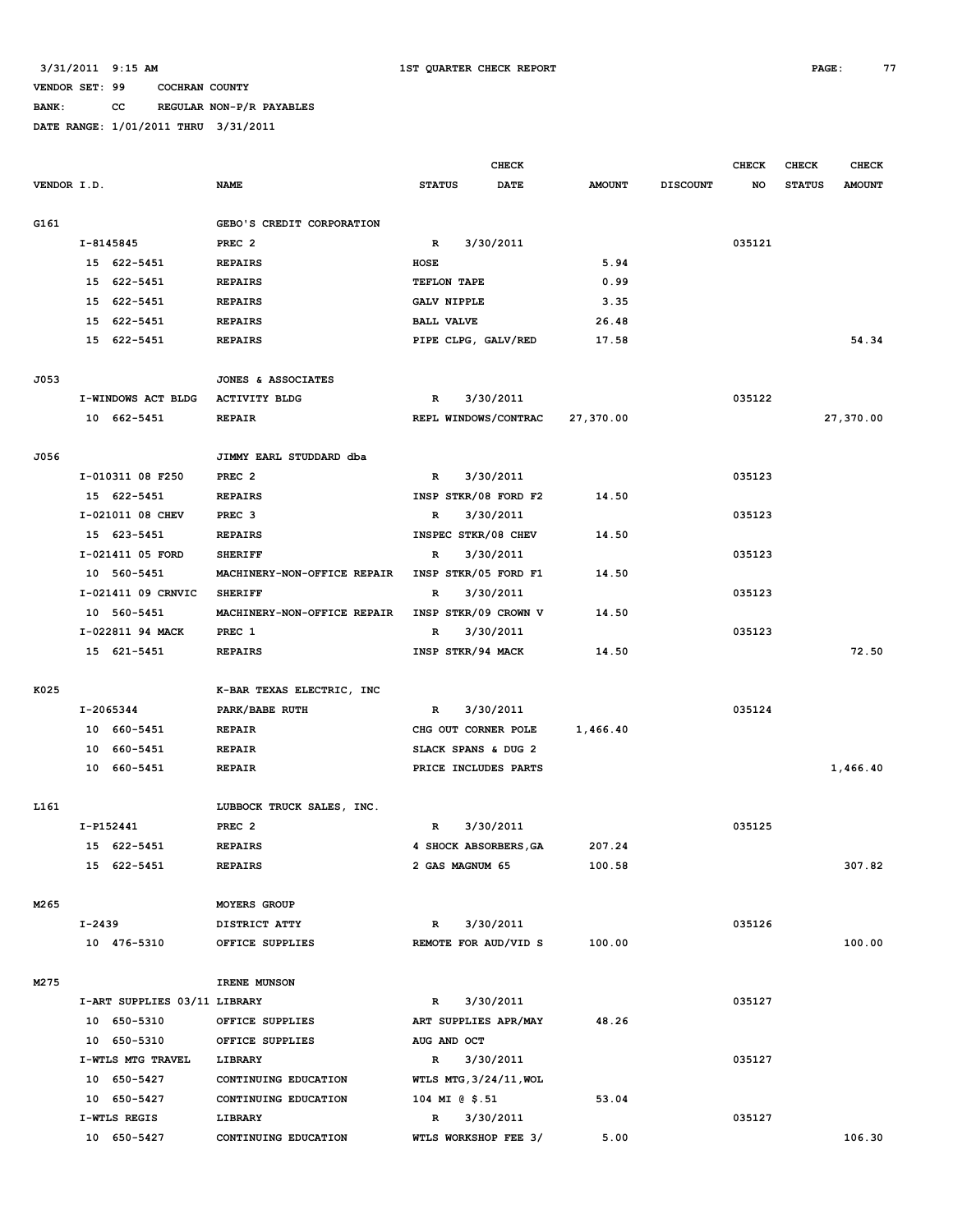**BANK: CC REGULAR NON-P/R PAYABLES**

|             |                  |                        |                              |               | CHECK                |               |                 | <b>CHECK</b> | <b>CHECK</b>  | <b>CHECK</b>  |
|-------------|------------------|------------------------|------------------------------|---------------|----------------------|---------------|-----------------|--------------|---------------|---------------|
| VENDOR I.D. |                  | <b>NAME</b>            |                              | <b>STATUS</b> | <b>DATE</b>          | <b>AMOUNT</b> | <b>DISCOUNT</b> | NO           | <b>STATUS</b> | <b>AMOUNT</b> |
|             |                  |                        |                              |               |                      |               |                 |              |               |               |
| M276        |                  | <b>BRADLEY MORRIS</b>  |                              |               |                      |               |                 |              |               |               |
|             | I-CAUSE#07054027 | DISTRICT COURT         |                              | R             | 3/30/2011            |               |                 | 035128       |               |               |
|             | 10 435-5499      | <b>MISCELLANEOUS</b>   |                              |               | WITNESS FEE ITIO xx, | 55.00         |                 |              |               | 55.00         |
|             |                  |                        |                              |               |                      |               |                 |              |               |               |
| N062        |                  |                        | NATIONAL ASSOCIATION OF      |               |                      |               |                 |              |               |               |
|             | I-509192 2011    | <b>SHERIFF</b>         |                              | R             | 3/30/2011            |               |                 | 035129       |               |               |
|             | 10 560-5481      |                        | DUES AND REGISTRATION        |               | 2011 MEMBERSHIP DUES | 50.00         |                 |              |               |               |
|             | 10 560-5481      |                        | DUES AND REGISTRATION        |               | PROF COURTESY DISCOU | 5.00CR        |                 |              |               | 45.00         |
|             |                  |                        |                              |               |                      |               |                 |              |               |               |
| N070        |                  | <b>NUNLEY BROTHERS</b> |                              |               |                      |               |                 |              |               |               |
|             | I-032911         | PREC <sub>2</sub>      |                              | R             | 3/30/2011            |               |                 | 035130       |               |               |
|             | 15 622-5356      |                        | ROAD MATERIALS & SUPPLIES    |               | 11 BELLY DUMPS CALIC | 880.00        |                 |              |               | 880.00        |
|             |                  |                        |                              |               |                      |               |                 |              |               |               |
| P007        |                  |                        | PAYROLL CLEARING ACCT        |               |                      |               |                 |              |               |               |
|             | I-1ST QTR 2011   |                        | ALL DEPTS--WRKR COMP         | R             | 3/30/2011            |               |                 | 035131       |               |               |
|             | 10 400-5204      |                        | WORKERS' COMPENSATION        |               | W/C QTRLY DEPOSIT-CN | 46.85         |                 |              |               |               |
|             | 403-5204<br>10   |                        | WORKERS' COMPENSATION        |               | W/C QTRLY DEPOSIT-CL | 60.54         |                 |              |               |               |
|             | 435-5204<br>10   |                        | WORKERS' COMPENSATION        |               | W/C QTRLY DEPOSIT-DI | 9.29          |                 |              |               |               |
|             | 455-5204<br>10   |                        | WORKERS' COMPENSATION        |               | W/C QRTRLY DEPOSIT-J | 39.32         |                 |              |               |               |
|             | 475-5204<br>10   |                        | WORKERS' COMPENSATION        |               | W/C QTRLY DEPOSIT-CN | 37.55         |                 |              |               |               |
|             | 476-5204<br>10   |                        | WORKERS' COMPENSATION        |               | W/C QTRLY DEPOSIT-DI | 59.55         |                 |              |               |               |
|             | 490-5204<br>10   |                        | WORKERS' COMPENSATION        |               | W/C QTRLY DEPOSIT-EL |               |                 |              |               |               |
|             | 495-5204<br>10   |                        | WORKERS' COMPENSATION        |               | W/C QTRLY DEPOSIT-AU | 40.59         |                 |              |               |               |
|             | 497-5204<br>10   |                        | WORKERS' COMPENSATION        |               | W/C QTRLY DEPOSIT-TR | 22.98         |                 |              |               |               |
|             | 499-5204<br>10   |                        | <b>WORKERS' COMPENSATION</b> |               | W/C QTRLY DEPOSIT-TA | 60.02         |                 |              |               |               |
|             | 10<br>510-5204   |                        | WORKERS' COMPENSATION        |               | W/C QTRLY DEPOSIT-CO | 338.90        |                 |              |               |               |
|             | 10<br>512-5204   |                        | WORKERS' COMPENSATION        |               | W/C QTRLY DEPOSIT-JA | 581.01        |                 |              |               |               |
|             | 10<br>516-5204   |                        | WORKERS' COMPENSATION        |               | W/C QTRLY DEPOSIT-CE | 414.76        |                 |              |               |               |
|             | 550-5204<br>10   |                        | WORKERS' COMPENSATION        |               | W/C QTRLY DEPOSIT-CO | 190.82        |                 |              |               |               |
|             | 560-5204<br>10   |                        | WORKERS' COMPENSATION        |               | W/C QTRLY DEPOSIT-SH | 2,575.96      |                 |              |               |               |
|             | 10<br>571-5204   |                        | WORKERS' COMPENSATION        |               | W/C QTRLY DEPOSIT-JU | 28.58         |                 |              |               |               |
|             | 650-5204<br>10   |                        | WORKERS' COMPENSATION        |               | W/C QTRLY DEPOSIT-LI | 61.54         |                 |              |               |               |
|             | 10<br>652-5204   |                        | <b>WORKERS' COMPENSATION</b> |               | W/C QTRLY DEPOSIT-MU | 17.49         |                 |              |               |               |
|             | 660-5204<br>10   |                        | WORKERS' COMPENSATION        |               | W/C QTRLY DEPOSIT-PA | 280.22        |                 |              |               |               |
|             | 662-5204<br>10   |                        | WORKERS' COMPENSATION        |               | W/C QTRLY DEPOSIT-AC | 314.79        |                 |              |               |               |
|             | 663-5204<br>10   |                        | WORKERS' COMPENSATION        |               | W/C QTRLY DEPOSIT-SR | 115.09        |                 |              |               |               |
|             | 10<br>665-5204   |                        | <b>WORKERS' COMPENSATION</b> |               | W/C QTRLY DEPOSIT-EX | 253.85        |                 |              |               |               |
|             | 610-5204<br>15   |                        | <b>WORKERS' COMPENSATION</b> |               | W/C QTRLY DEPOSIT-CO | 512.23        |                 |              |               |               |
|             | 621-5204<br>15   |                        | <b>WORKERS' COMPENSATION</b> |               | W/C QTRLY DEPOSIT-PR | 1,214.94      |                 |              |               |               |
|             | 622-5204<br>15   |                        | WORKERS' COMPENSATION        |               | W/C QTRLY DEPOSIT-PR | 1,076.80      |                 |              |               |               |
|             | 623-5204<br>15   |                        | <b>WORKERS' COMPENSATION</b> |               | W/C QTRLY DEPOSIT-PR | 1,162.86      |                 |              |               |               |
|             | 624-5204<br>15   |                        | <b>WORKERS' COMPENSATION</b> |               | W/C QTRLY DEPOSIT-PR | 1,073.28      |                 |              |               |               |
|             | 518-5204<br>30   |                        | WORKERS COMPENSATION         |               | W/C QTRLY DEPOSIT-AI | 120.10        |                 |              |               | 10,709.91     |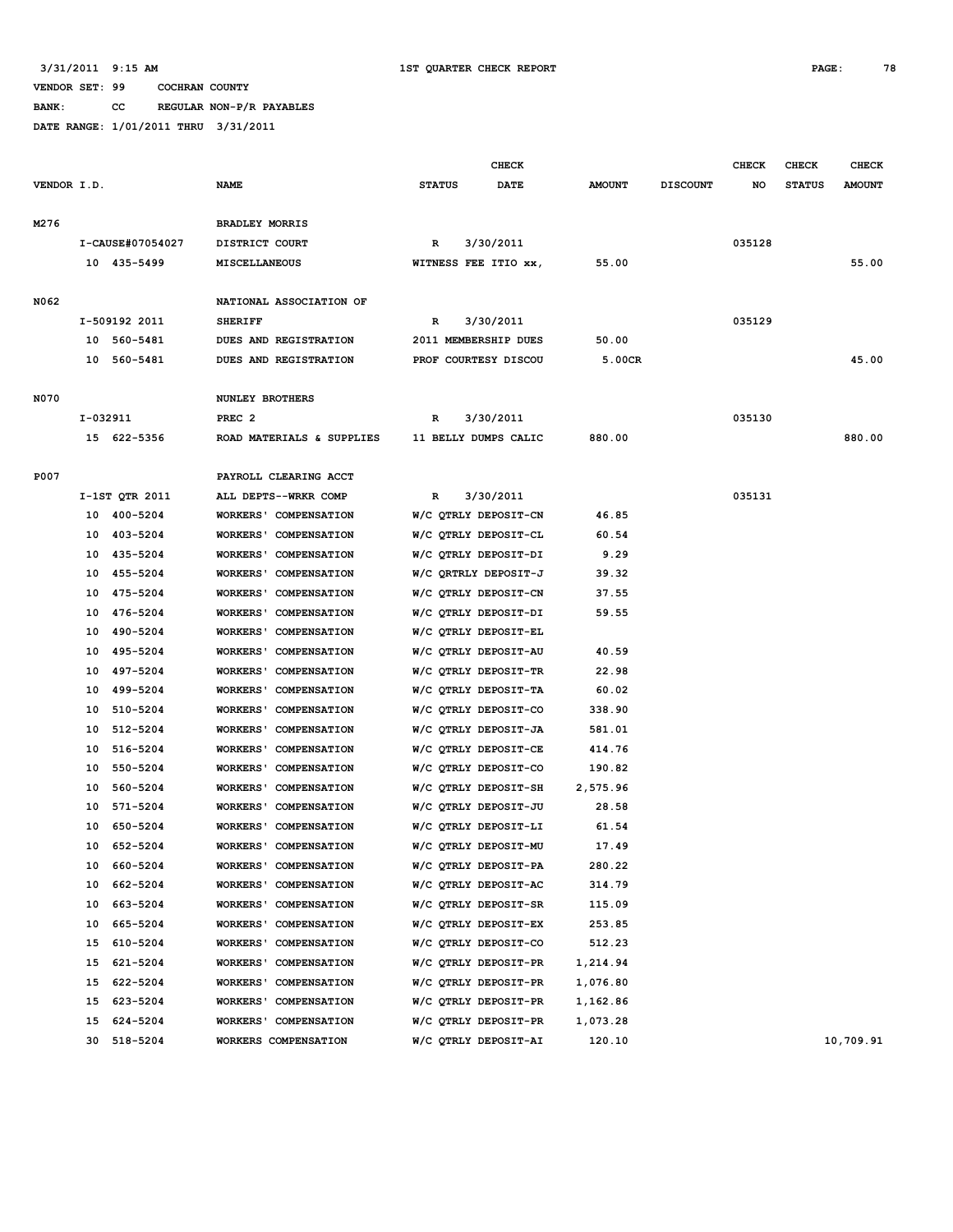**BANK: CC REGULAR NON-P/R PAYABLES**

| VENDOR I.D.<br><b>NAME</b><br><b>STATUS</b><br><b>DATE</b><br><b>AMOUNT</b><br><b>DISCOUNT</b><br>NO<br>P021<br>PEOPLE<br>3/30/2011<br>035132<br>I-115 ISSUES<br>LIBRARY<br>$\mathbb{R}$<br>10 650-5590<br>212.93<br><b>BOOKS</b><br>107 ISSUES (+8 FREE) | <b>AMOUNT</b><br><b>STATUS</b><br>212.93 |
|-----------------------------------------------------------------------------------------------------------------------------------------------------------------------------------------------------------------------------------------------------------|------------------------------------------|
|                                                                                                                                                                                                                                                           |                                          |
|                                                                                                                                                                                                                                                           |                                          |
|                                                                                                                                                                                                                                                           |                                          |
|                                                                                                                                                                                                                                                           |                                          |
|                                                                                                                                                                                                                                                           |                                          |
|                                                                                                                                                                                                                                                           |                                          |
| P035<br>AMANDA POOL                                                                                                                                                                                                                                       |                                          |
| I-DW#14338<br>3/30/2011<br>035133<br><b>ACTIVITY BLDG</b><br>R                                                                                                                                                                                            |                                          |
| 10 000-4370.101<br>REFUND DEP FOR 3/8/1<br>125.00<br>RENT-ACTIVITY BUILDING                                                                                                                                                                               | 125.00                                   |
|                                                                                                                                                                                                                                                           |                                          |
| P088<br>PITNEY BOWES CREDIT CORP                                                                                                                                                                                                                          |                                          |
| I-6606405-MR11<br><b>CLERK</b><br>3/30/2011<br>035134<br>R                                                                                                                                                                                                |                                          |
| 10 403-5311<br>POSTAL EXPENSES<br>METER RENTAL FOR 1ST<br>771.00                                                                                                                                                                                          | 771.00                                   |
|                                                                                                                                                                                                                                                           |                                          |
| P088<br>PITNEY BOWES CREDIT CORP                                                                                                                                                                                                                          |                                          |
| I-6617824-MR11<br>3/30/2011<br>035135<br>TAX OFFICE<br>R                                                                                                                                                                                                  |                                          |
| 10 499-5311<br>POSTAL EXPENSES<br>POSTAGE MTR LEASE/1S<br>1,197.00                                                                                                                                                                                        | 1,197.00                                 |
|                                                                                                                                                                                                                                                           |                                          |
| R002<br>R & R EQUIPMENT CO.                                                                                                                                                                                                                               |                                          |
| 3/30/2011<br>035136<br>$I-11778$<br>MULTIPLE DEPT'S<br>R                                                                                                                                                                                                  |                                          |
| 10 580-5450<br><b>REPAIR</b><br>4 FIRE EXTING ANNUAL<br>60.00                                                                                                                                                                                             |                                          |
| 15 621-5451<br><b>REPAIRS</b><br>2 FIRE EXTING ANNUAL<br>30.00                                                                                                                                                                                            |                                          |
| 15 622-5451<br><b>REPAIRS</b><br>2 FIRE EXTING ANNUAL<br>30.00                                                                                                                                                                                            |                                          |
| 15 623-5451<br><b>REPAIRS</b><br>3 FIRE EXTING ANNUAL<br>45.00                                                                                                                                                                                            |                                          |
| 15<br>624-5451<br><b>REPAIRS</b><br>3 FIRE EXTING ANNUAL<br>45.00                                                                                                                                                                                         |                                          |
| 510-5451<br><b>REPAIR</b><br>120.00<br>10<br>3 FIRE EXTING SERVIC                                                                                                                                                                                         |                                          |
| 10<br>662-5451<br><b>REPAIR</b><br>2 FIRE EXTING SERVIC<br>80.00                                                                                                                                                                                          |                                          |
| 10 650-5451<br><b>REPAIR</b><br>1 FIRE EXTING SERVIC<br>40.00                                                                                                                                                                                             | 450.00                                   |
|                                                                                                                                                                                                                                                           |                                          |
| R033<br><b>GERALD RAMSEY</b>                                                                                                                                                                                                                              |                                          |
| NON-DEPT'L/STORAGE BLDG<br>3/30/2011<br>035137<br>I-APR '11 RENT<br>$\mathbf R$                                                                                                                                                                           |                                          |
| 10 409-5499<br>300.00<br>MISCELLANEOUS<br>STORAGE BLDG RENT AP                                                                                                                                                                                            | 300.00                                   |
|                                                                                                                                                                                                                                                           |                                          |
| R043<br>RAY RAMON                                                                                                                                                                                                                                         |                                          |
| I-122662<br>3/30/2011<br>035138<br><b>COURTHOUSE</b><br>$\mathbf R$                                                                                                                                                                                       |                                          |
| 10 510-5411<br>YARD CUT, SPRAY<br>175.00<br>MAINTENANCE CONTRACTS                                                                                                                                                                                         | 175.00                                   |
|                                                                                                                                                                                                                                                           |                                          |
| R047<br>MARCELO RODRIGUEZ                                                                                                                                                                                                                                 |                                          |
| $I-03/15/11$<br>3/30/2011<br>PREC 4<br>$\mathbb{R}$<br>035139                                                                                                                                                                                             |                                          |
| 15 624-5451<br>CK/RMV ALT ON 96 MAC<br>65.00<br><b>REPAIRS</b>                                                                                                                                                                                            | 65.00                                    |
|                                                                                                                                                                                                                                                           |                                          |
| R092<br>REGION II CDCAT                                                                                                                                                                                                                                   |                                          |
| 3/30/2011<br>035140<br>I-CONF REGIS<br><b>CLERK</b><br>$\mathbb{R}$                                                                                                                                                                                       |                                          |
| 10 403-5481<br>CONF REGIS/R TYSON<br>12.50<br>DUES AND REGISTRATION                                                                                                                                                                                       | 12.50                                    |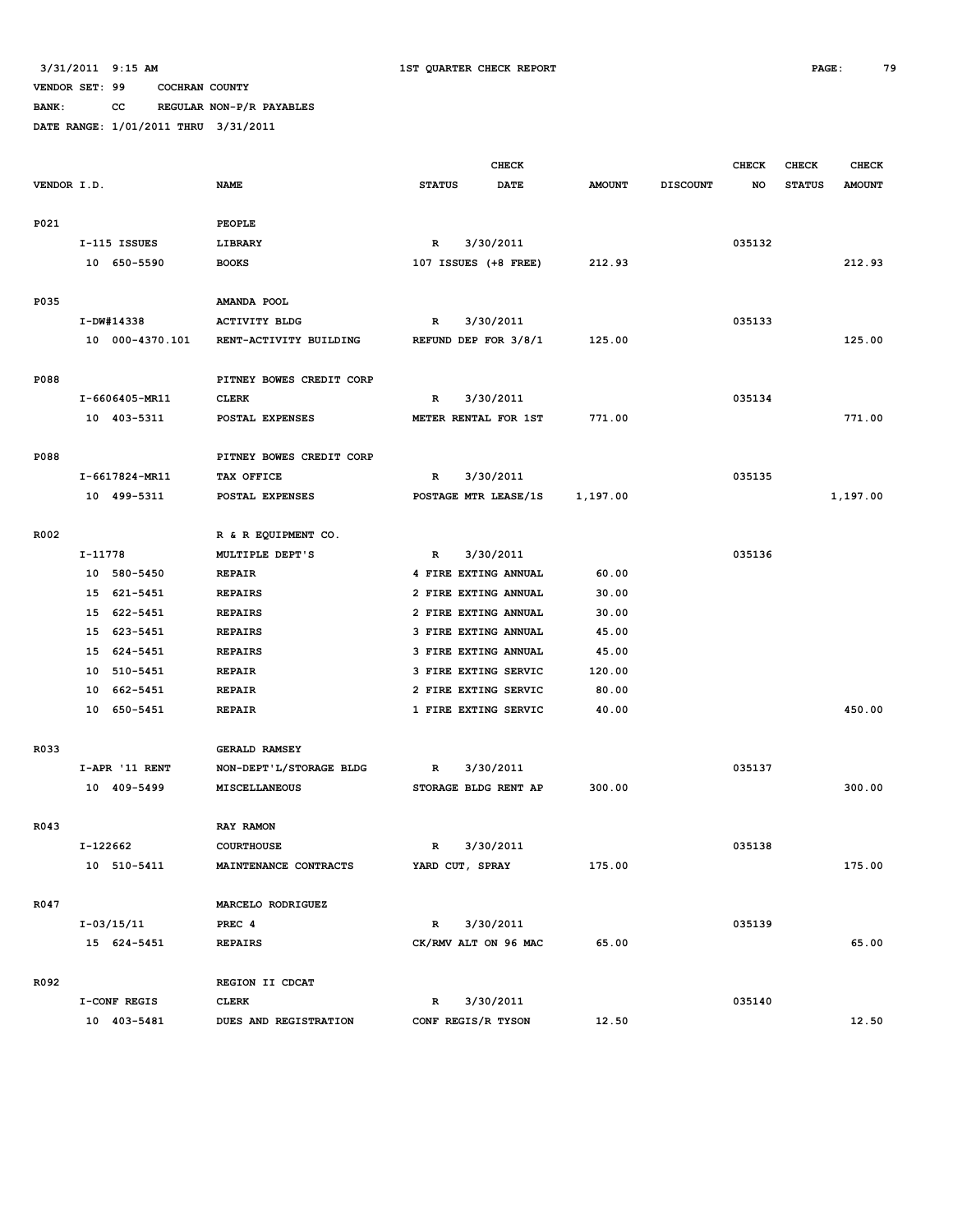**BANK: CC REGULAR NON-P/R PAYABLES**

|                  |         |                      |                           |                    | <b>CHECK</b>          |               |                 | <b>CHECK</b> | <b>CHECK</b>  | <b>CHECK</b>  |
|------------------|---------|----------------------|---------------------------|--------------------|-----------------------|---------------|-----------------|--------------|---------------|---------------|
| VENDOR I.D.      |         |                      | <b>NAME</b>               | <b>STATUS</b>      | <b>DATE</b>           | <b>AMOUNT</b> | <b>DISCOUNT</b> | NO           | <b>STATUS</b> | <b>AMOUNT</b> |
|                  |         |                      |                           |                    |                       |               |                 |              |               |               |
| R099             |         |                      | CYNDIA LEA GUAJARDO dba   |                    |                       |               |                 |              |               |               |
|                  | I-96765 |                      | PREC 1                    | R                  | 3/30/2011             |               |                 | 035141       |               |               |
|                  |         | 15 621-5454          | TIRES                     | 1400X24 FLAT       |                       | 50.00         |                 |              |               |               |
|                  | I-96904 |                      | PREC 1                    | $\mathbb{R}$       | 3/30/2011             |               |                 | 035141       |               |               |
|                  |         | 15 621-5454          | <b>TIRES</b>              |                    | 20.5-25 FLAT ON R/F   | 35.00         |                 |              |               |               |
|                  | I-96926 |                      | <b>SHERIFF</b>            | R                  | 3/30/2011             |               |                 | 035141       |               |               |
|                  |         | 10 560-5454          | TIRES                     | FLAT 235/65/17 R/F |                       | 13.00         |                 |              |               |               |
|                  | I-97042 |                      | PREC 1                    | R                  | 3/30/2011             |               |                 | 035141       |               |               |
|                  |         | 15 621-5454          | TIRES                     |                    | 1000X20 FLAT ON R/R   | 30.00         |                 |              |               |               |
|                  |         | 15 621-5454          | <b>TIRES</b>              | PATCH #4           |                       | 4.00          |                 |              |               |               |
|                  | I-97093 |                      | <b>EXTENSION SVC</b>      | $\mathbb{R}$       | 3/30/2011             |               |                 | 035141       |               |               |
|                  |         | 10 665-5454          | TIRES                     |                    | 4 TIRE CHG 265/75/16  | 40.00         |                 |              |               |               |
|                  |         | 10 665-5454          | <b>TIRES</b>              | 4 BAL              |                       | 32.00         |                 |              |               |               |
|                  | I-97094 |                      | <b>SHERIFF</b>            | R                  | 3/30/2011             |               |                 | 035141       |               |               |
|                  |         | 10 560-5454          | TIRES                     |                    | 4 TIRE CHGS/P235/55R  | 52.00         |                 |              |               |               |
|                  |         | 10 560-5454          | <b>TIRES</b>              | 4 TIRE DISP FEES   |                       | 12.00         |                 |              |               |               |
|                  |         | 10 560-5454          | TIRES                     | 4 BAL              |                       | 28.00         |                 |              |               |               |
|                  | I-97172 |                      | PREC <sub>4</sub>         | R                  | 3/30/2011             |               |                 | 035141       |               |               |
|                  |         | 15 624-5454          | <b>TIRES</b>              | 1400X24 TIRE CHG   |                       | 60.00         |                 |              |               |               |
|                  | I-97221 |                      | PREC 1                    | R                  | 3/30/2011             |               |                 | 035141       |               |               |
|                  |         | 15 621-5454          | TIRES                     |                    | $11R24.5$ FLAT ON R/R | 30.00         |                 |              |               | 386.00        |
|                  |         |                      |                           |                    |                       |               |                 |              |               |               |
| R <sub>264</sub> |         |                      | TINA DAVIS RINCONES       |                    |                       |               |                 |              |               |               |
|                  |         | I-94123317           | DIST COURT                | R                  | 3/30/2011             |               |                 | 035142       |               |               |
|                  |         | 10 435-5400          | ATTORNEY AD LITEM         |                    | SERVICES 2/17/11-3/2  | 350.00        |                 |              |               | 350.00        |
| S005             |         |                      | DORIS SEALY, COUNTY TREAS |                    |                       |               |                 |              |               |               |
|                  |         | $I-03/11$ COMP/PARTS | <b>TREASURER</b>          | R                  | 3/30/2011             |               |                 | 035143       |               |               |
|                  |         | 10 497-5310          | OFFICE SUPPLIES           | MOUSE 3/16/11      |                       | 29.99         |                 |              |               |               |
|                  |         | 10 497-5310          | OFFICE SUPPLIES           |                    | DESKTOP COMPUTER 3/1  | 569.99        |                 |              |               |               |
|                  |         | 10 497-5310          | OFFICE SUPPLIES           | MONITOR 3/16/11    |                       | 179.99        |                 |              |               |               |
|                  |         | 10 497-5310          | OFFICE SUPPLIES           |                    | MILEAGE TO/FRM LBK 1  | 60.18         |                 |              |               |               |
|                  |         | 10 497-5310          | OFFICE SUPPLIES           |                    | AA BATTERIES 3/17/11  | 12.49         |                 |              |               |               |
|                  |         | 10 497-5310          | OFFICE SUPPLIES           | MOUSE PAD 3/17/11  |                       | 6.99          |                 |              |               |               |
|                  |         | 10 497-5310          | OFFICE SUPPLIES           |                    | USB FLASH DR 3/17/11  | 17.99         |                 |              |               |               |
|                  |         | 10 497-5310          | OFFICE SUPPLIES           | MOUSE 3/17/11      |                       | 29.99         |                 |              |               |               |
|                  |         | 10 497-5310          | OFFICE SUPPLIES           | SPEAKERS 3/17/11   |                       | 19.99         |                 |              |               |               |
|                  |         | 10 497-5310          | OFFICE SUPPLIES           |                    | PARALLEL CABLE 3/17/  | 26.99         |                 |              |               |               |
|                  |         | 10 497-5310          | OFFICE SUPPLIES           |                    | CABLE ZIPPER 3/17/11  | 17.31         |                 |              |               |               |
|                  |         | 10 497-5310          | OFFICE SUPPLIES           |                    | 12" CABLE EXTENSION   | 34.99         |                 |              |               |               |
|                  |         | 10 497-5310          | OFFICE SUPPLIES           |                    | MILEAGE TO/FRM LBK 1  | 60.18         |                 |              |               | 1,067.07      |
|                  |         |                      |                           |                    |                       |               |                 |              |               |               |
| S047             |         |                      | SHELL FLEET PLUS          |                    |                       |               |                 |              |               |               |
|                  |         | I-065174922103       | JUVENILE PROBATION        | R                  | 3/30/2011             |               |                 | 035144       |               |               |
|                  |         | 10 571-5330          | <b>FUEL</b>               |                    | 13.17GAL UNL, LAMPAS  | 39.51         |                 |              |               |               |
|                  |         | 10 571-5330          | <b>FUEL</b>               |                    | 12.433GAL UNL, SWTWTR | 37.30         |                 |              |               |               |
|                  |         | 10 571-5330          | <b>FUEL</b>               |                    | CREDIT FED TAX ON 25  | 4.69CR        |                 |              |               | 72.12         |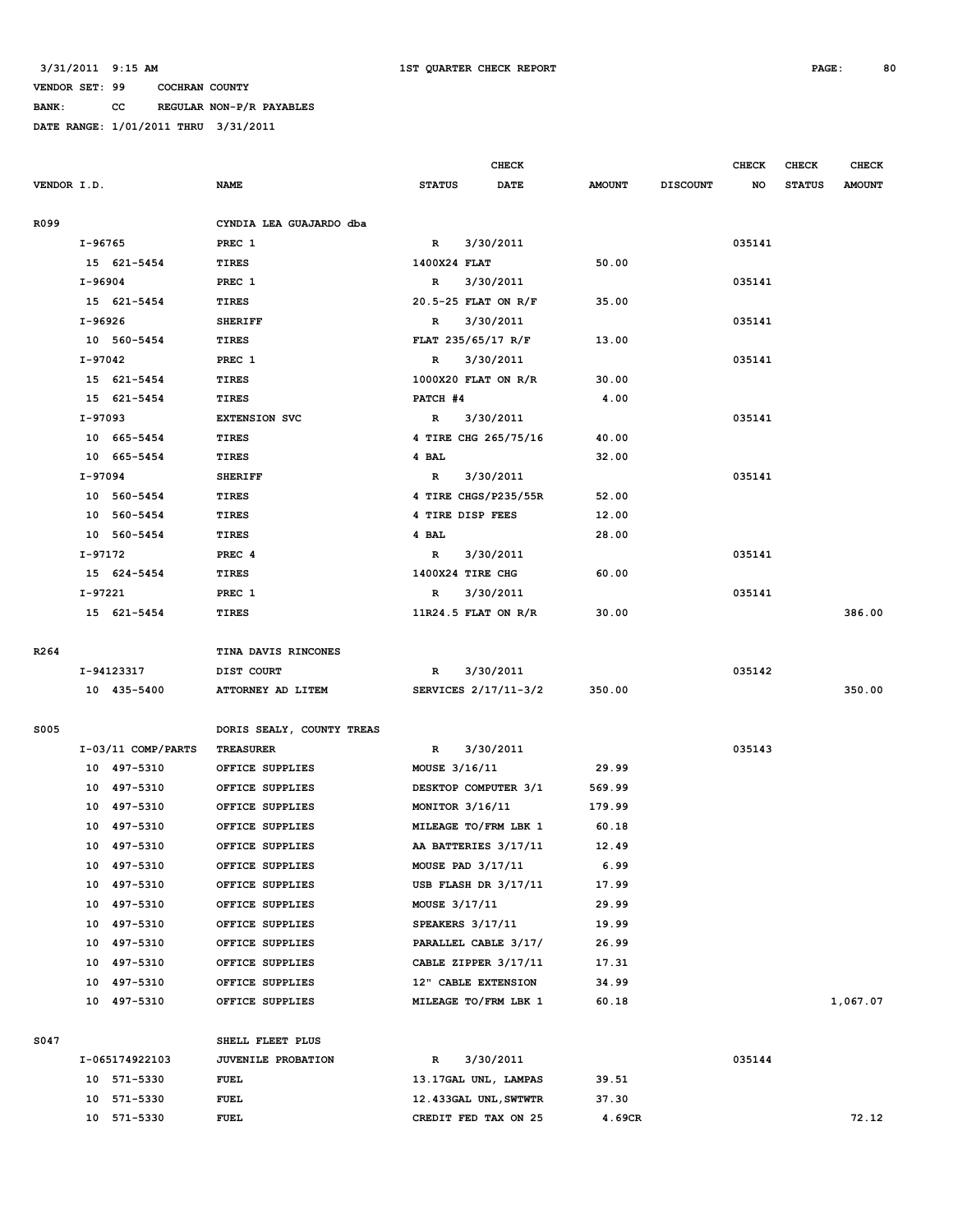## **BANK: CC REGULAR NON-P/R PAYABLES**

|             |          |                            |                                                  |                                          | <b>CHECK</b> |               |                 | <b>CHECK</b> | <b>CHECK</b>  | <b>CHECK</b>  |
|-------------|----------|----------------------------|--------------------------------------------------|------------------------------------------|--------------|---------------|-----------------|--------------|---------------|---------------|
| VENDOR I.D. |          |                            | <b>NAME</b>                                      | <b>STATUS</b>                            | DATE         | <b>AMOUNT</b> | <b>DISCOUNT</b> | NO           | <b>STATUS</b> | <b>AMOUNT</b> |
|             |          |                            |                                                  |                                          |              |               |                 |              |               |               |
| S063        |          |                            | ANGEL RAMIREZ, dba                               |                                          |              |               |                 |              |               |               |
|             | $I-9005$ |                            | PREC <sub>2</sub>                                | R                                        | 3/30/2011    |               |                 | 035145       |               |               |
|             |          | 15 622-5454                | TIRES                                            | MNT/DISM 2 NEW DRVR                      |              | 60.00         |                 |              |               |               |
|             |          | 15 622-5454                | TIRES                                            | 2 USED FRONT DRVR TI                     |              |               |                 |              |               |               |
|             |          | 15 622-5454                | TIRES                                            | MNT/DISM RR FRONT AX                     |              | 60.00         |                 |              |               |               |
|             |          | 15 622-5454                | TIRES                                            | 2 NEW VALVE STEMS                        |              | 16.00         |                 |              |               | 136.00        |
| S071        |          |                            | SCRIPT OFFICE PRODUCTS, INC.                     |                                          |              |               |                 |              |               |               |
|             | I-35614  |                            | COMM'R CT/CO JUDGE                               | R                                        | 3/30/2011    |               |                 | 035146       |               |               |
|             |          | 15 610-5310                | OFFICE SUPPLIES                                  | 2 HP CART 74XL/BLK                       |              | 71.78         |                 |              |               |               |
|             |          | 15 610-5310                | OFFICE SUPPLIES                                  | 3 HP CART 75XL/CLR                       |              | 125.22        |                 |              |               |               |
|             | I-35637  |                            | <b>JUSTICE OF PEACE</b>                          | R                                        | 3/30/2011    |               |                 | 035146       |               |               |
|             |          | 10 455-5310                | OFFICE SUPPLIES                                  | FILE STRG BOX, 12 CT                     |              | 30.95         |                 |              |               |               |
|             | I-35673  |                            | <b>TREASURER</b>                                 | R                                        | 3/30/2011    |               |                 | 035146       |               |               |
|             |          | 10 497-5310                | OFFICE SUPPLIES                                  | CPU STAND                                |              | 31.25         |                 |              |               | 259.20        |
|             |          |                            |                                                  |                                          |              |               |                 |              |               |               |
| S212        |          |                            | WALLACE STALCUP                                  |                                          |              |               |                 |              |               |               |
|             |          | I-031411                   | <b>SHERIFF</b>                                   | R                                        | 3/30/2011    |               |                 | 035147       |               |               |
|             |          | 10 560-5427                | CONTINUING EDUCATION                             | MEALS/JAIL SCHOOL 2/                     |              | 343.65        |                 |              |               |               |
|             |          | 10 512-5499                | MISCELLANEOUS                                    | <b>JAIL TEST/J STEFFLER</b>              |              | 20.00         |                 |              |               |               |
|             |          | 10 512-5499                | MISCELLANEOUS                                    | JAIL TEST/L LUIS                         |              | 20.00         |                 |              |               |               |
|             |          | 10 512-5499                | MISCELLANEOUS                                    | <b>JAIL TEST/T FLORES</b>                |              | 20.00         |                 |              |               |               |
|             |          | 10 512-5333                | <b>FOOD-PRISONERS</b>                            | LETTUCE/CELLO                            |              | 2.99          |                 |              |               |               |
|             |          | 10 512-5333                | <b>FOOD-PRISONERS</b>                            | 2 HOMO MILK                              |              | 7.18          |                 |              |               |               |
|             |          | 10 512-5333                | <b>FOOD-PRISONERS</b>                            | 2 WHITE BREAD                            |              | 1.00          |                 |              |               |               |
|             |          | 10 512-5333                | <b>FOOD-PRISONERS</b>                            | 2 WHITE BREAD                            |              | 1.00          |                 |              |               |               |
|             |          | 10 512-5333                | <b>FOOD-PRISONERS</b>                            | 3 HOMO MILK                              |              | 10.77         |                 |              |               |               |
|             |          | 10 512-5333                | <b>FOOD-PRISONERS</b>                            | 8 WHITE BREAD                            |              | 5.96          |                 |              |               |               |
|             |          | 10 512-5333                | FOOD-PRISONERS                                   | 2 HOMO MILK                              |              | 5.00          |                 |              |               |               |
|             | 10       | 512-5333                   | <b>FOOD-PRISONERS</b>                            | 4 WHITE BREAD                            |              | 2.98          |                 |              |               | 440.53        |
|             |          |                            |                                                  |                                          |              |               |                 |              |               |               |
| S242        |          |                            | SAM'S CLUB                                       |                                          |              |               |                 |              |               |               |
|             |          | I-48580155791              | <b>JAIL</b><br>MISCELLANEOUS SUPPLIES            | R                                        | 3/30/2011    | 15.76         |                 | 035148       |               |               |
|             |          | 10 512-5392<br>10 512-5392 | MISCELLANEOUS SUPPLIES                           | <b>BOWLS, 300CT (2)</b><br><b>PLATES</b> |              | 6.78          |                 |              |               |               |
|             |          |                            | MISCELLANEOUS SUPPLIES                           |                                          |              | 17.96         |                 |              |               |               |
|             |          | 10 512-5392                |                                                  | B&C FORD (2)                             |              |               |                 |              |               |               |
|             |          | 10 512-5392                | MISCELLANEOUS SUPPLIES                           | B&C SPOON                                |              | 17.96         |                 |              |               |               |
|             |          | 10 512-5392                | MISCELLANEOUS SUPPLIES                           | BOUNTY 12SR                              |              | 18.48         |                 |              |               |               |
|             |          | 10 512-5392                | MISCELLANEOUS SUPPLIES                           | <b>EVALUE</b>                            |              | 2.00CR        |                 |              |               |               |
|             |          | 10 512-5392<br>10 512-5392 | MISCELLANEOUS SUPPLIES<br>MISCELLANEOUS SUPPLIES | QN BATH TISSUE<br><b>EVALUE</b>          |              | 18.28         |                 |              |               |               |
|             |          |                            |                                                  |                                          |              | 2.00CR        |                 |              |               |               |
|             |          | 10 512-5392<br>512-5392    | MISCELLANEOUS SUPPLIES                           | 8# BROWN                                 |              | 8.14          |                 |              |               |               |
|             | 10       |                            | MISCELLANEOUS SUPPLIES                           | <b>GALLON BAG</b>                        |              | 10.98         |                 |              |               |               |
|             |          | 10 512-5392                | MISCELLANEOUS SUPPLIES                           | LYSOL 3PK (2)                            |              | 19.96         |                 |              |               |               |
|             | 10       | 512-5333<br>10 512-5333    | <b>FOOD-PRISONERS</b><br>FOOD-PRISONERS          | GRAPE JUICE (2)<br>MM APPLE              |              | 12.76<br>8.96 |                 |              |               | 152.02        |
|             |          |                            |                                                  |                                          |              |               |                 |              |               |               |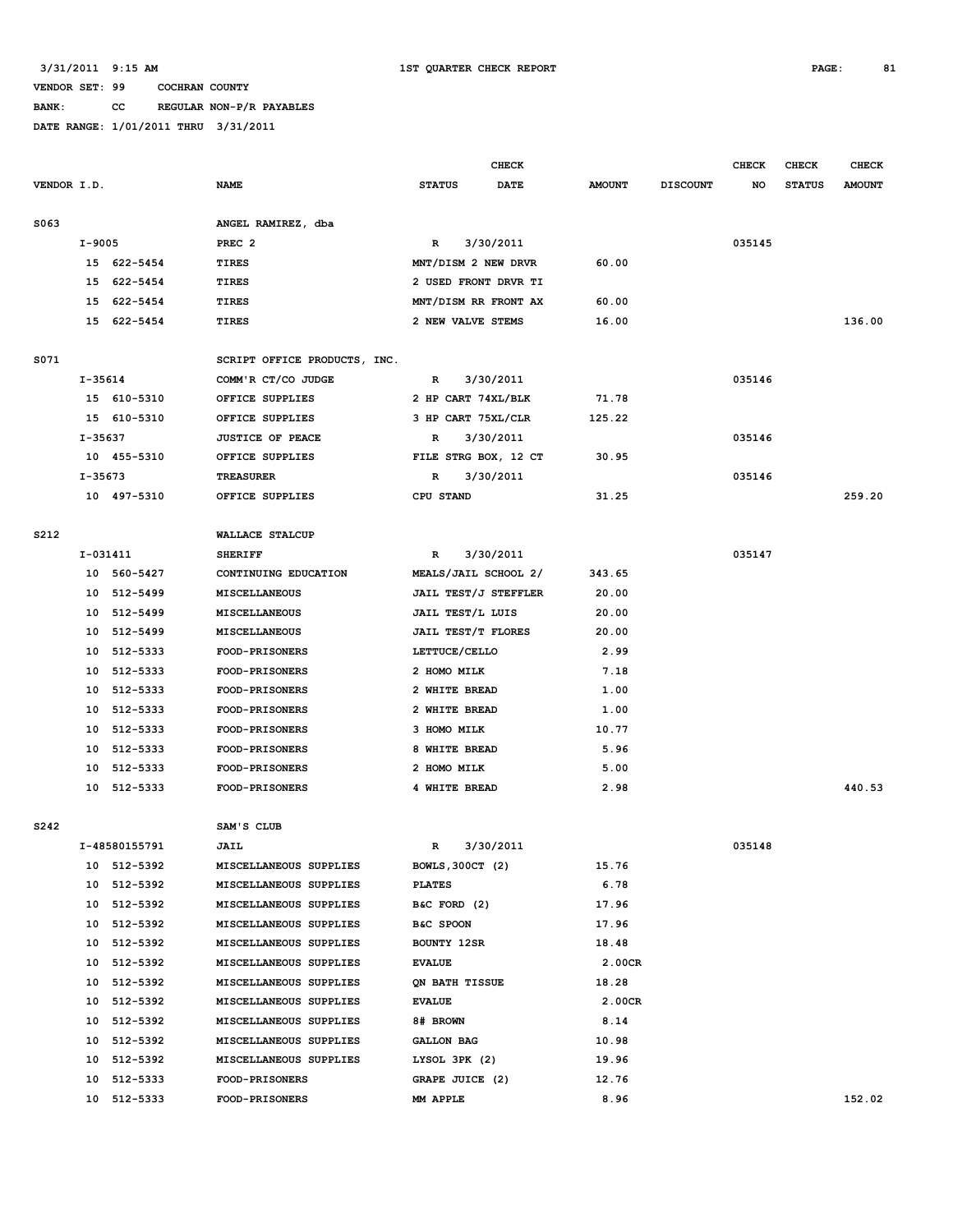**BANK: CC REGULAR NON-P/R PAYABLES**

|             |        |                         |                              |                   | <b>CHECK</b>                                 |                 |                 | <b>CHECK</b> | <b>CHECK</b>  | <b>CHECK</b>  |
|-------------|--------|-------------------------|------------------------------|-------------------|----------------------------------------------|-----------------|-----------------|--------------|---------------|---------------|
| VENDOR I.D. |        |                         | <b>NAME</b>                  | <b>STATUS</b>     | <b>DATE</b>                                  | <b>AMOUNT</b>   | <b>DISCOUNT</b> | NO           | <b>STATUS</b> | <b>AMOUNT</b> |
|             |        |                         |                              |                   |                                              |                 |                 |              |               |               |
| S316        |        |                         | <b>BRYANT SEARS</b>          |                   |                                              |                 |                 |              |               |               |
|             |        | I-TRNSPT 03/14/11       | <b>JUV PROBATION</b>         | R                 | 3/30/2011                                    |                 |                 | 035149       |               |               |
|             |        | 10 571-5427             | CONTINUING EDUCATION         |                   | TRANSPORT JUV#807/ME                         | 18.05           |                 |              |               | 18.05         |
|             |        |                         |                              |                   |                                              |                 |                 |              |               |               |
| S338        |        |                         | PREMIER FOOT SOLUTIONS       |                   |                                              |                 |                 |              |               |               |
|             | I-1916 |                         | <b>SHERIFF</b>               | R                 | 3/30/2011                                    |                 |                 | 035150       |               |               |
|             |        | 10 560-5205             | <b>UNIFORMS</b>              |                   | 5 MEN'S TAN UNIF SHI                         | 182.50          |                 |              |               |               |
|             |        | 10 560-5205             | <b>UNIFORMS</b>              |                   | 3 MEN'S TAN UNIF SHI                         | 97.50           |                 |              |               |               |
|             |        | 10 560-5205             | <b>UNIFORMS</b>              |                   | 3 MEN'S WHITE UNIF S                         | 97.50           |                 |              |               |               |
|             | 10     | 560-5205                | <b>UNIFORMS</b>              |                   | 2 MEN'S WHITE UNIF S                         | 65.00           |                 |              |               |               |
|             | 10     | 512-5205                | <b>UNIFORMS</b>              |                   | 1 WOMEN'S TAN UNIF S                         | 48.50           |                 |              |               |               |
|             | 10     | 560-5205                | <b>UNIFORMS</b>              |                   | 3 MEN'S TAN UNIF SHI                         | 143.70          |                 |              |               |               |
|             | 10     | 560-5205                | <b>UNIFORMS</b>              |                   | 1 MEN'S WHITE UNIF S                         | 47.90           |                 |              |               |               |
|             | 10     | 560-5205                | <b>UNIFORMS</b>              |                   | 3 MEN'S TAN UNIF SHI                         | 131.25          |                 |              |               |               |
|             | 10     | 560-5205                | <b>UNIFORMS</b>              |                   | 2 MEN'S TAN UNIF SHI                         | 78.00           |                 |              |               |               |
|             | I-1918 |                         | SHERIFF/JAIL                 | R                 | 3/30/2011                                    |                 |                 | 035150       |               |               |
|             |        | 10 512-5205             | <b>UNIFORMS</b>              | <b>FLAG PATCH</b> |                                              | 3.00            |                 |              |               |               |
|             |        | 10 560-5205             | <b>UNIFORMS</b>              | 22 FLAG PATCHES   |                                              | 66.00           |                 |              |               | 960.85        |
|             |        |                         |                              |                   |                                              |                 |                 |              |               |               |
| S347        |        |                         | SOUTHERN TIRE MART, LLC      |                   |                                              |                 |                 |              |               |               |
|             |        | I-70099450              | PREC <sub>2</sub>            | R                 | 3/30/2011                                    |                 |                 | 035151       |               |               |
|             |        | 15 622-5454             | TIRES                        | 2 11R22.5 TIRES   |                                              | 569.08          |                 |              |               |               |
|             | 15     | 622-5454                | <b>TIRES</b>                 |                   | 1 11R24.5 XTRA DUTY                          | 320.19          |                 |              |               |               |
|             | 15     | 622-5454                | <b>TIRES</b>                 | FET               |                                              | 58.78CR         |                 |              |               |               |
|             |        | 15 622-5454             | TIRES                        | FET               |                                              | 34.59CR         |                 |              |               |               |
|             |        | I-70100205              | PREC <sub>4</sub>            | R                 | 3/30/2011                                    |                 |                 | 035151       |               |               |
|             |        | 15 624-5454             | TIRES                        |                   | 14.00-24/12 ARMOUR R                         | 360.00          |                 |              |               | 1,155.90      |
|             |        |                         |                              |                   |                                              |                 |                 |              |               |               |
| S378        |        |                         | DALILA SEPULBEDA             |                   |                                              |                 |                 |              |               |               |
|             |        | I-DW#14342              | <b>ACTIVITY BLDG</b>         | R                 | 3/30/2011                                    |                 |                 | 035152       |               |               |
|             |        | 10 000-4370.101         | RENT-ACTIVITY BUILDING       |                   | REFUND DEP FOR 3/12/                         | 125.00          |                 |              |               | 125.00        |
|             |        |                         |                              |                   |                                              |                 |                 |              |               |               |
| T050        |        |                         | TAC UNEMPLOYMENT FUND        |                   |                                              |                 |                 |              |               |               |
|             |        | I-1ST QTR 2011          | ALL DEPARTMENTS              | R                 | 3/30/2011                                    |                 |                 | 035153       |               |               |
|             |        | 10 400-5206             | <b>UNEMPLOYMENT</b>          |                   | OTRLY UNEMPLYMNT-CO                          | 15.56           |                 |              |               |               |
|             | 10     | 403-5206                | UNEMPLOYMENT                 |                   | QTRLY UNEMPLYMNT-CLE                         | 33.18           |                 |              |               |               |
|             | 10     | 435-5206                | UNEMPLOYMENT                 |                   | QTRLY UNEMPLYMNT-DIS                         | 5.96            |                 |              |               |               |
|             | 10     | 455-5206                | UNEMPLOYMENT                 |                   | QTRLY UNEMPLYMNT-J P                         | 15.38           |                 |              |               |               |
|             | 10     | 475-5206                | UNEMPLOYMENT                 |                   | QTRLY UNEMPLYMNT-CO                          | 19.49           |                 |              |               |               |
|             | 10     | 476-5206                | UNEMPLOYMENT                 |                   | QTRLYUNEMPLYMNT-DIST                         | 6.13            |                 |              |               |               |
|             | 10     | 495-5206                | UNEMPLOYMENT                 |                   | QTRLY UNEMPLYMNT-CO                          | 34.81           |                 |              |               |               |
|             | 10     | 497-5206                | UNEMPLOYMENT                 |                   | QTRLY UNEMPLYMNT-TRE                         | 1.09            |                 |              |               |               |
|             | 10     | 499-5206                | UNEMPLOYMENT                 |                   | QTRLY UNEMPLYMNT-TAX                         | 33.13           |                 |              |               |               |
|             | 10     | 510-5206                | UNEMPLOYMENT                 |                   | QTRLY UNEMPLYMNT-CRT                         | 15.96           |                 |              |               |               |
|             | 10     | 512-5206                | UNEMPLOYMENT                 |                   | QTRLY UNEMPLYMNT-JAI                         | 38.79           |                 |              |               |               |
|             | 10     | 516-5206                | UNEMPLOYMENT                 |                   | QTRLY UNEMPLYMNT-CEM                         | 16.47           |                 |              |               |               |
|             | 10     | 560-5206<br>10 571-5206 | UNEMPLOYMENT<br>UNEMPLOYMENT |                   | QTRLY UNEMPLYMNT-SHE<br>QTRLY UNEMPLYMNT-JUV | 182.69<br>14.87 |                 |              |               |               |
|             |        |                         |                              |                   |                                              |                 |                 |              |               |               |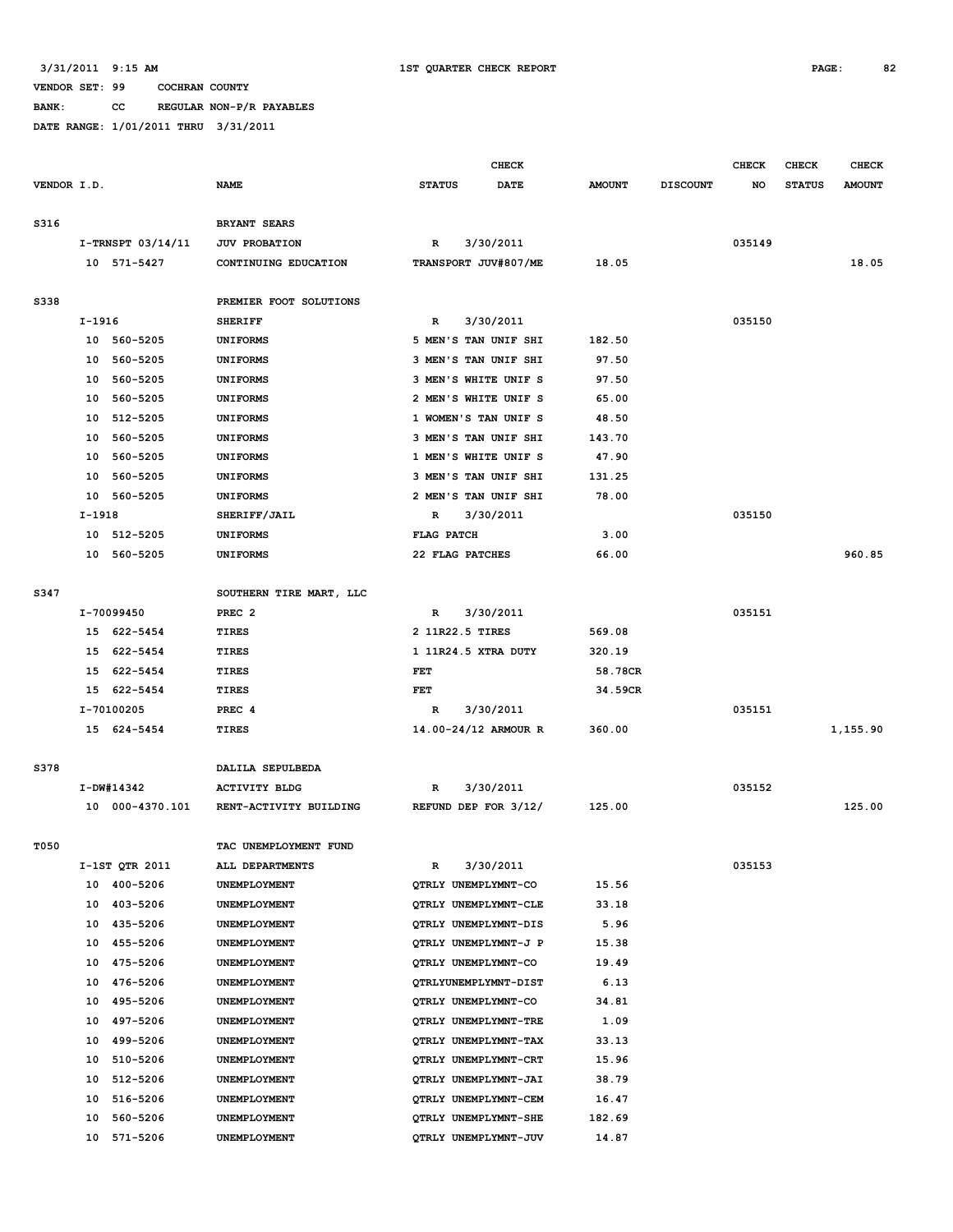| <b>BANK:</b> | CC. |  | REGULAR NON-P/R PAYABLES |
|--------------|-----|--|--------------------------|
|              |     |  |                          |

|             |         |                   |                                                  |                     | <b>CHECK</b>         |               |                 | <b>CHECK</b> | <b>CHECK</b>  | <b>CHECK</b>  |
|-------------|---------|-------------------|--------------------------------------------------|---------------------|----------------------|---------------|-----------------|--------------|---------------|---------------|
| VENDOR I.D. |         |                   | <b>NAME</b>                                      | <b>STATUS</b>       | DATE                 | <b>AMOUNT</b> | <b>DISCOUNT</b> | NO           | <b>STATUS</b> | <b>AMOUNT</b> |
|             |         |                   |                                                  |                     |                      |               |                 |              |               |               |
| T050        |         |                   | TAC UNEMPLOYMENT FUND CONT                       |                     |                      |               |                 |              |               |               |
|             |         | I-1ST QTR 2011    | ALL DEPARTMENTS                                  | R                   | 3/30/2011            |               |                 | 035153       |               |               |
|             |         | 10 650-5206       | UNEMPLOYMENT                                     |                     | QTRLY UNEMPLYMNT-LIB | 16.46         |                 |              |               |               |
|             |         | 10 660-5206       | UNEMPLOYMENT                                     |                     | QTRLY UNEMPLYMNT-PAR | 12.89         |                 |              |               |               |
|             | 10      | 662-5206          | UNEMPLOYMENT                                     |                     | QTRLY UNEMPLYMNT-ACT | 16.47         |                 |              |               |               |
|             | 10      | 663-5206          | UNEMPLOYMENT                                     |                     | QTRLY UNEMPLYMNT-SR  | 19.63         |                 |              |               |               |
|             | 10      | 665-5206          | UNEMPLOYMENT                                     |                     | QTRLY UNEMPLYMNT-EXT | 25.97         |                 |              |               |               |
|             | 15      | 621-5206          | UNEMPLOYMENT                                     |                     | QTRLY UNEMPLYMNT-PRE | 37.65         |                 |              |               |               |
|             | 15      | 622-5206          | UNEMPLOYMENT                                     |                     | QTRLY UNEMPLYMNT-PRE | 33.45         |                 |              |               |               |
|             | 15      | 623-5206          | UNEMPLOYMENT                                     |                     | QTRLY UNEMPLYMNT-PRE | 35.99         |                 |              |               |               |
|             |         | 15 624-5206       | UNEMPLOYMENT                                     |                     | QTRLY UNEMPLYMNT-PRE | 33.22         |                 |              |               | 665.24        |
|             |         |                   |                                                  |                     |                      |               |                 |              |               |               |
| T051        |         |                   | TAC RISK MANAGEMENT POOL                         |                     |                      |               |                 |              |               |               |
|             |         | I-AUDIT PREM 2011 | WORKERS COMP RESERVE                             | R                   | 3/30/2011            |               |                 | 035154       |               |               |
|             |         | 10 000-2500.10    | RESERVE FOR W/C, UNEMPLYMNT W/C AUDIT PREMIUM 20 |                     |                      | 2,824.00      |                 |              |               | 2,824.00      |
|             |         |                   |                                                  |                     |                      |               |                 |              |               |               |
| T083        |         |                   | TYLER TECHNOLOGIES, INC                          |                     |                      |               |                 |              |               |               |
|             | I-10697 |                   | NON-DEPT'L                                       | R                   | 3/30/2011            |               |                 | 035155       |               |               |
|             |         | 10 409-5411       | MAINTENANCE CONTRACTS                            |                     | MONTHLY NETWORK FEE  | 200.00        |                 |              |               | 200.00        |
|             |         |                   |                                                  |                     |                      |               |                 |              |               |               |
| T268        |         |                   | TOM'S TREE PLACE                                 |                     |                      |               |                 |              |               |               |
|             |         | $I-3$ TREES       | <b>COURTHOUSE</b>                                | $\mathbb{R}$        | 3/30/2011            |               |                 | 035156       |               |               |
|             |         | 10 510-5451       | <b>REPAIR</b>                                    |                     | 3 CHINESE PISTACHE T | 967.50        |                 |              |               |               |
|             | 10      | 510-5451          | <b>REPAIR</b>                                    | MILEAGE             |                      | 220.00        |                 |              |               |               |
|             |         | 10 510-5451       | <b>REPAIR</b>                                    | <b>INSTALLATION</b> |                      | 483.75        |                 |              |               | 1,671.25      |
|             |         |                   |                                                  |                     |                      |               |                 |              |               |               |
| U019        |         |                   | UNITED SUPERMARKETS, INC                         |                     |                      |               |                 |              |               |               |
|             |         | I-2833 03/10/11   | <b>JAIL</b>                                      | R                   | 3/30/2011            |               |                 | 035157       |               |               |
|             |         | 10 512-5333       | <b>FOOD-PRISONERS</b>                            |                     | 3 JD BRKFST BOWL     | 7.50          |                 |              |               |               |
|             | 10      | 512-5333          | <b>FOOD-PRISONERS</b>                            |                     | 6 JD BRKFST BOWL     | 15.00         |                 |              |               |               |
|             | 10      | 512-5333          | FOOD-PRISONERS                                   |                     | 8 JD BRKFST BOWL     | 20.00         |                 |              |               |               |
|             | 10      | 512-5333          | <b>FOOD-PRISONERS</b>                            |                     | 12 JD BRKFAST BOWL   | 30.00         |                 |              |               |               |
|             |         | 10 512-5333       | <b>FOOD-PRISONERS</b>                            |                     | 11 AJ EGG/BACON/FRI  | 19.69         |                 |              |               |               |
|             |         | 10 512-5333       | <b>FOOD-PRISONERS</b>                            |                     | 11 AJ EGG/SAUSAGE    | 19.69         |                 |              |               |               |
|             |         | 10 512-5333       | <b>FOOD-PRISONERS</b>                            | 11 AJ FR TOAST      |                      | 19.69         |                 |              |               |               |
|             |         | 10 512-5333       | FOOD-PRISONERS                                   |                     | 11 PANCAKE/SAUS      | 19.69         |                 |              |               |               |
|             |         | 10 512-5333       | FOOD-PRISONERS                                   | 2 FC SUGAR          |                      | 13.98         |                 |              |               |               |
|             |         | 10 512-5333       | <b>FOOD-PRISONERS</b>                            |                     | 2 5# BAG RED DEL     | 9.98          |                 |              |               |               |
|             |         | 10 512-5333       | <b>FOOD-PRISONERS</b>                            |                     | 2 NAVEL ORANGES      | 9.98          |                 |              |               |               |
|             |         | 10 512-5333       | <b>FOOD-PRISONERS</b>                            |                     | 2 ROMAINE GARDEN     | 5.18          |                 |              |               |               |
|             |         | 10 512-5333       | <b>FOOD-PRISONERS</b>                            |                     | ICEBERG LETTUCE      | 1.59          |                 |              |               |               |
|             |         | I-RX17293         | <b>JAIL</b>                                      | $\mathbb{R}$        | 3/30/2011            |               |                 | 035157       |               |               |
|             |         | 10 512-5391       | MEDICAL CARE-PRISONERS                           |                     | MEDS FOR JEREMY EVAN | 48.99         |                 |              |               | 240.96        |
|             |         |                   |                                                  |                     |                      |               |                 |              |               |               |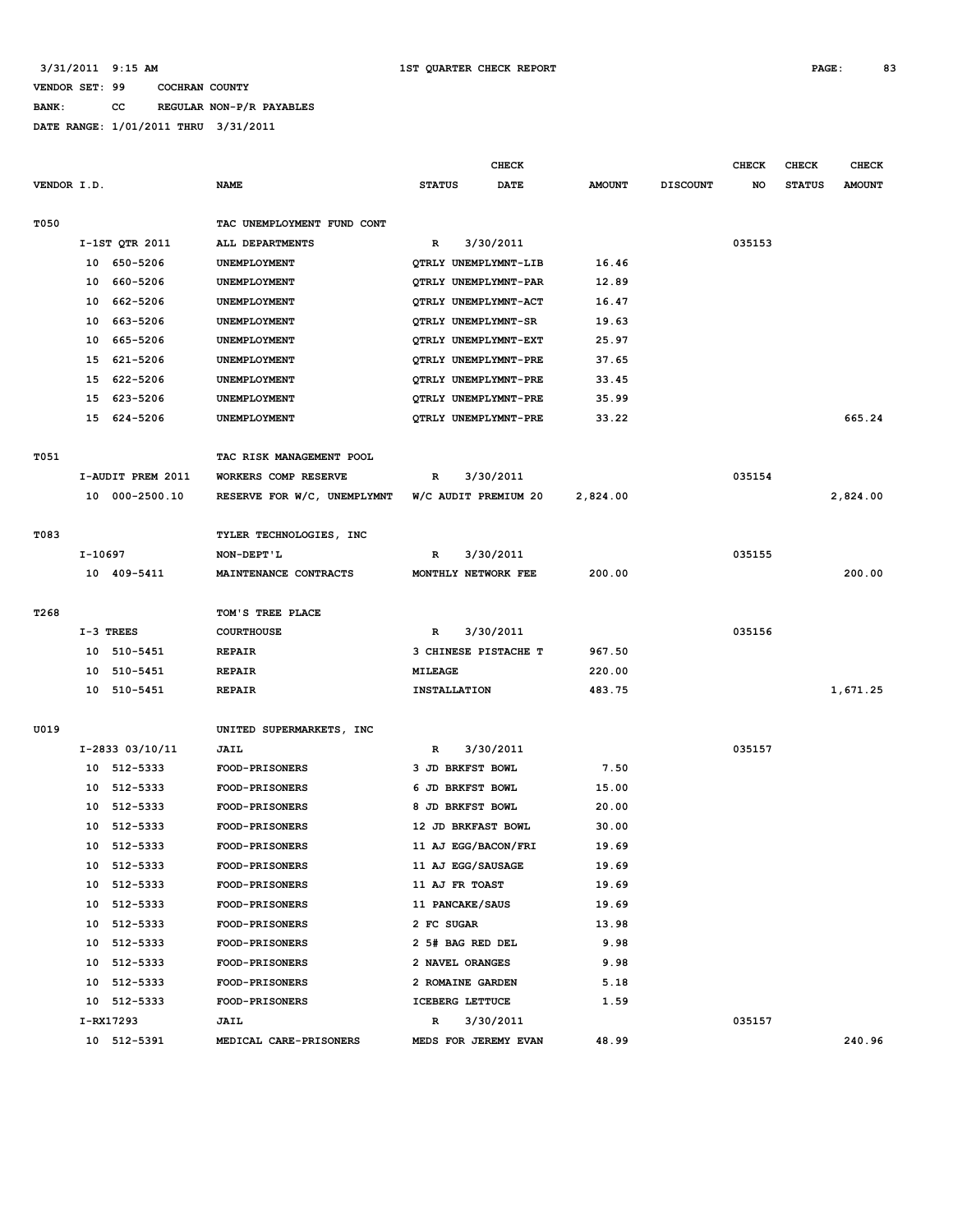**BANK: CC REGULAR NON-P/R PAYABLES**

|             |                                       |                                | <b>CHECK</b>         |             |               |                 | <b>CHECK</b> | <b>CHECK</b>  | <b>CHECK</b>  |
|-------------|---------------------------------------|--------------------------------|----------------------|-------------|---------------|-----------------|--------------|---------------|---------------|
| VENDOR I.D. |                                       | <b>NAME</b>                    | <b>STATUS</b>        | <b>DATE</b> | <b>AMOUNT</b> | <b>DISCOUNT</b> | NO           | <b>STATUS</b> | <b>AMOUNT</b> |
| <b>W008</b> |                                       | WEST TEXAS COUNTY JUDGES & COM |                      |             |               |                 |              |               |               |
|             | I-CONF REGIS/SIMPSON COMMISSIONERS CT |                                | $\mathbb{R}$         | 3/30/2011   |               |                 | 035158       |               |               |
|             | 15 610-5427                           | COMM-CONTINUING EDUCATION      | CONF REGIS/COMM'R SI |             | 175.00        |                 |              |               | 175.00        |
|             |                                       |                                |                      |             |               |                 |              |               |               |
| W055        |                                       | WINDSTREAM COMMUNICATIONS SW   |                      |             |               |                 |              |               |               |
|             | I-266-0638 APR 11                     | <b>MUSEUM</b>                  | $\mathbb{R}$         | 3/30/2011   |               |                 | 035159       |               |               |
|             | 10 652-5420                           | <b>TELECOMMUNICATIONS</b>      | PHONE SVC            |             | 48.51         |                 |              |               |               |
|             | 10 652-5420                           | <b>TELECOMMUNICATIONS</b>      | INTERNET SVC         |             | 52.92         |                 |              |               |               |
|             | 10 652-5420                           | <b>TELECOMMUNICATIONS</b>      | LONG DISTANCE SVC    |             | 4.59          |                 |              |               |               |
|             | 10 652-5420                           | <b>TELECOMMUNICATIONS</b>      | LATE CHGS            |             | 5.28          |                 |              |               |               |
|             | I-266-5051 APR 11                     | LIBRARY                        | R                    | 3/30/2011   |               |                 | 035159       |               |               |
|             | 10 650-5420                           | <b>TELECOMMUNICATIONS</b>      | PHONE SVC            |             | 170.18        |                 |              |               |               |
|             | 10 650-5420                           | <b>TELECOMMUNICATIONS</b>      | INTERNET SVC         |             | 49.99         |                 |              |               |               |
|             | 10 650-5420                           | <b>TELECOMMUNICATIONS</b>      | LONG DISTANCE SVC    |             | 2.94          |                 |              |               |               |
|             | I-266-5074 APR 11                     | ADULT PROBATION                | R                    | 3/30/2011   |               |                 | 035159       |               |               |
|             | 10 570-5420                           | <b>TELECOMMUNICATIONS</b>      | PHONE SVC            |             | 46.71         |                 |              |               |               |
|             | 10 570-5420                           | <b>TELECOMMUNICATIONS</b>      | VOICEMAIL SVC        |             | 11.97         |                 |              |               |               |
|             | 10 570-5420                           | TELECOMMUNICATIONS             | LONG DISTANCE        |             | 0.02          |                 |              |               |               |
|             | I-266-5161 APR 11                     | <b>TREASURER</b>               | R                    | 3/30/2011   |               |                 | 035159       |               |               |
|             | 10 497-5420                           | <b>TELECOMMUNICATIONS</b>      | PHONE SVC            |             | 46.71         |                 |              |               |               |
|             | I-266-5171 APR 11                     | TAX A/C                        | R                    | 3/30/2011   |               |                 | 035159       |               |               |
|             | 10 499-5420                           | <b>TELECOMMUNICATIONS</b>      | PHONE SVC            |             | 140.84        |                 |              |               |               |
|             | 10 499-5420                           | TELECOMMUNICATIONS             | INTERNET SVC         |             | 102.94        |                 |              |               |               |
|             | 10 499-5420                           | TELECOMMUNICATIONS             | TERM AGRMNT          |             | 20.00CR       |                 |              |               |               |
|             | 10 499-5420                           | <b>TELECOMMUNICATIONS</b>      | LONG DISTANCE SVC    |             | 5.84          |                 |              |               |               |
|             | I-266-5211 APR 11                     | <b>SHERIFF</b>                 | R                    | 3/30/2011   |               |                 | 035159       |               |               |
|             | 10 560-5420                           | <b>TELECOMMUNICATIONS</b>      | PHONE SVC            |             | 156.19        |                 |              |               |               |
|             | 10 560-5420                           | <b>TELECOMMUNICATIONS</b>      | CALL RETURN          |             | 1.50          |                 |              |               |               |
|             | 10 560-5420                           | TELECOMMUNICATIONS             | LONG DISTANCE SVC    |             | 0.91          |                 |              |               |               |
|             | I-266-5215 APR 11                     | <b>EXTENSION SVC</b>           | R                    | 3/30/2011   |               |                 | 035159       |               |               |
|             | 10 665-5420                           | <b>TELECOMMUNICATIONS</b>      | PHONE SVC/3 LINES    |             | 148.04        |                 |              |               |               |
|             | 10 665-5420                           | TELECOMMUNICATIONS             | INTERNET SVC         |             | 154.99        |                 |              |               |               |
|             | 10 665-5420                           | TELECOMMUNICATIONS             | 3 YR TERM AGRMT      |             | 35.00CR       |                 |              |               |               |
|             | 10 665-5420                           | TELECOMMUNICATIONS             | LONG DISTANCE SVC    |             | 2.25          |                 |              |               |               |
|             | 10 665-5420                           | <b>TELECOMMUNICATIONS</b>      | CALL RETURN/2        |             | 3.00          |                 |              |               |               |
|             | I-266-5302 APR 11                     | <b>JUSTICE OF PEACE</b>        | $\mathbb{R}$         | 3/30/2011   |               |                 | 035159       |               |               |
|             | 10 455-5420                           | <b>TELECOMMUNICATIONS</b>      | PHONE SVC            |             | 46.71         |                 |              |               |               |
|             | 10 455-5420                           | <b>TELECOMMUNICATIONS</b>      | LONG DISTANCE SVC    |             | 2.31          |                 |              |               |               |
|             | I-266-5450 APR 11                     | COUNTY/DIST CLERK              | $\mathbb{R}$         | 3/30/2011   |               |                 | 035159       |               |               |
|             | 10 403-5420                           | <b>TELECOMMUNICATIONS</b>      | PHONE SVC            |             | 155.86        |                 |              |               |               |
|             | 10 403-5420                           | TELECOMMUNICATIONS             | LONG DISTANCE SVC    |             | 12.20         |                 |              |               |               |
|             | I-266-5508 APR 11                     | COUNTY JUDGE/COMM'R CT         | $\mathbb{R}$         | 3/30/2011   |               |                 | 035159       |               |               |
|             | 15 610-5420                           | TELECOMMUNICATIONS             | PHONE SVC/2 LINES    |             | 109.54        |                 |              |               |               |
|             | 15 610-5420                           | TELECOMMUNICATIONS             | LONG DISTANCE        |             | 0.26          |                 |              |               |               |
|             | I-266-5822 APR 11                     | AUDITOR & NON-DEPT'L           | R                    | 3/30/2011   |               |                 | 035159       |               |               |
|             | 10 495-5420                           | TELECOMMUNICATIONS             | PHONE SVC 1 LINE     |             | 46.70         |                 |              |               |               |
|             | 10 495-5420                           | TELECOMMUNICATIONS             | <b>BUS BROADBAND</b> |             | 59.99         |                 |              |               |               |
|             | 10 495-5420                           | <b>TELECOMMUNICATIONS</b>      | 3 YR TRM AGRMT       |             | 35.00CR       |                 |              |               |               |
|             |                                       |                                |                      |             |               |                 |              |               |               |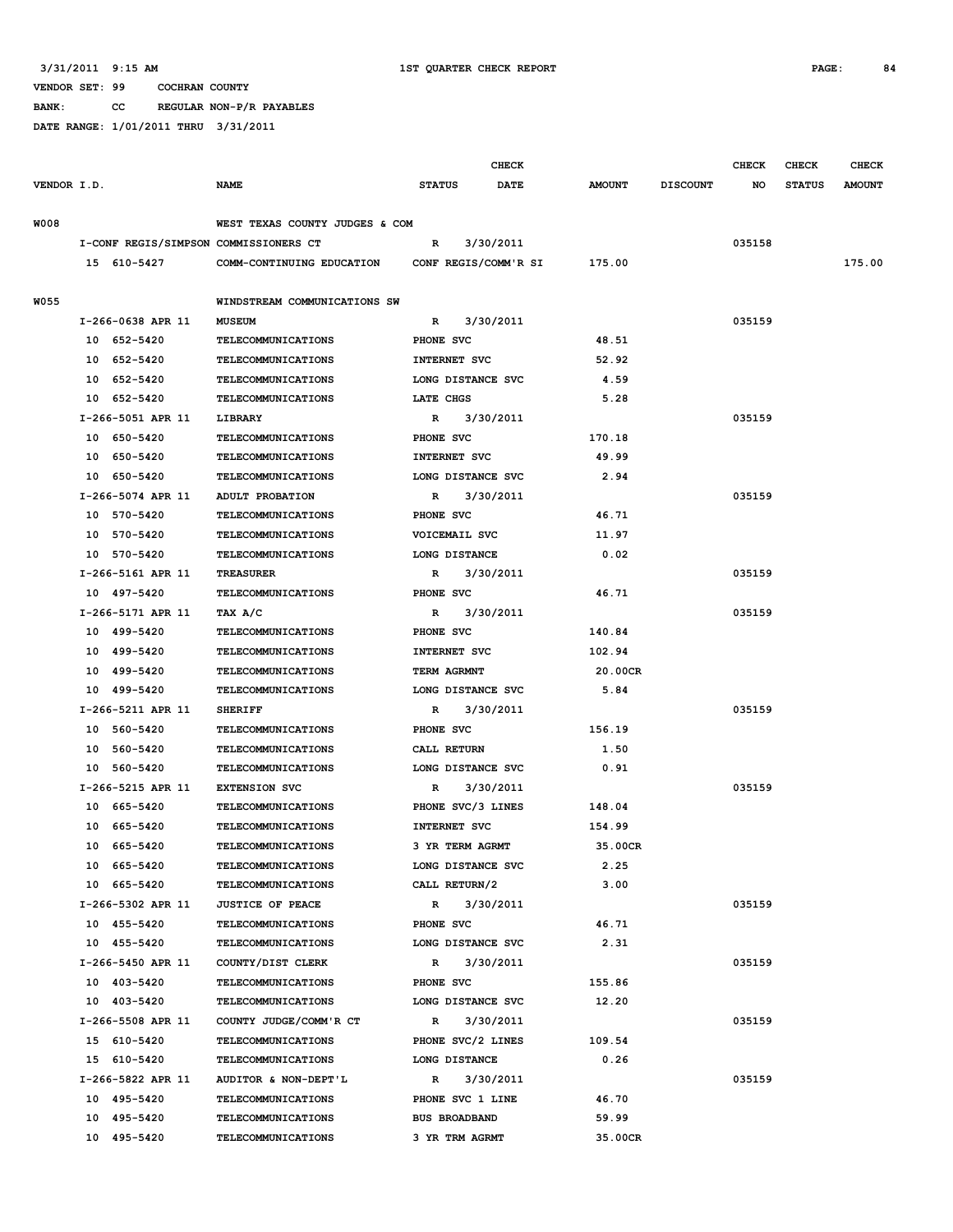**BANK: CC REGULAR NON-P/R PAYABLES DATE RANGE: 1/01/2011 THRU 3/31/2011**

|             |    |                   | <b>CHECK</b>                         |                     |                      |               |                 | <b>CHECK</b> | CHECK         | <b>CHECK</b>  |
|-------------|----|-------------------|--------------------------------------|---------------------|----------------------|---------------|-----------------|--------------|---------------|---------------|
| VENDOR I.D. |    |                   | <b>NAME</b>                          | <b>STATUS</b>       | DATE                 | <b>AMOUNT</b> | <b>DISCOUNT</b> | NO           | <b>STATUS</b> | <b>AMOUNT</b> |
|             |    |                   |                                      |                     |                      |               |                 |              |               |               |
| <b>W055</b> |    |                   | WINDSTREAM COMMUNICATICONT           |                     |                      |               |                 |              |               |               |
|             |    | I-266-5822 APR 11 | AUDITOR & NON-DEPT'L                 | R                   | 3/30/2011            |               |                 | 035159       |               |               |
|             |    | 10 495-5420       | TELECOMMUNICATIONS                   | LONG DISTANCE       |                      | 0.77          |                 |              |               |               |
|             |    | 10 409-5420       | <b>TELECOMMUNICATIONS</b>            | FAX LINE 266-5629   |                      | 46.71         |                 |              |               |               |
|             |    | 10 409-5420       | TELECOMMUNICATIONS                   | INTERNET SVC        |                      | 154.99        |                 |              |               |               |
|             |    | 10 409-5420       | <b>TELECOMMUNICATIONS</b>            | 3 YR CREDIT         |                      | 10.00CR       |                 |              |               |               |
|             |    | 10 409-5420       | <b>TELECOMMUNICATIONS</b>            | FAX LONG DISTANCE   |                      | 1.24          |                 |              |               |               |
|             |    | I-266-8661 APR 11 | COUNTY ATTORNEY                      | R                   | 3/30/2011            |               |                 | 035159       |               |               |
|             |    | 10 475-5420       | <b>TELECOMMUNICATIONS</b>            | PHONE SVC/2 LINES   |                      | 104.98        |                 |              |               |               |
|             |    | 10 475-5420       | TELECOMMUNICATIONS                   | INTERNET SVC        |                      | 79.99         |                 |              |               |               |
|             |    | 10 475-5420       | TELECOMMUNICATIONS                   | TERM AGRMT          |                      | 20.00CR       |                 |              |               |               |
|             |    | 10 475-5420       | <b>TELECOMMUNICATIONS</b>            | LONG DISTANCE SVC   |                      | 0.16          |                 |              |               |               |
|             |    | I-266-8888 APR 11 | <b>SHERIFF</b>                       | R                   | 3/30/2011            |               |                 | 035159       |               |               |
|             |    | 10 560-5420       | TELECOMMUNICATIONS                   |                     | FAX LINE & CRIME CON | 44.06         |                 |              |               |               |
|             |    | 10 560-5420       | <b>TELECOMMUNICATIONS</b>            | LONG DISTANCE       |                      | 0.46          |                 |              |               |               |
|             |    | I-266/5411 APR 11 | JUVENILE PROBATION                   | $\mathbf R$         | 3/30/2011            |               |                 | 035159       |               |               |
|             |    | 10 571-5420       | TELECOMMUNICATIONS                   | PHONE SVC           |                      | 46.71         |                 |              |               |               |
|             |    | 10 571-5420       | <b>TELECOMMUNICATIONS</b>            | LONG DISTANCE SVC   |                      | 2.47          |                 |              |               |               |
|             |    | I-266/5412 APR 11 | DISTRICT COURT                       | R                   | 3/30/2011            |               |                 | 035159       |               |               |
|             |    | 10 435-5420       | TELECOMMUNICATIONS                   | PHONE SVC           |                      | 98.89         |                 |              |               |               |
|             |    | 10 435-5420       | <b>TELECOMMUNICATIONS</b>            | INTERNET SVC        |                      | 139.98        |                 |              |               |               |
|             |    | 10 435-5420       | <b>TELECOMMUNICATIONS</b>            | 3 YR TERM AGRMT     |                      | 30.00CR       |                 |              |               | 2,161.30      |
|             |    |                   |                                      |                     |                      |               |                 |              |               |               |
| X001        |    |                   | XCEL ENERGY                          |                     |                      |               |                 |              |               |               |
|             |    | I-0363230614      | PREC <sub>2</sub>                    | R                   | 3/30/2011            |               |                 | 035161       |               |               |
|             |    | 15 622-5440       | UTILITIES                            | 10 KWH SHOP         |                      | 11.96         |                 |              |               |               |
|             |    | 15 622-5440       | UTILITIES                            | AREA LIGHT          |                      | 15.74         |                 |              |               | 27.70         |
|             |    |                   |                                      |                     |                      |               |                 |              |               |               |
| X001        |    |                   | XCEL ENERGY                          |                     |                      |               |                 |              |               |               |
|             |    |                   | I-54-1324315-7 0411 ALMOST ALL DEPTS | R                   | 3/30/2011            |               |                 | 035162       |               |               |
|             |    | 30 518-5440       | UTILITIES                            |                     | 300210167 RUNWAY LIG | 81.29         |                 |              |               |               |
|             |    | 10 510-5440       | UTILITIES                            |                     | 300240736 COURTHOUSE | 1,562.06      |                 |              |               |               |
|             |    | 10 660-5440       | UTILITIES & IRRIGATION               |                     | 300265059 SOFTBALL P | 21.60         |                 |              |               |               |
|             |    |                   |                                      | 300282806 TOWER     |                      | 57.86         |                 |              |               |               |
|             |    | 10 580-5440       | UTILITIES [TOWER]                    |                     | 300294119 PREC 1 SHO |               |                 |              |               |               |
|             |    | 15 621-5440       | UTILITIES                            |                     |                      | 53.87         |                 |              |               |               |
|             | 10 | 650-5440          | UTILITIES                            | 300338546 LIBRARY   |                      | 219.15        |                 |              |               |               |
|             |    | 10 652-5440       | UTILITIES                            | 300342232 MUSEUM    |                      | 22.08         |                 |              |               |               |
|             |    | 10 662-5440       | UTILITIES                            |                     | 300390484 ACTIVITY B | 416.29        |                 |              |               |               |
|             |    | 10 660-5440       | UTILITIES & IRRIGATION               | 300410370 PARK      |                      | 169.39        |                 |              |               |               |
|             |    | 10 660-5440       | UTILITIES & IRRIGATION               | 300457515 PARK/SHOP |                      | 51.57         |                 |              |               |               |
|             |    | 10 660-5440       | UTILITIES & IRRIGATION               |                     | 300505444 HOFMAN BAS | 28.43         |                 |              |               |               |
|             | 10 | 516-5440          | UTILITIES                            | 300555198 CEMETERY  |                      | 21.60         |                 |              |               |               |
|             |    | 10 409-5440       | UTILITIES                            |                     | 300577364 102 N MAIN | 36.05         |                 |              |               |               |
|             |    | 10 660-5440       | UTILITIES & IRRIGATION               |                     | 300587052 PARK/SHOWB | 68.01         |                 |              |               |               |
|             |    | 10 660-5440       | UTILITIES & IRRIGATION               |                     | 300587753 RODEO GROU | 21.60         |                 |              |               |               |
|             |    | 10 516-5440       | UTILITIES                            | 300603417 CEMETERY  |                      | 10.98         |                 |              |               |               |
|             | 10 | 516-5440          | UTILITIES                            |                     | 300637038 CEMETERY S | 21.60         |                 |              |               |               |
|             |    | 10 650-5440       | UTILITIES                            | AREA LIGHT LIBRARY  |                      | 14.95         |                 |              |               |               |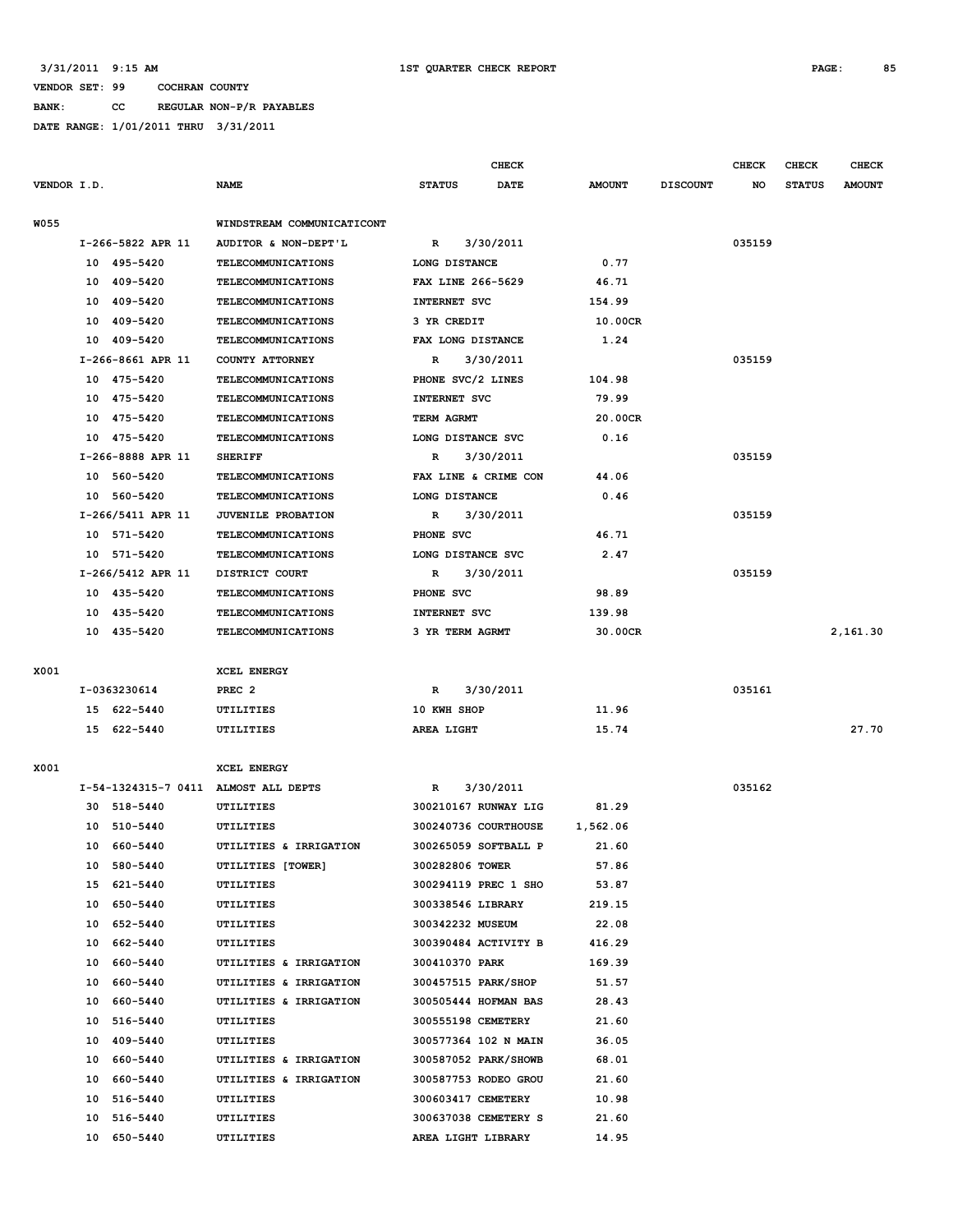### **BANK: CC REGULAR NON-P/R PAYABLES**

**DATE RANGE: 1/01/2011 THRU 3/31/2011**

|             |            |                 | <b>CHECK</b>                         |                    |                       |               |                  |           | <b>CHECK</b>  | <b>CHECK</b>  |
|-------------|------------|-----------------|--------------------------------------|--------------------|-----------------------|---------------|------------------|-----------|---------------|---------------|
| VENDOR I.D. |            |                 | <b>NAME</b>                          | <b>STATUS</b>      | <b>DATE</b>           | <b>AMOUNT</b> | <b>DISCOUNT</b>  | <b>NO</b> | <b>STATUS</b> | <b>AMOUNT</b> |
|             |            |                 |                                      |                    |                       |               |                  |           |               |               |
| X001        |            |                 | <b>XCEL ENERGY</b><br><b>CONT</b>    |                    |                       |               |                  |           |               |               |
|             |            |                 | I-54-1324315-7 0411 ALMOST ALL DEPTS | R                  | 3/30/2011             |               |                  | 035162    |               |               |
|             |            | 10 662-5440     | UTILITIES                            |                    | 2 AREA LIGHTS ACT BL  | 44.82         |                  |           |               |               |
|             |            | 10 660-5440     | UTILITIES & IRRIGATION               |                    | AREA LIGHT PARK SHOP  | 14.60         |                  |           |               | 2,937.80      |
|             |            |                 |                                      |                    |                       |               |                  |           |               |               |
| Y001        |            |                 | YELLOWHOUSE MACHINERY COM            |                    |                       |               |                  |           |               |               |
|             | I-101170   |                 | PREC 3/ROLL-OVER INSP                | R                  | 3/30/2011             |               |                  | 035163    |               |               |
|             |            | 15 623-5451     | <b>REPAIRS</b>                       |                    | INSP ROLL-OVER DMG/C  | 1,945.54      |                  |           |               |               |
|             | 15         | 623-5451        | <b>REPAIRS</b>                       |                    | CHG FILTER, REPR RAIL |               |                  |           |               |               |
|             | 15         | 623-5451        | <b>REPAIRS</b>                       |                    | REPL CAB ROOF, INSTAL |               |                  |           |               |               |
|             | 15         | 623-5451        | <b>REPAIRS</b>                       |                    | REPL PRK BRK PRSSR S  |               |                  |           |               |               |
|             | 15         | 623-5451        | <b>REPAIRS</b>                       |                    | INSTALL ECU UPDATES   |               |                  |           |               |               |
|             | 15         | 623-5451        | <b>REPAIRS</b>                       | <b>PARTS</b>       |                       | 1,634.13      |                  |           |               |               |
|             | 15         | 623-5451        | <b>REPAIRS</b>                       |                    | MILEAGE DEL #1/181 M  | 407.25        |                  |           |               |               |
|             | 15         | 623-5451        | <b>REPAIRS</b>                       | <b>FREIGHT</b>     |                       | 20.98         |                  |           |               |               |
|             | 15         | 623-5451        | <b>REPAIRS</b>                       |                    | MILEAGE DEL #1/181 M  | 407.25        |                  |           |               |               |
|             | 15         | 623-5451        | <b>REPAIRS</b>                       |                    | MILEAGE SVC#3/181 MI  | 181.00        |                  |           |               |               |
|             | 15         | 623-5451        | <b>REPAIRS</b>                       | <b>ENVIRON FEE</b> |                       | 56.59         |                  |           |               |               |
|             | $I-206218$ |                 | PREC 4                               | $\mathbf R$        | 3/30/2011             |               |                  | 035163    |               |               |
|             |            | 15 624-5451     | <b>REPAIRS</b>                       | <b>REAR VIEW</b>   |                       | 109.98        |                  |           |               |               |
|             | 15         | 624-5451        | <b>REPAIRS</b>                       | <b>FREIGHT</b>     |                       | 5.57          |                  |           |               |               |
|             | I-206220   |                 | PREC 1                               | $\mathbf R$        | 3/30/2011             |               |                  | 035163    |               |               |
|             |            | 15 621-5451     | <b>REPAIRS</b>                       | 2 RETAINER/BN IT   |                       | 93.02         |                  |           |               |               |
|             | 15         | 621-5451        | <b>REPAIRS</b>                       | 4 RETAINER/S70     |                       | 14.88         |                  |           |               |               |
|             |            | 15 621-5451     | <b>REPAIRS</b>                       | <b>FREIGHT</b>     |                       | 6.57          |                  |           |               | 4,882.76      |
|             |            |                 |                                      |                    |                       |               |                  |           |               |               |
| W194        |            |                 | DOROTHY PATTON WHITFIELD             |                    |                       |               |                  |           |               |               |
|             |            | I-DW#14319/REPL | ACTIVITY BLDG/REPL CK35065           | R                  | 3/30/2011             |               |                  | 035164    |               |               |
|             |            | 10 000-4370.101 | RENT-ACTIVITY BUILDING               |                    | REF DEP/REPL CK#3506  | 125.00        |                  |           |               | 125.00        |
|             |            |                 |                                      |                    |                       |               |                  |           |               |               |
|             |            |                 |                                      |                    |                       |               |                  |           |               |               |
|             |            |                 |                                      |                    |                       |               |                  |           |               |               |
| * *         |            | $TOTALS$ **     | NO                                   |                    |                       | CHECK AMOUNT  | <b>DISCOUNTS</b> |           |               | TOTAL APPLIED |
|             |            | REGULAR CHECKS: | 376                                  |                    |                       | 462,680.62    |                  | 0.00      |               | 462,680.62    |
|             |            | HAND CHECKS:    | $\mathbf 0$                          |                    |                       | 0.00          |                  | 0.00      |               | 0.00          |
|             |            | DRAFTS:         | $\mathbf 0$                          |                    |                       | 0.00          |                  | 0.00      |               | 0.00          |

 **EFT: 0 0.00 0.00 0.00 NON CHECKS: 0 0.00 0.00 0.00 VOID CHECKS: 2 VOID DEBITS 225.00 VOID CREDITS** 100.00 125.00 0.00 125.00

**TOTAL ERRORS: 0**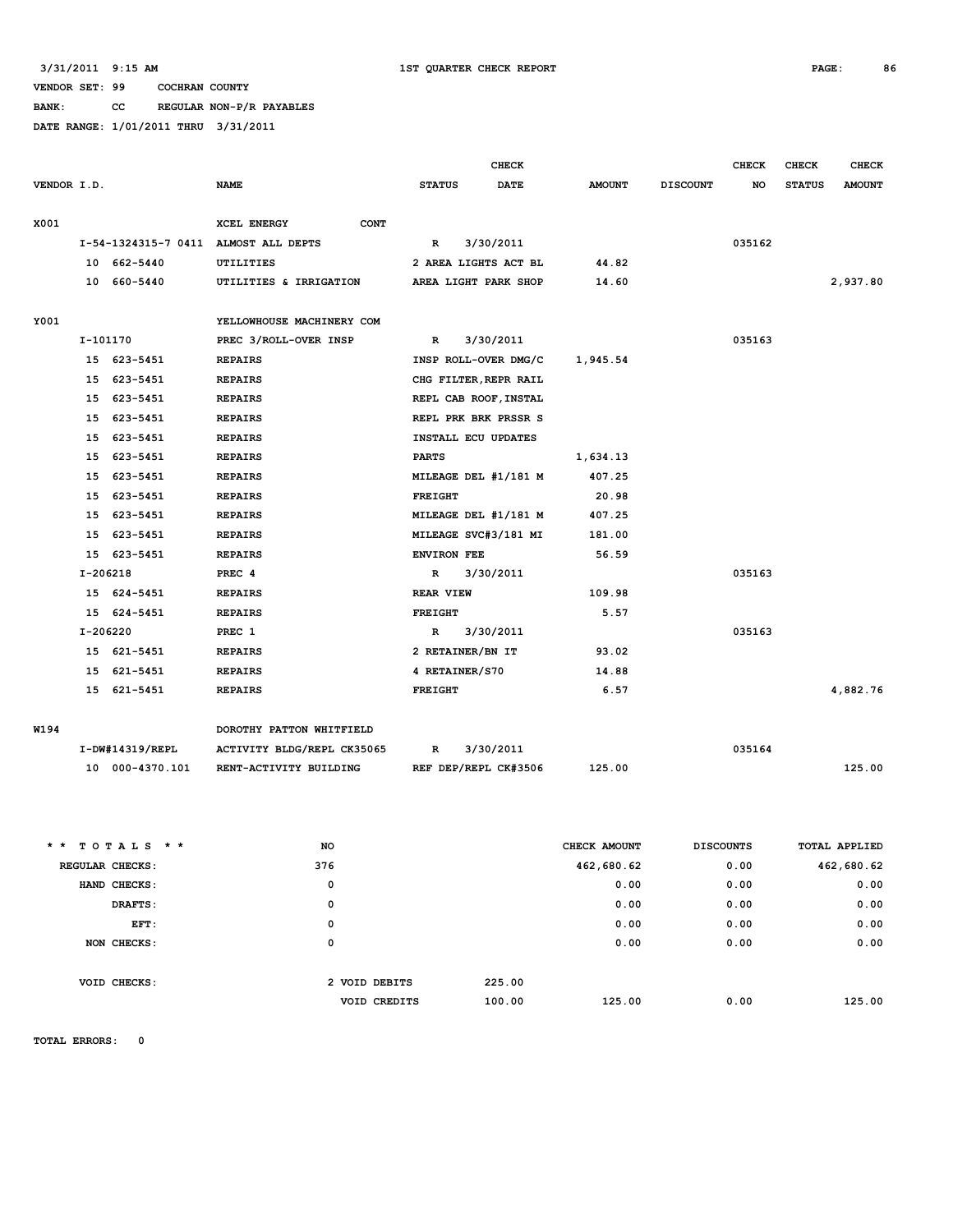**BANK: CC REGULAR NON-P/R PAYABLES**

**DATE RANGE: 1/01/2011 THRU 3/31/2011**

| G/L ACCOUNT              | <b>NAME</b>                                 | <b>AMOUNT</b> |
|--------------------------|---------------------------------------------|---------------|
|                          |                                             |               |
|                          | 10 000-1023 CHANGE FUND - LIBRARY           | 40.00         |
|                          | 10 000-2206.002 ATTORNEY COLLECTION FEES    | 2,849.76      |
| 10 000-2500.10           | RESERVE FOR W/C, UNEMPLYMNT                 | 16,804.00     |
|                          | 10 000-4370.101 RENT-ACTIVITY BUILDING      | 875.00        |
|                          | 10 000-4380.200 OTHER [MISCELLANEOUS]       | 68.95         |
| 10 400-5204              | <b>WORKERS' COMPENSATION</b>                | 46.85         |
| 10 400-5206 UNEMPLOYMENT |                                             | 15.56         |
|                          | 10 403-5204 WORKERS' COMPENSATION           | 60.54         |
| 10 403-5206 UNEMPLOYMENT |                                             | 33.18         |
|                          | 10 403-5310 OFFICE SUPPLIES                 | 3,706.84      |
| 10 403-5311              | <b>POSTAL EXPENSES</b>                      | 771.00        |
| 10 403-5411              | <b>MAINTENANCE CONTRACTS</b>                | 1,500.31      |
| 10 403-5416              | FILMING & INDEXING                          | 1,215.22      |
| 10 403-5420              | TELECOMMUNICATIONS                          | 663.07        |
| 10 403-5481              | DUES AND REGISTRATION                       | 62.50         |
| 10 409-5300              | COUNTY-WIDE SUPPLIES                        | 737.51        |
| 10 409-5406              | APPRAISAL DISTRICT                          | 18,874.23     |
| 10 409-5411              | <b>MAINTENANCE CONTRACTS</b>                | 600.00        |
| 10 409-5420              | TELECOMMUNICATIONS                          | 777.59        |
| 10 409-5440              | UTILITIES                                   | 220.57        |
| 10 409-5451              | <b>REPAIRS</b>                              | 6,524.00      |
|                          | 10 409-5470 DONATION-SOIL & WATER CONSER.   | 4,500.00      |
| 10 409-5482              | PROPERTY INSURANCE                          | 1,937.00      |
| 10 409-5497              | LIABILITY INSURANCE                         | 9,709.00      |
| 10 409-5499              | <b>MISCELLANEOUS</b>                        | 1,732.30      |
| 10 426-5400              | ATTORNEY AD LITEM                           | 2,050.00      |
| 10 435-5204              | <b>WORKERS' COMPENSATION</b>                | 9.29          |
| 10 435-5206              | UNEMPLOYMENT                                | 5.96          |
| 10 435-5400              | <b>ATTORNEY AD LITEM</b>                    | 1,750.00      |
| 10 435-5420              | TELECOMMUNICATIONS                          | 849.95        |
| 10 435-5491 GRAND JURY   |                                             | 600.00        |
| 10 435-5499              | <b>MISCELLANEOUS</b>                        | 64.72         |
| 10<br>455-5204           | <b>WORKERS' COMPENSATION</b>                | 39.32         |
| 10 455-5206              | UNEMPLOYMENT                                | 15.38         |
| 10 455-5310              | OFFICE SUPPLIES                             | 200.95        |
| 10 455-5311              | POSTAL EXPENSES                             | 44.00         |
| 10 455-5405              |                                             |               |
|                          | <b>AUTOPSY</b><br><b>TELECOMMUNICATIONS</b> | 2,200.00      |
| 10 455-5420              |                                             | 192.24        |
| 10 475-5204              | <b>WORKERS' COMPENSATION</b>                | 37.55         |
| 10 475-5206              | UNEMPLOYMENT                                | 19.49         |
| 10 475-5310              | OFFICE SUPPLIES                             | 2.95          |
| 10 475-5420              | <b>TELECOMMUNICATIONS</b>                   | 615.38        |
| 10 475-5481              | DUES AND REGISTRATION                       | 75.00         |
| 10 475-5590              | LAW LIBRARY MTRLS/UPDATES                   | 1,362.38      |
| 10<br>476-5204           | <b>WORKERS' COMPENSATION</b>                | 59.55         |
| 10 476-5206              | UNEMPLOYMENT                                | 6.13          |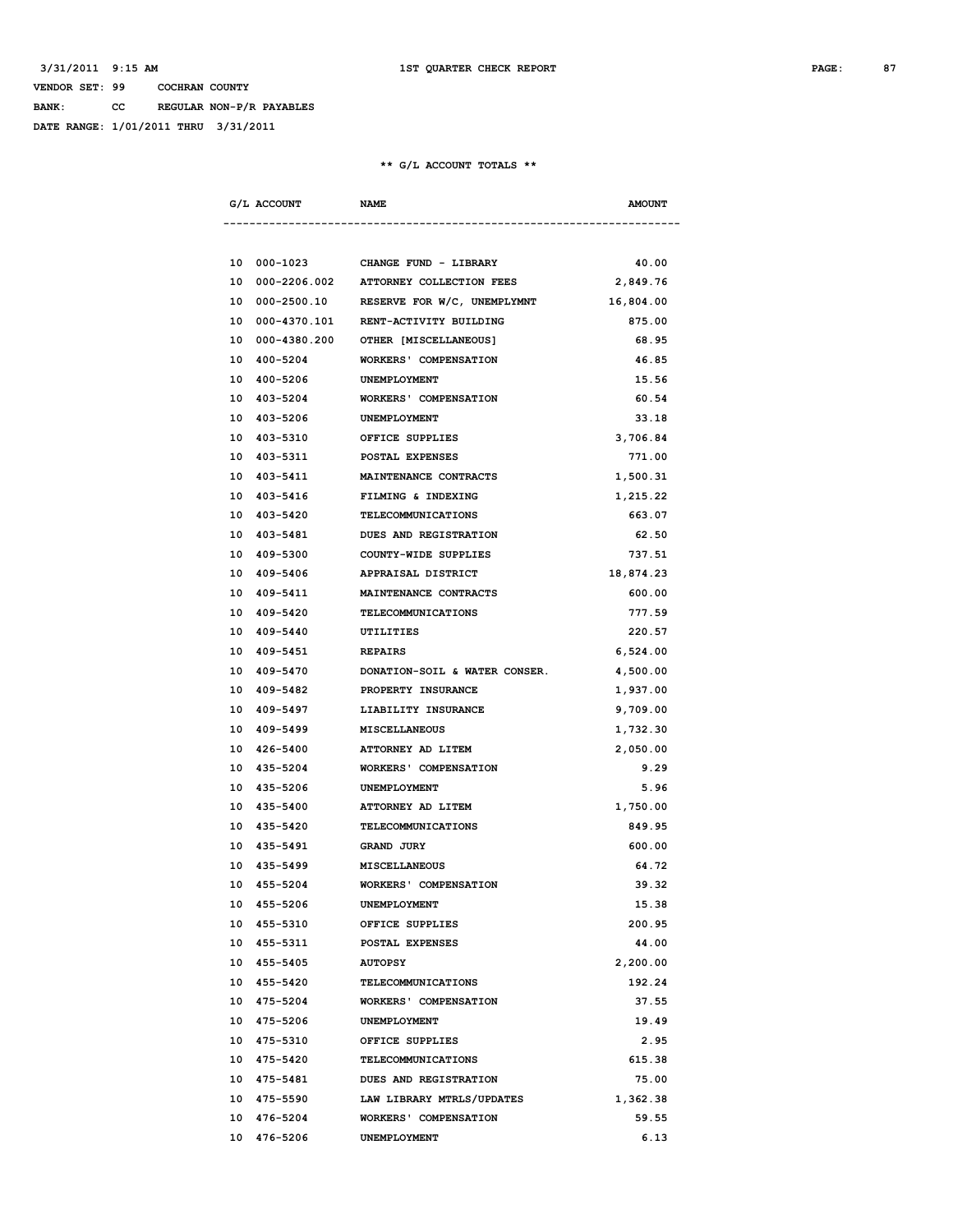**BANK: CC REGULAR NON-P/R PAYABLES**

**DATE RANGE: 1/01/2011 THRU 3/31/2011**

|  | G/L ACCOUNT              | <b>NAME</b>                       | <b>AMOUNT</b> |
|--|--------------------------|-----------------------------------|---------------|
|  |                          |                                   |               |
|  |                          | 10 476-5310 OFFICE SUPPLIES       | 100.00        |
|  | 10 495-5204              | <b>WORKERS' COMPENSATION</b>      | 40.59         |
|  | 10 495-5206              | <b>UNEMPLOYMENT</b>               | 34.81         |
|  | 10 495-5310              | OFFICE SUPPLIES                   | 1,103.90      |
|  | 10 495-5311              | POSTAL EXPENSES                   | 44.60         |
|  | 10 495-5420              | TELECOMMUNICATIONS                | 237.71        |
|  | 10 495-5481              | <b>DUES AND REGISTRATION</b>      | 175.00        |
|  | 10 497-5204              | WORKERS' COMPENSATION             | 22.98         |
|  | 10 497-5206              | UNEMPLOYMENT                      | 1.09          |
|  |                          | 10 497-5310 OFFICE SUPPLIES       | 1,984.43      |
|  |                          | 10 497-5311 POSTAL EXPENSES       | 66.10         |
|  | 10 497-5420              | TELECOMMUNICATIONS                | 187.86        |
|  |                          | 10 497-5427 CONTINUING EDUCATION  | 75.73         |
|  | 10 497-5481              | <b>DUES AND REGISTRATION</b>      | 555.00        |
|  | 10 499-5204              | <b>WORKERS' COMPENSATION</b>      | 60.02         |
|  | 10 499-5206              | UNEMPLOYMENT                      | 33.13         |
|  | 10 499-5310              | OFFICE SUPPLIES                   | 1,109.45      |
|  | 10 499-5311              | POSTAL EXPENSES                   | 1,197.00      |
|  | 10 499-5408              | <b>TAX ROLL</b>                   | 520.00        |
|  | 10 499-5411              | MAINTENANCE CONTRACTS             | 16,618.42     |
|  | 10 499-5420              | TELECOMMUNICATIONS                | 917.24        |
|  |                          | 10 499-5481 DUES AND REGISTRATION | 140.00        |
|  |                          | 10 510-5204 WORKERS' COMPENSATION | 338.90        |
|  | 10 510-5206 UNEMPLOYMENT |                                   | 15.96         |
|  | 10 510-5332              | CUSTODIAL SUPPLIES                | 1,441.93      |
|  | 10 510-5411              | <b>MAINTENANCE CONTRACTS</b>      | 1,797.01      |
|  | 10 510-5440              | UTILITIES                         | 10,710.28     |
|  | 10 510-5451              | <b>REPAIR</b>                     | 2,910.61      |
|  | 10 512-5204              | <b>WORKERS' COMPENSATION</b>      | 581.01        |
|  | 10 512-5205              | <b>UNIFORMS</b>                   | 566.83        |
|  | 10 512-5206              | <b>UNEMPLOYMENT</b>               | 38.79         |
|  | 10 512-5310              | OFFICE SUPPLIES                   | 877.31        |
|  | 10 512-5333              | <b>FOOD-PRISONERS</b>             | 2,627.28      |
|  | 10 512-5391              | MEDICAL CARE-PRISONERS            | 378.24        |
|  | 10 512-5392              | MISCELLANEOUS SUPPLIES            |               |
|  |                          | <b>REPAIR</b>                     | 816.94        |
|  | 10 512-5451              |                                   | 1,569.21      |
|  | 10 512-5499              | <b>MISCELLANEOUS</b>              | 265.00        |
|  | 10 516-5204              | <b>WORKERS' COMPENSATION</b>      | 414.76        |
|  | 10 516-5206              | UNEMPLOYMENT                      | 16.47         |
|  | 10 516-5330              | FUEL & OIL                        | 313.27        |
|  | 10 516-5332              | <b>CUSTODIAL SUPPLIES</b>         | 10.60         |
|  | 10 516-5440              | UTILITIES                         | 202.14        |
|  | 10 516-5451              | <b>REPAIR</b>                     | 1,599.46      |
|  | 10 516-5571              | CAPITAL OUTLAY                    | 18,060.76     |
|  | 10 550-5204              | <b>WORKERS' COMPENSATION</b>      | 190.82        |
|  | 10 550-5330              | FUEL & OIL                        | 62.63         |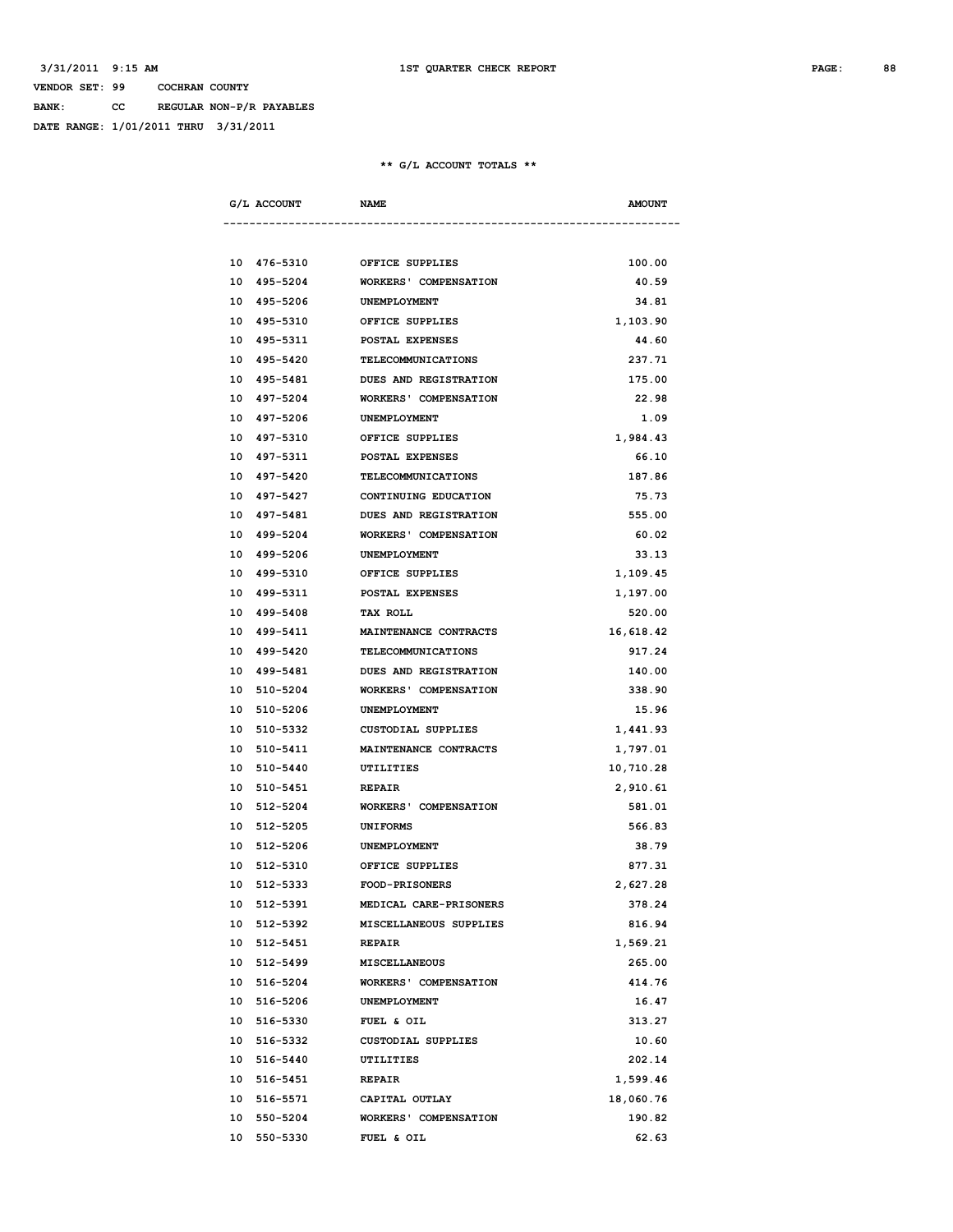**BANK: CC REGULAR NON-P/R PAYABLES**

**DATE RANGE: 1/01/2011 THRU 3/31/2011**

| G/L ACCOUNT    | <b>NAME</b>                  | <b>AMOUNT</b> |
|----------------|------------------------------|---------------|
|                |                              |               |
| 10 550-5427    | CONTINUING EDUCATION         | 25.00         |
| 10 550-5451    | <b>REPAIR</b>                | 15.18         |
| 10 560-5204    | <b>WORKERS' COMPENSATION</b> | 2,575.96      |
| 10 560-5205    | <b>UNIFORMS</b>              | 2,707.23      |
| 10 560-5206    | UNEMPLOYMENT                 | 182.69        |
| 10 560-5310    | OFFICE SUPPLIES              | 674.08        |
| 10 560-5311    | POSTAL EXPENSES              | 44.00         |
| 10 560-5330    | <b>FUEL AND OIL</b>          | 8,236.16      |
| 10 560-5334    | OTHER SUPPLIES               | 1,143.82      |
| 560-5411<br>10 | MAINTENANCE CONTRACTS        | 1,715.34      |
| 10 560-5420    | TELECOMMUNICATIONS           | 1,014.05      |
| 10 560-5427    | CONTINUING EDUCATION         | 944.23        |
| 10 560-5451    | MACHINERY-NON-OFFICE REPAIR  | 1,533.15      |
| 10 560-5452    | OFFICE EQUIPMENT REPAIR      | 165.00        |
| 10 560-5454    | TIRES                        | 617.00        |
| 10 560-5481    | DUES AND REGISTRATION        | 201.00        |
| 10 560-5499    | <b>MISCELLANEOUS</b>         | 120.50        |
| 10 560-5571    | CAPITAL OUTLAY               | 51, 211.11    |
| 10 570-5420    | TELECOMMUNICATIONS           | 234.28        |
| 10 571-5204    | <b>WORKERS' COMPENSATION</b> | 28.58         |
| 10 571-5206    | UNEMPLOYMENT                 | 14.87         |
| 10 571-5310    | OFFICE SUPPLIES              | 49.12         |
| 10 571-5330    | <b>FUEL</b>                  | 571.44        |
| 10 571-5413    | RESIDENTIAL SERVICES         | 6,361.00      |
| 10 571-5420    | TELECOMMUNICATIONS           | 193.22        |
| 10 571-5427    | CONTINUING EDUCATION         | 498.70        |
| 10 571-5451    | <b>REPAIR</b>                | 48.47         |
| 10 580-5404    | MEDICAL-E.M.S. SUBSIDIES     | 25,000.00     |
| 10 580-5414    | FIRE PROTECTION CONTRACTS    | 13,300.00     |
| 10 580-5440    | UTILITIES [TOWER]            | 258.09        |
| 10 580-5450    | <b>REPAIR</b>                | 60.00         |
| 10 640-5440    | UTILITIES                    | 366.52        |
| 10 650-5204    | <b>WORKERS' COMPENSATION</b> | 61.54         |
| 10 650-5206    | UNEMPLOYMENT                 | 16.46         |
| 10 650-5310    | OFFICE SUPPLIES              | 435.09        |
| 10 650-5332    | <b>CUSTODIAL SUPPLIES</b>    | 105.00        |
| 10 650-5411    | MAINTENANCE CONTRACTS        | 113.80        |
| 10 650-5420    | <b>TELECOMMUNICATIONS</b>    | 889.14        |
| 10 650-5427    | CONTINUING EDUCATION         | 58.04         |
| 10 650-5440    | UTILITIES                    | 1,499.08      |
| 10 650-5451    | <b>REPAIR</b>                | 59.78         |
| 10 650-5499    | <b>MISCELLANEOUS</b>         | 63.75         |
| 10 650-5590    | <b>BOOKS</b>                 | 3,442.88      |
| 10 652-5204    | <b>WORKERS' COMPENSATION</b> | 17.49         |
| 10 652-5420    | TELECOMMUNICATIONS           | 442.75        |
| 10 652-5440    | UTILITIES                    | 861.23        |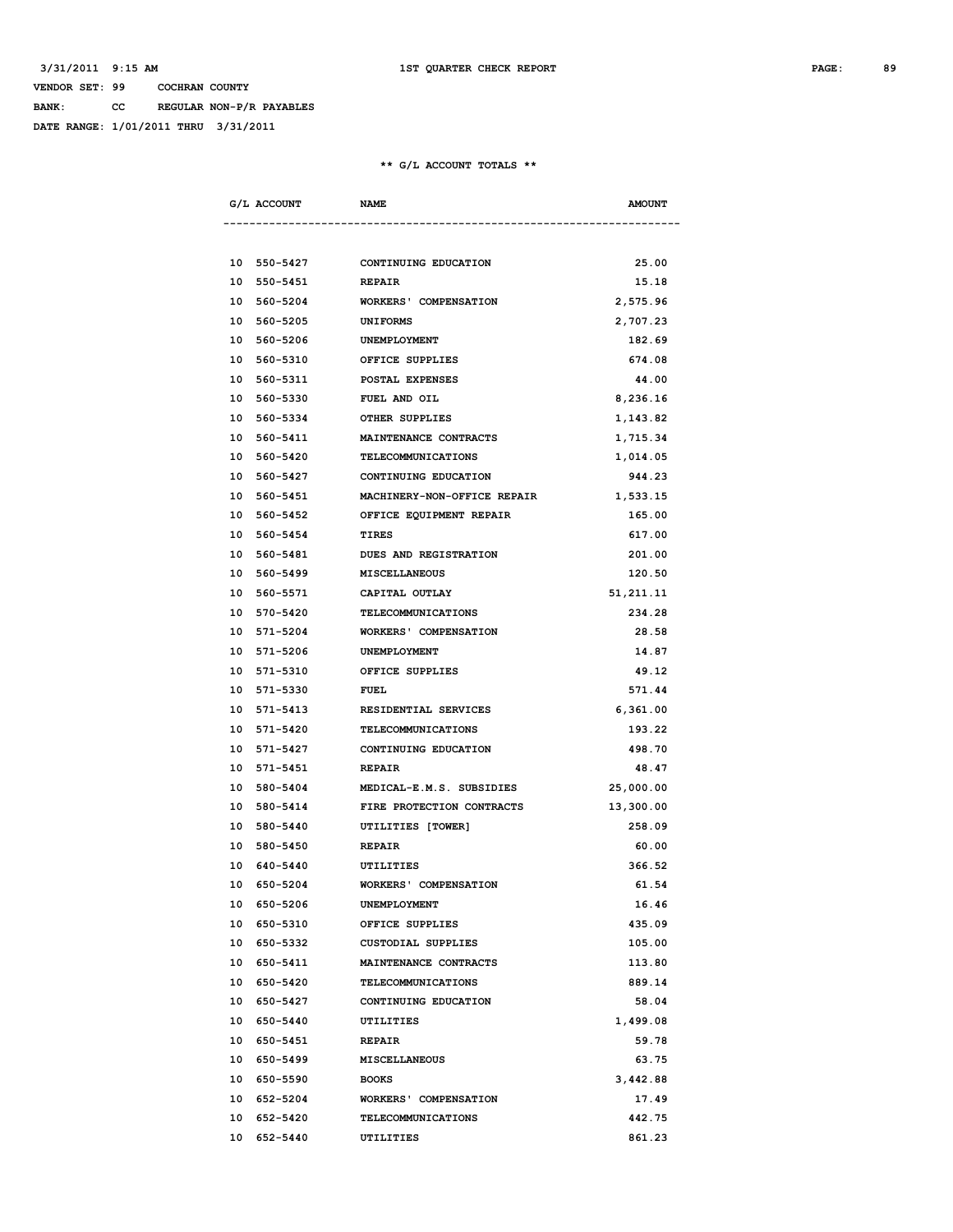**BANK: CC REGULAR NON-P/R PAYABLES**

**DATE RANGE: 1/01/2011 THRU 3/31/2011**

|  | G/L ACCOUNT           | <b>NAME</b>                                | <b>AMOUNT</b> |
|--|-----------------------|--------------------------------------------|---------------|
|  |                       |                                            |               |
|  |                       | 10 660-5204 WORKERS' COMPENSATION          | 280.22        |
|  | 10 660-5206           | <b>UNEMPLOYMENT</b>                        | 12.89         |
|  | 10 660-5330           | <b>FUEL AND OIL</b>                        | 563.06        |
|  | 10 660-5332           | CUSTODIAL SUPPLIES                         | 87.68         |
|  | 10 660-5440           | UTILITIES & IRRIGATION                     | 2,256.85      |
|  | 10 660-5451           | <b>REPAIR</b>                              | 3,550.38      |
|  | 10 662-5204           | <b>WORKERS' COMPENSATION</b>               | 314.79        |
|  |                       | 10 662-5206 UNEMPLOYMENT                   | 16.47         |
|  | 10 662-5332           | CUSTODIAL SUPPLIES                         | 879.22        |
|  | 10 662-5440 UTILITIES |                                            | 6,217.94      |
|  | 10 662-5451 REPAIR    |                                            | 27,469.78     |
|  |                       | 10 663-5204 WORKERS' COMPENSATION          | 115.09        |
|  | 10 663-5206           | UNEMPLOYMENT                               | 19.63         |
|  | 10 663-5333           | <b>FOOD</b>                                | 448.66        |
|  | 10 663-5427           | CONTINUING EDUCATION                       | 61.20         |
|  | 10 665-5204           | <b>WORKERS' COMPENSATION</b>               | 253.85        |
|  | 10 665-5206           | UNEMPLOYMENT                               | 25.97         |
|  | 10 665-5310           | OFFICE SUPPLIES                            | 1,446.90      |
|  | 10 665-5330           | FUEL AND OIL                               | 2,094.83      |
|  | 10 665-5334           | <b>OTHER SUPPLIES</b>                      | 574.30        |
|  |                       | 10 665-5420 TELECOMMUNICATIONS             | 1,095.71      |
|  |                       | 10 665-5427 CO AGENT-TRAVEL-OUT OF COUNTY  | 2,341.31      |
|  |                       | 10 665-5428 FCS AGENT-TRAVEL-OUT OF COUNTY | 843.42        |
|  | 10 665-5451 REPAIRS   |                                            | 164.96        |
|  | 10 665-5454           | <b>TIRES</b>                               | 689.12        |
|  | 10 665-5499           | MISCELLANEOUS                              | 8.99          |
|  | 10 665-5571           | CAPITAL OUTLAY                             | 19,650.00     |
|  | 10 700-5700           | <b>TRANSFERS TO OTHER FUNDS</b>            | 10,000.00     |
|  |                       | *** FUND TOTAL ***                         | 365, 215.53   |
|  |                       |                                            |               |
|  | 11 651-5499           | <b>MISCELLANEOUS</b>                       | 106.00        |
|  | 11 651-5590           | <b>BOOKS</b>                               | 1,126.72      |
|  |                       | *** FUND TOTAL ***                         | 1,232.72      |
|  |                       |                                            |               |
|  | 15 610-5204           | <b>WORKERS' COMPENSATION</b>               | 512.23        |
|  | 15 610-5310           | OFFICE SUPPLIES                            | 483.28        |
|  | 15 610-5420           | <b>TELECOMMUNICATIONS</b>                  | 450.70        |
|  | 15 610-5427           | COMM-CONTINUING EDUCATION                  | 1,876.90      |
|  | 15 610-5428           | CO. JUDGE-CONTINUING EDUCATION             | 116.41        |
|  |                       | DUES AND REGISTRATION                      | 1,625.00      |
|  | 15 610-5481           |                                            |               |
|  | 15 610-5499           | <b>MISCELLANEOUS</b>                       | 660.00        |
|  | 15 621-5204           | <b>WORKERS' COMPENSATION</b>               | 1,214.94      |
|  | 15 621-5206           | UNEMPLOYMENT                               | 37.65         |
|  | 15 621-5330           | FUEL & OIL                                 | 5,014.87      |
|  | 15 621-5356           | ROAD MATERIALS & SUPPLIES                  | 558.32        |
|  | 15 621-5420           | TELECOMMUNICATIONS                         | 80.23         |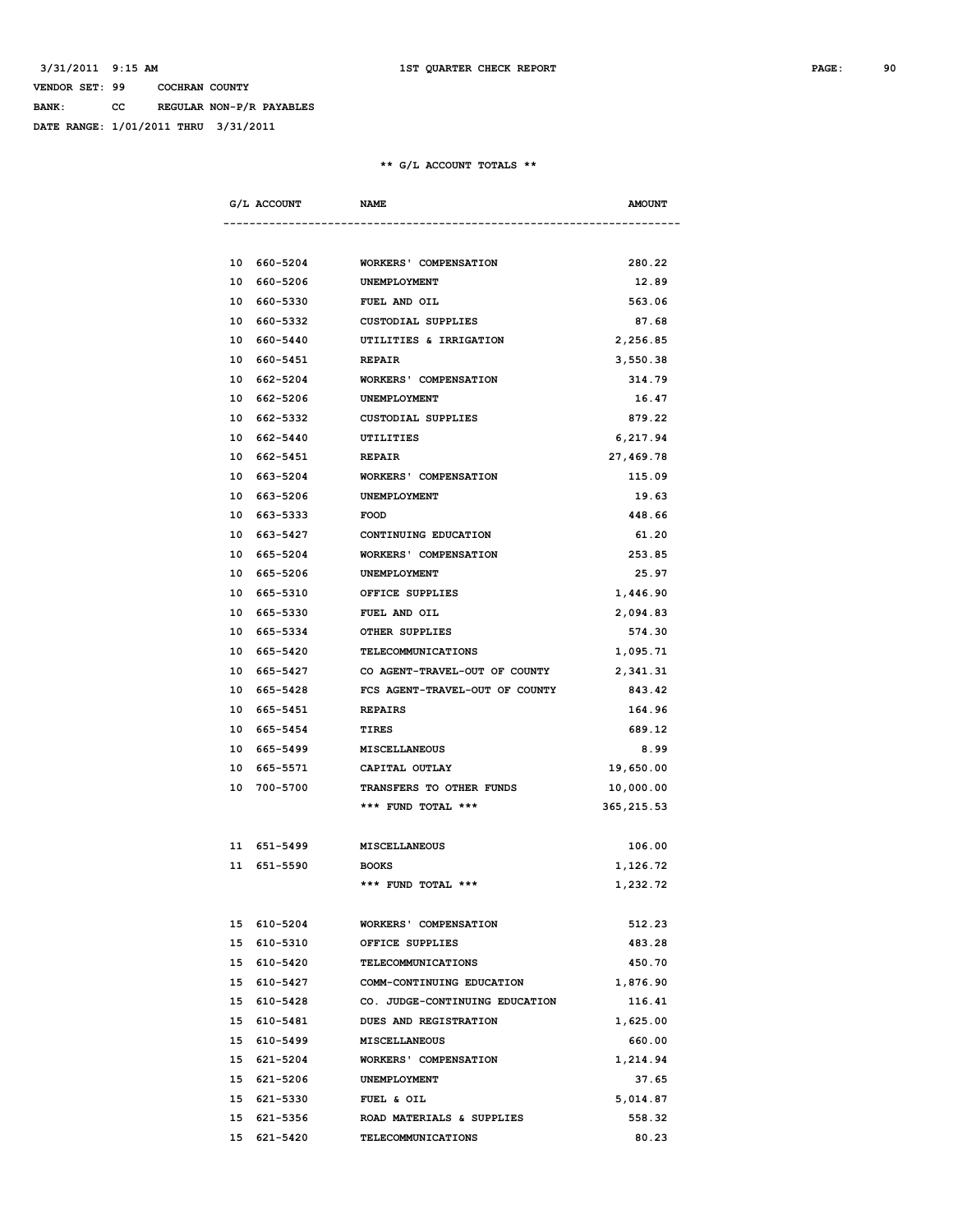**BANK: CC REGULAR NON-P/R PAYABLES**

**DATE RANGE: 1/01/2011 THRU 3/31/2011**

| G/L ACCOUNT | <b>NAME</b>              |                                           | <b>AMOUNT</b> |
|-------------|--------------------------|-------------------------------------------|---------------|
|             |                          |                                           |               |
|             | 15 621-5440 UTILITIES    |                                           | 1,018.19      |
|             | 15 621-5451              | <b>REPAIRS</b>                            | 729.70        |
| 15 621-5454 |                          | TIRES                                     | 417.35        |
|             | 15 621-5571              | CAPITAL OUTLAY                            | 13,225.75     |
|             | 15 622-5204              | WORKERS' COMPENSATION                     | 1,076.80      |
|             | 15 622-5206              | UNEMPLOYMENT                              | 33.45         |
|             | 15 622-5330 FUEL AND OIL |                                           | 3,972.17      |
|             |                          | 15 622-5356 ROAD MATERIALS & SUPPLIES     | 4,391.98      |
|             | 15 622-5440 UTILITIES    |                                           | 423.25        |
|             | 15 622-5451 REPAIRS      |                                           | 3,192.28      |
|             | 15 622-5454 TIRES        |                                           | 1,178.25      |
|             | 15 623-5204              | <b>WORKERS' COMPENSATION</b>              | 1,162.86      |
| 15 623-5206 |                          | UNEMPLOYMENT                              | 35.99         |
| 15 623-5330 |                          | FUEL AND OIL                              | 7,449.74      |
| 15 623-5356 |                          | ROAD MATERIALS & SUPPLIES                 | 6,167.78      |
| 15 623-5440 |                          | UTILITIES                                 | 532.26        |
|             | 15 623-5451              | <b>REPAIRS</b>                            | 5,327.10      |
|             | 15 623-5454              | <b>TIRES</b>                              | 275.80        |
|             |                          | 15 623-5571 CAPITAL OUTLAY                | 4,600.00      |
|             |                          | 15 624-5204 WORKERS' COMPENSATION         | 1,073.28      |
| 15 624-5206 |                          | UNEMPLOYMENT                              | 33.22         |
|             | 15 624-5330 FUEL AND OIL |                                           | 1,760.67      |
|             |                          | 15 624-5356 ROAD MATERIALS & SUPPLIES     | 683.43        |
|             | 15 624-5420              | TELECOMMUNICATIONS                        | 120.78        |
| 15 624-5440 |                          | UTILITIES                                 | 1,501.70      |
|             | 15 624-5451              | <b>REPAIRS</b>                            | 3,860.24      |
| 15 624-5454 |                          | TIRES                                     | 733.35        |
|             |                          | *** FUND TOTAL ***                        | 77,607.90     |
|             |                          | 17 575-5413 PURCHASED RESIDENTIAL SERVICE | 4,840.00      |
|             |                          | *** FUND TOTAL ***                        | 4,840.00      |
| 19 435-5409 |                          | A.D.R. CONTRACT                           | 110.00        |
|             |                          | *** FUND TOTAL ***                        | 110.00        |
| 29 435-5499 |                          | GOV'T CODE 51.601(c) ITEMS                | 173.50        |
|             |                          | *** FUND TOTAL ***                        | 173.50        |
| 30 518-5204 |                          | WORKERS COMPENSATION                      | 120.10        |
| 30 518-5440 |                          | UTILITIES                                 | 316.27        |
|             |                          | *** FUND TOTAL ***                        | 436.37        |
| 31 652-5310 |                          | OFFICE SUPPLIES                           | 74.67         |
| 31 652-5311 |                          | <b>POSTAL EXPENSES</b>                    | 44.00         |
| 31 652-5499 |                          | MISCELLANEOUS                             | 300.00        |
|             |                          | *** FUND TOTAL ***                        | 418.67        |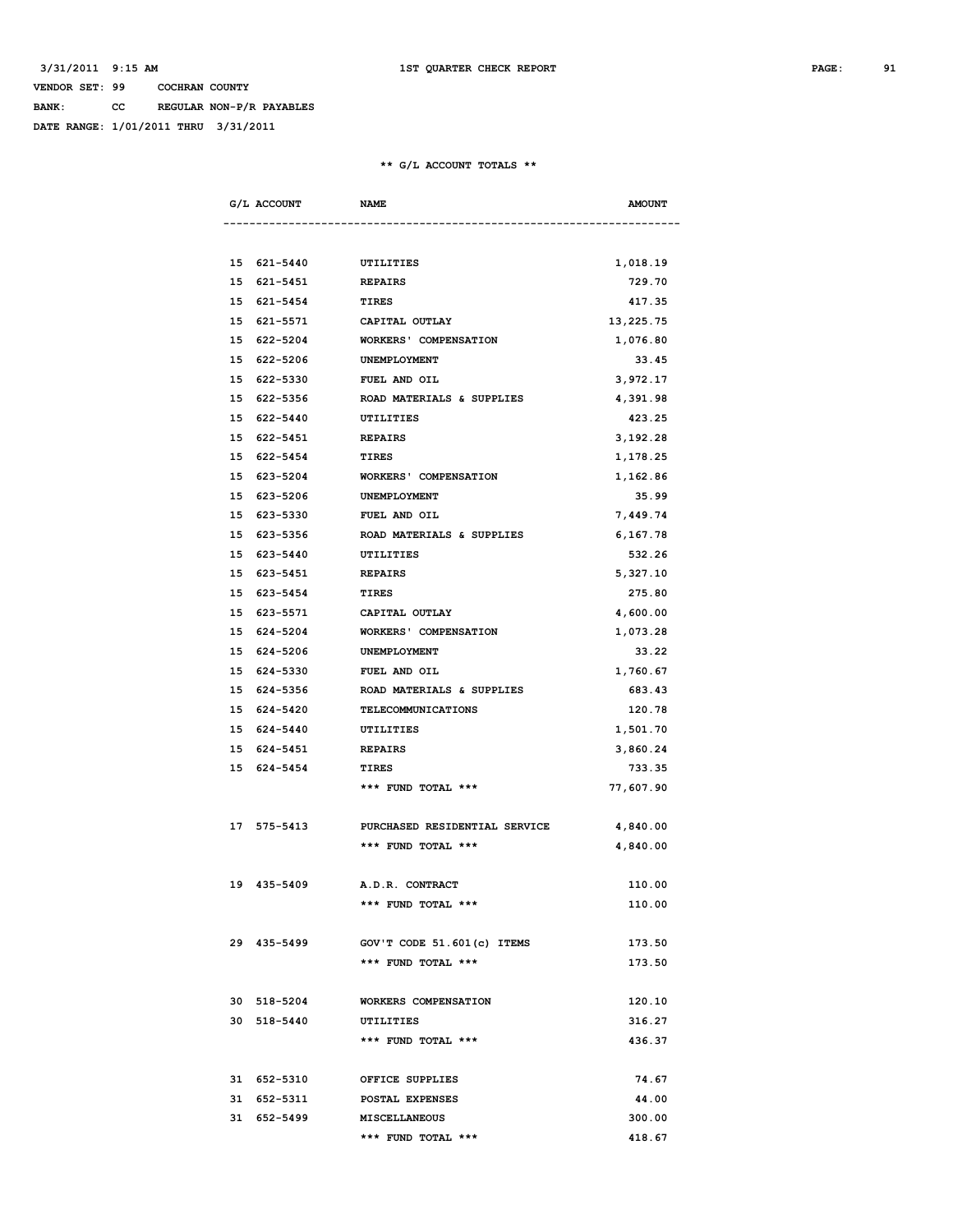**BANK: CC REGULAR NON-P/R PAYABLES**

**DATE RANGE: 1/01/2011 THRU 3/31/2011**

|     | G/L ACCOUNT NAME         |                                                      | <b>AMOUNT</b> |
|-----|--------------------------|------------------------------------------------------|---------------|
|     |                          |                                                      |               |
|     |                          | 90 000-4342 ARREST FEES - STATE OFFICERS 46.00       |               |
| 90  |                          | 000-4347 JUVENILE PROBATION DIVERSION                | 20.00         |
| 90. |                          | 000-4352 GEN REV[TRN CD545.51]CHILD SEA 1.20         |               |
| 90  | 000-4355 MVF CCP 102.022 |                                                      | 7.10          |
| 90  |                          | 000-4358.001 STATE CCC DATE 01-01-04FORWORD 5,507.00 |               |
| 90  |                          | 000-4361 50% OF TIME PAYMENT TO STATE 50 172.50      |               |
| 90. |                          | 000-4363.001 DIVORCE&FAMILY GOV.133.151 90.00        |               |
| 90  |                          | 000-4363.002 OTHER THAN DIVORCE/FAMILY 10B 475.46    |               |
| 90  |                          | 000-4363.003 INDIGENT DEFENSE FEE 313.00             |               |
| 90  |                          | 000-4363.004 CO FILING FEE IND LGL SERV. 115.00      |               |
| 90  |                          | 000-4365 50% OF SEAT BELT (545.412&13) 1,244.52      |               |
| 90  |                          | 000-4367 STF-SUB 95% C (TRANS CD542.40 2,190.00      |               |
| 90  |                          | 000-4368 BB BOND FEE (GVMT CD 41.258) 90.00          |               |
| 90  |                          | 000-4369 EMS TRAUMA SEC49.02 SB1131 250.55           |               |
| 90  |                          | 000-4372 BIRTH CERT. GOV118.015 55.80                |               |
| 90  |                          | 000-4373 MARRIAGE LICENSE GOV 118.011 60.00          |               |
| 90  |                          | 000-4376 CO. CRTCRIMINAL JUDICIAL FUND 80.00         |               |
| 90  |                          | 000-4378 JRF JURY REIMB FEE/CCP102.0045 524.00       |               |
| 90  |                          | 000-4379 JUDICIAL SUPPORT FEE/L133.105 1,283.80      |               |
| 90  |                          | 000-4379.001 DRUG COURT FEE CCP102.0178              | 60.00         |
| 90. |                          | 000-4379.002 7th Crt of Appeal Gov't22.2081 60.00    |               |
|     |                          | *** FUND TOTAL *** 12,645.93                         |               |

| VENDOR SET: 99 | <b>BANK: CC</b> | TOTALS: | 378 | 462,805.62 | 0.00 | 462,805.62 |
|----------------|-----------------|---------|-----|------------|------|------------|
| BANK: CC       | TOTALS:         |         | 378 | 462,805.62 | 0.00 | 462,805.62 |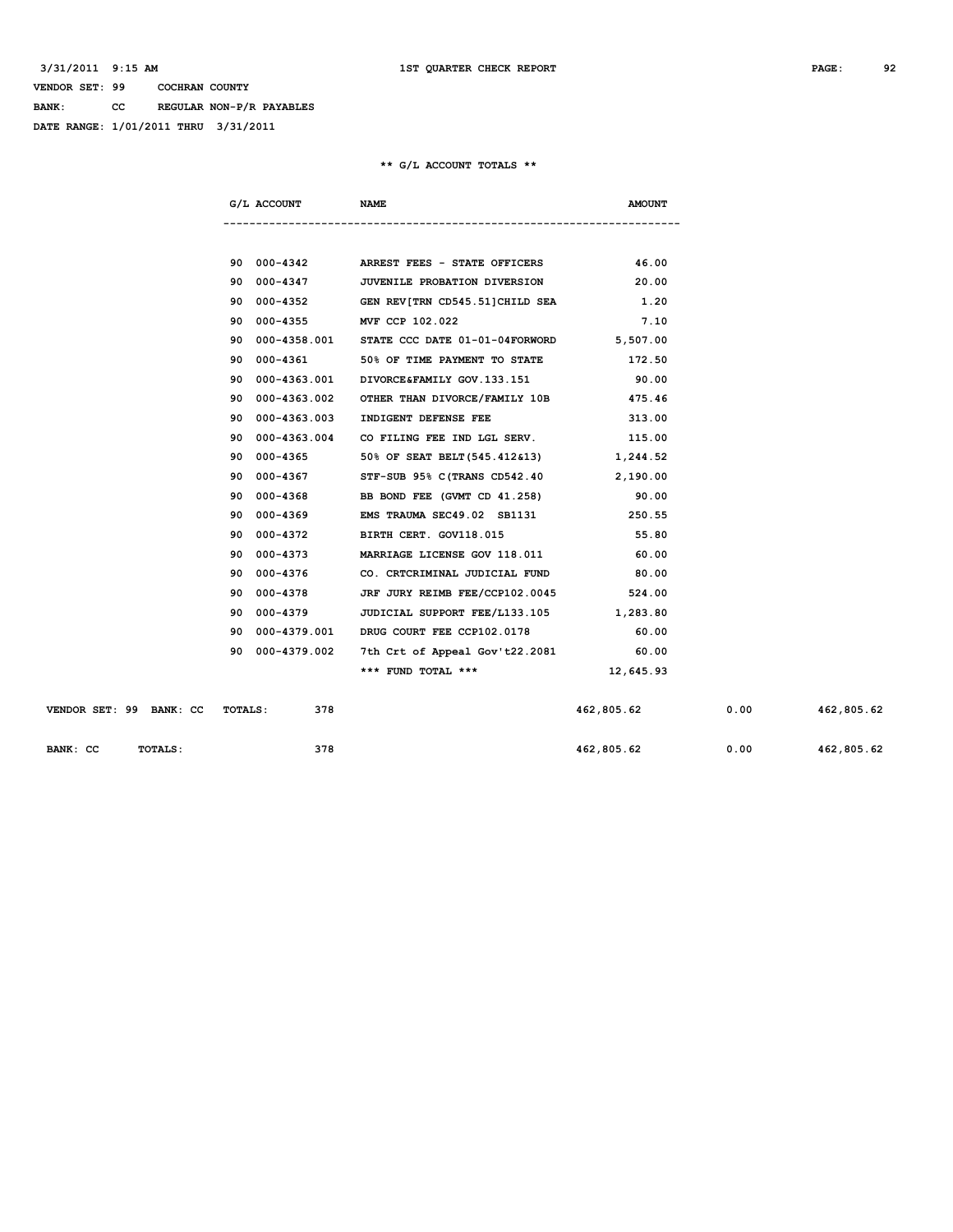### **VENDOR SET: 99 COCHRAN COUNTY BANK: PR PAYROLL PAYABLES**

**DATE RANGE: 1/01/2011 THRU 3/31/2011**

|             |    |                   |                                |                                              | <b>CHECK</b> |               |                 | <b>CHECK</b> | <b>CHECK</b>  | <b>CHECK</b>  |
|-------------|----|-------------------|--------------------------------|----------------------------------------------|--------------|---------------|-----------------|--------------|---------------|---------------|
| VENDOR I.D. |    |                   | <b>NAME</b>                    | <b>STATUS</b>                                | DATE         | <b>AMOUNT</b> | <b>DISCOUNT</b> | NO           | <b>STATUS</b> | <b>AMOUNT</b> |
| A067        |    |                   | AMERICAN FAMILY LIFE ASSURANCE |                                              |              |               |                 |              |               |               |
|             |    | I-08 201101240458 | MONTHLY PREMIUM                | R                                            | 1/31/2011    |               |                 | 034755       |               |               |
|             | 10 | 000-2500.4        | INSURANCE PAYABLE              | MONTHLY PREMIUM                              |              | 436.48        |                 |              |               |               |
|             | 15 | 000-2500.4        | INSURANCE PAYABLE              | MONTHLY PREMIUM                              |              | 73.20         |                 |              |               |               |
|             |    | I-08A201101240458 | MONTHLY PREMIUM                | R                                            | 1/31/2011    |               |                 | 034755       |               |               |
|             |    | 10 000-2500.4     | INSURANCE PAYABLE              | MONTHLY PREMIUM                              |              | 200.46        |                 |              |               | 710.14        |
|             |    |                   |                                |                                              |              |               |                 |              |               |               |
| C253        |    |                   | COCHRAN COUNTY MONEY MKT       |                                              |              |               |                 |              |               |               |
|             |    | I-01 201101240458 | RETIREMENT CONTRIBUTIONS       | R                                            | 1/31/2011    |               |                 | 034756       |               |               |
|             |    | 10 000-2500.3     | <b>TCDRS PAYABLE</b>           | RETIREMENT CONTRIBUT                         |              | 8,708.42      |                 |              |               |               |
|             | 10 | 400-5203          | RETIREMENT                     | RETIREMENT CONTRIBUT                         |              | 951.62        |                 |              |               |               |
|             | 10 | 403-5203          | RETIREMENT                     | RETIREMENT CONTRIBUT                         |              | 1,271.77      |                 |              |               |               |
|             | 10 | 435-5203          | <b>RETIREMENT</b>              | RETIREMENT CONTRIBUT                         |              | 198.15        |                 |              |               |               |
|             | 10 | 455-5203          | RETIREMENT                     | RETIREMENT CONTRIBUT                         |              | 811.79        |                 |              |               |               |
|             | 10 | 475-5203          | RETIREMENT                     | RETIREMENT CONTRIBUT                         |              | 1,170.28      |                 |              |               |               |
|             | 10 | 476-5203          | <b>RETIREMENT</b>              | RETIREMENT CONTRIBUT                         |              | 202.16        |                 |              |               |               |
|             | 10 | 495-5203          | RETIREMENT                     | RETIREMENT CONTRIBUT                         |              | 837.79        |                 |              |               |               |
|             | 10 | 497-5203          | RETIREMENT                     | RETIREMENT CONTRIBUT                         |              | 474.71        |                 |              |               |               |
|             | 10 | 499-5203          | <b>RETIREMENT</b>              | RETIREMENT CONTRIBUT                         |              | 1,212.83      |                 |              |               |               |
|             | 10 | 510-5203          | <b>RETIREMENT</b>              | RETIREMENT CONTRIBUT                         |              | 378.42        |                 |              |               |               |
|             | 10 | 512-5203          | <b>RETIREMENT</b>              | RETIREMENT CONTRIBUT                         |              | 1,008.68      |                 |              |               |               |
|             | 10 | 516-5203          | <b>RETIREMENT</b>              | RETIREMENT CONTRIBUT                         |              | 361.23        |                 |              |               |               |
|             | 10 | 550-5203          | <b>RETIREMENT</b>              | RETIREMENT CONTRIBUT                         |              | 292.42        |                 |              |               |               |
|             | 10 | 560-5203          | <b>RETIREMENT</b>              | RETIREMENT CONTRIBUT                         |              | 5,101.20      |                 |              |               |               |
|             | 10 | 571-5203          | RETIREMENT                     | RETIREMENT CONTRIBUT                         |              | 5.20          |                 |              |               |               |
|             | 10 | 650-5203          | <b>RETIREMENT</b>              | RETIREMENT CONTRIBUT                         |              | 469.59        |                 |              |               |               |
|             | 10 | 652-5203          | <b>RETIREMENT</b>              | RETIREMENT CONTRIBUT                         |              | 19.83         |                 |              |               |               |
|             |    |                   |                                |                                              |              | 249.22        |                 |              |               |               |
|             | 10 | 660-5203          | <b>RETIREMENT</b>              | RETIREMENT CONTRIBUT<br>RETIREMENT CONTRIBUT |              |               |                 |              |               |               |
|             | 10 | 662-5203          | RETIREMENT                     |                                              |              | 356.93        |                 |              |               |               |
|             | 10 | 663-5203          | <b>RETIREMENT</b>              | RETIREMENT CONTRIBUT                         |              | 438.14        |                 |              |               |               |
|             | 10 | 665-5203          | <b>RETIREMENT</b>              | RETIREMENT CONTRIBUT                         |              | 360.85        |                 |              |               |               |
|             | 15 | $000 - 2500.3$    | <b>TCDRS PAYABLE</b>           | RETIREMENT CONTRIBUT                         |              | 2,797.05      |                 |              |               |               |
|             | 15 | 610-5203          | <b>RETIREMENT</b>              | RETIREMENT CONTRIBUT                         |              | 1,968.43      |                 |              |               |               |
|             | 15 | 621-5203          | RETIREMENT                     | RETIREMENT CONTRIBUT                         |              | 803.32        |                 |              |               |               |
|             | 15 | 622-5203          | RETIREMENT                     | RETIREMENT CONTRIBUT                         |              | 813.01        |                 |              |               |               |
|             | 15 | 623-5203          | <b>RETIREMENT</b>              | RETIREMENT CONTRIBUT                         |              | 810.08        |                 |              |               |               |
|             |    | 15 624-5203       | RETIREMENT                     | RETIREMENT CONTRIBUT                         |              | 799.68        |                 |              |               |               |
|             | 17 | 000-2500.3        | <b>TCDRS PAYABLE</b>           | RETIREMENT CONTRIBUT                         |              | 183.39        |                 |              |               |               |
|             |    | 17 573-5203       | RETIREMENT                     | RETIREMENT CONTRIBUT                         |              | 340.57        |                 |              |               |               |
|             | 30 | 000-2500.3        | TCDRS                          | RETIREMENT CONTRIBUT                         |              | 57.51         |                 |              |               |               |
|             | 30 | 518-5203          | RETIREMENT                     | RETIREMENT CONTRIBUT                         |              | 106.81        |                 |              |               | 33,561.08     |
| C300        |    |                   | COCHRAN COUNTY SCHOOLS FEDERAL |                                              |              |               |                 |              |               |               |
|             |    | I-18A201101240458 | MONTHLY PREMUIM                | R                                            | 1/31/2011    |               |                 | 034757       |               |               |
|             |    | 10 000-2500.4     | INSURANCE PAYABLE              | MONTHLY PREMUIM                              |              | 6,084.57      |                 |              |               |               |
|             |    | 15 000-2500.4     | INSURANCE PAYABLE              | MONTHLY PREMUIM                              |              | 840.48        |                 |              |               |               |
|             |    |                   |                                |                                              |              |               |                 |              |               |               |

 **30 000-2500.4 AFLAC MONTHLY PREMUIM 94.49 7,019.54**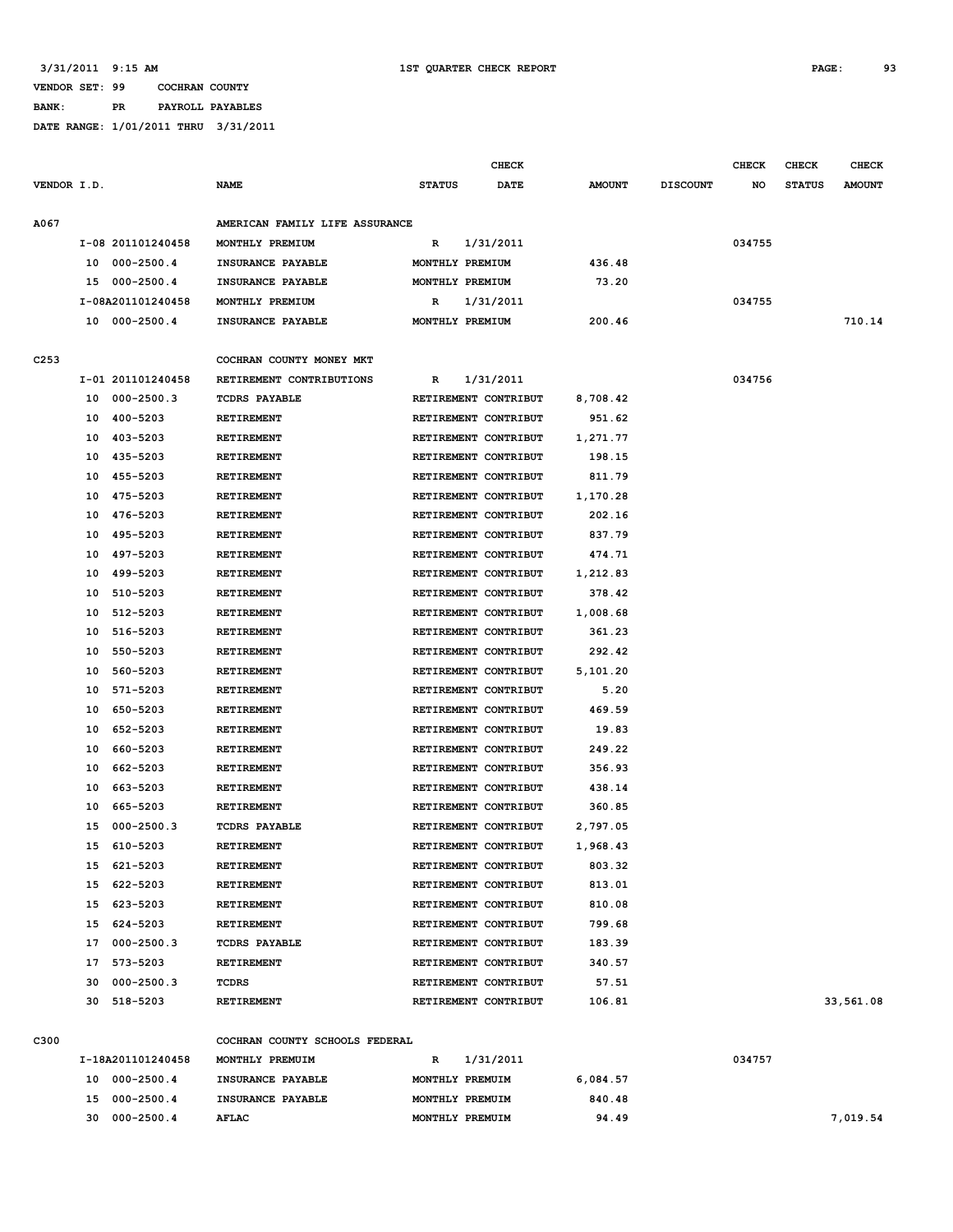#### **3/31/2011 9:15 AM 1ST QUARTER CHECK REPORT PAGE: 94**

# **VENDOR SET: 99 COCHRAN COUNTY**

# **BANK: PR PAYROLL PAYABLES**

|             |    |                   |                                | <b>CHECK</b>   |                      |               |                 | <b>CHECK</b> | <b>CHECK</b>  | <b>CHECK</b>  |
|-------------|----|-------------------|--------------------------------|----------------|----------------------|---------------|-----------------|--------------|---------------|---------------|
| VENDOR I.D. |    |                   | <b>NAME</b>                    | <b>STATUS</b>  | <b>DATE</b>          | <b>AMOUNT</b> | <b>DISCOUNT</b> | NO           | <b>STATUS</b> | <b>AMOUNT</b> |
|             |    |                   |                                |                |                      |               |                 |              |               |               |
| N017        |    |                   | NATIONAL FARM LIFE             |                |                      |               |                 |              |               |               |
|             |    | I-05 201101240458 | NFL PREMIUM                    | R              | 1/31/2011            |               |                 | 034758       |               |               |
|             |    | 10 000-2500.4     | INSURANCE PAYABLE              | NFL PREMIUM    |                      | 287.47        |                 |              |               |               |
|             |    | 15 000-2500.4     | INSURANCE PAYABLE              | NFL PREMIUM    |                      | 70.37         |                 |              |               |               |
|             |    | I-05A201101240458 | AFTER TAX PREM                 | R              | 1/31/2011            |               |                 | 034758       |               |               |
|             |    | 10 000-2500.4     | INSURANCE PAYABLE              | AFTER TAX PREM |                      | 197.52        |                 |              |               |               |
|             |    | 15 000-2500.4     | INSURANCE PAYABLE              | AFTER TAX PREM |                      | 56.04         |                 |              |               | 611.40        |
|             |    |                   |                                |                |                      |               |                 |              |               |               |
| N060        |    |                   | NATIONWIDE RETIREMENT SOL      |                |                      |               |                 |              |               |               |
|             |    | I-04 201101240458 | DEFERRED COMP WITHHELD         | R              | 1/31/2011            |               |                 | 034759       |               |               |
|             |    | 10 000-2500.7     | PEBSCO DEF COMP PAYABLE        |                | DEFERRED COMP WITHHE | 2,749.29      |                 |              |               |               |
|             |    | 15 000-2500.7     | PEBSCO DEF COMP PAYABLE        |                | DEFERRED COMP WITHHE | 1,106.71      |                 |              |               | 3,856.00      |
|             |    |                   |                                |                |                      |               |                 |              |               |               |
| N081        |    |                   | NATIONAL FAMILY CARE LIFE INSU |                |                      |               |                 |              |               |               |
|             |    | I-21 201101240458 | NATIONAL FAMILY CARE           | R              | 1/31/2011            |               |                 | 034760       |               |               |
|             |    | 10 000-2500.4     | INSURANCE PAYABLE              |                | NATIONAL FAMILY CARE | 228.00        |                 |              |               |               |
|             |    | 15 000-2500.4     | INSURANCE PAYABLE              |                | NATIONAL FAMILY CARE | 6.90          |                 |              |               | 234.90        |
|             |    |                   |                                |                |                      |               |                 |              |               |               |
|             |    |                   |                                |                |                      |               |                 |              |               |               |
| P187        |    |                   | COCHRAN COUNTY PAYROLL TA      |                |                      |               |                 |              |               |               |
|             |    | I-T1 201101240458 | FEDERAL INCOME TAX W/H         | R              | 1/31/2011            |               |                 | 034761       |               |               |
|             |    | 10 000-2500.1     | WITHHOLDING TAX PAYABLE        |                | FEDERAL INCOME TAX W | 12,644.53     |                 |              |               |               |
|             |    | 15 000-2500.1     | WITHHOLDING TAX PAYABLE        |                | FEDERAL INCOME TAX W | 2,908.32      |                 |              |               |               |
|             |    | 17 000-2500.1     | WITHHOLDING TAX PAYABLE        |                | FEDERAL INCOME TAX W | 203.31        |                 |              |               |               |
|             |    | 30 000-2500.1     | FEDERAL WITHOLDING             |                | FEDERAL INCOME TAX W | 81.86         |                 |              |               |               |
|             |    | I-T3 201101240458 | FICA TAX                       | R              | 1/31/2011            |               |                 | 034761       |               |               |
|             | 10 | 000-2500.2        | FICA PAYABLE                   | FICA TAX       |                      | 5,330.56      |                 |              |               |               |
|             |    | 10 400-5201       | SOCIAL SECURITY                | FICA TAX       |                      | 450.34        |                 |              |               |               |
|             |    | 10 403-5201       | SOCIAL SECURITY                | FICA TAX       |                      | 593.76        |                 |              |               |               |
|             |    | 10 435-5201       | SOCIAL SECURITY                | FICA TAX       |                      | 94.50         |                 |              |               |               |
|             |    | 10 455-5201       | SOCIAL SECURITY                | FICA TAX       |                      | 387.16        |                 |              |               |               |
|             |    | 10 475-5201       | SOCIAL SECURITY                | FICA TAX       |                      | 603.79        |                 |              |               |               |
|             | 10 | 476-5201          | SOCIAL SECURITY                | FICA TAX       |                      | 96.41         |                 |              |               |               |
|             |    | 10 495-5201       | SOCIAL SECURITY                | FICA TAX       |                      | 399.56        |                 |              |               |               |
|             |    | 10 497-5201       | SOCIAL SECURITY                | FICA TAX       |                      | 226.40        |                 |              |               |               |
|             |    | 10 499-5201       | SOCIAL SECURITY                | FICA TAX       |                      | 573.08        |                 |              |               |               |
|             | 10 | 510-5201          | SOCIAL SECURITY                | FICA TAX       |                      | 185.54        |                 |              |               |               |
|             | 10 | 512-5201          | SOCIAL SECURITY                | FICA TAX       |                      | 468.12        |                 |              |               |               |
|             | 10 | 516-5201          | SOCIAL SECURITY                | FICA TAX       |                      | 174.52        |                 |              |               |               |
|             | 10 | 550-5201          | SOCIAL SECURITY                | FICA TAX       |                      | 139.46        |                 |              |               |               |
|             | 10 | 560-5201          | SOCIAL SECURITY                | FICA TAX       |                      | 2,415.38      |                 |              |               |               |
|             | 10 | 571-5201          | SOCIAL SECURITY                | FICA TAX       |                      | 2.51          |                 |              |               |               |
|             | 10 | 650-5201          | SOCIAL SECURITY                | FICA TAX       |                      | 249.79        |                 |              |               |               |
|             | 10 | 652-5201          | SOCIAL SECURITY                | FICA TAX       |                      | 9.45          |                 |              |               |               |
|             | 10 | 660-5201          | SOCIAL SECURITY                | FICA TAX       |                      | 120.41        |                 |              |               |               |
|             | 10 | 662-5201          | SOCIAL SECURITY                | FICA TAX       |                      | 170.23        |                 |              |               |               |
|             | 10 | 663-5201          | SOCIAL SECURITY                | FICA TAX       |                      | 208.96        |                 |              |               |               |
|             | 10 | 665-5201          | SOCIAL SECURITY                | FICA TAX       |                      | 299.53        |                 |              |               |               |
|             | 15 | $000 - 2500.2$    | FICA PAYABLE                   | FICA TAX       |                      | 1,693.83      |                 |              |               |               |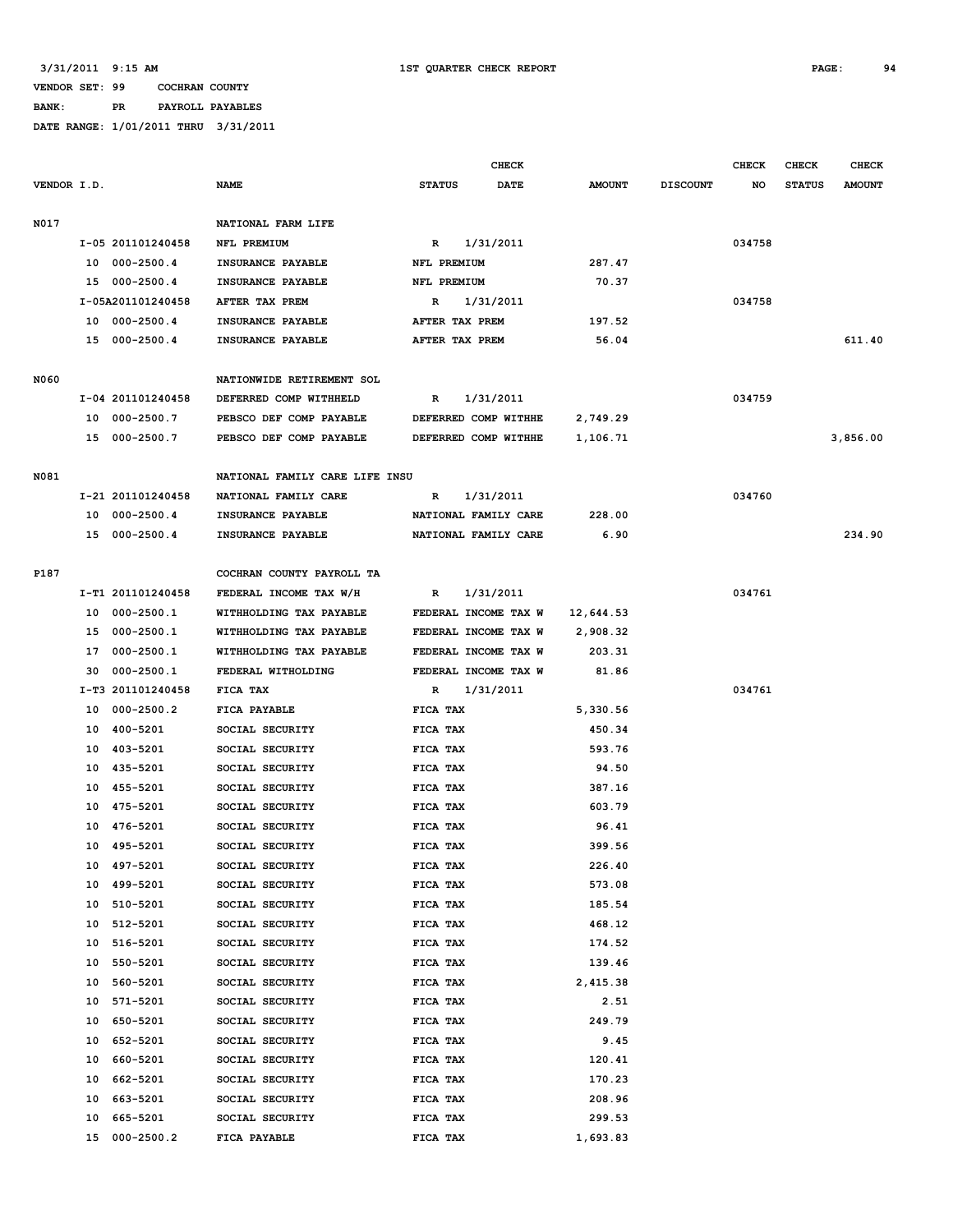**BANK: PR PAYROLL PAYABLES**

|             |    |                   |                            |               |              | <b>CHECK</b> |               |                 | <b>CHECK</b> | <b>CHECK</b>  | <b>CHECK</b>  |
|-------------|----|-------------------|----------------------------|---------------|--------------|--------------|---------------|-----------------|--------------|---------------|---------------|
| VENDOR I.D. |    |                   | <b>NAME</b>                | <b>STATUS</b> |              | <b>DATE</b>  | <b>AMOUNT</b> | <b>DISCOUNT</b> | NO           | <b>STATUS</b> | <b>AMOUNT</b> |
| P187        |    |                   | COCHRAN COUNTY PAYROLLCONT |               |              |              |               |                 |              |               |               |
|             |    | I-T3 201101240458 | FICA TAX                   | R             |              | 1/31/2011    |               |                 | 034761       |               |               |
|             | 15 | 610-5201          | SOCIAL SECURITY            | FICA TAX      |              |              | 934.48        |                 |              |               |               |
|             | 15 | 621-5201          | SOCIAL SECURITY            | FICA TAX      |              |              | 408.12        |                 |              |               |               |
|             | 15 | 622-5201          | SOCIAL SECURITY            | FICA TAX      |              |              | 386.18        |                 |              |               |               |
|             | 15 | 623-5201          | SOCIAL SECURITY            | FICA TAX      |              |              | 441.37        |                 |              |               |               |
|             | 15 | 624-5201          | SOCIAL SECURITY            | FICA TAX      |              |              | 330.27        |                 |              |               |               |
|             | 17 | $000 - 2500.2$    | FICA PAYABLE               | FICA TAX      |              |              | 111.40        |                 |              |               |               |
|             | 17 | 573-5201          | SOCIAL SECURITY            | FICA TAX      |              |              | 164.44        |                 |              |               |               |
|             | 30 | $000 - 2500.2$    | <b>FICA</b>                | FICA TAX      |              |              | 34.96         |                 |              |               |               |
|             | 30 | 518-5201          | SOCIAL SECURITY            | FICA TAX      |              |              | 51.61         |                 |              |               |               |
|             |    | I-T4 201101240458 | MEDICARE TAX               | R             |              | 1/31/2011    |               |                 | 034761       |               |               |
|             | 10 | $000 - 2500.2$    | FICA PAYABLE               |               | MEDICARE TAX |              | 1,840.35      |                 |              |               |               |
|             | 10 | 400-5201          | SOCIAL SECURITY            |               | MEDICARE TAX |              | 105.32        |                 |              |               |               |
|             | 10 | 403-5201          | SOCIAL SECURITY            |               | MEDICARE TAX |              | 138.87        |                 |              |               |               |
|             | 10 | 435-5201          | SOCIAL SECURITY            |               | MEDICARE TAX |              | 22.10         |                 |              |               |               |
|             | 10 | 455-5201          | SOCIAL SECURITY            |               | MEDICARE TAX |              | 90.55         |                 |              |               |               |
|             | 10 | 475-5201          | SOCIAL SECURITY            |               | MEDICARE TAX |              | 141.21        |                 |              |               |               |
|             | 10 | 476-5201          | SOCIAL SECURITY            |               | MEDICARE TAX |              | 22.55         |                 |              |               |               |
|             | 10 | 495-5201          | SOCIAL SECURITY            |               | MEDICARE TAX |              | 93.45         |                 |              |               |               |
|             | 10 | 497-5201          | SOCIAL SECURITY            |               | MEDICARE TAX |              | 52.95         |                 |              |               |               |
|             | 10 | 499-5201          | SOCIAL SECURITY            |               | MEDICARE TAX |              | 134.04        |                 |              |               |               |
|             | 10 | 510-5201          | SOCIAL SECURITY            |               | MEDICARE TAX |              | 43.40         |                 |              |               |               |
|             | 10 | 512-5201          | SOCIAL SECURITY            |               | MEDICARE TAX |              | 109.47        |                 |              |               |               |
|             | 10 | 516-5201          | SOCIAL SECURITY            |               | MEDICARE TAX |              | 40.82         |                 |              |               |               |
|             | 10 | 550-5201          | SOCIAL SECURITY            |               | MEDICARE TAX |              | 32.62         |                 |              |               |               |
|             | 10 | 560-5201          | SOCIAL SECURITY            |               | MEDICARE TAX |              | 564.88        |                 |              |               |               |
|             | 10 | 571-5201          | SOCIAL SECURITY            |               | MEDICARE TAX |              | 0.59          |                 |              |               |               |
|             | 10 | 650-5201          | SOCIAL SECURITY            |               | MEDICARE TAX |              | 58.42         |                 |              |               |               |
|             | 10 | 652-5201          | SOCIAL SECURITY            |               | MEDICARE TAX |              | 2.21          |                 |              |               |               |
|             | 10 | 660-5201          | SOCIAL SECURITY            |               | MEDICARE TAX |              | 28.16         |                 |              |               |               |
|             | 10 | 662-5201          | SOCIAL SECURITY            |               | MEDICARE TAX |              | 39.82         |                 |              |               |               |
|             | 10 | 663-5201          | SOCIAL SECURITY            |               | MEDICARE TAX |              | 48.87         |                 |              |               |               |
|             | 10 | 665-5201          | SOCIAL SECURITY            |               | MEDICARE TAX |              | 70.05         |                 |              |               |               |
|             | 15 | $000 - 2500.2$    | FICA PAYABLE               |               | MEDICARE TAX |              | 584.80        |                 |              |               |               |
|             | 15 | 610-5201          | SOCIAL SECURITY            |               | MEDICARE TAX |              | 218.56        |                 |              |               |               |
|             | 15 | 621-5201          | SOCIAL SECURITY            |               | MEDICARE TAX |              | 95.45         |                 |              |               |               |
|             | 15 | 622-5201          | SOCIAL SECURITY            |               | MEDICARE TAX |              | 90.32         |                 |              |               |               |
|             | 15 | 623-5201          | SOCIAL SECURITY            |               | MEDICARE TAX |              | 103.23        |                 |              |               |               |
|             | 15 | 624-5201          | SOCIAL SECURITY            |               | MEDICARE TAX |              | 77.24         |                 |              |               |               |
|             | 17 | $000 - 2500.2$    | FICA PAYABLE               |               | MEDICARE TAX |              | 38.46         |                 |              |               |               |
|             | 17 | 573-5201          | SOCIAL SECURITY            |               | MEDICARE TAX |              | 38.46         |                 |              |               |               |
|             | 30 | $000 - 2500.2$    | <b>FICA</b>                |               | MEDICARE TAX |              | 12.06         |                 |              |               |               |
|             | 30 | 518-5201          | SOCIAL SECURITY            |               | MEDICARE TAX |              | 12.06         |                 |              |               | 38,545.48     |
|             |    |                   |                            |               |              |              |               |                 |              |               |               |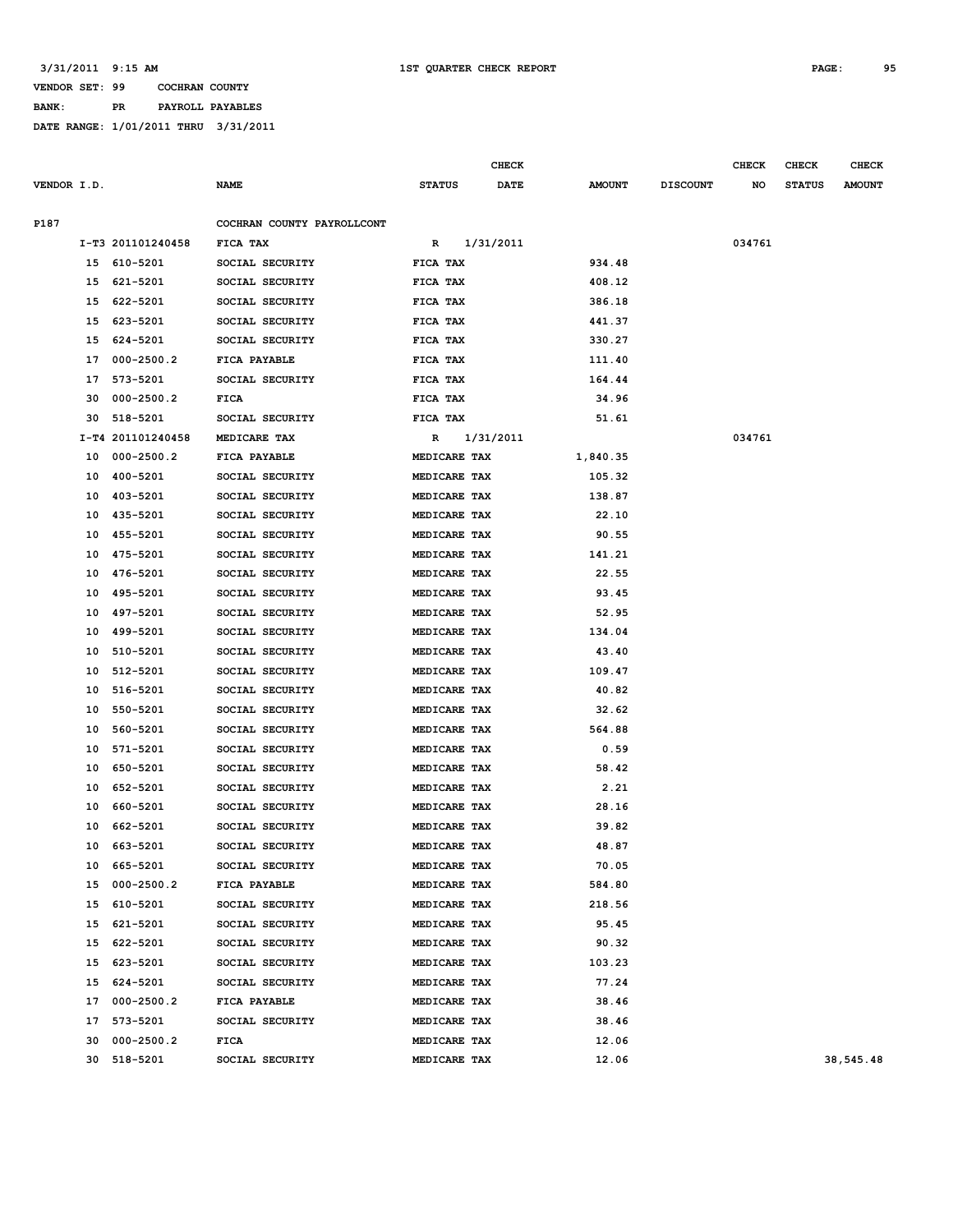### **VENDOR SET: 99 COCHRAN COUNTY BANK: PR PAYROLL PAYABLES**

|             |    |                   |                         |                          | <b>CHECK</b>         |               |                 | <b>CHECK</b> | <b>CHECK</b>  | <b>CHECK</b>  |
|-------------|----|-------------------|-------------------------|--------------------------|----------------------|---------------|-----------------|--------------|---------------|---------------|
| VENDOR I.D. |    |                   | <b>NAME</b>             | <b>STATUS</b>            | <b>DATE</b>          | <b>AMOUNT</b> | <b>DISCOUNT</b> | NO           | <b>STATUS</b> | <b>AMOUNT</b> |
|             |    |                   |                         |                          |                      |               |                 |              |               |               |
| T218        |    |                   | TEXAS ASS'N OF COUNTIES |                          |                      |               |                 |              |               |               |
|             |    | I-11 201101240458 | EMPLOYEE PREMIUMS       | R                        | 1/31/2011            |               |                 | 034762       |               |               |
|             | 10 | 400-5202          | GROUP INSURANCE         | EMPLOYEE PREMIUMS        |                      | 1,334.49      |                 |              |               |               |
|             | 10 | 403-5202          | GROUP INSURANCE         | EMPLOYEE PREMIUMS        |                      | 2,168.04      |                 |              |               |               |
|             | 10 | 455-5202          | GROUP INSURANCE         | EMPLOYEE PREMIUMS        |                      | 1,445.36      |                 |              |               |               |
|             | 10 | 475-5202          | GROUP INSURANCE         | EMPLOYEE PREMIUMS        |                      | 1,445.36      |                 |              |               |               |
|             | 10 | 495-5202          | <b>GROUP INSURANCE</b>  | EMPLOYEE PREMIUMS        |                      | 1,445.36      |                 |              |               |               |
|             | 10 | 497-5202          | <b>GROUP INSURANCE</b>  | <b>EMPLOYEE PREMIUMS</b> |                      | 722.68        |                 |              |               |               |
|             | 10 | 499-5202          | GROUP INSURANCE         | EMPLOYEE PREMIUMS        |                      | 2,168.04      |                 |              |               |               |
|             | 10 | 510-5202          | GROUP INSURANCE         | EMPLOYEE PREMIUMS        |                      | 722.68        |                 |              |               |               |
|             | 10 | 512-5202          | GROUP INSURANCE         | EMPLOYEE PREMIUMS        |                      | 2,178.31      |                 |              |               |               |
|             | 10 | 516-5202          | GROUP INSURANCE [50%]   | EMPLOYEE PREMIUMS        |                      | 727.36        |                 |              |               |               |
|             | 10 | 550-5202          | GROUP INSURANCE         | EMPLOYEE PREMIUMS        |                      | 722.68        |                 |              |               |               |
|             | 10 | 560-5202          | GROUP INSURANCE         | EMPLOYEE PREMIUMS        |                      | 7,939.21      |                 |              |               |               |
|             | 10 | 571-5202          | GROUP INSURANCE         | EMPLOYEE PREMIUMS        |                      | 10.87         |                 |              |               |               |
|             | 10 | 650-5202          | <b>GROUP INSURANCE</b>  | EMPLOYEE PREMIUMS        |                      | 758.81        |                 |              |               |               |
|             | 10 | 652-5202          | <b>GROUP INSURANCE</b>  | EMPLOYEE PREMIUMS        |                      | 36.14         |                 |              |               |               |
|             | 10 | 660-5202          | GROUP INSURANCE [35%]   | EMPLOYEE PREMIUMS        |                      | 502.60        |                 |              |               |               |
|             | 10 | 662-5202          | GROUP INSURANCE         | EMPLOYEE PREMIUMS        |                      | 650.41        |                 |              |               |               |
|             | 10 | 663-5202          | GROUP INSURANCE         | <b>EMPLOYEE PREMIUMS</b> |                      | 722.68        |                 |              |               |               |
|             | 10 | 665-5202          | <b>GROUP INSURANCE</b>  | <b>EMPLOYEE PREMIUMS</b> |                      | 722.68        |                 |              |               |               |
|             | 15 | 610-5202          | <b>GROUP INSURANCE</b>  | EMPLOYEE PREMIUMS        |                      | 3,001.59      |                 |              |               |               |
|             | 15 | 621-5202          | <b>GROUP INSURANCE</b>  | EMPLOYEE PREMIUMS        |                      | 1,445.36      |                 |              |               |               |
|             | 15 | 622-5202          | GROUP INSURANCE         | EMPLOYEE PREMIUMS        |                      | 1,445.36      |                 |              |               |               |
|             | 15 | 623-5202          | GROUP INSURANCE         | EMPLOYEE PREMIUMS        |                      | 1,445.36      |                 |              |               |               |
|             | 15 | 624-5202          | GROUP INSURANCE         | EMPLOYEE PREMIUMS        |                      | 1,445.36      |                 |              |               |               |
|             | 17 | 573-5202          | GROUP HEALTH INSURANCE  | EMPLOYEE PREMIUMS        |                      | 711.81        |                 |              |               |               |
|             | 30 | 518-5202          | GROUP INSURANCE [15%]   | EMPLOYEE PREMIUMS        |                      | 215.40        |                 |              |               |               |
|             |    | I-12 201101240458 | GROUP LIFE INSURANCE    | R                        | 1/31/2011            |               |                 | 034762       |               |               |
|             | 10 | 400-5202          | GROUP INSURANCE         |                          | GROUP LIFE INSURANCE | 8.03          |                 |              |               |               |
|             | 10 | 403-5202          | GROUP INSURANCE         |                          | GROUP LIFE INSURANCE | 13.05         |                 |              |               |               |
|             | 10 | 455-5202          | GROUP INSURANCE         |                          | GROUP LIFE INSURANCE | 6.09          |                 |              |               |               |
|             | 10 | 475-5202          | <b>GROUP INSURANCE</b>  |                          | GROUP LIFE INSURANCE | 8.70          |                 |              |               |               |
|             |    | 10 495-5202       | GROUP INSURANCE         |                          | GROUP LIFE INSURANCE | 8.70          |                 |              |               |               |
|             |    | 10 497-5202       | GROUP INSURANCE         |                          | GROUP LIFE INSURANCE | 4.35          |                 |              |               |               |
|             | 10 | 499-5202          | <b>GROUP INSURANCE</b>  |                          | GROUP LIFE INSURANCE | 13.05         |                 |              |               |               |
|             | 10 | 510-5202          | GROUP INSURANCE         |                          | GROUP LIFE INSURANCE | 4.35          |                 |              |               |               |
|             | 10 | 512-5202          | GROUP INSURANCE         |                          | GROUP LIFE INSURANCE | 13.11         |                 |              |               |               |
|             | 10 | 516-5202          | GROUP INSURANCE [50%]   |                          | GROUP LIFE INSURANCE | 4.39          |                 |              |               |               |
|             | 10 | 550-5202          | GROUP INSURANCE         |                          | GROUP LIFE INSURANCE | 4.35          |                 |              |               |               |
|             | 10 | 560-5202          | GROUP INSURANCE         |                          | GROUP LIFE INSURANCE | 44.75         |                 |              |               |               |
|             | 10 | 571-5202          | GROUP INSURANCE         |                          | GROUP LIFE INSURANCE | 0.07          |                 |              |               |               |
|             | 10 | 650-5202          | GROUP INSURANCE         |                          | GROUP LIFE INSURANCE | 4.57          |                 |              |               |               |
|             | 10 | 652-5202          | GROUP INSURANCE         |                          | GROUP LIFE INSURANCE | 0.21          |                 |              |               |               |
|             | 10 | 660-5202          | GROUP INSURANCE [35%]   |                          | GROUP LIFE INSURANCE | 3.02          |                 |              |               |               |
|             | 10 | 662-5202          | GROUP INSURANCE         |                          | GROUP LIFE INSURANCE | 3.92          |                 |              |               |               |
|             | 10 | 663-5202          | GROUP INSURANCE         |                          | GROUP LIFE INSURANCE | 4.35          |                 |              |               |               |
|             | 10 | 665-5202          | <b>GROUP INSURANCE</b>  |                          | GROUP LIFE INSURANCE | 4.35          |                 |              |               |               |
|             |    |                   |                         |                          |                      |               |                 |              |               |               |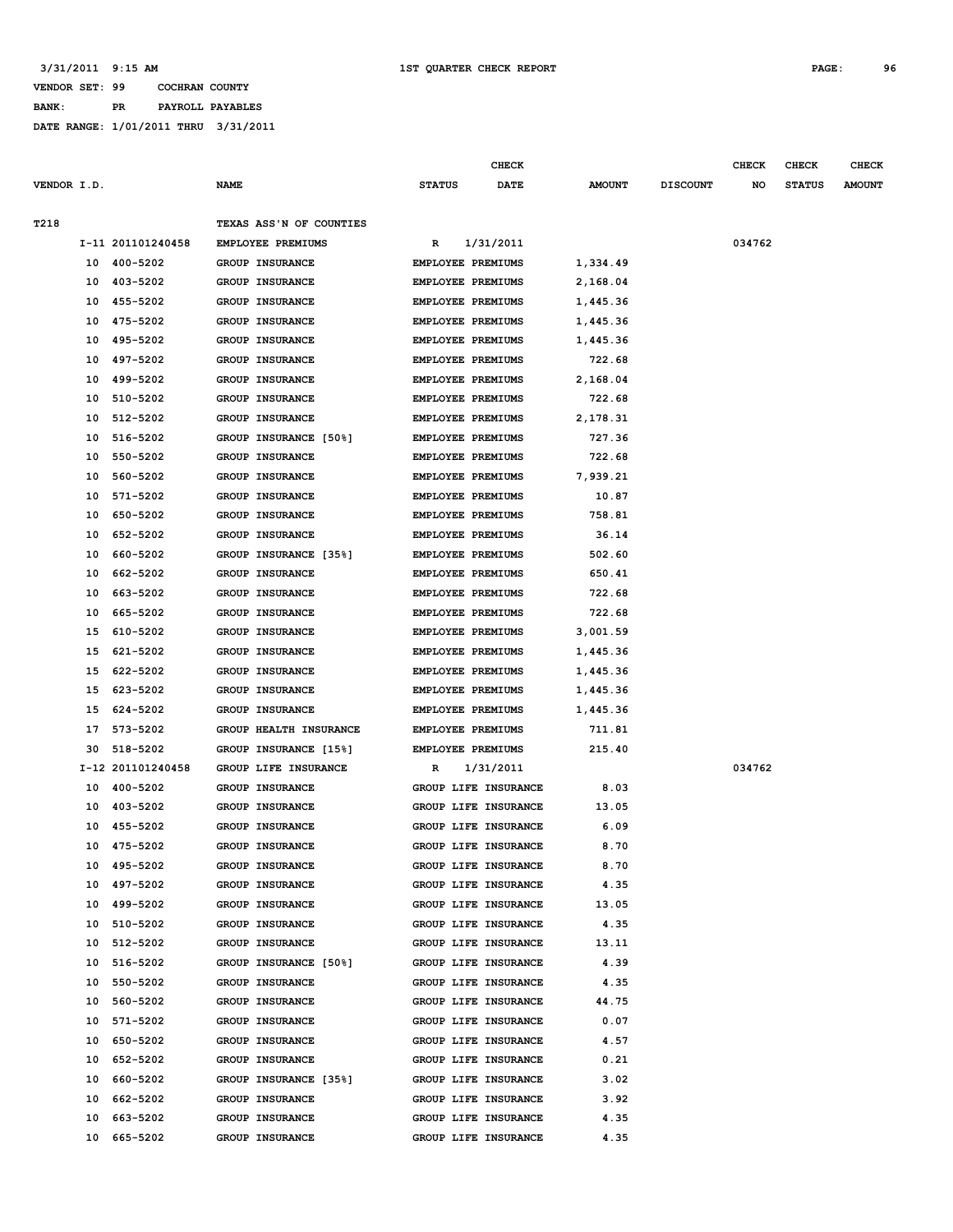**BANK: PR PAYROLL PAYABLES**

|                  |                                    |                                             |                         | <b>CHECK</b> |               |                 | <b>CHECK</b> | <b>CHECK</b>  | <b>CHECK</b>  |
|------------------|------------------------------------|---------------------------------------------|-------------------------|--------------|---------------|-----------------|--------------|---------------|---------------|
| VENDOR I.D.      |                                    | <b>NAME</b>                                 | <b>STATUS</b>           | <b>DATE</b>  | <b>AMOUNT</b> | <b>DISCOUNT</b> | NO           | <b>STATUS</b> | <b>AMOUNT</b> |
|                  |                                    |                                             |                         |              |               |                 |              |               |               |
| T218             |                                    | TEXAS ASS'N OF COUNTIECONT                  |                         |              |               |                 |              |               |               |
|                  | I-12 201101240458                  | GROUP LIFE INSURANCE                        | R                       | 1/31/2011    |               |                 | 034762       |               |               |
|                  | 15 610-5202                        | GROUP INSURANCE                             | GROUP LIFE INSURANCE    |              | 15.46         |                 |              |               |               |
|                  | 15 621-5202                        | GROUP INSURANCE                             | GROUP LIFE INSURANCE    |              | 8.70          |                 |              |               |               |
|                  | 15 622-5202                        | GROUP INSURANCE                             | GROUP LIFE INSURANCE    |              | 8.70          |                 |              |               |               |
|                  | 15 623-5202                        | GROUP INSURANCE                             | GROUP LIFE INSURANCE    |              | 8.70          |                 |              |               |               |
|                  | 15 624-5202                        | <b>GROUP INSURANCE</b>                      | GROUP LIFE INSURANCE    |              | 8.70          |                 |              |               |               |
|                  | 17 573-5202                        | GROUP HEALTH INSURANCE                      | GROUP LIFE INSURANCE    |              | 4.28          |                 |              |               |               |
|                  | 30 518-5202                        | GROUP INSURANCE [15%]                       | GROUP LIFE INSURANCE    |              | 1.29          |                 |              |               |               |
|                  | I-15 201101240458                  | DEPENDENT HEALTH PREM WITHHELD              | $\mathbb{R}$            | 1/31/2011    |               |                 | 034762       |               |               |
|                  | 15 000-2500.4                      | INSURANCE PAYABLE                           | DEPENDENT HEALTH PRE    |              | 794.94        |                 |              |               | 37,138.18     |
|                  |                                    |                                             |                         |              |               |                 |              |               |               |
| T <sub>266</sub> |                                    | TREASURER OF VIRGINIA                       |                         |              |               |                 | 034763       |               |               |
|                  | I-CJS201101240458<br>10 000-2500.8 | CASE ID#0003452040<br>CHILD SUPPORT PAYABLE | R<br>CASE ID#0003452040 | 1/31/2011    | 566.37        |                 |              |               | 566.37        |
|                  |                                    |                                             |                         |              |               |                 |              |               |               |
| V033             |                                    | VISION CARE PLAN                            |                         |              |               |                 |              |               |               |
|                  | I-17A201101240458                  | VISION MONTHLY PREMIUM                      | R                       | 1/31/2011    |               |                 | 034764       |               |               |
|                  | 10 000-2500.4                      | INSURANCE PAYABLE                           | VISION MONTHLY PREMI    |              | 117.76        |                 |              |               | 117.76        |
|                  |                                    |                                             |                         |              |               |                 |              |               |               |
| C <sub>253</sub> |                                    | COCHRAN COUNTY MONEY MKT                    |                         |              |               |                 |              |               |               |
|                  | I-201101240459                     | NON-DEPT SUPP DEATH                         | R                       | 1/31/2011    |               |                 | 034765       |               |               |
|                  | 10 409-5207                        | SUPPLEMENTAL DEATH BENEFITS                 | COCHRAN COUNTY MONEY    |              | 1,376.00      |                 |              |               | 1,376.00      |
|                  |                                    |                                             |                         |              |               |                 |              |               |               |
| A067             |                                    | AMERICAN FAMILY LIFE ASSURANCE              |                         |              |               |                 |              |               |               |
|                  | I-08 201102220460                  | MONTHLY PREMIUM                             | R                       | 2/28/2011    |               |                 | 034937       |               |               |
|                  | 000-2500.4<br>10                   | INSURANCE PAYABLE                           | MONTHLY PREMIUM         |              | 436.48        |                 |              |               |               |
|                  | 15 000-2500.4                      | INSURANCE PAYABLE                           | MONTHLY PREMIUM         |              | 73.20         |                 |              |               |               |
|                  | I-08A201102220460                  | MONTHLY PREMIUM                             | R                       | 2/28/2011    |               |                 | 034937       |               |               |
|                  | 10 000-2500.4                      | INSURANCE PAYABLE                           | MONTHLY PREMIUM         |              | 200.46        |                 |              |               | 710.14        |
|                  |                                    |                                             |                         |              |               |                 |              |               |               |
| C <sub>253</sub> |                                    | COCHRAN COUNTY MONEY MKT                    |                         |              |               |                 |              |               |               |
|                  | I-01 201102220460                  | RETIREMENT CONTRIBUTIONS                    | R                       | 2/28/2011    |               |                 | 034938       |               |               |
|                  | 000-2500.3<br>10                   | <b>TCDRS PAYABLE</b>                        | RETIREMENT CONTRIBUT    |              | 8,406.82      |                 |              |               |               |
|                  | 400-5203<br>10                     | RETIREMENT                                  | RETIREMENT CONTRIBUT    |              | 950.56        |                 |              |               |               |
|                  | 403-5203<br>10                     | RETIREMENT                                  | RETIREMENT CONTRIBUT    |              | 1,220.75      |                 |              |               |               |
|                  | 435-5203<br>10                     | RETIREMENT                                  | RETIREMENT CONTRIBUT    |              | 198.15        |                 |              |               |               |
|                  | 455-5203<br>10                     | <b>RETIREMENT</b>                           | RETIREMENT CONTRIBUT    |              | 811.79        |                 |              |               |               |
|                  | 475-5203<br>10                     | RETIREMENT                                  | RETIREMENT CONTRIBUT    |              | 1,166.95      |                 |              |               |               |
|                  | 476-5203<br>10                     | RETIREMENT                                  | RETIREMENT CONTRIBUT    |              | 202.16        |                 |              |               |               |
|                  | 495-5203<br>10                     | RETIREMENT                                  | RETIREMENT CONTRIBUT    |              | 837.79        |                 |              |               |               |
|                  | 10<br>497-5203                     | RETIREMENT                                  | RETIREMENT CONTRIBUT    |              | 457.42        |                 |              |               |               |
|                  | 499-5203<br>10                     | RETIREMENT                                  | RETIREMENT CONTRIBUT    |              | 1,228.34      |                 |              |               |               |
|                  | 510-5203<br>10                     | RETIREMENT                                  | RETIREMENT CONTRIBUT    |              | 378.42        |                 |              |               |               |
|                  | 10<br>512-5203                     | RETIREMENT                                  | RETIREMENT CONTRIBUT    |              | 916.52        |                 |              |               |               |
|                  | 516-5203<br>10                     | RETIREMENT                                  | RETIREMENT CONTRIBUT    |              | 361.23        |                 |              |               |               |
|                  | 550-5203<br>10                     | RETIREMENT                                  | RETIREMENT CONTRIBUT    |              | 292.42        |                 |              |               |               |
|                  | 10<br>560-5203                     | RETIREMENT                                  | RETIREMENT CONTRIBUT    |              | 4,764.51      |                 |              |               |               |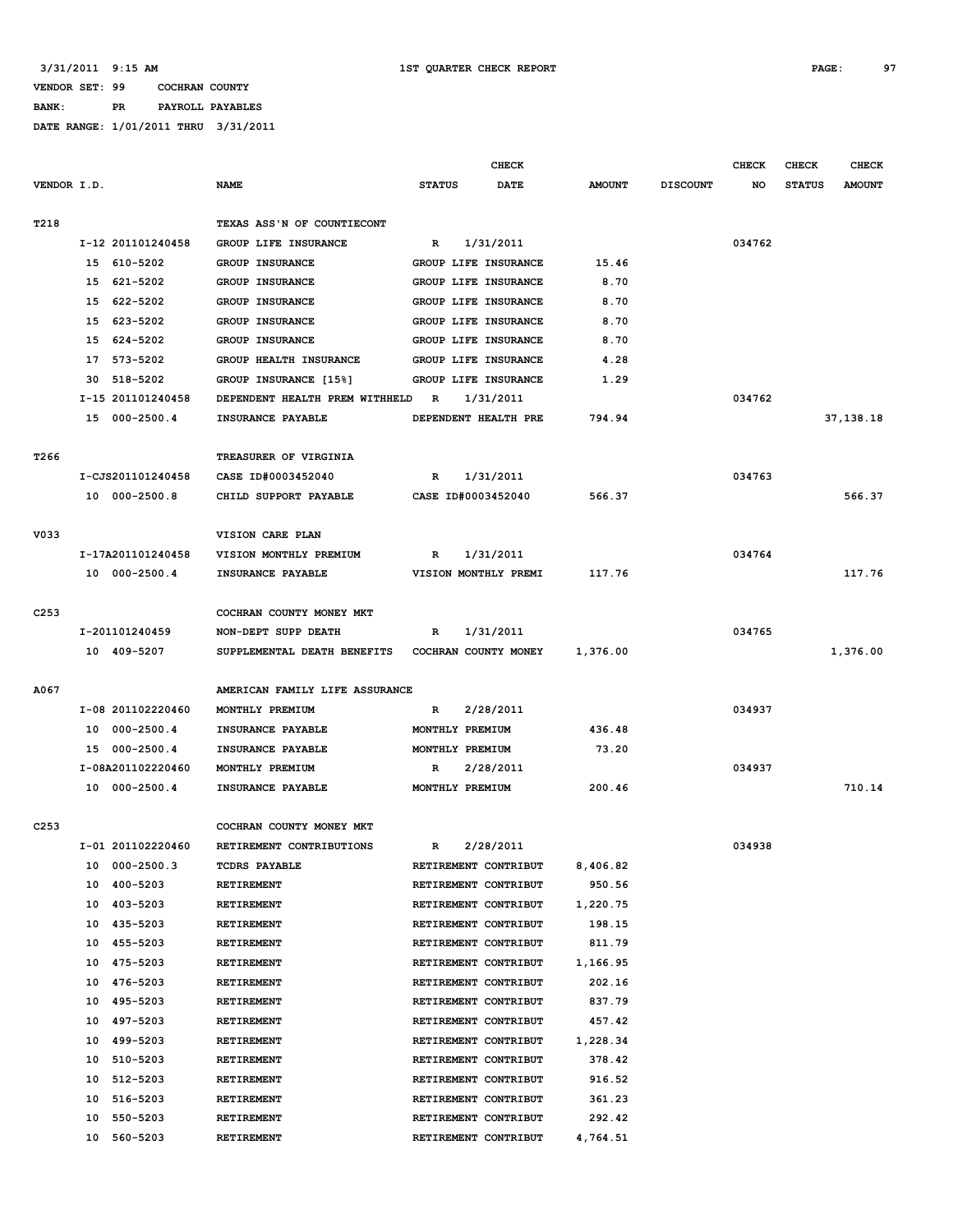**BANK: PR PAYROLL PAYABLES DATE RANGE: 1/01/2011 THRU 3/31/2011**

|                  |    |                   |                                               |                      | <b>CHECK</b> |               |                 | <b>CHECK</b> | <b>CHECK</b>  | <b>CHECK</b>  |
|------------------|----|-------------------|-----------------------------------------------|----------------------|--------------|---------------|-----------------|--------------|---------------|---------------|
| VENDOR I.D.      |    |                   | <b>NAME</b>                                   | <b>STATUS</b>        | <b>DATE</b>  | <b>AMOUNT</b> | <b>DISCOUNT</b> | NO           | <b>STATUS</b> | <b>AMOUNT</b> |
|                  |    |                   |                                               |                      |              |               |                 |              |               |               |
| C <sub>253</sub> |    |                   | COCHRAN COUNTY MONEY MCONT                    |                      |              |               |                 |              |               |               |
|                  |    | I-01 201102220460 | RETIREMENT CONTRIBUTIONS<br><b>RETIREMENT</b> | R                    | 2/28/2011    |               |                 | 034938       |               |               |
|                  | 10 | 571-5203          |                                               | RETIREMENT CONTRIBUT |              | 5.20          |                 |              |               |               |
|                  | 10 | 650-5203          | RETIREMENT                                    | RETIREMENT CONTRIBUT |              | 343.74        |                 |              |               |               |
|                  | 10 | 652-5203          | RETIREMENT                                    | RETIREMENT CONTRIBUT |              | 19.83         |                 |              |               |               |
|                  | 10 | 660-5203          | RETIREMENT                                    | RETIREMENT CONTRIBUT |              | 249.22        |                 |              |               |               |
|                  | 10 | 662-5203          | <b>RETIREMENT</b>                             | RETIREMENT CONTRIBUT |              | 356.93        |                 |              |               |               |
|                  | 10 | 663-5203          | <b>RETIREMENT</b>                             | RETIREMENT CONTRIBUT |              | 489.88        |                 |              |               |               |
|                  | 10 | 665-5203          | RETIREMENT                                    | RETIREMENT CONTRIBUT |              | 360.85        |                 |              |               |               |
|                  | 15 | $000 - 2500.3$    | <b>TCDRS PAYABLE</b>                          | RETIREMENT CONTRIBUT |              | 2,799.06      |                 |              |               |               |
|                  | 15 | 610-5203          | RETIREMENT                                    | RETIREMENT CONTRIBUT |              | 1,968.43      |                 |              |               |               |
|                  | 15 | 621-5203          | RETIREMENT                                    | RETIREMENT CONTRIBUT |              | 803.32        |                 |              |               |               |
|                  | 15 | 622-5203          | <b>RETIREMENT</b>                             | RETIREMENT CONTRIBUT |              | 816.76        |                 |              |               |               |
|                  | 15 | 623-5203          | <b>RETIREMENT</b>                             | RETIREMENT CONTRIBUT |              | 810.08        |                 |              |               |               |
|                  | 15 | 624-5203          | RETIREMENT                                    | RETIREMENT CONTRIBUT |              | 799.68        |                 |              |               |               |
|                  | 17 | $000 - 2500.3$    | <b>TCDRS PAYABLE</b>                          | RETIREMENT CONTRIBUT |              | 197.39        |                 |              |               |               |
|                  | 17 | 573-5203          | RETIREMENT                                    | RETIREMENT CONTRIBUT |              | 366.57        |                 |              |               |               |
|                  | 30 | $000 - 2500.3$    | TCDRS                                         | RETIREMENT CONTRIBUT |              | 57.51         |                 |              |               |               |
|                  | 30 | 518-5203          | <b>RETIREMENT</b>                             | RETIREMENT CONTRIBUT |              | 106.81        |                 |              |               | 32,745.09     |
| C300             |    |                   | COCHRAN COUNTY SCHOOLS FEDERAL                |                      |              |               |                 |              |               |               |
|                  |    | I-18A201102220460 | MONTHLY PREMUIM                               | R                    | 2/28/2011    |               |                 | 034939       |               |               |
|                  | 10 | $000 - 2500.4$    | INSURANCE PAYABLE                             | MONTHLY PREMUIM      |              | 6,084.57      |                 |              |               |               |
|                  | 15 | $000 - 2500.4$    | INSURANCE PAYABLE                             | MONTHLY PREMUIM      |              | 840.48        |                 |              |               |               |
|                  | 30 | $000 - 2500.4$    | <b>AFLAC</b>                                  | MONTHLY PREMUIM      |              | 94.49         |                 |              |               | 7,019.54      |
|                  |    |                   |                                               |                      |              |               |                 |              |               |               |
| N017             |    |                   | NATIONAL FARM LIFE                            |                      |              |               |                 |              |               |               |
|                  |    | I-05 201102220460 | NFL PREMIUM                                   | R                    | 2/28/2011    |               |                 | 034940       |               |               |
|                  | 10 | $000 - 2500.4$    | INSURANCE PAYABLE                             | NFL PREMIUM          |              | 287.47        |                 |              |               |               |
|                  | 15 | $000 - 2500.4$    | INSURANCE PAYABLE                             | NFL PREMIUM          |              | 70.37         |                 |              |               |               |
|                  |    | I-05A201102220460 | AFTER TAX PREM                                | R                    | 2/28/2011    |               |                 | 034940       |               |               |
|                  | 10 | $000 - 2500.4$    | INSURANCE PAYABLE                             | AFTER TAX PREM       |              | 197.52        |                 |              |               |               |
|                  | 15 | $000 - 2500.4$    | INSURANCE PAYABLE                             | AFTER TAX PREM       |              | 56.04         |                 |              |               | 611.40        |
| N060             |    |                   | NATIONWIDE RETIREMENT SOL                     |                      |              |               |                 |              |               |               |
|                  |    | I-04 201102220460 | DEFERRED COMP WITHHELD                        | R                    | 2/28/2011    |               |                 | 034941       |               |               |
|                  |    | 10 000-2500.7     | PEBSCO DEF COMP PAYABLE                       | DEFERRED COMP WITHHE |              | 2,749.29      |                 |              |               |               |
|                  |    | 15 000-2500.7     | PEBSCO DEF COMP PAYABLE                       | DEFERRED COMP WITHHE |              | 1,106.71      |                 |              |               | 3,856.00      |
| N081             |    |                   | NATIONAL FAMILY CARE LIFE INSU                |                      |              |               |                 |              |               |               |
|                  |    | I-21 201102220460 | NATIONAL FAMILY CARE                          | R                    | 2/28/2011    |               |                 | 034942       |               |               |
|                  |    | 10 000-2500.4     | INSURANCE PAYABLE                             | NATIONAL FAMILY CARE |              | 228.00        |                 |              |               |               |
|                  |    | 15 000-2500.4     | INSURANCE PAYABLE                             | NATIONAL FAMILY CARE |              | 6.90          |                 |              |               | 234.90        |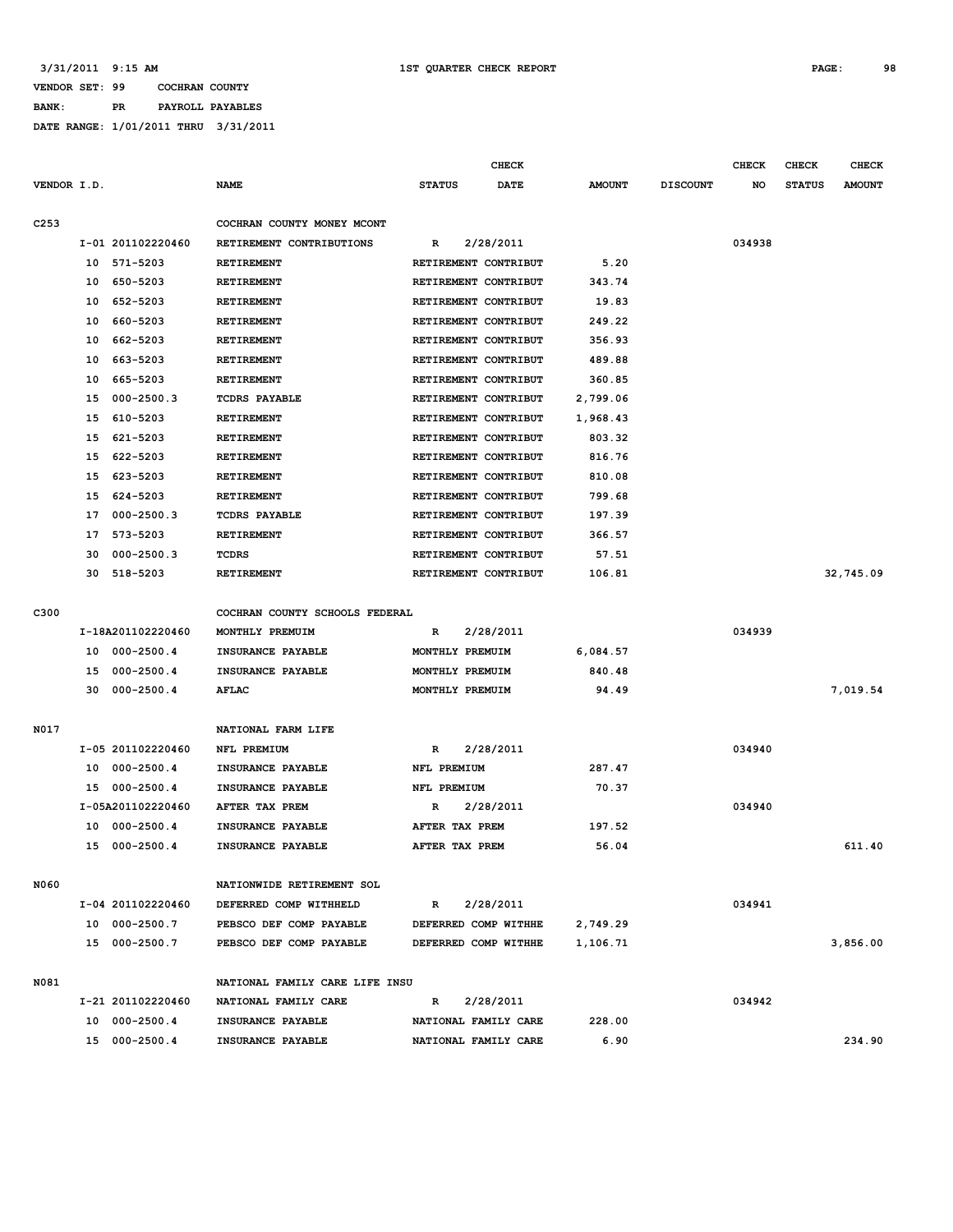### **VENDOR SET: 99 COCHRAN COUNTY BANK: PR PAYROLL PAYABLES**

|             |    |                   |                                                     |               | <b>CHECK</b>                                 |               |                 | <b>CHECK</b> | CHECK         | <b>CHECK</b>  |
|-------------|----|-------------------|-----------------------------------------------------|---------------|----------------------------------------------|---------------|-----------------|--------------|---------------|---------------|
| VENDOR I.D. |    |                   | <b>NAME</b>                                         | <b>STATUS</b> | <b>DATE</b>                                  | <b>AMOUNT</b> | <b>DISCOUNT</b> | NO           | <b>STATUS</b> | <b>AMOUNT</b> |
| P187        |    |                   |                                                     |               |                                              |               |                 |              |               |               |
|             |    | I-T1 201102220460 | COCHRAN COUNTY PAYROLL TA<br>FEDERAL INCOME TAX W/H | R             | 2/28/2011                                    |               |                 | 034943       |               |               |
|             |    | 10 000-2500.1     | WITHHOLDING TAX PAYABLE                             |               | FEDERAL INCOME TAX W                         | 12,133.01     |                 |              |               |               |
|             |    |                   |                                                     |               |                                              |               |                 |              |               |               |
|             |    | 15 000-2500.1     | WITHHOLDING TAX PAYABLE                             |               | FEDERAL INCOME TAX W                         | 2,902.33      |                 |              |               |               |
|             | 17 | 000-2500.1        | WITHHOLDING TAX PAYABLE                             |               | FEDERAL INCOME TAX W<br>FEDERAL INCOME TAX W | 233.69        |                 |              |               |               |
|             | 30 | 000-2500.1        | FEDERAL WITHOLDING<br>FICA TAX                      |               |                                              | 83.14         |                 | 034943       |               |               |
|             |    | I-T3 201102220460 |                                                     | R             | 2/28/2011                                    |               |                 |              |               |               |
|             | 10 | 000-2500.2        | FICA PAYABLE                                        | FICA TAX      |                                              | 5,100.07      |                 |              |               |               |
|             | 10 | 400-5201          | SOCIAL SECURITY                                     | FICA TAX      |                                              | 449.84        |                 |              |               |               |
|             | 10 | 403-5201          | SOCIAL SECURITY                                     | FICA TAX      |                                              | 569.44        |                 |              |               |               |
|             | 10 | 435-5201          | SOCIAL SECURITY                                     | FICA TAX      |                                              | 94.50         |                 |              |               |               |
|             | 10 | 455-5201          | SOCIAL SECURITY                                     | FICA TAX      |                                              | 387.16        |                 |              |               |               |
|             | 10 | 475-5201          | SOCIAL SECURITY                                     | FICA TAX      |                                              | 556.54        |                 |              |               |               |
|             | 10 | 476-5201          | SOCIAL SECURITY                                     | FICA TAX      |                                              | 96.41         |                 |              |               |               |
|             | 10 | 495-5201          | SOCIAL SECURITY                                     | FICA TAX      |                                              | 399.56        |                 |              |               |               |
|             | 10 | 497-5201          | SOCIAL SECURITY                                     | FICA TAX      |                                              | 218.15        |                 |              |               |               |
|             | 10 | 499-5201          | SOCIAL SECURITY                                     | FICA TAX      |                                              | 580.48        |                 |              |               |               |
|             | 10 | 510-5201          | SOCIAL SECURITY                                     | FICA TAX      |                                              | 177.17        |                 |              |               |               |
|             | 10 | 512-5201          | SOCIAL SECURITY                                     | FICA TAX      |                                              | 424.17        |                 |              |               |               |
|             | 10 | 516-5201          | SOCIAL SECURITY                                     | FICA TAX      |                                              | 176.30        |                 |              |               |               |
|             | 10 | 550-5201          | SOCIAL SECURITY                                     | FICA TAX      |                                              | 139.46        |                 |              |               |               |
|             | 10 | 560-5201          | SOCIAL SECURITY                                     | FICA TAX      |                                              | 2,254.78      |                 |              |               |               |
|             | 10 | 571-5201          | SOCIAL SECURITY                                     | FICA TAX      |                                              | 2.52          |                 |              |               |               |
|             | 10 | 650-5201          | SOCIAL SECURITY                                     | FICA TAX      |                                              | 166.05        |                 |              |               |               |
|             | 10 | 652-5201          | SOCIAL SECURITY                                     | FICA TAX      |                                              | 9.45          |                 |              |               |               |
|             | 10 | 660-5201          | SOCIAL SECURITY                                     | FICA TAX      |                                              | 121.64        |                 |              |               |               |
|             | 10 | 662-5201          | SOCIAL SECURITY                                     | FICA TAX      |                                              | 170.23        |                 |              |               |               |
|             | 10 | 663-5201          | SOCIAL SECURITY                                     | FICA TAX      |                                              | 233.64        |                 |              |               |               |
|             | 10 | 665-5201          | SOCIAL SECURITY                                     | FICA TAX      |                                              | 301.14        |                 |              |               |               |
|             | 15 | $000 - 2500.2$    | FICA PAYABLE                                        | FICA TAX      |                                              | 1,717.14      |                 |              |               |               |
|             | 15 | 610-5201          | SOCIAL SECURITY                                     | FICA TAX      |                                              | 934.48        |                 |              |               |               |
|             | 15 | 621-5201          | SOCIAL SECURITY                                     | FICA TAX      |                                              | 458.51        |                 |              |               |               |
|             | 15 | 622-5201          | SOCIAL SECURITY                                     | FICA TAX      |                                              | 387.96        |                 |              |               |               |
|             |    | 15 623-5201       | SOCIAL SECURITY                                     | FICA TAX      |                                              | 423.59        |                 |              |               |               |
|             |    | 15 624-5201       | SOCIAL SECURITY                                     | FICA TAX      |                                              | 330.27        |                 |              |               |               |
|             |    | 17 000-2500.2     | FICA PAYABLE                                        | FICA TAX      |                                              | 120.54        |                 |              |               |               |
|             |    | 17 573-5201       | SOCIAL SECURITY                                     | FICA TAX      |                                              | 177.95        |                 |              |               |               |
|             |    | 30 000-2500.2     | FICA                                                | FICA TAX      |                                              | 35.31         |                 |              |               |               |
|             |    | 30 518-5201       | SOCIAL SECURITY                                     | FICA TAX      |                                              | 52.13         |                 |              |               |               |
|             |    | I-T4 201102220460 | MEDICARE TAX                                        | $\mathbb{R}$  | 2/28/2011                                    |               |                 | 034943       |               |               |
|             |    | 10 000-2500.2     | <b>FICA PAYABLE</b>                                 | MEDICARE TAX  |                                              | 1,760.76      |                 |              |               |               |
|             |    | 10 400-5201       | SOCIAL SECURITY                                     | MEDICARE TAX  |                                              | 105.20        |                 |              |               |               |
|             |    | 10 403-5201       | SOCIAL SECURITY                                     | MEDICARE TAX  |                                              | 133.18        |                 |              |               |               |
|             |    | 10 435-5201       | SOCIAL SECURITY                                     | MEDICARE TAX  |                                              | 22.10         |                 |              |               |               |
|             |    | 10 455-5201       | SOCIAL SECURITY                                     | MEDICARE TAX  |                                              | 90.55         |                 |              |               |               |
|             |    | 10 475-5201       | SOCIAL SECURITY                                     | MEDICARE TAX  |                                              | 130.16        |                 |              |               |               |
|             |    | 10 476-5201       | SOCIAL SECURITY                                     | MEDICARE TAX  |                                              | 22.55         |                 |              |               |               |
|             |    | 10 495-5201       | SOCIAL SECURITY                                     | MEDICARE TAX  |                                              | 93.45         |                 |              |               |               |
|             |    |                   |                                                     |               |                                              |               |                 |              |               |               |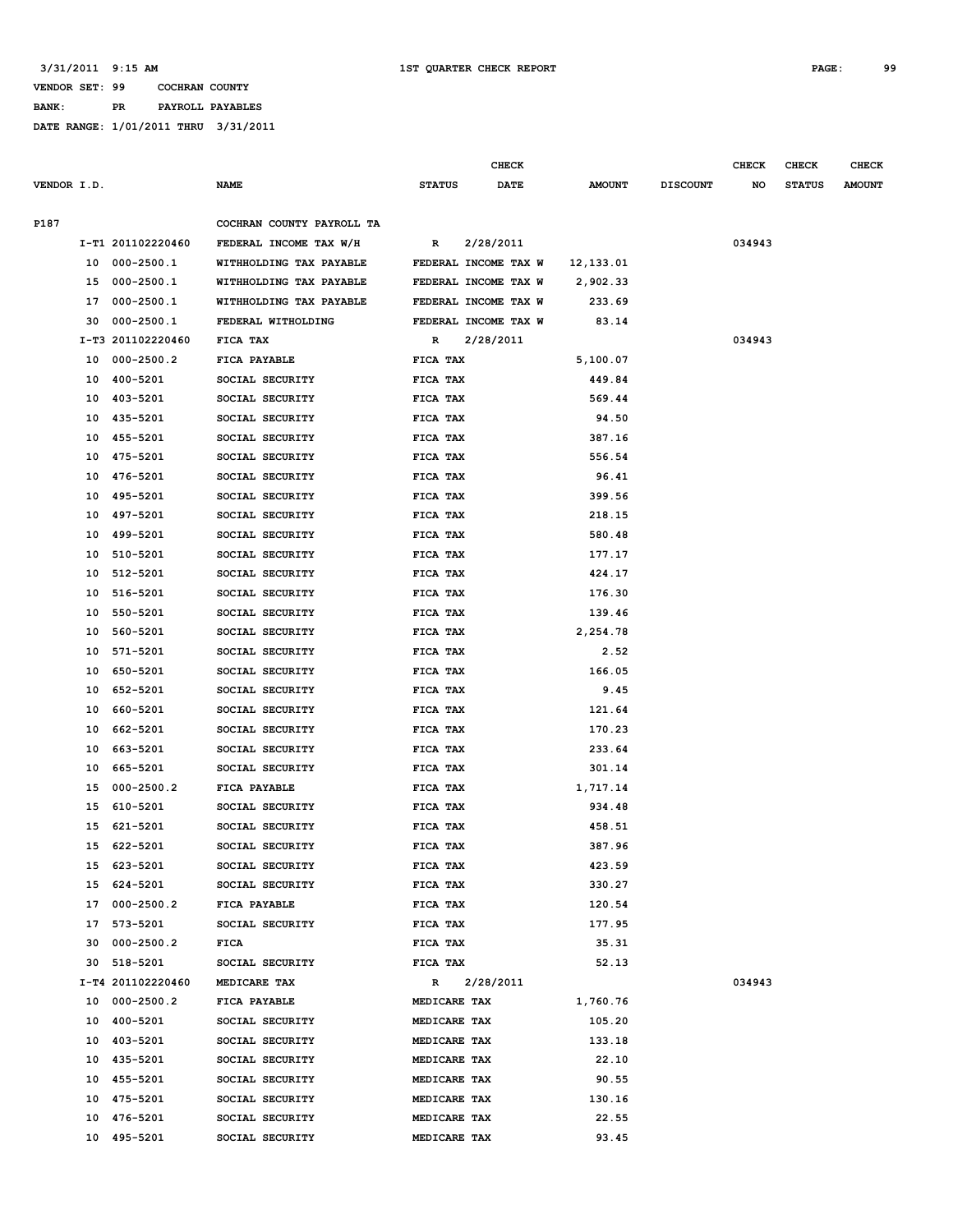**BANK: PR PAYROLL PAYABLES**

|             |    |                   |                            |                          | <b>CHECK</b> |               |                 | <b>CHECK</b> | <b>CHECK</b>  | <b>CHECK</b>  |
|-------------|----|-------------------|----------------------------|--------------------------|--------------|---------------|-----------------|--------------|---------------|---------------|
| VENDOR I.D. |    |                   | <b>NAME</b>                | <b>STATUS</b>            | <b>DATE</b>  | <b>AMOUNT</b> | <b>DISCOUNT</b> | NO           | <b>STATUS</b> | <b>AMOUNT</b> |
|             |    |                   |                            |                          |              |               |                 |              |               |               |
| P187        |    |                   | COCHRAN COUNTY PAYROLLCONT |                          |              |               |                 |              |               |               |
|             |    | I-T4 201102220460 | MEDICARE TAX               | R                        | 2/28/2011    |               |                 | 034943       |               |               |
|             |    | 10 497-5201       | SOCIAL SECURITY            | MEDICARE TAX             |              | 51.02         |                 |              |               |               |
|             | 10 | 499-5201          | SOCIAL SECURITY            | MEDICARE TAX             |              | 135.76        |                 |              |               |               |
|             | 10 | 510-5201          | SOCIAL SECURITY            | MEDICARE TAX             |              | 41.44         |                 |              |               |               |
|             | 10 | 512-5201          | SOCIAL SECURITY            | MEDICARE TAX             |              | 99.20         |                 |              |               |               |
|             | 10 | 516-5201          | SOCIAL SECURITY            | MEDICARE TAX             |              | 41.23         |                 |              |               |               |
|             | 10 | 550-5201          | SOCIAL SECURITY            | MEDICARE TAX             |              | 32.62         |                 |              |               |               |
|             | 10 | 560-5201          | SOCIAL SECURITY            | MEDICARE TAX             |              | 527.33        |                 |              |               |               |
|             | 10 | 571-5201          | SOCIAL SECURITY            | MEDICARE TAX             |              | 0.59          |                 |              |               |               |
|             | 10 | 650-5201          | SOCIAL SECURITY            | MEDICARE TAX             |              | 38.83         |                 |              |               |               |
|             | 10 | 652-5201          | SOCIAL SECURITY            | MEDICARE TAX             |              | 2.21          |                 |              |               |               |
|             | 10 | 660-5201          | SOCIAL SECURITY            | MEDICARE TAX             |              | 28.45         |                 |              |               |               |
|             | 10 | 662-5201          | SOCIAL SECURITY            | MEDICARE TAX             |              | 39.82         |                 |              |               |               |
|             | 10 | 663-5201          | SOCIAL SECURITY            | MEDICARE TAX             |              | 54.64         |                 |              |               |               |
|             | 10 | 665-5201          | SOCIAL SECURITY            | MEDICARE TAX             |              | 70.43         |                 |              |               |               |
|             | 15 | $000 - 2500.2$    | FICA PAYABLE               | MEDICARE TAX             |              | 592.83        |                 |              |               |               |
|             | 15 | 610-5201          | SOCIAL SECURITY            | MEDICARE TAX             |              | 218.56        |                 |              |               |               |
|             | 15 | 621-5201          | SOCIAL SECURITY            | MEDICARE TAX             |              | 107.23        |                 |              |               |               |
|             | 15 | 622-5201          | SOCIAL SECURITY            | MEDICARE TAX             |              | 90.73         |                 |              |               |               |
|             | 15 | 623-5201          | SOCIAL SECURITY            | MEDICARE TAX             |              | 99.07         |                 |              |               |               |
|             | 15 | 624-5201          | SOCIAL SECURITY            | MEDICARE TAX             |              | 77.24         |                 |              |               |               |
|             | 17 | $000 - 2500.2$    | FICA PAYABLE               | MEDICARE TAX             |              | 41.62         |                 |              |               |               |
|             | 17 | 573-5201          | SOCIAL SECURITY            | MEDICARE TAX             |              | 41.62         |                 |              |               |               |
|             | 30 | $000 - 2500.2$    | <b>FICA</b>                | MEDICARE TAX             |              | 12.19         |                 |              |               |               |
|             | 30 | 518-5201          | SOCIAL SECURITY            | MEDICARE TAX             |              | 12.19         |                 |              |               | 37,433.55     |
|             |    |                   |                            |                          |              |               |                 |              |               |               |
| T218        |    |                   | TEXAS ASS'N OF COUNTIES    |                          |              |               |                 |              |               |               |
|             |    | I-11 201102220460 | <b>EMPLOYEE PREMIUMS</b>   | R                        | 2/28/2011    |               |                 | 034944       |               |               |
|             | 10 | 400-5202          | GROUP INSURANCE            | <b>EMPLOYEE PREMIUMS</b> |              | 1,334.49      |                 |              |               |               |
|             | 10 | 403-5202          | GROUP INSURANCE            | <b>EMPLOYEE PREMIUMS</b> |              | 2,168.04      |                 |              |               |               |
|             | 10 | 455-5202          | <b>GROUP INSURANCE</b>     | <b>EMPLOYEE PREMIUMS</b> |              | 1,445.36      |                 |              |               |               |
|             | 10 | 475-5202          | GROUP INSURANCE            | <b>EMPLOYEE PREMIUMS</b> |              | 1,445.36      |                 |              |               |               |
|             |    | 10 495-5202       | <b>GROUP INSURANCE</b>     | EMPLOYEE PREMIUMS        |              | 1,445.36      |                 |              |               |               |
|             | 10 | 497-5202          | <b>GROUP INSURANCE</b>     | EMPLOYEE PREMIUMS        |              | 722.68        |                 |              |               |               |
|             | 10 | 499-5202          | <b>GROUP INSURANCE</b>     | EMPLOYEE PREMIUMS        |              | 2,168.04      |                 |              |               |               |
|             | 10 | 510-5202          | GROUP INSURANCE            | EMPLOYEE PREMIUMS        |              | 722.68        |                 |              |               |               |
|             | 10 | 512-5202          | GROUP INSURANCE            | EMPLOYEE PREMIUMS        |              | 2,217.37      |                 |              |               |               |
|             | 10 | 516-5202          | GROUP INSURANCE [50%]      | <b>EMPLOYEE PREMIUMS</b> |              | 727.36        |                 |              |               |               |
|             | 10 | 550-5202          | GROUP INSURANCE            | EMPLOYEE PREMIUMS        |              | 722.68        |                 |              |               |               |
|             | 10 | 560-5202          | GROUP INSURANCE            | <b>EMPLOYEE PREMIUMS</b> |              | 7,900.15      |                 |              |               |               |
|             | 10 | 571-5202          | GROUP INSURANCE            | EMPLOYEE PREMIUMS        |              | 10.11         |                 |              |               |               |
|             | 10 | 650-5202          | GROUP INSURANCE            | EMPLOYEE PREMIUMS        |              | 758.81        |                 |              |               |               |
|             | 10 | 652-5202          | <b>GROUP INSURANCE</b>     | EMPLOYEE PREMIUMS        |              | 36.14         |                 |              |               |               |
|             | 10 | 660-5202          | GROUP INSURANCE [35%]      | EMPLOYEE PREMIUMS        |              | 502.60        |                 |              |               |               |
|             | 10 | 662-5202          | GROUP INSURANCE            | EMPLOYEE PREMIUMS        |              | 650.41        |                 |              |               |               |
|             | 10 | 663-5202          | GROUP INSURANCE            | EMPLOYEE PREMIUMS        |              | 722.68        |                 |              |               |               |
|             | 10 | 665-5202          | GROUP INSURANCE            | EMPLOYEE PREMIUMS        |              | 722.68        |                 |              |               |               |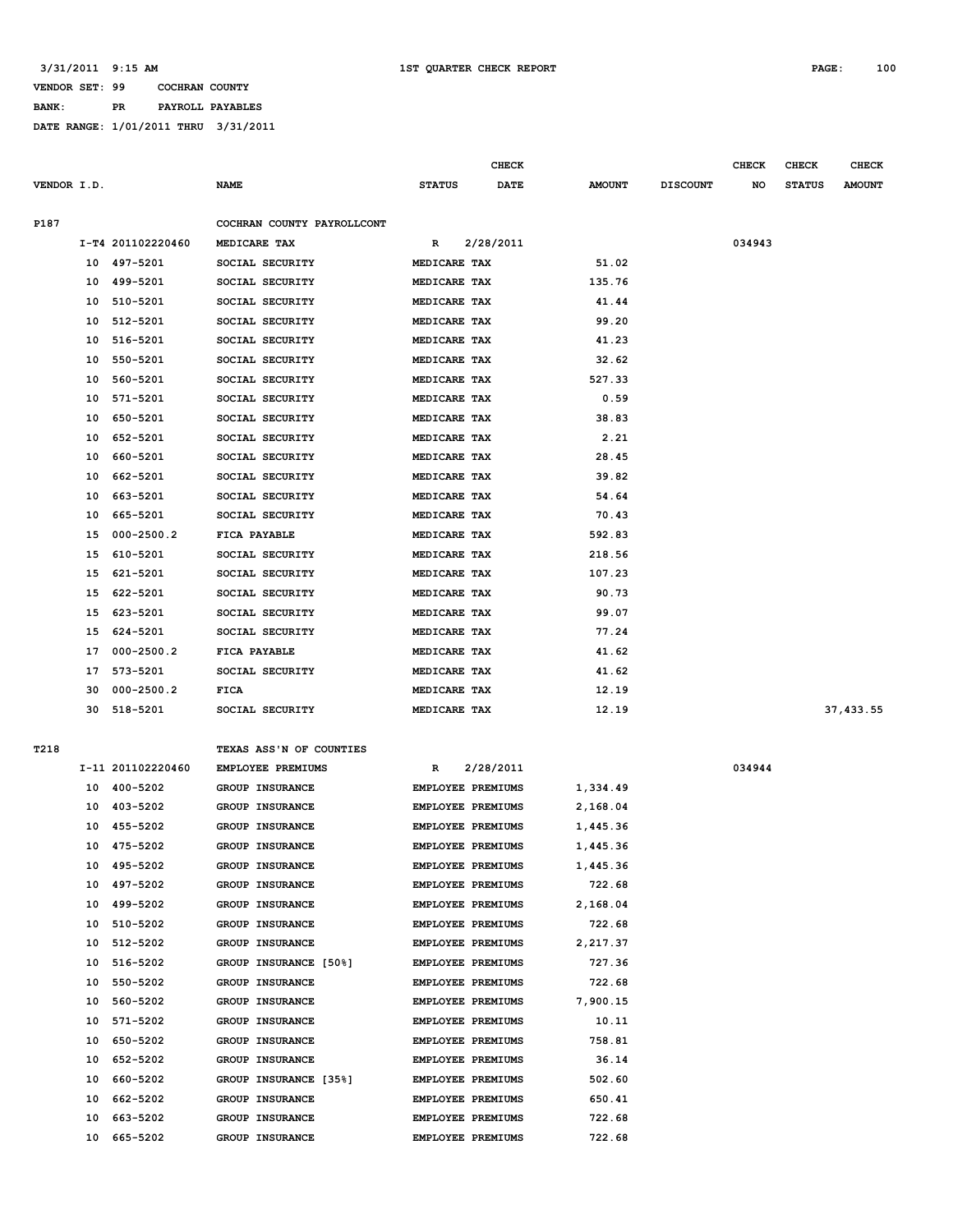#### **3/31/2011 9:15 AM 1ST QUARTER CHECK REPORT PAGE: 101**

### **VENDOR SET: 99 COCHRAN COUNTY BANK: PR PAYROLL PAYABLES**

|             |    |                   |                                  |               | <b>CHECK</b>             |               |                 | <b>CHECK</b> | CHECK         | <b>CHECK</b>  |
|-------------|----|-------------------|----------------------------------|---------------|--------------------------|---------------|-----------------|--------------|---------------|---------------|
| VENDOR I.D. |    |                   | <b>NAME</b>                      | <b>STATUS</b> | <b>DATE</b>              | <b>AMOUNT</b> | <b>DISCOUNT</b> | NO           | <b>STATUS</b> | <b>AMOUNT</b> |
|             |    |                   | TEXAS ASS'N OF COUNTIECONT       |               |                          |               |                 |              |               |               |
| T218        |    | I-11 201102220460 | EMPLOYEE PREMIUMS                |               | 2/28/2011                |               |                 | 034944       |               |               |
|             |    | 15 610-5202       | <b>GROUP INSURANCE</b>           | R             | EMPLOYEE PREMIUMS        | 3,001.59      |                 |              |               |               |
|             |    | 15 621-5202       | <b>GROUP INSURANCE</b>           |               | EMPLOYEE PREMIUMS        | 1,445.36      |                 |              |               |               |
|             | 15 | 622-5202          | <b>GROUP INSURANCE</b>           |               | EMPLOYEE PREMIUMS        | 1,445.36      |                 |              |               |               |
|             | 15 | 623-5202          | <b>GROUP INSURANCE</b>           |               | EMPLOYEE PREMIUMS        | 1,445.36      |                 |              |               |               |
|             | 15 | 624-5202          | <b>GROUP INSURANCE</b>           |               | <b>EMPLOYEE PREMIUMS</b> | 1,445.36      |                 |              |               |               |
|             | 17 | 573-5202          | GROUP HEALTH INSURANCE           |               | <b>EMPLOYEE PREMIUMS</b> | 712.57        |                 |              |               |               |
|             | 30 | 518-5202          | GROUP INSURANCE [15%]            |               | EMPLOYEE PREMIUMS        | 215.40        |                 |              |               |               |
|             |    | I-12 201102220460 | GROUP LIFE INSURANCE             | R             | 2/28/2011                |               |                 | 034944       |               |               |
|             | 10 | 400-5202          | <b>GROUP INSURANCE</b>           |               | GROUP LIFE INSURANCE     | 8.03          |                 |              |               |               |
|             | 10 | 403-5202          | <b>GROUP INSURANCE</b>           |               | GROUP LIFE INSURANCE     | 13.05         |                 |              |               |               |
|             | 10 | 455-5202          | <b>GROUP INSURANCE</b>           |               | GROUP LIFE INSURANCE     | 6.09          |                 |              |               |               |
|             | 10 | 475-5202          | <b>GROUP INSURANCE</b>           |               | GROUP LIFE INSURANCE     | 8.70          |                 |              |               |               |
|             | 10 | 495-5202          | <b>GROUP INSURANCE</b>           |               | GROUP LIFE INSURANCE     | 8.70          |                 |              |               |               |
|             | 10 | 497-5202          | <b>GROUP INSURANCE</b>           |               | GROUP LIFE INSURANCE     | 4.35          |                 |              |               |               |
|             | 10 | 499-5202          | <b>GROUP INSURANCE</b>           |               | GROUP LIFE INSURANCE     | 13.05         |                 |              |               |               |
|             | 10 | 510-5202          | <b>GROUP INSURANCE</b>           |               | GROUP LIFE INSURANCE     | 4.35          |                 |              |               |               |
|             | 10 | 512-5202          | GROUP INSURANCE                  |               | GROUP LIFE INSURANCE     | 13.34         |                 |              |               |               |
|             | 10 | 516-5202          | GROUP INSURANCE [50%]            |               | GROUP LIFE INSURANCE     | 4.39          |                 |              |               |               |
|             | 10 | 550-5202          | <b>GROUP INSURANCE</b>           |               | GROUP LIFE INSURANCE     | 4.35          |                 |              |               |               |
|             | 10 | 560-5202          | <b>GROUP INSURANCE</b>           |               | GROUP LIFE INSURANCE     | 44.52         |                 |              |               |               |
|             | 10 | 571-5202          | <b>GROUP INSURANCE</b>           |               | GROUP LIFE INSURANCE     | 0.06          |                 |              |               |               |
|             | 10 | 650-5202          | <b>GROUP INSURANCE</b>           |               | GROUP LIFE INSURANCE     | 4.57          |                 |              |               |               |
|             | 10 | 652-5202          | <b>GROUP INSURANCE</b>           |               | GROUP LIFE INSURANCE     | 0.21          |                 |              |               |               |
|             | 10 | 660-5202          | GROUP INSURANCE [35%]            |               | GROUP LIFE INSURANCE     | 3.02          |                 |              |               |               |
|             | 10 | 662-5202          | <b>GROUP INSURANCE</b>           |               | GROUP LIFE INSURANCE     | 3.92          |                 |              |               |               |
|             | 10 | 663-5202          | <b>GROUP INSURANCE</b>           |               | GROUP LIFE INSURANCE     | 4.35          |                 |              |               |               |
|             | 10 | 665-5202          | <b>GROUP INSURANCE</b>           |               | GROUP LIFE INSURANCE     | 4.35          |                 |              |               |               |
|             | 15 | 610-5202          | <b>GROUP INSURANCE</b>           |               | GROUP LIFE INSURANCE     | 15.46         |                 |              |               |               |
|             | 15 | 621-5202          | GROUP INSURANCE                  |               | GROUP LIFE INSURANCE     | 8.70          |                 |              |               |               |
|             | 15 | 622-5202          | <b>GROUP INSURANCE</b>           |               | GROUP LIFE INSURANCE     | 8.70          |                 |              |               |               |
|             | 15 | 623-5202          | <b>GROUP INSURANCE</b>           |               | GROUP LIFE INSURANCE     | 8.70          |                 |              |               |               |
|             |    | 15 624-5202       | GROUP INSURANCE                  |               | GROUP LIFE INSURANCE     | 8.70          |                 |              |               |               |
|             |    | 17 573-5202       | GROUP HEALTH INSURANCE           |               | GROUP LIFE INSURANCE     | 4.29          |                 |              |               |               |
|             |    | 30 518-5202       | GROUP INSURANCE [15%]            |               | GROUP LIFE INSURANCE     | 1.29          |                 |              |               |               |
|             |    | I-15 201102220460 | DEPENDENT HEALTH PREM WITHHELD R |               | 2/28/2011                |               |                 | 034944       |               |               |
|             |    | 15 000-2500.4     | INSURANCE PAYABLE                |               | DEPENDENT HEALTH PRE     | 794.94        |                 |              |               | 37,138.18     |
| T266        |    |                   | TREASURER OF VIRGINIA            |               |                          |               |                 |              |               |               |
|             |    | I-CJS201102220460 | CASE ID#0003452040               | R             | 2/28/2011                |               |                 | 034945       |               |               |
|             |    | 10 000-2500.8     | CHILD SUPPORT PAYABLE            |               | CASE ID#0003452040       | 566.37        |                 |              |               | 566.37        |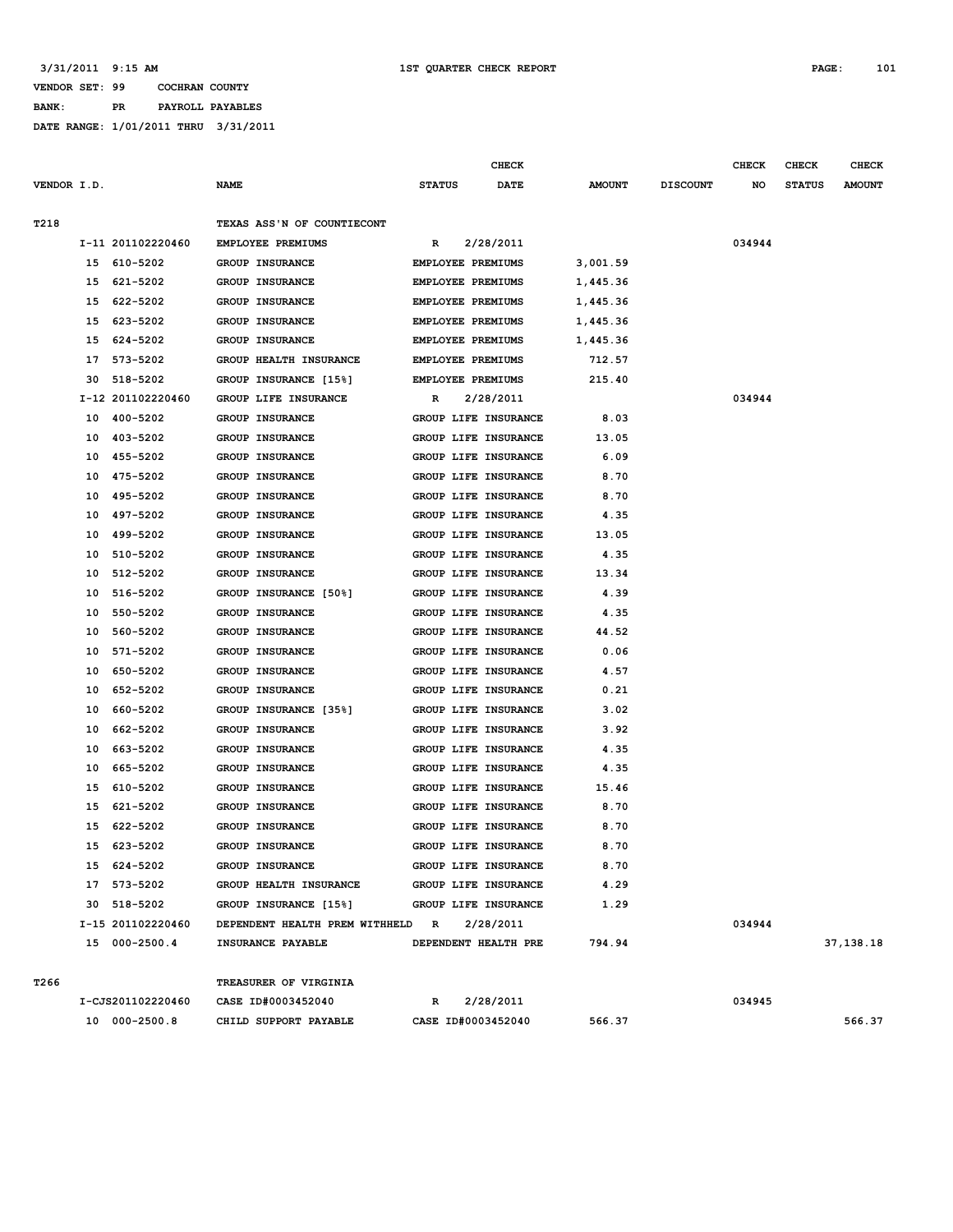**BANK: PR PAYROLL PAYABLES**

|                  |                      |                                                 | <b>CHECK</b>                 |               |                 | <b>CHECK</b> | CHECK         | <b>CHECK</b>  |
|------------------|----------------------|-------------------------------------------------|------------------------------|---------------|-----------------|--------------|---------------|---------------|
| VENDOR I.D.      |                      | <b>NAME</b>                                     | <b>STATUS</b><br><b>DATE</b> | <b>AMOUNT</b> | <b>DISCOUNT</b> | NO           | <b>STATUS</b> | <b>AMOUNT</b> |
| V033             |                      | VISION CARE PLAN                                |                              |               |                 |              |               |               |
|                  | I-17A201102220460    | VISION MONTHLY PREMIUM                          | 2/28/2011<br>R               |               |                 | 034946       |               |               |
|                  | 10 000-2500.4        | INSURANCE PAYABLE                               | VISION MONTHLY PREMI         | 117.76        |                 |              |               | 117.76        |
|                  |                      |                                                 |                              |               |                 |              |               |               |
| C <sub>253</sub> |                      | COCHRAN COUNTY MONEY MKT                        |                              |               |                 |              |               |               |
|                  | I-201102220461       | NON-DEPT SUPP DEATH                             | 2/28/2011<br>R               |               |                 | 034947       |               |               |
|                  | 10 409-5207          | SUPPLEMENTAL DEATH BENEFITS NON-DEPT SUPP DEATH |                              | 1,342.55      |                 |              |               | 1,342.55      |
|                  |                      |                                                 |                              |               |                 |              |               |               |
| A067             |                      | AMERICAN FAMILY LIFE ASSURANCE                  |                              |               |                 |              |               |               |
|                  | I-08 201103220462    | MONTHLY PREMIUM                                 | 3/31/2011<br>R               |               |                 | 035096       |               |               |
|                  | 10 000-2500.4        | INSURANCE PAYABLE                               | MONTHLY PREMIUM              | 436.48        |                 |              |               |               |
|                  | 15 000-2500.4        | INSURANCE PAYABLE                               | MONTHLY PREMIUM              | 73.20         |                 |              |               |               |
|                  | I-08A201103220462    | MONTHLY PREMIUM                                 | 3/31/2011<br>R               |               |                 | 035096       |               |               |
|                  | 10 000-2500.4        | INSURANCE PAYABLE                               | MONTHLY PREMIUM              | 200.46        |                 |              |               | 710.14        |
|                  |                      |                                                 |                              |               |                 |              |               |               |
| C <sub>253</sub> |                      | COCHRAN COUNTY MONEY MKT                        |                              |               |                 |              |               |               |
|                  | I-01 201103220462    | RETIREMENT CONTRIBUTIONS                        | 3/31/2011<br>R               |               |                 | 035097       |               |               |
|                  | 000-2500.3<br>10     | <b>TCDRS PAYABLE</b>                            | RETIREMENT CONTRIBUT         | 8,556.70      |                 |              |               |               |
|                  | 400-5203<br>10       | <b>RETIREMENT</b>                               | RETIREMENT CONTRIBUT         | 952.98        |                 |              |               |               |
|                  | 403-5203<br>10       | <b>RETIREMENT</b>                               | RETIREMENT CONTRIBUT         | 1,267.65      |                 |              |               |               |
|                  | 10 435-5203          | RETIREMENT                                      | RETIREMENT CONTRIBUT         | 198.15        |                 |              |               |               |
|                  | 455-5203<br>10       | <b>RETIREMENT</b>                               | RETIREMENT CONTRIBUT         | 811.79        |                 |              |               |               |
|                  | 10 475-5203          | RETIREMENT                                      | RETIREMENT CONTRIBUT         | 1,179.63      |                 |              |               |               |
|                  | 476-5203<br>10       | RETIREMENT                                      | RETIREMENT CONTRIBUT         | 202.16        |                 |              |               |               |
|                  | 495-5203<br>10       | <b>RETIREMENT</b>                               | RETIREMENT CONTRIBUT         | 838.32        |                 |              |               |               |
|                  | 497-5203<br>10       | <b>RETIREMENT</b>                               | RETIREMENT CONTRIBUT         | 490.67        |                 |              |               |               |
|                  | 499-5203<br>10       | RETIREMENT                                      | RETIREMENT CONTRIBUT         | 1,296.22      |                 |              |               |               |
|                  | 510-5203<br>10       | <b>RETIREMENT</b>                               | RETIREMENT CONTRIBUT         | 378.42        |                 |              |               |               |
|                  | 512-5203<br>10       | <b>RETIREMENT</b>                               | RETIREMENT CONTRIBUT         | 972.89        |                 |              |               |               |
|                  | 516-5203<br>10       | RETIREMENT                                      | RETIREMENT CONTRIBUT         | 361.23        |                 |              |               |               |
|                  | 550-5203<br>10       | RETIREMENT                                      | RETIREMENT CONTRIBUT         | 292.42        |                 |              |               |               |
|                  | 560-5203<br>10       | <b>RETIREMENT</b>                               | RETIREMENT CONTRIBUT         | 4,822.85      |                 |              |               |               |
|                  | 571-5203<br>10       | RETIREMENT                                      | RETIREMENT CONTRIBUT         | 5.20          |                 |              |               |               |
|                  | 650-5203<br>10       | RETIREMENT                                      | RETIREMENT CONTRIBUT         | 343.74        |                 |              |               |               |
|                  | 652-5203<br>10       | RETIREMENT                                      | RETIREMENT CONTRIBUT         | 19.83         |                 |              |               |               |
|                  | 10<br>660-5203       | RETIREMENT                                      | RETIREMENT CONTRIBUT         | 249.22        |                 |              |               |               |
|                  | 662-5203<br>10       | <b>RETIREMENT</b>                               | RETIREMENT CONTRIBUT         | 356.93        |                 |              |               |               |
|                  | 10<br>663-5203       | RETIREMENT                                      | RETIREMENT CONTRIBUT         | 489.88        |                 |              |               |               |
|                  | 10<br>665-5203       | RETIREMENT                                      | RETIREMENT CONTRIBUT         | 360.85        |                 |              |               |               |
|                  | $000 - 2500.3$<br>15 | <b>TCDRS PAYABLE</b>                            | RETIREMENT CONTRIBUT         | 2,799.76      |                 |              |               |               |
|                  | 610-5203<br>15       | RETIREMENT                                      | RETIREMENT CONTRIBUT         | 1,968.43      |                 |              |               |               |
|                  | 15<br>621-5203       | RETIREMENT                                      | RETIREMENT CONTRIBUT         | 803.89        |                 |              |               |               |
|                  | 622-5203<br>15       | RETIREMENT                                      | RETIREMENT CONTRIBUT         | 817.49        |                 |              |               |               |
|                  | 623-5203<br>15       | RETIREMENT                                      | RETIREMENT CONTRIBUT         | 810.08        |                 |              |               |               |
|                  |                      |                                                 |                              |               |                 |              |               |               |
|                  | 15<br>624-5203       | RETIREMENT                                      | RETIREMENT CONTRIBUT         | 799.68        |                 |              |               |               |
|                  | $000 - 2500.3$<br>17 | <b>TCDRS PAYABLE</b>                            | RETIREMENT CONTRIBUT         | 197.39        |                 |              |               |               |
|                  | 573-5203<br>17       | RETIREMENT                                      | RETIREMENT CONTRIBUT         | 366.57        |                 |              |               |               |
|                  | 30 000-2500.3        | TCDRS                                           | RETIREMENT CONTRIBUT         | 57.51         |                 |              |               |               |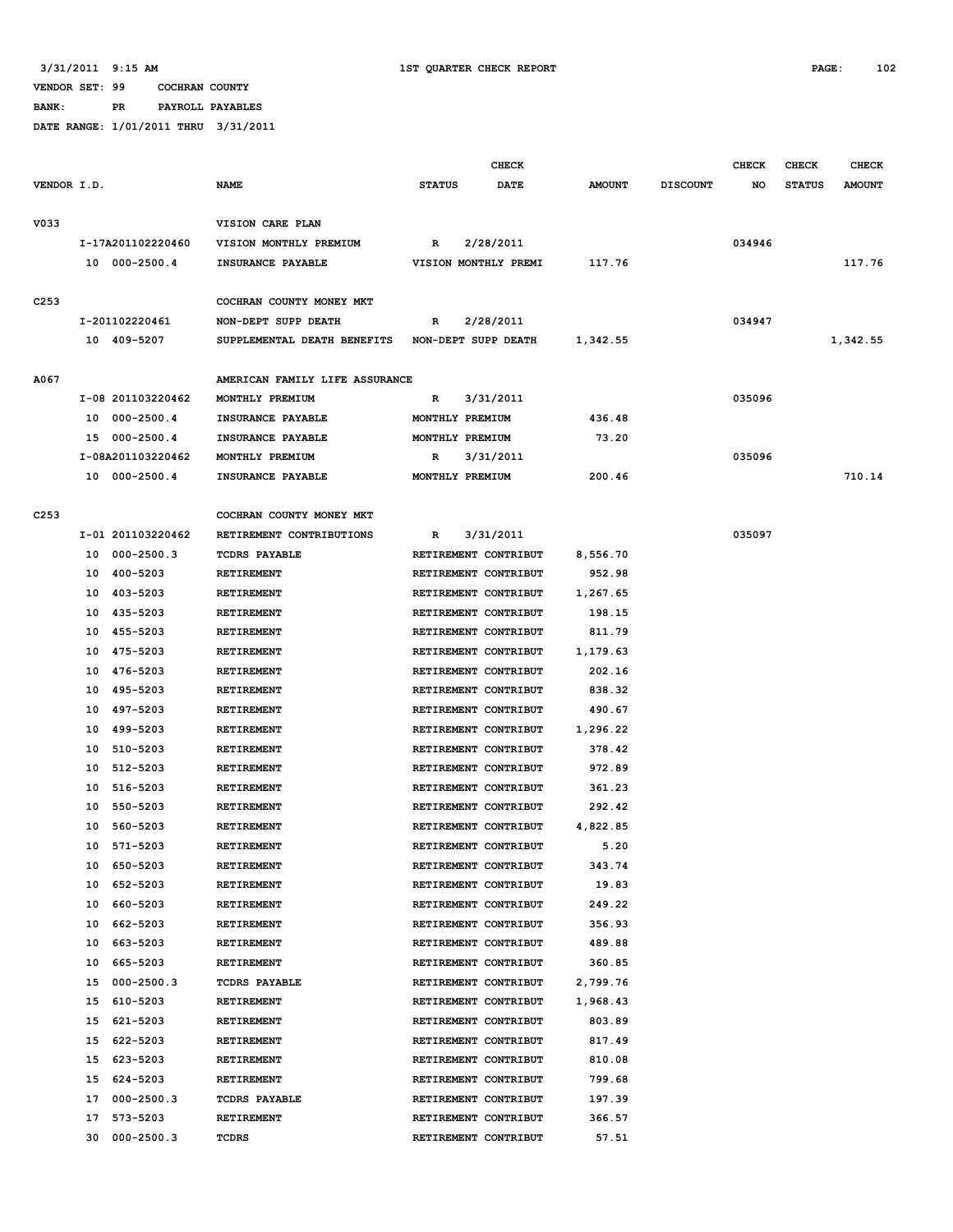**BANK: PR PAYROLL PAYABLES**

|                  |    |                   |                                                   |                 | <b>CHECK</b>         |               |                 | <b>CHECK</b> | <b>CHECK</b>  | <b>CHECK</b>  |
|------------------|----|-------------------|---------------------------------------------------|-----------------|----------------------|---------------|-----------------|--------------|---------------|---------------|
| VENDOR I.D.      |    |                   | <b>NAME</b>                                       | <b>STATUS</b>   | DATE                 | <b>AMOUNT</b> | <b>DISCOUNT</b> | NO           | <b>STATUS</b> | <b>AMOUNT</b> |
|                  |    |                   |                                                   |                 |                      |               |                 |              |               |               |
| C <sub>253</sub> |    |                   | COCHRAN COUNTY MONEY MCONT                        |                 |                      |               |                 |              |               |               |
|                  |    | I-01 201103220462 | RETIREMENT CONTRIBUTIONS                          | R               | 3/31/2011            |               |                 | 035097       |               |               |
|                  |    | 30 518-5203       | RETIREMENT                                        |                 | RETIREMENT CONTRIBUT | 106.81        |                 |              |               | 33, 175. 34   |
|                  |    |                   |                                                   |                 |                      |               |                 |              |               |               |
| C300             |    | I-18A201103220462 | COCHRAN COUNTY SCHOOLS FEDERAL<br>MONTHLY PREMUIM | $\mathbb{R}$    | 3/31/2011            |               |                 | 035098       |               |               |
|                  |    | 10 000-2500.4     | INSURANCE PAYABLE                                 | MONTHLY PREMUIM |                      | 6,681.50      |                 |              |               |               |
|                  |    | 15 000-2500.4     | INSURANCE PAYABLE                                 | MONTHLY PREMUIM |                      | 1,250.55      |                 |              |               |               |
|                  |    | 30 000-2500.4     | <b>AFLAC</b>                                      | MONTHLY PREMUIM |                      | 156.58        |                 |              |               | 8,088.63      |
|                  |    |                   |                                                   |                 |                      |               |                 |              |               |               |
| N017             |    |                   | NATIONAL FARM LIFE                                |                 |                      |               |                 |              |               |               |
|                  |    | I-05 201103220462 | NFL PREMIUM                                       | R               | 3/31/2011            |               |                 | 035099       |               |               |
|                  | 10 | 000-2500.4        | INSURANCE PAYABLE                                 | NFL PREMIUM     |                      | 287.47        |                 |              |               |               |
|                  |    | 15 000-2500.4     | INSURANCE PAYABLE                                 | NFL PREMIUM     |                      | 70.37         |                 |              |               |               |
|                  |    | I-05A201103220462 | AFTER TAX PREM                                    | R               | 3/31/2011            |               |                 | 035099       |               |               |
|                  |    | 10 000-2500.4     | INSURANCE PAYABLE                                 | AFTER TAX PREM  |                      | 197.52        |                 |              |               |               |
|                  |    | 15 000-2500.4     | INSURANCE PAYABLE                                 | AFTER TAX PREM  |                      | 56.04         |                 |              |               | 611.40        |
|                  |    |                   |                                                   |                 |                      |               |                 |              |               |               |
| N060             |    |                   | NATIONWIDE RETIREMENT SOL                         |                 |                      |               |                 |              |               |               |
|                  |    | I-04 201103220462 | DEFERRED COMP WITHHELD                            | $\mathbb{R}$    | 3/31/2011            |               |                 | 035100       |               |               |
|                  |    | 10 000-2500.7     | PEBSCO DEF COMP PAYABLE                           |                 | DEFERRED COMP WITHHE | 2,749.29      |                 |              |               |               |
|                  |    | 15 000-2500.7     | PEBSCO DEF COMP PAYABLE                           |                 | DEFERRED COMP WITHHE | 1,106.71      |                 |              |               | 3,856.00      |
|                  |    |                   |                                                   |                 |                      |               |                 |              |               |               |
| N081             |    |                   | NATIONAL FAMILY CARE LIFE INSU                    |                 |                      |               |                 |              |               |               |
|                  |    | I-21 201103220462 | NATIONAL FAMILY CARE                              | R               | 3/31/2011            |               |                 | 035101       |               |               |
|                  |    | 10 000-2500.4     | INSURANCE PAYABLE                                 |                 | NATIONAL FAMILY CARE | 228.00        |                 |              |               |               |
|                  |    | 15 000-2500.4     | INSURANCE PAYABLE                                 |                 | NATIONAL FAMILY CARE | 6.90          |                 |              |               | 234.90        |
|                  |    |                   | COCHRAN COUNTY PAYROLL TA                         |                 |                      |               |                 |              |               |               |
| P187             |    | I-T1 201103220462 | FEDERAL INCOME TAX W/H                            | R               | 3/31/2011            |               |                 | 035102       |               |               |
|                  |    | 10 000-2500.1     | WITHHOLDING TAX PAYABLE                           |                 | FEDERAL INCOME TAX W | 12,326.65     |                 |              |               |               |
|                  |    | 15 000-2500.1     | WITHHOLDING TAX PAYABLE                           |                 | FEDERAL INCOME TAX W | 2,870.28      |                 |              |               |               |
|                  |    | 17 000-2500.1     | WITHHOLDING TAX PAYABLE                           |                 | FEDERAL INCOME TAX W | 231.92        |                 |              |               |               |
|                  |    | 30 000-2500.1     | FEDERAL WITHOLDING                                |                 | FEDERAL INCOME TAX W | 82.33         |                 |              |               |               |
|                  |    | I-T3 201103220462 | FICA TAX                                          | $\mathbb{R}$    | 3/31/2011            |               |                 | 035102       |               |               |
|                  | 10 | 000-2500.2        | FICA PAYABLE                                      | FICA TAX        |                      | 5,253.43      |                 |              |               |               |
|                  | 10 | 400-5201          | SOCIAL SECURITY                                   | FICA TAX        |                      | 450.99        |                 |              |               |               |
|                  | 10 | 403-5201          | SOCIAL SECURITY                                   | FICA TAX        |                      | 591.80        |                 |              |               |               |
|                  |    | 10 435-5201       | SOCIAL SECURITY                                   | FICA TAX        |                      | 94.50         |                 |              |               |               |
|                  |    | 10 455-5201       | SOCIAL SECURITY                                   | FICA TAX        |                      | 387.16        |                 |              |               |               |
|                  | 10 | 475-5201          | SOCIAL SECURITY                                   | FICA TAX        |                      | 644.01        |                 |              |               |               |
|                  | 10 | 476-5201          | SOCIAL SECURITY                                   | FICA TAX        |                      | 96.41         |                 |              |               |               |
|                  | 10 | 495-5201          | SOCIAL SECURITY                                   | FICA TAX        |                      | 399.81        |                 |              |               |               |
|                  |    | 10 497-5201       | SOCIAL SECURITY                                   | FICA TAX        |                      | 234.01        |                 |              |               |               |
|                  |    | 10 499-5201       | SOCIAL SECURITY                                   | FICA TAX        |                      | 612.85        |                 |              |               |               |
|                  | 10 | 510-5201          | SOCIAL SECURITY                                   | FICA TAX        |                      | 177.17        |                 |              |               |               |
|                  | 10 | 512-5201          | SOCIAL SECURITY                                   | FICA TAX        |                      | 451.05        |                 |              |               |               |
|                  | 10 | 516-5201          | SOCIAL SECURITY                                   | FICA TAX        |                      | 175.18        |                 |              |               |               |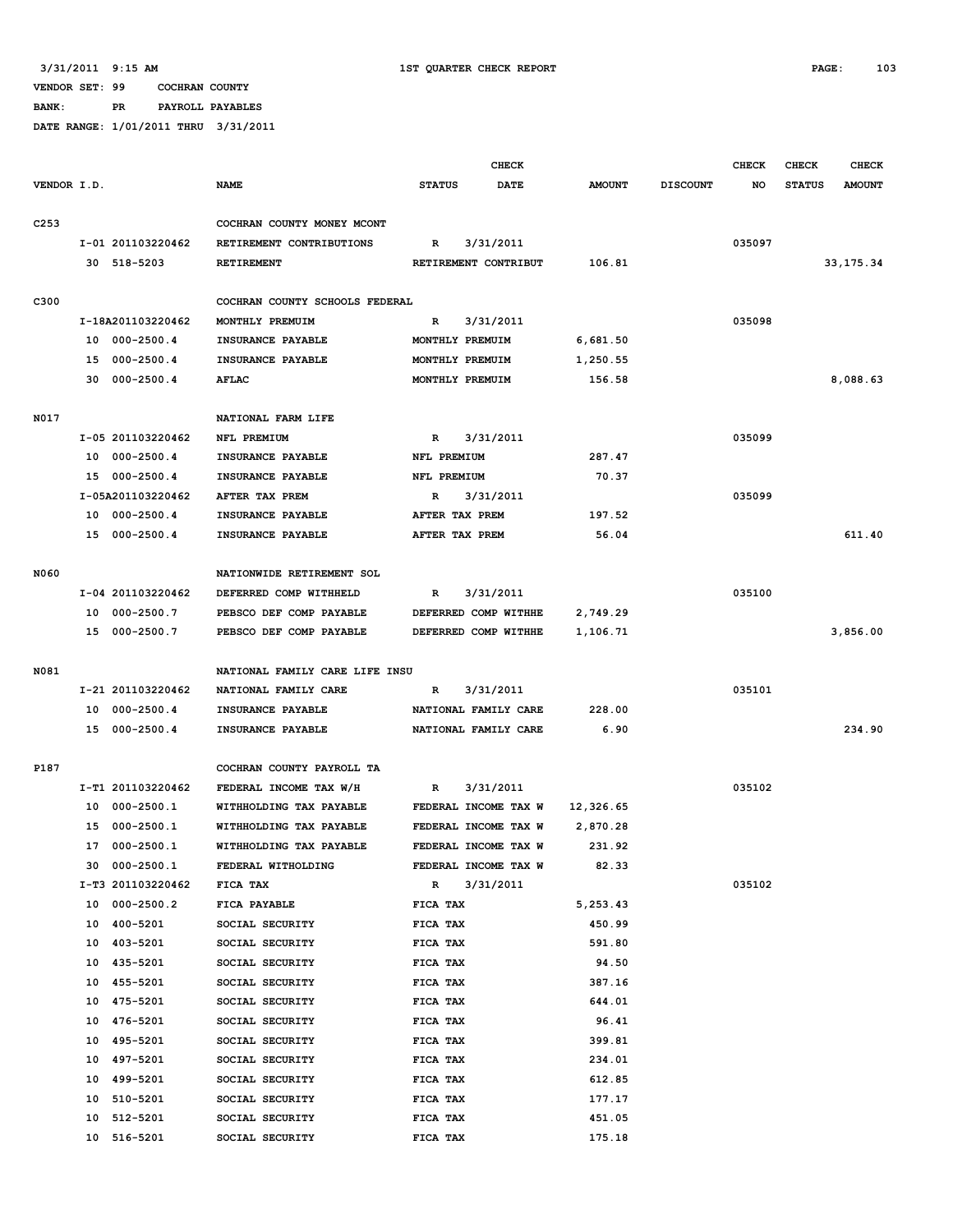**BANK: PR PAYROLL PAYABLES**

|             |    |                   |                            |               |              | CHECK       |               |                 | <b>CHECK</b> | CHECK         | <b>CHECK</b>  |
|-------------|----|-------------------|----------------------------|---------------|--------------|-------------|---------------|-----------------|--------------|---------------|---------------|
| VENDOR I.D. |    |                   | <b>NAME</b>                | <b>STATUS</b> |              | <b>DATE</b> | <b>AMOUNT</b> | <b>DISCOUNT</b> | NO           | <b>STATUS</b> | <b>AMOUNT</b> |
|             |    |                   |                            |               |              |             |               |                 |              |               |               |
| P187        |    |                   | COCHRAN COUNTY PAYROLLCONT |               |              |             |               |                 |              |               |               |
|             |    | I-T3 201103220462 | FICA TAX                   | R             |              | 3/31/2011   |               |                 | 035102       |               |               |
|             |    | 10 550-5201       | SOCIAL SECURITY            | FICA TAX      |              |             | 139.46        |                 |              |               |               |
|             | 10 | 560-5201          | SOCIAL SECURITY            | FICA TAX      |              |             | 2,282.63      |                 |              |               |               |
|             | 10 | 571-5201          | SOCIAL SECURITY            | FICA TAX      |              |             | 2.51          |                 |              |               |               |
|             | 10 | 650-5201          | SOCIAL SECURITY            | FICA TAX      |              |             | 179.62        |                 |              |               |               |
|             | 10 | 652-5201          | SOCIAL SECURITY            | FICA TAX      |              |             | 9.45          |                 |              |               |               |
|             | 10 | 660-5201          | SOCIAL SECURITY            | FICA TAX      |              |             | 120.86        |                 |              |               |               |
|             | 10 | 662-5201          | SOCIAL SECURITY            | FICA TAX      |              |             | 170.23        |                 |              |               |               |
|             | 10 | 663-5201          | SOCIAL SECURITY            | FICA TAX      |              |             | 233.64        |                 |              |               |               |
|             | 10 | 665-5201          | SOCIAL SECURITY            | FICA TAX      |              |             | 301.64        |                 |              |               |               |
|             | 15 | $000 - 2500.2$    | FICA PAYABLE               | FICA TAX      |              |             | 1,681.92      |                 |              |               |               |
|             | 15 | 610-5201          | SOCIAL SECURITY            | FICA TAX      |              |             | 934.48        |                 |              |               |               |
|             | 15 | 621-5201          | SOCIAL SECURITY            | FICA TAX      |              |             | 445.04        |                 |              |               |               |
|             | 15 | 622-5201          | SOCIAL SECURITY            | FICA TAX      |              |             | 388.31        |                 |              |               |               |
|             | 15 | 623-5201          | SOCIAL SECURITY            | FICA TAX      |              |             | 384.73        |                 |              |               |               |
|             | 15 | 624-5201          | SOCIAL SECURITY            | FICA TAX      |              |             | 330.27        |                 |              |               |               |
|             | 17 | $000 - 2500.2$    | FICA PAYABLE               | FICA TAX      |              |             | 120.05        |                 |              |               |               |
|             | 17 | 573-5201          | SOCIAL SECURITY            | FICA TAX      |              |             | 177.22        |                 |              |               |               |
|             | 30 | $000 - 2500.2$    | FICA                       | FICA TAX      |              |             | 35.09         |                 |              |               |               |
|             | 30 | 518-5201          | SOCIAL SECURITY            | FICA TAX      |              |             | 51.80         |                 |              |               |               |
|             |    | I-T4 201103220462 | MEDICARE TAX               | R             |              | 3/31/2011   |               |                 | 035102       |               |               |
|             | 10 | $000 - 2500.2$    | FICA PAYABLE               |               | MEDICARE TAX |             | 1,813.70      |                 |              |               |               |
|             | 10 | 400-5201          | SOCIAL SECURITY            |               | MEDICARE TAX |             | 105.47        |                 |              |               |               |
|             | 10 | 403-5201          | SOCIAL SECURITY            |               | MEDICARE TAX |             | 138.40        |                 |              |               |               |
|             | 10 | 435-5201          | SOCIAL SECURITY            |               | MEDICARE TAX |             | 22.10         |                 |              |               |               |
|             | 10 | 455-5201          | SOCIAL SECURITY            |               | MEDICARE TAX |             | 90.55         |                 |              |               |               |
|             | 10 | 475-5201          | SOCIAL SECURITY            |               | MEDICARE TAX |             | 150.62        |                 |              |               |               |
|             | 10 | 476-5201          | SOCIAL SECURITY            |               | MEDICARE TAX |             | 22.55         |                 |              |               |               |
|             | 10 | 495-5201          | SOCIAL SECURITY            |               | MEDICARE TAX |             | 93.51         |                 |              |               |               |
|             | 10 | 497-5201          | SOCIAL SECURITY            |               | MEDICARE TAX |             | 54.73         |                 |              |               |               |
|             | 10 | 499-5201          | SOCIAL SECURITY            |               | MEDICARE TAX |             | 143.33        |                 |              |               |               |
|             | 10 | 510-5201          | SOCIAL SECURITY            |               | MEDICARE TAX |             | 41.44         |                 |              |               |               |
|             |    | 10 512-5201       | SOCIAL SECURITY            |               | MEDICARE TAX |             | 105.49        |                 |              |               |               |
|             | 10 | 516-5201          | SOCIAL SECURITY            |               | MEDICARE TAX |             | 40.96         |                 |              |               |               |
|             | 10 | 550-5201          | SOCIAL SECURITY            |               | MEDICARE TAX |             | 32.62         |                 |              |               |               |
|             | 10 | 560-5201          | SOCIAL SECURITY            |               | MEDICARE TAX |             | 533.85        |                 |              |               |               |
|             | 10 | 571-5201          | SOCIAL SECURITY            |               | MEDICARE TAX |             | 0.59          |                 |              |               |               |
|             | 10 | 650-5201          | SOCIAL SECURITY            |               | MEDICARE TAX |             | 42.01         |                 |              |               |               |
|             | 10 | 652-5201          | SOCIAL SECURITY            |               | MEDICARE TAX |             | 2.21          |                 |              |               |               |
|             | 10 | 660-5201          | SOCIAL SECURITY            |               | MEDICARE TAX |             | 28.27         |                 |              |               |               |
|             | 10 | 662-5201          | SOCIAL SECURITY            |               | MEDICARE TAX |             | 39.82         |                 |              |               |               |
|             | 10 | 663-5201          | SOCIAL SECURITY            |               | MEDICARE TAX |             | 54.64         |                 |              |               |               |
|             | 10 | 665-5201          | SOCIAL SECURITY            |               | MEDICARE TAX |             | 70.54         |                 |              |               |               |
|             | 15 | $000 - 2500.2$    | FICA PAYABLE               |               | MEDICARE TAX |             | 580.67        |                 |              |               |               |
|             | 15 | 610-5201          | SOCIAL SECURITY            |               | MEDICARE TAX |             | 218.56        |                 |              |               |               |
|             | 15 | 621-5201          | SOCIAL SECURITY            |               | MEDICARE TAX |             | 104.08        |                 |              |               |               |
|             | 15 | 622-5201          | SOCIAL SECURITY            |               | MEDICARE TAX |             | 90.81         |                 |              |               |               |
|             |    |                   |                            |               |              |             |               |                 |              |               |               |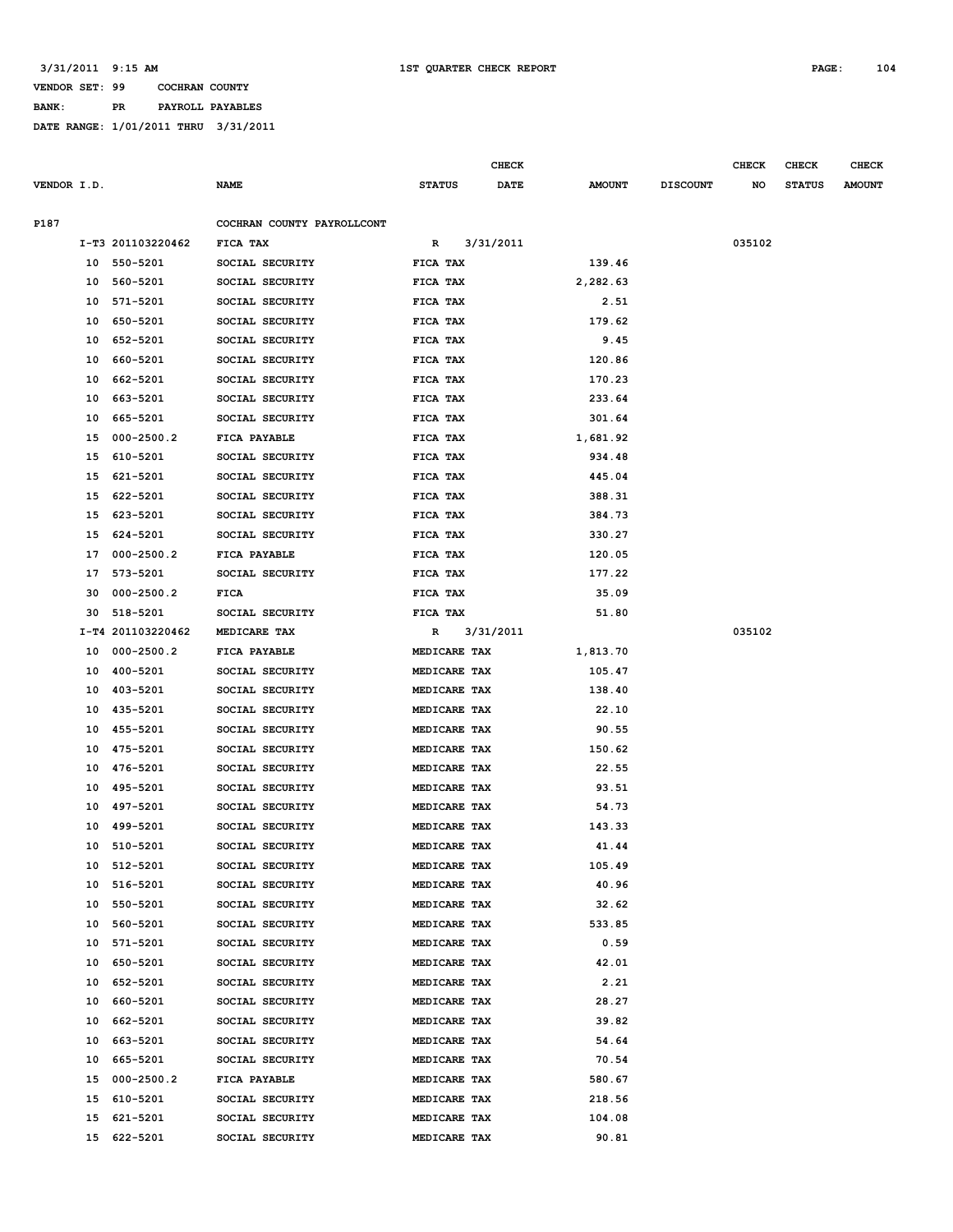**BANK: PR PAYROLL PAYABLES**

|             |    |                   |                            |               | <b>CHECK</b>             |               |                 | <b>CHECK</b> | <b>CHECK</b>  | <b>CHECK</b>  |
|-------------|----|-------------------|----------------------------|---------------|--------------------------|---------------|-----------------|--------------|---------------|---------------|
| VENDOR I.D. |    |                   | <b>NAME</b>                | <b>STATUS</b> | <b>DATE</b>              | <b>AMOUNT</b> | <b>DISCOUNT</b> | NO           | <b>STATUS</b> | <b>AMOUNT</b> |
| P187        |    |                   | COCHRAN COUNTY PAYROLLCONT |               |                          |               |                 |              |               |               |
|             |    | I-T4 201103220462 | MEDICARE TAX               | R             | 3/31/2011                |               |                 | 035102       |               |               |
|             | 15 | 623-5201          | SOCIAL SECURITY            | MEDICARE TAX  |                          | 89.98         |                 |              |               |               |
|             | 15 | 624-5201          | SOCIAL SECURITY            | MEDICARE TAX  |                          | 77.24         |                 |              |               |               |
|             | 17 | $000 - 2500.2$    | FICA PAYABLE               | MEDICARE TAX  |                          | 41.44         |                 |              |               |               |
|             | 17 | 573-5201          | SOCIAL SECURITY            | MEDICARE TAX  |                          | 41.44         |                 |              |               |               |
|             | 30 | $000 - 2500.2$    | FICA                       | MEDICARE TAX  |                          | 12.12         |                 |              |               |               |
|             | 30 | 518-5201          | SOCIAL SECURITY            | MEDICARE TAX  |                          | 12.12         |                 |              |               | 37,964.36     |
| T218        |    |                   | TEXAS ASS'N OF COUNTIES    |               |                          |               |                 |              |               |               |
|             |    | I-11 201103220462 | EMPLOYEE PREMIUMS          | R             | 3/31/2011                |               |                 | 035103       |               |               |
|             | 10 | 400-5202          | <b>GROUP INSURANCE</b>     |               | EMPLOYEE PREMIUMS        | 1,295.22      |                 |              |               |               |
|             | 10 | 403-5202          | <b>GROUP INSURANCE</b>     |               | EMPLOYEE PREMIUMS        | 2,104.23      |                 |              |               |               |
|             | 10 | 455-5202          | <b>GROUP INSURANCE</b>     |               | <b>EMPLOYEE PREMIUMS</b> | 1,402.82      |                 |              |               |               |
|             | 10 | 475-5202          | <b>GROUP INSURANCE</b>     |               | EMPLOYEE PREMIUMS        | 1,402.82      |                 |              |               |               |
|             | 10 | 495-5202          | <b>GROUP INSURANCE</b>     |               | EMPLOYEE PREMIUMS        | 1,402.82      |                 |              |               |               |
|             | 10 | 497-5202          | <b>GROUP INSURANCE</b>     |               | EMPLOYEE PREMIUMS        | 701.41        |                 |              |               |               |
|             | 10 | 499-5202          | <b>GROUP INSURANCE</b>     |               | <b>EMPLOYEE PREMIUMS</b> | 2,104.23      |                 |              |               |               |
|             | 10 | 510-5202          | <b>GROUP INSURANCE</b>     |               | EMPLOYEE PREMIUMS        | 701.41        |                 |              |               |               |
|             | 10 | 512-5202          | <b>GROUP INSURANCE</b>     |               | EMPLOYEE PREMIUMS        | 2,199.09      |                 |              |               |               |
|             | 10 | 516-5202          | GROUP INSURANCE [50%]      |               | EMPLOYEE PREMIUMS        | 705.95        |                 |              |               |               |
|             | 10 | 550-5202          | GROUP INSURANCE            |               | EMPLOYEE PREMIUMS        | 701.41        |                 |              |               |               |
|             | 10 | 560-5202          | <b>GROUP INSURANCE</b>     |               | EMPLOYEE PREMIUMS        | 7,620.65      |                 |              |               |               |
|             | 10 | 571-5202          | GROUP INSURANCE            |               | EMPLOYEE PREMIUMS        | 9.81          |                 |              |               |               |
|             | 10 | 650-5202          | GROUP INSURANCE            |               | <b>EMPLOYEE PREMIUMS</b> | 736.48        |                 |              |               |               |
|             | 10 | 652-5202          | GROUP INSURANCE            |               | EMPLOYEE PREMIUMS        | 35.07         |                 |              |               |               |
|             | 10 | 660-5202          | GROUP INSURANCE [35%]      |               | EMPLOYEE PREMIUMS        | 487.81        |                 |              |               |               |
|             | 10 | 662-5202          | GROUP INSURANCE            |               | <b>EMPLOYEE PREMIUMS</b> | 631.27        |                 |              |               |               |
|             | 10 | 663-5202          | <b>GROUP INSURANCE</b>     |               | EMPLOYEE PREMIUMS        | 701.41        |                 |              |               |               |
|             | 10 | 665-5202          | GROUP INSURANCE            |               | EMPLOYEE PREMIUMS        | 701.41        |                 |              |               |               |
|             | 15 | 610-5202          | GROUP INSURANCE            |               | EMPLOYEE PREMIUMS        | 2,913.24      |                 |              |               |               |
|             | 15 | 621-5202          | <b>GROUP INSURANCE</b>     |               | <b>EMPLOYEE PREMIUMS</b> | 1,402.82      |                 |              |               |               |
|             | 15 | 622-5202          | GROUP INSURANCE            |               | EMPLOYEE PREMIUMS        | 1,402.82      |                 |              |               |               |
|             |    | 15 623-5202       | GROUP INSURANCE            |               | EMPLOYEE PREMIUMS        | 1,402.82      |                 |              |               |               |
|             | 15 | 624-5202          | <b>GROUP INSURANCE</b>     |               | EMPLOYEE PREMIUMS        | 1,402.82      |                 |              |               |               |
|             |    | 17 573-5202       | GROUP HEALTH INSURANCE     |               | EMPLOYEE PREMIUMS        | 691.60        |                 |              |               |               |
|             |    | 30 518-5202       | GROUP INSURANCE [15%]      |               | EMPLOYEE PREMIUMS        | 209.06        |                 |              |               |               |
|             |    | I-12 201103220462 | GROUP LIFE INSURANCE       | R             | 3/31/2011                |               |                 | 035103       |               |               |
|             |    | 10 400-5202       | GROUP INSURANCE            |               | GROUP LIFE INSURANCE     | 8.03          |                 |              |               |               |
|             |    | 10 403-5202       | GROUP INSURANCE            |               | GROUP LIFE INSURANCE     | 13.05         |                 |              |               |               |
|             |    | 10 455-5202       | GROUP INSURANCE            |               | GROUP LIFE INSURANCE     | 6.09          |                 |              |               |               |
|             |    | 10 475-5202       | GROUP INSURANCE            |               | GROUP LIFE INSURANCE     | 8.70          |                 |              |               |               |
|             |    | 10 495-5202       | GROUP INSURANCE            |               | GROUP LIFE INSURANCE     | 8.70          |                 |              |               |               |
|             |    | 10 497-5202       | GROUP INSURANCE            |               | GROUP LIFE INSURANCE     | 4.35          |                 |              |               |               |
|             |    | 10 499-5202       | GROUP INSURANCE            |               | GROUP LIFE INSURANCE     | 13.05         |                 |              |               |               |
|             |    | 10 510-5202       | GROUP INSURANCE            |               | GROUP LIFE INSURANCE     | 4.35          |                 |              |               |               |
|             | 10 | 512-5202          | <b>GROUP INSURANCE</b>     |               | GROUP LIFE INSURANCE     | 13.64         |                 |              |               |               |
|             |    | 10 516-5202       | GROUP INSURANCE [50%]      |               | GROUP LIFE INSURANCE     | 4.39          |                 |              |               |               |
|             |    |                   |                            |               |                          |               |                 |              |               |               |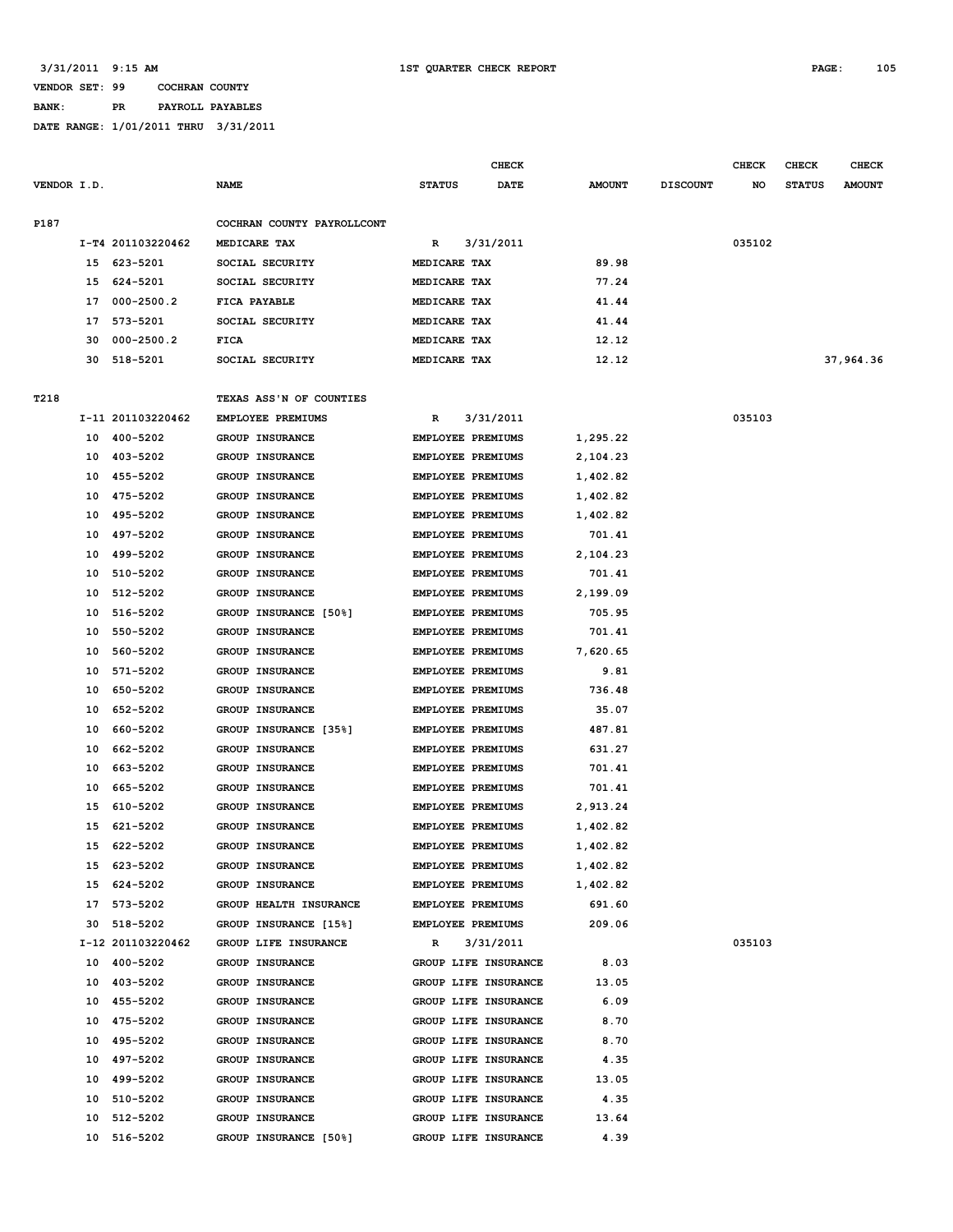### **VENDOR SET: 99 COCHRAN COUNTY BANK: PR PAYROLL PAYABLES**

**DATE RANGE: 1/01/2011 THRU 3/31/2011**

|                  |    |                   |                                |               | <b>CHECK</b>         |               |                 | <b>CHECK</b> | <b>CHECK</b>  | CHECK         |
|------------------|----|-------------------|--------------------------------|---------------|----------------------|---------------|-----------------|--------------|---------------|---------------|
| VENDOR I.D.      |    |                   | <b>NAME</b>                    | <b>STATUS</b> | <b>DATE</b>          | <b>AMOUNT</b> | <b>DISCOUNT</b> | NO           | <b>STATUS</b> | <b>AMOUNT</b> |
|                  |    |                   |                                |               |                      |               |                 |              |               |               |
| T218             |    |                   | TEXAS ASS'N OF COUNTIECONT     |               |                      |               |                 |              |               |               |
|                  |    | I-12 201103220462 | GROUP LIFE INSURANCE           | $\mathbb{R}$  | 3/31/2011            |               |                 | 035103       |               |               |
|                  |    | 10 550-5202       | GROUP INSURANCE                |               | GROUP LIFE INSURANCE | 4.35          |                 |              |               |               |
|                  |    | 10 560-5202       | GROUP INSURANCE                |               | GROUP LIFE INSURANCE | 44.22         |                 |              |               |               |
|                  | 10 | 571-5202          | GROUP INSURANCE                |               | GROUP LIFE INSURANCE | 0.06          |                 |              |               |               |
|                  | 10 | 650-5202          | <b>GROUP INSURANCE</b>         |               | GROUP LIFE INSURANCE | 4.57          |                 |              |               |               |
|                  | 10 | 652-5202          | GROUP INSURANCE                |               | GROUP LIFE INSURANCE | 0.21          |                 |              |               |               |
|                  | 10 | 660-5202          | GROUP INSURANCE [35%]          |               | GROUP LIFE INSURANCE | 3.02          |                 |              |               |               |
|                  | 10 | 662-5202          | <b>GROUP INSURANCE</b>         |               | GROUP LIFE INSURANCE | 3.92          |                 |              |               |               |
|                  | 10 | 663-5202          | GROUP INSURANCE                |               | GROUP LIFE INSURANCE | 4.35          |                 |              |               |               |
|                  | 10 | 665-5202          | GROUP INSURANCE                |               | GROUP LIFE INSURANCE | 4.35          |                 |              |               |               |
|                  | 15 | 610-5202          | <b>GROUP INSURANCE</b>         |               | GROUP LIFE INSURANCE | 15.46         |                 |              |               |               |
|                  | 15 | 621-5202          | GROUP INSURANCE                |               | GROUP LIFE INSURANCE | 8.70          |                 |              |               |               |
|                  | 15 | 622-5202          | <b>GROUP INSURANCE</b>         |               | GROUP LIFE INSURANCE | 8.70          |                 |              |               |               |
|                  | 15 | 623-5202          | <b>GROUP INSURANCE</b>         |               | GROUP LIFE INSURANCE | 8.70          |                 |              |               |               |
|                  | 15 | 624-5202          | <b>GROUP INSURANCE</b>         |               | GROUP LIFE INSURANCE | 8.70          |                 |              |               |               |
|                  | 17 | 573-5202          | GROUP HEALTH INSURANCE         |               | GROUP LIFE INSURANCE | 4.29          |                 |              |               |               |
|                  |    | 30 518-5202       | GROUP INSURANCE [15%]          |               | GROUP LIFE INSURANCE | 1.29          |                 |              |               |               |
|                  |    | I-15 201103220462 | DEPENDENT HEALTH PREM WITHHELD | $\mathbb{R}$  | 3/31/2011            |               |                 | 035103       |               |               |
|                  |    | 15 000-2500.4     | INSURANCE PAYABLE              |               | DEPENDENT HEALTH PRE | 794.94        |                 |              |               | 36,074.68     |
|                  |    |                   |                                |               |                      |               |                 |              |               |               |
| T266             |    |                   | TREASURER OF VIRGINIA          |               |                      |               |                 |              |               |               |
|                  |    | I-CJS201103220462 | CASE ID#0003452040             | R             | 3/31/2011            |               |                 | 035104       |               |               |
|                  |    | 10 000-2500.8     | CHILD SUPPORT PAYABLE          |               | CASE ID#0003452040   | 566.37        |                 |              |               | 566.37        |
|                  |    |                   |                                |               |                      |               |                 |              |               |               |
| V033             |    |                   | VISION CARE PLAN               |               |                      |               |                 |              |               |               |
|                  |    | I-17A201103220462 | VISION MONTHLY PREMIUM         | R             | 3/31/2011            |               |                 | 035105       |               |               |
|                  |    | 10 000-2500.4     | INSURANCE PAYABLE              |               | VISION MONTHLY PREMI | 117.76        |                 |              |               | 117.76        |
|                  |    |                   |                                |               |                      |               |                 |              |               |               |
| C <sub>253</sub> |    |                   | COCHRAN COUNTY MONEY MKT       |               |                      |               |                 |              |               |               |
|                  |    | I-201103220463    | NON-DEPT SUPP DEATH            | R             | 3/31/2011            |               |                 | 035106       |               |               |
|                  |    | 10 409-5207       | SUPPLEMENTAL DEATH BENEFITS    |               | NON-DEP SUPP DEATH   | 1,360.19      |                 |              |               | 1,360.19      |
|                  |    |                   |                                |               |                      |               |                 |              |               |               |

| $*$ * TOTALS * * | <b>NO</b> |                     | CHECK AMOUNT | <b>DISCOUNTS</b> | TOTAL APPLIED |
|------------------|-----------|---------------------|--------------|------------------|---------------|
| REGULAR CHECKS:  | 33        |                     | 368,272.10   | 0.00             | 368,272.10    |
| HAND CHECKS:     |           | 0                   | 0.00         | 0.00             | 0.00          |
| DRAFTS:          |           | 0                   | 0.00         | 0.00             | 0.00          |
| EFT:             |           | 0                   | 0.00         | 0.00             | 0.00          |
| NON CHECKS:      |           | 0                   | 0.00         | 0.00             | 0.00          |
|                  |           |                     |              |                  |               |
| VOID CHECKS:     |           | 0 VOID DEBITS       | 0.00         |                  |               |
|                  |           | <b>VOID CREDITS</b> | 0.00<br>0.00 | 0.00             | 0.00          |
|                  |           |                     |              |                  |               |

**TOTAL ERRORS: 0**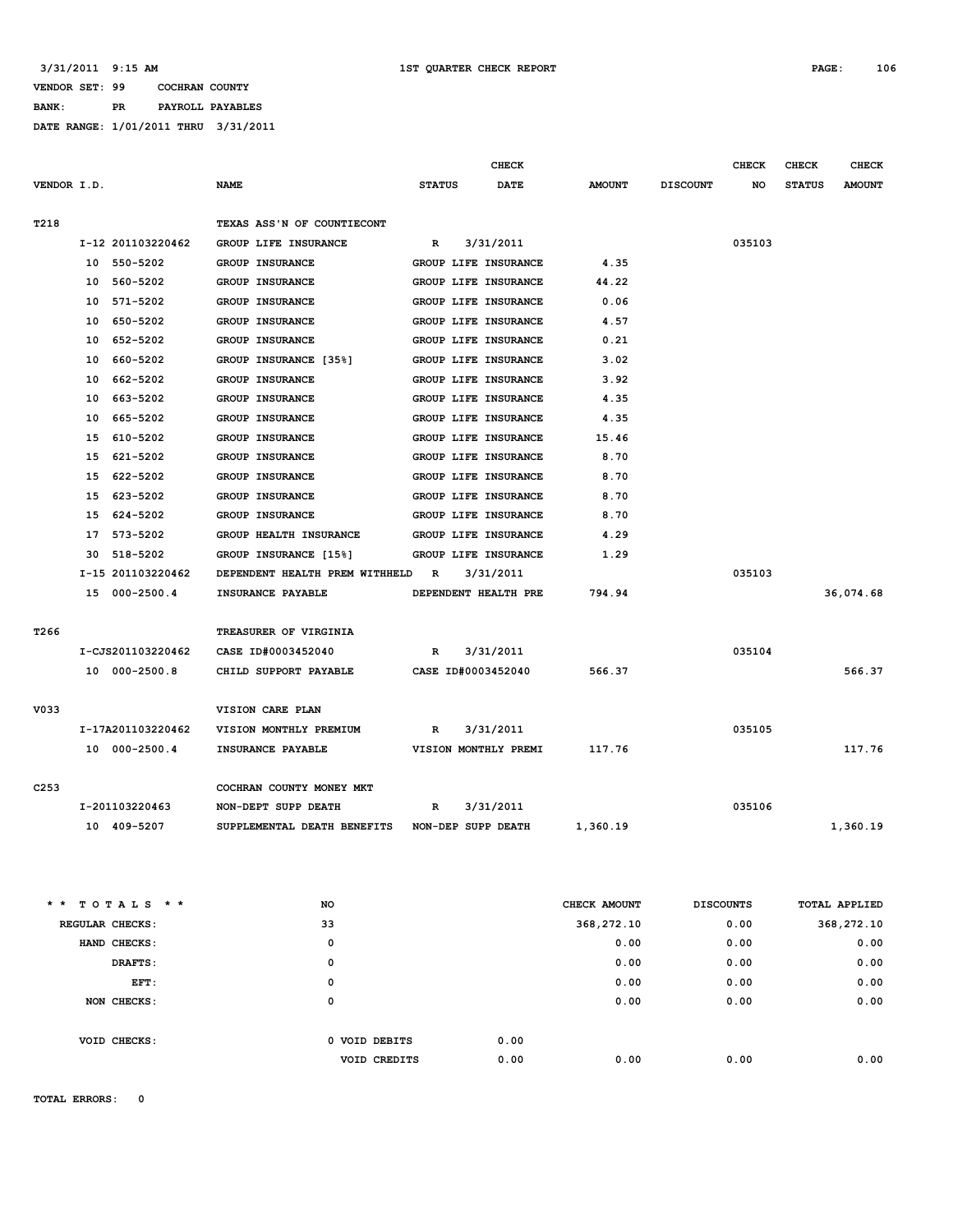### **VENDOR SET: 99 COCHRAN COUNTY BANK: PR PAYROLL PAYABLES DATE RANGE: 1/01/2011 THRU 3/31/2011**

| G/L ACCOUNT          | <b>NAME</b>                 | <b>AMOUNT</b> |
|----------------------|-----------------------------|---------------|
|                      |                             |               |
| 10 000-2500.1        | WITHHOLDING TAX PAYABLE     | 37,104.19     |
| $000 - 2500.2$<br>10 | FICA PAYABLE                | 21,098.87     |
| $000 - 2500.3$<br>10 | <b>TCDRS PAYABLE</b>        | 25,671.94     |
| $000 - 2500.4$<br>10 | INSURANCE PAYABLE           | 23, 253. 71   |
| 10<br>000-2500.7     | PEBSCO DEF COMP PAYABLE     | 8,247.87      |
| $000 - 2500.8$<br>10 | CHILD SUPPORT PAYABLE       | 1,699.11      |
| 10 400-5201          | SOCIAL SECURITY             | 1,667.16      |
| 400-5202<br>10       | <b>GROUP INSURANCE</b>      | 3,988.29      |
| 400-5203<br>10       | <b>RETIREMENT</b>           | 2,855.16      |
| 403-5201<br>10       | SOCIAL SECURITY             | 2,165.45      |
| 403-5202<br>10       | GROUP INSURANCE             | 6,479.46      |
| 403-5203<br>10       | <b>RETIREMENT</b>           | 3,760.17      |
| 409-5207<br>10       | SUPPLEMENTAL DEATH BENEFITS | 4,078.74      |
| 435-5201<br>10       | SOCIAL SECURITY             | 349.80        |
| 435-5203<br>10       | <b>RETIREMENT</b>           | 594.45        |
| 10 455-5201          | SOCIAL SECURITY             | 1,433.13      |
| 10 455-5202          | GROUP INSURANCE             | 4,311.81      |
| 10 455-5203          | <b>RETIREMENT</b>           | 2,435.37      |
| 10 475-5201          | SOCIAL SECURITY             | 2,226.33      |
| 475-5202<br>10       | <b>GROUP INSURANCE</b>      | 4,319.64      |
| 475-5203<br>10       | <b>RETIREMENT</b>           | 3,516.86      |
| 10 476-5201          | SOCIAL SECURITY             | 356.88        |
| 10 476-5203          | RETIREMENT                  | 606.48        |
| 10 495-5201          | SOCIAL SECURITY             | 1,479.34      |
| 10 495-5202          | GROUP INSURANCE             | 4,319.64      |
| 495-5203<br>10       | RETIREMENT                  | 2,513.90      |
| 497-5201<br>10       | SOCIAL SECURITY             | 837.26        |
| 10 497-5202          | GROUP INSURANCE             | 2,159.82      |
| 10 497-5203          | RETIREMENT                  | 1,422.80      |
| 10 499-5201          | SOCIAL SECURITY             | 2,179.54      |
| 10 499-5202          | GROUP INSURANCE             | 6,479.46      |
| 499-5203<br>10       | RETIREMENT                  | 3,737.39      |
| 10<br>510-5201       | SOCIAL SECURITY             | 666.16        |
| 510-5202<br>10       | GROUP INSURANCE             | 2,159.82      |
| 10 510-5203          | RETIREMENT                  | 1,135.26      |
| 512-5201<br>10       | SOCIAL SECURITY             | 1,657.50      |
| 10 512-5202          | GROUP INSURANCE             | 6,634.86      |
| 512-5203<br>10       | RETIREMENT                  | 2,898.09      |
| 10<br>516-5201       | SOCIAL SECURITY             | 649.01        |
| 516-5202<br>10       | GROUP INSURANCE [50%]       | 2,173.84      |
| 10 516-5203          | RETIREMENT                  | 1,083.69      |
| 10 550-5201          | SOCIAL SECURITY             | 516.24        |
| 10 550-5202          | GROUP INSURANCE             | 2,159.82      |
| 10 550-5203          | RETIREMENT                  | 877.26        |
| 560-5201<br>10       | SOCIAL SECURITY             | 8,578.85      |
| 10<br>560-5202       | GROUP INSURANCE             | 23,593.50     |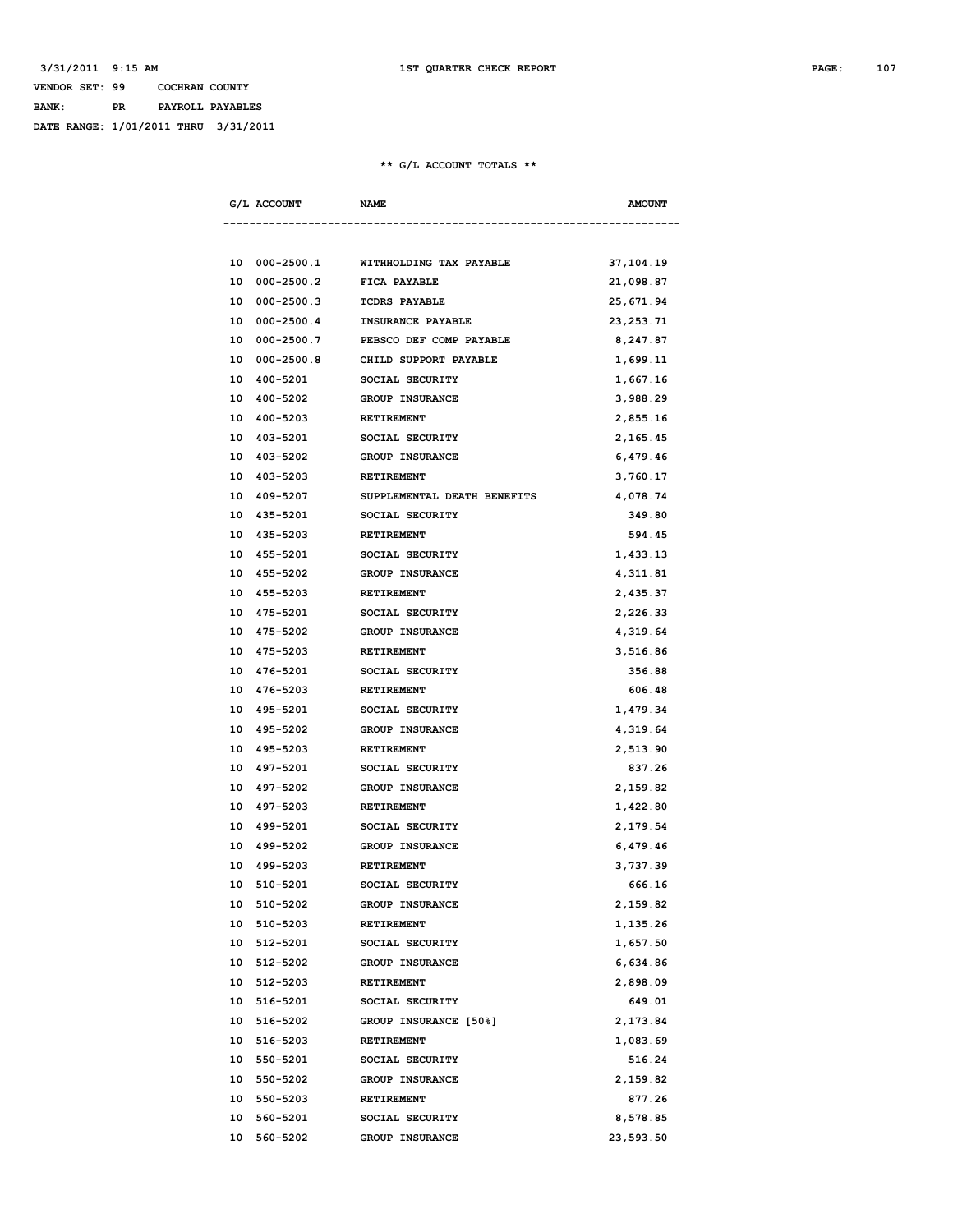### **VENDOR SET: 99 COCHRAN COUNTY BANK: PR PAYROLL PAYABLES DATE RANGE: 1/01/2011 THRU 3/31/2011**

| G/L ACCOUNT          | <b>NAME</b>              | <b>AMOUNT</b> |
|----------------------|--------------------------|---------------|
|                      |                          |               |
| 10 560-5203          | RETIREMENT               | 14,688.56     |
| 571-5201<br>10       | SOCIAL SECURITY          | 9.31          |
| 571-5202<br>10       | <b>GROUP INSURANCE</b>   | 30.98         |
| 10<br>571-5203       | <b>RETIREMENT</b>        | 15.60         |
| 10<br>650-5201       | SOCIAL SECURITY          | 734.72        |
| 10<br>650-5202       | <b>GROUP INSURANCE</b>   | 2,267.81      |
| 10<br>650-5203       | RETIREMENT               | 1,157.07      |
| 652-5201<br>10       | SOCIAL SECURITY          | 34.98         |
| 10<br>652-5202       | <b>GROUP INSURANCE</b>   | 107.98        |
| 10<br>652-5203       | RETIREMENT               | 59.49         |
| 660-5201<br>10       | SOCIAL SECURITY          | 447.79        |
| 660-5202<br>10       | GROUP INSURANCE [35%]    | 1,502.07      |
| 10<br>660-5203       | RETIREMENT               | 747.66        |
| 662-5201<br>10       | SOCIAL SECURITY          | 630.15        |
| 662-5202<br>10       | <b>GROUP INSURANCE</b>   | 1,943.85      |
| 10<br>662-5203       | <b>RETIREMENT</b>        | 1,070.79      |
| 663-5201<br>10       | SOCIAL SECURITY          | 834.39        |
| 663-5202<br>10       | <b>GROUP INSURANCE</b>   | 2,159.82      |
| 10<br>663-5203       | <b>RETIREMENT</b>        | 1,417.90      |
| 665-5201<br>10       | SOCIAL SECURITY          | 1,113.33      |
| 10<br>665–5202       | <b>GROUP INSURANCE</b>   | 2,159.82      |
| 10<br>665–5203       | RETIREMENT               | 1,082.55      |
|                      | *** FUND TOTAL ***       | 276,350.54    |
|                      |                          |               |
| 15 000-2500.1        | WITHHOLDING TAX PAYABLE  | 8,680.93      |
| $000 - 2500.2$<br>15 | FICA PAYABLE             | 6,851.19      |
| 000-2500.3<br>15     | <b>TCDRS PAYABLE</b>     | 8,395.87      |
| $000 - 2500.4$<br>15 | <b>INSURANCE PAYABLE</b> | 5,935.86      |
| $000 - 2500.7$<br>15 | PEBSCO DEF COMP PAYABLE  | 3,320.13      |
| 610-5201<br>15       | SOCIAL SECURITY          | 3,459.12      |
| 610-5202<br>15       | <b>GROUP INSURANCE</b>   | 8,962.80      |
| 610-5203<br>15       | <b>RETIREMENT</b>        | 5,905.29      |
| 15 621-5201          | SOCIAL SECURITY          | 1,618.43      |
| 15 621-5202          | GROUP INSURANCE          | 4,319.64      |
| 15 621-5203          | RETIREMENT               | 2,410.53      |
| 15 622-5201          | SOCIAL SECURITY          | 1,434.31      |
| 15 622-5202          | GROUP INSURANCE          | 4,319.64      |
| 15 622-5203          | RETIREMENT               | 2,447.26      |
| 15 623-5201          | SOCIAL SECURITY          | 1,541.97      |
| 15 623-5202          | GROUP INSURANCE          | 4,319.64      |
| 15 623-5203          | RETIREMENT               | 2,430.24      |
| 15 624-5201          | SOCIAL SECURITY          | 1,222.53      |
| 15 624-5202          | GROUP INSURANCE          | 4,319.64      |
| 15 624-5203          | RETIREMENT               | 2,399.04      |
|                      | *** FUND TOTAL ***       | 84,294.06     |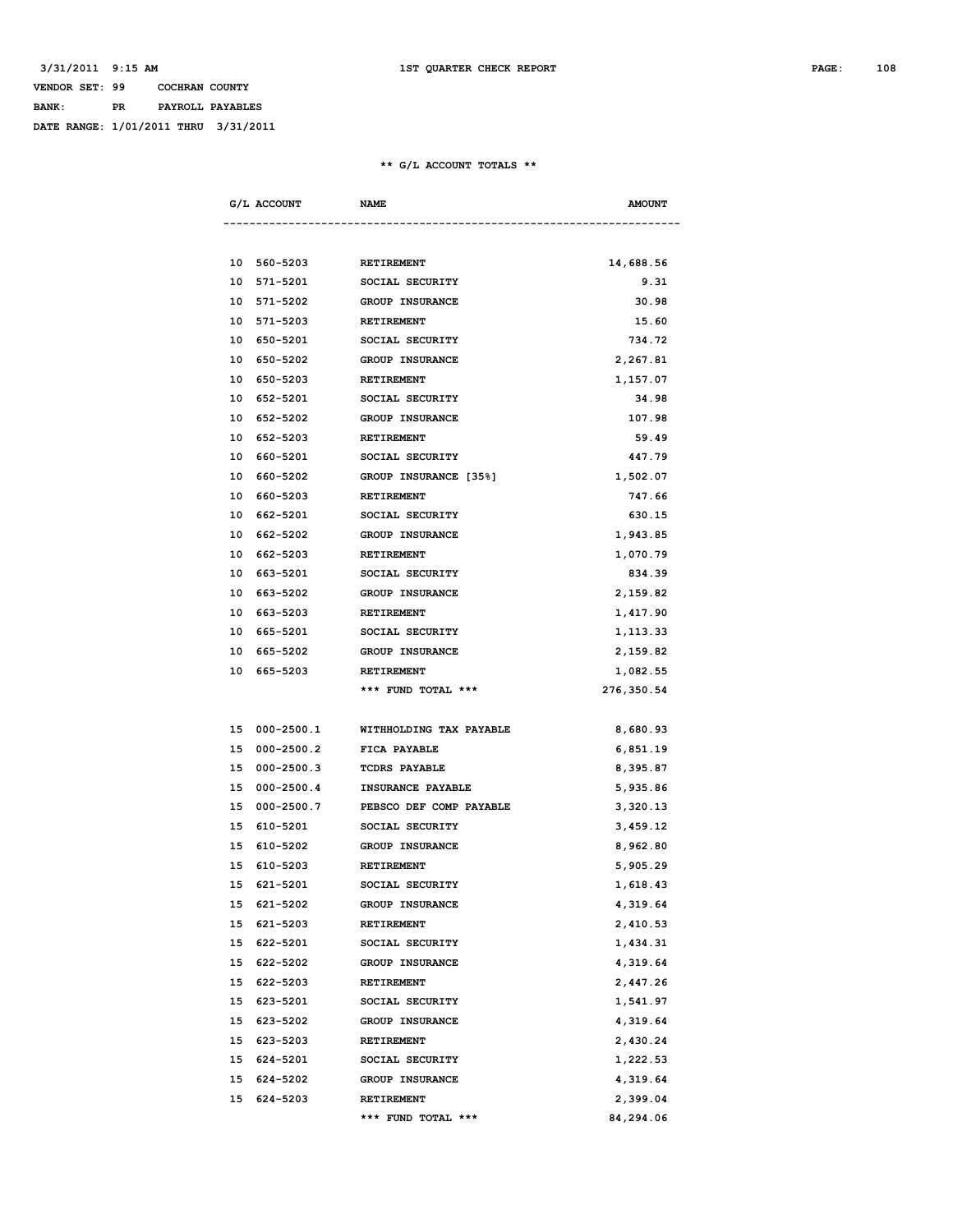## **VENDOR SET: 99 COCHRAN COUNTY BANK: PR PAYROLL PAYABLES DATE RANGE: 1/01/2011 THRU 3/31/2011**

## **\*\* G/L ACCOUNT TOTALS \*\***

|                                   | G/L ACCOUNT                | <b>NAME</b>                           | <b>AMOUNT</b> |      |            |
|-----------------------------------|----------------------------|---------------------------------------|---------------|------|------------|
|                                   |                            |                                       |               |      |            |
|                                   |                            | 17 000-2500.1 WITHHOLDING TAX PAYABLE | 668.92        |      |            |
|                                   | 17 000-2500.2 FICA PAYABLE |                                       | 473.51        |      |            |
|                                   | 17 000-2500.3              | <b>TCDRS PAYABLE</b>                  | 578.17        |      |            |
|                                   | 17 573-5201                | SOCIAL SECURITY                       | 641.13        |      |            |
|                                   | 17 573-5202                | GROUP HEALTH INSURANCE                | 2,128.84      |      |            |
|                                   | 17 573-5203                | RETIREMENT                            | 1,073.71      |      |            |
|                                   |                            | *** FUND TOTAL ***                    | 5,564.28      |      |            |
|                                   |                            |                                       |               |      |            |
|                                   | 30 000-2500.1              | FEDERAL WITHOLDING                    | 247.33        |      |            |
|                                   | 30 000-2500.2              | <b>FICA</b>                           | 141.73        |      |            |
|                                   | 30 000-2500.3              | <b>TCDRS</b>                          | 172.53        |      |            |
|                                   | 30 000-2500.4              | AFLAC                                 | 345.56        |      |            |
|                                   | 30 518-5201                | SOCIAL SECURITY                       | 191.91        |      |            |
|                                   | 30 518-5202                | GROUP INSURANCE [15%]                 | 643.73        |      |            |
|                                   | 30 518-5203                | RETIREMENT                            | 320.43        |      |            |
|                                   |                            | *** FUND TOTAL ***                    | 2,063.22      |      |            |
| VENDOR SET: 99 BANK: PR           | TOTALS:<br>33              |                                       | 368,272.10    | 0.00 | 368,272.10 |
| <b>BANK: PR</b><br><b>TOTALS:</b> | 33                         |                                       | 368, 272.10   | 0.00 | 368,272.10 |
| REPORT TOTALS:                    | 436                        |                                       | 831,077.72    | 0.00 | 831,077.72 |